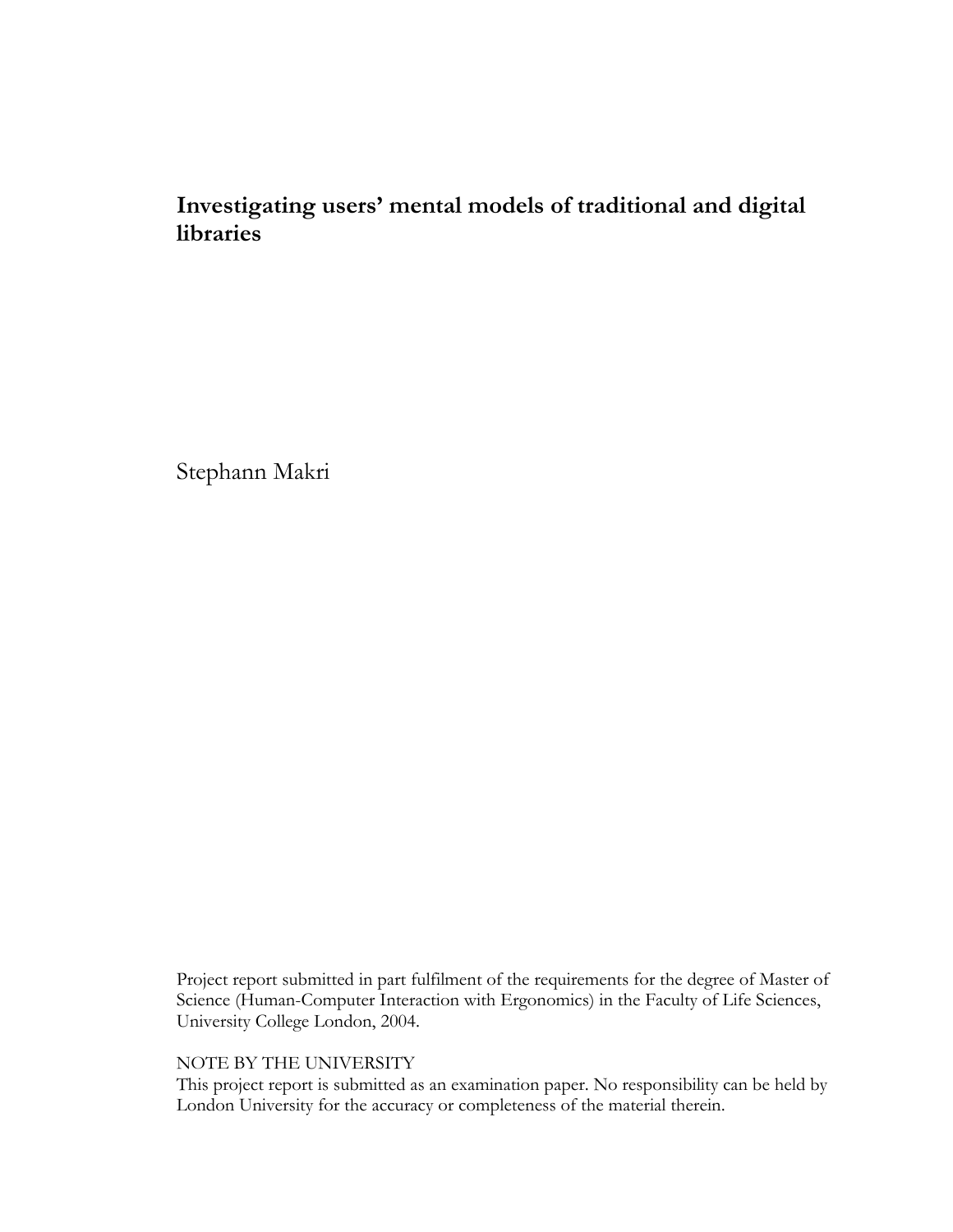# **Acknowledgements**

I would like to thank my supervisor, Dr. Ann Blandford, for her wise words of guidance, and the participants of my research for their valued assistance.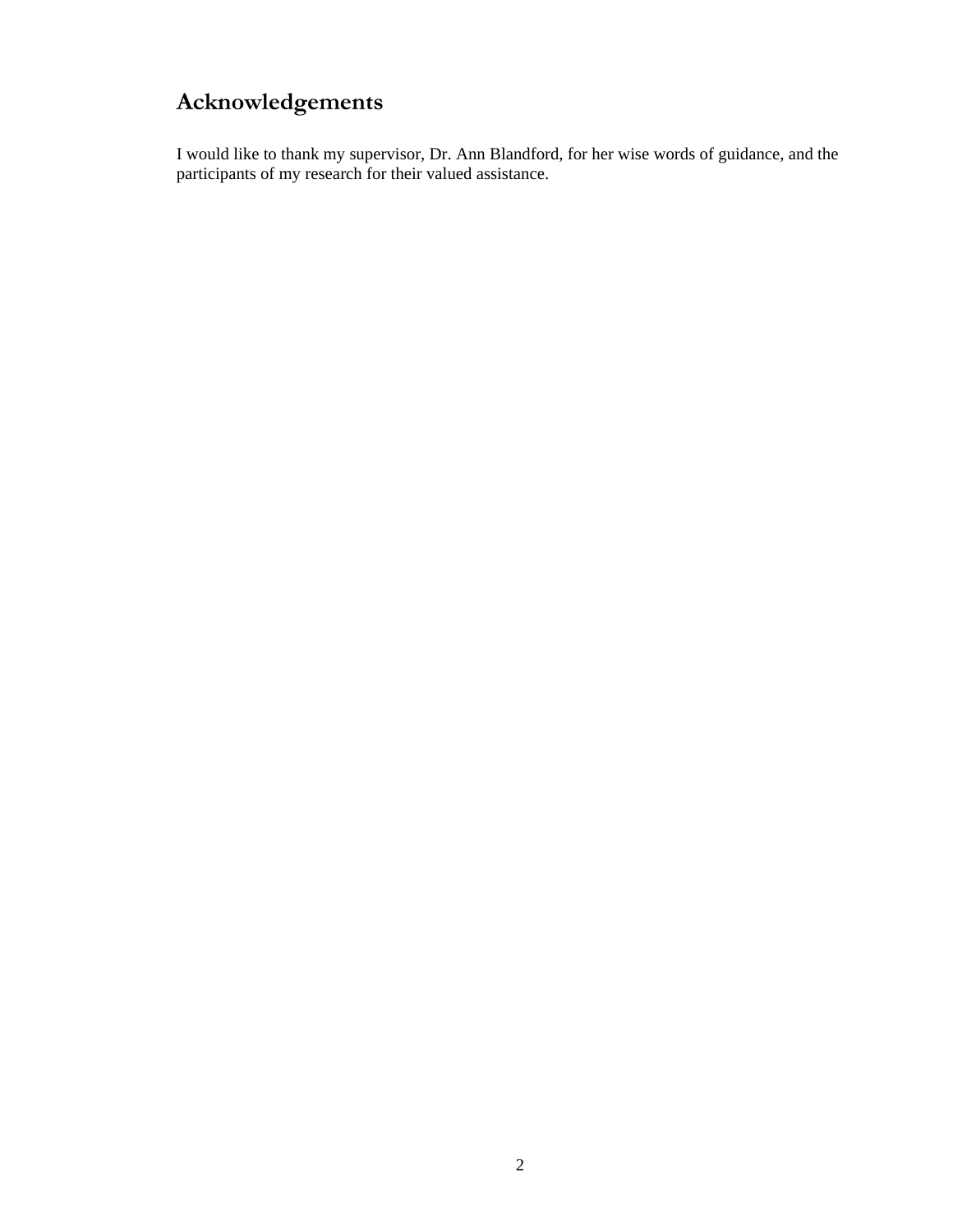## **Abstract**

There is much HCI-related literature on mental models and on the usability of digital libraries, however there is no previously published literature on users' mental models of either traditional or digital libraries. This is surprising, since many digital libraries are difficult to use and it is not immediately clear why. Our study begins to fill this void by examining users' mental models of traditional and digital libraries through a series of Contextual Inquiry interviews that mix traditional think-aloud observations, which usually demand minimal researcher intervention, and semistructured interviews, which usually demand significant intervention.

The study finds that participants' mental models of traditional and digital libraries extend beyond surface similarities and differences, such as the hierarchical organisation of items in both types of library and the availability of documents in paper and electronic mediums. These models contain deeper similarities and differences based on the information-seeking goals that can be fulfilled by each type of library, issues concerning the contents and relevance of individual documents and entire libraries, and 'how searching works' and how to 'troubleshoot' in both types of library. Although the use of concrete analogies to influence users' understanding or usage of digital libraries was not widespread, participants used their knowledge of Internet search engines to infer how searching might work in digital libraries. Additionally, most participants assumed that even if different at the interface level or at the level of the underlying technology employed, the search components of digital libraries, Internet search engines and other digital entities work in a similar way to bring back search results. The study also finds that a large component of users' mental models of digital libraries is the notion of access restrictions.

The insights gained from the observations relating to the above recurring themes in users' mental models are discussed with a view of helping to improve digital library usability by reducing access restrictions and notifying users of any such restrictions upfront, by providing dynamic and contextdependent help to users, by carefully introducing analogies into the digital library interface (if and where appropriate) and by making multiple digital libraries searchable under a single front-end to enable them to be accessed, browsed and searched in the same way.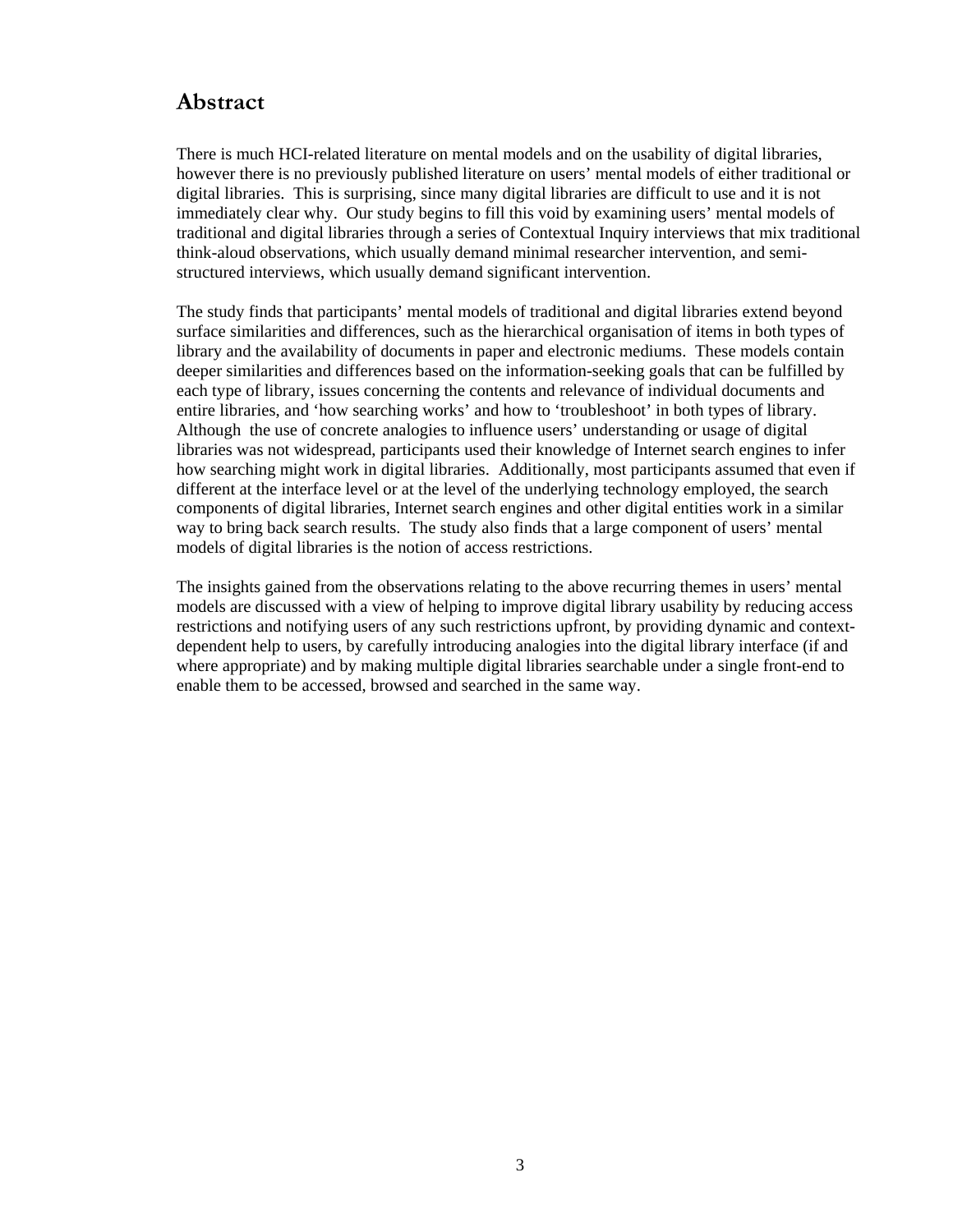# **Table of contents**

|    | 1.   | Introduction                                                                           |  |
|----|------|----------------------------------------------------------------------------------------|--|
|    | 1.1  |                                                                                        |  |
|    | 1.2  |                                                                                        |  |
|    | 1.3  |                                                                                        |  |
|    | 1.4  |                                                                                        |  |
| 2. |      | Literature review                                                                      |  |
|    | 2.11 |                                                                                        |  |
|    | 2.12 |                                                                                        |  |
|    | 2.13 |                                                                                        |  |
|    | 2.14 |                                                                                        |  |
|    | 2.15 |                                                                                        |  |
|    | 2.16 |                                                                                        |  |
|    | 2.17 |                                                                                        |  |
|    | 2.18 |                                                                                        |  |
|    | 2.2  |                                                                                        |  |
|    | 2.21 |                                                                                        |  |
|    | 2.22 | The need for mental models research to improve digital library usability38             |  |
|    | 2.23 | The relationships between digital libraries, traditional libraries and the Internet 41 |  |
|    | 2.24 |                                                                                        |  |
| 3. |      | Methodology                                                                            |  |
|    | 3.1  |                                                                                        |  |
|    | 3.2  | Summary of the mental model concepts identified from the literature 52                 |  |
|    | 3.3  |                                                                                        |  |
|    | 3.4  |                                                                                        |  |
| 4. |      | Findings                                                                               |  |
|    | 4.1  |                                                                                        |  |
|    | 4.2  |                                                                                        |  |
|    | 4.21 | Similarities and differences between traditional and digital libraries 58              |  |
|    | 4.22 |                                                                                        |  |
|    | 4.23 | The use and construction of ad-hoc 'how-it-works-knowledge' as a result of system      |  |
|    |      |                                                                                        |  |
|    | 4.24 |                                                                                        |  |
|    | 4.25 | How users assess the contents and relevance of particular documents and entire         |  |
|    |      |                                                                                        |  |
|    | 4.26 |                                                                                        |  |
|    | 4.27 | Troubleshooting in the traditional and digital library.                                |  |
|    | 4.3  |                                                                                        |  |
| 5. |      | Recommendations and findings                                                           |  |
|    | 5.1  |                                                                                        |  |
|    | 5.2  |                                                                                        |  |
|    | 5.2  |                                                                                        |  |
|    | 5.3  |                                                                                        |  |
|    |      |                                                                                        |  |
|    |      |                                                                                        |  |
|    |      |                                                                                        |  |
|    |      |                                                                                        |  |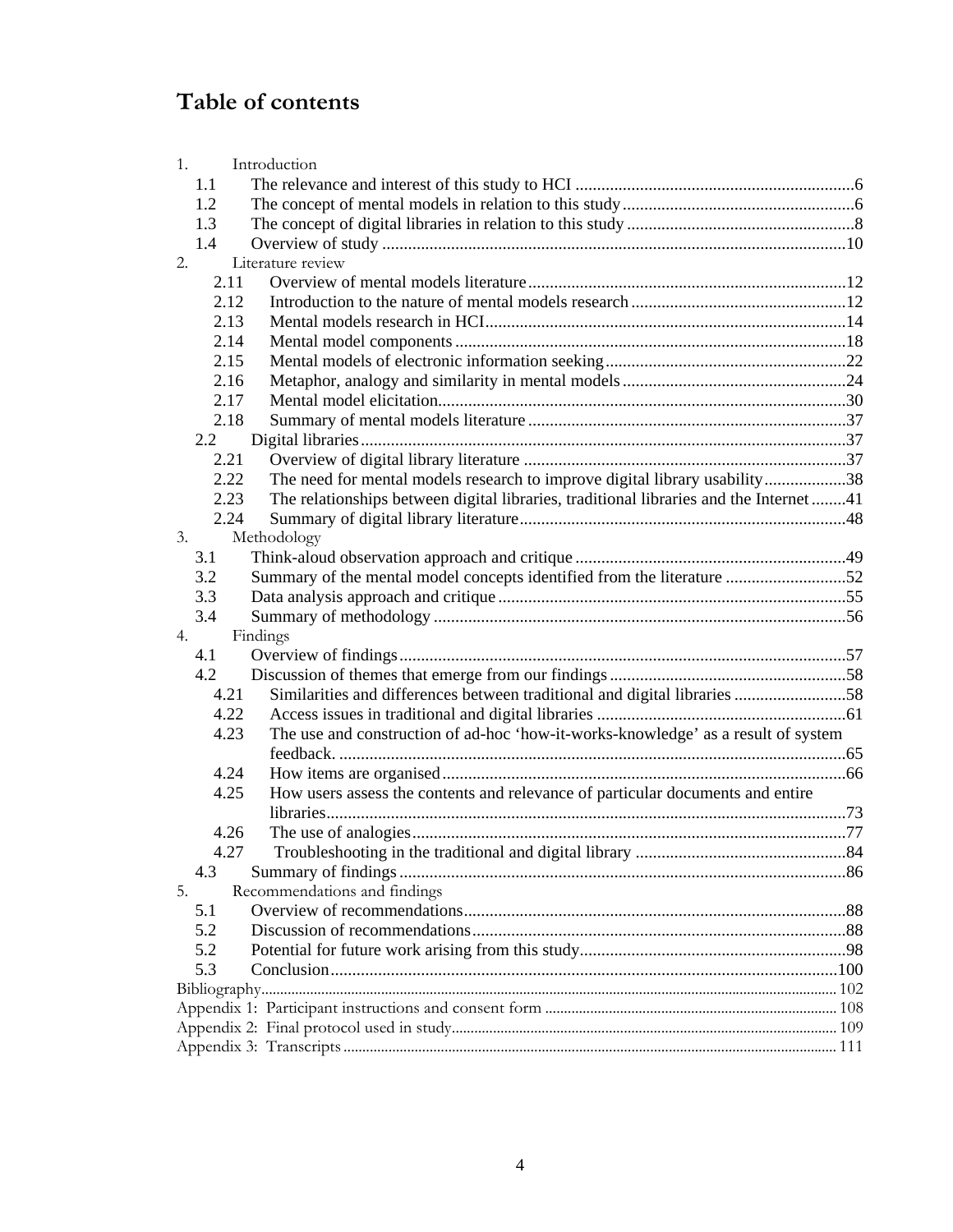# **List of tables and figures**

# **Tables**

| Table (b) - Jonassen's (1995) characteristics of mental models and associated measures32              |  |
|-------------------------------------------------------------------------------------------------------|--|
| Table (c) - Winograd's (1995) list of differences between the '[traditional] library culture' and the |  |
|                                                                                                       |  |
| Table (d) - Nürnberg et al.'s (1995) translation of traditional library entities into the digital     |  |
|                                                                                                       |  |

# **Figures**

|  | Fig. (b) - Example use of Bates' (2002) Cascade of Interactions' in the digital library interface39 |
|--|-----------------------------------------------------------------------------------------------------|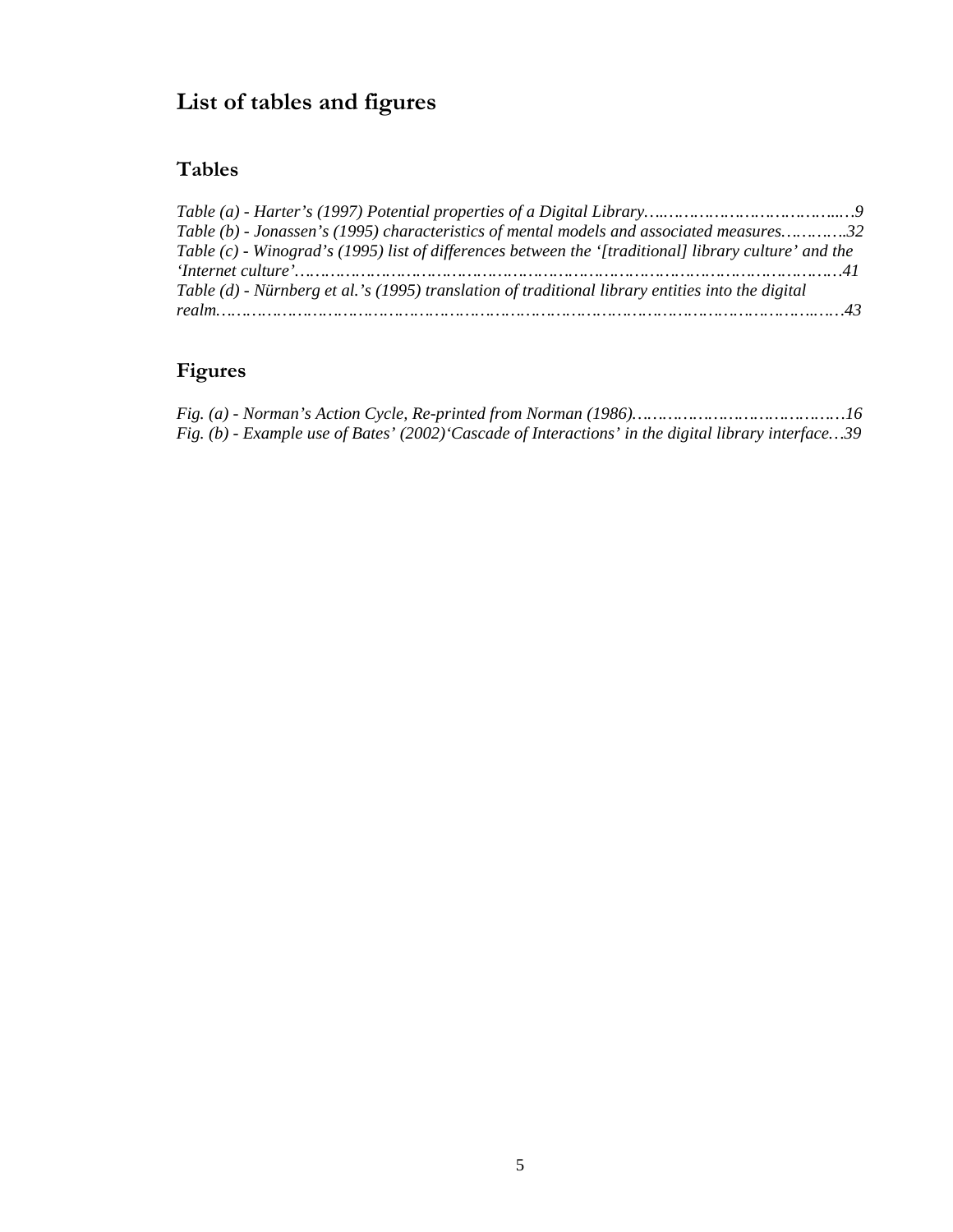# <span id="page-5-0"></span>**1. Introduction**

## **1.1 The relevance and interest of this study to HCI**

There is a wealth of literature on mental models, including the use of mental models in HCI, and much literature on the usability of digital libraries. However, there is currently no published literature on users' mental models of either traditional or digital libraries. This is surprising, since many digital libraries are difficult to use and it is not immediately clear why.

Digital libraries are not only intriguing because they have remained difficult to use. They are also intriguing because interesting similarities and differences exist between traditional and digital libraries and also between digital libraries and other electronic domains such as Internet search engines and e-commerce sites. These similarities and differences remain largely unexplored in the literature, possibly because they are not straightforward to identify and their potential impact on digital libraries is not easy to ascertain.

Despite these potential difficulties, we argue that attempting to study users' mental models of libraries is a potentially fruitful area of research. We argue that attempting to unlock some of the internal processes held by users' can simultaneously unlock some proposals for working towards the long-term goal of increasing digital library usability. This study examines users' mental models of traditional and digital libraries and discusses how insights gained from the recurring themes that are identified can help to improve digital library usability by reducing access restrictions or notifying users of such restrictions upfront, by providing dynamic and context-dependent help to users and by making multiple digital libraries searchable under a single front-end to enable them to be accessed, browsed and searched in the same way.

The remainder of this introduction examines the concepts of mental models and digital libraries in relation to this study and concludes with a brief overview of the study itself.

## **1.2 The concept of mental models in relation to this study**

In their comprehensive review of the literature, Staggers and Norcio (1993) highlight the disagreement on the definition of 'mental model' and suggest that it cannot be assumed with absolute certainty that users form mental models in the first place. They highlight the variety of terms used by authors for the overall concept, including 'mental model,' 'cognitive model' and 'conceptual model.'

Staggers and Norcio (1993) argue that not only is there inconsistent terminology, but also a lack of a precise definition of a mental model. They cite Carroll and Olson's (1988) definition as "knowledge of how the system works, what its components are, how they are related, what the internal processes are, and how they affect the components." Staggers and Norcio (1993) themselves define a mental model as "an internal mental representation created by system users." Schumacher and Czerwinski (1992) argue that definitions of mental models fall into at least three classes: descriptions of mental models as collections of knowledge structures, descriptions of mental models as metaphors and analogies, and process descriptions of how users interact with complex systems. The above definitions follow the tradition as started by the papers in Gentner and Stevens (1983) which focuses on physical systems. Staggers and Norcio (1993) also cite de Kleer and Brown (1983) to assert that these types of models can be used for explaining and predicting system behaviour. Staggers and Norcio (1993) summarises other mental models concepts, such as that they can be 'run,' implying that the models are qualitative and may be simulated in the user's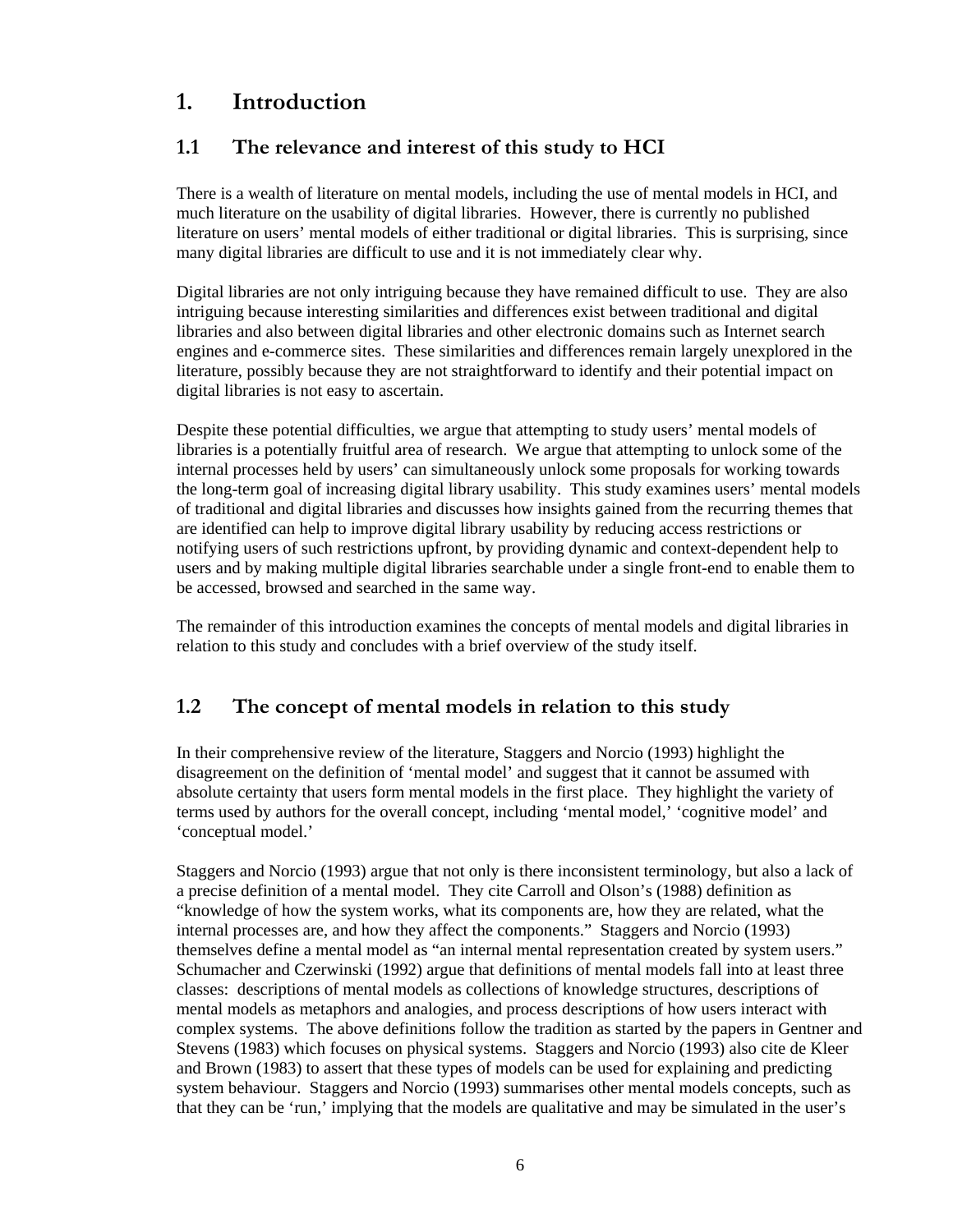'mind's eye.' Norman (1983) highlights the fact that users' mental models are neither complete nor accurate, however they still function to guide much of their behaviour.

O'Malley and Draper (1992) note that some of the differences in the literature may also derive from the various contexts in which mental models are studied, such as text comprehension (Johnson-Laird, 1983), the understanding of physics (Gentner and Stevens, 1983) and Human-computer Interaction (Young, 1983, Kieras and Bovair, 1984). For example, regarding the definition of the term, Gentner and Stevens (1983) propose a more abstract definition to HCI scholars such as Norman and Carroll. As noted by Staggers and Norcio (1993), Gentner and Stevens (1983) propose that mental models focus on the way people understand a specific knowledge domain, whilst more concretely Norman (1983) suggests that mental models provide predictive and explanatory powers for understanding the interaction and Carroll (1984) views mental models as information that is input into cognitive structures and processes.

In order to help control use of the term 'mental models,' Norman (1983) distinguished between four kinds of model of a target system (t) as follows:

- 1. The user's mental representation of the system, M(t)
- 2. The designer's conceptual framework for the description of the system,  $C(t)$
- 3. The image the system presents to its users,  $S(t)$
- 4. The psychologist's conceptual model of the user's mental model,  $C(M(t))$

Norman's (1983) model suggests many important points, as discussed by Tauber (1988). Since a user's mental model should be in accordance with the conceptual model, the designer must take into consideration the mental model he ideally requires of the future user. The system's image should also be consistent with the conceptual model, which means it should properly communicate the conceptual aspects of the system to the users so that they can acquire a mental model which is in accordance with the conceptual model. This extends beyond the use of computer-based systems, such as digital libraries, into the realm of the traditional library. The traditional library can also be regarded as a 'system' of sorts. However, users rarely interact with a library system only once and there is little exploration in the literature of the ways in which people might develop and alter their mental models. Norman (1983) does suggest, though, that through continuing interaction with the external system he or she is trying to model, a person will continue to modify their mental model in order to find a workable result.

Norman's (1983) model also provides a useful basis for clarifying the purpose of this study from the outset; to examine users' mental representations of the traditional and digital library systems  $(M(t))$ . This notion is referred to throughout this report simply as the user's 'mental model.' However, since mental models cannot be observed directly (Sasse, 1997), the result of a study such as this is for the researcher to form a conceptual model of the users' mental models  $(C(M(t)))$ . This model may also be incomplete and inaccurate to some degree. This is because, as Norman (1983) argues, mental models are owned by individuals and hence are usually incomplete, partially wrong and differ from person to person. Hence it was important for this study to adopt as transparent a research approach as possible, where important assumptions and limitations are highlighted, methodological tradeoffs examined, and full transcripts provided (see appendix 3).

This study follows the tradition established by the papers in Gentner and Stevens (1983) which focus on physical systems, by examining users' mental models of both traditional and digital libraries. The study is based on the assumption that users *do* form mental models when interacting with both traditional and digital library systems, but that exact nature of these models is not completely discoverable. However this should not discourage researchers from attempting to gain as rich a conceptual model of the user's mental model,  $C(M(t))$ , as possible. This is especially the case when examining users' mental models of digital libraries, which are widely used in academia.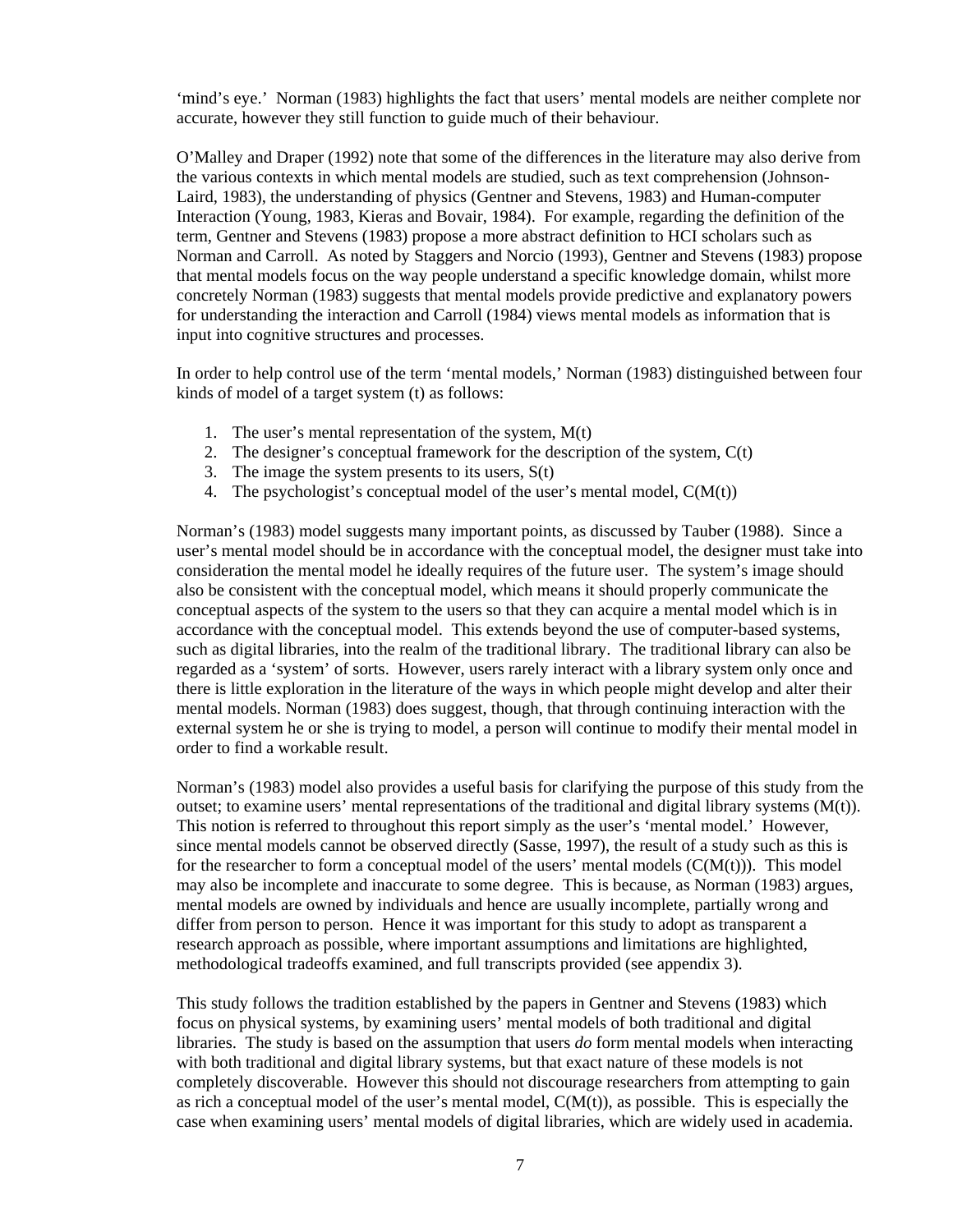<span id="page-7-0"></span>Digital libraries are often poorly usable, yet for inter-connecting reasons that are not immediately obvious and hence not immediately rectifiable. This study finds that examining users' mental models of digital libraries can provide insights for improving the usability of digital libraries, or at least to provide a stepping stone for improvement. Further utility is also provided by examining users' mental models of traditional libraries and relating these findings to digital library usability.

Furthermore, by focusing on following the broad mental model tradition rather than attempting to adopt a specific or precise definition of a mental model, this study aims to show sensitivity to a field of research which focuses on eliciting internal user processes. Since these processes cannot be studied directly, it is no surprise that there is disagreement in the literature. However, it is important not to dismiss such disagreement as simple 'confusion,' since this might falsely justify a haphazard or overly-intuitive approach to the study of mental models. Hence to aid those wishing to assess the validity of this study or to follow on from it, a transparent research approach (as highlighted earlier) is necessary.

## **1.3 The concept of digital libraries in relation to this study**

In her review of the literature, Borgman (2003) argues that despite its popularity, 'digital library' remains a problematic term. She cites Lynch (1993), who notes that the term obscures the complex relationship between electronic information collections and libraries as institutions, which is a relationship examined by this study. Borgman also cites Greenberg (1998) and Battin (1998); Greenberg proposes that "the term 'digital library' may even be an oxymoron: that is, if a library is a library, it is not digital; if a library is digital, it is not a library," whilst Battin (1998) goes further and completely rejects the use of the term 'digital library' on the grounds that it is 'dangerously misleading.' For the purpose of this study, however, it is more important to note the potential ambiguity and problematic nature of the term rather than to reject the term entirely. This is because the ambiguity and problematic nature itself yields useful insights into users' mental models (and will be discussed later).

Borgman's (2003) review of definitions reveals that the digital library describes a variety of entities and concepts. She argues that the most succinct one arising from within the computer and information science research community is that of Lynch and Garcia-Molina (1995): "A digital library is a system that provides a community of users with coherent access to a large, organised repository of information and knowledge."

Borgman's (1996) own comprehensive but broad definition encompasses two important notions:

Firstly, digital libraries are a set of electronic resources and associated technical capabilities for creating, searching and using information. In this sense, they are an extension and enhancement of information storage and retrieval systems that manipulate digital data in any medium and exist in distributed networks. The content of digital libraries includes data, metadata that describe representation, creator, owner, reproduction rights, and metadata that consist of links or relationships to other data or meta data, whether internal or external to the digital library.

Secondly, digital libraries are constructed collected and organised by (and for) a community of users, and their functional capabilities support the information needs and uses of that community. They are a component of communities in which individuals and groups interact with each other, using data, information and knowledge resources and systems. In this sense they are an extension, enhancement and integration of a variety of information institutions as physical places where resources are selected, collected, organised, preserved and accessed in support of a user community. These information institutions include, among others, libraries, archives and schools, but digitallibraries also extend and serve other community settings, including classrooms, offices,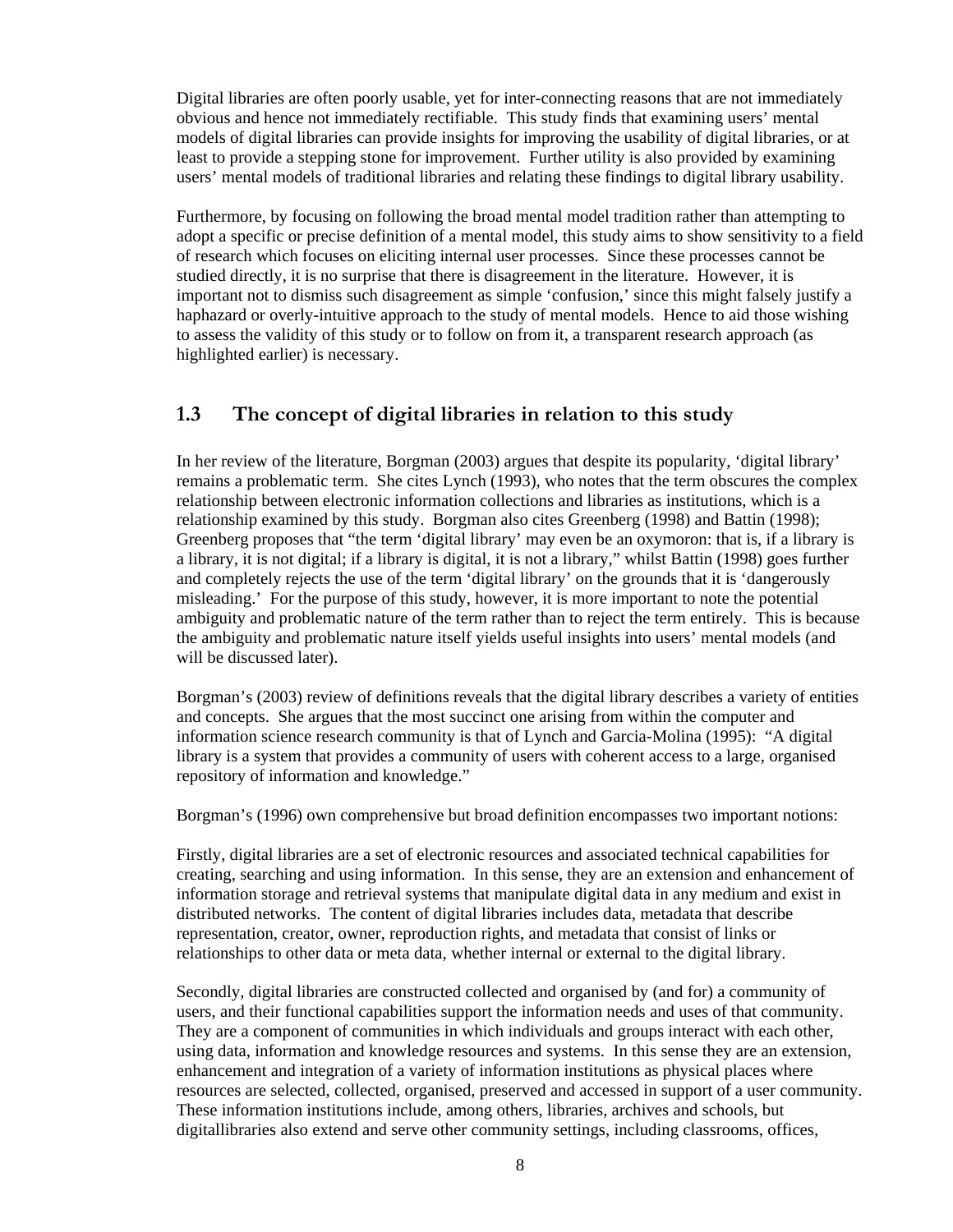laboratories, homes and public spaces. This broad definition moves beyond information retrieval to include the full life cycle of creating, searching and using information. Rather than simply collecting content on behalf of user communities, it embeds digital libraries in the activities of those communities, and it encompasses information-related activities of multiple information institutions.

In a similar vein to following a mental model tradition rather than adopting a concrete definition of a 'mental model,' a useful way to view the disagreement about what constitutes a digital library is to be aware of a broad continuum of possibilities, as highlighted by Harter (1997). According to Harter, the most inclusive view takes a digital library to be, as its starting point, essentially what the Internet is today. But from this extreme perspective it can be seen that the metaphor of the traditional library fails in several respects. Table (a) describes what Harter considers to be essential properties of a digital library ranging from quite traditional to extremely broad views and will be discussed in detail in section 2.23.

| <b>Potential Properties of a Digital Library</b> |                                  |                                      |  |  |  |
|--------------------------------------------------|----------------------------------|--------------------------------------|--|--|--|
| <b>Narrow View (based on</b>                     | <b>Broader View (a position</b>  | <b>Broadest View (loosely based)</b> |  |  |  |
| traditional library)                             | between the extremes)            | on current Internet)                 |  |  |  |
| objects are located in a                         | objects are located in a logical | objects are not located in a         |  |  |  |
| physical place                                   | place (may be distributed)       | physical or logical place            |  |  |  |
| objects are information                          | most of the objects are          | objects can be anything at all       |  |  |  |
| resources                                        | information resources            |                                      |  |  |  |
| objects are selected on the                      | some of the objects are selected | no quality control; no entry         |  |  |  |
| basis of quality                                 | on the basis of quality          | barriers                             |  |  |  |
| objects are organised                            |                                  | no organisation                      |  |  |  |
| objects are subjected to                         | some aspects of authority        | no authority control                 |  |  |  |
| authority control                                | control are present              |                                      |  |  |  |
| surrogates of objects are                        | surrogates are created for some  | no surrogates of objects are         |  |  |  |
| created                                          | objects                          | created                              |  |  |  |
| surrogates are 'finely                           | surrogates and objects are       | only objects are searchable          |  |  |  |
| searchable'                                      | finely searchable                |                                      |  |  |  |
| authorship is an important                       | concept of author is weakened    | no concept of author                 |  |  |  |
| concept                                          |                                  |                                      |  |  |  |
| objects are fixed (do not                        | objects change in a              | objects are fluid (can change        |  |  |  |
| change)                                          | standardized way                 | and mutate at any time)              |  |  |  |
| objects are permanent (do not                    | disappearance of objects is      | objects are transient (can           |  |  |  |
| disappear)                                       | controlled                       | disappear at any time)               |  |  |  |
| access to objects is limited to                  | access to some objects is        | access to everything by              |  |  |  |
| specific classes of users                        | limited to specific classes of   | everyone                             |  |  |  |
|                                                  | users                            |                                      |  |  |  |
| services such as reference                       |                                  | the only services are those          |  |  |  |
| assistance are offered                           |                                  | performed by computer                |  |  |  |
|                                                  |                                  | software (AI)                        |  |  |  |
| human specialists (called                        |                                  | there are no librarians              |  |  |  |
| librarians, etc.) can be found                   |                                  |                                      |  |  |  |
| there exist well-defined user                    | some classes of objects have     | there are no defined user            |  |  |  |
| groups                                           | associated user groups           | groups (or, alternatively,           |  |  |  |
|                                                  |                                  | infinitely many of them)             |  |  |  |
| use of library is free for                       | use of library requires payment  | use of library requires payment      |  |  |  |
| specified user groups                            | for some services and/or user    |                                      |  |  |  |
|                                                  | groups                           |                                      |  |  |  |

*Table (a): Harter's (1997) Potential properties of a Digital Library*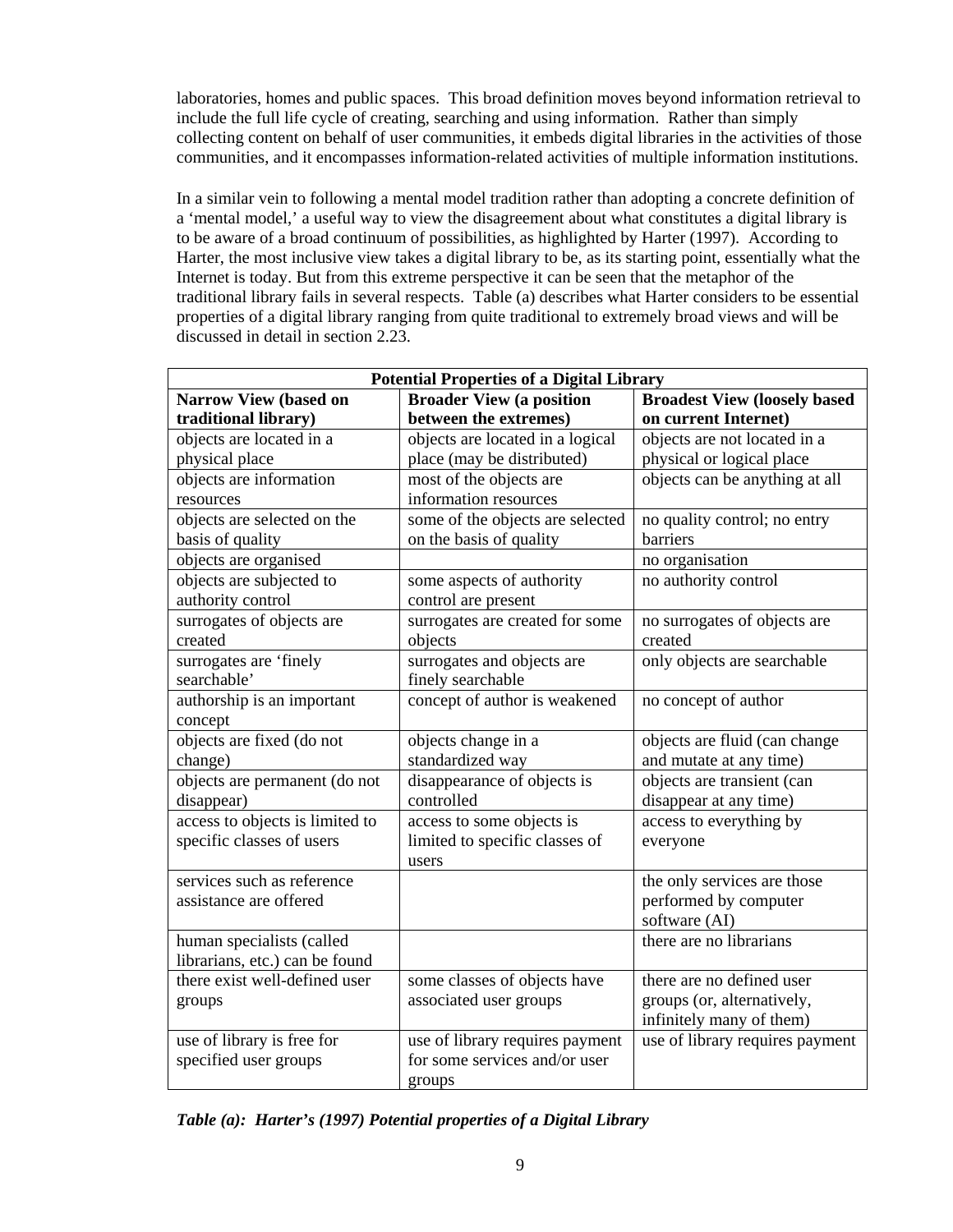<span id="page-9-0"></span>By appreciating that users often forge their own definition and mental model of a particular digital library or libraries somewhere within the above continuum, this study embraces the disagreement in the definition of both the term 'digital library' and 'mental model.' Hence this report does not examine these disagreements in detail, but instead aims to provide some insight into the role that differing views of a digital library might play in enabling users to form mental models of digital library systems. By highlighting similarities and differences in users' mental models of digital libraries and relating some of these differences to traditional libraries, this serves as a stepping stone for achieving the long-term goal of increasing digital library usability. Whilst this study does not provide any 'magic solutions' to ensure that this goal is achieved in the near future, it highlights that users' minds already hold useful information that can provide insight for improving the usability of digital libraries and that attempting to obtain this information is a valid and potentially fruitful area for future study.

## **1.4 Overview of study**

There is no previously published research on users' mental models of either traditional or digital libraries. This study takes the first step in providing insight into users' mental models of traditional and digital libraries with a view of helping to achieve the long-term goal of improving digital library usability.

The study reports on a series of think-aloud observations of eight Masters students performing a similar broad information seeking task in both the traditional and digital library or libraries of their choice. The observations conducted were a cross between traditional think-aloud observations, which usually demand minimal researcher intervention, and semi-structured interviews, which usually demand significant intervention. This cross resulted in a product highly similar to Contextual Inquiry interviews, with probing 'what,' 'how,' 'why' and 'what if?' questions asked by the researcher in order to gain an insight into users' mental models (see Beyer & Hotlzblatt, 1998).

The observations were transcribed and a natural coding scheme developed to highlight important themes, similarities and differences in the models. These were discussed in relation to the broad mental models concepts in the literature and in relation to the wider literature surrounding mental models, including the literature on previous HCI-related studies on mental models, mental models of electronic information seeking and metaphors and analogies. Furthermore, the findings were also discussed in relation to the wider literature surrounding digital library usability, including electronic information seeking in digital libraries. The findings are also discussed in relation to the literature highlighting the relationships between digital libraries, traditional libraries and the Internet.

The study finds that participants' mental models of traditional and digital libraries extend beyond the surface similarities and differences identified, such as the hierarchical organisation of items in both types of library and the availability of documents in paper and electronic mediums. These models contain deeper similarities and differences based on the information-seeking goals that can be fulfilled by each type of library, quality control issues concerning the contents and relevance of individual documents and entire libraries, and 'how searching works' in both types of library. Although the use of concrete analogies to influence users' understanding or usage of digital libraries was not widespread, users did not only use their knowledge of Internet search engines to infer how searching might work in digital libraries, but most participants assumed that even if they differed at the interface level or at the level of the underlying technology employed, the search components of digital libraries, Internet search engines and other digital entities such as electronic library catalogues and e-commerce sites work in a similar way to bring back search results. The study also finds that a large component of users' mental models of digital libraries is the notion of access restrictions.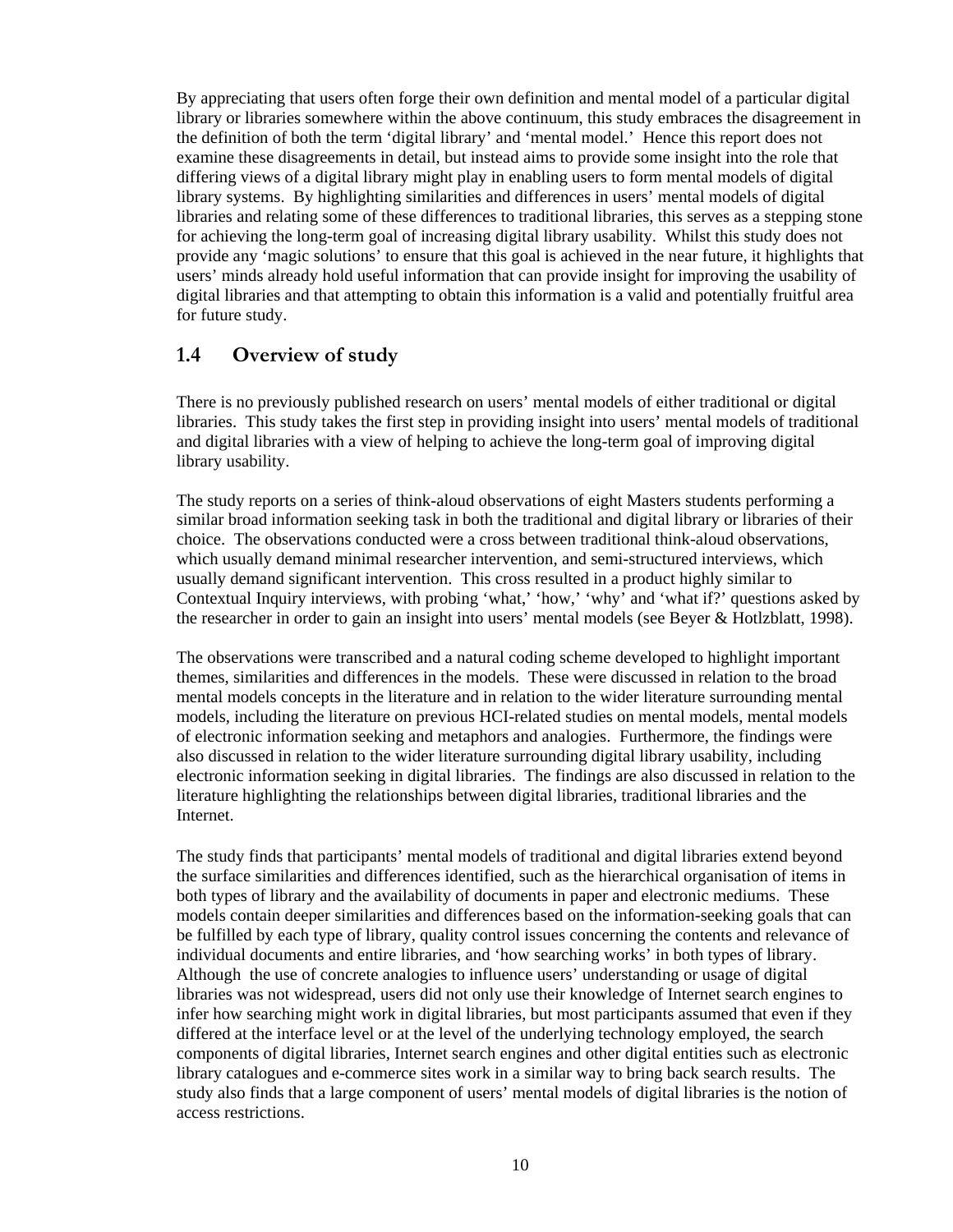This report begins by examining the varied and often disagreeing literature on mental models in the HCI field, along with the reported components of users' mental models as suggested in the literature. We then examine the limited previous mental models research into electronic information seeking, followed by examining some of the key literature on metaphor, analogy and similarity in mental models. We also examine the literature on mental model elicitation and discuss how it informs our methodology.

The report continues by examining the need for mental models research to improve digital library usability and the literature which explores the relationship between traditional libraries, digital libraries and the Internet. Next our methodology is presented and justified and our findings discussed both as a valuable source of information in their own right and in relation to the literature. This allows us to make practical recommendations for improving digital library usability, such as the need to reduce access restrictions or notify users of such restrictions upfront, the need to provide dynamic and context-dependent help to users and the potential of making multiple digital libraries searchable under a single front-end to enable them to be accessed, browsed and searched in the same way.

Finally, the potential for future work arising from this study is discussed, particularly the scope for further investigation into the use of analogies, and comparisons between digital libraries and other traditional and digital entities.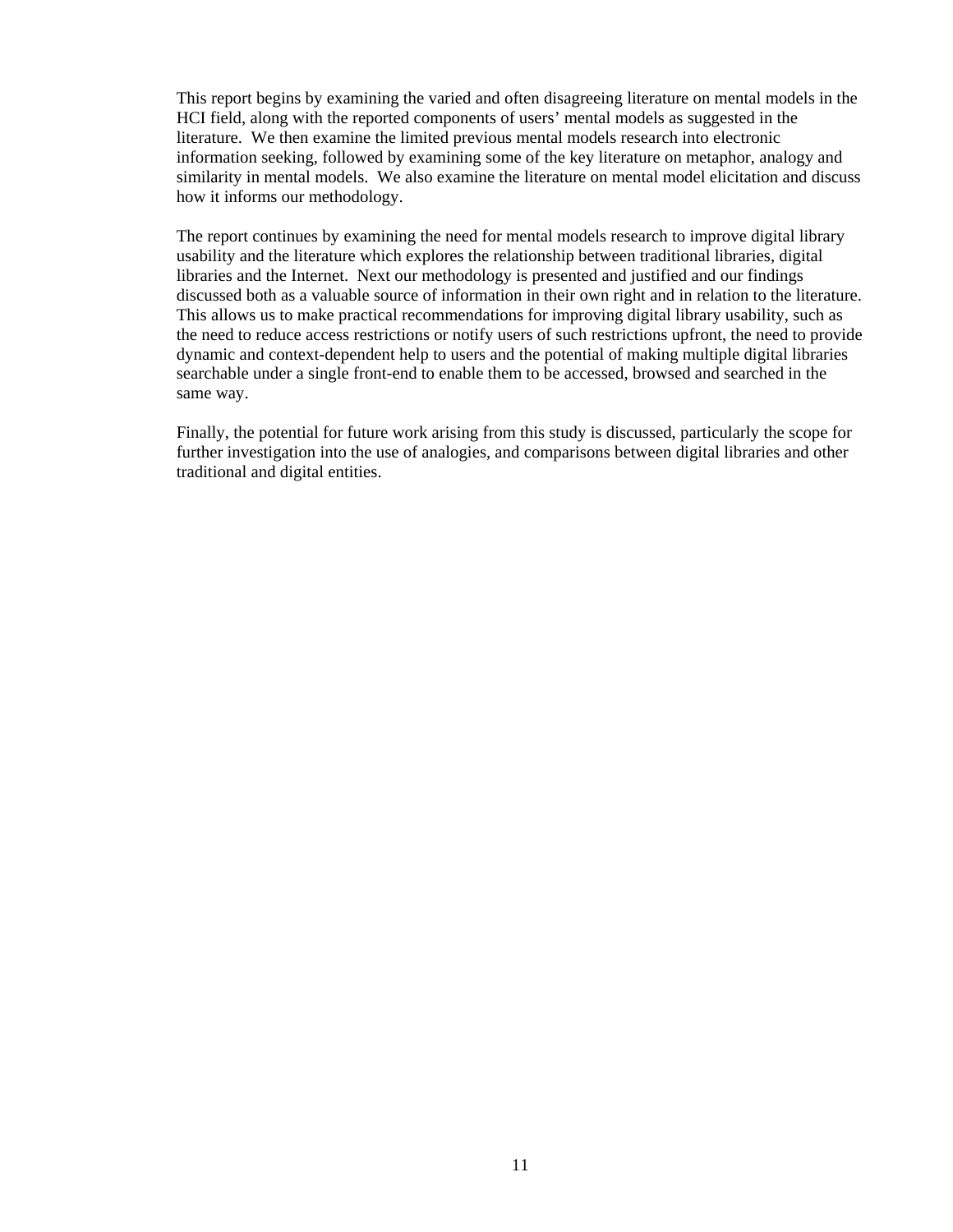## <span id="page-11-0"></span>**2. Literature review**

## **2.1 Mental models**

## **2.11 Overview of mental models literature**

This review of the mental models literature begins by examining the nature of mental models research, highlighting the fuzziness surrounding the subject. Next we examine some of the key mental models studies in the HCI literature and then highlight some important components of mental models that can be identified from the literature. This is followed by an examination of previous studies related to users' mental models of electronic information seeking and an examination of the relevance of metaphor, analogy and similarity to digital libraries. Finally we highlight the difficulties associated with eliciting mental models from users, as discussed in the wider mental models literature and examine methodological considerations associated with mental model elicitation, along with potential frameworks for eliciting mental models.

## **2.12 Introduction to the nature of mental models research**

Schumacher and Czerwinski (1992) tell the well-known fable about the six learned blind men and an elephant. Each blind man encounters the elephant from a different perspective and develops his own narrow opinion as to the nature of the beast: One grabs his ears and thinks it is a fan, another feels his tail and believes it to be a rope, and so on. This inevitably creates confusion about what constitutes an elephant. Similarly, confusion can arise about what constitutes a digital library. Users may identify some features of a traditional library that transfer into the digital realm and conclude that a digital library is very similar to a traditional library (Harter's (1997) 'narrow view'). Some users identify features of a traditional Internet search engine and conclude that a digital library will function in similar manner. Other users notice different parallels either for the digital library as a whole or its component parts. Just as disagreement in terms may make it difficult for the learned blind men to ride the elephant, it can be argued that they might help explain why digital libraries are notoriously difficult to use.

It is useful to state at the outset that like Schmacher and Czerwinski (1992), we do not pretend to be any less blind than other researchers who have tackled problems surrounding mental models, nor do we propose to provide a 'silver bullet' solution to improve digital library usability. The remainder of this section examines some of the 'fuzziness' of the mental models literature in order to explain the nature of the 'blindness' experienced by researchers of mental models. Later sections examine the concept of mental models in more detail, examining some of the components of mental models from the literature, mental models contributions in the HCI literature, the concept of mental models as metaphor or analogy and finally how to elicit users' mental models.

Researchers are well aware that the fuzziness surrounding the subject is a concern. As Staggers and Norcio (1993) conclude, "without precise definitions, the terms are meaningful on intuitive appeal, because they mean whatever readers want them to mean." Rutherford and Wilson (1992) agree: "Given all the different perspectives of those wishing to apply the notion, mental models are in danger of being shrouded with sufficient ambiguity to become all things to all people." We recognise that taking an intuitive approach to the study of mental models contradicts our earlier ethos of transparency. We do not regard the state of mental models research as a 'concern' per se, but instead argue that greater responsibility should lie with individual researchers to create as much clarity as possible amongst the potential ambiguity.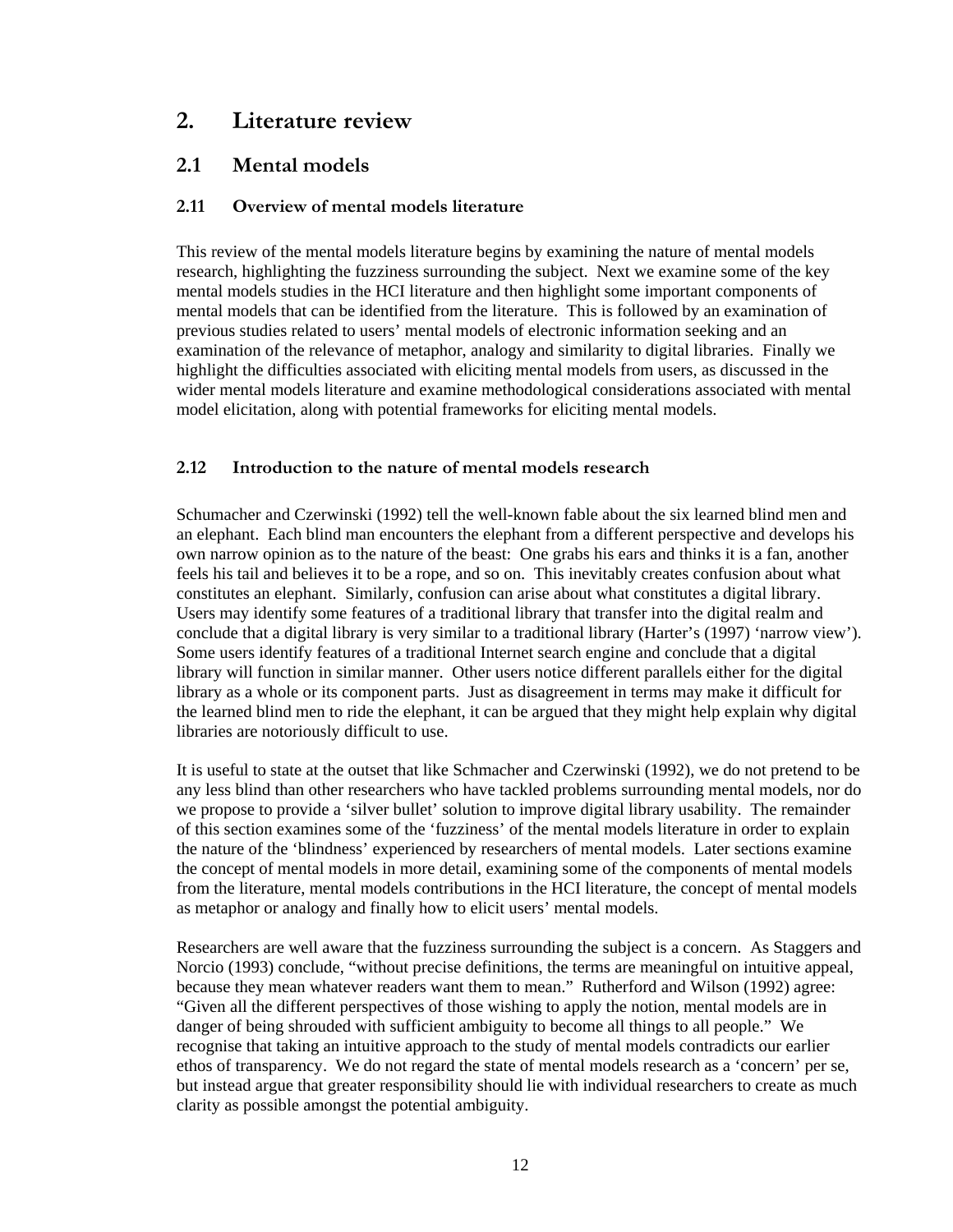Craik (1943) originally made the assertion that humans represent the world they are interacting with through mental models. Craik viewed all mental representation as mimicking the physical world and that people operate on mental representations to simulate real-world behaviour and produce predictions. In the context of HCI, Norman (1983) goes further to argue that not only can mental models provide predictive power for understanding the interaction, but also explanatory power. This view is also supported by Young (1983). Craik (1943) also argues that the model does not need resemble the external process it imitates, so long as it works in the same way. Nor does it need to be as complex, so long as it represents the most important processes, since models are not improved by the addition of information beyond a certain point.

Johnson-Laird (1983) adopts many of Craik's (1943) assertions and further argues that mental models are either analogical representations or a combination of analogical and propositional representations, distinct from, but related to images. As noted by Preece et al. (1994), a mental model represents the relative position of a set of objects in an analogical manner that parallels the structure of a state of objects in the world. An image also does this, but more specifically in terms of a view of the world. Johnson-Laird (1983) argues that different people have more or less elaborate mental models, depending on what they need to know. This may be explained by Preece, et al. (1994), who note that mental models are usually constructed when we are required to make an inference or prediction about a particular state of affairs. In constructing the mental model a conscious mental simulation may be 'run' from which conclusions about the predicted state of affairs can be deduced. This helps to distinguish a mental model from an image, since an image is considered to be a one-off representation (Preece et al., 1994) and hence cannot be re-constructed or refined.

More recently, Payne (2003) suggests that the disagreement over the term 'mental model' emerged in 1983 when both Johnson-Laird and Gentner and Stevens published their volumes on the subject. Gentner and Stevens (1983) regard mental models as a topic for cognitive science, suggesting that it was worthwhile to investigate the theories people construct about specialised, delimited aspects of the environment and to study how these theories affect their thinking and behaviour in a particular domain. Johnson-Laird (1989) regards mental models as a particular kind of mental representation: an analogue representation of a state of affairs that might be derived directly from perception, or indirectly from discourse. Johnson-Laird (1989) further argues that some authors draw distinctions among various concepts of mental models when they likely represent "the same underlying reality." Payne (2003) disagrees with Johnson-Laird on both points. He does not agree that these differences are superficial, nor that at a deep level the different work on mental models is addressing the same cognitive phenomenon.

Payne (1991) argues that independent theoretical claims have been made under the banner 'mental models' and are nested in a strict inheritance hierarchy, like a set of Russian dolls, which stronger theories inheriting the commitments of weaker theories. Payne (2003) argues that his earlier assertion is actually too much of an idealisation to be sustained and that relatively stronger theories support a constellation of these claims and relatively weaker ones only one or two. His first and weaker idea views mental models as theory and suggests that people's behaviour will be best explained by appealing to the content of their memories, what they know and believe, independently of any mental mechanism. This is the claim that is shared by the papers in Gentner and Stevens (1983). The second idea involves mental models as problem spaces. Payne (2003) argues that knowledge-based behaviour is essentially problem solving and therefore relies on knowledge in the form of a problem space to search.

The contributions above highlight the fact that disagreements in the mental models literature are often subtle, yet cannot be dismissed as superficial. Whilst examining the exact nature of such disagreements may be a research thread in its own right, we argue it to be somewhat of a red herring for the purposes of this study. It is more important for our purposes to recognise simply that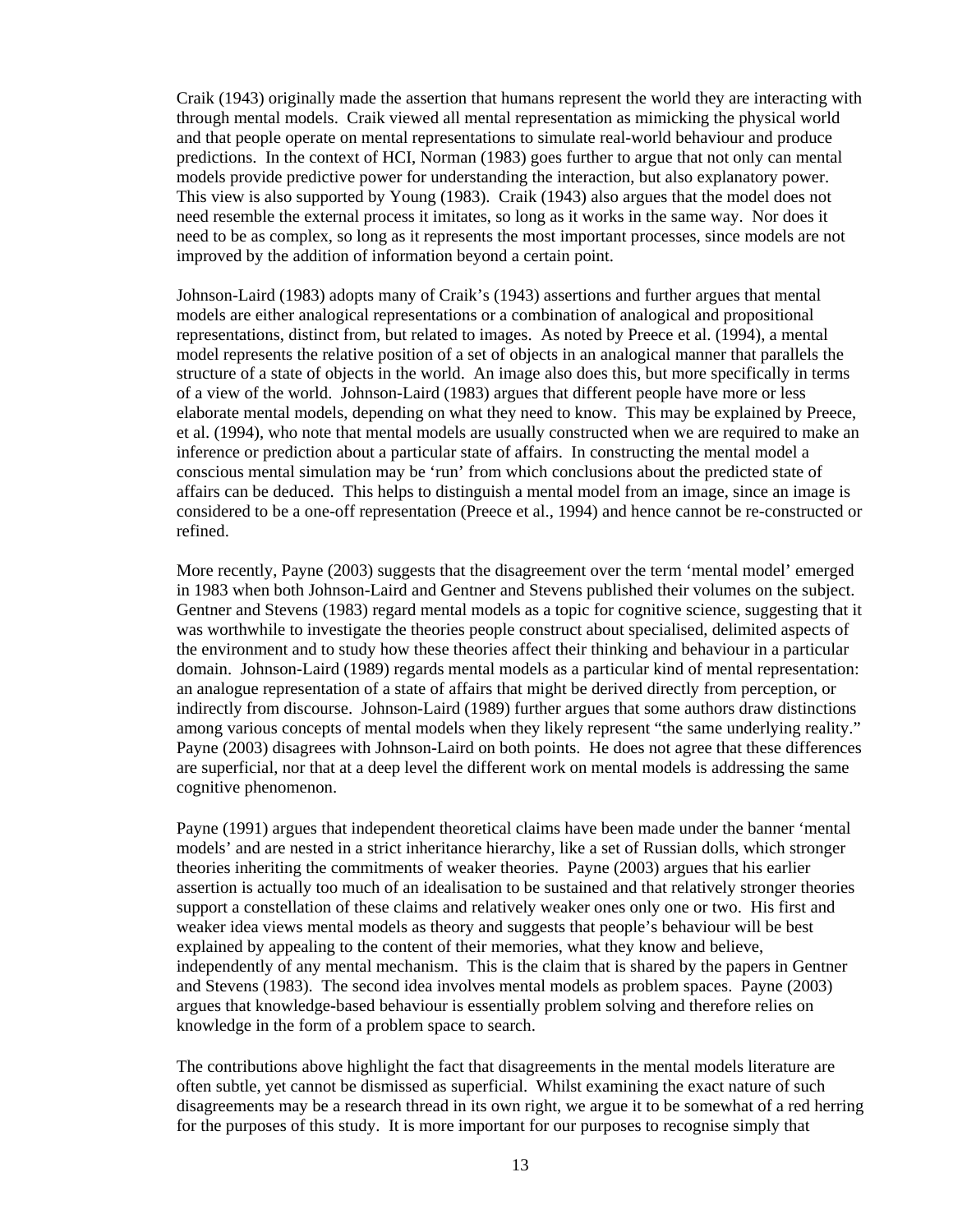<span id="page-13-0"></span>differences do exist in the literature, often wide-ranging and often subtle, and hence justify the need for a careful and transparent study.

### **2.13 Mental models research in HCI**

HCI scholars have long realised the relevance and potential for mental models research to aid the design and evaluation of interactive systems. For example Norman (1983) argues that a user's mental model evolves through their interaction with a system, guiding their usage of the system. The concept of an internal mental representation created by users is also adopted by Borgman (1985, 1996).

Leiser (1992) argues that a mental model of a user interface consists of a set of representations of the relationship between user actions and system responses. This view is based on Johnson-Laird's (1989) view of mental models as a form of knowledge representation and their manipulation as a form of reasoning, where a mental model is regarded as the set of possible representations of the available information. Leiser (1992) argues that because the model consists of a set of representations, there is scope for inconsistency between them and highlights that an opposing and more common view of mental models in the study of human-computer interaction is the view of a mental model as a kind of internalised flowchart of a system's functionality. It can be argued that whether actually flowchart-based or based on reasoning, mental models are likely to provide scope for representing users' knowledge of digital libraries. Although difficult to break down into concrete and repeatable stages, the information seeking process underlying a digital library can be viewed as a complex flowchart. Similarly, information seeking can also be regarded as a problemsolving task where reasoning is required to choose, administer and refine a suitable search pattern.

Other authors discriminate between types of users' mental models. Preece et al. (1994) distinguish between Structural Models, which describe the internal mechanics of a device, ('how-it-works knowledge') and Functional Models, which help people understand how to use a device ('how-touse-it knowledge'). They also assert that a runnable mental model also contains 'how-to-use-thehow-it-works-knowledge.' It is important to note, however, that although a model may be 'runnable,' this does not mean that users will always run it. Card and Moran (1986) found that thinking through a mental model is intellectually demanding and hence will be avoided by users if an alternative is available. This suggests the potential of creating a spiral of usability problems; should a digital library provide incorrect, ambiguous or inconsistent information cues, the user may be forced to run their model which may have been altered by those cues and hence become less accurate, spurring even further confusion.

Newman and Lamming (1995) suggest four model types: State Transition, in which users' models are based on changes in the system's overall state, mapping, which allow users to 'map' their intentions into sequences of actions, analogical, which are based on experience with a similar, previously experienced system and object-action, in which users learn what parts of a system can be manipulated. The role of an object-action model in the development of expertise is noted by Young (1983). He asserts that a user model of an electronic calculator may represent merely a simple causal link from pushing certain keys to the execution of certain mathematical functions. To exploit the calculator fully, the user requires a richer model that maps specifications of particular sequences of actions. Similarly it might be argued that a richer model of a digital library might map (albeit indirectly) different information seeking actions to expected type, relevance, quality or number of results. Young himself (1983) suggests there may be as many as eight different model types: Strong Analogy, Mapping, Coherence, Vocabulary, Problem Space, Psychological Grammar, Commonality and Surrogate. He does, however concede that there may be some overlapping features.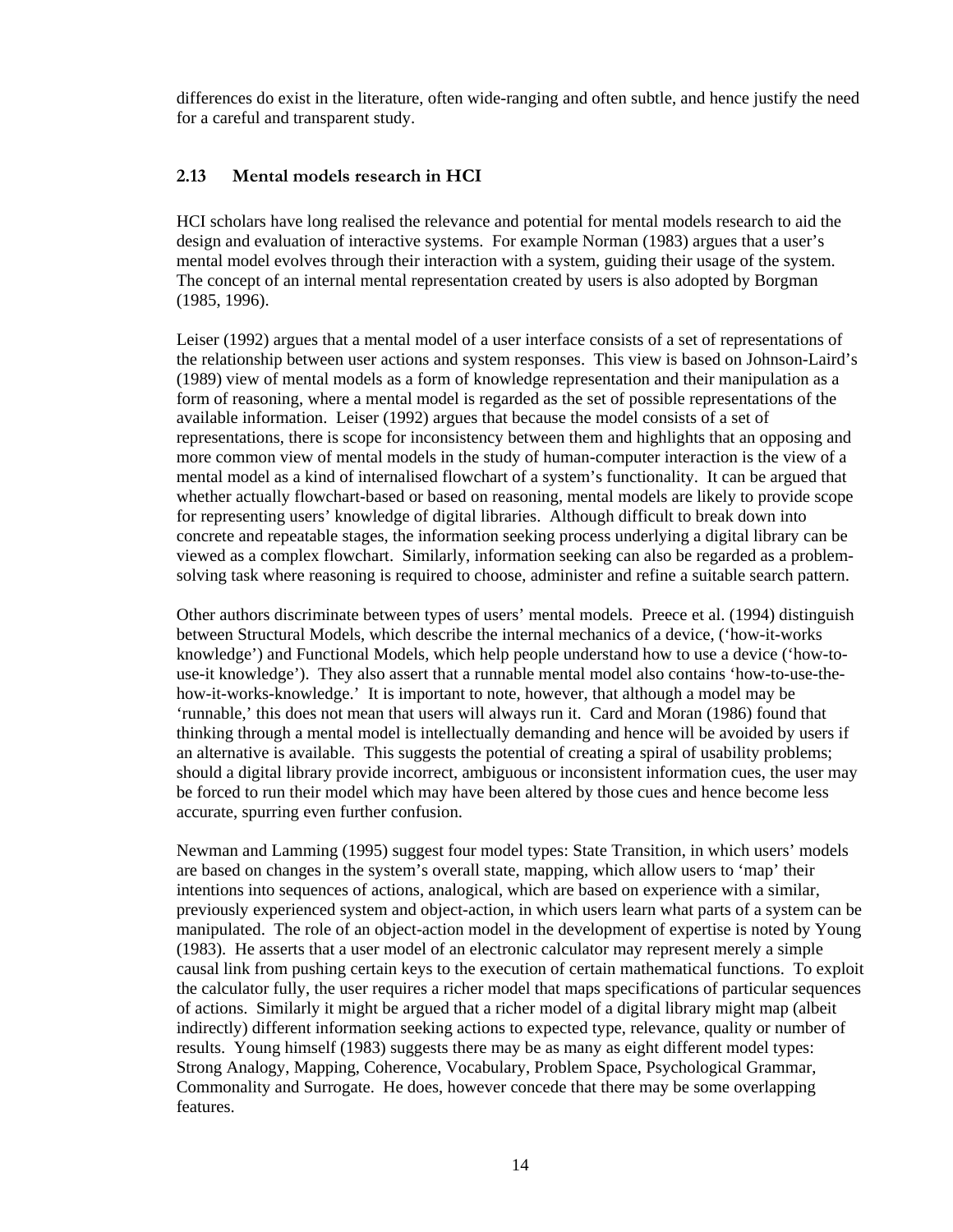Young (1983) suggests that a surrogate model completely matches the target system's behaviour and does not assume that the way in which output is produced in the surrogate is the same as it is produced in the target system. According to Schumacher and Czerwinski (1992), Young's (1983) concept of a Surrogate Model, as well the concept of analogical models (forged by Young, 1983, Gentner and Stevens, 1983 and Newman and Lamming, 1995) add additional support to the idea that users may rely on past experience with other systems or other domains to build models (be they accurate or not) of novel or unfamiliar systems. This might suggest that user mental models of digital libraries may be influenced by existing models of traditional libraries even before a digital library is used. Indeed, Duncker (2002) makes a similar assertion with regard to traditional and digital libraries, which is discussed later. Schumacher and Czerwinski (1992) note that model development is the first general intersection of opinion regarding mental models in HCI. They highlight that a number of authors, including Borgman (1985), Johnson-Laird (1989), Norman (1988), Sasse (1992), Staggers and Norcio (1993) and Wilson and Rutherford (1989) propose definitions of users' mental models that base their models of a system on their experience with it.

This characterisation supports the above notion that users do not need direct experience with a particular system in order to have a mental model of it. Hence there is potential for users who have not previously used a digital library, yet notice that it has similar constituent components to ecommerce or Internet search engines (e.g. a search box or certain hierarchical structure) to form a mental model based on their knowledge of the constituent components that they are familiar with in other contexts. This study finds that such behaviour can yield some interesting insights into digital library usability.

It can also be argued that lack of direct access to a particular system may inhibit users from enriching their mental models of that system. Card and Moran (1986) concluded that having a rich mental model assists problem solving and Norman (1988) argued in a similar vein that "the operation of any device - whether it be a can opener, a power generating plant, or a computer system - is learned more readily, and the problems are tracked down more accurately and easily, if the user has a good conceptual model."

It can be argued that that part of this 'richness' (which may be an important characteristic of a good mental model) can be obtained through detailed 'how-to-use-it knowledge.' However, exposure to the system does not guarantee model enrichment. Surprisingly Card and Moran (1986) found that expert users of a system sometimes had very shallow models of how the system worked. Therefore although the information seeking tasks supported by digital libraries include an element of problem solving and hence might be enriched through more advanced or more frequent exposure to the system, this cannot be taken for granted.

There is also no guarantee that users, through interaction or instruction will form a working model of the system that is in-line with the designer's (Sasse 1997). Sasse (1997) argues that the fact that the models may be different is not necessarily a problem. The problem arises when a user's model is inappropriate. Sasse notes that the observable effects of users building a model which fails to support their interaction with the system range from selection of inefficient procedures for completing tasks to severe disruption or breakdown of the interaction (errors and problems with error recovery, inability to identify requested functionality).

Norman and Draper (1986) propose that designers could facilitate the construction of appropriate users' models of a system through the design of its user interface. The designer can decide on an appropriate model and structuring the presentation of information and user-system interaction accordingly. However, this raises the question of what is an appropriate model for a digital library. Should it be based loosely on the principles of a traditional library? On an Internet search engine? An e-commerce site? Or perhaps on a mixture or completely different model? Whilst our study was initially motivated by this question, it can be argued that it is too simplistic to assume that there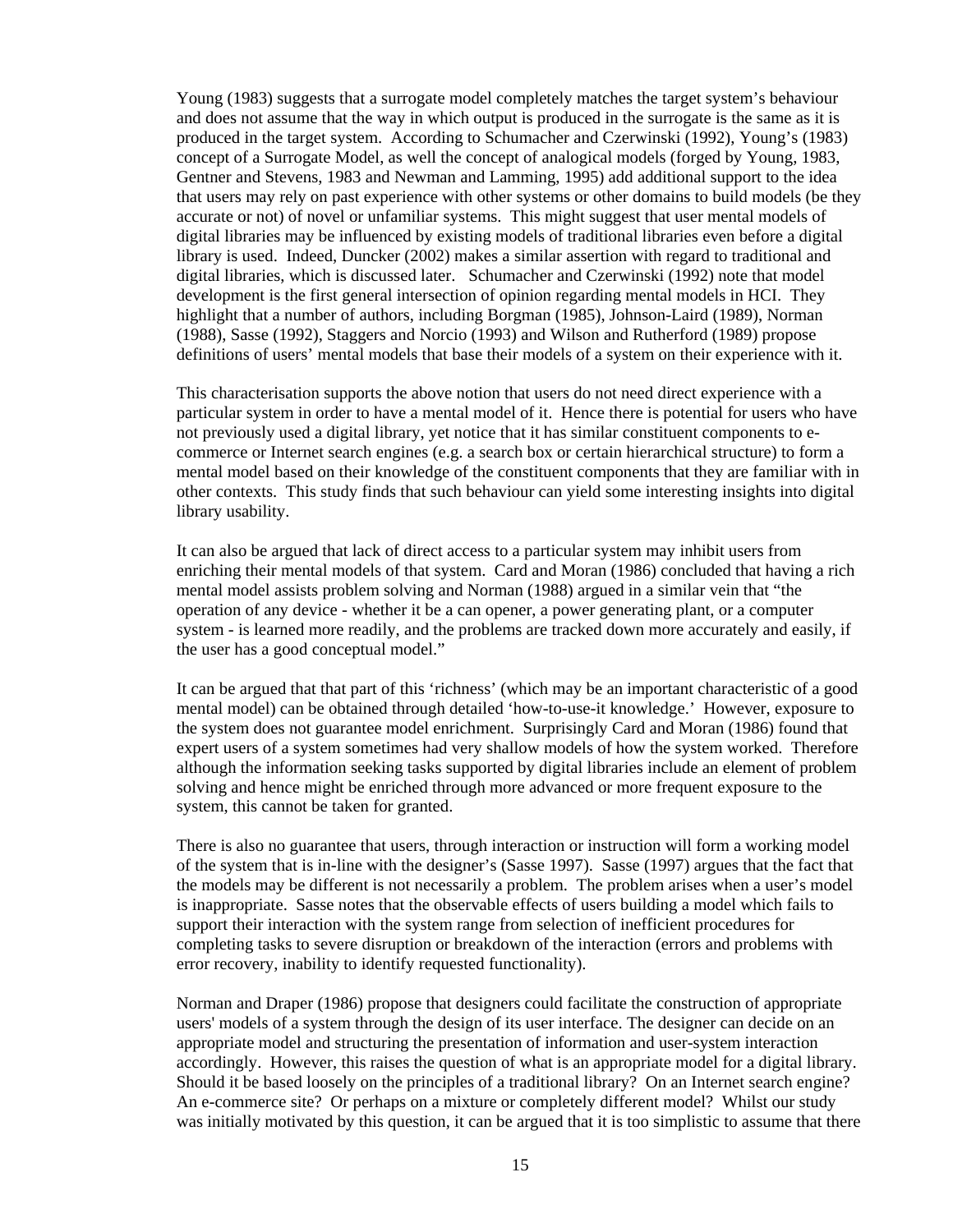may be a single 'appropriate model' for a digital library, especially since (as we will discuss later) there is no agreement in the literature surrounding the definition of 'digital libraries.' It can be argued that a more useful, yet broader, research question to pose is: what are the common themes, similarities and differences in users' mental models of traditional and digital libraries and how can insights into these models be used to inform digital library usability? This is the question that this study will address.

Newman and Lamming (1995) use Norman's (1986) action cycle (see fig. a) to help explain the notion of conceptual breakdowns. Each of the seven stages depends on the user's level of understanding and draw on knowledge of different kinds. The 'execution stages' on the left are particularly dependent on the user's understanding of what system functions are available and how to put together a sequence of actions that will have the desired effect. In contrast, the 'evaluation stages' on the right rely on the user's understanding of the system's state in order to tell whether the desired effect has been achieved. To avoid misconceptions, Newman and Lamming highlight the need to attend to these stages in the cycle and help the user build adequate models of the system's function and state.



*Figure(a): Norman's Action Cycle. Re-printed from Norman (1986).* 

Sasse (1997) argues that an appropriate model does not have to be complete and correct in every detail. All it has to do is explain the functions and behaviour of the system which are relevant to the user. Furthermore, she argues that the cueing and construction of such a model can be supported by the way in which information is presented to a user. Form and content of information can help determine which existing models are cued, and how new information is mapped onto existing or new models through the mechanism of procedural semantics. Applied to HCI, this means that designers would have to identify suitable existing knowledge to be cued, and present relevant information about the system in the context and form which directs the model-building process towards the intended mental model (Sasse, 1997). This goes hand-in hand with preventing the spiral of user confusion and usability errors that may arise from incorrect, ambiguous or inconsistent information cues.

Katzeff (1990) points out that mental models do not develop from scratch. On the contrary, in attempting to construct adequate mental models of a computer system, users necessarily refer to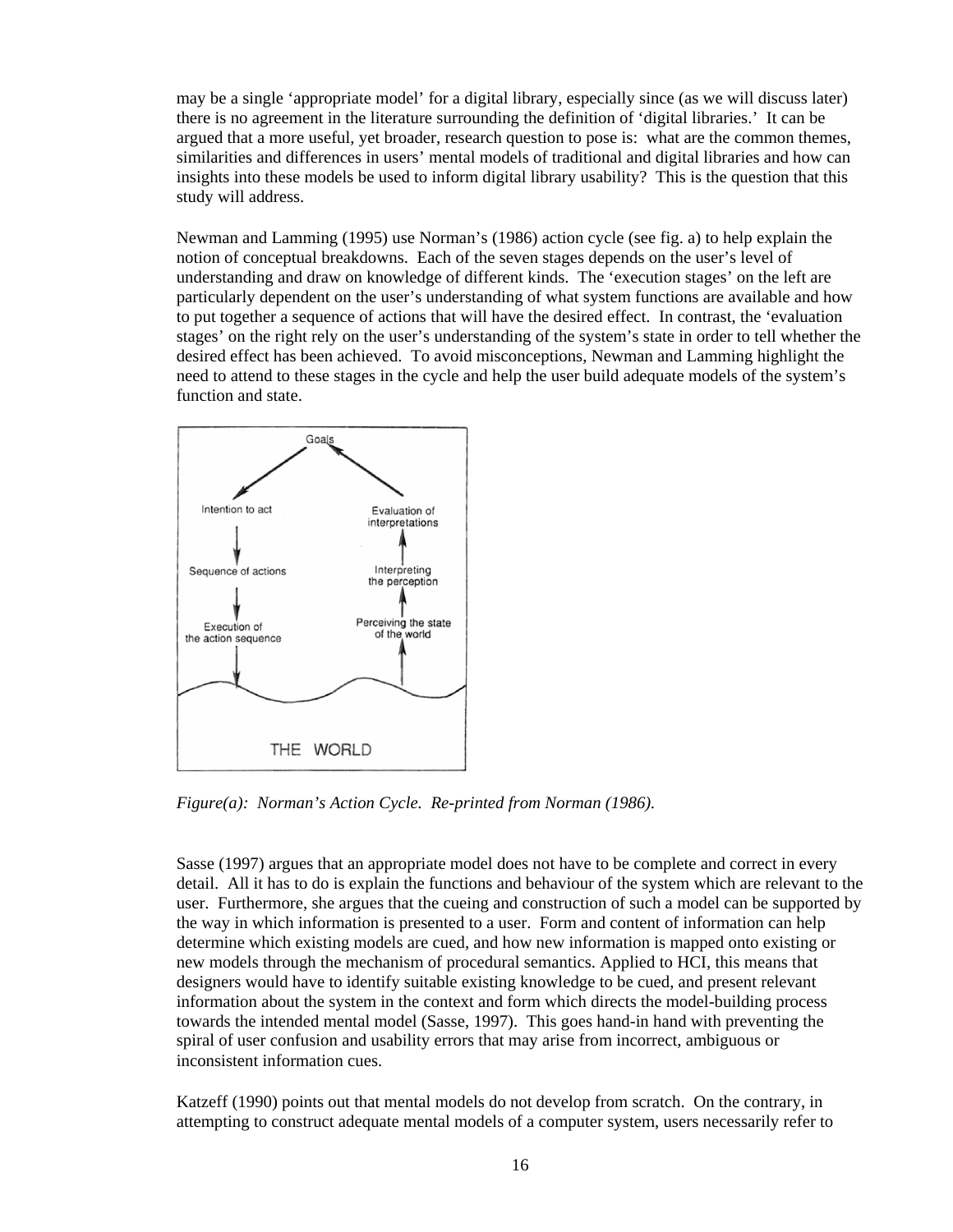their prior knowledge in order to construct new models. Consequently, the ease with which users are able to construct adequate mental models depends to a large extent on how well the system relates to their prior knowledge (Katzeff, 1990). Katzeff (1990) also highlights that although users might possess the necessary knowledge to develop adequate mental models of the system, the system as it is presented to its users might not provide the necessary links to this knowledge. Thus, to allow users to develop adequate mental models, system designers must make sure that the intended user group possesses appropriate knowledge, and also that the system is clear in suggesting which type of knowledge should be used. This suggests that the answer to the initial research question posed earlier about choosing an appropriate model for a digital library is less important than making the user aware of where the designer's model arose from in the first place.

Various specific studies on mental models of interactive devices and computer systems have been conducted which have relevance to HCI. Kieras and Bovair (1984) discuss the role of mental models in understanding electronics and found that subjects who learned a mental model showed improvements in learning, recall and transfer over those who did not. Halasz and Moran (1982) reported similar results in their study of problem solving using a calculator. They noted that performance was "significantly improved" when users were taught an explicit model of the calculator's internal mechanism and that the group who learned the model performed better on novel tasks. Norman's (1983) observations led him to believe that users' behaviour with hand-held calculators was heavily influenced by their "understanding of the details of calculator mechanics."

However Kieras and Bovair (1984) found that the important content of a device model is the specific configuration of components and controls, and not the motivational aspects, component descriptions, or general principles. This specific information is what is logically required to infer the procedures. Thus, according to Kieras and Bovair, the benefits of having a device model depend on whether it supports direct and simple inference of the exact steps to operate the device. Kieras and Bovair (1984) argue that this has several implications for teaching device models to users; the model must support inferences about the exact and specific control actions; The relevant 'how-it-works knowledge' can be very superficial and incomplete, because the user does not need to have a full understanding of the system in order to be able to infer the procedures for operating it; Teaching a device model will not always be of value – it depends on whether the user in the actual task situation both needs to infer the procedures, and also needs the supplied information in order to be able to infer the procedures and if the user is taught a device model but fails to learn it correctly, incorrect inferences will be made, and performance may not be facilitated at all, or may be impaired. However, these studies suggest that even though mental models may not be directly observable, surface evidence is observable through user interaction with a device or system.

Regarding digital libraries, the study by Kieras and Bovair (1984) suggests that if models of interactive systems behave in a similar way to those of a device then care should be taken at the interface level to allow users to infer the exact steps to operate the library. This goes beyond making buttons 'obvious' or providing online help and may suggest the need for ad-hoc procedural knowledge to be dispensed by digital libraries during use. This argument is supported by Carroll and Olson (1984). They note that Kieras and Polson (1985) observed, on closer inspection of the Kieras and Bovair (1984) study, that neither of the models gave the user any action-oriented help; the models merely gave a story about what the connections of the control panel were, not how they worked.

Although he did not deal with procedural inference per se, Payne (1991) did focus on examining the predictive aspects of mental models. He found when examining the behaviour of word processor users that users often do not know the precise effects of frequently-used actions, such as the final position of the cursor, even though these effects are vital for future planning. Payne (1991) found that even experienced users must acquire the information they need from a device's display during interactions, and that they do not necessarily remember regular details that are available in this way.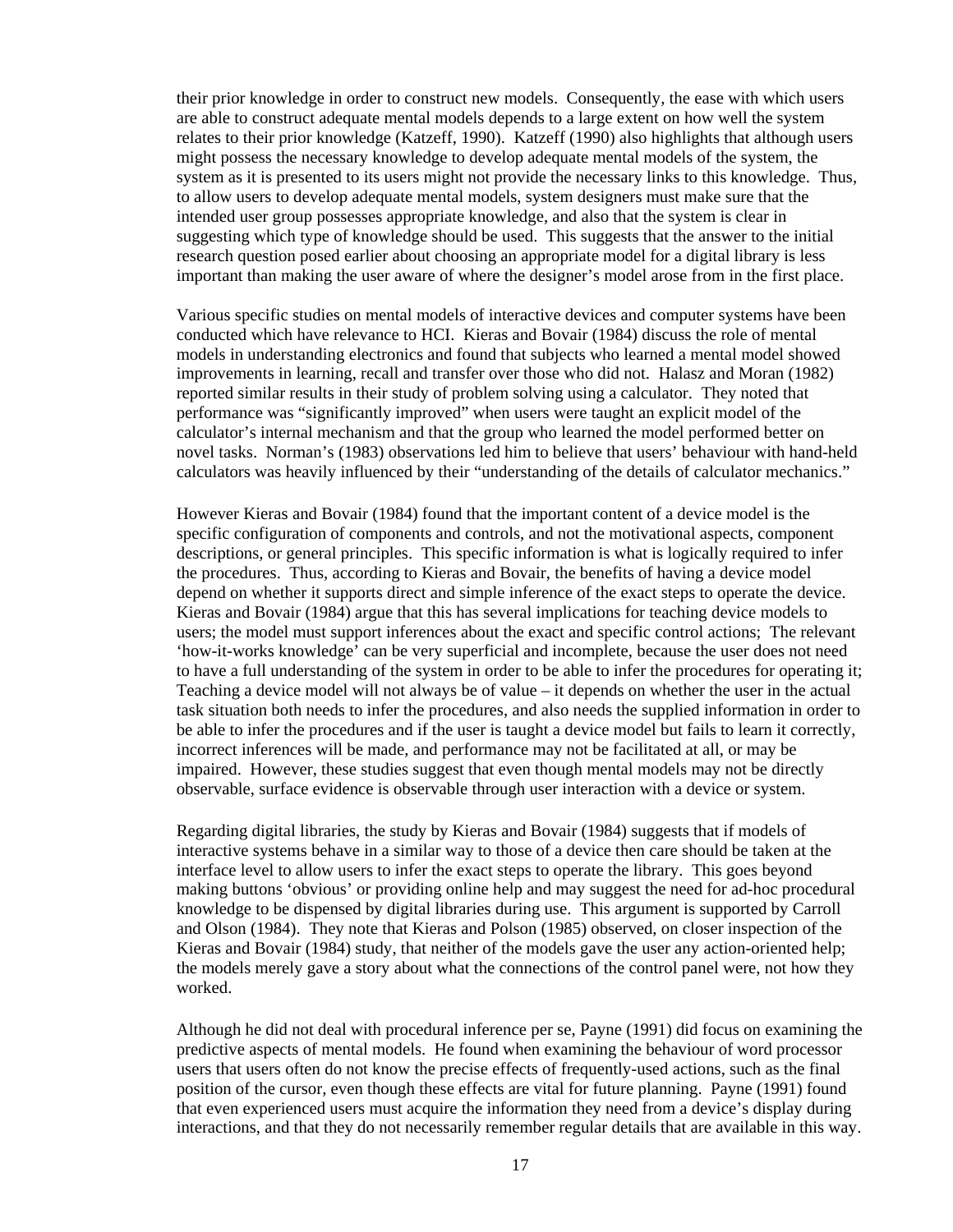<span id="page-17-0"></span>He asserts that his findings conflict with those models of user psychology that assume routine skill relies on complete mental specifications of methods for performing tasks. This may help to explain why Card and Moran (1986) found that expert system users sometimes had shallow models of how the system worked.

Payne (2003) highlights that users tend not to create the same mental model of a system. He found, in his study of automatic teller machines (ATMs), that people report very different understandings about how the ATM works. Whilst Payne suggests that this is a weakness of mental models, it can be argued that should these different understandings be understood and embraced by digital library designers, and systems designers in general, usability can be increased. Hence different understandings can be viewed as an important reason to encourage further research into users' mental models of interactive systems and devices.

Payne (2003) also argues that the term 'mental models' is used in so many different ways as to be almost void of any force beyond the general idea of the users' knowledge about the system they use and that "the rapid uptake of the idea of a mental models may have contributed, ironically, to the downturn in interest in theoretical approaches to HCI." This study challenges this viewpoint and suggests that it is possible to create a broad, empirically supportable taxonomy of mental model concepts even though these concepts may not all be absolutely complementary. There may also be some overlap. However, we argue that such an approach of identifying mental models concepts in the literature embraces this disagreement rather than criticises the consequences of such disagreements. This study also attempts to demonstrate that through the employment of an ethos of transparency, it is possible to move away from intuitive approaches to mental model elicitation and towards approaches based on theory, even though a direct mapping between theoretical mental models concepts and explicit methodological protocol may not exist.

## **2.14 Mental model components**

In order to facilitate an approach to studying mental models which is more than intuitively informed by the mental models literature, it is necessary to highlight some important components of mental models that can be identified from the literature. Whilst this seems fairly obvious, few studies explicitly mention that they employed an approach which utilises specific components of mental models from the literature to inform their methodology, even if this may have been the case. Although this is probably due to the fact that the mapping between such components and explicit methodological protocol may be indirect, we argue that it is beneficial to highlight the theoretical basis from which our understanding of mental models theory has been formed in order to provide research transparency and allow our findings to be judged in the context of the literature review undertaken (and possibly in an alternative light by future researchers). Therefore this section summarises the key theoretical contributions to the mental models literature which propose that mental models consist of specific components.

Kieras (1982) examined types of knowledge that appeared when expert and novice subjects were asked to describe actual pieces of equipment, ranging from devices as simple and familiar as alarm clocks to those as complicated as unfamiliar as pieces of electronic laboratory equipment. He found that device knowledge consists of the major categories of what the device is for, how it is used, its structure in terms of sub-devices, its physical layout, how it works and its behaviour. Kieras found evidence that this knowledge consists of a hierarchy of schemas, corresponding to a hierarchical decomposition of the device into sub-devices, with each level containing the major categories of information. Kieras (1982) argues that the manifestations of apparent schema use can be classified in terms of whether the subject is using conventions (e.g. the standard culturally-dependent position for an on-off switch), general properties (e.g. the perceived datedness of the device due to its components), expectations of features (e.g. a non-present second-hand dial on an alarm clock) or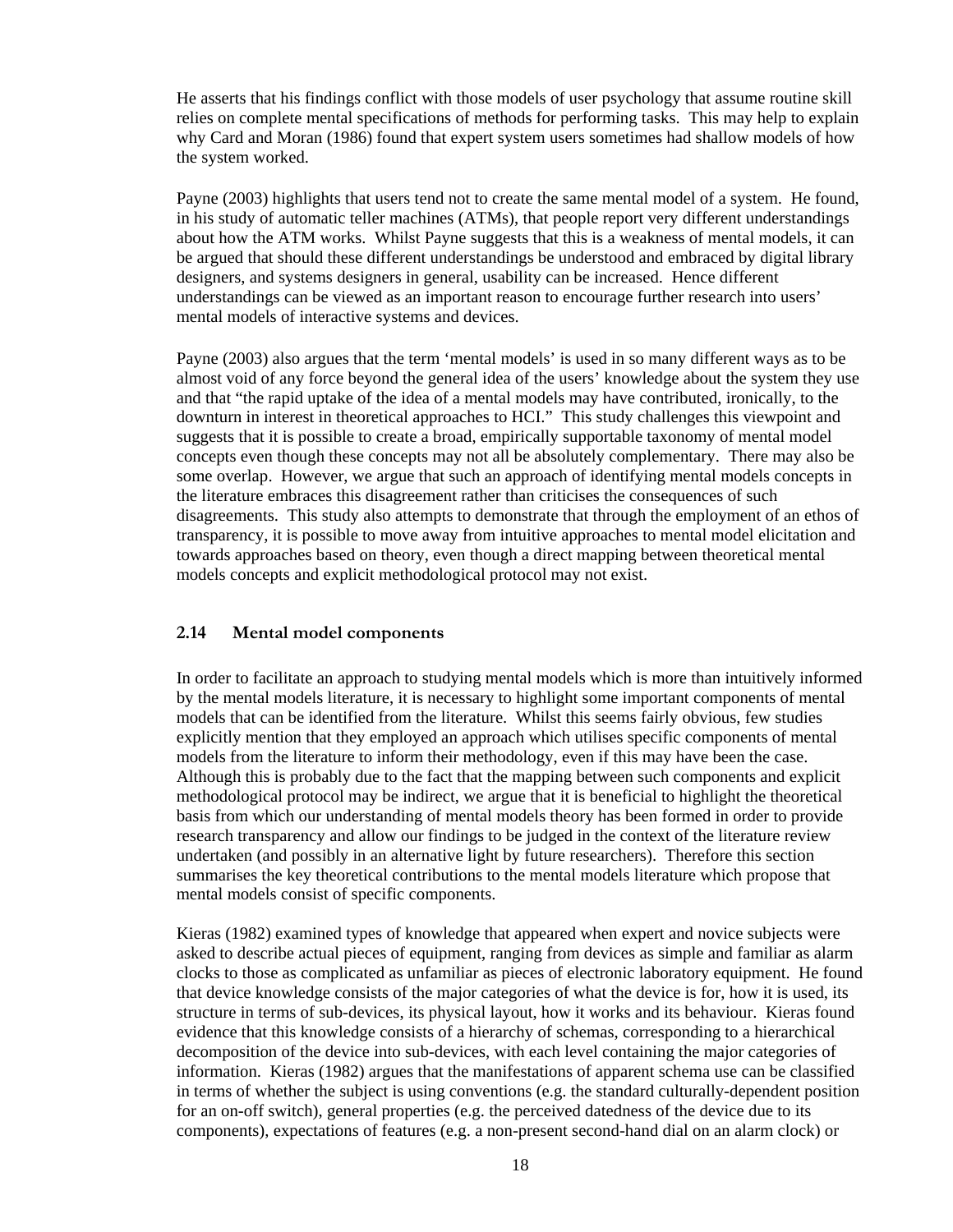patterns of features (e.g. assuming a device modifies inputs to produce outputs if it contains calibrated dials, input and output connections, but no visible source or controls for power). Kieras (1988) summarises the findings of his 1982 technical report and suggests that the following are features of mental models of devices:

- Label or name of the device
- Function or purpose (what goals can be accomplished, at both the level of the whole device and also at the level of individual controls, connectors and other features).
- Controls and indicators
- Inputs, outputs and connections
- Power sources and requirements
- External layout and appearance
- Internal layout and appearance
- External behaviour (input-output function)
- How to operate the device to accomplish goals
- Procedures for troubleshooting and maintenance
- Internal structure and mechanisms (how it works)

Kieras (1988) asserts that the above findings suggest that most knowledge about devices seems to be related to using the device, as opposed to how-it-works knowledge about the internal structure and operation of the device. He supports this assertion by referring to his earlier (1982) observation that when asked to freely describe a device, experts would provide considerable detail on the procedures for using a piece of equipment, but often they did not consider it necessary to provide any details about how the device worked, although it was clear that they could do so.

Norman (1983) finds users' understanding of devices "meagre, imprecisely specified, and full of inconsistencies, gaps, and idiosyncratic quirks." However he also finds that users are often aware of their limited knowledge and they can offer assessments of certainty regarding components and results of manipulation. Therefore guided by their certainties, people develop behaviour patterns that make them more secure in their actions (Norman, 1983).

Although Kieras' (1982) and Norman's (1983) findings are specific to device knowledge, we propose that there may be parallels between users' mental models of physical devices, systems in a physical sense (such traditional libraries) and interactive systems (such as digital libraries). For example, consider some parallels between Kieras' (1982) observations and traditional/digital libraries; Traditional library users are often aware of the layout of the library, but are less concerned with the 'external layout and appearance' than with the internal layout. They are also often aware how inputs turn to outputs, such as placing a request on an item in the library and receiving an email when the item arrives and finally the item itself. Similar parallels can be made for a digital library, such as requesting a document (and possibly providing login details for access) and receiving it in electronic form. However, validating such parallels is another study entirely and it would be unwise to discuss our findings purely in light of one or two authors' contributions (especially due to the high level of disagreement surrounding the term 'mental models'). Hence the remainder of this section examines other, similar theoretical contributions concerning mental models concepts.

Relating to non-device specific mental models, Norman (1983) highlights three functional factors that apply to both the user mental model and the designer's (or researcher's) conceptualisation of the model:

1) Belief system. A person's mental model reflects his or her beliefs about the physical system, acquired through observation, instruction or inference.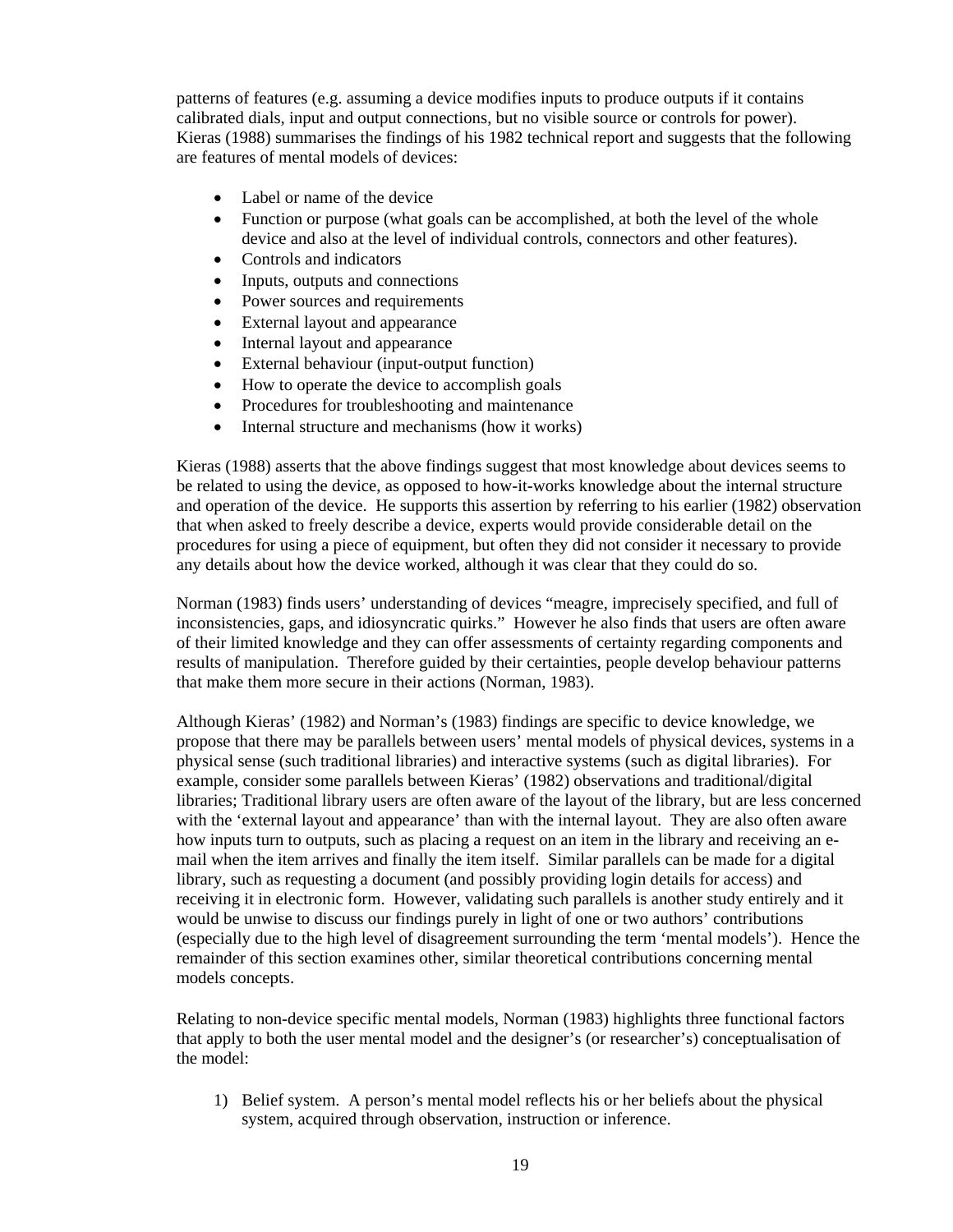- 2) Observability. There should be a correspondence between the parameters and states of the mental model that are accessible to the person and the aspects and states of the physical system that the person can observe.
- 3) Predictive power. The purpose of a mental model is to allow the person to understand and anticipate the behaviour of a physical system. This means that they model must have predictive power, either by applying rules of inference or by procedural derivation. In other words, it should be possible for people to 'run' their models mentally.

Payne (1991) discusses Rumelhart and Norman's (1983) claims and presents them in what he considers to be in order of increasing subtlety and increasing theoretical commitment:

- Beliefs predict behaviour. Payne (1991) suggests that this involves examining what people know and believe and how this affects their behaviour, without regard to the design of their mental machinery. He suggests that is emphasises that these beliefs represented in mental models can only provide important constraints on behaviour if they are constructed spontaneously (in the absence of prompting). However, Payne (1991) also notes that there is little evidence for spontaneous construction of models.
- Inferences can be made by 'mental simulation.' Rumellhart and Norman (1983) illustrate this by inviting the reader to consider a snooker player lining up a shot. The role of imaged trajectories is compelling. Payne (1991) also highlights that the mental simulation of 'device models' may also support the inference of a different knowledge, the procedural knowledge needed to work the device (as shown by Kieras and Bovair 1984).
- Mental representations can be analogical. This is examined in detail later in this report, but as highlighted by Payne (1991), also embodies three additional assumptions from Johnson-Laird (1983):
	- 1) A mental model is a representative sample from the set of possible models satisfying the known propositions.
	- 2) New information that is inconsistent with the current mental model provokes search for new models, utilising the remembered propositional base.
	- 3) The content of mental models in partially determined by their function.
- Mental models are based on physical experience. Payne (1991) points out that although there are as yet no well articulated theories of the development of mental models in the cognitive literature, there is a bias about the kind of learning that is important. For many investigators, it is a defining property of mental models that they are induced from empirical experience, from 'hands-on' interactions with the content domain (Payne 1991).

Aside from the claims discussed above, Norman (1983) also makes the following specific observations on mental models:

- They are incomplete and naturally evolving, being modified through interaction with the system in order to achieve a workable result. Although they need not be technically accurate, they must be functional.
- Peoples' abilities to 'run' their models are severely limited.
- Mental models are unstable: People forget the details of the system they are using, especially when those details (or the whole system have not been used for some period).
- Mental models do not have firm boundaries: similar devices and operations get confused with one another.
- Mental models are 'unscientific': People maintain 'superstitious' behaviour patters even when they know they are unneeded because they cost little in physical effort and save mental effort – they 'seem to work' even though they make no sense. Norman argues that these superstitious attributes of mental models can be regarded as direct user statements of the limitations in their own mental models. The statement implies uncertainty as to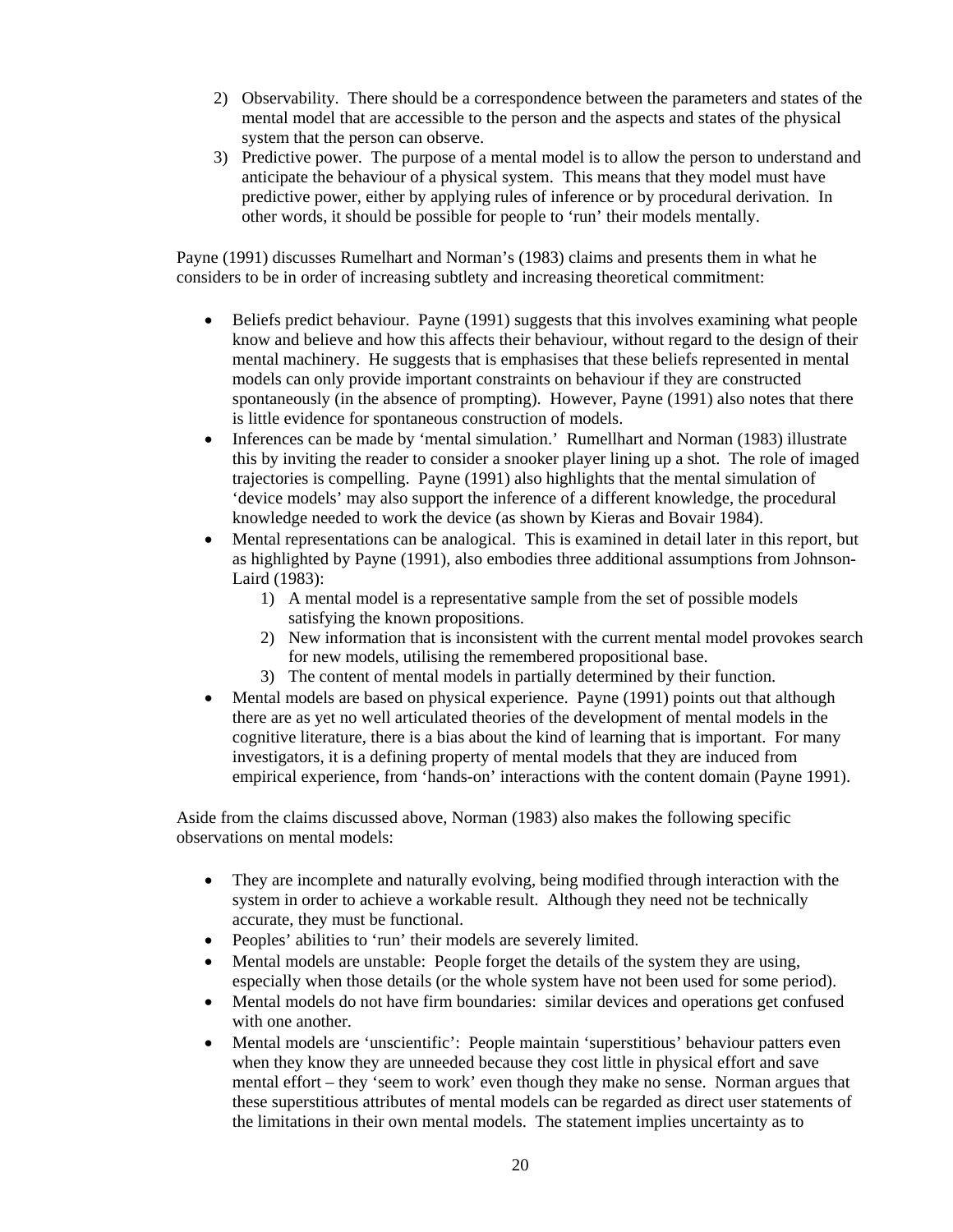mechanism, but experience with the actions and outcomes. This superstitious behaviour indicates difficulties in the mental model and the user belief that a particular sequence of actions will reduce or eliminate the difficulty.

• Mental models are parsimonious: Often people do extra physical operations rather than the mental planning that would allow then to avoid those actions; they are willing to trade-off extra physical action for reduced mental complexity. This is especially true where the extra actions allow one simplified rule to apply to a variety of devices, thus minimising the chances for confusion.

Norman (1983) does, however, conclude (as has been highlighted throughout) that mental models are inherently difficult to define. This explains why not all cognitive scientists agree with the above defining characteristics of mental models, or to any particular set of mental model components for that matter. However we argue that this does not authorise the abandonment of a mental model elicitation approach informed by literature in favour of an approach based purely upon intuition, but instead suggests that there is no single 'right' way to elicit users' mental models, nor a single 'correct' set of mental models components to draw upon. Once again, this suggests the need for research transparency in mental models studies.

Holland et al. (1986) view mental models to be the basis for all reasoning processes and suggest that they are best understood as assemblages of synchronic and diachronic rules organised into default hierarchies and clustered into categories. They argue that "the rules comprising the model act in accord with the principle of limited parallelism, both competing and supporting one another." From this standpoint based on reasoning, Holland et al. (1986) suggest that some of the characteristics of mental models are:

- They are incomplete and constantly evolving and may even be internally inconsistent.
- They are usually not accurate representations of a phenomenon; they typically contain errors and contradictions.
- They are parsimonious and provide simplified explanations of complex phenomena.
- They often contain measures of uncertainty about their validity that allow them to used even if incorrect.
- They can be represented by sets of condition-action rules.
- They can contain a controlled vocabulary and assumptions to aid prediction.

Relating specifically to interactive systems, Carroll and Olson (1988) list three aspects of the system to be known from the mental model:

- 1) The Task- Knowing what the goal is and in general what sub-tasks need to be accomplished to achieve the goal.
- 2) The System Interface Knowing how to accomplish the sequence of sub-tasks in the system, given the data presentation and interaction languages of the system.
- 3) The System Architecture Knowing the way the data are stored, the internal processes the interactions invoke, and in general how the system works.

Finally, relating both to interactive systems and users of those systems, we turn to a contribution by Johnson and Henderson (2002). Although they examined designers' conceptual models and not models belonging to users, Johnson and Henderson argue that a conceptual model is a high-level description of how a system is organised and operates and should specify and describe:

- The major design metaphors and analogies employed in the design, if any.
- The concepts the system exposes to users, including the task-domain data-objects users create and manipulate, their attributes, and the operations that can be performed on them.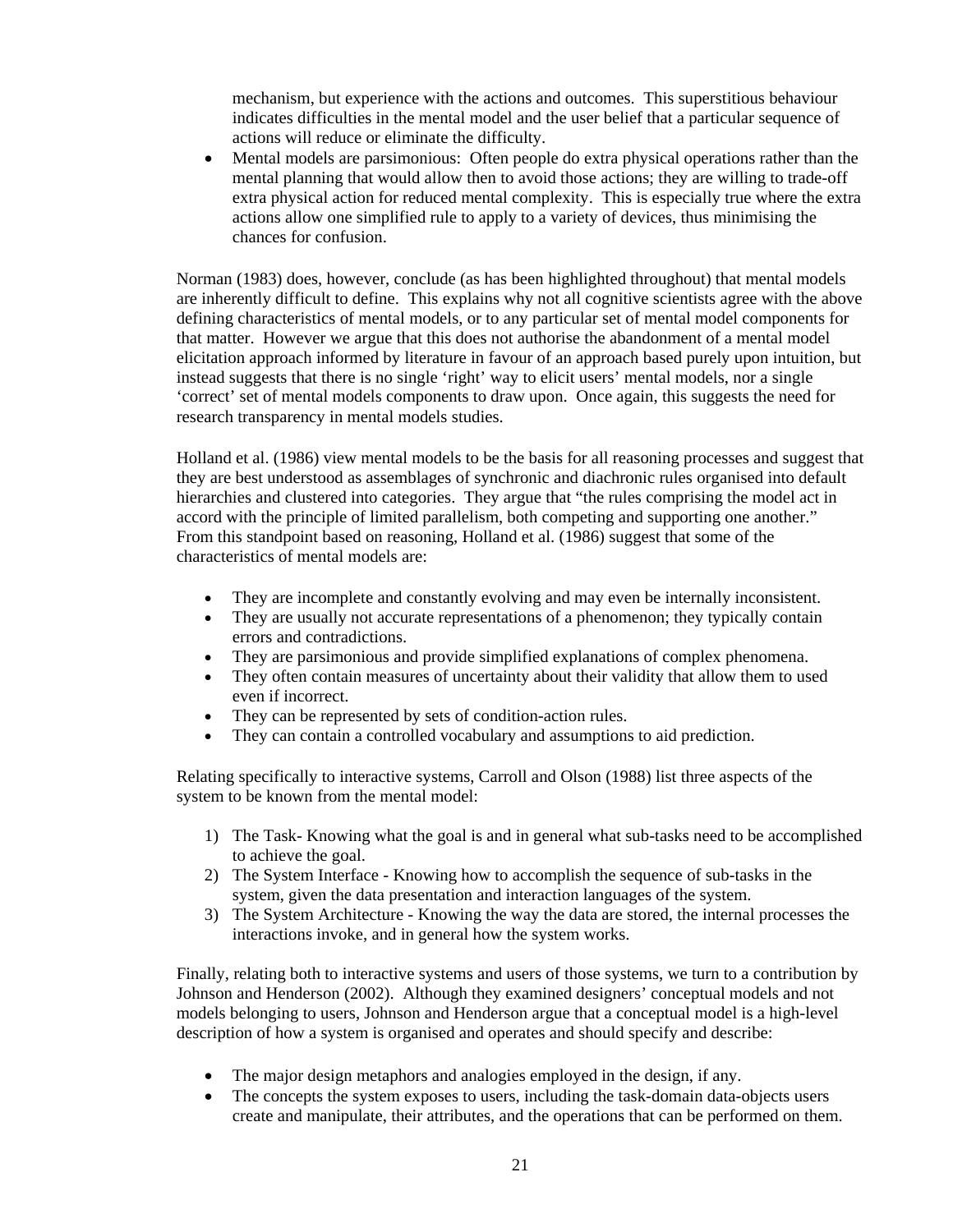- <span id="page-21-0"></span>The relationships between these concepts.
- The mappings between the concepts and the *task-domain* the system is designed to support.

Since a designer's conceptual model should aim to closely match users' mental models (Norman 1983, 1988, Newman and Lamming 1995), these are still useful mental models concepts for use in eliciting users' mental models. In addition, this work is especially relevant to the current study, since Johnson and Henderson (2002) relate their above description to the design of an online library catalogue and suggest that the designer's conceptual model might include:

- Metaphors and analogies: e.g., the information is organised as in a physical card-catalogue.
- Concepts: e.g., item (with attributes: title, ISBN, status; with actions: check-out, check-in, reserve), subtypes of item (e.g., book, periodical issue, LP, video), periodical volume, user account (with attributes: name, items checked out), librarian.
- Relationships: e.g., a book is one *type* of item, periodical volumes *contain* issues.
- Mappings: e.g., each item in the system corresponds to a physical item in the library.

Although this framework is relatively broad and does not arise from a formal study, it is likely to provide a useful basis for analysing the data arising from studying users' mental models of traditional and digital libraries. The framework will be discussed later with regard to its long-term potential for increasing digital library usability.

### **2.15 Mental models of electronic information seeking**

Whilst there are no published studies of users' mental models of libraries, the issue of mental models of electronic information seeking has been tackled by a few researchers. Most studies of mental models have, however, tended to focus on the effects of models on device or system-related learning and performance. Halasz and Moran (1983) measured problem solving ability in users of calculators; Kieras and Bovair (1984) studied users' operation of a control panel; and Sasse (1992) studied users interacting with a variety of computing systems, including several software applications. Even Borgman (1985), who studied the use of an online catalogue and users' ability to query an information retrieval system did not focus directly on users' mental models.

Carroll and Olson (1984) report that Borgman (1984) found a lack of correlation between ability to describe the approach to search tasks and ability to describe the system. Subjects were frequently able to describe their approach to performing searching tasks in terms of the system's operation, but were unable to describe the same operations when asked how the system worked. Borgman argues that this may be a result of the questions soliciting two types of model; a problem solving model (which results in performance effects) and the model used in describing the system. Carroll and Olson (1984) suggest that the fact that no relationship was found between model articulation and performance further suggests that the measures captured articulation ability only. However, this cannot be ascertained fully since Borgman does not elaborate on the level or type of training provided to the subjects, nor how the conceptual model or procedural instructions were taught.

Borgman (1985) found on-line card catalogue users had trouble articulating a model of the system they used, although some could articulate a problem-solving framework . She attributed this in part to the manner in which her question about mental models was asked. Staggers and Norcio (1993) suggest that "perhaps models, especially in novices, are innate or so immature they cannot be identified by their owners . . . Perhaps users' actions speak differently from their words, or perhaps mental models defy words." Whilst this paints a rather bleak future for mental models research, especially when studying complex information retrieval systems, this has not stopped some researchers from persevering with such studies; Over a decade later, and re-visiting the same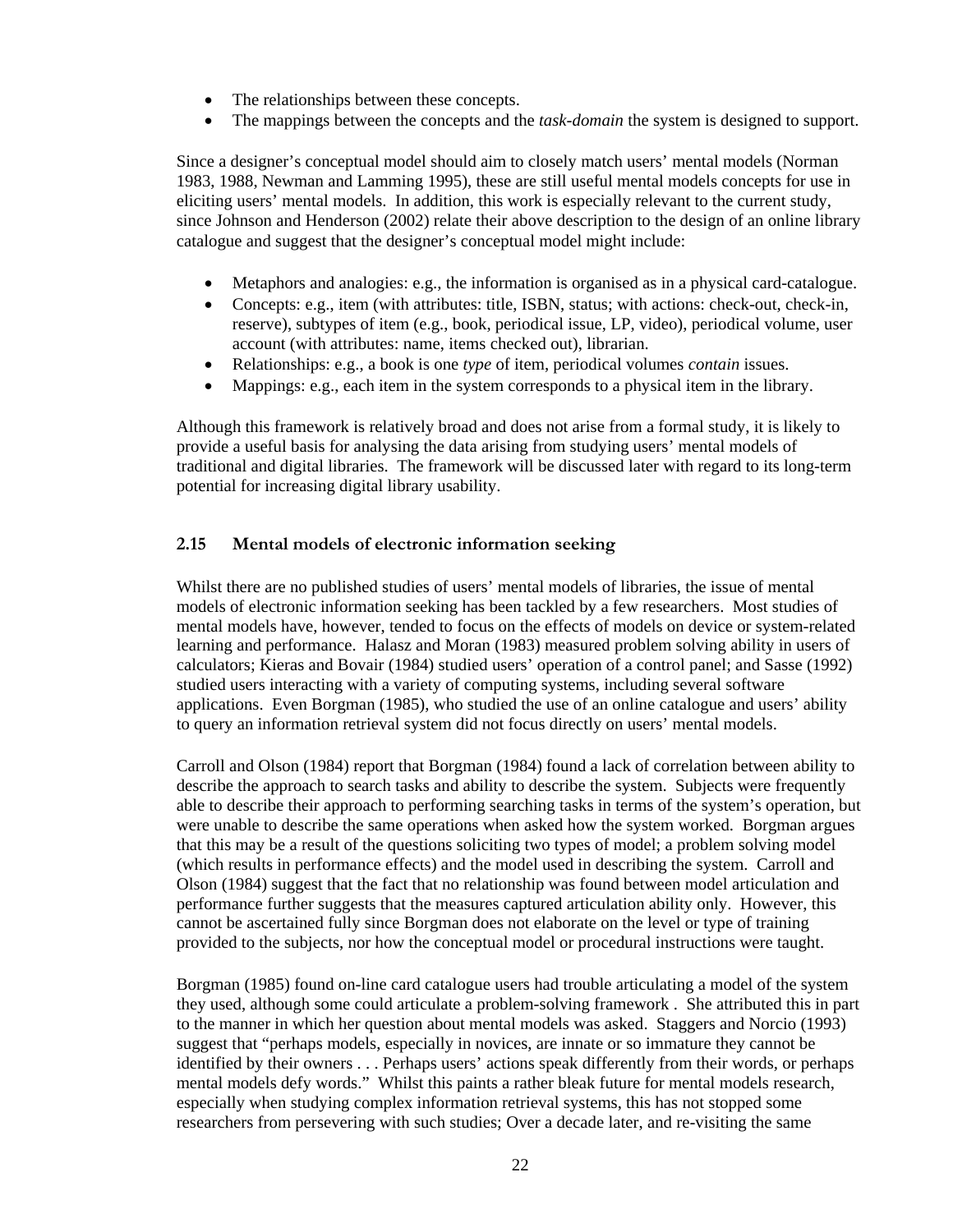question of why online catalogues are (still) hard to use, Borgman (1996) found that model-based training on an information retrieval system led to better performance when users were required to complete complex tasks that "required extrapolation from the basic operations of the system." This suggests that despite slow progress, mental models research can still yield fruitful findings that can be used to improve the long-term usability of information retrieval systems, whether on-line catalogues, digital libraries or other systems.

Doomen and Leuven (1995) argue that users starting with a firm basic knowledge of the Internet exhibit completely different electronic searching behaviour from those lacking such background knowledge. They use different strategies, find the information they are looking for quicker and develop broader and richer higher-order strategies, because survey knowledge is achieved faster.

More pertinent to this study are the findings by Slone (2002), who discovered that the expectations users had of on-line catalogue interaction were sometimes based on their understanding of the Internet. Specifically, they assumed that if something works well on the Internet then it might work well on the on-line catalogue. An exemplification of this is in the failure of some users to select necessary indexes when using the on-line catalogue because they thought searching it was like searching the Internet. This finding was mirrored in our study when users used the online library catalogue and also extended to the use of digital libraries, where users assumed that if something works well in an Internet search engine, it might work well when searching a digital library. These findings are discussed in detail later in this report.

Katzeff (1990) investigated the relationship between mental models required by a full-text database, cues provided by the system to these models, and users' behaviour in operating the system. Katzeff attempted to identify the required mental models of the system by analysing knowledge needed to carry out these tasks. Then, through analysing the specific system cues to the mental models, difficulties subjects would run into were predicted. Katzeff (1990) provided a set of seventeen user tasks, requiring users to issue commands to the database system. This approach involved an analysis of representative user tasks and identification of the type of knowledge needed in order to correctly carry them out.

However it can be argued that many of the difficulties encountered by users in Katzeff's (1990) study, such as 'difficulty with record numbers,' 'orientation-difficulty within and between articles' and 'difficulty with help information' cannot be generalised across database systems or digital libraries. In addition, it can be argued that a highly-directed task based experiment such as that conducted by Katzeff (1990) might not provide sufficient scope to explore differences in users' mental models and although the tasks provided may be representative of real user tasks, Katzeff is unlikely to have been able to ensure that these were natural tasks for all users. Hence whilst some users may have been highly practiced at some of the directed tasks, they may still have held a potentially weak overall mental model of the system which may have remained undetected by the procedure employed by Katzeff (1990). Similarly some users may not have possessed the knowledge needed to carry out those particular specific tasks, yet hold an overall rich model of the system. This justifies the need for a non-directive approach to mental model elicitation as reported in this study, based on a suitably broad and naturalistic information seeking task for users to perform.

Despite the above criticisms, the study by Katzeff (1990) makes some interesting arguments that are pertinent to our study, particularly with regard to users creating an appropriate mental model for a digital library. Katzeff (1990) argues that when user first encounter a computer system they select schemata to interpret what is happening. If they have experience from similar systems, their schemata will probably partly consist of knowledge based upon this experience. If they do not have any experience of computer use at all, users will still attempt to find schemata to comprehend the situation. Computer systems differ in the schemata they implicitly suggest to their users.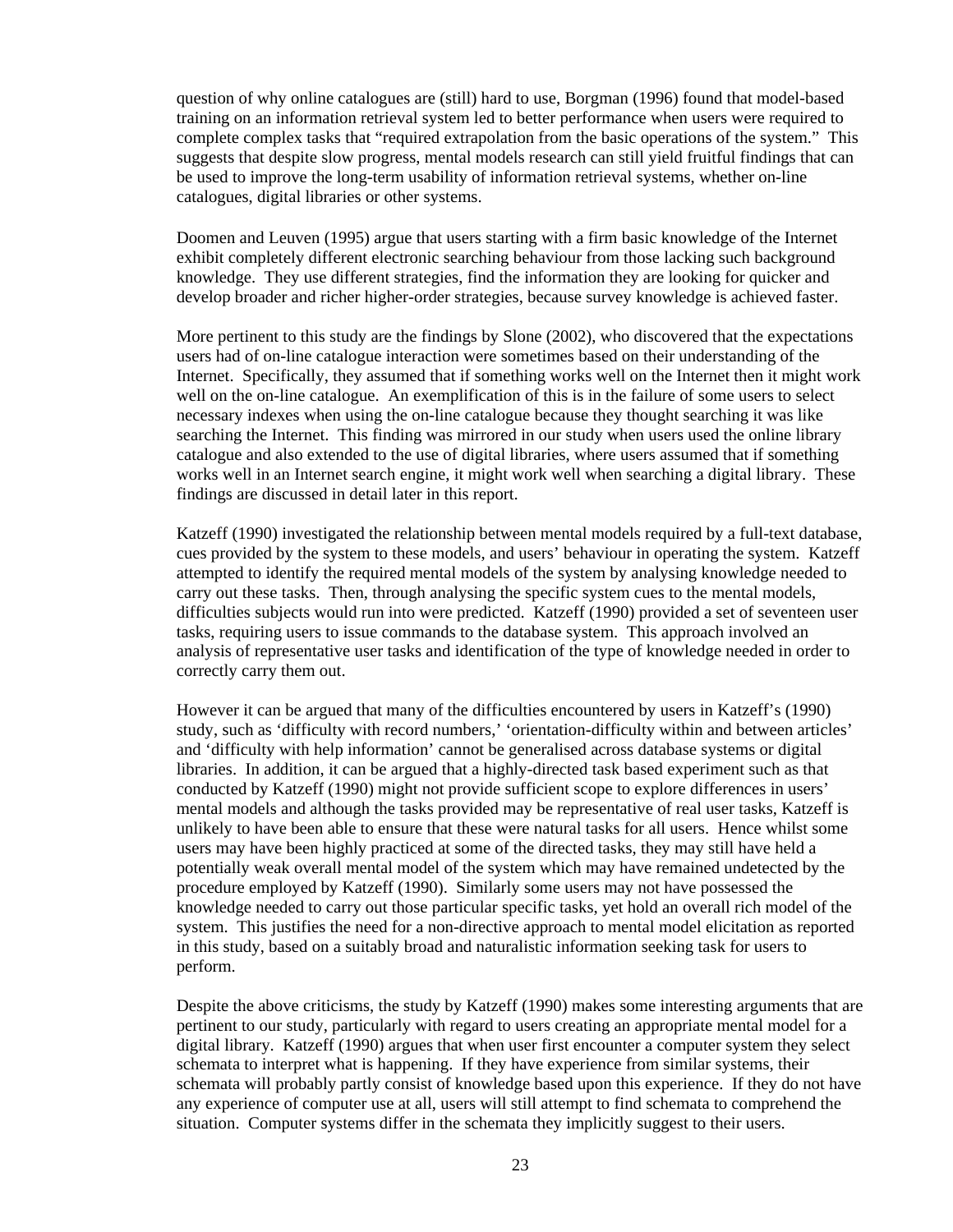<span id="page-23-0"></span>According to Katzeff (1990), for readers or users with similar background knowledge (e.g. traditional library use, search engine use), a particular system will probably suggest similar schemata.

Katzeff (1990) argues that cues from the interaction with a system suggest possible mental models of the working of the system and that these models are then evaluated against the feedback from the system until finally consistent models are developed. This makes the assumption, however, that consistent models are actually developed, which our study finds is not always the case. Even so, Katzeff gives three reasons as to why a user might fail to construct a mental model of the system that they face:

- 1. Users may not have the appropriate schemata. Consequently, they simply cannot understand the ideas being communicated.
- 2. Users may have the appropriate schemata but the clues provided by the system designer may be insufficient to suggest them. Similarly, users may have the appropriate schemata but the clues provided by the system designer may be insufficient to suggest adequate mental models of system behaviour. Katzeff (1990) argues that in these cases the system will not be comprehended, but with appropriate additional clues it might be.
- 3. Users may find a consistent interpretation/mental model of the text/system, but they may not find the interpretation intended by the author/system designer. According to Katzeff (1990), a computer system failing to suggest appropriate schemata will probably make it difficult for its users to develop adequate mental models. Likewise, a system failing to provide unambiguous clues to adequate mental models will make the development of this new knowledge difficult.

Katzeff (1990) argues that attempting to anticipate conflicts between users' potential schemata and adequate mental models of the system makes it possible to predict certain difficulties users will have in operating the system. Whilst we agree that gaining a better understanding of users' mental models might aid the prediction of user difficulties and hence help to enhance usability, it can be argued that an 'adequate' mental model is difficult to define in the context of complex systems such as digital libraries. This may be because, unlike simple devices, there are few explicit 'right' and 'wrong' ways to operate a digital library. Furthermore it is difficult to separate users' searching behaviour (including deficiencies in their behaviour) from their knowledge (or lack of knowledge) used in operating the system.

### **2.16 Metaphor, analogy and similarity in mental models**

### **The relevance of metaphor, analogy and similarity to digital libraries**

Metaphor, analogy and similarity are an important part of the mental models literature in relation to this study. There is certainly scope for similarity comparison between digital libraries and traditional libraries. According to Gentner (1983) a physical and digital library might have literal similarities, sharing similar features and similar relations. Although not reported in the published literature, there is also scope for comparison between digital libraries and Internet search engines or e-commerce sites. This is because all of the above have a 'search' component and a mechanism for organising their 'collection' of documents or records.

This section examines the key literature in this area and highlights its relevance to our study. Before we do so, however, it is useful to highlight a subtle distinction at the outset: Comparison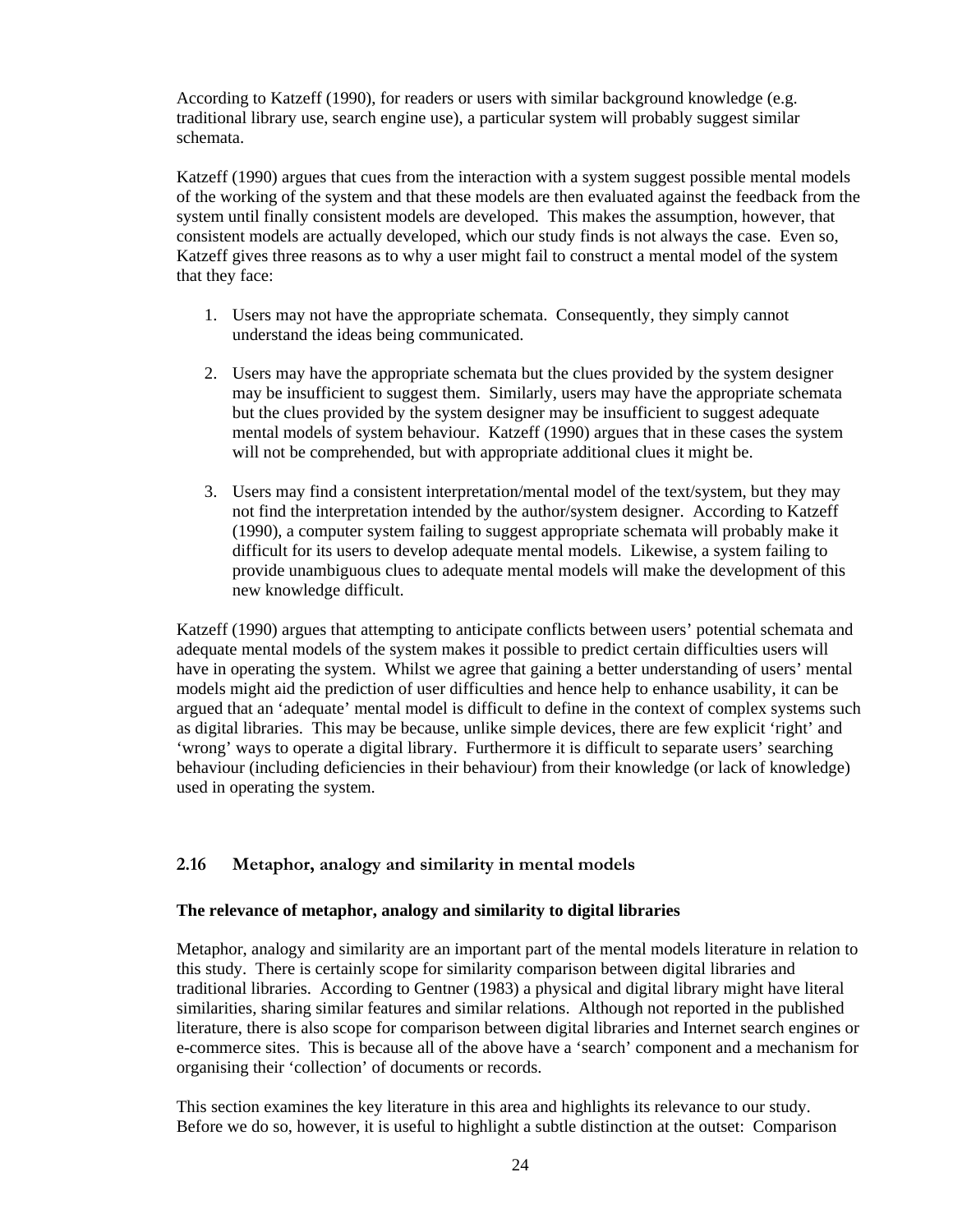between different search components across domains is, in effect, an analogy between components, rather than an analogy between domains. Hence it is too simplistic to assume that 'a digital library is like a search engine' (possible inter-domain analogy) or 'a digital library can be regarded as a search engine' (possible metaphor). Instead, it is the search components that may be *similar* to one another in some ways, although the ways that they are similar or different may not be clear.

Craik (1943) argues that perhaps the most culpable use of physical models in scientific research is where the analogy of one among many possible mechanisms is taken to prove that the actual mechanism at work in some phenomenon is exactly, or closely similar. He argues that the most satisfactory function of models and analogies is to indicate the *kind* of mechanism necessary to produce the results found (e.g. that earthquakes and geological faults are due to certain types of stress). This suggests the potential of using candidate analogies to help explain some of the causal and structural relationships present in users' mental models of traditional and digital libraries.

Leary (1990) suggests that "all knowledge is ultimately rooted in metaphorical (or analogical) modes of perception and thought." Leary explains his assertion through the analogy of searching for the meaning of an unknown word until it can be defined in terms of other words. He explains that this can be viewed as a paradigm for understanding 'reality.' When any aspect of our experience strikes us as worth understanding, either for the first time or in a new way, we begin to search for 'similar instances.' Only when we have found an apt 'peg' or 'pigeonhole' for this aspect of our experience do we feel the subjective satisfaction that brings our search to an end. Since digital libraries are often difficult to use, this might suggest the need for users to find a 'peg' in order to attempt to understand the workings of the library. A similar viewpoint is held by Vosniadou (1989). She highlights earlier findings that people borrow a 'sand and grain' model to reason about the behaviour of molecules in water (Collins and Gentner 1987), and (incorrectly) describe the workings of a home thermostat in terms of an analogy to a car accelerator (Kepton 1987). Vosniadou (1989) further argues that the richer and more tightly structured one's representation of a system is, the easier it becomes to see the structural similarities between it and other systems and the greater the possibility of identifying productive analogs. Hence more and more remote analogs can be accessed to see the structural relationships between superficially unrelated systems and to map increasingly complex structures.

Sasse (1997) makes an important distinction between metaphor and analogy within HCI. She argues that the use of analogies to construct users' models seems to be restricted to users who already have a knowledge of similar systems. For users who do not have such a knowledge, the user might cue a suitable metaphor from a different domain as a starting point. This seems logical in the context of this study. Only digital library users that have previously used the search components of an e-commerce site such as Amazon, of a traditional library catalogue or an Internet search engine such as Google are likely to compare or make assumptions about how these components work in relation to one another. Similarly a brand new user of a digital library, with no prior Internet experience, might attempt (most likely unsuccessfully) to construct an initial model based on a traditional library. Sasse (1997) notes, however, that the process of constructing a user model via a metaphor is a somewhat fragile process which may or may not succeed. Leary (1990) agrees, arguing that metaphors and analogies move mental models into the unknown and therefore the use of metaphor and analogy is a weak, or general heuristic, dependent on mental models of the source and target domains for its success.

#### **Forming successful models**

Briggs (1988) cites Carroll and Rosson (1986) to help explain why an initial model constricted by use of metaphor may be unsuccessful. Carroll and Rosson (1986) highlight the 'cognitive paradox,' in which people's previous knowledge and experience is brought to bear on the learning process, so that new information can be 'assimilated' into an existing structure; but in the course of this assimilation process the knowledge of the new system is distorted, often in inappropriate ways, to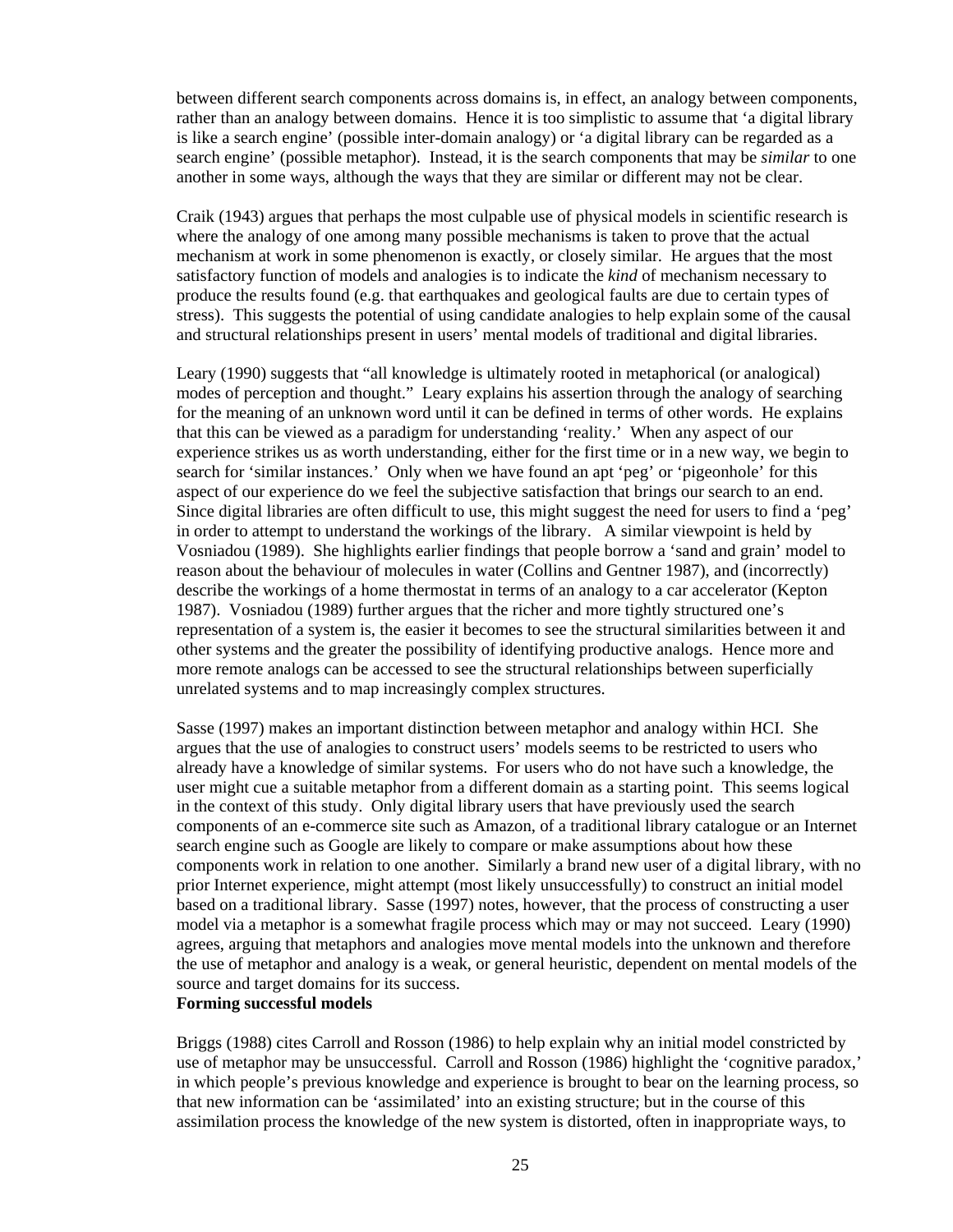accord with existing held beliefs. Hence those users who believe that 'a digital library can [always] be regarded as a traditional library' (or anything else) are likely, according to Carroll and Rosson, to have employed inappropriate metaphors. Briggs (1988) suggests that the problem is that "new users cannot introspect fully as to the accuracy of their knowledge. There is no opportunity for self evaluation, for they have no metastructure for the representation of their newly acquired information independent of the structure implicit within the current metaphor." This is the flipside to the Sasse's (1997) finding that users who possess relevant background knowledge to a problem are more likely to relate relevant existing knowledge to the problem presented. An important proviso, however, is that "the structure of the information presented is compatible with the structure of existing knowledge." (Sasse, 1997). This is especially relevant when comparing the function of search components from different domains (where their inner-workings may be unclear or confusing).

Sasse (1997) concludes that source models should be identified by empirical means, rather than just assuming that users have particular models in a particular format. She suggest that this can be achieved in practice by discussing source models which designers think are suitable with users, to establish that those parts relied on in the mapping are 'present and correct.' Sasse (1997) also suggests that the amount of 'conceptual baggage' carried by a source model should be determined, since "source models which cover too much beyond the intended [user model] introduce an undesirable cognitive overhead, which is even more detrimental than models which do not cover enough of the intended [model]." A simplistic assumption such as 'a digital library is [always] like a search engine' is not only flawed because a digital library does, in fact, contain a search engine component and therefore 'is' a search engine in some respects, but also because search engines may carry 'conceptual baggage' such as sponsored documents attracting higher relevance or the need to verify the integrity of the documents, for example when searching for published research. Similarly a traditional library may carry baggage such as the need to request items that are not currently available or the need to browse for items in a certain physical area should an item not be where it is meant to be on the shelves. This baggage might lead users astray when using a digital library.

Burstein (1988) argues that once an analogy has been used successfully to explain one example in the new domain, it is apparently assumed that other, related examples may be explained using the same analogy, even if this requires extending the analogy by establishing correspondences between additional objects and relations of the two domains, so that examples involving those things can be mapped from the base domain. When successful, this kind of incremental extension of analogies enables students to interpret more complex situations in the target domain using knowledge from the base domain that was never explicitly presented as analogically transferable. Burstein (1988) argues that "it is one of the hallmarks of a useful analogy that it can be extended in this way," but that typically some of these subsequent uses of analogy are wrong. This suggests the need to employ 'good' or consistent analogies.

Holyoak and Thagard (1995) identify three constraints that must be satisfied by a good analogy:

1. Similarity. "The source of the analogy and the target must share some common properties. Both birds and humans have heads and legs and are living creatures. These commonalities justify making the analogy in the first place." (Holyoak and Thagard, 1995). Both traditional and digital libraries organise and store information; both facilitate informationseeking. This constraint also highlights the inter-relationship between similarity and analogy since according to this definition, an analogy must include similarities, but a collection of similarities may not necessarily form an analogy. (Holyoak and Thagard, 1995).

Gentner and Brem (1999) propose a notion when dealing with similarities that they call the 'confusability account.' Under the confusability account, thematic influences (e.g. chicken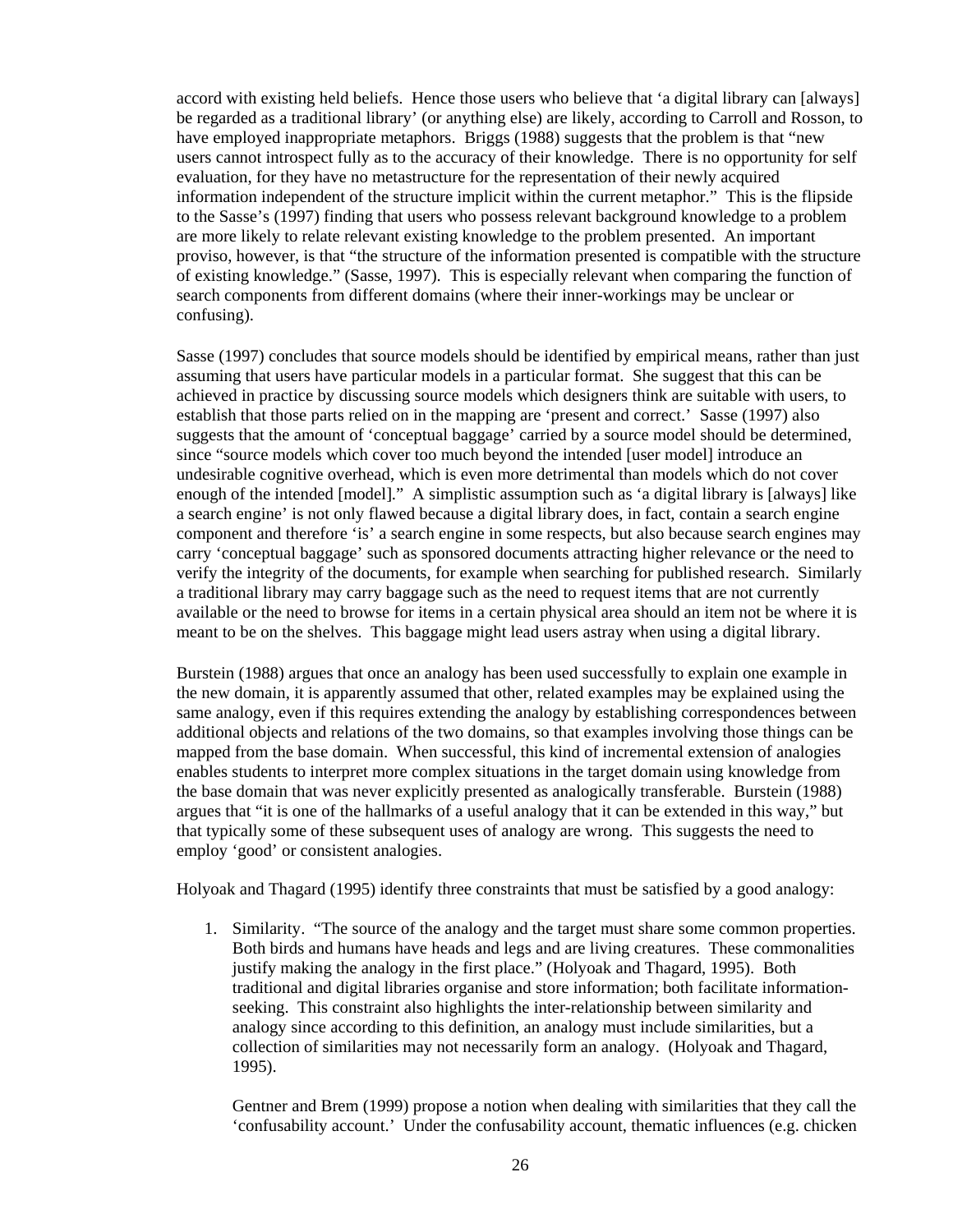and egg) intrude upon assessments of similarity (chicken and turkey) but are not an essential part of the similarity process. Hence they argue that similarity is more vulnerable to error and intrusion than is generally thought.

2. Structure. "Each element of the source domain should correspond to one element of the target domain, and there should be an overall correspondence in structure. If the tree plays the role of the bird's garden then the nest (which is located in the tree) ought to play the role of the bird's house." (Holyoak and Thagard, 1995). Here traditional and digital library analogy becomes slippery as there are similarities between the differences and differences between the similarities. However, there are still broad parallels; documents are organised into sections, often hierarchically. Both require authority to obtain documents (whether through the use of a library card or in a traditional library or authorisation service such as Athens in a digital library).

Gentner (1998) suggests that comparing structural representations yields commonalities, differences related to the commonalities (alignable differences) and differences not related to the commonalities (nonalignable differences). Structure-mapping theory (Genter, 1983) predicts that in certain cases, listing differences between two things can actually lead to a heightened focus on the structure common to both. Furthermore, Gentner and Markman (1994) found that it was easier to find the differences between pairs of similar items than to find the differences between pairs of dissimilar items. This may suggest that it should be easier for users to find differences between search engine components from digital libraries and from other domains than to find differences between traditional and digital libraries as a whole. This argument is superficially supported by our findings, although more research is required in this area to make any firm conclusions.

3. Purpose. The creation of analogies is guided by the person's goals which provide the purpose for considering the analogy at all, in the case of libraries perhaps the need for effective and efficient information-seeking. Holyoak and Thagard (1995) highlight that these three kinds of constraints do not operate like rigid rules dictating the interpretation of analogies. Instead "they function more like the diverse pressures that guide an architect engaged in architectural design, with some forces converging and others in opposition, and their constant interplay pressing toward some satisfying compromise."

Some authors question the need for a 'good' analogy altogether. Whilst there is evidence of analogies and metaphors being successfully applied to facilitate the construction of new models in many other domains (e.g. Gentner and Stevens, 1983), Carroll and Olson (1988) deem it to be an open question as to whether an *incorrect* analogous model can actually facilitate learning and be used more effectively than more explicitly provided and more correct models. However, Kurtz et al. (2001) found that although analogies are typically drawn from a well-understood situation to a situation that is poorly understood, comparison between two partially understood situations can act to promote comprehension and abstractions. They concluded that mutual alignment could be an effective means of promoting insight. This is relevant to digital libraries, since comparisons are often made between other information-seeking systems (such as Internet search engines) which employ methods of organising search results that vary in 'opacity.' Indeed, this suggests that not only can search engine functions (for example) inform digital library design and evaluation, but also vice- versa.

In a similar vein to mutual alignment, Gentner et al. (2003) describe a technique called analogical encoding – in which learners compare two examples and by doing so come to understand the underlying structure common to both. They argue that although in typical analogical learning, knowledge is being mapped from the well-understood example to the new example, in analogical encoding, the mapping can occur in both directions – whatever is understood about one example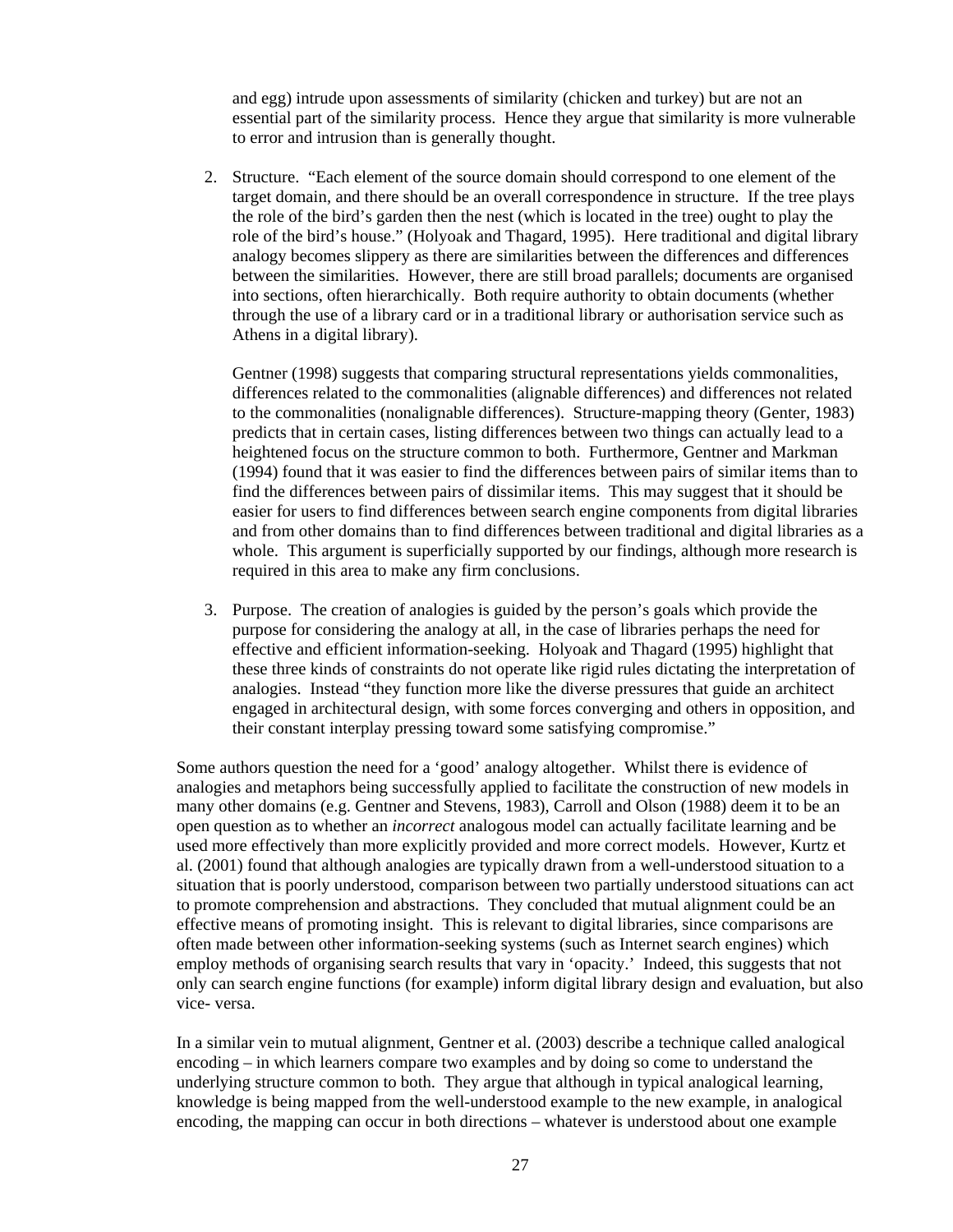can serve to shed light on the other. Hence they argue that analogical encoding both captures the value of using concrete cases and focuses learners on precisely those aspects that generalise across cases, therefore learners who compare cases will develop a more general problem-solving schema that primarily captures the common structure of the cases rather than the surface elements. Consequently, in contrast to cases studied individually, cases that are compared should be more easily retrieved when the learner encounters a new case with the same structure. This suggests that an appropriate model of a digital library can be formed through direct comparison between the digital library itself, electronic library catalogues, Internet search engines, e-commerce sites and/or other similar examples. This could be facilitated by hands-on exercises or tasks to aid comparison between these systems. It can be argued, however, that this approach treats the symptoms and not the cause of the problem. Gentner et al. (2001) list two metaphoric passages utilising novel metaphors. The final line of the second passage shifts base metaphor from 'a debate is a war' to 'a debate is a race' and disrupts the previous consistency of the metaphor. Just as a consistent metaphor is likely to tell a more coherent story, a common set of principles could be developed to promote consistency amongst digital libraries and hence enable more effective comparisons. However, users' information-seeking goals are not the same across digital libraries, nor are the purposes of every digital library identical. Therefore forging a 'common set of principles' may be easier said than done.

In light of the practical difficulties surrounding the forging of 'common principles,' an alternative approach to enriching a user's mental model of a digital library is to use analogies for the purpose of exploration. Holyoak and Thagard (1995) argue that analogies can be used in an exploratory manner in which a source is used to explain or develop a new hypothesis about a target or for problem solving and planning, where achieving a practical goal is sought. They can then be modified as new information comes in. In explanatory uses of analogy, Holyoak and Thagard (1995) argue that what matters are the causal relationships in the source analog that can suggest causes for what is to be explained in the target, but that it is not enough to be able to represent specific causal relations (such as a fact that a library card can be used to borrow items); it is also important to represent more general and abstract regularities, such as the fact that a library user can use a physical or digital instrument to gain access to documents. Holyoak and Thagard (1995) also argue that mapping will be much easier if users can weed out as many irrelevancies as possible before trying to map the analogs. Although Holyoak and Thagard are referring to problem solving and not usability, it can be argued that when confronted with an unfamiliar digital library, users are unlikely to be entirely certain at the outset exactly what information is actually relevant to its effective use, just as Holyoak and Thagard (1995) would argue that people are unlikely to be certain of what information is required in order to solve a problem. Holyoak and Thagard (1995) argue that it is necessary to find a way to identify useful mappings based on a mixture of information that will vary in its importance. They argue that it will therefore also be helpful if information used in the mapping is weighted in proportion to how important it appears to be in achieving goals. For example, since an important goal of information seeking is accessing documents, it may be extremely important to understand the issues of access restriction in digital libraries if the user is attempting to access the digital library from a location where access is restricted (e.g. from offcampus in the case of this study). However, a distinction between access restrictions to documents in a traditional and digital library is unnecessary if users always access the digital library on campus (and if the library provides automatic authentication in these cases).

Interestingly, even if an analogy is made, there is no guarantee that the analogy will be drawn upon. Gentner (1998) cites Gick and Holyoak (1983) who gave subjects a classic thought-problem: How can a surgeon cure an inoperable tumour without using so much radiation that the surrounding flesh will be killed? Only 10% of participants came up with the ideal solution, to converge on the tumour with several weak beams of radiation. If given a prior analogous story in which soldiers converged on a fort, still only 30% provided convergence solutions. It was concluded that people often fail to retrieve potentially useful analogs, even when it is clear that they have retained the material in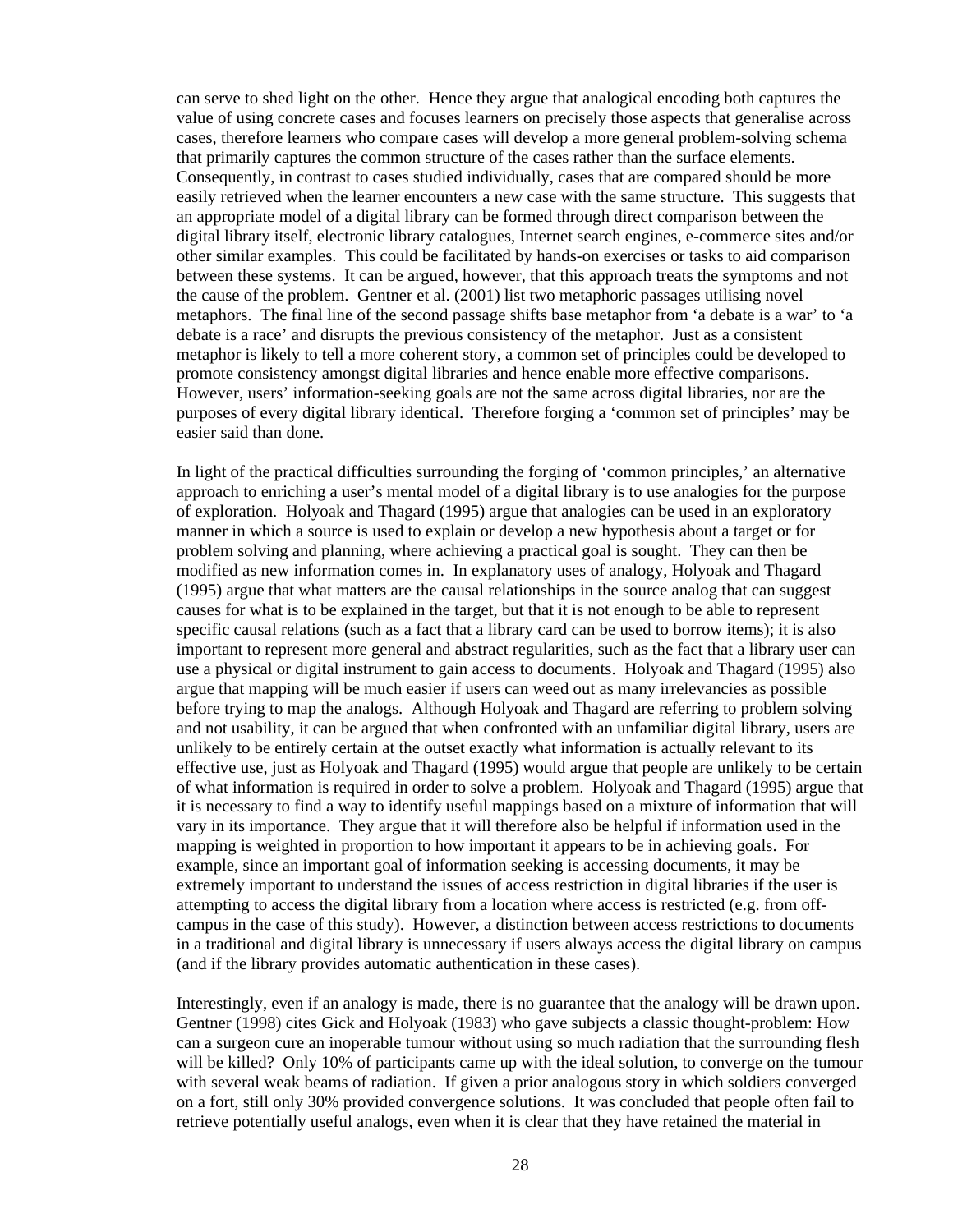memory. Furthermore, Gentner (1998) also cites one of her previous studies which concluded that memory often produces superficially similar items instead. Subjects were given a set of stories to remember and were later shown probe stories that were either surface-similar to the memory item (e.g. similar objects and characters) or structurally similar (i.e. analogous, with similarly high-order causal structure). Subjects were told to write out any of the prior stories that they were reminded of. Recall rates were two to five times higher when the probes had surface commonalities than when the probed had structural commonalities. However in a separate rating task, structurally similar pairs were rated much higher in inferential soundness and even in rated similarities than surfacesimilar pairs. Participants rated their own surface-similar remindings as low in inferential values and in similarity. Therefore although it is argued that people are more sensitive to similarity in descriptive properties than to similarity in structural aspects (Vosniadou, 1989) and surface similarity has a large say in initial memory retrieval (Gentner, 1998), people often reject purely superficial matches quickly, retaining matches with structural commonalities for further processing (Gentner, 1998). This finding is useful for our study, since it suggests that superficial similarities (which often act as a red herring for aiding digital library use) will be discarded and users will focus on assessing structural similarities that are potentially more fruitful in explaining how the digital library is organised and how it operates. We found this was the case and the surface and deeper similarities identified by participants of our study are discussed later.

### **Borrowing from different analogies**

There are parallels between candidate analogies for digital libraries and the 'flowing waters' and 'teeming crowds' analogies for electricity proposed by Gentner and Stevens (1983). Just like with electricity, a digital library's mechanisms are essentially invisible. Moreover, just as with the 'flowing waters' and 'teeming crowds' analogies with electricity, no single analogy has all the correct properties to map directly from or to a digital library. This explains why it may be necessary to choose and compare different analogies for the same target domain. In addition, Collins and Gentner (1987) argue that in cases where no one base domain seems to provide an adequate analogy for all the phenomena in the target domain, people partition the target system into a set of component models, each mapped analogically from a different base system. This suggests that not only might users compare different analogies for the same target domain when forming a mental model of a digital library, they might also choose from components of analogies should they run into difficulties.

Collins and Gentner (1987) find that people vary greatly in the degree to which they connect these component models into a consistent whole. They highlight that an extreme case of inconsistency is the pastiche model, in which a target domain model is given by a large number of 'mini analogies,' each covering only a small part of the domain and each somewhat inconsistent with the others. At the other extreme, some people connect together their component models into a consistent overall model. Thus, they can combine the results of their mappings to make predictions about how the overall target system will behave. This also suggests that people are capable of holding two or more inconsistent models within the same domain. A novice learner may give one explanation of what causes a towel to dry in the sun and a completely different explanation of what causes a puddle of water to evaporate, failing to see any connection between the two phenomena (Collins and Gentner, 1987).

The possibility of creating a 'pastiche model' might help explain why some authors even consider analogy as predominantly harmful to the formation of mental models. Halasz and Moran (1982) argue that the user drawing upon an already familiar analogy when learning to use a new system is potentially dangerous. They argue that although analogies may help a user to learn and understand a new system, they may hinder novices from developing a good understanding of the system. Halasz and Moran recommend that the appropriate tool for importing a mental model of a new system is to provide an abstract conceptual model, not an analogy. The conceptual model could be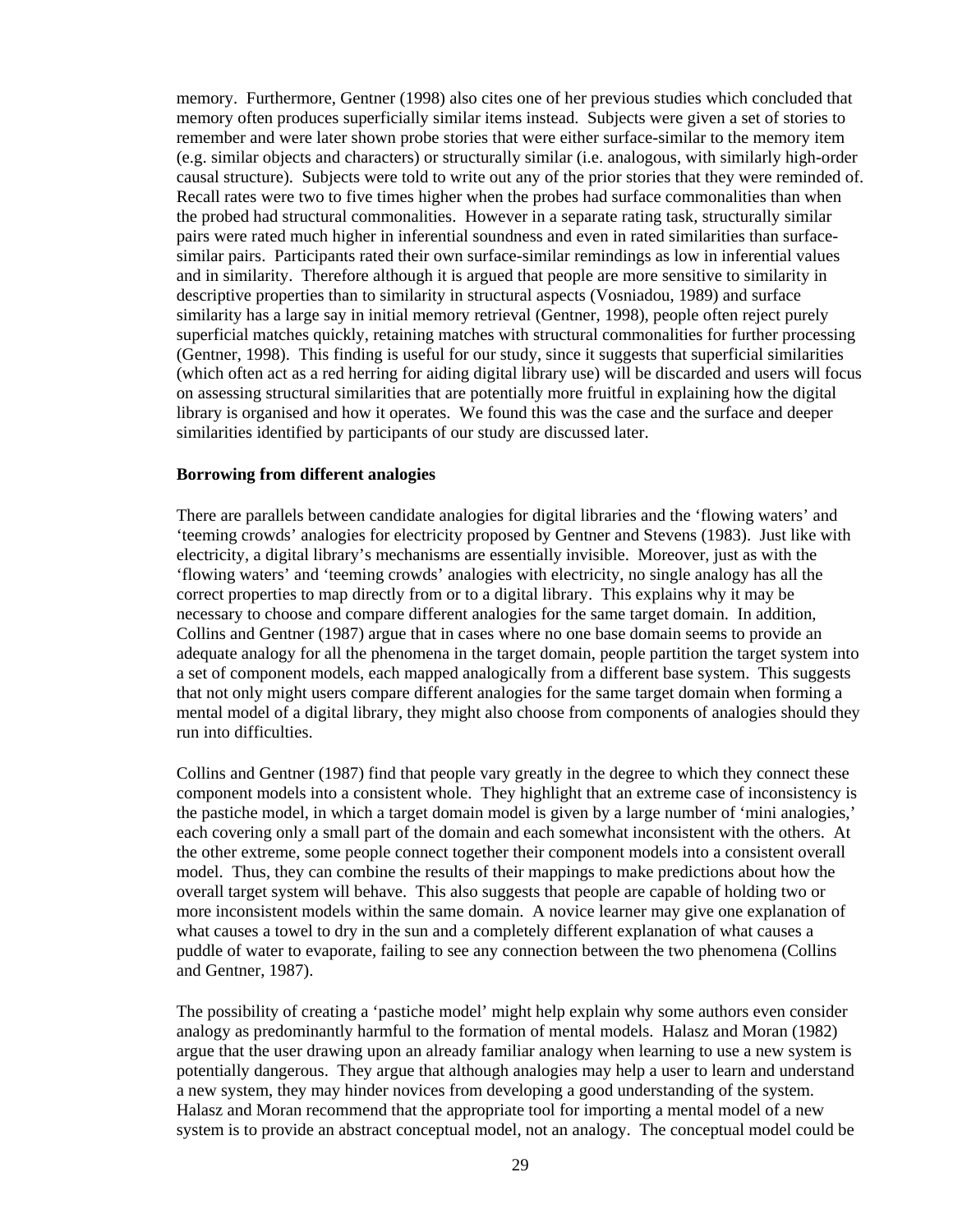<span id="page-29-0"></span>shaped to contain specific information about the current system, which would help the user with his or her required interactions without the baggage that analogies can bring. Halasz and Moran (1982) illustrate their argument by showing how the 'filing cabinet' metaphor for electronic document storage seems to work well until other add-on concepts require the model to be 'fixed up,' for example in this case the concept of file-based password protection. They argue that one approach is to add the concept of password to protection to the filing cabinet model, for example by evoking the notion of a filing cabinet in which each individual folder has its own combination lock, or a whole new analogical model can be invoked, such as a guard whose duty it is to retrieve documents from the filing cabinet.

To make effective use of analogical models, the new user is faced with the confusing task of sorting out the relevant interfaces from among the many possible irrelevant or incorrect inferences suggested by the analogy (Halasz and Moran, 1982). According to Halasz and Moran (1982), analogical reasoning requires considerable work to sort out the relevant mappings and allowable inferences. They argue that when someone says that a file system is like a filing cabinet, it may be simple and natural to infer that the computer file system functions as a storage and retrieval system, but it is a complicated task to work out in detail how computers and filing cabinets are similar. Schumacher and Czerwinski (1992) disagree with Halasz and Moran's view on analogies, claiming that analogy is a powerful and ubiquitous tool and it is the responsibility of the designer and instructor to pick and use analogies carefully in order to aid in system understanding. This study recognises that whilst comparisons and analogies between domains can be useful, there is also the potential for user confusion. This will be discussed later in this report in relation to our findings.

### **2.17 Mental model elicitation**

### **Difficulties associated with eliciting mental models**

Sasse (1997) asserts that although one of the main concerns when designing mental models studies is to create a situation and task context which was conducive to eliciting users' models, this is a point hardly ever discussed in the literature. Cooke and Rowe (1994) conclude that, "there is no single agreed upon measure of a mental model," and Rutherford and Wilson (1992) suggest that a so-called 'best method' isn't even realistic until we know more about how to effectively elicit information from users. Rutherford and Wilson (1992) highlight that although the mental model notion has been used to generate testable hypotheses, which have been examined by experiment (e.g. Borgman 1986, Halasz and Moran 1983, Kieras and Bovair, 1984), the hypotheses studied are usually restricted to predictions of superior performance given appropriate but unspecified mental model operation. As most mental model studies do not assess predictions based on descriptions of mental model mechanisms, the form of explanation provided by most current mental model conceptions cannot be equivalent to that which characterises a full theory. More sense can be made of the mental models literature if the majority of mental model studies are regarded as explorations of the mental model notion, rather than as exemplars of the classical deductive experimental approach.

Sasse (1997) argues that in mental models studies, a lack of ecological validity can arise from the type of subjects, the devices used and the experimental scenarios. Sasse highlights that the use of 'novice' or 'naïve' users focus on a particular stage of model building and use. Sasse argues that while it is certainly desirable to establish how models are constructed and employed by novice users, theories of users' models have to cover groups of users: even novice users are novice users only for a certain period of time.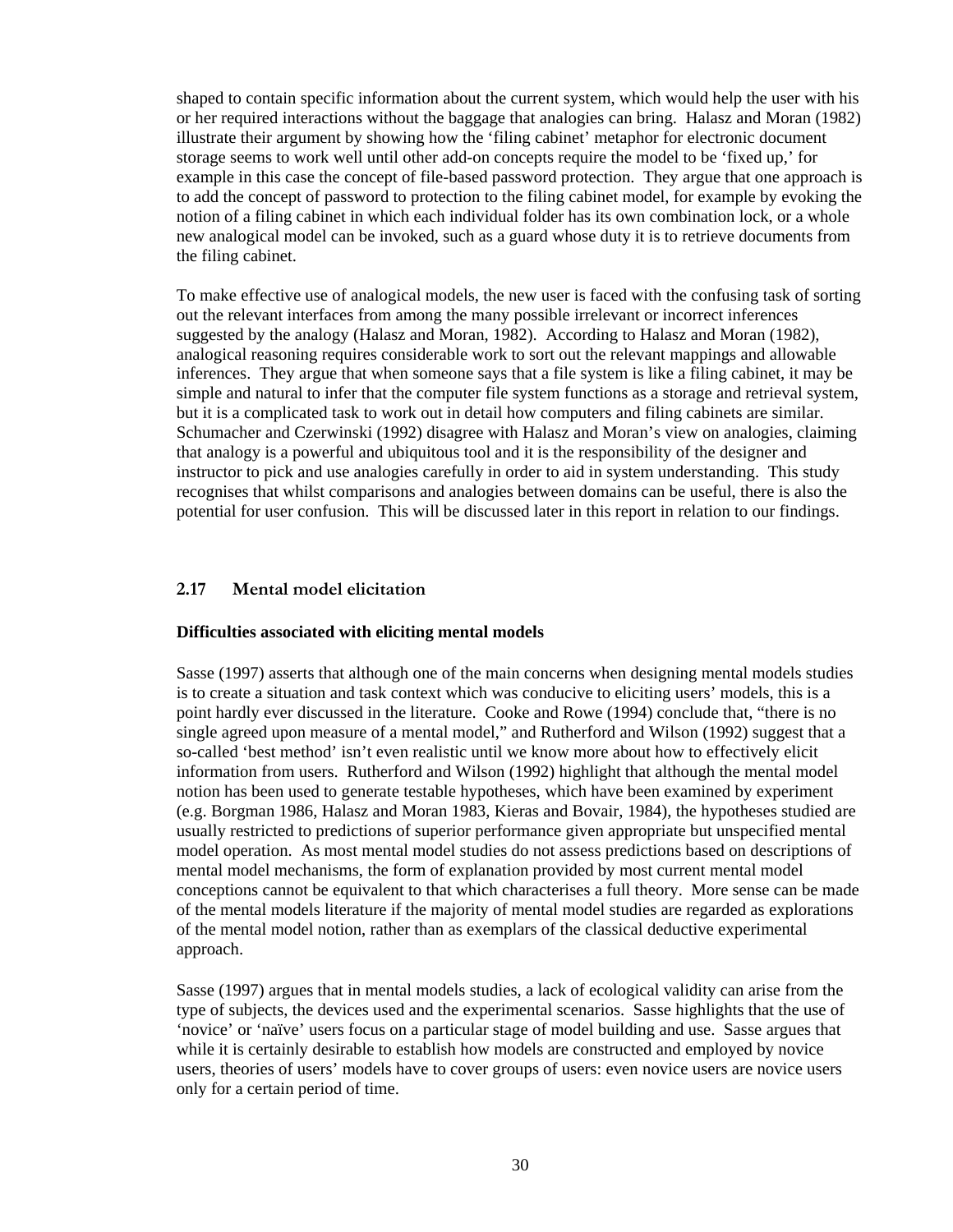Sasse (1992) also argues that the experimental scenarios in studies on users' models are often designed to establish a high degree of internal validity. "Experimenters tend to structure usersystem interaction tightly and to control or eliminate all possible other influences. This is a difficult goal to achieve. Even when user-system interaction is tightly structured, users will create different situations in the course of the interaction, and different interactions and responses will be required from the experimenter." Sasse (1992) argues that studies which place the user in a less restrictive and artificial setup might yield more reliable observations. We agree with this argument in the context of examining users' mental models of traditional and digital libraries and hence set a broad and fairly non-directive task for users to undertake in both traditional and digital libraries. More details are given in the methodology section.

Leiser (1992) highlights some other potential problems in applying mental models:

- The user's mental model is hard to get at. No standard methodology has been accepted and validated and the techniques developed by individual researchers for their own purposes tend to be limited in their applicability to others and lack validation in other domains or even in the domain to which they were originally applied.
- The process of eliciting a mental model obscures its internal inconsistencies. When a user has become a little familiar with a system, their mental model will be mostly accurate in so far as it leads to effective interaction. It is the inaccurate remainder of the model which leads to breakdowns in interaction and is of real interest, because it highlights areas where improvement is required.
- Mental models are explanatory, not predictive. Mental models are never identified in their purest form and tend to be identified by the symptoms they produce in the system user. In this role, mental models provide a fire-fighting technique rather than a design tool.
- The process of elicitation may be more informative than the model itself. The process of eliciting a user's mental model inevitably leads the psychologist to stumble upon user interface problems. Thus by the time the model is elicited (as far as this is possible) its usefulness if often complete.
- Mental models do not account for all aspects of user-system interaction. For example, attributes which are not attributable to belief.

We argue that part of the reason why mental model elicitation techniques are seldom discussed in the literature is because there is often an indirect mapping between observable mental models concepts and questions to pose or tasks to set in a study. This is partially supported by Rutherford and Wilson's (1992) assertion that "researchers do not know what questions to ask." However despite this difficulty, we believe that mental models studies can only be fully assessed (and an eventual 'theory' based on mental models proposed) if the research approach is as transparent as possible. Furthermore, it can be argued that a transparent methodology will aid mental models research as a whole, by spurring discussion and possibly further disagreement about how best to carry out such studies. Hence in this section we review the limited existing research on how to elicit user's mental models, beginning with the frameworks by Young (1983), Jonassen (1995) and Miyake (1986).

### **Potential frameworks for eliciting mental models**

With a focus on mental model elicitation, Young (1983) suggests a broad framework to facilitate observing evidence of users' models. He suggests that researchers should observe:

1. Users *using* the system;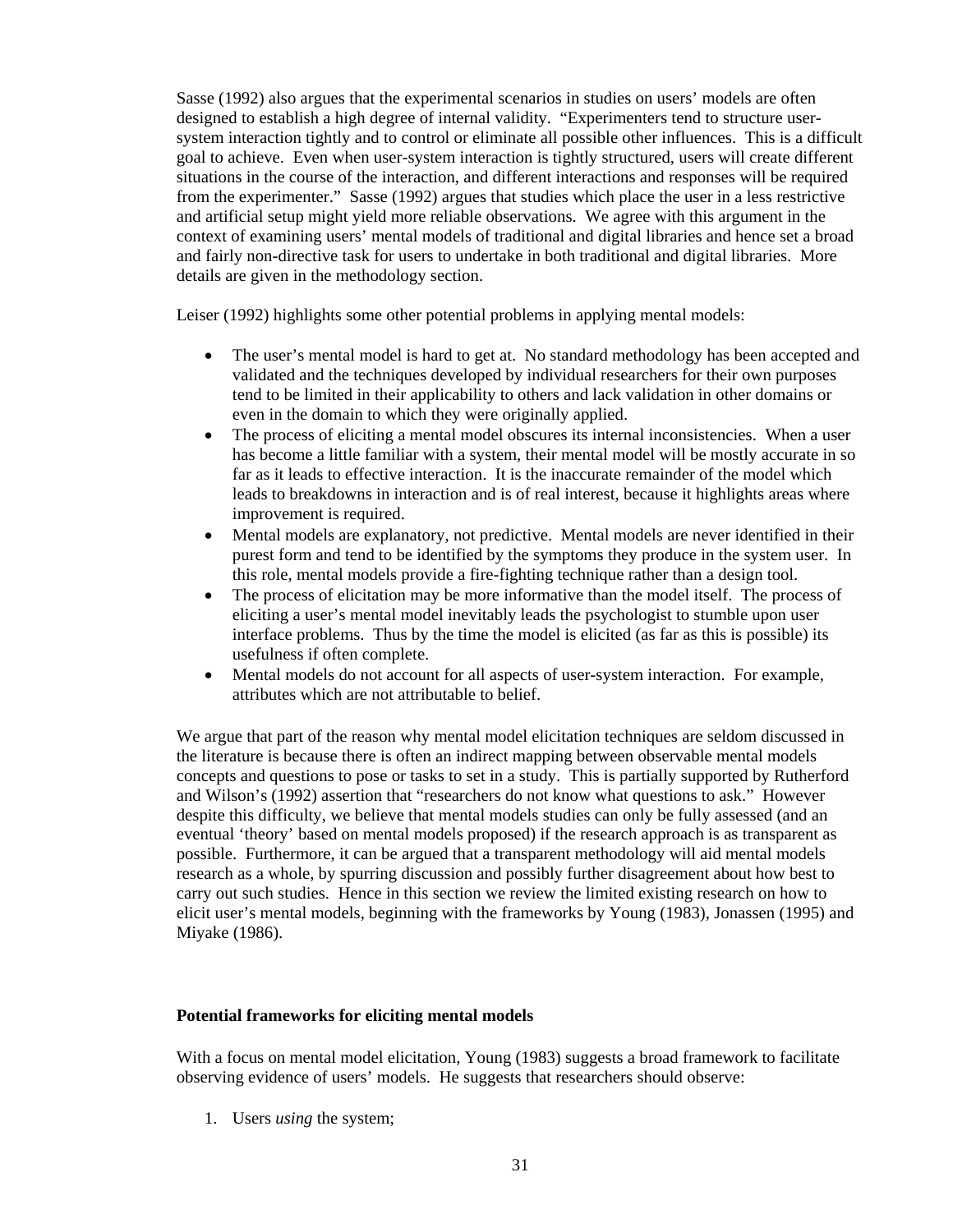- 2. Users *explaining* the system (including explanations about the causes of an event and diagnoses of the reasons for malfunctions).
- 3. Users *predicting* the behaviour of the system (predicting what will happen next in a sequential process and how changes in one part of the system will be reflected in other parts of the system). Allen (1997) adds that the most informative aspects of their predictions are often the errors from the model.
- 4. Users *learning* the system.

We argue that Young's (1983) framework can be used as a 'skeleton framework' for hinging and hence categorising many mental models concepts identified by other authors that have so far been highlighted in this report. This brings together concepts that may have otherwise remained isolated in a sea of disagreement. This use of Young's framework is presented at the end of this section.

Jonassen (1995) studied the mental models of novice and expert refrigeration technicians when learning a new refrigeration system and presented them with the description of a complex refrigeration problem. In the context of the problem, he used think-aloud protocols to collect:

- Structural knowledge the knowledge of the structure of concepts in a knowledge domain, using Pathfinder nets using a constrained set of refrigeration systems concepts.
- Performance/procedural knowledge through performing problem solving tasks. Jonassen intervened to prompt at various stage with questions requiring the user to explain or infer why certain results occurred and to make predictions about what will happen next.
- Reflective procedural knowledge through the 'teach-back' procedure, in which users are asked to teach another learner (typically a novice) how to perform certain tasks or how to use a system.
- Image of the system by providing opportunity to allow users to articulate and visualise their 'runnable' physical models or the physical devices of processes using interviews.
- Metaphors the relation of new systems to existing knowledge by associating them with other physical systems, asking users to explain the similarities between the refrigeration system and the metaphor.
- Executive knowledge knowing when to activate certain mental models and which ones to activate. Jonassen deemed this was only possible by presenting a variety of problems to solve and hence was not possible in his initial study.

Jonassen (1995) argues that since mental models are process-oriented and relatively intangible, and since they need to be assessed using multiple data sources, it is important to identify potentially useful criteria for assessing the quality and utility of individual mental models. The criteria he identified, along with their reported measure are shown in table (b):

| <b>Characteristic</b>             | <b>Measure</b>                    |
|-----------------------------------|-----------------------------------|
| Coherence                         | Structural knowledge, think-aloud |
| Purpose/Personal relevance        | Self report, cognitive interview  |
| Integration                       | Cognitive simulation              |
| Fidelity with real world          | Comparison to expert              |
| Imagery                           | Generating metaphors, analogies   |
| Complexity                        | Structural knowledge              |
| Applicability/transferability     | Teach back, think-aloud           |
| Inferential/Implicational ability | Running the model                 |

*Table (b): Jonassen's (1995) characteristics of mental models and associated measures*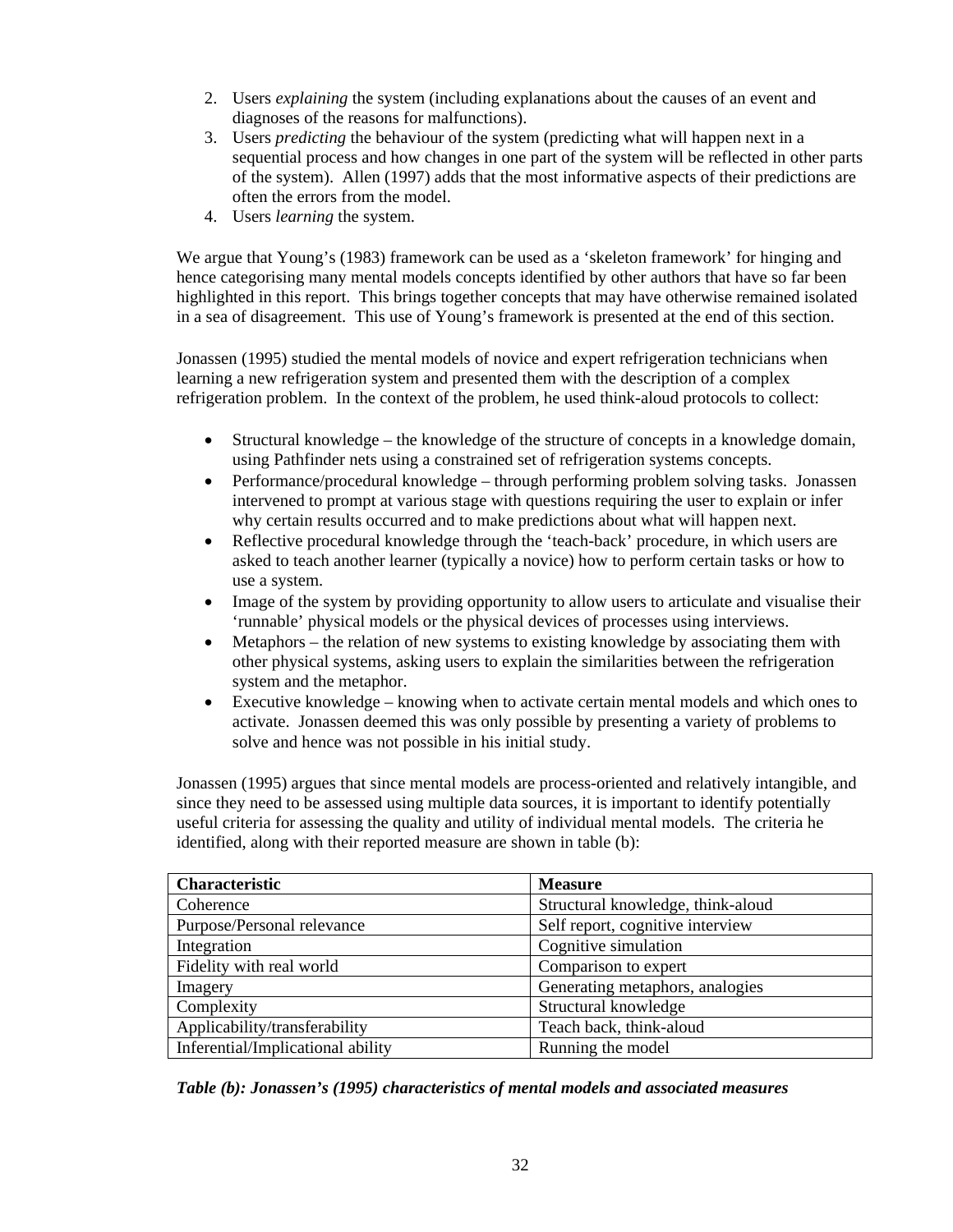However, whilst Jonassen claims that "a rational analysis of the construct suggests the following criteria," there does not appear to be any empirical evidence to relate each characteristic of a mental model to the associated measure or measures. Nor does Jonassen provide any reasoning or justification for the measures chosen. Hence although relevant to this study and intuitively logical, Jonassen's (1995) framework was not directly adopted in this study (although many of the measures overlap with the mental models concepts we identify from the other wider literature). Further research may be warranted to relate Jonassen's (1995) characteristics of mental models to their associated measures.

With a focus on capturing device knowledge, Miyake (1986) presents a framework to capture the iterative nature of understanding a physical device. He argues that each point of trying to understand a complex physical device is incomplete and requires a new level of understanding. Miyake's (1984) framework is a hierarchy with levels corresponding to psychological 'levels' of understanding. At the top level, level 0, the function of the sewing machine is to make stitches. At level 1, there is an understanding of the physical objects involved in a stitch, rather than what is involved in creating such a stitch. In level 2, the concern shifts to the exact topology of the sewed stitch. Do the threads cross over, or is there some other type of interaction between two loops? Level 3 looks deeper into the topology, introducing the role of the bobbing. In level 3, the bobbin and its all surrounding mechanisms are regarded as serving just one function – providing a free end. In level 4, the role of the bobbin relative to the surrounding mechanisms are noted and lastly, in level 5, the physical configuration of the bobbin parts come into focus. Miyake (1986) notes that the distinction of the levels is relative, not absolute and there can be more intermediate levels or sublevels on each of the levels.

We argue that Miyake's (1984) framework can be usefully adapted to capture the iterative nature of understanding digital libraries. At level 0, the function of a digital library is to facilitate information seeking. At level 1, there may be an understanding of the 'objects' at the interface level that will be involved in facilitating the information-seeking, rather than what is involved in the informationseeking itself. In level 2, the concern might shift to the organisation of the library. Are documents arranged in a particular hierarchy, or is there some other way to conceptualise how they might be retrieved (e.g. though searching)?. Level 3 might take a deeper view and introduce the role of the search engine component. In level 3, the search engine component and the surrounding library would be regarded as serving just one function – bringing back relevant results and documents. In level 4, the role of the search engine component relative to the digital library's function as a whole would be noted (e.g. the effects of particular search terms or operands on document or result relevance) and lastly, in level 5, the rules and algorithms involved in searching the digital library might come into focus. This adaptation will be discussed later in relation to our findings.

Finally, Stelmaszewska and Blandford (2004) highlight that both physical and digital libraries contain artefacts which can be viewed, evaluated and used by people. They suggest that these artefacts (or entities) have various attributes that help people to assess their relevance. Whilst this does not directly relate to mental model elicitation per se, it can be argued that such entities and their associated attributes are important components of users' mental models and hence care should be taken to ensure that they are elicited in our study. The pertinent themes and issues surrounding the entities and attributes can then either be discussed directly or referred to in relation to broader themes identified from the findings. We argue that the approach chosen depends greatly on how directed the questions that participants are asked and how targeted the tasks are that they are set. Our study was based around a broad information-seeking task designed to promote naturalistic behaviour amongst participants. Therefore it was more suited to the latter approach, as there would not be much overlap in the concepts, attributes and relationships identified between participants. We do not, however, suggest that this is the only approach to designing mental model elicitation studies. The choice of approach is more of a personal choice than a scientific one.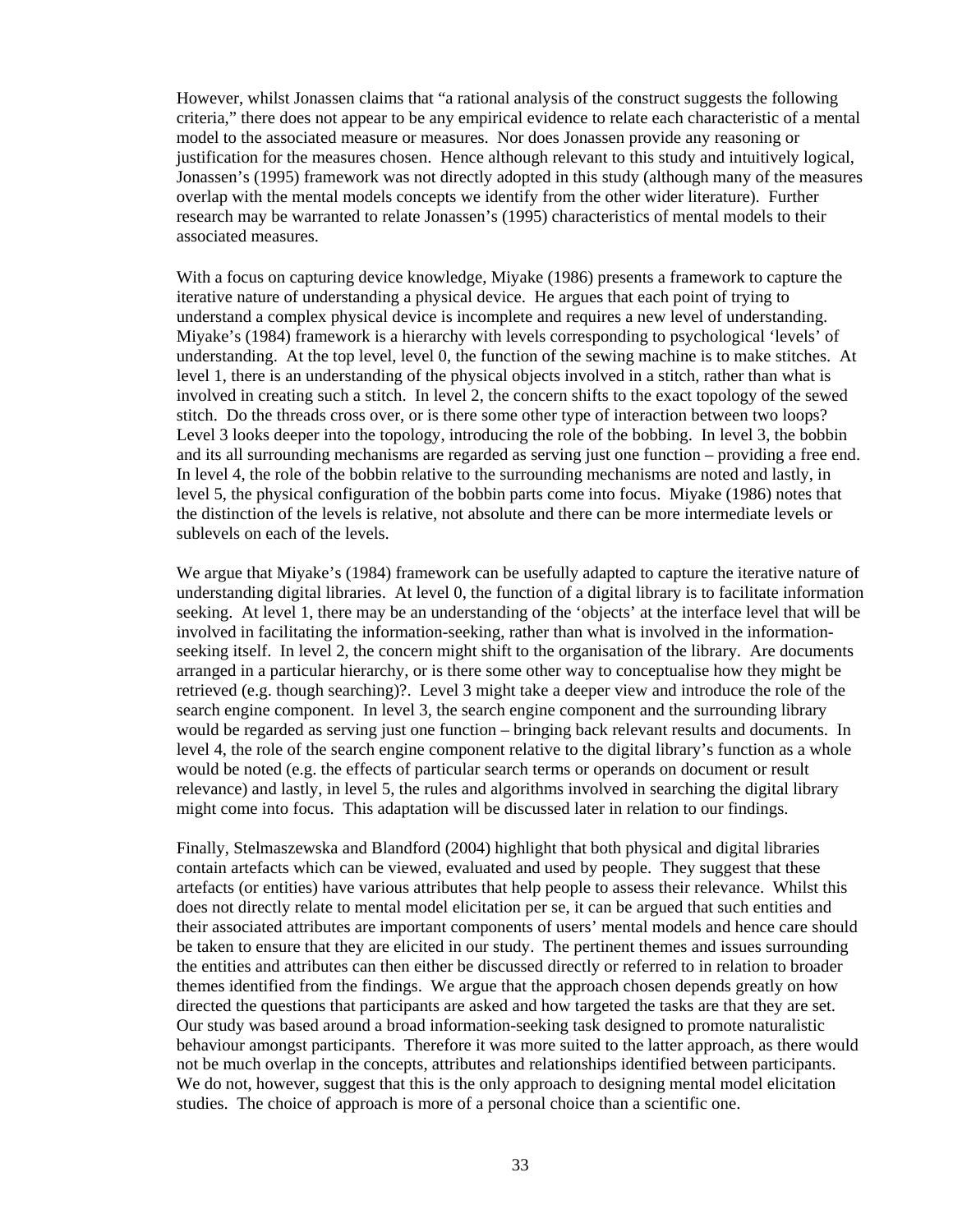### **Methodological considerations when attempting to elicit mental models**

Cohen et al. (1995) argue that elicitation techniques vary from those that are both close to the natural task and nondirective (e.g., observation of actual performance) to those that are both highly artificial and highly directive (e.g., structured interviews that attempt to directly elicit general rules). They point out that between these extremes lie techniques that are somewhat unnatural and somewhat directive (e.g., think-aloud solving of simulated problems, critical incident interviews). Other methods are more natural in some respects (e.g., requiring less verbalisation) but at the cost of failing to resemble the original task at all (e.g., concept mapping, problem sorting, multidimensional scaling). Cohen et al. (1995) assert that according to Ericsson and Simon (1993), the more efficient a technique is at extracting specifically targeted knowledge, the more artificial and/or directive it is, and thus the more likely it is either to misrepresent or to influence the processes it purports to capture.

Rutherford and Wilson (1992) argue that classical experimentation is inappropriate for much current mental models research not only because of the practical difficulties of application, but also because induction rather than deduction seems to be the main aim of current data analysis. However, they also argue that quasi-experimental and naturalistic approaches can suffer from retrospective distortions.

Studies by Sasse (1992) suggest that constructive interaction scenarios are most suitable for exploratory studies, i.e. eliciting users' models. They require careful planning and execution, and the effort involved in preparing and analysing the data collected is substantial. Sasse (1997) argues that structured scenarios which may include heavily directed tasks which aim to test users' knowledge, require less time to prepare, conduct and analyse, but have to be carefully targeted otherwise they may yield less information about the content or form of the model. These trade-offs highlighted by Cohen et al. (1995), Rutherford and Wilson (1992) and Sasse (1992) highlight the presence of as series of significant methodological dilemmas for the mental models researcher.

The above dilemmas are made all the more difficult to deal with due to the fact that there is often an indirect mapping between mental models concepts identified from the literature and questions to be asked or tasks to be set in a mental models study. Rutherford and Wilson (1992) highlight that in those studies where mental models are induced from subjects' responses, "the route from the mental model information elicited by the various methods to the hypothesised mental model remains opaque." Hence, we argue for as much research transparency as possible. Rutherford and Wilson (1992) explain that experimenters employ intuitive rather than formal procedures to suggest possible mental models and hence such opacity is not surprising, as so little is known about the creative and inductive processes underlying model or hypothesis generation. Intuitive approaches to mental model elicitation might also lead to preconceptions of likely mental models being confirmed only and never rejected (Rutherford and Wilson, 1992).

Rutherford and Wilson (1992) also note that a number of studies have used interviews as their primary source of mental model information. In most cases, they argue, the style of interview carried out is described as 'in depth,' but no further information regarding the interview is provided. Slone (2002) began her study of information-seeking behaviour with a pre-search interview to determine user goals, asking 'what is your purpose for using the computer today?' and 'what do you want the information to look like when you're done?' Three categories of goals were explored – broad/situational goals that drove users to search, specific goals that guided on-line interaction as users sought information they thought they needed to meet the situational goals and format goals which were what the participants wanted the information to look like, or sound like, in the end. Gentner is likely to approve of the pre-search interview aspect of Slone's (2002) approach; Gentner (2002) highlights that "directly asking people about their mental models is not enough, for people are often unable to fully articulate their knowledge." Therefore she suggests that the direct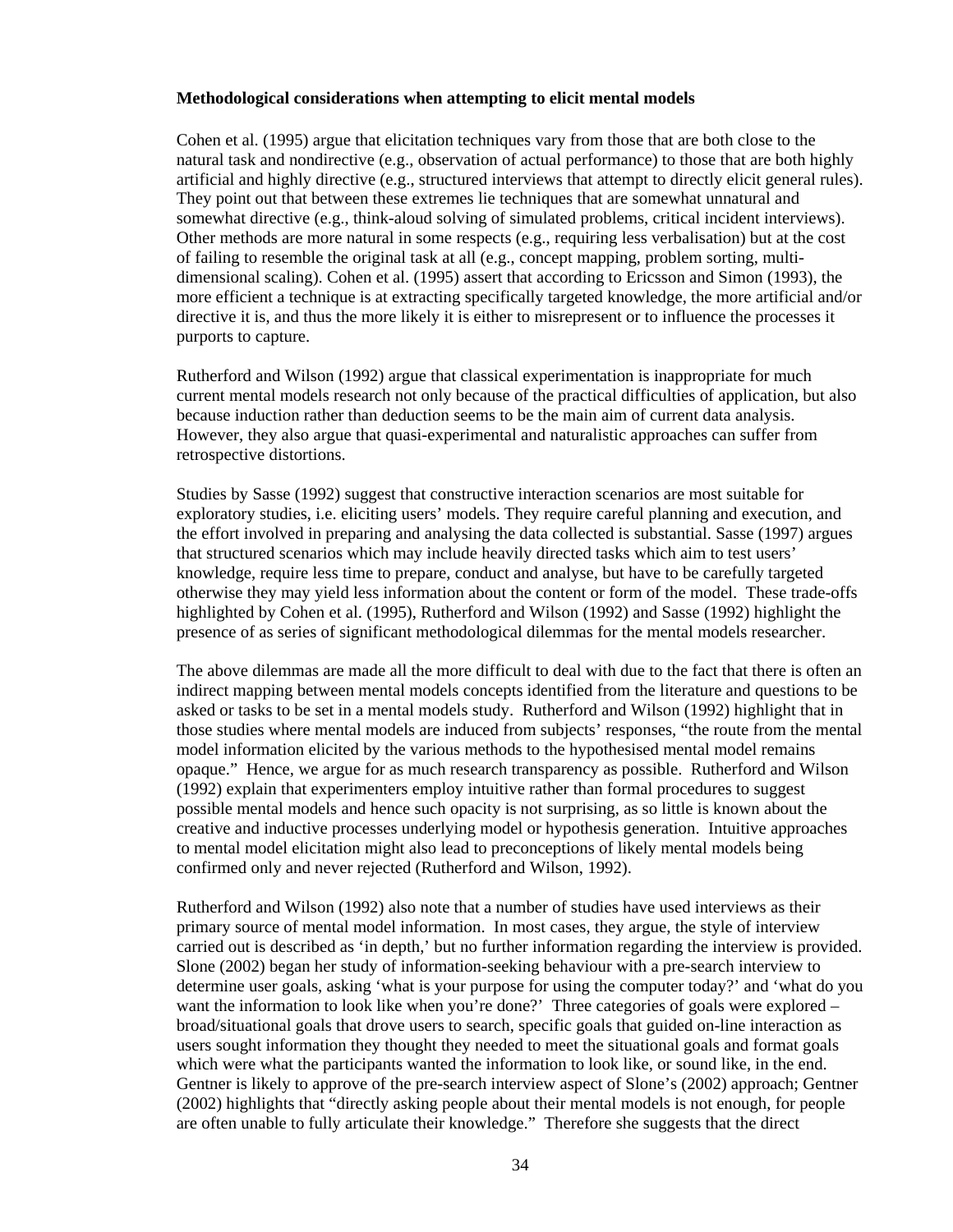interview is followed by other methods of validating the proposed mental models. In our study, we integrate an element of direct interview into our think-aloud observation approach. The product of this mix is a Contextual Inquiry interview, where probing questions are used to gain insight into users' mental models.

Although we argue that pre-observation interviews can yield interesting mental models data which places the users' task in context with similar tasks that they have performed in the past, we do not advocate asking library users to explicitly state their goals at the outset. Yielding useful results from such questions may be problematic, supported by Blandford and Stelmaszewska (2001) who argue that digital library users often behave reactively, responding to external stimuli in a fluid way likened to 'shooting the information rapids.' The same might also be said for traditional library users, although this has not been explored in this study.

Regarding think-aloud observations, Rutherford and Wilson (1992) note that these are the most popular method of eliciting mental model information (see Clement, 1983 and Katzeff, 1990). However they argue that, as with interviews and questionnaires, the information that can be captured using this method is restricted to that which may be verbalised. Rutherford and Wilson (1992) also argue that the theoretical understanding of verbal protocol generation is not adequate to assure the absence of reactivity (where the verbal protocol alters primary task performance) without an empirical check. It can be argued, however, that it may not be easy to create a valid and reliable empirical check for all tasks and task contexts, including the context of information-seeking in either a traditional or digital library. Hence an empirical check was not conducted in this study.

Rutherford and Wilson (1992) also acknowledge that verbal accounts can be incomplete and/or erroneous because people may not have conscious access to the cognitive structures that determine their behaviour and because genuinely, they have a particular belief, but do not act in a concordant manner. They support this argument by citing Norman (1983), who suggests that the demand structure of the situation may 'force' people to provide reasons for their behaviour when they did not base their actions on any particular conscious reason. With regard to think-aloud protocols, Sasse (1992) argues in a similar vein that the cueing or construction of a user's model is a subconscious process, and we cannot expect verbal accounts of subconscious process. She argues that if we ask a user to verbalise these processes, the very shift from subconscious to conscious processing can change the nature and content of the processes we are trying to tap. Sasse (1992) agrees with Norman (1983) that users may try to rationalise their behaviour if they have to explain it or tell the experimenter what they think she/he wants to hear, or might be guided by subtle verbal and non-verbal cues given by the experimenter. Although these drawbacks may be regarded as undesired but endurable side-effects, we argue that asking careful, open-ended and sometimes seemingly ambiguous questions can minimise these side effects. In addition, actual behaviour can be compared with described or predicted behaviour in order to identify individual cases that demonstrate signs of or users that exhibit 'over-rational' behaviour.

Sasse (1992) also suggests a method for sanitising think-aloud studies of mental models. She argues that it is possible to remove some of the 'artificiality' surrounding think-aloud behaviour by making the explanation of models a necessary part of a higher-level task. To facilitate such explanation in this study, the think-aloud tasks were interweaved with probing 'what,' 'how,' 'why' and 'what if?' questions in order to obtain explanations surrounding users' models and avoid the pitfall of having a record of what the user did, but not knowing why they did it. These probing questions come from the mental models elicitation method employed by Collins and Gentner (1987), who studied mental models of evaporation and asked subjects several open-ended questions regarding explanations, such as 'why can you see your breath on a cold day?' They then contentanalysed their answers.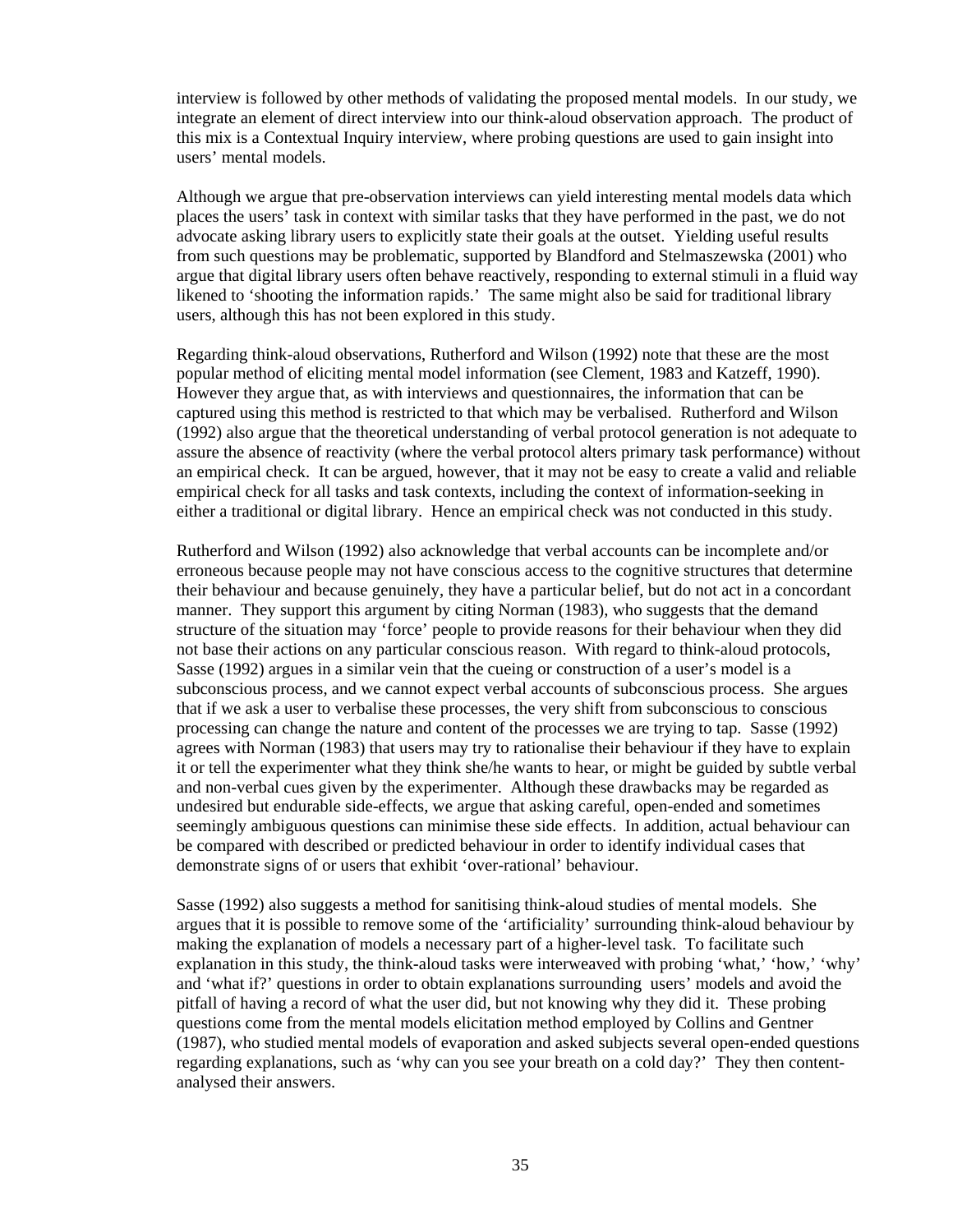Payne (1991) also adapted the methods of Collins and Gentner (1987) and others to ask 'what if' style questions to uncover student's theories about ATMs. Payne's questions ranged from direct requests for explanation of processes – 'what' or 'how' questions (e.g. 'what do you think happens when your cash-card disappears?'), through 'why' questions ('why does the card stay inside the machine throughout the transaction') to 'what if' questions ('what would happen to your transaction if…'). With these questions, Payne found a variety of beliefs of the workings of an ATM and found partially incorrect, but widespread and important beliefs such as that keying ahead during performance would not work, when in fact in many ATMs it would. Using these simple types of probing questions, Payne also found that spontaneous, explicit analogies were constructed, including a library card or recorded tape for a bank card and a combination lock or key for a personal identification number. Similar probing questions were asked to traditional and digital library users in this study.

#### **Overcoming the methodological dilemmas**

Although Sasse (1997) remains aware that the choice of mental model elicitation method depends on the goals of the study, Sasse concludes that think-aloud protocols can offer a rich source of data from which users' models could be reconstructed. She concedes that although they may not provide a record of users' reasoning processes, the outcome of the reasoning processes will reveal some indication of the elements and mechanisms involved in them. Therefore Sasse argues that the outcomes of reasoning processes are the closest researchers are likely to get to the processes themselves. She suggests that a battery of predictions and descriptions of aspects of various systems (according to Young's (1983) framework) is employed to enable empirical data to be collected on users' explanations, predictions and descriptions of aspects of various systems as well as users' overt performance. This approach can work hand-in-hand with verbal protocols, as illustrated by our study.

Rutherford and Wilson (1992) argue that when deciding which information elicitation methods to employ, the particular limitations, biases and potential errors associated with any information elicitation method must be considered seriously, along with the specific goals of the study. Cooke and Rowe (1994) conclude, in a similar vein, that the answer to the question of mental model measurement validity depends on the exact nature of the application and specifically, the criterion thought to be related to the mental model construct. This approach implies that there is no single best measure of a mental model, but that there are measures that may identify different aspects of mental model knowledge. Cooke and Rowe envision an eventual taxonomy of applications and predictions, with each criterion associated with a mental model measure or family of measures that best predicts it. However, none of these authors suggest an explicit or formal method of determining whether one form of data is more valid than another. Nor do they, or any other authors (with the exception of Bostrom et al., 1994) suggest how verbal protocol-based data aimed at eliciting mental models should be coded or analysed.

Bostrom et al. (1994) evaluated the impact of risk communication using multiple evaluation methods, including think-aloud protocol analysis. They coded subjects' comments from the thinkaloud protocol as content (referring to what was said) or presentation (referring to how something was said) and as negative, positive or non-evaluative. Negative content comments included confusion about what was being said, or questions about missing information, such as 'I think that's kind of, I don't know, fuzzy.' Positive content comments included associations with prior knowledge and spontaneous (correct) inferences, for example 'I think that they make that really clear.' However, Bostrom et al. did not give any justification for their choice of coding structure. Hence although their structure may have been appropriate for coding opinions regarding risks, the benefits of emulating this structure in other studies (including our own) are unclear, if not questionable. Hence with regard to data recording and analysis, we argue that it is necessary to form and justify our own naturalistic coding structure which can later be mapped (albeit indirectly)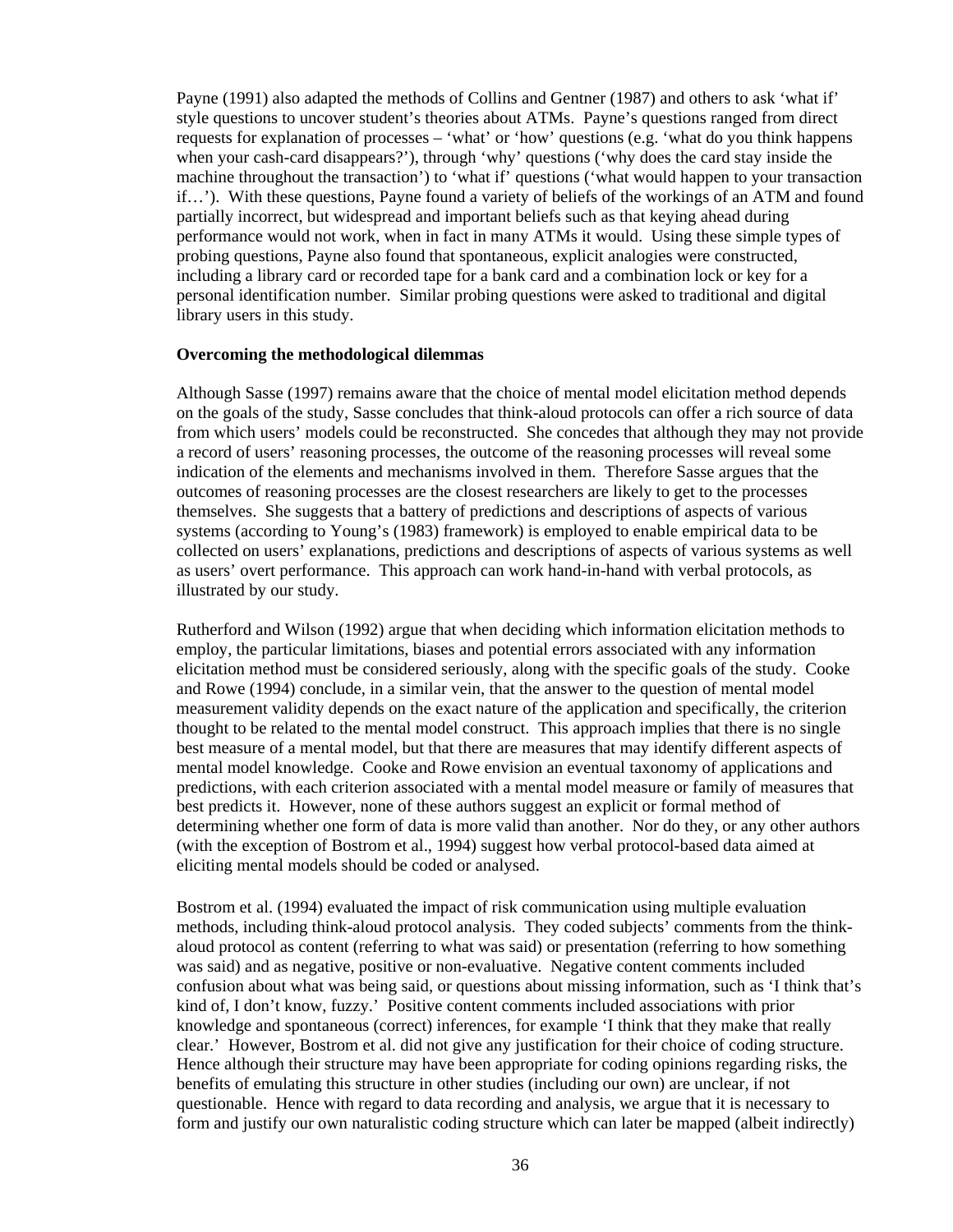to the mental models concepts identified in the literature. Our approach is described in the methodology section.

## **2.18 Summary of mental models literature**

An interesting aspect of the literature surrounding mental models of electronic information seeking is that users' expectations of on-line catalogues may be based on their understanding of the internet. This relates closely to the literature on analogies that has been discussed in this section. This theme of overlapping mental models of digital entities is examined in detail later in this report. The literature also highlights the relevance of analogies to explain the role of digital libraries, where the mere presence of the word 'library' in the phrase 'digital library' suggests the potential of analogy or comparison between components of traditional and digital libraries. We highlight the need for careful use of analogies when designing interactive systems.

With regard to mental model elicitation, the literature in this section highlights that although there is much 'fuzziness' surrounding the subject of mental models, there is a need to create as much clarity as possible through careful and transparent mental models studies. We argue that although it is necessary for the research to remain aware of this 'fuzziness' in the literature, the disagreement in the mental models literature should not be used as an excuse for researchers to perform mental models studies which do not give a clear and transparent account of the methodology used.

We also highlight that although the wider mental models literature may not influence the researcher's mental model elicitation methodology in a direct fashion, it is possible nevertheless to identify several components of mental models from the literature that can inform the findings of mental models studies. These components, already discussed in this section of the report, are also summarised in section 3.2. However the literature that has been discussed suggests that mental model elicitation is by no means easy, particularly due to the indirect mapping between the observable mental models concepts discussed in this section and the questions to pose or tasks to set in a mental models study. We have highlighted several potential frameworks to make mental model elicitation easier and have demonstrated that a particularly relevant framework that can be adapted to explain the iterative nature of understanding digital libraries is that of Miyake (1984).

The section which follows examines the literature on digital library usability, particularly where the literature can provide further insight into users' mental models of traditional and digital libraries.

# **2.2 Digital libraries**

# **2.21 Overview of digital library literature**

The second part of this literature review focuses on digital library usability. We begin by highlighting the need for mental models research to improve digital library usability and go on to discuss literature that explores the relationships between digital libraries, traditional libraries and the Internet, whilst also focusing on the 'blurred boundaries' of digital libraries and literature on traditional and digital library organisation.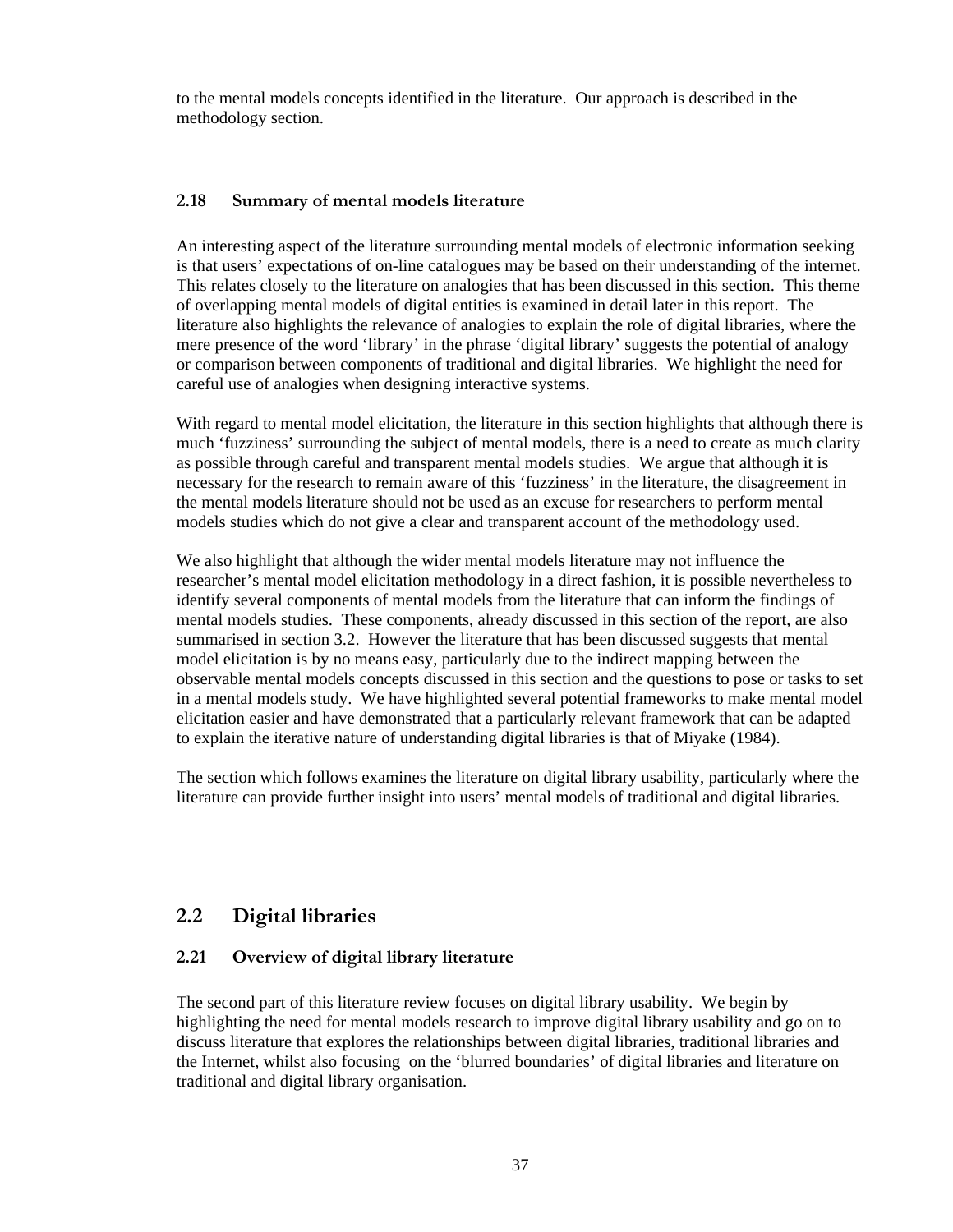## **2.22 The need for mental models research to improve digital library usability**

Borgman (2003) notes that usability issues in digital libraries and other forms of information systems persist, despite the technological advances of the last two decades. Borgman (1984) asserts that many of the challenges identified early in the 1980s have yet to be resolved. Furthermore Borgman (2003) highlights that "determining factors that make computers difficult to learn and use, defining a set of characteristics for 'user friendly' systems and applying the research to design is all easier said than done." However, this does not mean that the long-term goal for improving the usability of digital libraries should be abandoned. Instead, we argue for a slight change in approach and advocate the study of users' mental models of digital libraries in an attempt to go 'back to basics' and get as close to users' underlying mental processes as possible in order to develop a better understanding of the issues facing users as they interact with digital libraries.

Theng et al. (2000) developed a usability evaluation tool for digital libraries which relies on a combination of heuristic evaluation and an online questionnaire designed to identify problems encountered by users as they search for information and to compare usability factors among digital libraries. They found that users preferred the tradition of traditional libraries; they preferred human librarian help and a traditional library environment where the library users can learn and exchange ideas with other users. Theng et al. (2000) argue that unless digital libraries provide cues, users will rely on their prior experiences with digital libraries and traditional libraries when forming mental models. They argue that "this itself is not bad, however if users have preconceived notions of what the structure of a system is supposed to be, and if that structure does not match the actual structure of the system they are using, they experience the 'lost in hyperspace' problem regardless of whether they are novice or experienced users." We argue that mental models of digital libraries may not only be formed based on prior experience with digital libraries or traditional libraries, but also based on prior experience with Internet search engines. Furthermore we argue that users rarely form mental models of digital libraries based solely on the use of one particular system (including the traditional library 'system.') We discuss these arguments in relation to our findings and examine their impact later in this report.

Blandford and Buchanan (2003) note the range of things that 'usable' can mean: How efficiently and effectively users can achieve their goals with a system (for which it may be possible to apply performance measures); how easily users can learn to use the system; how well the system helps the user avoid making errors, or recover from errors; how much users enjoy working with the system (the quality of the user experience or whether they find it frustrating and how well the system fits within the context in which it is used. They argue that although errors may be less of a problem for digital libraries than for systems in which the user is changing data, many user difficulties can be attributed to their making mistakes that they do not even recognise as such and thus fail to make progress in their interactions. This may be attributed to incorrect assumptions in their mental models. Whilst users with incorrect assumptions can be 'set straight' by experience, trial and error, tutoring from more experienced (or even less experienced) users or by reading instructional materials, it can be argued that this is too much of a reactive approach. The real challenge is to identify why such incorrect assumptions occur and use this understanding to inform the design of digital libraries. This is the proactive approach that we hope this study will begin to promote. We discuss possible reasons for incorrect assumptions in users' mental models later.

Buttenfield (1999) cites Lancaster (1995), who argues that while the digital library implies some fundamental conceptual differences [from the physical one], most obviously document access instead of document delivery, "user objectives and evaluation criteria will not change in substance even where contents of the digital library may differ most profoundly from those of a traditional library (e.g. non-static items versus static items, items with fuzzy boundaries versus items with precise boundaries)." Buttenfield argues that in 1995, when Lancaster made his statement, it was reasonable to expect that the complexities of a traditional library were understood well enough to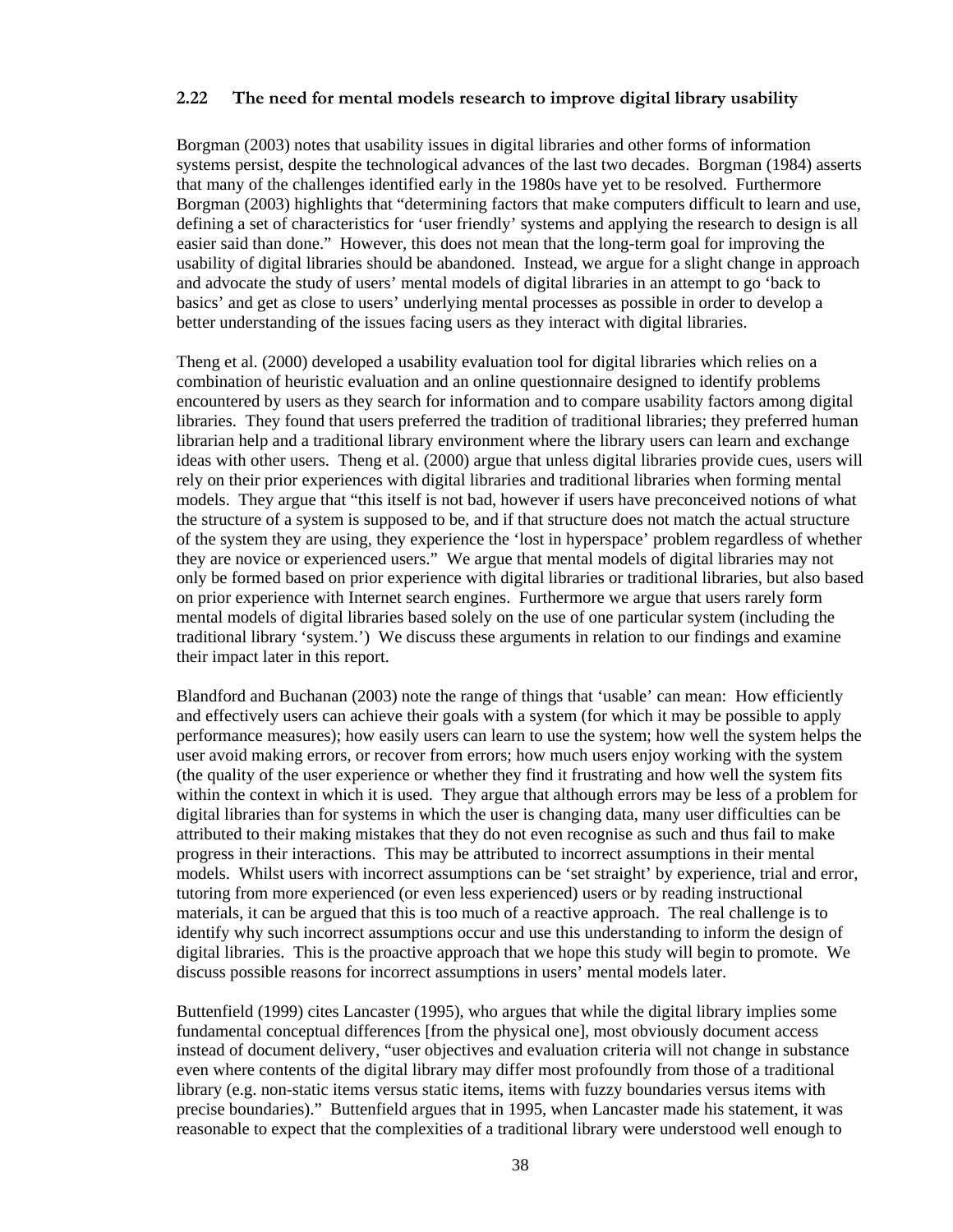anticipate their recurrence in a digital environment. This argument, it seems, is based on an incorrect assumption that specific user difficulties with traditional libraries will actually manifest themselves in the digital realm. Whilst it is likely that some information-seeking errors may be pervasive and hence extend from a traditional to a digital context, the examination of information seeking models is beyond the scope of this study.

However, in order to explain how user difficulties in digital libraries relate to mental model formation, it is useful to review the interaction model presented Bates (2002). This model shows the cascade of interactions in the digital library interface (and hence is not an information-seeking model per se). The diagram in fig. (b) presents example layers, including use patterns and use environment that, according to Bates (2002) determine the overall functional effectiveness of a digital library. Bates (2002) highlights that design decisions at each layer have a cascading impact on subsequent layers; poor design at later layers can block products of earlier layers. The cascading nature of the model also suggests that incorrect mental models of certain aspects of a digital library might also block the formation of richer mental models of earlier layers. For example, incorrect assumptions surrounding the function of the interface with regard to searching, including of 'how searching works' may impair the creation of an accurate model about how information within the library is organised or indexed (see fig. b).



*Figure (b): Example use of Bates' (2002)'Cascade of Interactions' in the digital library interface.* 

Furthermore, Bates (2002) notes that the layers in the model can be broken out in a different manner, or even put in different orders relative to each other depending on the specific digital library system being analysed. In the context of mental model formation, this suggests that forming a rich mental model of digital libraries may be challenging. This is because with every reshuffling of layers in the cascade model for different digital library systems lies the potential of further incorrect assumptions being formed in a user's mental model. A digital library user may gain a deeper and deeper understanding of a particular digital library system through experience, and hence develop a richer model of that system. However, this model may not hold when the user attempts to apply the same knowledge to a similar system. Furthermore, false confidence in the transferability of the model might leave the user confused as to why the library does not work as expected or is not returning the expected types of results. Add in the potential confusion surrounding attempting to apply knowledge from other electronic domains to the system and we begin to see why digital libraries are so difficult to use, yet the reasons for this are not immediately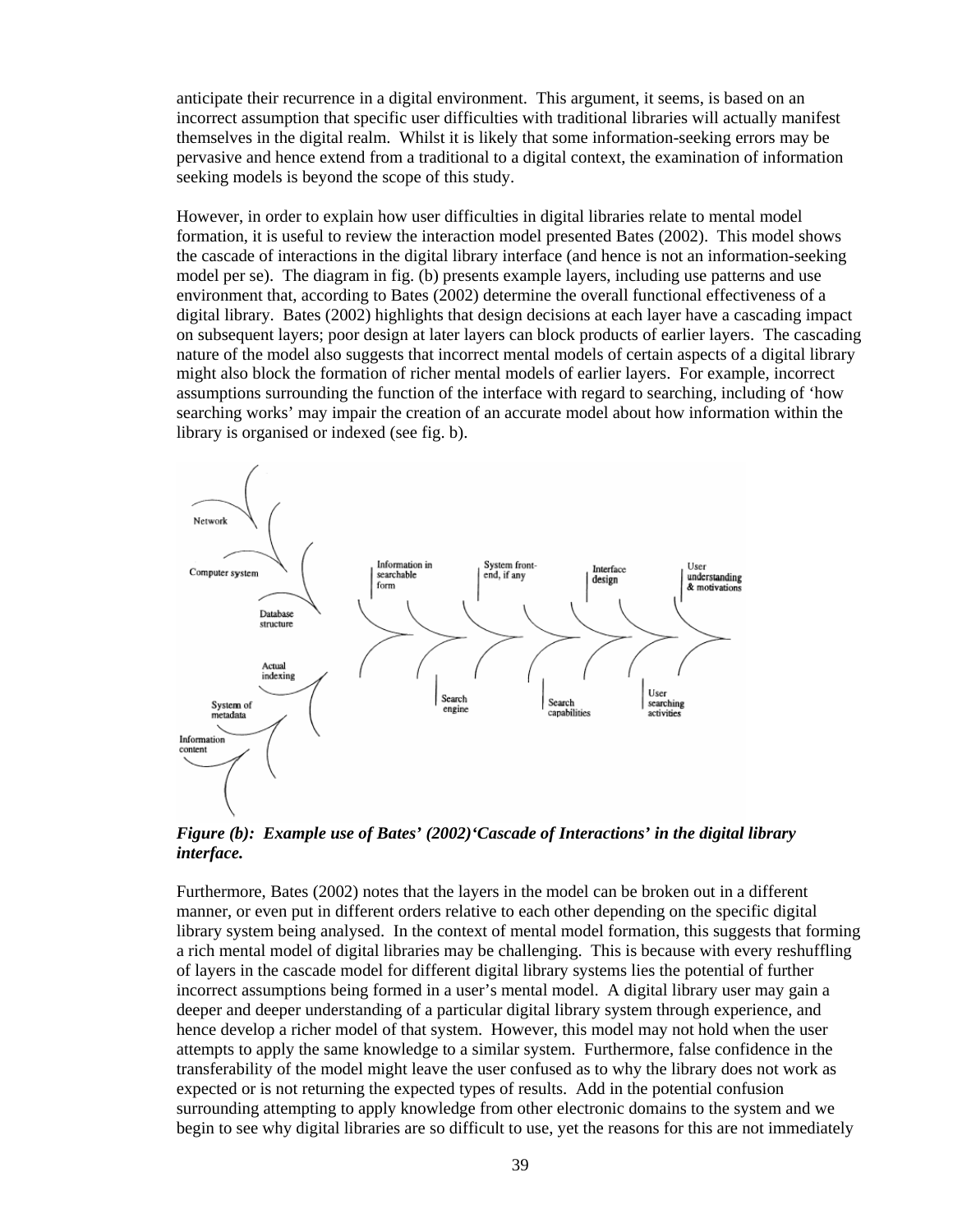obvious. However, this study argues that studying users' mental models can help identify reasons for the confusion described above. The first step to change an undesirable situation is to understand it more clearly. Hence Bates' (2002) model is discussed in relation to our findings later in this report.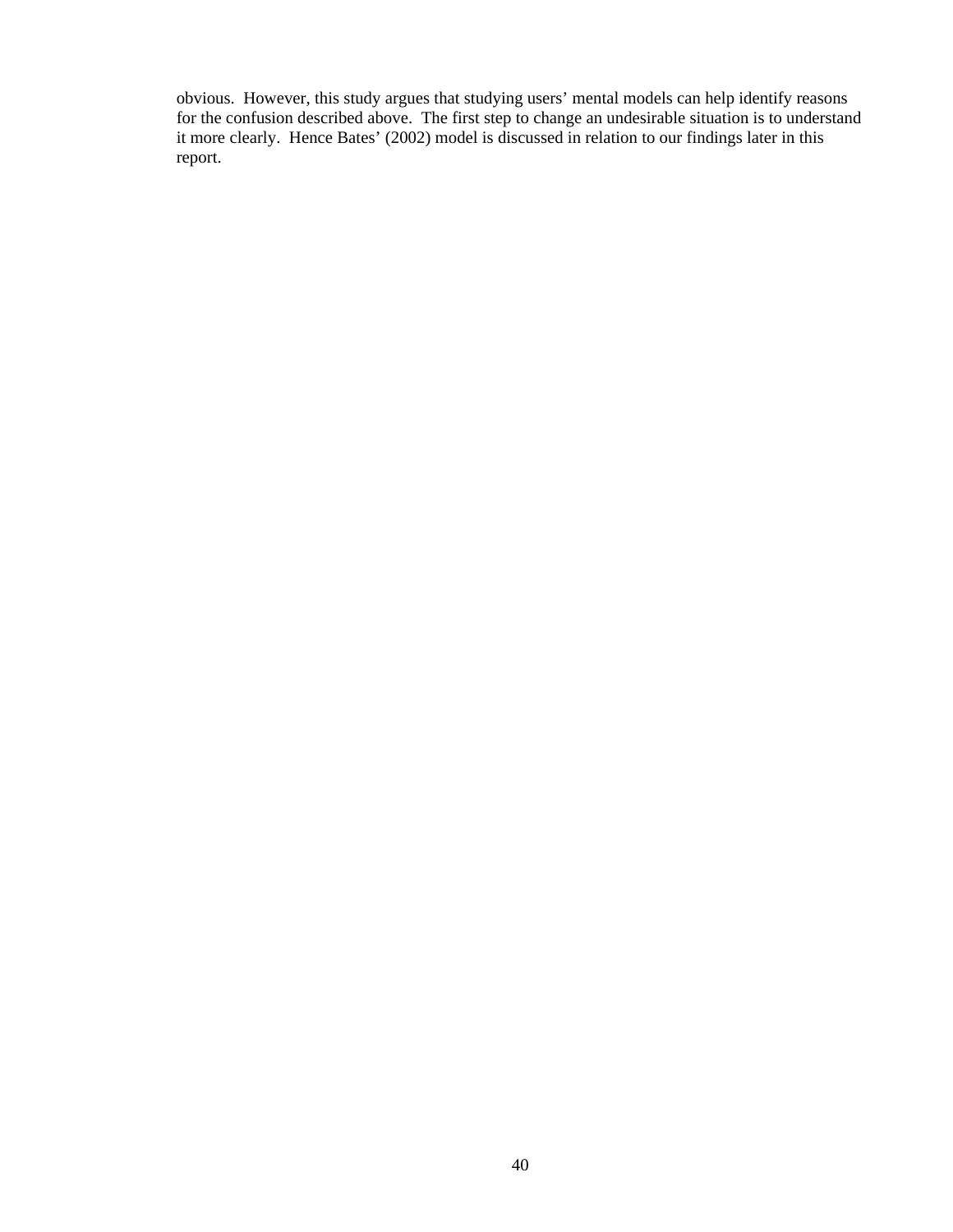### **2.23 The relationships between digital libraries, traditional libraries and the Internet**

#### **Exploring the blurred boundaries of digital libraries**

As introduced earlier in this report, Harter (1997) suggests that a digital library can be defined across a continuum of possibilities, ranging from a narrow view based on existing properties of traditional libraries, to a broader view based on existing properties of the Internet (see table a). This raises pertinent issues for users creating mental models of digital libraries, since their assumptions surrounding different properties of digital libraries in general (or even of a particular digital library) may not form a consistent alignment within the above continuum. Users may hold different and possibly contrasting views for different properties of a digital library. For example, users might believe that objects are subject to authority control, for example through access restriction to nonregistered users (narrow view based on a traditional library). They might also believe, however, that a document being part of a restricted document collection does not provide any indication of document quality (broadest view loosely based on the current Internet). These potential differences in viewpoint might manifest themselves as inconsistencies in the users' mental models, possibly creating another dimension of confusion based on the blurred views of what constitutes a digital library.

Taking a view close to Harter's (1997) broadest view of digital libraries, Winograd (1995) argues that upon close examination, e-mail is the harbringer of many of the characteristics of the items that will form the digital library and that the contents of digital libraries of the future. He argues that "whether they be web-pages, local documents in progress, or software modules, will be more like today's e-mail than like published books and journals." According to Winograd, they will be continually appearing and changing, often targeted to a limited audience, and not under the control of authoritative institutions. Winograd (1995) does not, however, give any justification for this viewpoint. He does, however, argue that "the price of excluding such materials from the digital library would be its gradual slide into irrelevance for the ordinary information patron." We highlight that the counter-cost of including such materials, in reference to Harter's (1997) continuum, is compromising on authorship control and hence potentially on quality control.

More pertinent to this study, however, is that the assertion by Winograd (1995) suggests that even if users form a mental model that holds consistent across the range of digital library properties described by Harter (1997), there may still be scope for the user's mental models of digital libraries in general to become blurred. This is because different libraries may 'evolve' (perhaps in the way that Winograd suggests, or perhaps in other ways) according to different timescales and to different degrees. Hence the future digital library user is likely to be faced with an even greater challenge; of forming as consistent a mental model as possible for every digital library system that they interact with, noting the similarities and differences between systems and recognising the impact of the assumptions associated with each model and their relation to each other model. This may not be easy to accomplish.

Winograd (1995) highlights the differences between the 'library culture' and the 'Internet culture' with pairs of associated terms (see table c). Whilst Winograd recognises that this is an oversimplification, he argues that it characterises two distinctly contrasting orientations to providing people with information. He argues that the differences are not just in methods and techniques but in the underlying value priorities – who is to be served by the digital library and what is important to them. The library culture emphasises structure, correctness and authority whilst the digital culture emphasises change, flexibility and diversity. Interestingly, Winograd does not distinguish between the 'digital library culture' and the 'Internet culture,' and the headings in table (c) below are Winograd's own terns. This can be regarded as a practical illustration of the 'blurred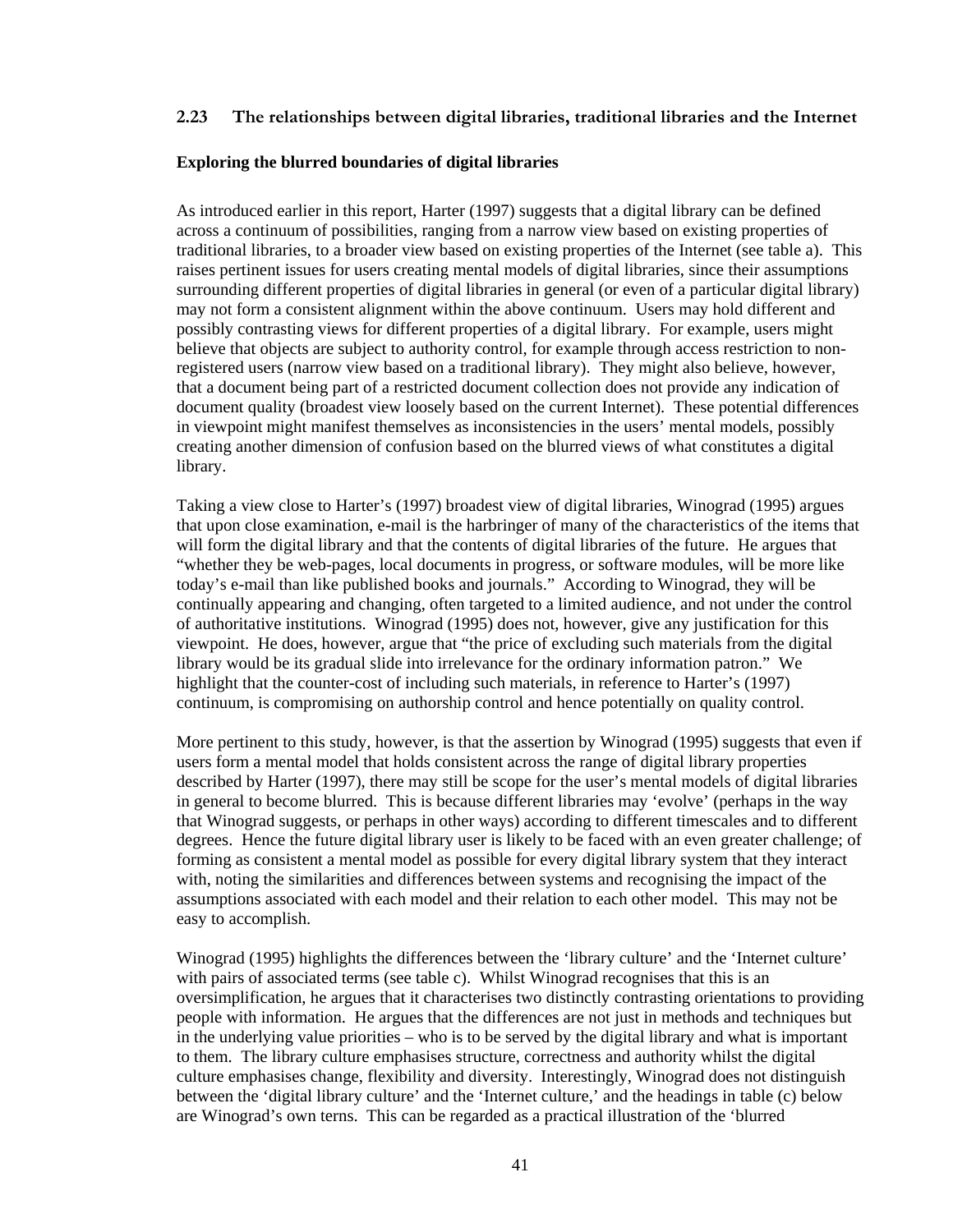| <b>Digital Library</b> | <b>Traditional Library</b> |  |
|------------------------|----------------------------|--|
| Open                   | Managed                    |  |
| Diversity              | Quality                    |  |
| Available              | Authentic                  |  |
| Access to everything   | Careful selection          |  |
| Operational            | Descriptive                |  |
| Effectiveness          | Correctness                |  |
| Dynamic                | Permanent                  |  |
| Support evolution      | Get it right initially     |  |
| Hypertext              | <b>Bound volumes</b>       |  |

boundaries' highlighted elsewhere in this report, possibly due to Winograd's personal standpoint within Harter's (1997) continuum.

## *Table (c): Winograd's (1995) list of differences between the '[traditional] library culture' and the 'Internet culture' [which Winograd (1995) includes digital libraries as part of].*

Duncker (2002) asserts that the term 'library' in the phrase 'digital library' is only a metaphor and a traditional library is characterised by many features that do not transfer well to the digital context. Elements of the traditional library can be considered as a space in which particular studies (reading, studying, being quiet) are expected, as well as being a repository of information. Conversely, digital libraries offer capabilities that are not well matched by traditional libraries, such as ease of accessing information without an explicit change in focus that is often inherent when using a traditional library (Duncker, 2002). This argument supports the idea of a continuum of possibilities to define the term 'digital library' as proposed by Harter (1997). There is also scope for further mental model inconsistency to be developed if the user incorporates inappropriate elements of the traditional library into their model of a digital library. Conversely it is possible for users to incorporate incorrect assumptions about a digital library into their mental model, based on the preconception that digital libraries *do* aim to incorporate most features of traditional libraries.

Duncker's (2002) study of Maori students highlights the fact that background knowledge of library material organisation is important for the understanding of the library metaphor and the use of digital libraries. All Maori students understood the terms 'title' and 'full-text,' but the terms 'reviews' and 'index terms' were not known. Those who tried to use the advanced search options hesitated, tried different things, got stuck, and either returned to the basic features or turned to the researcher for assistance. This suggests that despite the possible detrimental consequences for the formation of mental models, it is necessary for users to incorporate some assumptions based on features of traditional libraries. As Duncker puts it, "beneath the seemingly universal and simple library metaphor lurks a network of assumptions related to objects and relationships in traditional libraries." To help ensure the appropriate creation of such assumptions, Stelmaszewska and Blandford (2004) emphasise the importance of implementing the metaphor from traditional libraries relating to the cataloguing, classification and retrieval of information in an appropriate way. We argue that this can be achieved, in the context of mental models research, by trying to reduce the possible blurring of boundaries and scope for error that might arise from users' incorporating assumptions from traditional libraries into their mental models. This challenge extends beyond merely educating users about how to use both types of library. We must focus on highlighting the ways in which the mental models of traditional and digital libraries overlap and they ways in which they significantly differ. This long-term goal of examining the interplay between mental models also includes other models from which features may be drawn that (correctly or incorrectly) guide users in their interactions with digital libraries.

The 'blurring of boundaries' is also discussed by Van House et al. (2003). They argue that as collections go digital, blurring the boundaries between published and unpublished, public and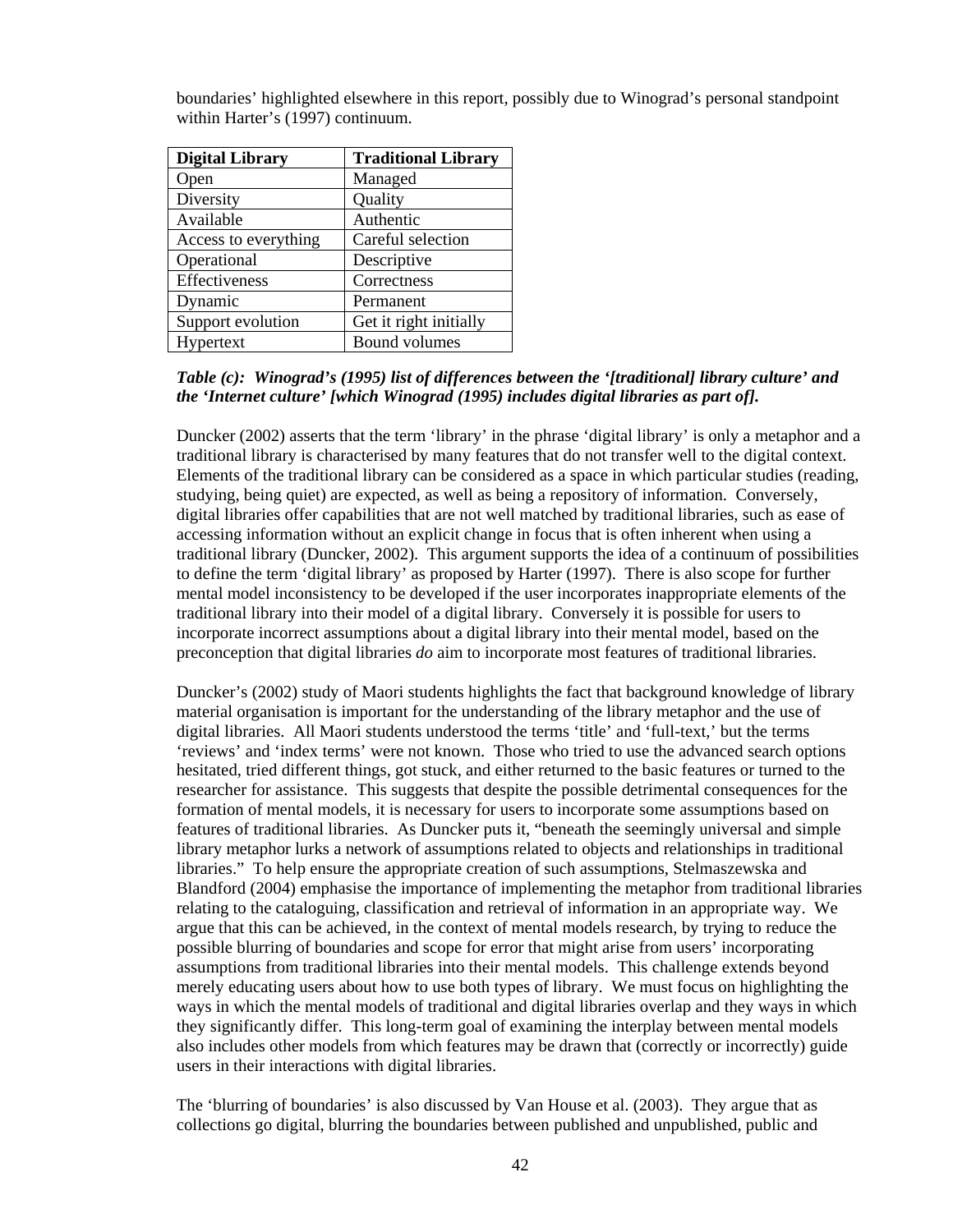private, questions arise about the inclusion of information from a variety of sources and the issues of expertise, authority and quality. (Van House et al. 2003). This notion of blurred boundaries can be explained by Harter's (1997) continuum, which illustrates that firm boundaries do not exist between the properties mentioned by Van House et al. (e.g. authorship, access control, quality control, authority control).

Another argument which alludes to the blurring of boundaries is made by Levy (2003), who cites Weinberger (1996). Weinberger (1996) argues that "the word 'document' doesn't mean much these days; it covers everything from a text-only word processing file to a spreadsheet to a Java-soaked interactive Web page." Although neither Levy nor Weinberger relate this idea specifically to blurred boundaries surrounding the properties of digital libraries, Levy (2003) argues that since there are no firm answers about how libraries will evolve, it is necessary to inquire into the nature of the materials that make up their collections. He argues that "we will fail to see the current transformation [of libraries] correctly unless we also see the ways in which current developments are deeply continuous with the past." This might suggest that continuity can be sought not through examining the properties of digital libraries, but through examining the evolution of libraries in general. In a similar vein, Levy and Marshall (1994) warn that by centring digital library efforts around an unintended allegiance to an idealised view of what libraries have been, rather than what they actually are or could be, we risk creating digital libraries that are unnecessarily limited, and, in the worst case, entirely fanciful and unusable. This suggests, albeit implicitly, that an understanding of the blurred boundaries surrounding digital libraries might hold some of the answer to creating digital libraries that *are* usable.

Van House et al. (2003) suggest that "the point is not that boundaries are desirable or undesirable but that they have desired and undesired effects." We agree that the effects of blurred boundaries in digital libraries are important, and suggest that further research is warranted in this area. We also suggest that the blurring of boundaries might help to explain why digital libraries have remained difficult to use and provides an interesting theoretical basis to shed light on some of our findings, as discussed later.

#### **Exploring the relationship between traditional libraries and the Internet**

D'Elia et al. (2002) examined the evolving relationship between the public's use of traditional libraries and its use of the Internet. They aimed to identify why people currently use or do not use the public library and the Internet, the decision criteria people use in their choices of which provider to use and the areas in which the library and the Internet appear to be competing and complementary. D'Elia et al. did not find that the use of the Internet is changing the reasons why people use the library. Nor did they find that recency, length or frequency of use of the Internet affect why or how often people used the library. D'Elia et al. (2002) did, however, find that users of both the library and the Internet are heavy consumers of information resources and services and are currently using both providers for this purpose. A noteworthy finding, according to D'Elia et al. is that the average percentage of respondents who used only the Internet (20.3%) is twice as large as the average percentage who used only the library (9.7%). This might suggest that the Internet, and associated digital resources fulfil more of the information needs of users than traditional libraries do and perhaps suggest that digital library designers should not rely so much on incorporating the traditional library metaphor into the digital realm. However, this is a very risky conclusion to draw from this data and further research is needed before a tentative claim such as this can be substantiated. It is also unclear whether improving digital library usability in general is likely to increase the percentage of people who use solely the Internet, since the overall data obtained by D'Elia et al. (2002) suggests that the use of the Internet and use of the library are complementary; 75% of Internet users are library users and 60% of library users are Internet users.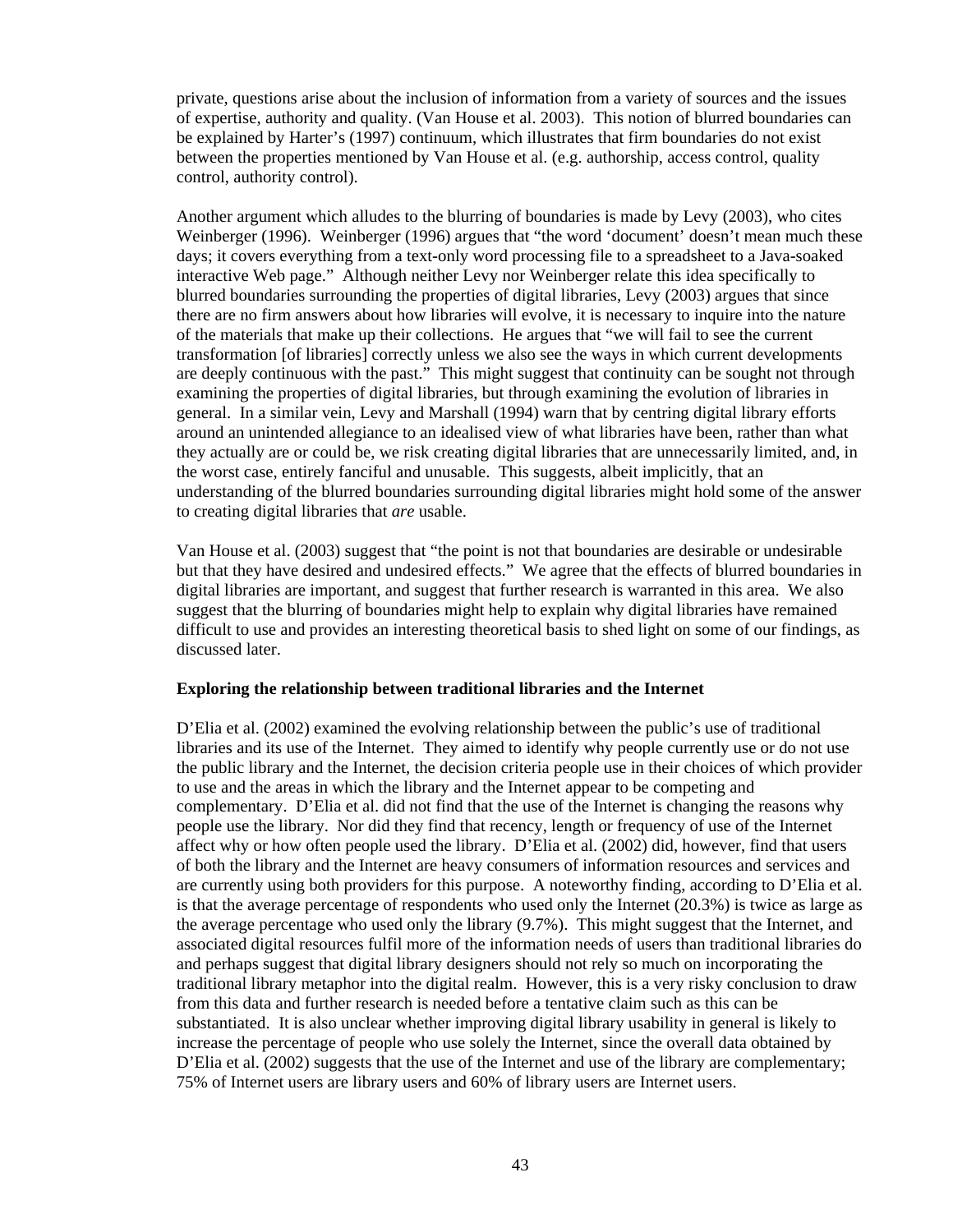The finding that Internet and library use are complementary adds some additional weight to our earlier assertion that many users find parallels between the information-seeking process in a traditional library and the process when using Internet search engines, or when using a digital library. Those who use both the library and the Internet suggest that the library is maintaining its edge in terms of such aspects as accuracy of information, privacy, and a place to go with children. Unsurprisingly, these properties of traditional libraries are broadly in line with Harter's (1997) 'narrow view' of digital libraries.

Finally, D'Elia et al.'s data do also show that users are beginning to differentiate between library and Internet as information providers in terms of their reasons for use of each provider and their opinions about the service characteristics of each provider. The Internet was overwhelmingly preferred to the library for the majority of uses, many of which fall under the library's traditional mission of information provision. According to D'Elia et al. (2002), this suggests the need, along with avoiding eventual obsolescence, for libraries to start thinking in terms of change. This would see the public library continuing to exist, but with a revised mission and a mix of services. We argue that the Internet and traditional libraries also share information provision resources with digital libraries. This, we argue, is one reason why the digital library boundaries (as discussed earlier in this section) are blurred and hence why there is often confusion in users' mental model surrounding how digital libraries work in relation to Internet search engines. There is far less confusion concerning how digital libraries work in relation to traditional libraries. This is discussed later in this report.

### **Exploring the relationship between digital libraries and traditional libraries**

Nürnberg et al. (1995) translate several traditional library entities into the digital realm and argue that this can provide a starting point for discussing the elements and domains of digital libraries (see table d). They argue that the accuracy of translation into the digital realm is likely to affect the overall library experience. Even those elements of the traditional library that have no direct physical translation are often inextricably tied to the physicality of data and the library itself. According to Nürnberg et al., these abstractions also need to be translated into the digital realm.

|                        | Data                     | <b>Metadata</b>        | <b>Processes</b>       |
|------------------------|--------------------------|------------------------|------------------------|
| <b>Translations of</b> | <b>Book</b>              | Static index           | Acquiring data         |
| traditional library    | Journal                  | Classifications        | Suggesting sources     |
| entities               | Movie                    | Spatial arrangement    | Helping locate sources |
| New digital library    | Hypernovel               | Dynamic index          | Full-text searching    |
| entities               | Scientific visualisation | Personalised structure | Personalising          |
|                        | Computer program         | Annotations            | presentation           |
|                        |                          |                        | Retrieving by agents   |

*Table (d): Nürnberg et al.'s (1995) translation of traditional library entities into the digital realm.* 

We argue that a more pertinent issue surrounding the translation of library entities from the traditional to the digital realm is the appropriateness of such translations. Do we necessarily want to abandon the notion of 'books' in return for 'hypernovels,' which arguable carry with them different entities entirely? Do we want to abandon the familiar notion of 'classifications' in favour of personalised structures which may vary from digital library to digital library? Can we make the assumption that 'full-text searching' is the appropriate means for 'acquiring data' in a digital library? And do we actually want an agent, or even a 'digital librarian' to help us locate sources in a digital library even if we would normally approach a librarian for help in a traditional library? Nürnberg et al. (1995) do, however, appreciate that digital libraries will deal with not only translated physical elements, but also conceptual elements of the traditional library adapted to the digital realm and completely new digital library elements with no apparent traditional library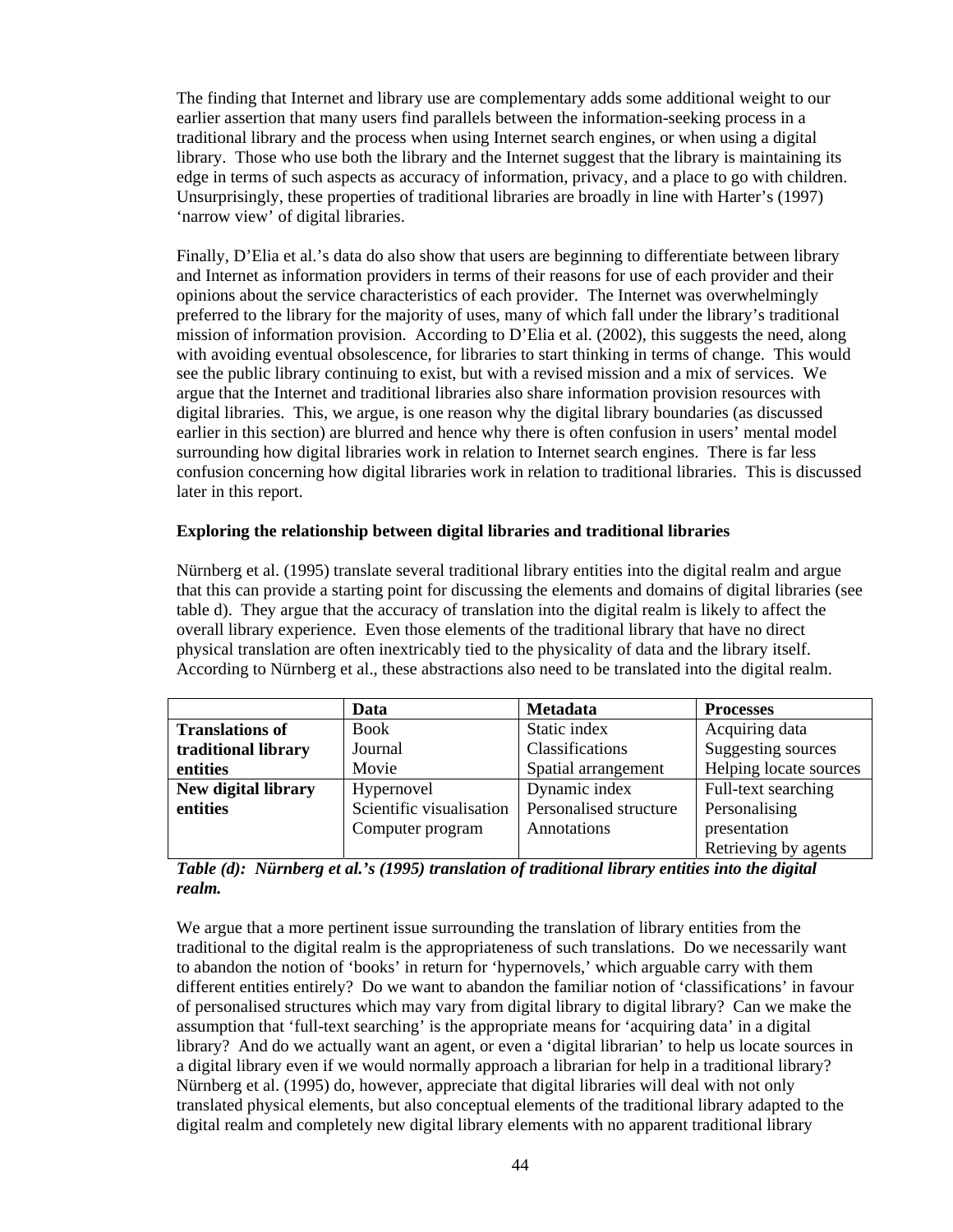analog. Even so, we argue that the need for Nürnberg et al.'s 'new digital library entities' in table (d) cannot be justified without further research and arguably present a rather radical view of the future of digital libraries (close to the 'broadest view' of Harter's (1997) continuum) which many authors would not agree with.

However some similarities between traditional and digital libraries do certainly exist (and are arguably less radical that the translation of entities proposed by Nürnberg et al., 1995). According to Buttenfield (1999), "user needs for information will modify as they gather information. Patrons expect to focus on topical interests, not in struggling to learn the library organisation (Kemeny, 1965). The intention is to shorten the learning curve." Buttenfield (1999) argues that this drives the logic underlying traditional library organisation (books in the main stacks, current periodicals in a special reading room, maps and large or heavy artefacts in the basement etc.) (Buttenfield, 1999). This may allow for the transfer of mental models from one specific library system to another and hence can be deemed as valuable in aiding users to form richer mental models of groups of libraries.

It is important to note that there is no guarantee that users will make parallels between similar library systems, especially if their primary and most urgent goal is to attempt to 'shorten the learning curve' for a particular traditional or digital library. Therefore, attempting to rapidly gain competence using a particular traditional or digital library system may be useful for forming a rich mental model of the library (or at least a model of the library in relation to the types of informationseeking tasks undertaken, such as browsing for an item on a particular subject or searching for a specific item in the library).

However, creating a rich mental model of a particular library system does not go far in highlighting the differences between how that system works and how a similar (yet not identical) system works. We argue that competence across several digital library systems can only be gained by spending time highlighting the similarities and differences between the libraries and more pertinently by highlighting the subtle similarities within the differences presented by the systems, and the subtle differences within the similarities. Making assumptions based purely on the organisation or one or two example systems may, in the long run, provide more mental model inconsistency than consistency.

An interesting relationship between traditional and digital libraries is the presence (or lack) of what Harter (1997) refers to in his continuum as the inclusion of 'human specialists.' Buttenfield (1999) argues that in a traditional library, a reference librarian is a very intelligent, advanced 'interface.' This is a similar view to that of Adams and Blandford (forthcoming) who argue that intermediaries (often librarians) can play the role of information initiator, facilitator, mediator and/or trainer when supporting clients to use libraries. Borgman (1996) as cited by Buttenfield (1999) views librarians as "the missing safety net of human assistance" She argues that "the librarian can sense, respond and interact with a user's elation, confusion or frustration. The software interface cannot accomplish this, in spite of best intentions." (Buttenfield, 1999). In addition "the interface cannot… differentiate between a search returning wanted items from a search returning unwanted items." (Buttenfield, 1999). She argues that "Although patrons can work in a traditional library without consulting a reference librarian, in the case of the digital library, the interface is a gatekeeper to the collection. If the interface is not understandable or does not work, the digital library holdings remain essentially inaccessible." Marchionini (1995) goes further to argue that ideally, one would prefer a self-evaluating and self-modifying system, as for example described by Stephenson (1992).

Stelmaszewska and Blandford (2004) also highlight the role of the librarian in supporting physical browsing and searching activities and highlight the potential of hybrid libraries supporting users who have difficulties formulating queries on-line. They highlight that there is also a need for 'digital librarian assistance' with regards to authentication issues and other administrative matters.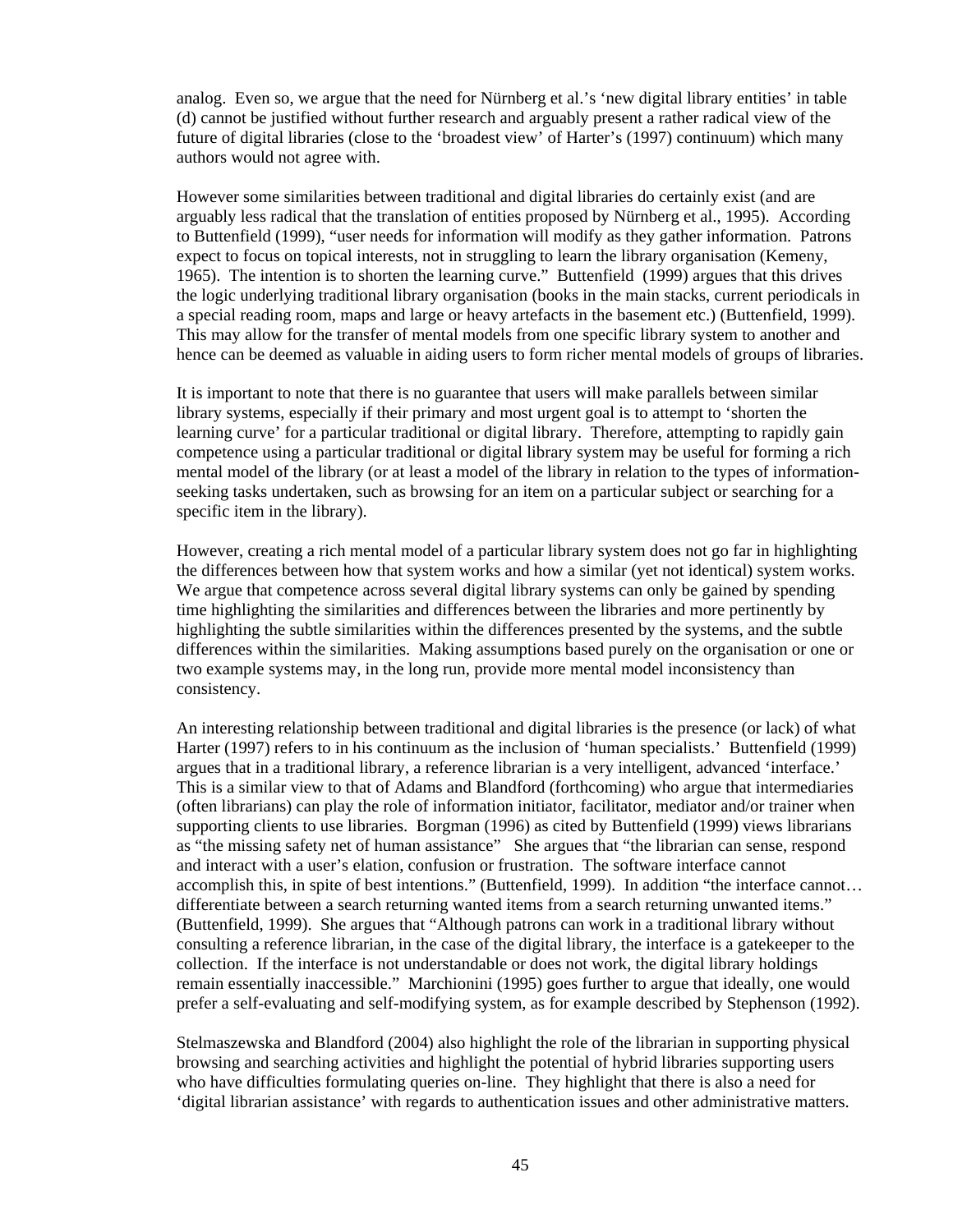These issues raise interesting questions of how users 'troubleshoot' problems in both traditional and digital libraries, what support should be incorporated in digital libraries to facilitate troubleshooting, and how such support should be incorporated. We begin to address these questions later in this report.

Examining the role of libraries in a more abstract sense, Miksa et al. (1994) reflected on certain internal intellectual realities of the term 'library' in order to explore the question of whether a digital library should be called a library at all. The notion of the library as a 'collection' is deemed partially inappropriate because a traditional physical collection represents only a very small segment of a gigantic whole of publications, where access to the materials is provided by creating multiple libraries or collections, where the expense and labour in assembling, describing, storing and making them available is shared among countless people and organisations. Miksa et al suggest that this raises the question of whether a digital library is a series of such collections or one such collection and whether the use of a digital library precludes boundaries. This may have direct impact on users' mental models, since it suggests a further blurring of boundaries than the one highlighted earlier between digital libraries and traditional libraries and other electronic search domains. It suggests that even the boundaries between individual digital libraries may be blurred and perhaps further confused by issues of access restriction or document ownership. This is discussed in relation to our findings later.

When examining the notion of a library as a collection of information sources 'in a place,' Miksa et al. (1994) argue that a digital library is not a place as a physical location but rather a place as an intellectual construct whilst the physicality of a traditional library ties its divergent elements together as an integrated entity and makes it more than a loose assemblage of items. Hence Miksa et al. argue that traditional library classification systems have severe implications with respect to modern information needs since knowledge may not be best organised linearly, in chiefly a twodimensional hierarchical structure, with monothetic classes nor may there be only one true way to organise it or that there was only one purpose for organising. We argue that while this may be true, an important feature present in some digital libraries is the ability to allow users to browse sets of hierarchical structures. Browsing is a type of search behaviour featured in many of the users' mental models of traditional libraries in our study, yet interestingly none of the users articulated that a similar behaviour would be possible in the digital realm. This is surprising, since browsing may lead to serendipity and Blandford et al. (2001) found that serendipitous discoveries were the main source of really positive user experiences when working with digital libraries. This is discussed in more detail later in this report.

With regard to document quality, Stelmaszewska and Blandford (2004) highlight quality assurance differences between physical and digital libraries, where users often find difficulties in making the distinction between general web quality and that of documents in a digital library, whilst a more manageable collection makes quality assurance in a traditional library easier. Stelmaszewska and Blandford (2004) note that the process of document evaluation is also supported in a traditional library through rich cues about where each kind of information can be found, provided by typography, page layout and position within the document. They highlight the fact that although some digital libraries give users access to keywords, indexes and abstracts to help users evaluate the relevance of information, other components such as conclusions, introduction and references are not available without a complete download.

Stelmaszewska and Blandford (2004) also found that in academic libraries, people often follow reference recommendations from their colleagues, supervisors or from other information sources. They highlight that neither physical nor digital libraries support such recommendations explicitly as there is no formal structure to support them. Nichols et al. (1997) argue that the key feature that links recommendations together is that of usage. They argue that in a traditional library examples of usage are a well thumbed volume, a book that falls open at an often referred to page and the often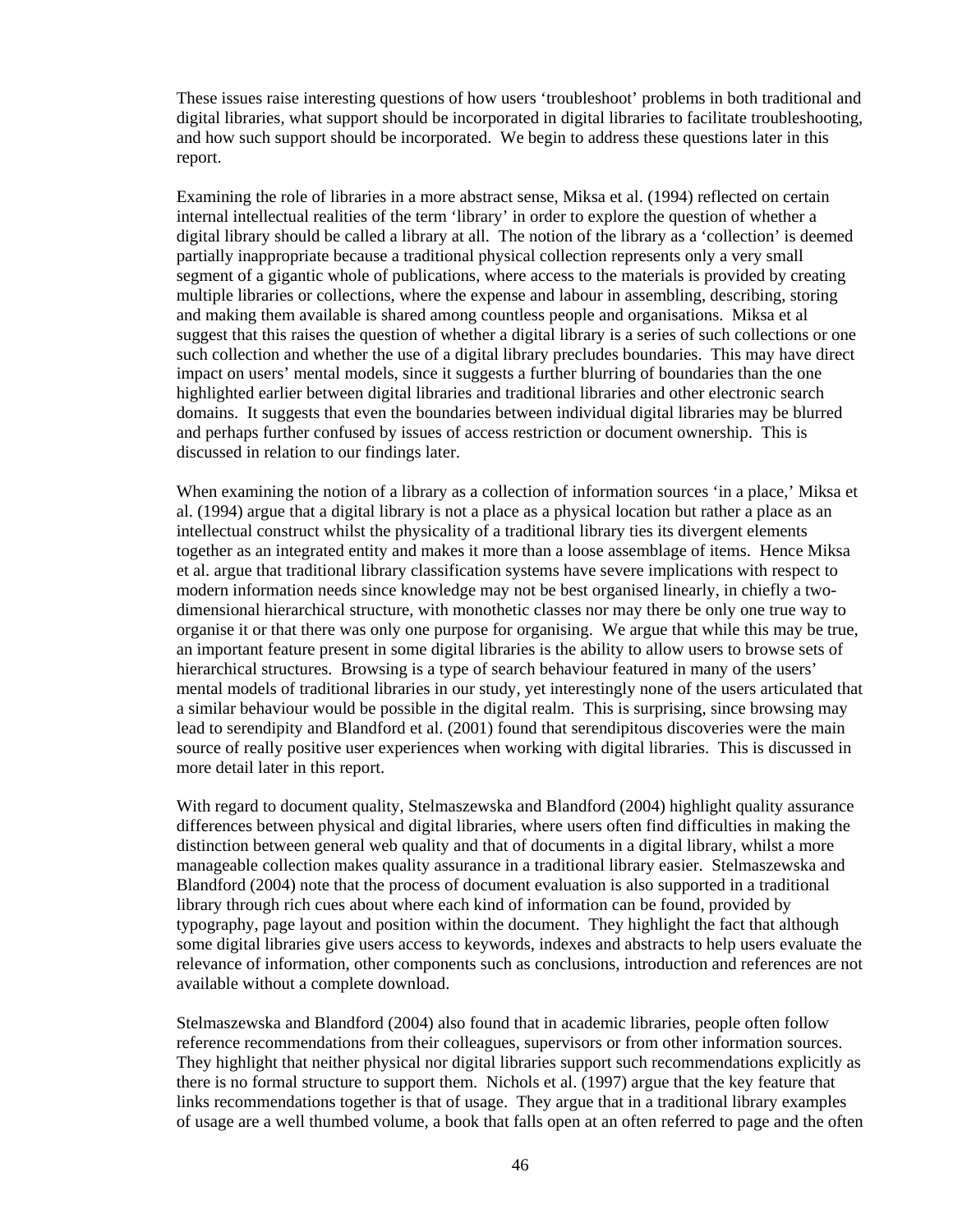checked out book with a large number of recent return stamps. They suggest that usage in a digital library could be recorded in great detail.

Regarding the preliminary evaluation of document relevance, Stelmaszewska and Blandford (2004) highlight that electronic catalogues in the traditional library support preliminary results evaluation based on information gathered from a title and, in more detail, from a 'title page.' They note that although some digital libraries provide keywords and index terms associated with a particular document, this information is not available to users from the preliminary results list, but at the later stage of information seeking when working with an individual document. Issues of result and document quality assurance are discussed later, in relation to our findings.

#### **Exploring traditional and digital library organisation**

With regard to finding a broad location within an information space, Doomen and Leuven (1995) cite Neisser (1976) in that even in unfamiliar physical environments, people usually find their way because they have at least a model of the environment which bears certain information about it (e.g. that elevators in a building usually give out on a corridor). A mental model like this if often called a 'schema' or 'cognitive map.' In a new environment, the suitable schema is activated followed by a search for features and eventually the routes between features are learnt to create a map of the environment. However, should the user lack the schema which suits the new environment (e.g. it is the first time they have entered a traditional library) then there is no model which can be used for determining features, so the development of survey knowledge will be difficult. We argue that this notion partially extends to the digital realm, where users are aided (or hindered) by virtual 'signposts' should they find themselves in a digital environment that they are not previously familiar with.

Stelmaszewska and Blandford (2004) also found that familiarity of the physical environment could be aided by knowledge of the layout of the furniture, stacks, etc. and of the physical appearance of different areas of the library. They argue that there is further scope to reduce the feeling of 'lostness' in the digital realm through providing general but detailed search instructions with examples or context dependent tips as part of the system response to a user's query, indicating an explanation about what happened during the search, and suggesting ways to improve the search results.

Regarding more detailed classification of items in the library, Greenberg et al. (1992) highlight that traditional libraries classify objects via broad categories (subject, genre, and format) and formal classification schemas (e.g. Dewey Decimal Classification). A top classificatory level is provided by signage or labels, which give an immediate orientation and create a sensory connection to a physical collection. For example, signs may identify collection subjects (e.g. history, science), genres (e.g. fiction, non-fiction), and formats (e.g. books, videos, audio recordings). Greenberg et al. (1992) argue that digital libraries often emulate the classificatory systems used in traditional libraries. Topical labelling is found in site maps, navigation bars, and hot-lists (lists of hyperlinks), making digital libraries more concrete at the top level, and formalised schemas are often applied at the secondary level. (Greenberg et al, 2002). Greenberg et al. interviewed eight sixth grade students about how objects were grouped in selected physical environments compared to in a Science Education Digital Library based on topical labelling and taxonomies. She concluded that vague answers given by students concerning the digital library suggest flaws in the design and illustrate an instance of difficulty in transferring classification knowledge to the digital environment. These findings on the organisation of libraries are also discussed in relation to our findings later in this report.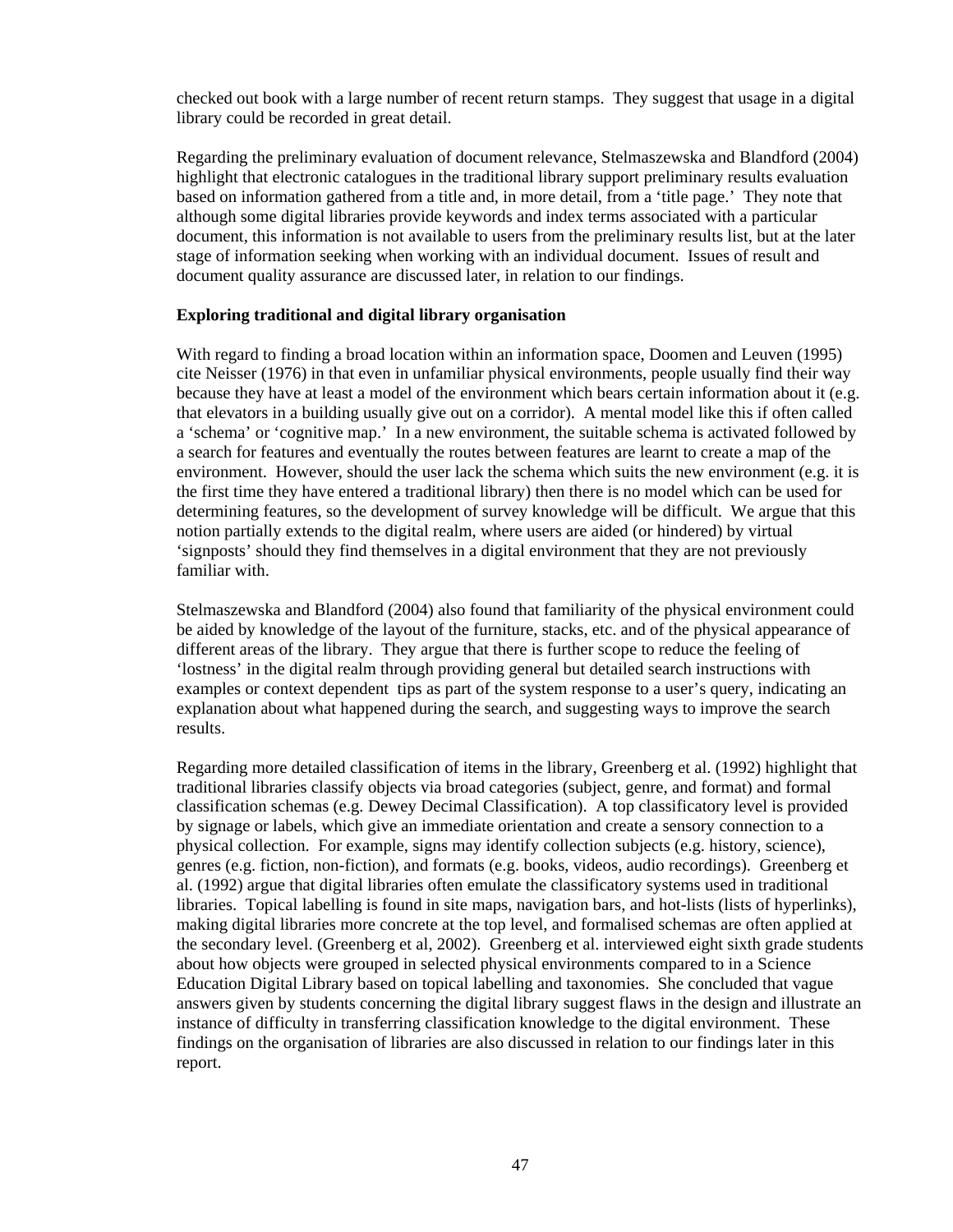## **2.24 Summary of digital library literature**

The literature on digital library usability also illustrates that the term 'digital libraries' can mean many things to many researchers and users and hence can create 'blurred boundaries' in users' mental models of digital libraries. These 'blurred boundaries' manifest themselves, albeit indirectly, in much of the digital library usability literature. This is particularly true when examining users' mental models of digital libraries as part of a group of models of digital entities. These digital entities all have a search engine component and facilitate electronic informationseeking. This includes on-line library catalogues, Internet search engines and ecommerce sites amongst others. Harter's (1997) continuum of the potential properties of digital libraries provides a good basis to discuss the notion of 'blurred boundaries.' Further discussion surrounding these issues can be found later in this report.

With regard to the relationship between digital and traditional libraries, the literature highlights the difficulties associated with directly translating physical entities into the digital realm. This is closely related to the need to ensure careful use of analogies and comparisons between traditional libraries and digital libraries or digital libraries and other digital entities, as discussed in the previous section of the literature review. The literature does suggest, however, that there is scope to learn lessons from traditional library organisation, based on making the organisation of the library obvious to the users and carefully using 'sign posts' to avoid 'lostness.' These lessons, and their potential to inform the design of digital libraries, are also discussed later.

The section which follows describes our methodology and tries to remain sensitive to the potential difficulties surrounding the 'blurred boundaries' of digital libraries, the 'fuzziness' surrounding the subject of mental models and the challenges surrounding mental model elicitation.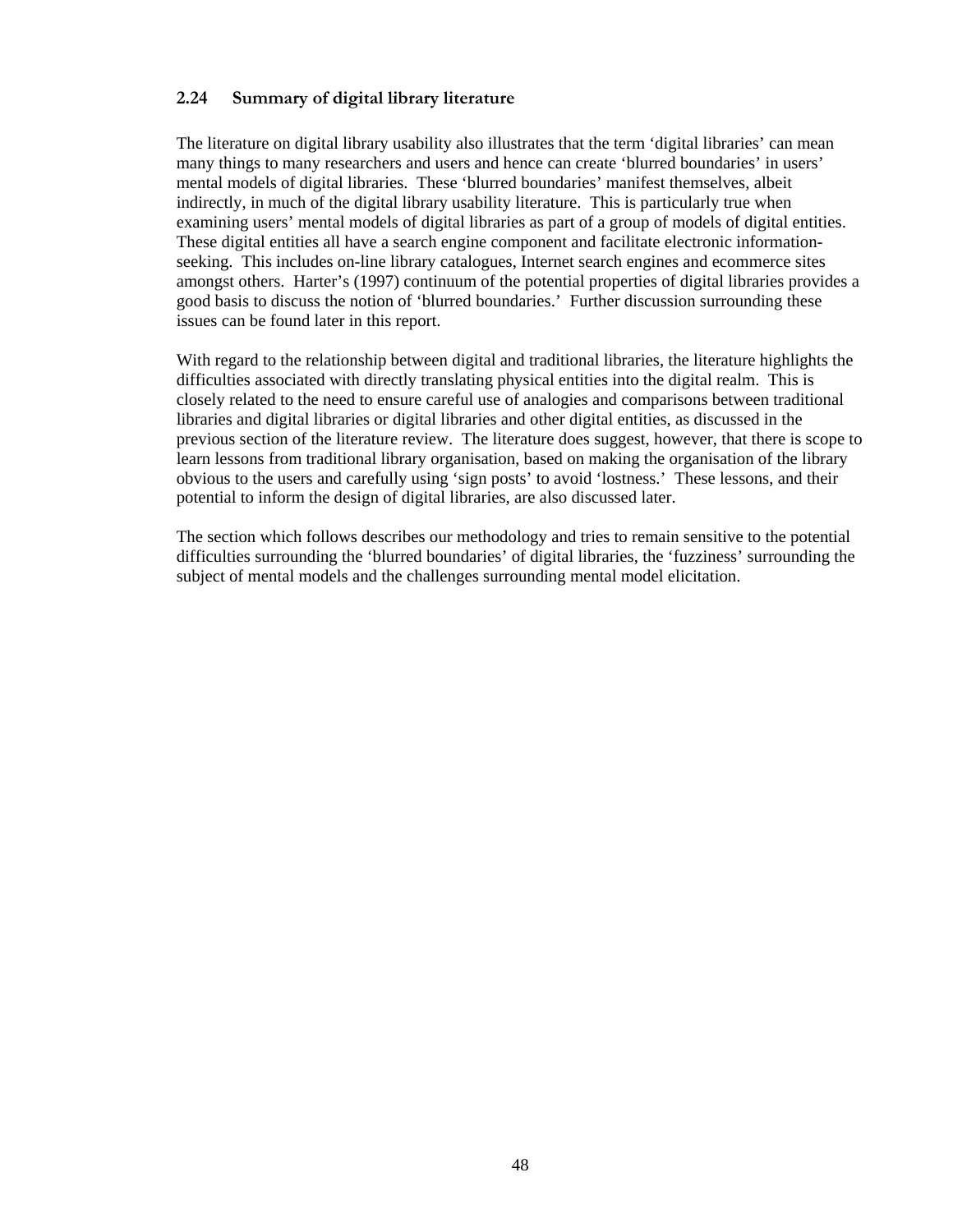# **3. Methodology**

# **3.1 Think-aloud observation approach and critique**

## **Overview of approach**

A study was conducted with the assistance of nine Masters students who were both traditional and digital library users (one of which was used solely for piloting purposes). Participants were asked to perform a similar broad information seeking task in both the traditional and digital library (or libraries) of their choice. The observations conducted were a cross between traditional think-aloud observations, which usually demand minimal researcher intervention, and semi-structured interviews, which usually demand significant intervention. Probing 'what,' 'how,' 'why' and 'what if?' questions (Collins and Gentner 1987, Payne 1991, Shadbolt and Burton 1995) were asked at appropriate times before, during and after the observation in order to gain an insight into users' mental models.

A cross-over study was conducted, where participants were divided into four groups. Two MA Library and Information Studies students were asked first to use the traditional, then the digital library or libraries of their choice. Another two LIS students were asked first to use the digital, then the traditional library or libraries of their choice. Similarly, two MSc Human-computer Interaction with Ergonomics students were asked first to use the traditional, then the digital library or libraries of their choice. The remaining two HCI-E students were asked first to use the digital, then the traditional library or libraries of their choice.

Although there was no set time limit for the tasks or observations, each participant provided an average of 65 minutes of verbal data. Transcripts of this data are included in appendix 3. This yielded enough data, and rich enough data specifically pertaining to users' mental models of traditional and digital libraries from which to base the discussion which follows later in this report.

This approach takes into consideration the pertinent issues identified in the section of the literature review on mental model elicitation (section 2.17).

## **Choice of participants**

Participants were self-selected by replying to an e-mail sent to their respective student mailing lists. We have no reason to believe that this has any significant impact on the quality or nature of the results obtained.

Although this study was not concerned with mental model differences between varying degrees of experts and novices or academic disciplines, MA Library and Information Studies students were chosen alongside MSc Human-computer Interaction with Ergonomics students in order to provide the potential for interesting differences in mental models to be highlighted should they exist. LIS students were likely to be specialists in traditional libraries and perhaps hold more detailed, or different 'how-it-works' 'how-to-use-it' or 'how-to-use-the-how-it-works' knowledge on traditional libraries (Kieras and Bovair 1984, Preece et al. 1994). Similarly HCI-E students, having been exposed to digital libraries in their course might possess similar knowledge about digital libraries.

## **Choice of task and setting**

Participants were asked which traditional and digital library or libraries they used most before they attended the observation. This enabled the researcher to gain a degree of familiarity with the traditional and digital libraries that might be used during the observation by participants and hence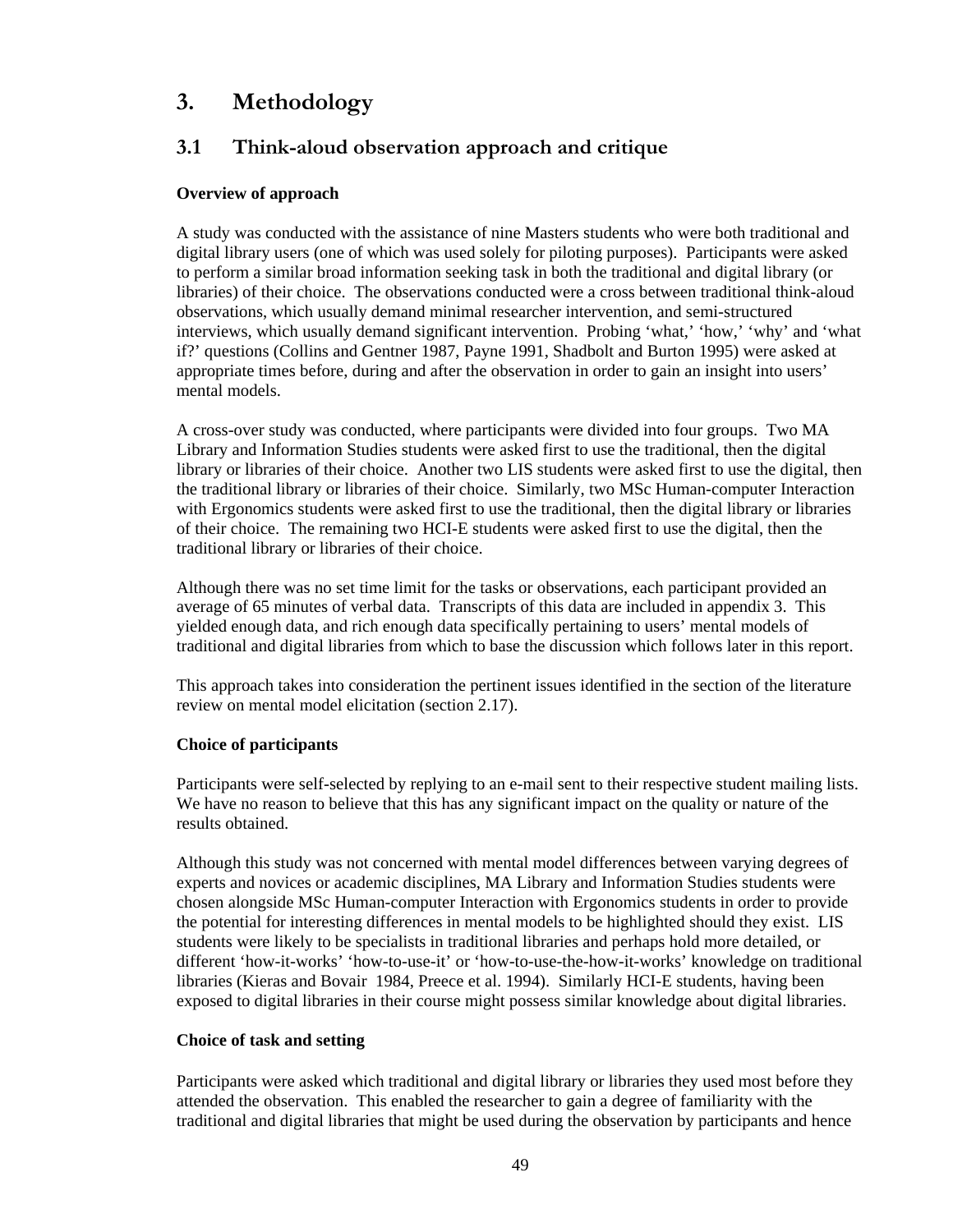allowed the researcher to concentrate on asking pertinent and appropriate questions during the observation, rather than trying to keep up with the actions of the participants. It was, however, emphasised on the day of the observation that participants were free to use any library or libraries of their choice, irrespective of the libraries they had indicated that they used most frequently in their prior e-mail. This was to ensure that participants used the libraries in as natural a manner as possible (as suggested by Sasse, 1992). In practice, participants (with the exception of the pilot study student who was studying at the University of Hertfordshire) only used the main UCL Science Library, DMS Watson for information seeking within a traditional library. Most HCI-E students chose to use the ACM (Association of Computing Machinery) Digital Library, possibly because this was the library that they were directed to by teaching staff early in the course. One participant also used the 'HCI Bibliography.' LIS students used a greater variety of digital libraries. Most popular were the Library and Information Studies Abstracts database (LISA) and Ariadne. Other digital libraries used included DoIS (Documents in Information Science), Emerald and SwetsWise.

The task chosen for users was for them to find a document on the same topic of interest in both the traditional and digital libraries. The topic should be narrow and related to their studies but one that they had not used either type of library to find information about before. Hence, it was permissible for users to choose a topic related to their Masters thesis, provided they had not already used a library to find information on that topic before. This would help ensure that their behaviour was as natural as possible (Sasse, 1992).

Participants were invited to take their time when thinking about a topic and instructed what to do if they felt that their choice of topic was too broad or too narrow (see the final protocol of the study, in appendix 2). Participants were told that they could navigate both the traditional and digital libraries freely and that this was to encourage them to look for information as they would normally do when using a library.

In practice, participants often took their time to think of a topic to choose during part 3 of the protocol (see appendix 2). Many commented that they wanted to find something related to their Masters thesis, but had already done considerable research on related topics. The researcher then suggested that they might wish to choose a topic based on an angle of their research that they have not already looked into, or on a different topic altogether – perhaps a subject touched upon in lectures during the year but not examined in depth. This guidance enabled those participants who were struggling to choose a suitable topic. No other questions were asked relating to the instructions given.

Although as would be expected, some participants were better at verbalising their thought processes than others, we did not deem it necessary to halt the observations in order to suggest a practice 'think-aloud' task. Only the pilot participant and one other (LISTD1) exceeded the upper bound of the expected task time and hence, after forty minutes using digital libraries was told "I think I've got a good idea now about how you go about finding things using both types of library" by the researcher, who then moved on to ask a final set of questions (see appendix 3). One participant (HCITD2) finished using the traditional library within around 15 minutes. It was therefore necessary to ask the participant how they would go about finding similar articles, as stated in part 6 of the protocol (see appendix 2). This provided a natural way of allowing verbalisation to continue.

No participant became frustrated or drifted off-topic, nor did anyone request to withdraw from the study or end the observation/interview early due to other commitments. One participant (HCIDT1) halted after conducting an electronic catalogue search in the traditional library and not deeming any of the items in the current library to be relevant. The participant was asked whether they had finished their task by the researcher, who then moved onto some final questions. In accordance with the rest of the protocol, any non-rhetorical questions by the participants were responded to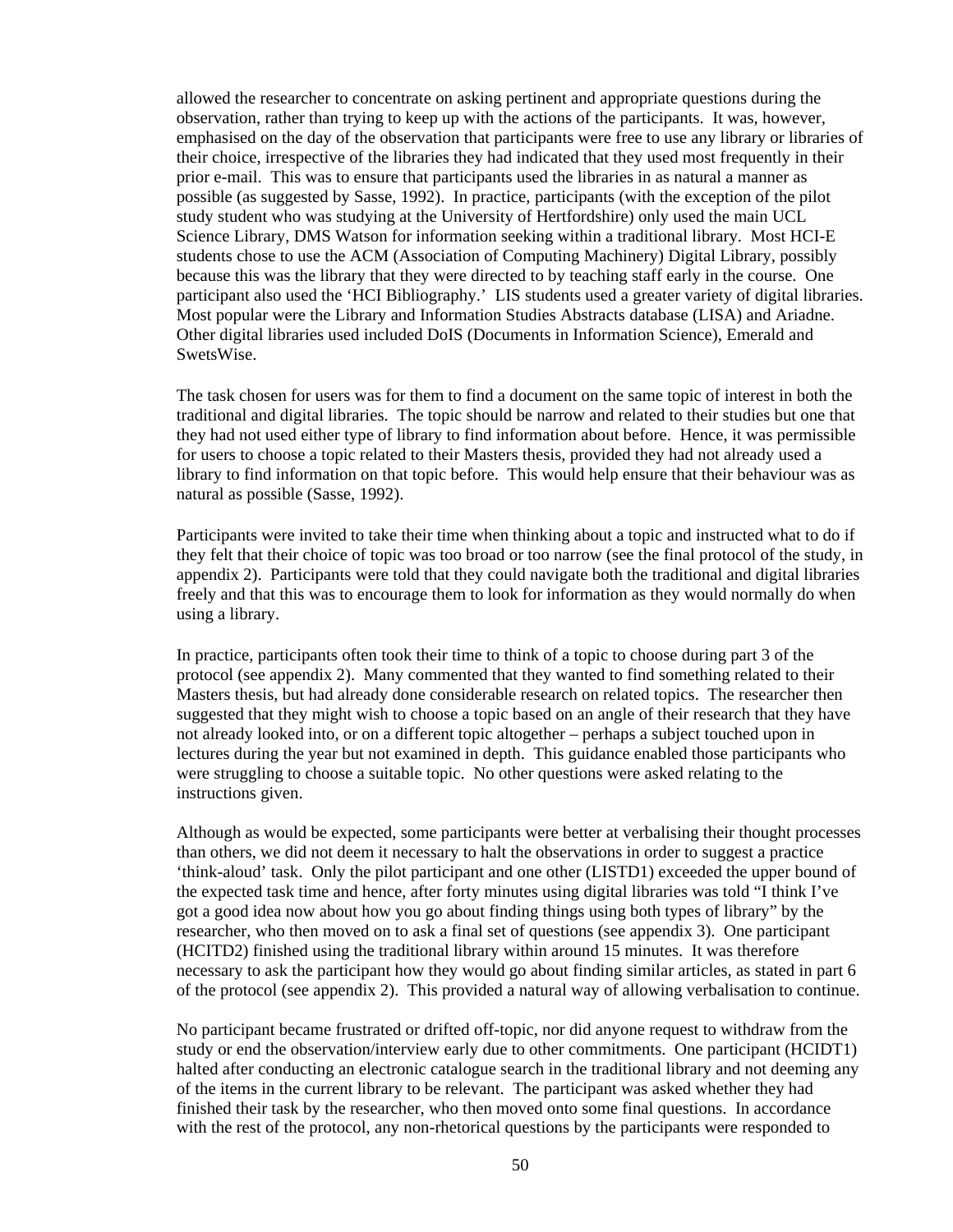with another question and in the event or problems or confusion being verbalised, the researcher attempted to delve deeper by asking probing questions where appropriate (see appendix 2 for the full protocol).

## **Ethical considerations**

In accordance with university regulations and the recommendations by Kvale (2004), informed consent was sought from participants. Participants were asked to sign a consent form indicating that they agree to participate and that they are aware that the study would be audio recorded and that they could withdraw from the study at any time. This is especially important in the unlikely case that the participant becomes over-flustered or frustrated during the study.

Participant confidentiality was secured by making all names and references to gender in the transcripts anonymous. It would be impractical to ask each participant to listen to the audio recording of their observation and verify that what was transcribed is a 'loyal written transcription' of the interviewee's verbal statement (Kvale, 2004). However, the verbal data and accompanying transcripts were presented to another researcher with experience in qualitative analysis and checked for reliability.

## **Questioning approach**

Rutherford and Wilson (1992) argue that there is a tendency to record more behaviour that will be employed in the analyses that provide the basis for the psychological inferences. This may lead to an overwhelming amount of data and to the researcher losing sight of his or her overall goals. To avoid such a situation, care was taken to focus on obtaining data pertaining to the users' mental models first and foremost. Hence it was necessary to build a corpus of mental model components from the existing literature in order to provide an indication of the sorts of ideas or comments that, when elicited from users, were likely to yield data that was pertinent to the study. The components identified from the literature are listed in section 3.2. Attention should only be paid to collecting information related specifically to the task, including performance measures, should this be deemed to provide relevant insight into the user's mental model itself or if the data satisfies the goals of the study in some other way. However, it may not be possible to deem certain types of data as relevant or irrelevant before the study commences, hence the need for careful piloting in order to develop the craft skill required to make such ad-hoc judgements and ask questions (or refrain from doing so) to alter the course of the observation accordingly.

The notion of semi-structured yet ad-hoc questioning is highlighted by Seale (1998), although in the context of interviews and not think-aloud studies. Seale suggests the use of a topic guide informed by the notion that each interviewee should be encouraged to talk about similar topics. A topic guide cannot be constructed for the current study as it is difficult to identify explicit topics to be asked in order to uncover ideas surrounding the mental models concepts identified from the literature. In effect, the summary of mental models concepts from the literature acts as an underlying, often passive topic guide of sorts. The only exception to this rule are the pre and post observation questions which were asked separately from the 'what,' 'how,' 'why' and 'what if?' questions which were asked in a much more ad-hoc fashion in response to participants' comments or actions. Only three types of such question were asked and are listed below with justification.

1. When you last used the [traditional] or [digital] library, what did you use it for and how did you go about finding what you were looking for? This sort of question is loosely based around the 'Critical Incident Technique' described by Cooke and Rowe (1994) and was used to identify mental models knowledge or concepts that may not have otherwise featured in the participant's verbal account. This also acted as a good ice-breaking question to put participants at their ease.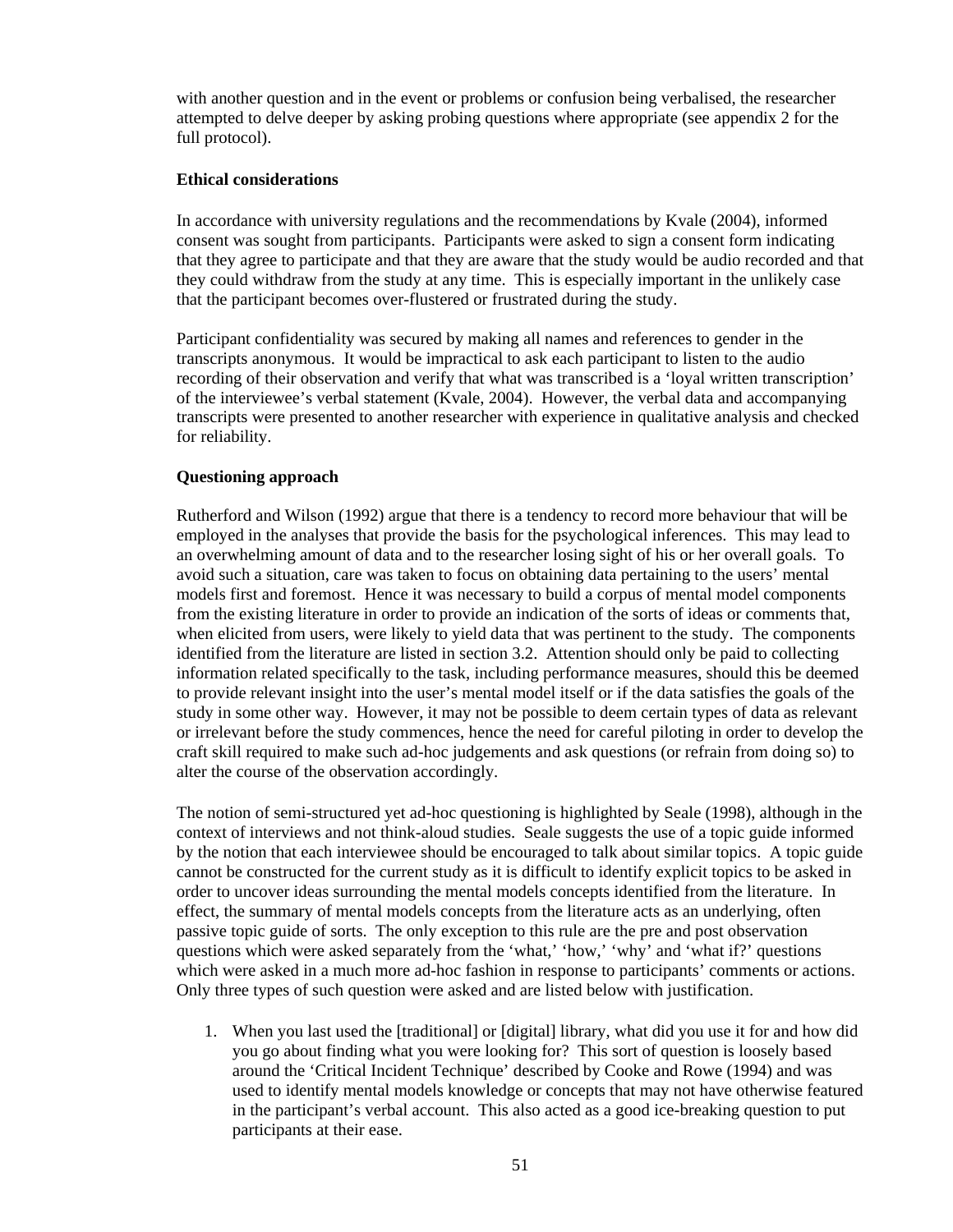- 2. Did you notice any [similarities] or [differences] between finding information in the traditional library and in the digital library? This type of question yielded some interesting data surrounding the blurred boundaries of digital libraries, especially in relation to other digital entities such as Internet search engines.
- 3. Did you find using the [traditional or digital] library similar to anything else that you have used in the past? Although questions of this type provided a mixed quality of response due their perceived ambiguity, the questions overall were also useful in obtaining some analogies and further data on 'blurred boundaries' as described above.

Regarding questioning during the observations, it is important to highlight the responsibility of the researcher not to ask too many questions, or questions at an inappropriate time, since this might cause participants to shift their focus away from the task completely and possibly lose their thread. It is also important to note that researcher intervention with 'what,' 'how,' 'why' and 'what if?' questions is necessary in order to elicit mental models even though this approach is in direct contrast to Ericsson and Simon's (1993) classic approach to think-aloud observations (as cited by Bainbridge and Sanderson, 1995). Ericsson and Simon (1993) argue that any comment or prompt from the researcher turns subsequent verbalisations into data which requires additional cognitive processing beyond that required for task performance or verbalisation and hence "could be considered suspect or irrelevant." We argue, however, that this sort of data is highly relevant to studies of mental models.

To help maximise user speakership, Boren and Ramey (2000) suggest a useful approach of using acknowledgement tokens such as 'ok, yeah, or mm hm' can be used to provide the response expected of engaged listeners, while still 'lying low' and promoting the participant's speakership. They argue that this is far less abrasive than Ericsson and Simon's (1993) recommendation of silence interspaced with commands to 'keep talking.' Acknowledgement tokens were used in all observations and in all cases, speakership remained with the participant. With regard to the specific instruction for participants to continue to speak, Boren and Ramey (2000) found that in practice that requests for the participant to 'keep talking' resulted in apologies, interrupting the task flow and flustering the user and casting the researcher into a more controlling, authoritative role. They recommend phases such as 'and now…?' as a content-free alternative which would not imply criticism to the participant. This approach also proved to be useful in the context of this study.

A pilot study was conducted which followed essentially the same process as described above. The pilot was regarded as a trial run to improve the researcher's interviewing technique which, as we have pointed out earlier is craft skill that can be developed through such practice. Our subsequent observations (and the resultant transcripts) are less question-centred and researcher led, with a more natural flow to the asking of questions. The final protocol used in the study is presented in appendix 2 and the transcripts in appendix 3.

# **3.2 Summary of the mental model concepts identified from the literature**

As stated earlier, we realise that there is often an indirect mapping between mental models concepts identified from the literature and questions to be asked or tasks to be set in a mental models study. Whilst this often leads to an 'intuitive approach' towards eliciting users' mental models, we choose to follow an approach of research transparency. This follows the view that if readers are aware of the course we have taken when reviewing the literature and how we have conducted our user tasks, they are likely to be in a feasible position to critique the study and eventually push mental models research forward. We are aware, however, that defining a rigid methodology for the elicitation of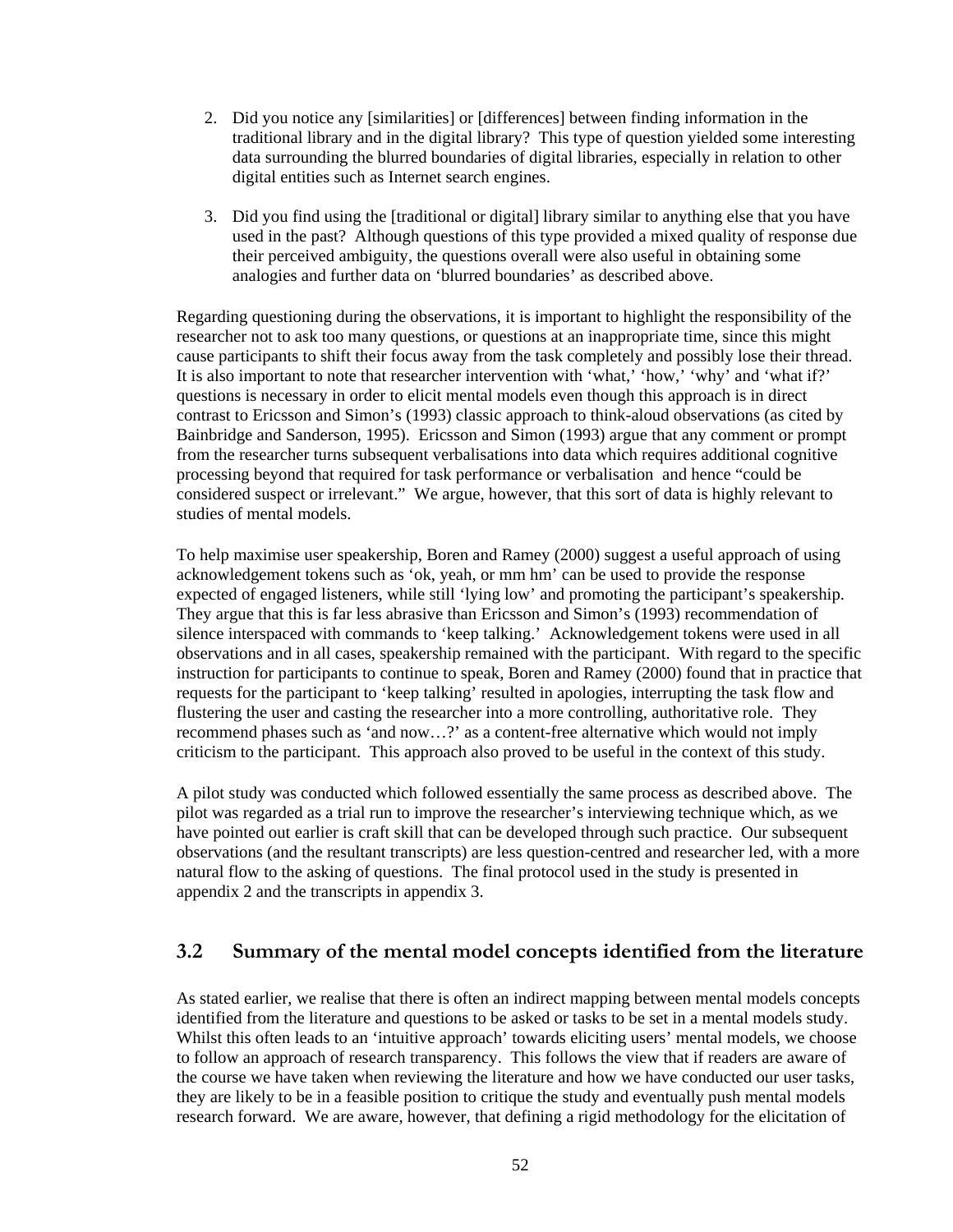mental models is not possible given the fact that researchers' understanding of mental models is still relatively limited. Furthermore, we agree with Posner (1989) who suggests that a particular mental model elicitation technique should be based around the goals of the study. Additionally, since no previous researchers have examined users' mental models of libraries, we are unable to compare elicitation techniques like-for-like.

The concepts below have been identified from the literature covered earlier in this report and are grouped according to Young's (1983) framework to clarify the types of situations where the associated mental models concepts might arise, when the user is either explaining, predicting or learning the system (or a combination of the three). Note that we are not suggesting that these are definitely aspects of users' mental models, nor are we suggesting that the list below is comprehensive or completely consistent. We provide the list in order to advocate a transparent research approach that illustrates our understanding of the term 'mental models' and its associated concepts/components in order to allow future researchers to critique our approach and hopefully drive mental models research further forward.

## *Mental models concepts that might be observed when the user is using, explaining, predicting or learning the system (Young, 1983)*

- Knowledge of the internal and external layout of the system and how inputs become outputs; *(Kieras 1982)*
- Underlying assumptions in their mental model(s); *(Duncker 2002)*
- Inconsistencies in the model(s); *(Collins and Gentner 1987, Norman 1983, Allen 1997)*
- A set of controlled vocabulary; *(Young 1983)*
- Spontaneous construction of mental models; *(Norman 1983)*
- Inferences made by 'mental simulation' *(Collins and Gentner1987, Kieras and Bovair 1984, Payne 1991, Rutherford and Wilson 1992)*
- Boundaries of the model (possible confusion from non-firm boundaries or confidence from firm boundaries); *(Norman 1983, Miksa et al. 1994)*
- Parsimony and mental planning (e.g. thinking ahead in information seeking strategies); (*Norman 1983)*
- Behaviour, analogies, inferences or models based on physical experience; *(Norman 1983)*
- Heuristics or rules that may be derived from the model and their appropriateness; *(Collins and Gentner 1987, Holland et al. 1986, Norman 1983)*
- How well complex phenomena are described and levels of understanding of these phenomena *(Norman 1983, Miyake 1984, Schumacher and Czerwinski 1992)*
- Attempts to minimise or foresee error and familiarity with procedures for troubleshooting and maintenance *(Allen 1997, Kieras 1982, Norman and Draper 1986, Payne 1992, Staggers and Norcio 1993)*
- Level of completeness of the model and any impact on understanding of the functionality of the system *(Allen 1997, Johnson-Laird 1989, Miyake 1984, Norman 1983, Norman and Draper 1986, Payne 1991, Sasse 1997, Staggers and Norcio 1993)*
- Level of coherence between the model articulated by the user and the user's methods or actions *(Newman and Lamming 1995, Payne 1991)*
- Analogies and their appropriateness, including the use and appropriateness of analogical reasoning; *(Carroll and Olson 1988, , Collins and Gentner 1987, Craik 1943, Gentner 1983, Halasz and Moran 1982, Johnson-Laird 1983, Kieras and Bovair 1984, Newman and Lamming 1995, Norman 1983, Nürnberg et al. 1995, Payne 1991, Young, 1983)*
- Relationship between candidate analogies for the digital library (e.g. complimentary, conflicting) and the consequences; *(Craik 1943, Holyoak and Thagard 1995)*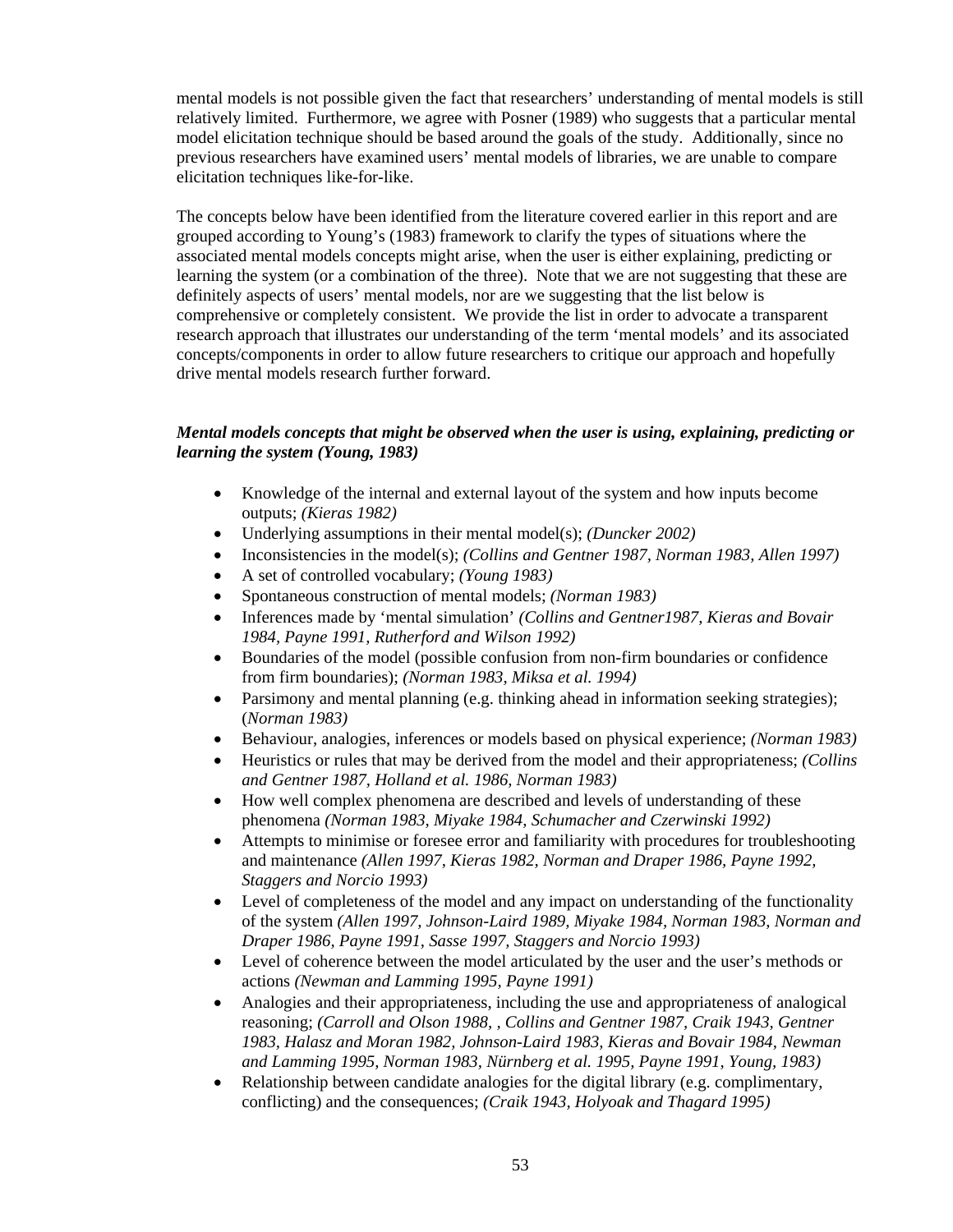- Level of connection and consistency between component models (which may be based on different analogies); *(Kieras 1982, Kieras and Polson 1985, Collins and Gentner 1987)*
- Level of 'conceptual baggage' provided by any analogies used *(Sasse 1997)*

## *Mental models concepts that might be observed when the user is only using and explaining the system (Young, 1983)*

- Purpose of using the system and expected outputs; *(Kieras 1982)*
- Whether attention is focused on relevant stimuli and tasks to complete the user's goal (and whether the goal is relevant in the first place); *(Kieras 1982, Norman 1988)*
- Knowledge of the states of the system (or world); *(Norman 1983, 1988, Sasse 1997)*
- Appropriateness of methods or actions employed when using the system, including when undertaking more complex tasks; *(Borgman 1986, Halasz and Moran 1983, Miyake 1984, Norman 1983, 1988)*
- Information seeking (e.g. searching and browsing) strategies; *(Schumacher and Czerwinski 1992, Staggers and Norcio 1993)*
- How user goals and tasks are accomplished in the context of the structure of the system; (*Norman 1988)*
- Superstitious or well-reasoned behaviour patterns and the consequences; (*Norman 1983)*
- Feedback from the system and its role in aiding or hindering predictions of system behaviour; *(Kieras 1982)*

## *Mental models concepts that might be observed when the user is only predicting the system (Young, 1983)*

- User's ability to predict searching strategies; *(Schumacher and Czerwinski 1992, Staggers and Norcio 1993)*
- Other predicted behaviour about the goals that can be accomplished and how they can be achieved; (*Norman 1988)*
- Predictions of how user actions will change the state of the system (or world); *(Norman 1983, 1988, Sasse 1997)*
- Feedback from the system and its role in altering the mental model; *(Kieras 1982)*

It is important to state that many of these concepts could not be identified from observation alone, nor would it be possible to prompt users with direct questions related to these concepts, since this is likely to alter their mental models. This highlights a challenge for the researcher, who must strike a careful balance between asking questions and allowing the participant to verbalise aspects of their mental models without necessarily becoming aware that they are doing so. This is achieved by asking seemingly innocuous 'why,' 'what,' 'how,' and 'what if?' questions before, during and after the task. However, challenges associated with the asking of such questions involve conveying a sense of interest rather than implying criticism and knowing when it is appropriate to ask questions and when it is likely that the participant will continue to articulate valuable data related to their mental models and hence the researcher should save the question for later. We argue that the process of conducting contextual-inquiry-type interviews is a craft skill which can only be developed through practice (i.e. piloting).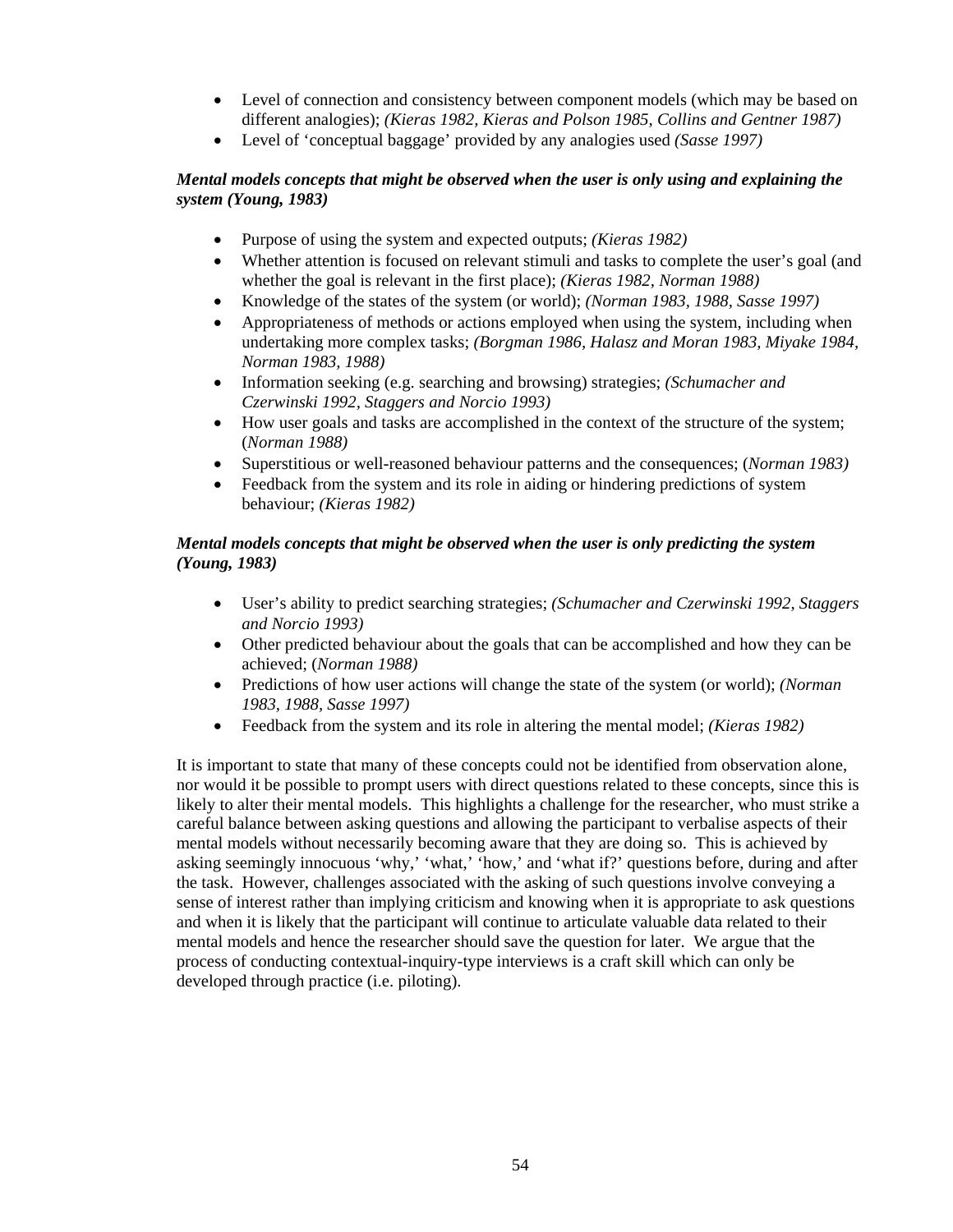# **3.3 Data analysis approach and critique**

## **Data analysis approach**

Posner (1989) highlights that in studies of users' mental models, "it is necessary to infer the processes from the verbal reports that form part of the user's mental model, rather than attempt to encode processes directly." Posner (1989) suggests that "the coding formalisms can be constructed from the actual vocabulary used by subjects, economising by defining equivalences between words used nearly synonymously." This 'natural' approach to the coding of transcripts, using categories that are similar to the actual verbalisations both avoids loss of information and promotes reliability in coding (Posner, 1989). According to Posner, reliability is secured by using a simple and precise coding scheme. Note that the mental model concepts identified from the literature are also observable from the verbalisations in each category however, as explained earlier, the mapping between concepts and observable behaviour is indirect.

The natural coding scheme developed from the data includes observations, statements and/or assumptions based on the categories/themes listed below:

- 1. Similarities and differences between traditional and digital libraries.
- 2. Access issues in traditional and digital libraries.
- 3. The use or construction of ad-hoc 'how-it-works-knowledge' as a result of system feedback.
- 4. How items are organised in a traditional library and search results are ordered in a digital library.
- 5. How users assess the contents and relevance of particular documents and entire libraries.
- 6. The use of analogies.
- 7. The role of Internet search engines during the library search.
- 8. Troubleshooting in traditional and digital libraries.

### **Critique of data analysis approach**

Bainbridge and Sanderson (1995) highlight that there is no one accepted way of coding data resulting from protocol analysis. They do, however, suggest a broad technique for preparing the data for analysis and analysing the explicit and implicit content of the protocol:

- 1. Identify the general protocol structure, which can be done at several levels from finding the most general stages of activity over the period recorded, to finding units within each stage of activity, to dividing the material in each unit of activity into a sequence of elemental phrases, each of which represents a separate thought or activity.
- 2. Segment the material into phrases by identifying meaningful units within the protocol that may suggest discrete mental processes.
- 3. Infer structure of mental activities and cross-reference phrases by combining them into groups, making use of the semantic content.
- 4. Apply a formal descriptive language to summarise and systematise, in the context of the chosen research question or framework.
- 5. Infer what is not spoken

A similar process is suggested by Posner (1989), who also highlights the iterative nature of coding data and refining the codes used. Posner (1989) cites Weber (1985) to highlight some issues to consider when coding data. Firstly, the context-versus-reliability tradeofff, where "large portions of text such as paragraphs and whole texts are usually more difficult to code as a unit than smaller portions such as words and phrases, because large units typically contain more units and a greater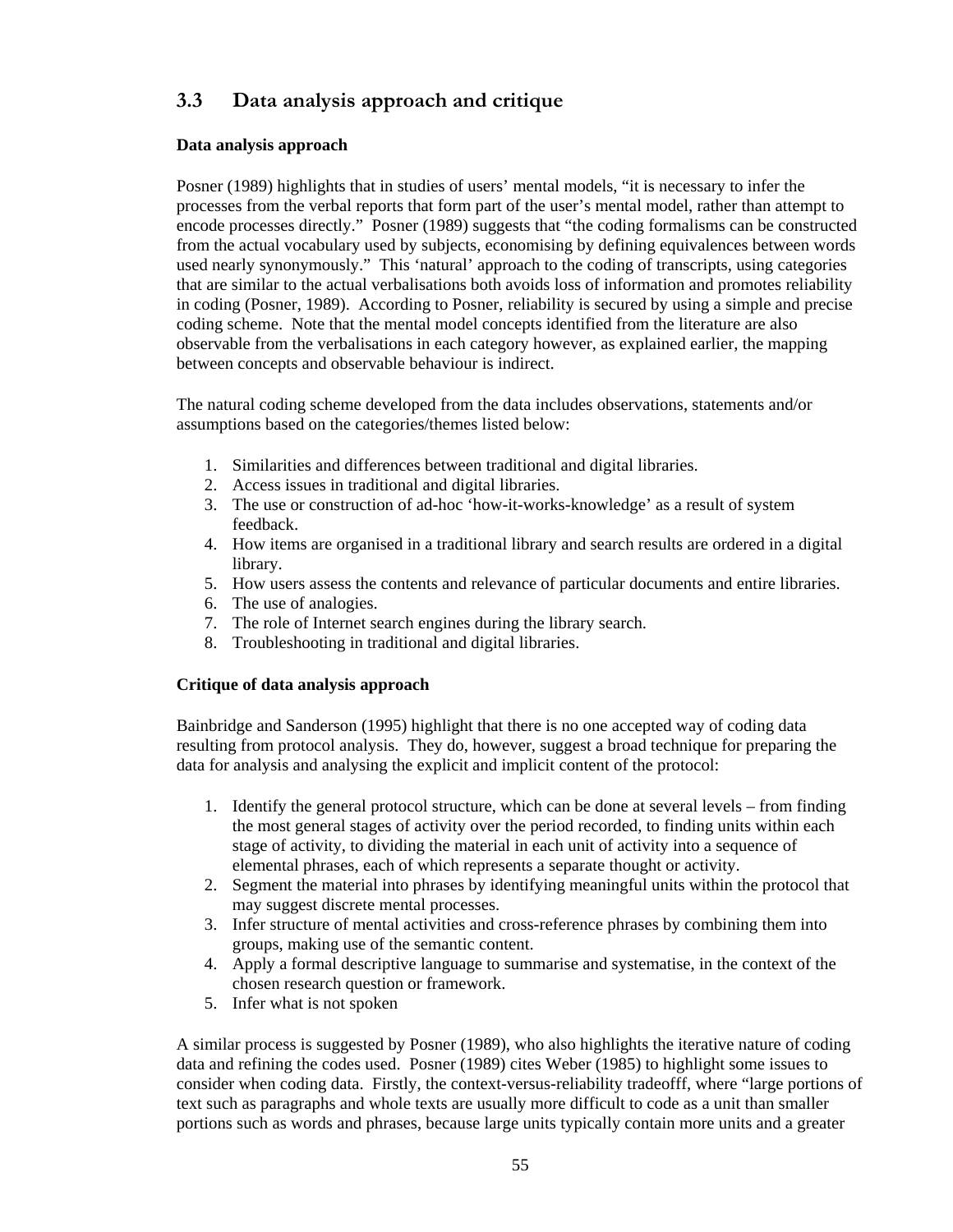diversity of topics." On the other hand single words or phrases often do not include enough content to disambiguate meanings. As Weber emphasised, the resolution of such issues in each case must depend primarily on the goals of the research. In the large units of text in this study (see appendix 2), there was not a large diversity of topics and hence this did not pose to be a significant problem.

Another issue highlighted by Posner (1989) involves the scope of the categories. "If the categories are too wide, one loses resolution, but if they are too narrow, the power of abstraction is lost in the proliferation of categories." In our opinion, the categories defined earlier proved to be neither too narrow nor too wide. Lastly, Posner (1989) highlights the issue of category exclusivity; "whether a unit of information should be encoded into a single category or, if it seems to fit more than one category, should be encoded in all of them." Although assigning weighting or hierarchically coding the categories was possible, we did not find enough overlap in data to warrant this approach. Hence it was decided to encode data that fit more than one category into all categories in which it fit.

# **3.4 Summary of methodology**

Eight Masters students (not including our pilot student) were asked to perform their choice of narrow information-seeking tasks in both the traditional and digital library or libraries of their choice. A cross between traditional think-aloud observations and semi-structured interviews resulted in a product highly similar to Contextual Inquiry interviews, where probing 'what,' 'how,' 'why' and 'what if?' questions were asked by the researcher in order to gain an insight into users' mental models. The observations were transcribed and a natural coding scheme developed to highlight important themes, similarities and differences in the models. These themes, similarities and differences will be discussed in relation to the literature later in this report.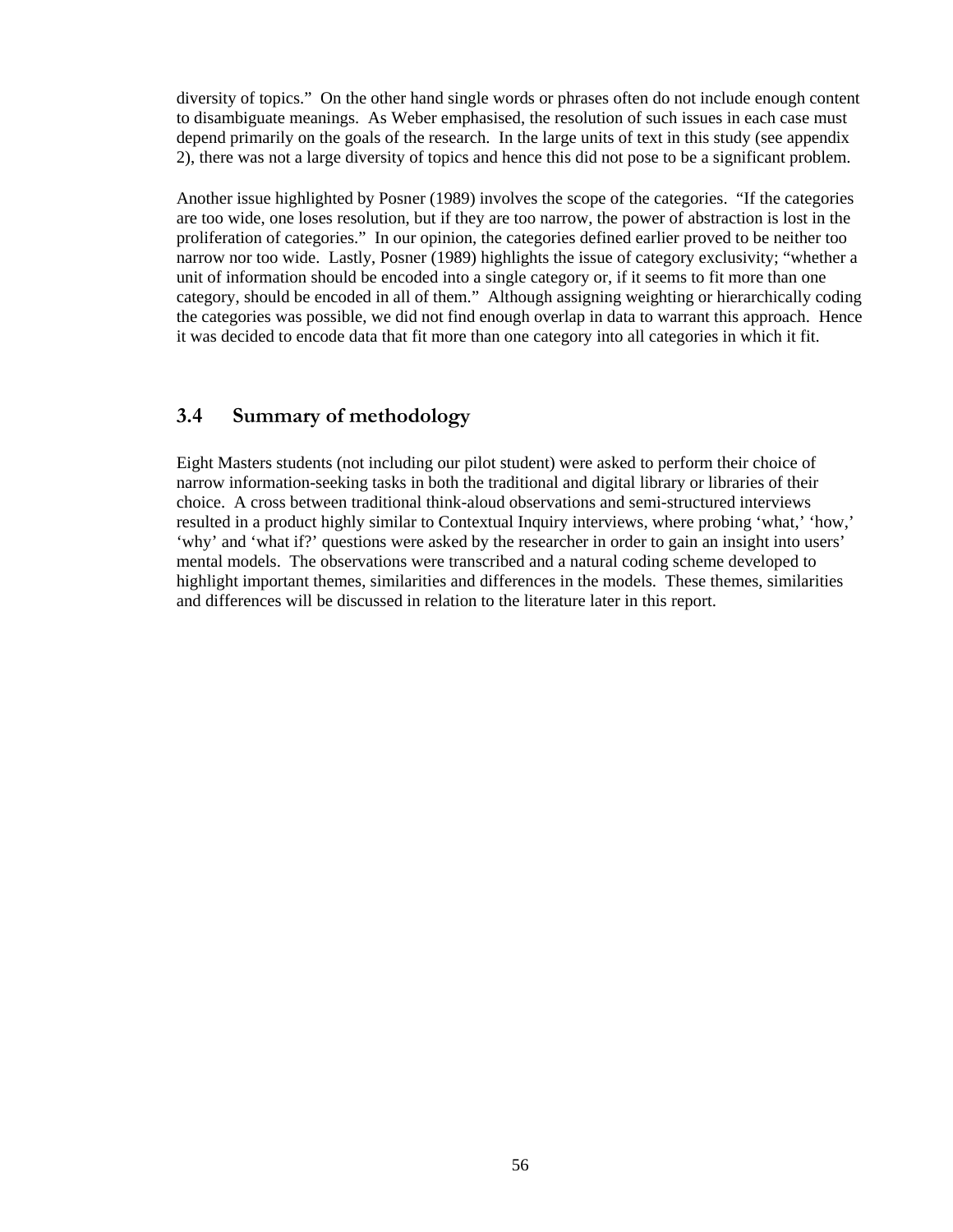# **4. Findings**

# **4.1 Overview of findings**

All eight participants chose to use the DMS Watson Science library and the UCL electronic catalogue system, which contains details about items held in all UCL libraries. Some participants also used Internet search engines to aid either their traditional or digital library searches. As highlighted in the previous section, all MSc HCI-E students chose to use the ACM (Association of Computing Machinery) Digital Library and one participant also chose to use the HCI Bibliography (HCIBib). The digital libraries used by MA LIS students varied from full-text libraries such as SwetsWise and Ariadne, to abstracting services such as LISA (Librarianship and Information Science Abstracts). All participants chose to use at least one digital library that they were already familiar with and all libraries chosen had either a strong HCI or Librarianship content.

The participants all chose to conduct information-seeking tasks based on narrow topics related to their Masters theses that they had not previously conducted any research into. These topics ranged from the design of children's libraries, to voice user interfaces in HCI. All users conducted primarily search-based information-seeking, although many users chose to browse items on the shelves in the traditional library. Whilst some users were better at thinking aloud than others, appropriate use of probing by the researcher ensured that an insight was gained into all users' mental models.

Our findings show that participants' mental models of traditional and digital libraries go beyond the surface similarities identified, such as the hierarchical organisation of items in both types of library and the availability of documents in paper and electronic mediums. These models contain deeper similarities and differences based on the information-seeking goals that can be fulfilled by each type of library, quality control issues concerning the contents and relevance of individual documents and entire libraries, and 'how searching works' in both types of library. This included observations, comments and assumptions on how items are organised in the traditional and how search results are organised in the digital library.

Additionally, a large component of users' mental models of digital libraries was the notion of access restrictions. These access restrictions were a source of confused or incorrect assumptions in users' mental models, as well as mental model inconsistency. System feedback was found to play a role in helping users to clarify assumptions in their mental models of digital libraries, although sometimes this did not yield greater richness or clarity as intended, but instead unknowingly directed the user away from their goal.

Although the use of concrete analogies to influence users' understanding or usage of digital libraries was not widespread, participants used their knowledge of Internet search engines to infer how searching might work in digital libraries. Additionally, most participants assumed that even if they are different at the interface level or at the level of the underlying technology employed, the search components of digital libraries, Internet search engines and even e-commerce sites work in a similar way to bring back search results. This has implications for understanding users' mental models of all digital entities with a search engine component.

Overall, all of the above issues that were identified in this study have an impact on digital library usability and hence can be used to inform the design of digital libraries. This section discusses these issues using quotations from the data. An explanation for the naming convention used to denote each participant, along with the full transcripts, can be found in appendix 3.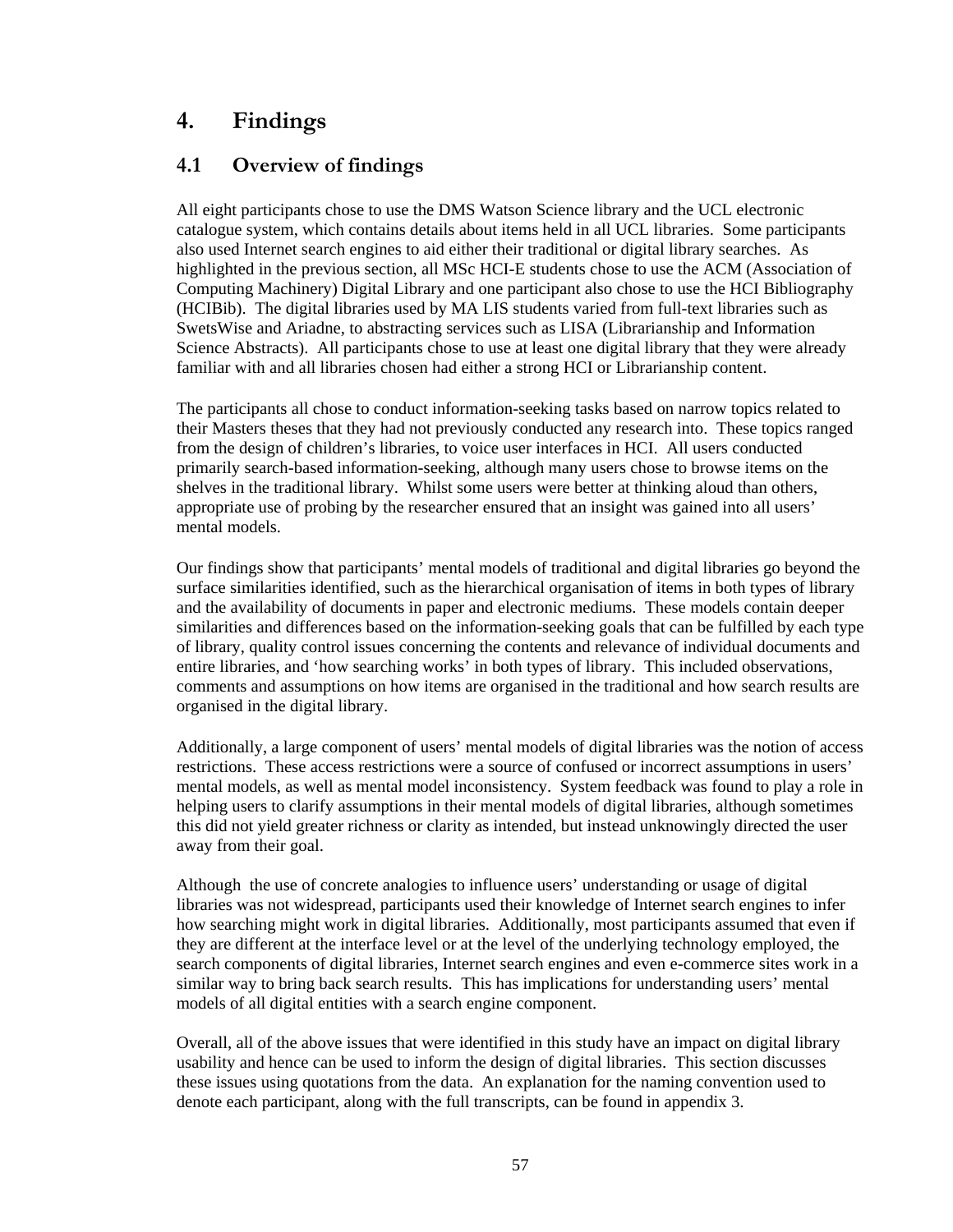# **4.2 Discussion of themes that emerge from our findings**

The discussion below contains excerpts from the full transcripts that can be found in appendix 3. Researcher questions and statements are in bold**.** Actions performed by the participant and comments implied by the researcher are in square brackets. Each participant is named using the following convention; the name begins with either HCI or LIS to indicate whether the participant was an MSc Human-computer Interaction or MA Library and Information Studies student. This is followed by either 'DT' (to signify that the participant first used the digital then the traditional libraries of their choice) or 'TD' (to signify traditional followed by digital). The recurring themes identified from the transcripts are discussed below and key mental models findings, based on the mental models components identified in section 3.2, are also discussed for each of the themes.

Note that this report focuses on identifying mental model themes, similarities and differences with the goal of improving *digital* library usability. Therefore whilst our findings on users' mental models of traditional libraries may be interesting in their own right, the 'key mental models findings' at the end of each section only focus on insights concerning traditional libraries where we believe that these insights have the potential for improving digital library usability.

### **4.21 Similarities and differences between traditional and digital libraries**

#### **Similarities between traditional and digital libraries**

Participants highlighted that both traditional and digital libraries have an element of hierarchical organisation:

*"I presume that a digital library is organised in a similar way in that it splits things up into articles and books and things like that and I suppose a physical library splits things up into sections such as journals and books, so they're kinda organised in a similar way." – HCITD2* 

Furthermore, the broad information-seeking goals of users can be satisfied in both traditional and digital libraries:

*"You might have been searching for similar things in both types of library . . . books and articles and in terms of cross-referencing and stuff like that." – HCIDT2* 

However, participants suggested that only the premise of the traditional libraries, based around fulfilling users' information-seeking needs, is the same. This suggests that users' mental models were rich enough to see beyond the surface similarities between traditional and digital libraries:

*"The premise is the same, which is that you're looking using terms that make sense to you and allow a certain amount of flexibility . . . either I go for 'exact match' 'full title' shebang . . . or I'll go for just part of a subject search . . . and both allow you to do that. Also if you don't know what you're looking for, I find them both as equally difficult to use as each other . . . the traditional libraries in effect, because they've got really poor search software . . . I mean for me it's badly done [the software] and I just haven't bothered to figure out how to use it" – HCITD1* 

*"[You use] similar search terms, using 'design,' 'layout,' . . . umm . . . you're both typing search terms into a box and clicking 'go' . . . so they both start off similar. But using the traditional library then moves over and you're browsing through books and looking at*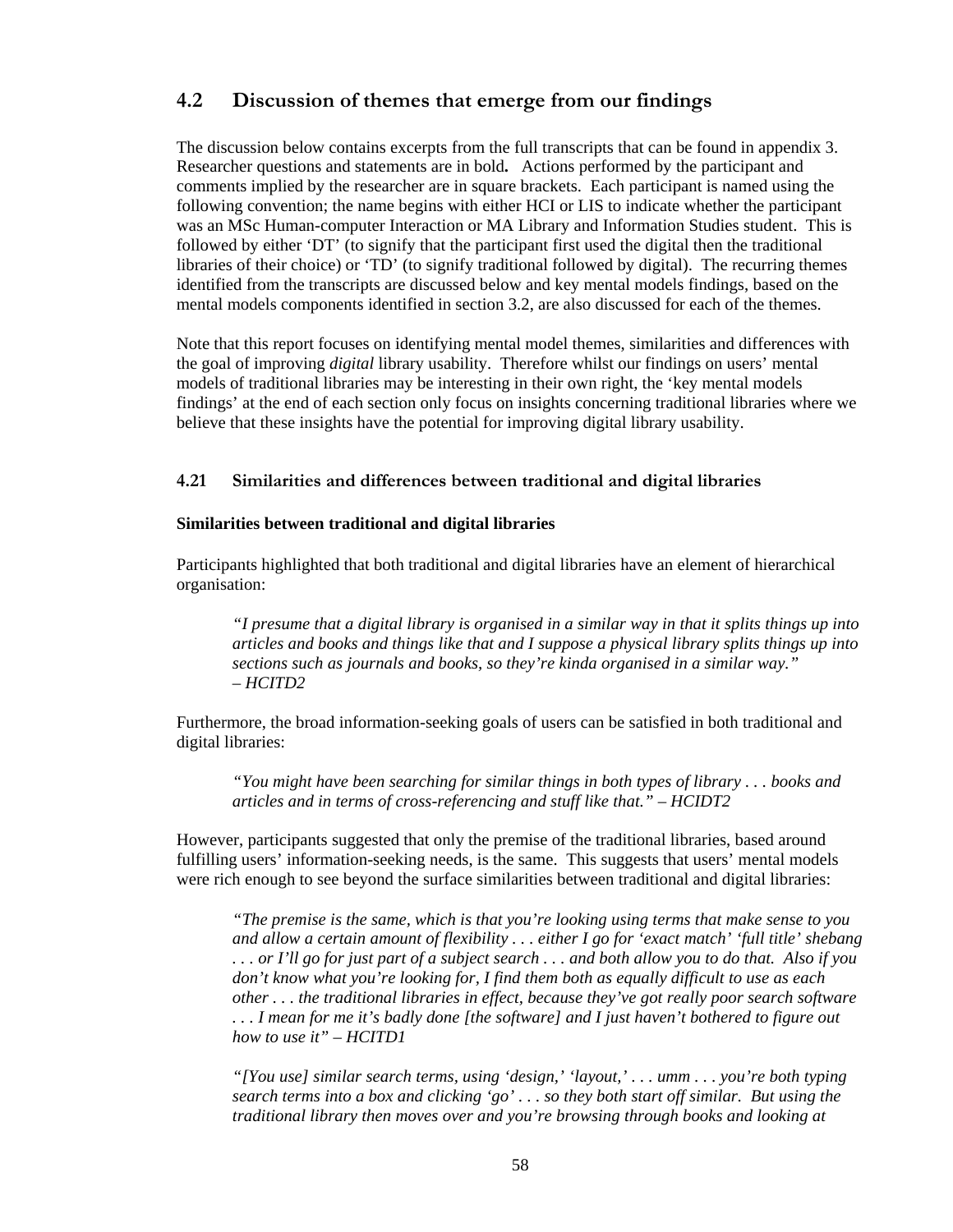*indexes, contents pages . . . looking through chapters, whereas this one just sort of stays online . . . and you're just looking through lists of abstracts and things." – LISTD1* 

*"Umm . . . you don't really look through contents and index with this [digital libraries] . . . With this you move from the UCL and try different catalogues and then go to Google, whereas with books you're following up references. It's all finding information, but it's a slightly different process." - LISTD1* 

#### **Differences between traditional and digital libraries**

Some surface differences were also identified between traditional and digital libraries:

*"There's a lot more of them [available documents] because they're all electronic." – HCIDT1* 

These surface similarities can impact how each type of library is used with regard to the ownership of documents and how users go about using them to fulfil their wider information-seeking goals:

*"Going and looking for the book itself is a different experience as you're physically going to a floor and taking books off the shelf and I have to take it out for a set period of time and return it, whereas with a digital library I can just save an article to my hard disk." – HCITD1* 

*"Most of the articles[in a digital library] didn't have the option to allow me to scan read them straight away, whereas something I do in a physical library is that I pick up a book when I think it might be useful and scan read it. You haven't got the option on a digital library and that makes me a lot more choosy about what I think might be relevant in a digital library. For example, in that article I just found [on DoIS – Documents in Information Science digital library], I might take down some of those citations, but I would take down a lot less in a digital library than I would from a book that I thought was relevant." – LISTD2* 

Although the premise of information-seeking was deemed to be the same, users of traditional and digital libraries were often aware that different (but overlapping) information-seeking goals could be fulfilled by each type of library. Interestingly, the participant below assumes that the meta-data stored about library items in each type of library plays a role in dictating which goals can be fulfilled:

*"One of the important differences would be the subject matter of what I'm looking for. In a traditional library, I'm looking for books so probably looking for searches under the title and the author because there's not a lot else that they would have entered into the library system. Whereas when I'm looking on Google, it can search through the text . . . and ACM . . . the abstract as well as the title . . . the full text of the papers." – HCIDT2* 

Participants also highlighted that traditional and digital libraries had contrasting benefits. Digital libraries can bring back seemingly irrelevant results, yet it is quicker and easier for users to assess the relevance of electronic documents. Items located in the traditional library catalogue are more difficult to assess for relevance, since only limited meta-data about the items are displayed to users. However, this is counter-balanced by the perceived quality of physical resources, which may be available exclusively offline:

*"I think sometimes a digital library gives you more scope because then you can immediately click through and scan something quickly and see if it's relevant and if it is,*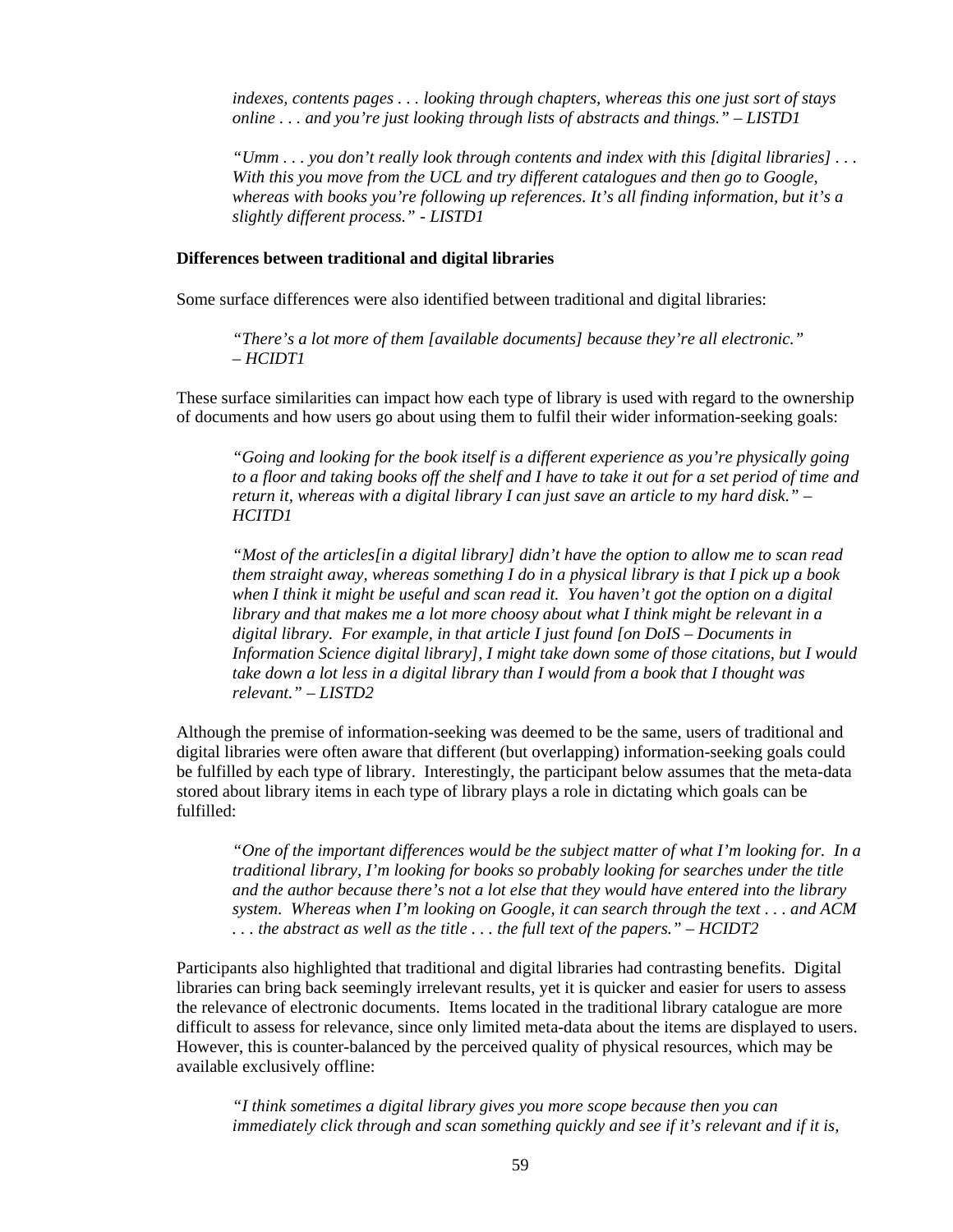*then you feel happy pretty soon that you've made a good start . . . in a traditional library, you're not knowing if what you're finding on the catalogue is going to be relevant, but then there are still some really good quality resources that you are going to find in a physical library and not in a digital library." – LISDT1* 

*"I think the main difference I find is that you get an awful lot of rubbish back when you're searching on a digital library. They're good when you've got something specific to look for though . . . a very specific example for example. Ploughing through lots of search results can be a pain. Whereas with a traditional library, you can generally find the area of the books you are interested in pretty quickly and then it's usually quick to flick through books and see what content might be interesting. So in some cases it can be a lot quicker using a digital library and in some cases quicker in a physical library. [A digital library would be quicker to use] when you're after a specific article or when you can be very specific in what you want to look for, for example how focus groups might be used to evaluate mobile phones . . . [a traditional library would be quicker to use] when you're not really sure where to find stuff or want something that's not so specific, such as finding out about focus groups in general. You might even want to look through books and learn more about the subjects to base future searches on . . . get a feel for the subject area."– HCIDT2* 

Participants also highlighted that there are often fewer resources on the traditional library catalogue, which can lead to greater search accuracy when compared with searching in a digital library. Interestingly, two MA LIS students attributed this to human involvement in the cataloguing of electronic library catalogues:

*"I always find on the library catalogue that there's fewer resources compared to all the individual documents held on a digital library, so your results are generally more accurate to what you're looking for . . . in a digital library, I think it's often hard to distinguish between words meaning something different [synonymous search terms] . . . I know you can say 'NOT' . . . but it's very hard to do that, so I often find you get a lot of double meaning in your results and perhaps they're not so relevant. But sometimes you get something really, really good . . . but I dunno, in a physical library I tend to get more specific results . . . probably also because you get into the way of thinking of how people catalogue things . . . and we study cataloguing and I know . . . I know the general terms that cataloguing systems use, because you have to use the set standards, which are generally the Library of Congress headings, so yeah . . . perhaps I'm more in tune with how they're cataloguing." – LISDT1* 

*"The standard of cataloguing and classification of books is much higher than in digital libraries . . . digital libraries are still new. People have been arguing about how to go about classifying books for a hundred years . . . and you can be a lot more approximate with a physical library . . . you can physically place things together that are useful, whereas with a digital library you can't. It just doesn't work in the same way. I think you have to be a lot more specific when you're looking on digital libraries because you can't see 'oh, it's roughly over there . . . I'll go and have a look.' Umm . . . and because of that, you have to spend a lot more time [searching digital libraries]." – LISDT2* 

Conversely, one MA LIS student identified the need for greater search accuracy using the traditional library catalogue as attributable to out-of-date software and limited meta-data that could be used for retrieving results:

*"I did realise that the library catalogue doesn't cope with 3 word terms very well. You have to be more specific in the catalogue. In the digital library, you can probably use many*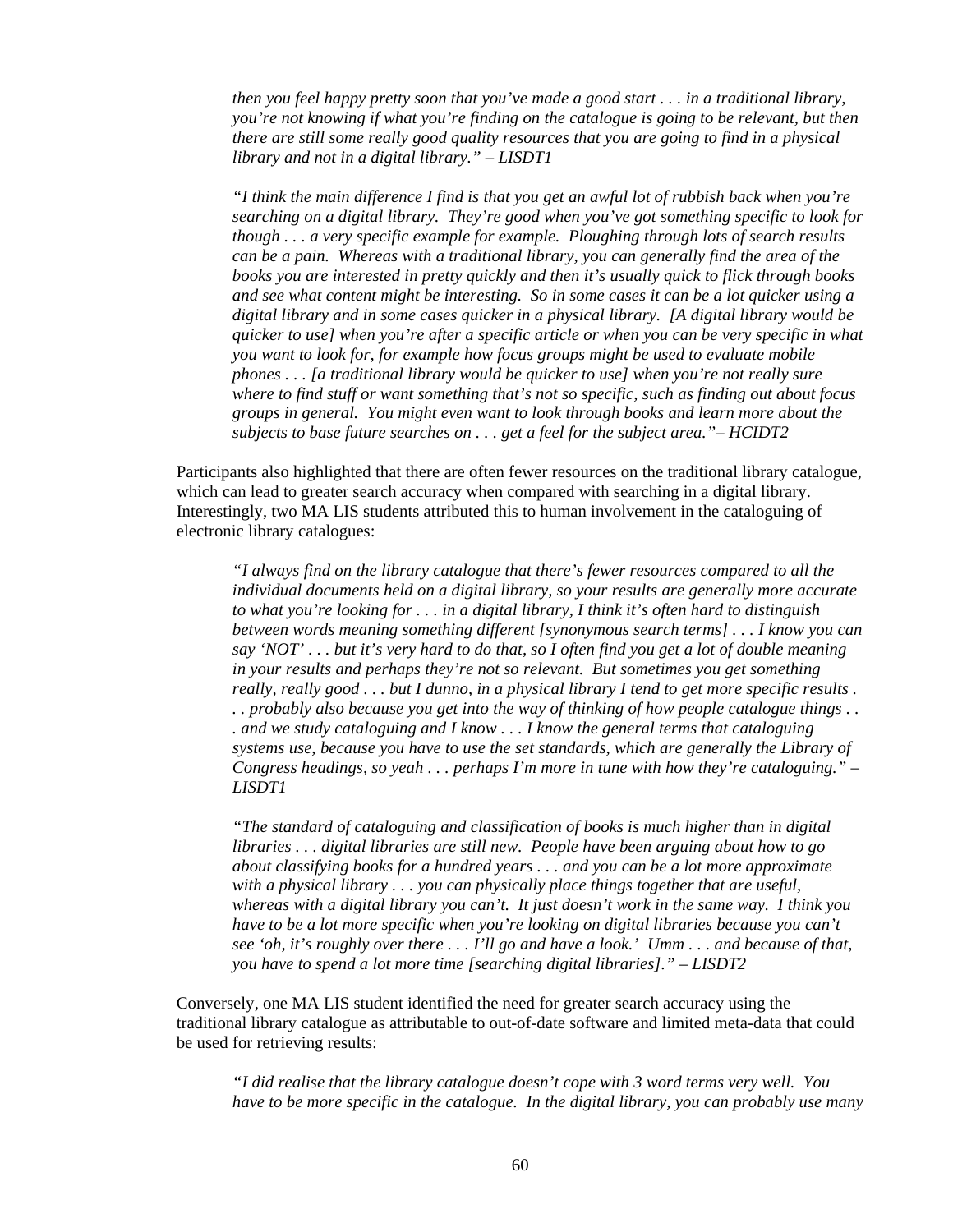*more search terms. . . the [electronic catalogue] software is not as good and is probably not as up-to-date." – LISTD2* 

*"Whereas on the Internet you can use the full-text of the whole article as a basis for the search . . . the electronic catalogue is probably only searching on key terms." – LISTD2* 

### **Key mental models findings based on the similarities and differences between traditional and digital libraries**

These findings suggest that users have a good idea of the layout and procedures (i.e. 'how inputs become outputs' (Kieras, 1982) in the traditional library. However, with digital libraries users tended to focus more on describing the common inputs (search terms) and outputs (search results) with varied levels of understanding with regard to how search terms are turned into search results. This is an insight that will be discussed in more detail later.

By asserting that only the premise of information-seeking in traditional and digital libraries was the same, users seemed aware of how their information-seeking goals could be accomplished in the context of both types of system (Norman, 1988). This is supported by users highlighting that different (but overlapping) information-seeking goals could be achieved in both types of libraries and by the fact that users took a more search-centred approach to information-seeking in digital libraries than in traditional libraries, where both searching the electronic catalogue and physically browsing the shelves was common. Users also demonstrated that they were aware of how their goals could be accomplished in the context of both types of library through their predicted behaviour on the goals that could be accomplished in each type of library (Norman, 1988). For example, assessing relevance of documents with a digital library was highlighted to be quicker and easier than if using a traditional library, whilst many users regarded traditional libraries as better at bringing back relevant results.

Two of the MA LIS students (LISDT1 and LISDT2) held the interesting underlying assumption (Duncker 2002, Stagg et al. 1993) that the electronic catalogue of the traditional library could bring back more relevant results than the digital library due to human involvement in the cataloguing of traditional libraries. Another LIS student (LISTD2) assumed that this was due to dated traditional library catalogue software. Other students held different and wide-ranging assumptions. For example, one HCI-E student (HCIDT2) assumed that the digital library would not bring back more relevant results than the traditional library because it was searching through more records. A possible interpretation of this assumption is that the digital library would return too many results that the system would judge as relevant but the user would not, whilst the traditional library would not. Another student (HCIDT1) assumed that the traditional library brought back fewer results because less thought had been spent on designing the search component than with digital libraries or Internet search engines. Although there is no evidence that these assumptions led to anything approaching 'superstitious behaviour' (Norman, 1983) lack of detailed knowledge of 'how inputs become outputs' in a digital library might help explain why digital library users are often prepared to conduct searches which they know from the outset are unlikely to yield valuable results. This will be discussed further later in this section.

#### **4.22 Access issues in traditional and digital libraries**

#### **Access issues in traditional libraries**

The notion of a library card as a key to access documents in the traditional library was held by all participants, although since the task did not require them to actually take items out of the library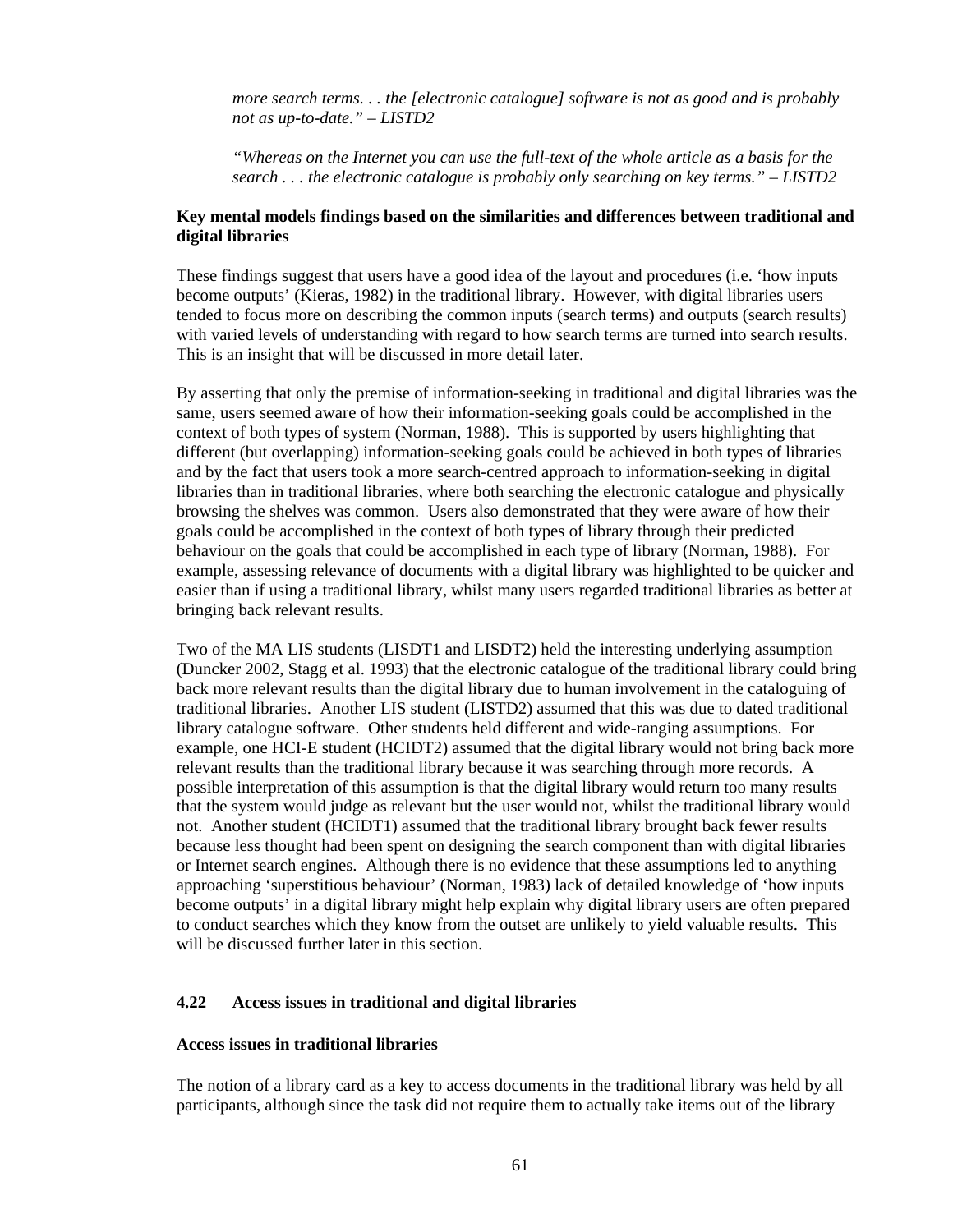building, there were not as many comments surrounding traditional library access as might be expected.

Aside from providing physical access to the library building, the library card was identified as a physical entity which holds information about the patron based on the barcode printed on the card. It was recognised that this barcode would simultaneously allow the electronic library catalogue to recognise the patron:

*"So I go to my own information . . . my sign in, and put my barcode in [Clicks on 'log in' button and enters barcode on the back of library card]." – LISTD2* 

Interestingly in the case above, providing authentication was unnecessary, since the participant went on to search the library catalogue and did not perform any actions which would have required the user to have logged in, such as viewing current loans or requesting an item that is currently unavailable. There is far more evidence of confusion surrounding digital library access, however, which will be discussed later.

The library card was also regarded as an entity which would restrict the amount of items that could be loaned from the library at any one time:

*"We've got a staff library [where the participant works] and I tend to use that more than here, because I can just take books rather than checking them out." – LISDT2* 

*"[Whether I take an item out] depends how much space I have on my library card. If I had space I might just get a few out . . . you can look through the references and things like that and find other relevant articles and books and stuff. But if I only have space for three books, then I'd just sit and look at them and make sure that they had stuff that I was sure was relevant to what I'm looking at." – LISTD1* 

The above case illustrates that the document 'take away' restrictions, perceived as imposed by the library card, also impact on the participant's choice of whether to assess the relevance of the documents that they have found on site or at home. Digital libraries may also influence this choice, since many are difficult to access or completely inaccessible from off campus. However, since this study was conducted within the university library (with fewer digital library access restrictions), no participants made that specific assertion.

Also in the traditional library, interdisciplinary MSc HCI-E students highlighted the physical access issues surrounding items related to their course being "spaced around a little bit" (HCIDT2) either in different sections of a particular library, or in different university libraries altogether:

*"Bizarrely, one of the books, 'Usability Engineering' is actually in the architecture library!" – HCIDT2* 

This participant suggests that the possible reason for this is that *"although all the libraries are controlled by UCL, maybe they're autonomous to some degree and the Science library will often hold the same books as other libraries. It's probably a space issue as well."(HCIDT2)*

An interesting observation regarding physical access issues in traditional libraries is that they can yield incorrect assumptions. Whilst some participants were aware that items could be requested from other university sites, in the case below the participant remains unaware of this fact and not being able to obtain the required documents immediately discourages the user: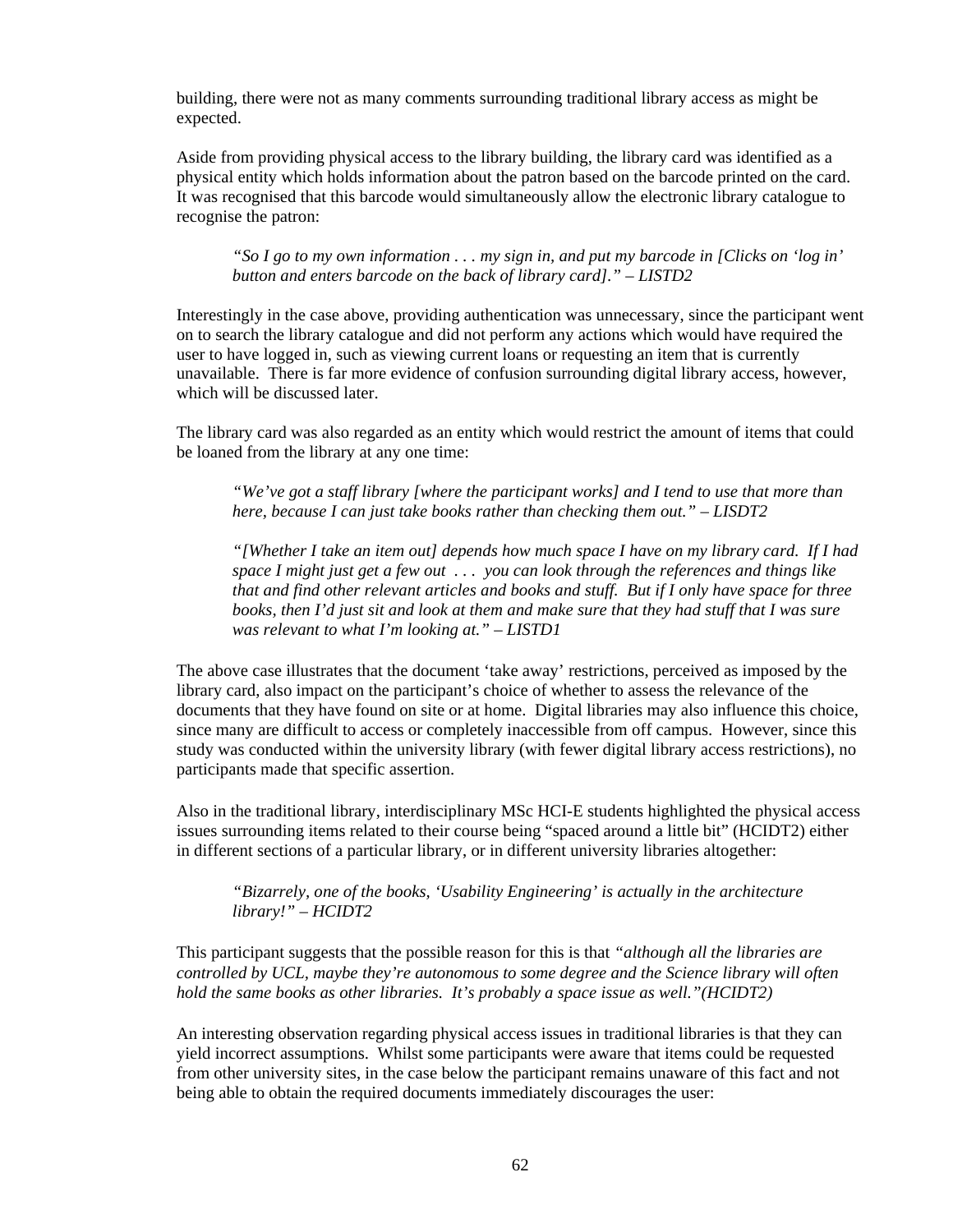*"It puts me off when a book is elsewhere because it's not like I want to get the book straight away or make so much effort, I would have preferred it if there was a way to order them so that I could view them [requested items] at my own leisure." – HCIDT1*

In addition, physical access issues can combine with other document access restrictions in a traditional library, such as the length of loan associated with a particular copy of an item:

*"Oh, it says in Psychology there's also one . . . but this one isn't a one week loan like the one in Psychology, so you could take it out and wouldn't have to renew it every week. But if it was going to be a real pain finding the Anthropology library, I might just get the one from Psychology. I can't imagine Anthropology's a huge library, so I should be able to find it fairly easy." – HCIDT2* 

#### **Access issues in digital libraries**

Access issues in digital libraries pose far more of a problem than with traditional libraries and have the potential of creating far more inconsistencies and errors in users' mental models. Digital library users find it unclear as to why certain sections of digital libraries are restricted, whether registration/subscription is required to view certain content and whether payment is required in order to do so:

*"It says 'request document' . . . I'm not sure if that means I would have to pay for it." – LISTD2* 

Interestingly, this lack of clarity in users' mental models arising from access restriction issues also discourages users from using certain sections of the digital library. In both cases below, users made the choice not to invest time in verifying their assumptions or answering their questions surrounding the need to register and/or pay for access to the library:

*"I think the reason I was put off [the ACM binder feature] was because you have to have your own personal ACM account and we've got our account as a group account through the university, so there's complications in doing that . . . I think you have to be a member of CHI [special interest group] to have access and I don't have a membership number and can't be bothered to go through the whole process of trying to get one . . . or pay for it." – HCIDT1* 

*"Oh no! You've got to log in! That's probably why I haven't used [the ACM binder feature] before, because I couldn't be bothered to set up a personal ACM account. And I think you now have to register or subscribe or something and I never know whether you have to pay or whether you don't have to pay." – HCITD2* 

Access issues surrounding digital libraries can influence the behaviour of users depending on how the user perceives the access restrictions to work. For example a user without a clear idea of how access restrictions apply to a particular digital library may become discouraged from using the library. Conversely a library without noticeable access issues is likely to be used more frequently:

*"Most of the time I'm not that concerned in registering unless I really really need to get a certain paper. I know with the ACM . . . you can download it all and view it all [have unrestricted access] . . . certainly on the university network anyway." – HCIDT2* 

Another possible behaviour involves seeking only information from sources which the user knows they will have unrestricted access to: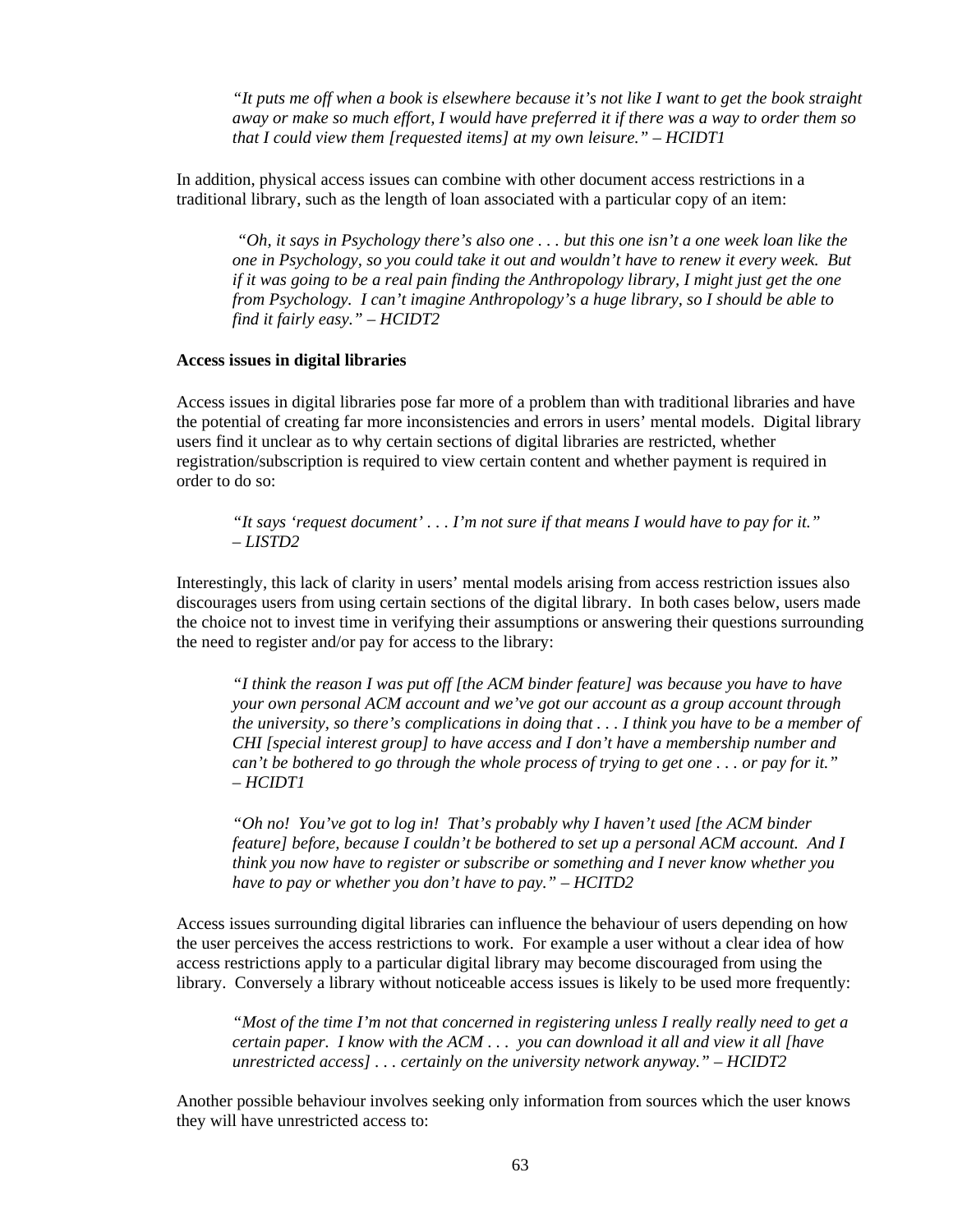*"If I wanted to look at a journal . . . the 'Bookseller' or something [name of a journal] . . . but I know you need to subscribe to that unless you use it from UCL . . .so in that case I could use the UCL electronic journal database to see if I find something there." – LISTD2* 

Alternatively the user might sidestep the issue of electronic access by reverting to traditional forms of information seeking in order to retrieve the full-text of documents that might be difficult to obtain due to access restrictions in a digital library:

*"The access can be really slow and confusing when using different journal providers, so I'd rather use indexing services like LISA and the physical journals themselves." – LISDT1* 

Such confusion surrounding access restrictions is also illustrated by other participants who encounter difficulty using digital libraries. The participant below, for example, expects that since the DoIS (Documents in Information Science) digital library claims to have several thousand documents 'available for download' that it is possible to access the full-text of all documents which, in fact, is not the case:

*"I expected it to take me to the document but it's taken me to another index. . . [begins to scan list of articles for the article deemed potentially relevant in the search]. I can't even find the one I wanted now, I don't think! I don't even think the one I was there . . . it was 41 volume 8 . . . [continues to scan down list for a few seconds]. Ok, well that's a right load of rubbish! That's completely put me off!" – LISDT2* 

Other participants highlight the confusion arising from having to access different information through different providers, which is worsened by one electronic provider re-directing the user to other digital libraries in order to continue their information seeking task:

*"It's provided through another server and I find that a bit confusing really, because sometimes I just click on that [the documentation for the ERL server that provides the abstract service] by accident." – LISTD1* 

*"Ok, that leads me to a different digital library . . . Emerald . . . or maybe it's just a publisher of the book . . ." "Why do you think it did that?" "Ummm . . . they probably own the rights to this article or whatever it is." – LISDT2* 

In addition, it is possible for the user to be re-directed to a site which is assumed to be another digital library but is not and hence hamper the search for information:

*"It leads me to a different database [actually the publisher's own homepage] . . . to Kluver . . . at this point I would not look at this further. It doesn't seem to give me what I want. It doesn't actually link to any proper articles as far as I can see." – LISTD2* 

#### **Key mental models findings based on digital library access issues**

Although one participant did note a positive benefit of access restrictions, in terms of helping to assure document quality (LISDT1), these findings highlight the fact that a significant amount of confusion and inconsistency (Collins and Gentner 1987, Norman 1983, Allen 1997) in users' mental models of digital libraries arises from access issues and that such issues can have a negative impact on user behaviour. By being unwilling to invest time in verifying assumptions based on access issues and instead seeking only information from sources which the user knows they will have unrestricted access to, or reverting to traditional forms of information-seeking, users are likely to be demonstrating parsimony in mental planning (Norman 1983, Stagg et al. 1993). Users may be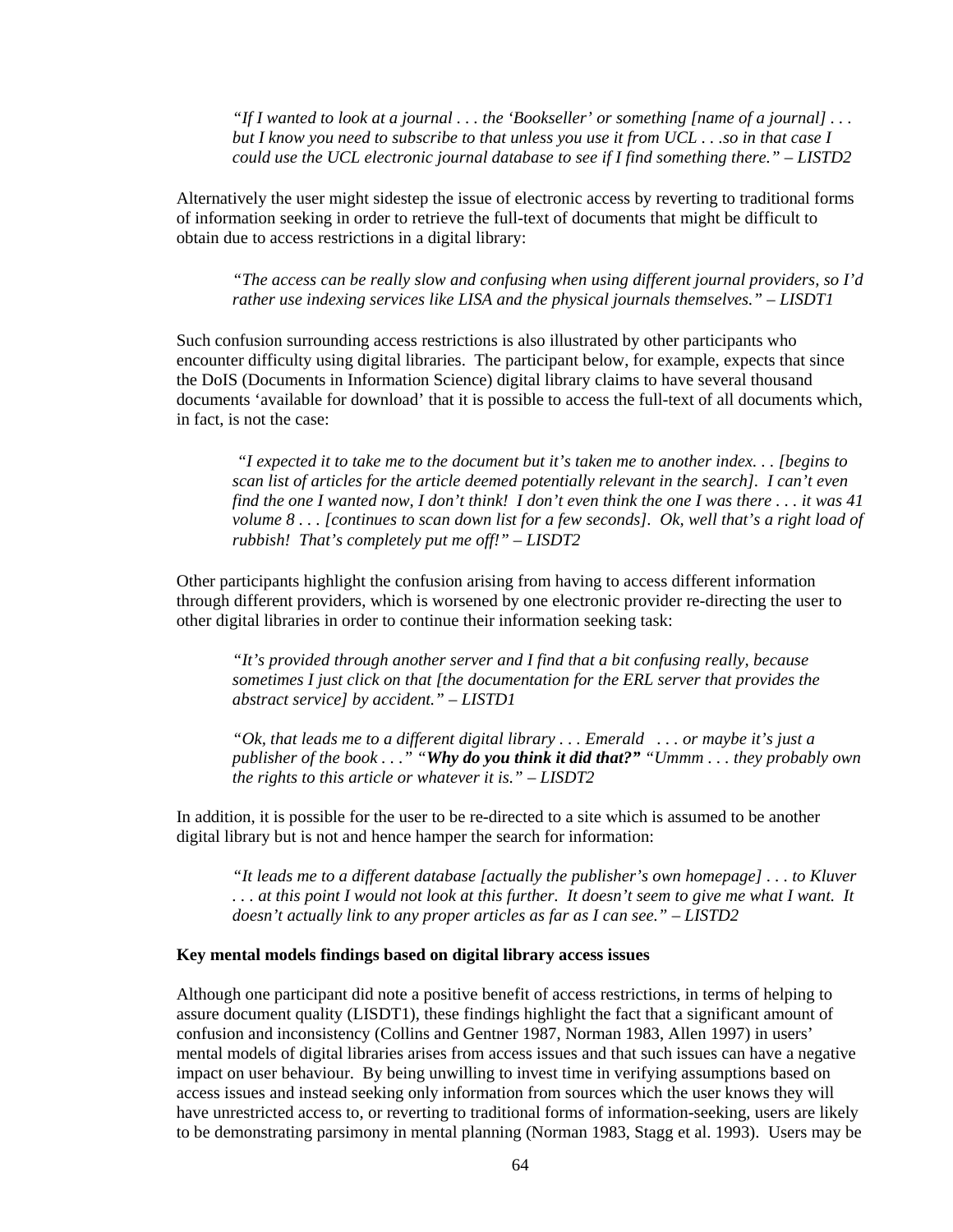making such inferences by 'mental simulation' (Collins and Gentner 1984, Kieras and Bovair 1984, Payne 1991, Rutherford and Wilson 1992) of how to overcome such access restrictions or subscribe to access the required information. Hence these users may be making attempts to minimise and foresee error (Allen 1997, Kieras 1982, Norman and Draper 1986, Payne 1992, Staggers and Norcio 1993), for example in relation to the many things that could go wrong with registering or subscribing for access to the digital library. Alternatively, this might suggest confusion rather than foresight arising from non-firm boundaries of users' mental models with regard to access restrictions (Norman 1983, Miksa et al. 1994). Either way, these findings suggest that steps should be taken to address the issue of access restrictions in digital libraries. Recommendations based on these findings are made later in this report.

### **4.23 The use and construction of ad-hoc 'how-it-works-knowledge' as a result of system feedback.**

Participants often tried to clarify assumptions in their mental models by performing certain actions with the digital library and observing the resulting feedback. This had a positive result in many cases by identifying errors in their models that would allow them to use digital libraries more effectively, for example the following user re-enforced his ideas about how the 'citings' feature of the ACM digital library worked by using the feature:

*"You can press 'citings' and I think that when this paper is referenced in other, more recent papers, it brings up those papers. So this should give me papers written after August 2000 that cite the paper I'm looking at . . . . [Presses 'citings']. Yeah, that's what happens. So now I can read through these and see if any of these are useful as well." – HCIDT1* 

A similar example was noted when the following user tested their (incorrect) assumption that requesting a document in PDF format from a digital library would always provide a more formatted document than one in HTML format. In fact, the user found that requesting an HTML document from a digital library as opposed to a PDF document could make re-using the document in an assignment easier:

*"Generally PDF you can navigate easier than HTML. I'm never so sure what it actually shows you when you choose HTML." "What do you expect it to show you?" Text, just not formatted . . . [Clicks on HTML and submit]. Oh, it is actually formatted! Ok, I was wrong! The HTML version is even better than the PDF version because you can also copy and paste from this . . . into a Word document perhaps." – LISTD2* 

It is also possible for the user's mental model of the inputs and outputs of a digital library to provide positive expectations when using an unfamiliar digital library system and either guide the user towards their goal, or in this case steer the user away from an area of the library that would not have led them further toward their goal:

*"Looking at an electronic journal database, I would expect there to be an article about the book . . . maybe a short write-up or something . What I can see is a table of Contents . . . which I don't understand what it gives me . . . nothing related to children's books apparently! So I go back." [Presses back button on browser]. – LISTD2* 

Testing assumptions present in the mental model can also have an unknowingly negative result. In the case below, the participant assumes that the CrossRef search front-end to the ACM digital library finds documents written by the same author. Since this is one, but not the only, function possible using this front-end, the user's assumptions have led to the construction of a highly limited mental model of how it works: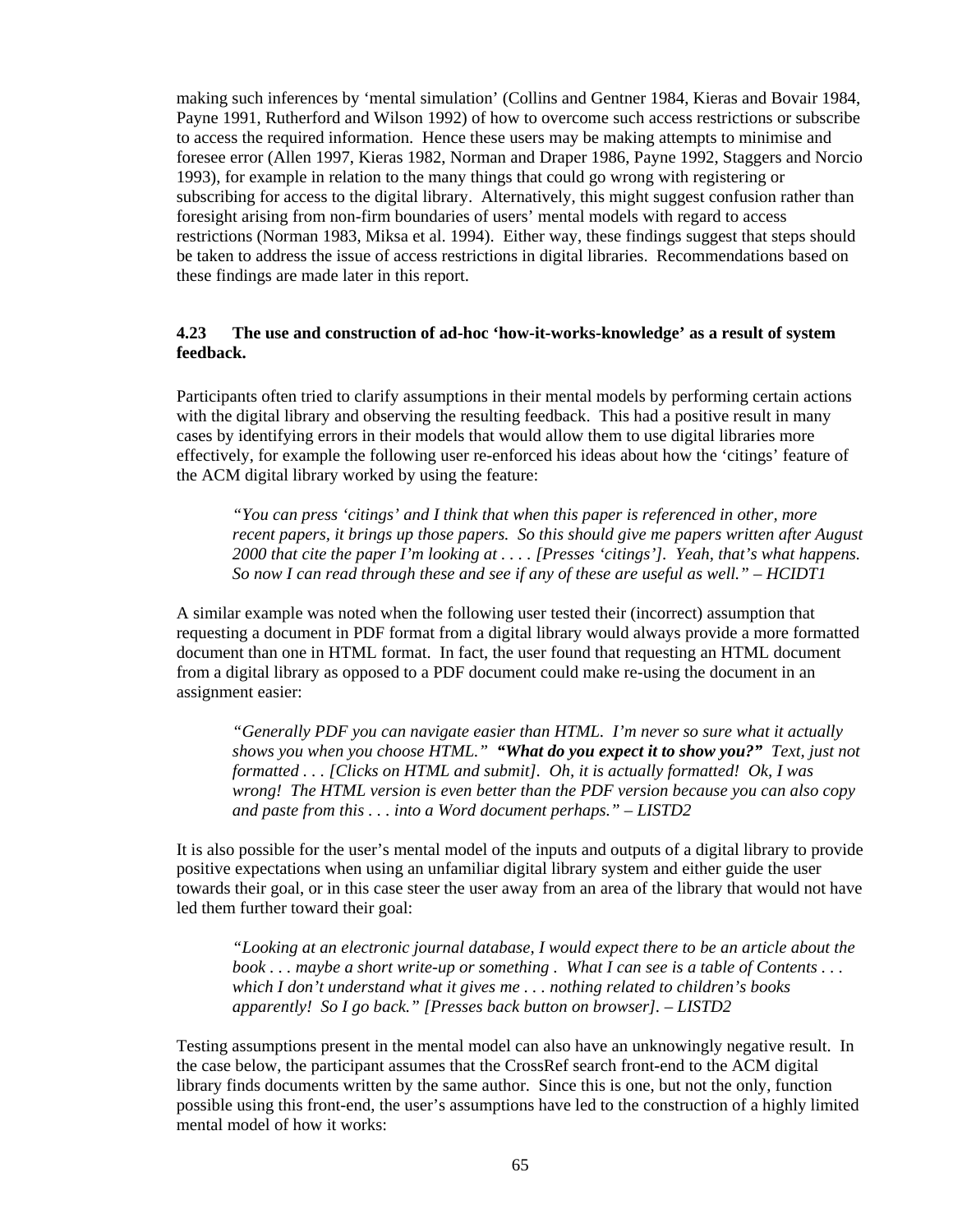*"I'd be tempted to put in an author's name that I knew of to see if it brought up similar articles. Actually, let's try it . . . I'll type in 'Drew' because she does lots of things on usability [conducts search]. This is showing me all the articles that the author's written I think . . . because this person is always included in the author's list [in the CrossRef search description]. So maybe it does do what I thought it would!" – HCITD2* 

System feedback was also found to influence users' future searching behaviour by suggesting potentially useful search terms for use in subsequent searches. These either described a slightly different (but relevant) aspect of the search topic or were synonyms of search terms used previously:

*"I'm going to go back to my original search list and put in 'dialogue' and 'coding' because I hadn't thought about looking for that term, but even some of the article I found a minute ago [on data coding] had stuff in it about dialogue structure . . . and I hadn't thought about using that term before!" – HCITD2* 

*"I'll just have a quick look down to see if there's anything specific to my topic. [Scrolls down the list of librarianship journal titles]. There's nothing specific. [Notices a journal with the word 'young' in the title]. I suppose 'young' is another word for children. Maybe I could have searched using that." – LISTD1* 

#### **Key mental models findings based on system feedback**

These findings highlight that system feedback can play a key role in ensuring as complete a mental model as possible is formed by the user in order to maximise users' understanding of the system (Allen 1997, Johnson-Laird 1989, Miyake 1984, Norman 1983, Norman and Draper 1986, Payne 1991, Sasse 1997, Staggers and Norcio 1993). The findings suggest that a challenge for digital library developers is to design systems that promote the creation of mental model assumptions that are likely to take users towards their goals rather than further away from them. The findings highlight the role that feedback can play in allowing users to spontaneously construct new models of unfamiliar systems or aspects of systems (Norman, 1983) and in altering users' existing mental models (Kieras, 1982). Recommendations to help rise to these challenges are made later.

### **4.24 Item organisation**

#### **How items are organised in a traditional library**

All participants articulated that items in a traditional library are arranged hierarchically. However, two MA LIS students highlighted that although different libraries may have different classifications systems for organising items, the way of finding items in traditional libraries is broadly similar:

*"I've been through 5 or 6 years of universities and have used different libraries, but I usually approach it in the same broad way . . . I find the classmark and browse the area." – LISDT2* 

*"I'm just gonna go and find the area, which is arranged alphabetically within the area . . . it's quite a small room, so it's obvious where to find things and easy to find your way around . . . and within the room, it's a classification that I don't really know much about called the Garcide system and there's an explanation of it on the wall . . . I think it's a system made up here at UCL." - LISDT1*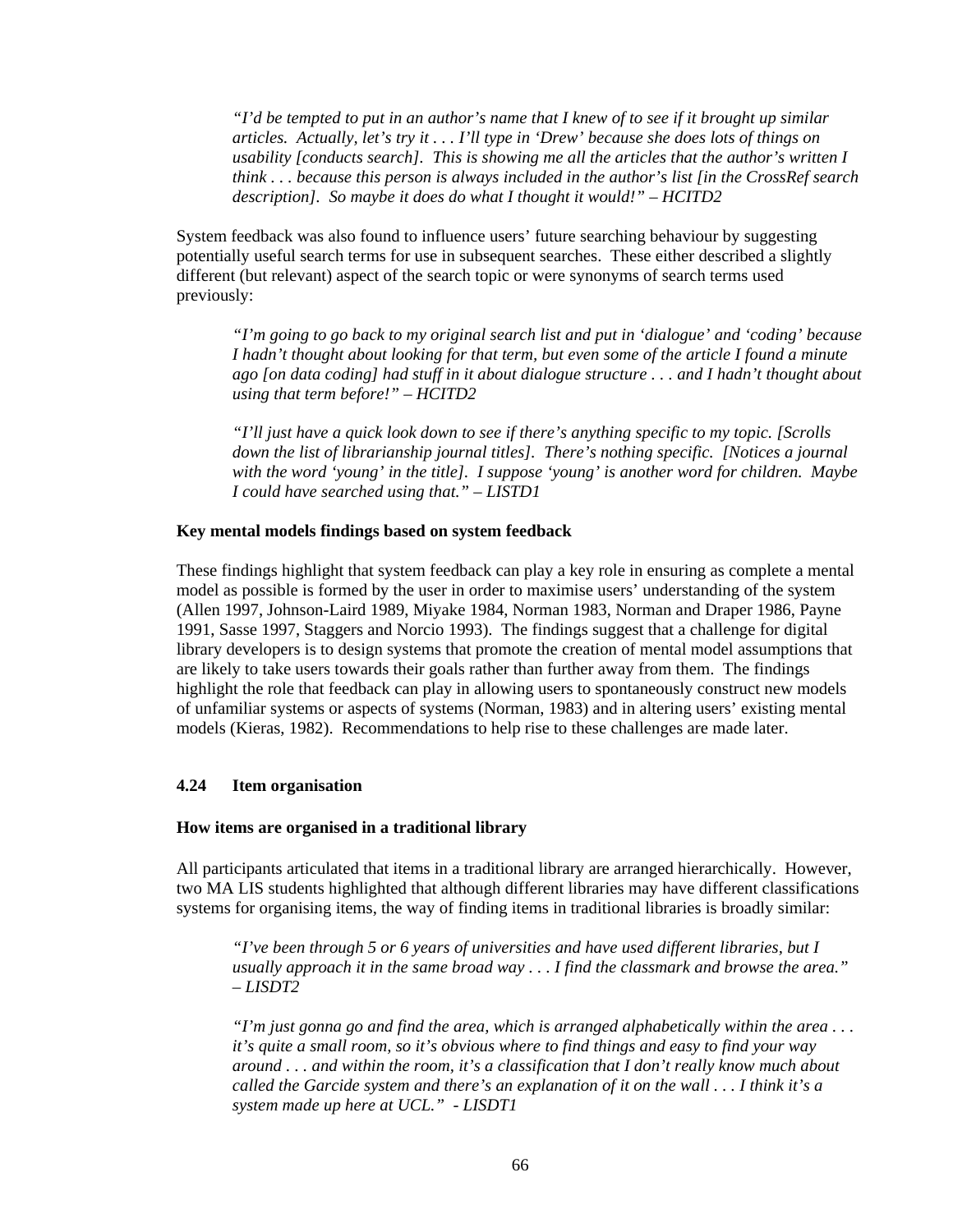Whilst these students noted the broad approach, the case above illustrates that sometimes explanation is needed for the particular classification system within a traditional library, to build the user's 'how-to-use-the-how-it-works knowledge' for the specific classification system. Explanation can also be provided from a librarian:

*"How would you know how to find the books you've said you're interested in?" Umm . . . I'm not entirely sure I do! I'm assuming that's Institute of Architecture [Referring to the first part of the book's classmark]. I'd go and ask at the desk. I'd ask what they're for." [how to interpret the classmarks] – LISDT2* 

With regard to finding the location of a particular item, participants often learned where relevant sections of the library were located through a library induction or, in the case below by using the signage on every floor and section of the library as guidance:

*"The computer record will usually say which floor [the book is on], so usually it's just a case of going there and following the signs. You're just walking up and down looking at the signs for the relevant book cases and probably doing that a few times and realising that you've actually walked past it. Once you've found it, you can find your way back. It's just the initial time that's a problem." – HCIDT2* 

Within a particular section, participants highlighted that items are arranged in numerical order and alphabetically according to the classmark of the book:

*"When you're searching for a book in a library it's normally got a certain code because it's in a certain section. This one's in the 'Architecture' section. Then it's arranged alphabetically and in numerical order by code. The code here is BA 4LE. So it'd be organised first in As then Bs and the Bs might be divided down into BA, BB, BC. It's normally the author's initials . . . but you don't usually use those because once you've gone down that far, they'll probably only books and you can just spot the one you want. It's kinda like a hierarchy going all the way down." – HCIDT1* 

*"It says at location 'LIBRARIANSHIP,' which I know is at the 1st floor, that's basically the room it's stored in . . . and D281 is the shelf location. REY is short for the author." – LISTD2* 

The location of the item also provided users with some preliminary information about the relevance of items:

*"Oh that's interesting, it's in 'ENGINEERING' . . . so maybe although the title of the book looks highly related to what I want, the title might be completely misleading." – LISDT2* 

#### **Browsing for information**

A common misconception amongst users was that the act of browsing was only possible in traditional and not digital libraries when, in fact, several of the digital libraries that were used by participants in the study facilitated the browsing of journal titles and individual journals in some way:

*"With a digital library it's harder to find things that are similar because you have to actively search for similar things and try different search terms, but in a traditional library, you can browse . . . and you know that all those things have been put together because they are similar, so it's easy to find a few and quickly decide whether they are relevant or not." – HCIDT2*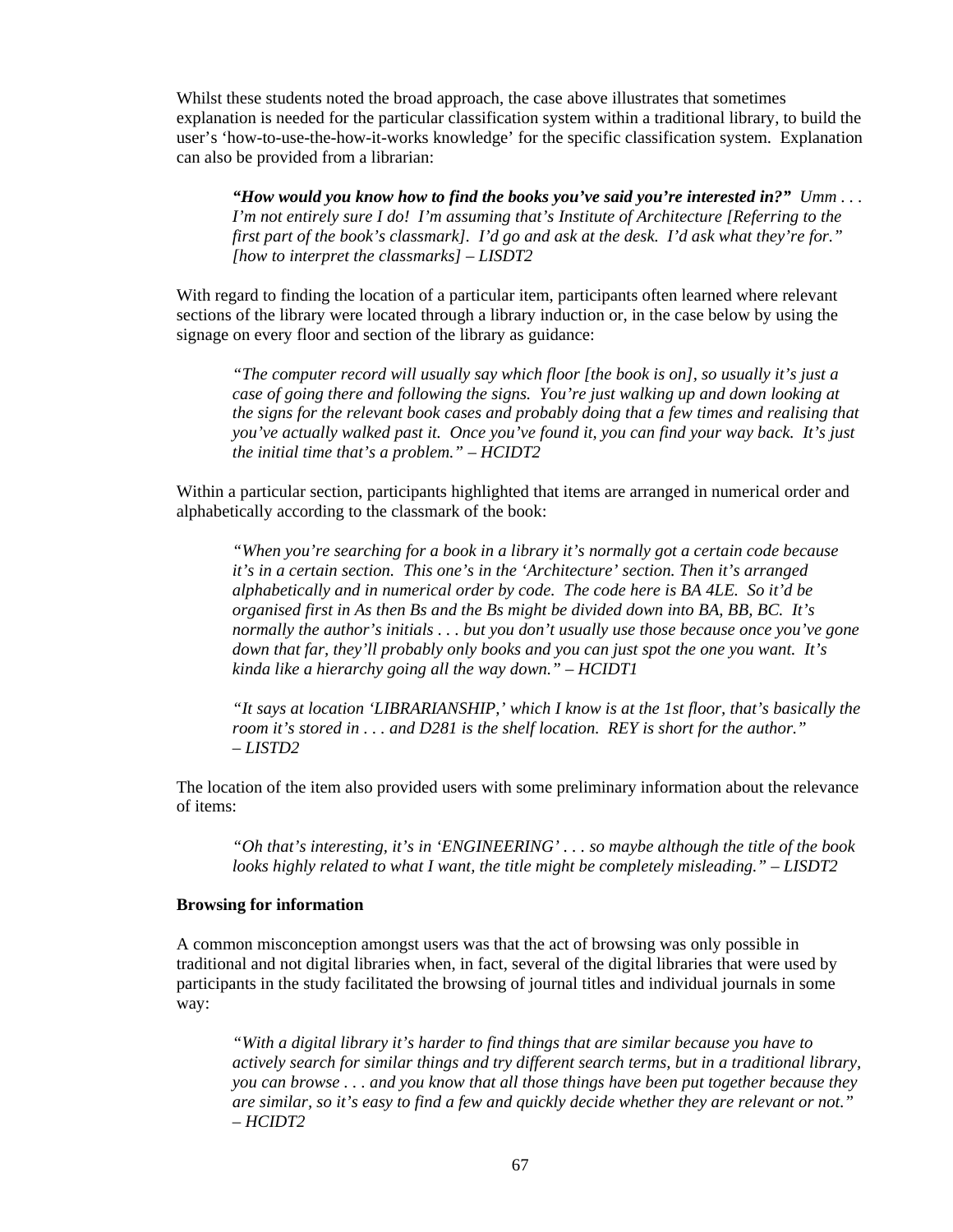*"The way I use a traditional library is I tend to find a general physical area and then browse, and you can't do that with a digital library. That's why I prefer using material in book form." – LISDT2* 

An interesting angle on this misconception is provided by one participant, who alludes to the fact that the dynamic organisation of documents in a digital library prevents digital library designers from incorporating browsing facilities:

*"People have been arguing about how to go about classifying books for a hundred years . . . and you can be a lot more approximate with a traditional library . . . you can traditionally place things together that are useful, whereas with a digital library you can't." – LISTD2* 

Another participant highlighted that misconceptions about the lack of browsing facilities can lead to frustration with the digital library:

*"The digital library is frustrating because when you're doing a subject search and you don't know what you're looking for, you know . . . you tend to look by subject and it's a hit or miss thing . . . you don't know if you'll find what you're looking for." – HCITD1* 

Browsing in both types of library, more positively, can lead to serendipitous discoveries that can aid the information-seeking search:

*"I quite like browsing to be honest . . . you tend to find things by accident a lot more when you're browsing than when you're searching for something specific." – HCITD2* 

*"I was actually browsing for another book in the HCI section of this Science Library and I was reading along the titles and came across it by accident in a book by Heath and Luff." – HCIDT1* 

*"The 'Bookseller' is B . . . [Clicks on 'B' link and reads relevant part of list]. Book history . . . [Scans for required journal]. [Laughs] It doesn't seem to be here. But 'book history' [discovered because it was close to where 'Bookseller' would be in the alphabetical list] . . . let's have a look at that." – LISTD2* 

In addition, browsing items located in a similar physical area of a traditional library can help the user find information on a similar subject or in some cases be combined with a search on an electronic library catalogue, where a catalogue search is used to pinpoint a relevant subject area classmark and subsequent browsing ensures that relevant items belonging to that section are not overlooked:

*"You really don't have enough information on the catalogue to determine whether they'll be useful or not, so you just take a few approximate classmarks and go and traditionally look on the shelves . . . I find browsing is much more useful than searching for specific things on a title . . . I tend to use the classmarks as a guide for material that I would expect to be together." – LISDT2* 

*"A lot of the records are getting the same class marks coming up, so that's good because I can just browse the relevant area when we go to the shelves." – LISDT1* 

*"These look quite good . . . I mean, this is the one I found, isn't it? [earlier on the library catalogue] and noted down the location. [Note the participant did not look for the book specifically]. SK5 BLA [checks that it was the book she had written down]." – LISTD1*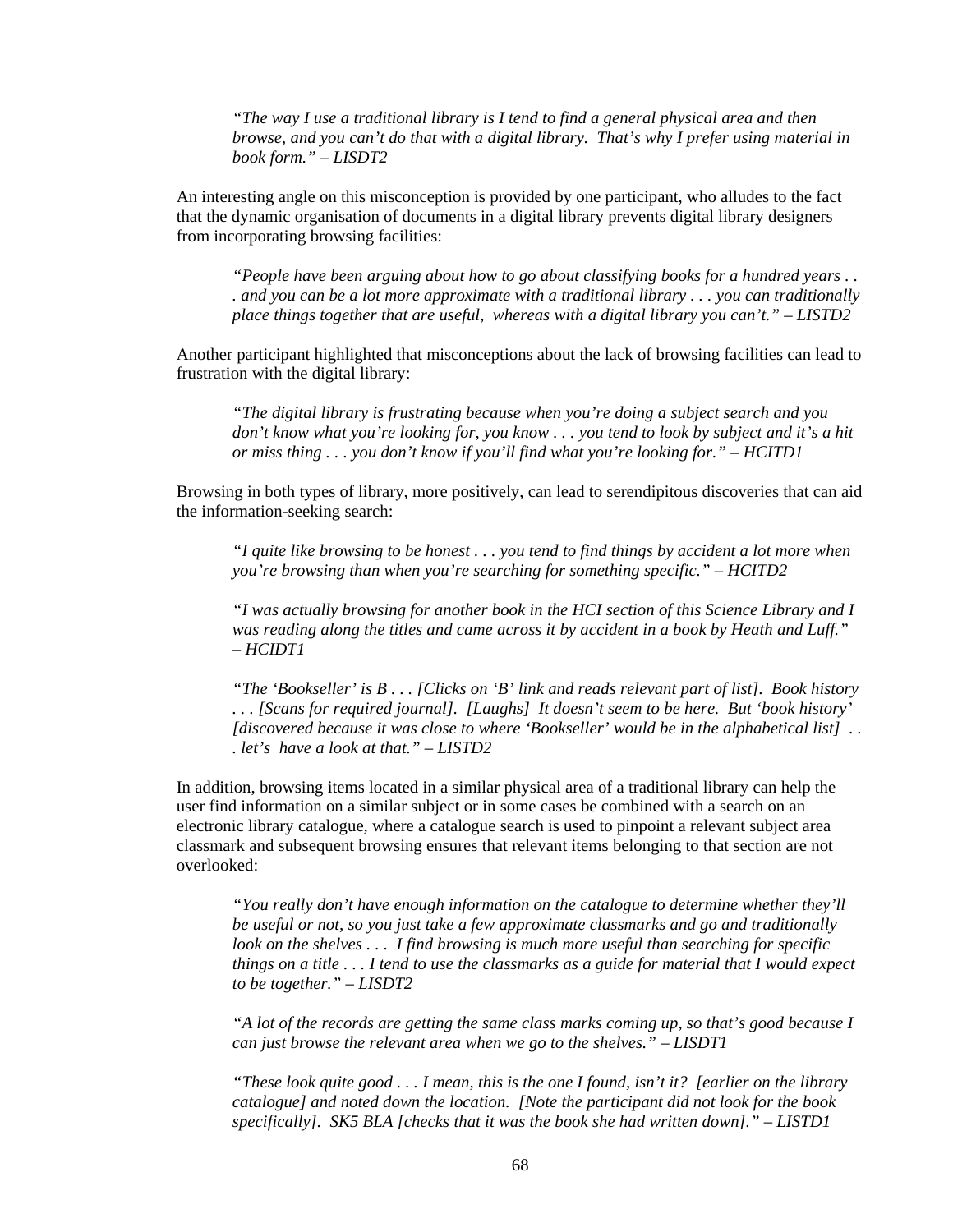One participant alludes to the benefit of this hybrid approach, where searching is used to ensure precision and browsing used to ensure thoroughness:

*"You can be 'a bit more free' with it all, you can just look around and browse . . . but I always feel when I'm looking around browsing through books that I'm not searching in the best way and that it's quite imprecise." – LISDT1*

### **How searching works and results are organised in a digital library and a traditional library catalogue**

Participants had varying levels of understanding how searching works in a digital library and traditional library catalogue, observable from how they perceive the system decides on an order to bring back their search results. One extreme was a deliberately limited understanding:

*"I don't know how it was actually managing it. I typed some search terms in and it brought me some search results back. I don't think about it any further than that." – LISDT2* 

The other extreme was a deeper understanding based on occurrences of the search term somewhere in the document or meta-data and presenting records in order based on number of search terms matched or frequency of search terms matched:

*"I think it's all down to the way that it does the searching, it's all down to probabilities. The top things on the list [of search results] mean that, for example, they are 90% likely that they've got it right [the content will be relevant to the key words typed in] and that percentage would reduce as you go down the list. I don't know why they do that though, because I've got no incentive to look at something where I'm only 10% sure that they've got it right." – HCITD1* 

*"How do you think it might be retrieving [the results] from the search terms you provide?" " Umm . . . looking at key words of articles, searching those articles and seeing how many times those phrases come up and returning those ones where the phrases come up most higher up in the relevance list." – HCIDT2* 

Users' assumptions about exactly *where* the digital library was searching for their search terms also varied, especially amongst MSc HCI-E students who all chose to use the ACM Digital Library at some stage:

*"I'd first think that the two words would have to be . . . first of all in the title, perhaps . . . and then in the . . . article? So the words I've typed in are not the author's name or anything like that. So I'd then assume that it's an 'intelligent' type of system and that the order of the words matters to decide on a priority. Perhaps the ones very low down [the list] would only have one of the words in the title." – HCIDT1* 

*"How do you think that the ACM decides what is relevant?" "Erm . . . my guess is it must have inclusion of those terms that I entered . . . I don't know, maybe in the abstract or in the citations or the references . . . and maybe how many times it's [the search terms are] mentioned decides how far up the list to put them." – HCITD2* 

Understandably, explaining where an abstracting service searches for occurrences of the search terms proved to be less problematic: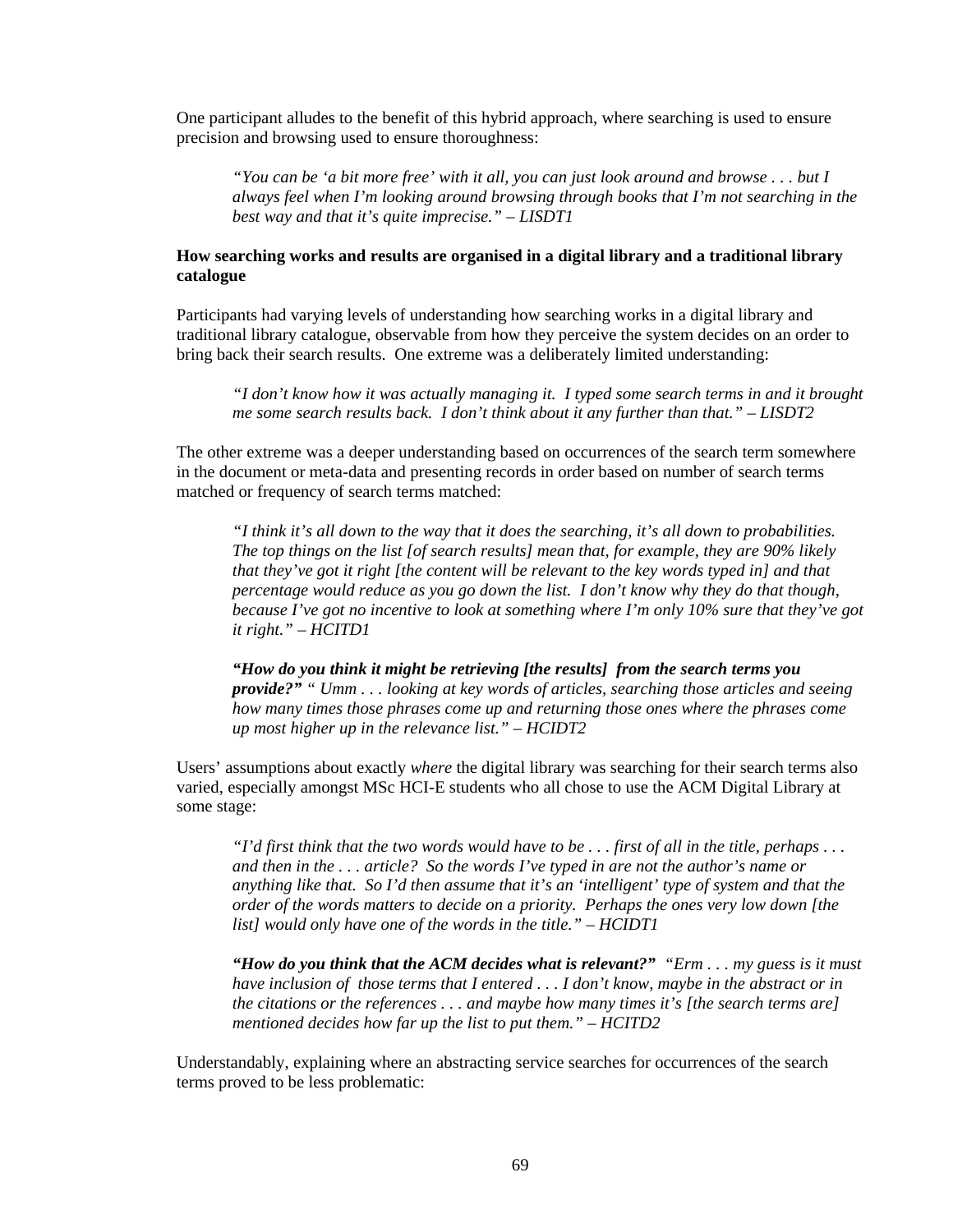*"Where do you think it might look for occurrences of words?" "I think only in the abstract because I think reproducing the abstracts is a lot less work, especially for an abstracting service like LISA . . . I'm not sure whether external publishers would even allow them [abstracting services] to have access to the full-text of all the articles anyway, so I think probably just from the abstract . . .which I suppose, people who write good abstracts will include the relevant terms in it." – LISDT1* 

Those participants who used the ACM digital library had the most difficulty in ascertaining how the search retrieval process worked because of the apparent lack of transparency between the search terms that were input and the results which were output; they did not seem to reflect each other:

*"I'm never quite sure how the search . . . I wouldn't say random, but you seem to get funny stuff back from the ACM in terms of results. I'm not sure how exactly . . . whether it checks the keywords of papers or the titles or exactly how it brings back stuff that it thinks is relevant. Usually it's the case of putting in a few things and seeing what it comes back with." – HCIDT1* 

The symptoms of the lack of transparency between search terms and results were observable when users explained how the relevance bar in the ACM digital library works. Users distrusted the relevance bar, often ignoring it and making their own heuristics of how far to trawl through their list of results before they ceased the search. Surprisingly, two separate MSc HCI-E students made the unlikely analogy of the relevance bar in the library representing a 'pint of Guinness:'

*"I think from using this system before it goes by 'relevance' and it's got this thing on the right-hand side. It looks like a pint of Guinness [laughs]. The more full it is, then the more relevant it should be to your search. I largely ignore that and just cycle through the first, sort of, couple of pages. I sort of take [the relevance scale] as a sort of implied rather than a hard thing to go by. When I've used this system before, not unless I'm searching for something very specific are they at the top. I mean they could be anywhere in the first 2 pages." – HCIDT1* 

*"You mentioned earlier that it was presenting articles in order of relevance . . . how do you think that works?" "Gawd knows! I have no idea! I don't find it particularly reliable to be honest, especially with the ACM library, which usually gives me stuff I don't want [irrelevant articles]. I don't rate its search engine that much! Things that it thinks are relevant aren't relevant, for me. Maybe it's just the way I'm searching, or maybe it's the search tool. But usually I'm more successful searching on the web." – HCITD1* 

*"You have what looks like a pint of Guinness here [points to relevance bar next to each search result] which is meant to show the relevance scale, but I don't use that at all because it's not useful. Again, I can't see why . . . [reads title] " . . . automatic usability evaluation of user interfaces" . . . why I got that back using focus groups and evaluation as my search terms. I find it all a bit arbitrary . . . usually, from when I've done it before, if [the ACM relevance bar] drops below half way, you're not very likely to find what you're looking for." – HCIDT2* 

Interestingly, the above participant attributes the ACM's perceived poor relevance to the quantity of documents held in the library database and not to the fact that the database might be working in a different way to other digital libraries. In fact, the participant assumes that the other digital library he used during the observation, the HCI Biblography, works in a similar way:

*"How do you think the HCI Bibliography searches for articles?" "Umm . . . I think it's pretty similar to the ACM. So again, keywords and words in the abstract and title and*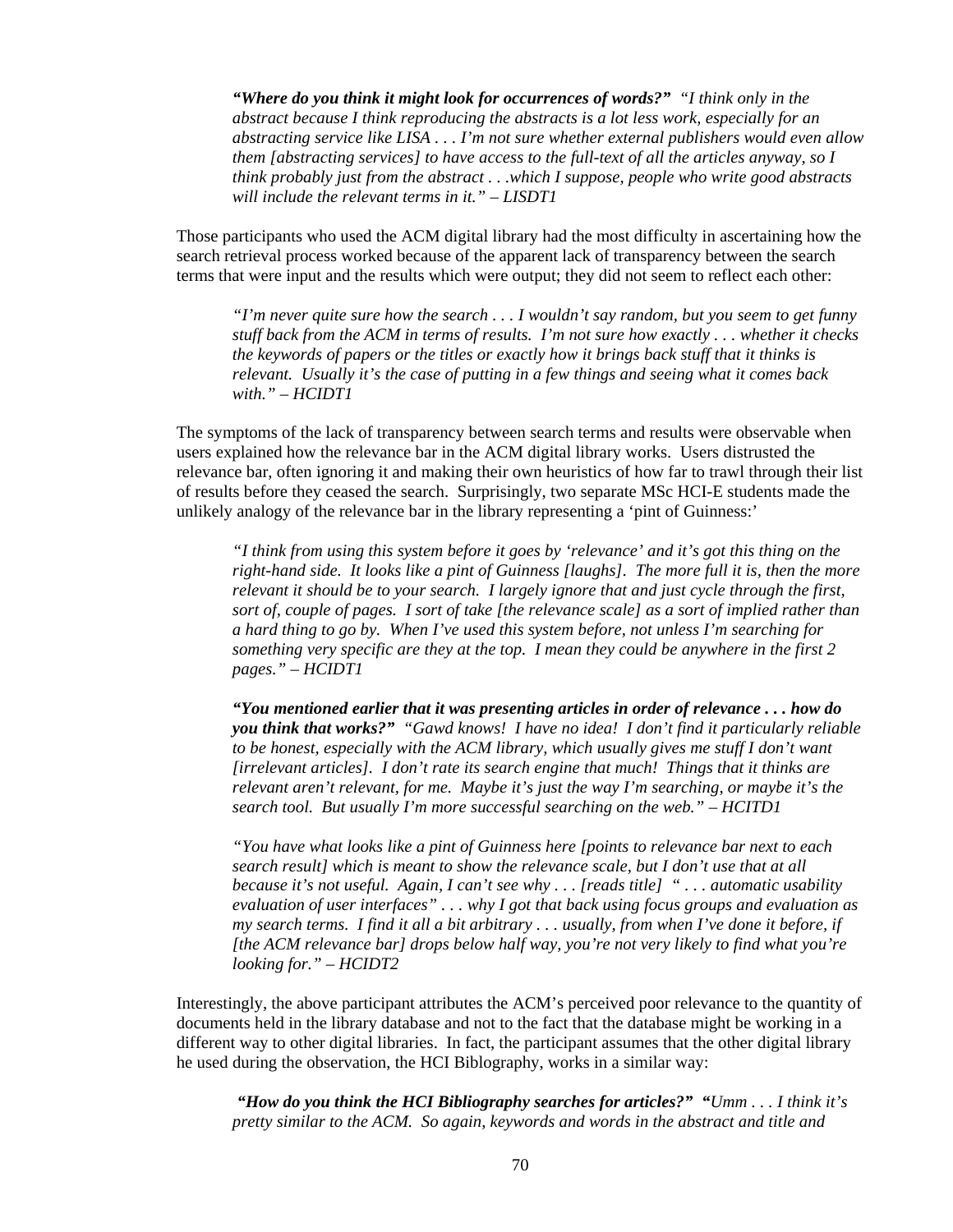*things like that. It seems to be more the way you get stuff back . . . the way it's ordered as well seems to be slightly better . . . you don't have to go through so much to find articles to find what is actually relevant . . .I dunno if it's just that it's searching slightly less stuff, so you don't get that much back anyway. Maybe that's part of the problem with the ACM, it's just got lots and lots of stuff [the ACM digital libraries]." – HCIDT2* 

An MA LIS student has an alternative assumption surrounding library relevance, suggesting that digital libraries that bring back more relevant results have their documents classified, at least in part, by humans:

*"They do [the indexes in the LISA database] seem to be very reliable, so perhaps humans might play some part in allocating things to them . . . but actually, LISA is so massive that I'm not sure that that's possible." – LISDT1* 

Non-ACM users also displayed different levels of understanding about how search results were returned. Interestingly in these cases, confusion about the relevance of search items led to useful assumptions or discoveries about how searching actually worked:

*"I'm not sure why this has come up [in the search results] . . . obviously there's something to do with 'building' in it . . . maybe not actual building [in terms of library building] but that's just useless!" "Why do you think it might have come up?" "I've only used two really basic terms, and 'library' is gonna come up all the time in these sort of articles and 'building' is the sort of word that can be used in lots of different ways." – LISDT1* 

*"It's brought back only three terms. It actually ignores 'recent' and gives me a result for 'developments' and 'children's' and 'publishing.' "Why do you think it did that?" "There might not have been anything in key term or in the actual article that says 'recent.'" – LISTD2* 

*"To be honest with you, I can't see why it brought up 'indexing and museum' [why it brought up the record based on the search terms given, since the search terms were nowhere in the title]. [Clicks on hyperlink before the title of the book in question, which displays the full library record]. Oh, here it is in the subject field . . . [notices 'indexing' as one of the listed subjects of the books and begins to read other subject categories]." "Why do you think that 'indexing' and 'museum' came up in the subject fields and not the title?" "Because I asked it to do an 'all-fields' search, so it's not just searching the title fields . . . it's searching the subject fields as well." – LISTD2* 

Similar confusion surrounded how participants envisaged that searching works on an electronic library catalogue within the traditional library. Similarly to the digital library, users were generally unsure how inputs turned into outputs. In the following example, the user did not perceive this to be associated with finding relevant records:

*"Right, now I'll look through all of those 82 results from the previous search . . . How do you think it's deciding on an order to show you these? Hmmm . . . I'm not sure. I don't know if it might be to do with how near together the words that I've searched for are in the title . . . and other information . . . I know that it searches the whole record, because one of the first records that came up on my other search wasn't relevant at all and the word 'library' was really separated from the word 'architecture' . . .so perhaps it's not that [how near together words are]. I mean I'm only searching for two words, so I suppose . . . I don't know actually! But generally I do find records a long way down in the list that are relevant." – LISDT1*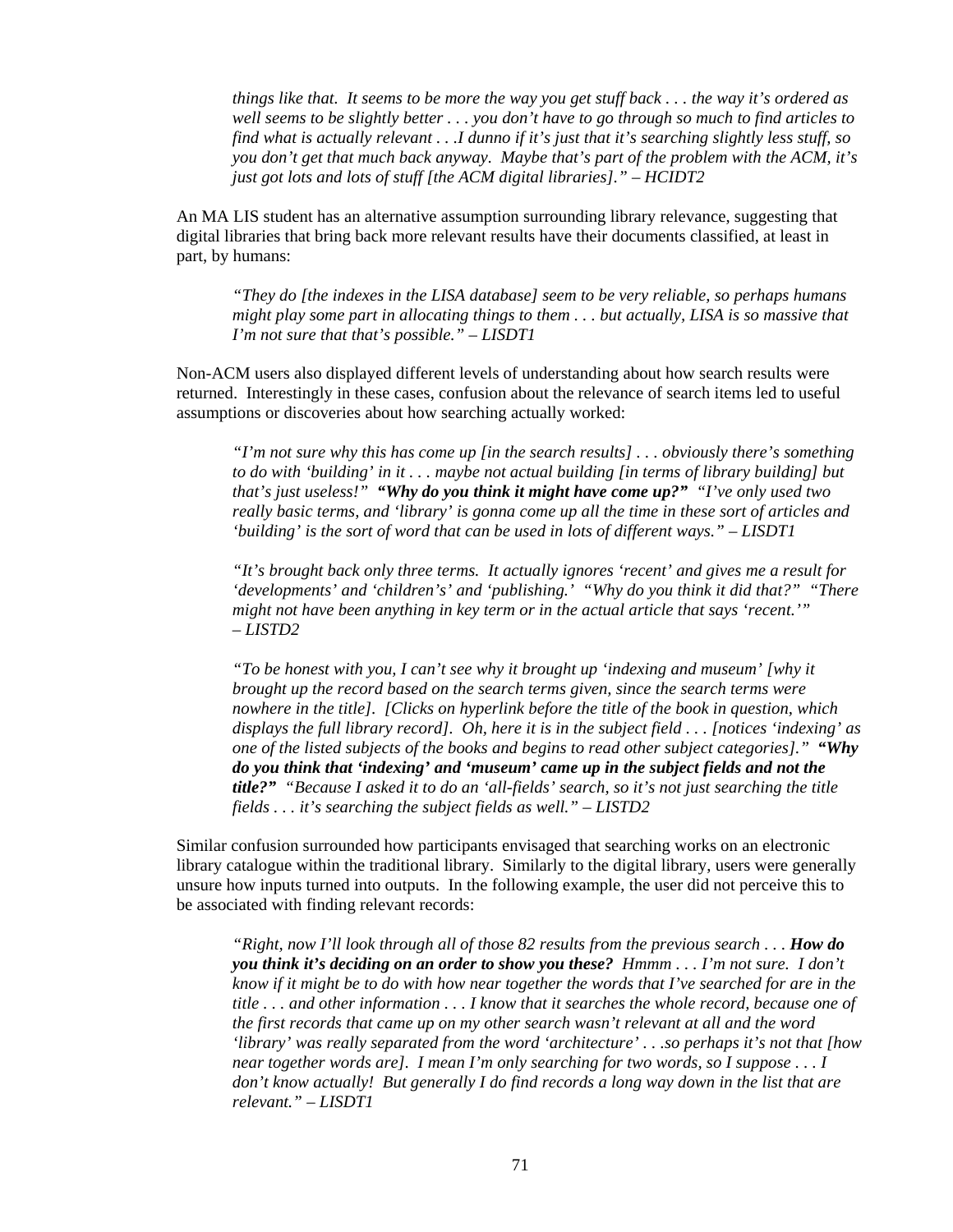However in this second example, the way in which they perceived the library catalogue to be performing its basic search served to confuse the user and suggest a lack of logic surrounding how the system works:

*"How do you think that it has ordered the list of 33 results? I don't know really. It's looking for results containing 'Christopher' and 'Alexander' but I don't think it's recognised the author . . . I mean it's come out with articles with 'Christopher' and 'Alexander' in them, but I would have expected articles by Christopher Alexander at the top of the screen . . . but in the things [records] that it's found, both those terms are separated. I think it might be showing me variations of those two types of words rather than the actual phrase that I typed in [which was not technically a phrase]. . . I would have thought it would have put those to words the same, in that order, together towards the top of the results . . . but it wasn't. That doesn't seem that sensible to me. Perhaps they're [records] are not ordered down there [on the electronic catalogue], or ordered in a way that is not useful, whereas Google and probably the ACM as well are good at those things [traditional search engine functions]." – HCIDT1* 

This confusion might explain why digital library users are often prepared to conduct searches which they know from the outset are unlikely to yield valuable results:

*"So I'm typing in 'pattern languages,' but I know this is a real long shot." – HCIDT1* 

*"Actually, like before I'm going to do an 'architecture' search . . . but I'm not sure that word's very useful, but I'm going to do it anyway." – LISDT1* 

*"I'll just do a very basic 'library and buildings' search and see what happens. [Types in URL for Ariadne Digital Library and conducts search]. What do you think will happen? I think I'm gonna get a lot . . . well, not a lot of rubbish, because this site is quite specific to do with libraries, but I'm not sure it'll be ideal . . ." - LISDT1* 

#### **Key mental models findings based on how items are organised**

As highlighted earlier, these findings show that traditional library users have built a strong knowledge of the layout of the library and how inputs become outputs (Kieras ,1982). This is sometimes achieved by physical cues such as signage and other times through inductions run by librarians. This knowledge sometimes even allows users to form assumptions about the potential relevance or utility of an item in the traditional library based on where the item is located. The lack of such depth of knowledge with regard to digital libraries suggests the need for digital cues as well as suggesting the potential role of the librarian (whether a conventional or digital librarian) to aid troubleshooting. Recommendations for improving digital library troubleshooting are discussed later.

The misconception that browsing is only possible in a traditional and not a digital library may be explained as an incorrect underlying assumption held by users (Ducker 2002, Stagg et al. 1993) or as a partially complete model (Allen 1997, Johnson-Laird 1989, Miyake 1984, Norman 1983, Norman and Draper 1986, Payne 1991, Sasse 1997, Staggers and Norcio 1993) that has so far only concentrated on achieving search-based information-seeking goals. The use of browsing techniques by users to aid search-based information-seeking tasks can be viewed as a way of focussing attention to the relevant tasks that would complete the user's goal (Kieras 1982, Norman 1988) and an example of a well-reasoned behaviour pattern (Norman, 1983) designed to improve the chance of finding relevant information in a traditional library. This may be regarded, depending on the exact information-seeking task, as an appropriate method Borgman 1986, Halasz and Moran 1983, Miyake 1984, Norman 1983, 1988, Stagg et al. 1993) to employ when seeking information in either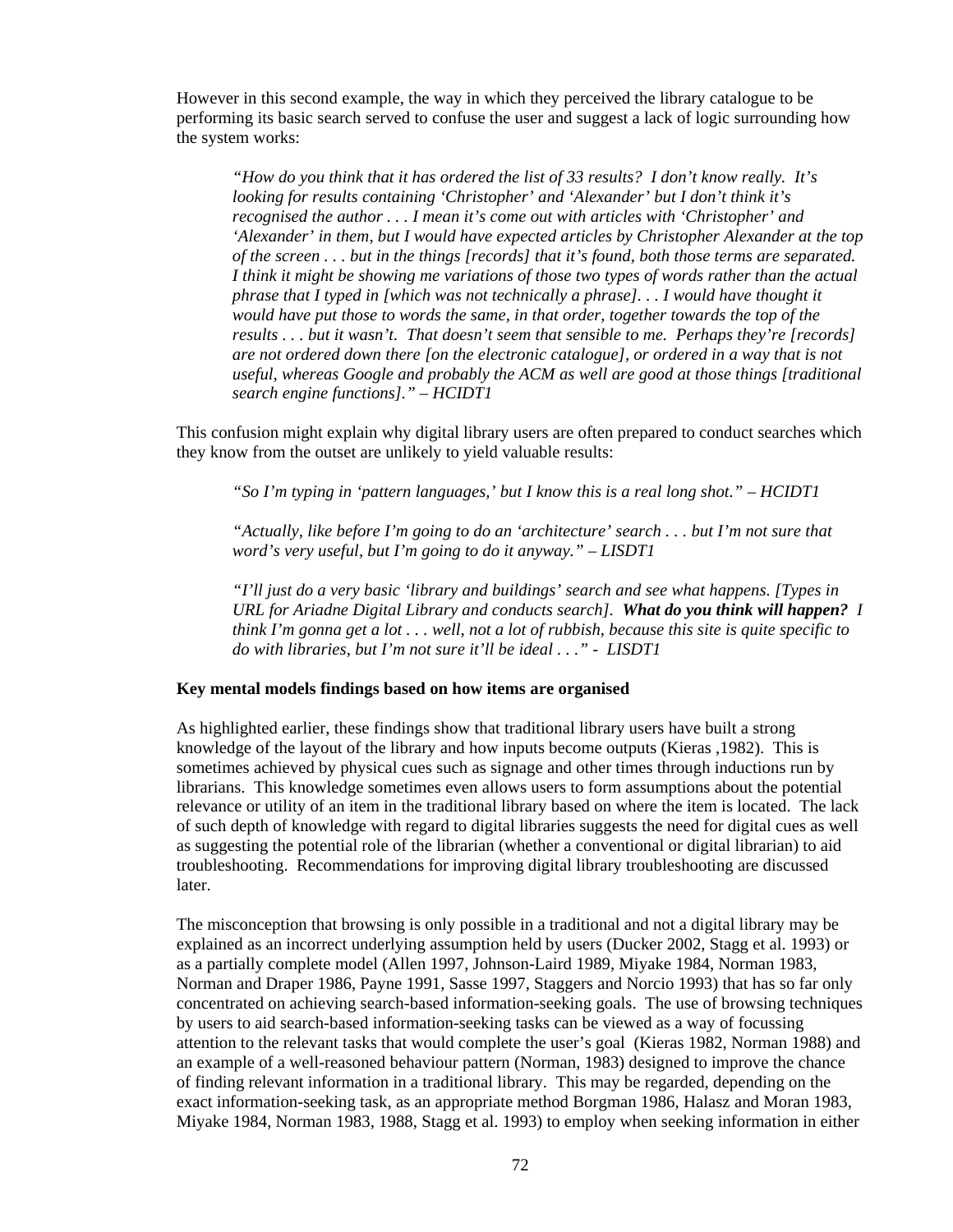type of library. Therefore these findings suggest the need to address this misconception about browsing. Practical recommendations in order to achieve this are also discussed later.

With regard to how searching works and results are organised, users' varying levels of understanding might be explained by errors in the users' perceived internal structure of the system (how it works) (Kieras 1982), which in turn might be caused by lack of relevant feedback from the system (Kieras, 1982) as discussed earlier. It may also be due to users forming their own boundaries (Norman 1983, Miksa et al. 1994) about what their mental model of searching a digital library or traditional library catalogue should include. This view is supported by the MA LIS student (LISDT2) who held a deliberately limited understanding of how searching works.

An interesting symptom of this varying level of understanding is the distrust that MSc HCIE-E students felt for the ACM relevance bar, resulting in the formation of heuristics (Collins and Gentner 1987, Holland et al. 1986, Norman 1983, Stagg et al. 1993) based on personal opinions of relevance that may or may not be appropriate for finding the most relevant information in the digital library, especially in all information-seeking contexts. Another potential symptom is the fact that users are often prepared to conduct searches which they know from the outset are unlikely to yield valuable results, almost bordering 'superstitious behaviour' (Norman, 1983). Of course, this might suggest that digital library users are generally untrusting of their personal searching strategies rather than untrusting of the search components of digital libraries. However, since all users employed relatively sophisticated searching strategies and indicated a sound level of competence with searching digital domains, it is likely that lack of appropriate feedback when searching is the underlying cause of 'how-it-works' confusion with regard to searching and obtaining relevant and consistent results.

#### **4.25 How users assess the contents and relevance of particular documents and entire libraries**

Participants noted that in a traditional library, some of the potential relevance of an item can be derived from physical attributes, such as how worn the item is to indicate age or popularity, whether there were multiple copies of the item on the shelves (to indicate demand or popularity) or even by 'judging the book by its cover' to decide on potential content and hence relevance:

*"This is another book [picks up book] and without opening it, it already looks horrific . . . looks a bit dated!" – LISDT1*

*"You can sort of tell [the age and relevance of the book] from the last time it was borrowed." – LISDT1* 

*"They've got multiple copies of these, so obviously they're good books on children's libraries and they look like general . . . and they're quite thick. [Picks up a far thinner book to contrast with]. I mean thin things like this are gonna be far more specific, aren't they? [Puts thin book back on the shelf]. So I'd probably start off with the bigger ones and then just sort of look around. So what does it tell you if there's multiple copies of a book? It's probably on the reading list or is a core . . . and it's in high demand, if they've got so many copies of it . . . so it's probably a good place to start. It covers quite a few bases and stuff. The ones that don't have loads of copies are more specific so they might not cover the design." – LISTD1* 

*"Oh dear! This book looks very American because of all the glossy photos on the front. . . but it's a bit newer, so hopefully it's references will be far more up to date and lead to things relevant to the British library scene." – LISDT1*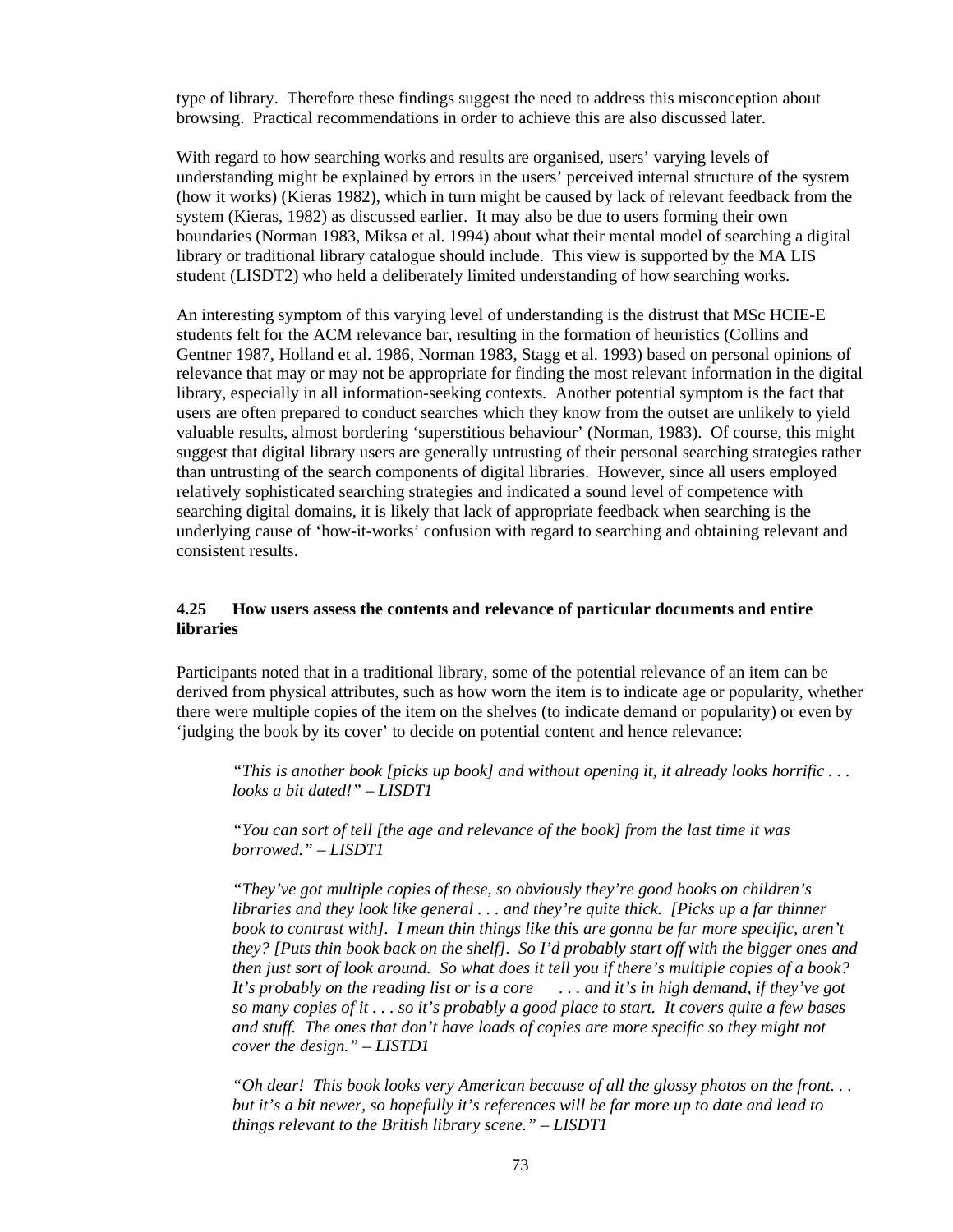Document relevance in a traditional library was also ascertained by flicking or skimming through the entire book, or reading particular sections of the book such as the contents or index pages:

*"I'd give it a flick. In this case I might look for authors or I might look for subject matter." – HCIDT1* 

*"I'm just scanning through the book to see if there is anything useful in it . . . I usually start at the contents and then if something looks good, I'll just jump in and look it up." – LISDT2* 

*"I'll look for focus groups in the index. Focus on users? No . . . nothing on focus groups. Maybe if I look in the contents." – HCIDT2* 

To ascertain document relevance in a digital library, more emphasis is placed on reading the titles and abstracts of documents rather than through flicking or skimming through the contents. This might be due to the time it takes to download and scroll through a document:

*"How did you decide that those two might be interesting?" "Reading the titles, just to get a quick overview. For example this title that I read just seemed too technical. The second one, 'a debate on language and tool support for design patterns' . . . that didn't seem that relevant either because I don't think it's about pattern languages, whereas this one talks about pattern languages specifically in the title. To delve a bit deeper though, I read the abstracts the print off the whole document." – HCIDT1* 

*"You'll often get a lot of stuff [search results] back and you'll have to go through, quite laboriously, looking at the titles and sometimes the abstracts to see which ones are relevant. Sometimes you don't get an abstract [in the search results] or sometimes it's a bit ambiguous, so then I'd just click on it and open the file." – HCIDT2* 

As highlighted earlier, ACM digital libraries generally distrusted the relevance bar and did not use it as an indication of whether an individual document might be relevant to their search. Instead, they made up their own heuristics based on experience, such as 'usually the relevant items are displayed in the first two pages of search results.' However, this distrust of digital library relevance also extends to other digital libraries. In the example below, the user trawls through all 277 results presented by LISA in order to make sure that a potentially relevant record has not been overlooked:

*"Generally with this [LISA], you have to be quite general and just trawl through them all [search results] to find what's relevant . . . or I do anyway. . . I would look through all 277 results and I'd just select the records that I thought were relevant rather than having to write them down." – LISDT1* 

In the traditional library, the electronic catalogue allowed users to see whether each item in the search results is available from the current site (in this case the DMS Watson Science Library) or another UCL site. However, assessing the contents and relevance of individual documents is complicated by the distance between sites and the fact that some users were unaware that items could be requested from other sites:

*"I must say though, it puts me off when a book is elsewhere because it's not like I want to get the book straight away or make so much effort" – HCIDT1* 

Assessing individual document contents in a digital library is complicated by a different issue altogether; the fact that it is difficult to know which digital libraries contain information on certain subjects: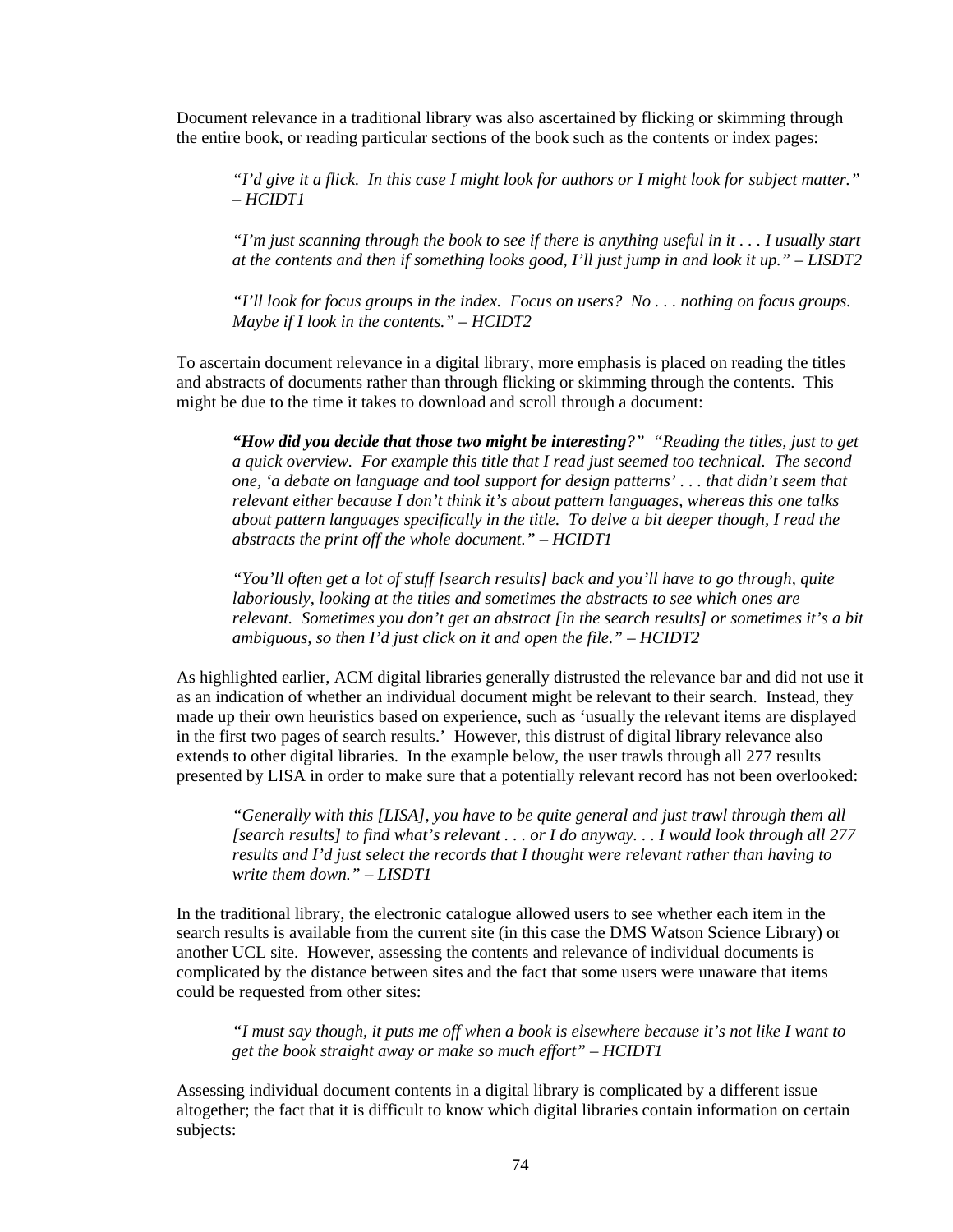*"In the Athens there's lots of individual electronic libraries and some of them have got certain stuff in and some of them have got other stuff in. I find it fairly hit and miss. You normally have to go in [to each digital library] and type in the name of the author over and over again until it might crop up." – HCIDT1* 

*"I just want to see a list of all journals so that I can decide on ones that might be relevant. But I think I'll have to look for 'Web of Science' [digital library], but I've no idea how to get to it from this area of the website." – HCITD1* 

*"Usually I use my background knowledge to try and think of which electronic journals I am familiar with and which digital library it's likely to be in. So if I was looking for an article that applies to HCI like this one, I'd go straight to the ACM." – HCIDT1* 

To find out which digital libraries might contain information related to their particular field of study, recommendation from peers and university staff is relied upon:

*"'Web of Knowledge' . . . here we go . . . [Clicks on Link]. I've used this before and it seems to be pretty popular. It's quite often recommended by people for our subject area . . .my supervisor recommends it.." – HCIDT1* 

Interestingly, one user highlights the parallel between physical recommendations from peers and the way in which multiple digital library providers appear to provide different information, often on the same subject, but with some inevitable overlap and confusion:

*"If you have a large group of friends and you're speaking about a similar topic and you get different feeds from that, so that I would think is a similarity to digital libraries or generally searching on the Internet. You get suggestions from several sources, rather than from the library catalogue, just from the one source. You're not just restricted to your own knowledge." – LISTD2* 

Even once the user has a rough idea that a particular digital library may be relevant to their search, access issues discussed elsewhere in this section combine with the potential blurred boundaries surrounding which providers provide which journals. To add to the confusion, one participant notes that older journals are often not carried by digital libraries, which would prompt users to revert to searching printed collections or, in the case of the participant below, avoid using full-text digital libraries altogether and use indexing and abstracting services in combination with the physical journals themselves:

*"I think journal literature searching is one of the hardest things to do, the traditional journals more so for librarianship because there's very few of them which are online ... there's a lot, but they [digital libraries] mainly only show the last two years anyway, and often you'll want to go back further than that and the access can be really slow and confusing when using different journal providers, so I'd rather use indexing services like LISA and the traditional journals themselves . . . I just find that a lot better." – LISDT1* 

Other users used the search results to judge the potential relevance of items:

*"I'd just select the records that I thought were relevant rather than having to write them down . . . anything vaguely relevant, I'd just select them all and view the ones I'd selected at the end . . . then either print them off or write the locations down . . . and then start with other search terms and repeat the process." – LISDT1*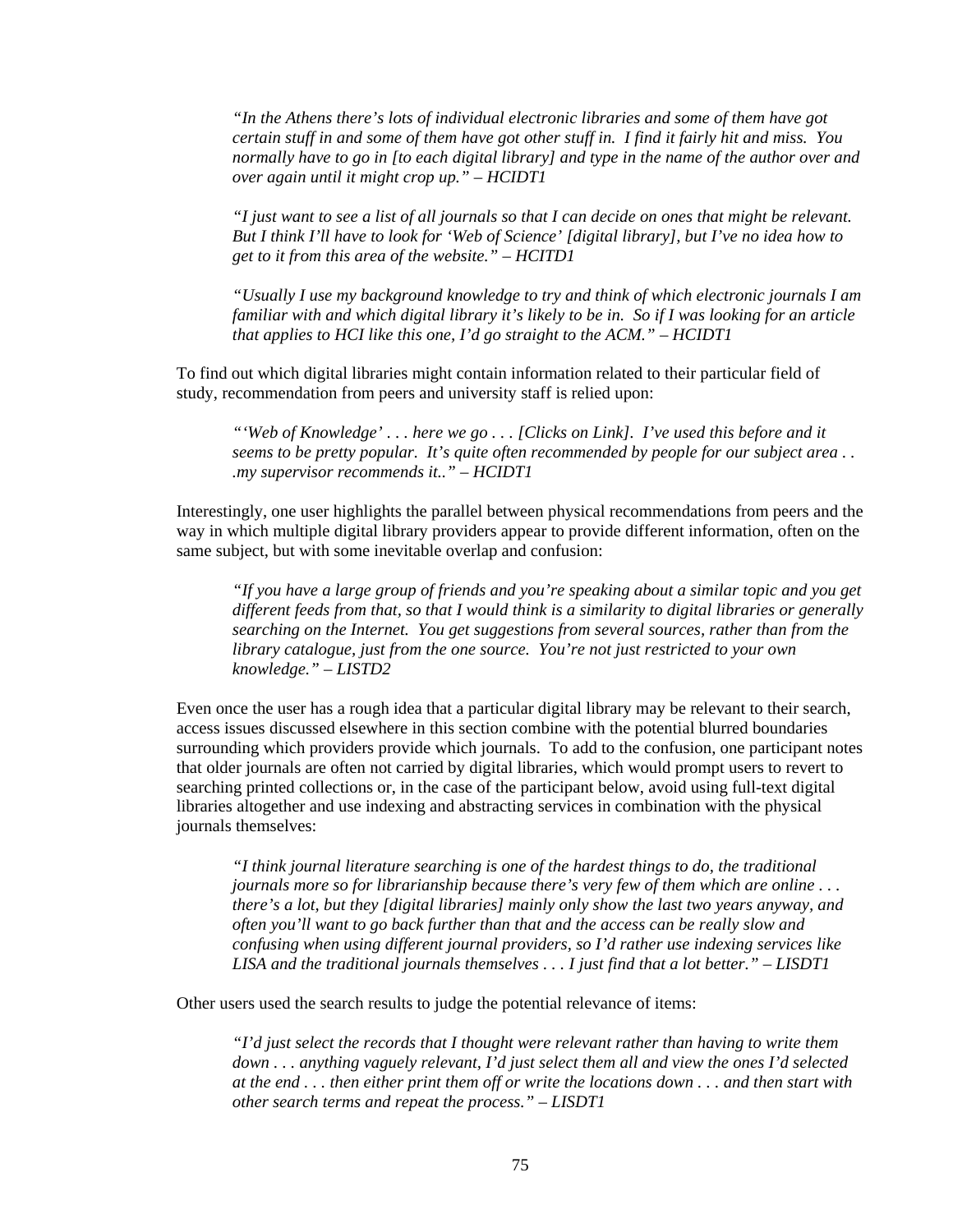Looking up references and citations was highlighted as an important way of ascertaining document relevance in both traditional and digital libraries:

*"If there's a good book on this area, these two papers are likely to quote from it . . . If I find a paper in a book that is useful or a good reference, I'll make a note of it and take it from there. I find bibliographies to be the most reliable way of finding material." – HCIDT1* 

Using the 'citings' example quoted earlier, the participant conducts a similar operation in the digital library to find other relevant documents:

*"[In the ACM digital library] You can press 'citings' and I think that when this paper is referenced in other, more recent papers, it brings up those papers. So this should give me papers written after August 2000 that cite the paper I'm looking at . . . . [Presses 'citings']. Yeah, that's what happens." – HCIDT1* 

In the traditional library, potential document relevance was also judged by the classmark of the item, which indicated both the broad location of the item and the subject category which the item belongs to. Often items not categorised in the expected section of the library were dismissed as unlikely to be relevant:

*"This one's no good either. Because it's in Archaeology [section of the library] and not Librarianship, it suggests it might not be very useful." – LISDT2* 

*"I'd be tempted to have a look at that one, although the classmark suggests that maybe it's not exactly what I'm looking for. Why does it suggest that? Because I would expect it to be the same classmark as the others [that were deemed potentially useful], around K50 . . . it's L85. It may be that it's more along the lines of basic classification rather than indexing. But I would have a look." – LISDT2* 

However, one participant used their wider knowledge of the library categories in the Librarianship room to identify a case where a particular book could have been placed in different categories (and hence was still likely to be relevant to the search):

*"Oh, my first book isn't actually in this section, it's in N10, which is over here [points]. And N10 is more to do with National Library . . . that's because the book is about building the British Library, and that's a national library, so someone's decided to put it in the 'national libraries' section, which is fine." – LISDT1* 

Participants also highlighted the additional difficulty of judging the relevance of a document in the traditional library by using the traditional library catalogue alone, since very limited details are provided to aid users in making the judgement:

*"You really don't have enough information on the catalogue to determine whether they'll be useful or not, so you just take a few approximate classmarks and go and traditionally look on the shelves." – LISDT2* 

*"I can't really get much more information." "What more information would you want?" "Ummm . . . I dunno . . . a bit more of a description of it. But I don't think they do that sort of thing [provide an abstract or description] here [on the electronic catalogue]." – LISTD1* 

*"I'd like to find out more about what each one [record] is about, so I'm gonna click on a number [beside each record] and see what that does . . . that gives me lots of information about when it was published and all that, which isn't really what I'm interested in . . . I*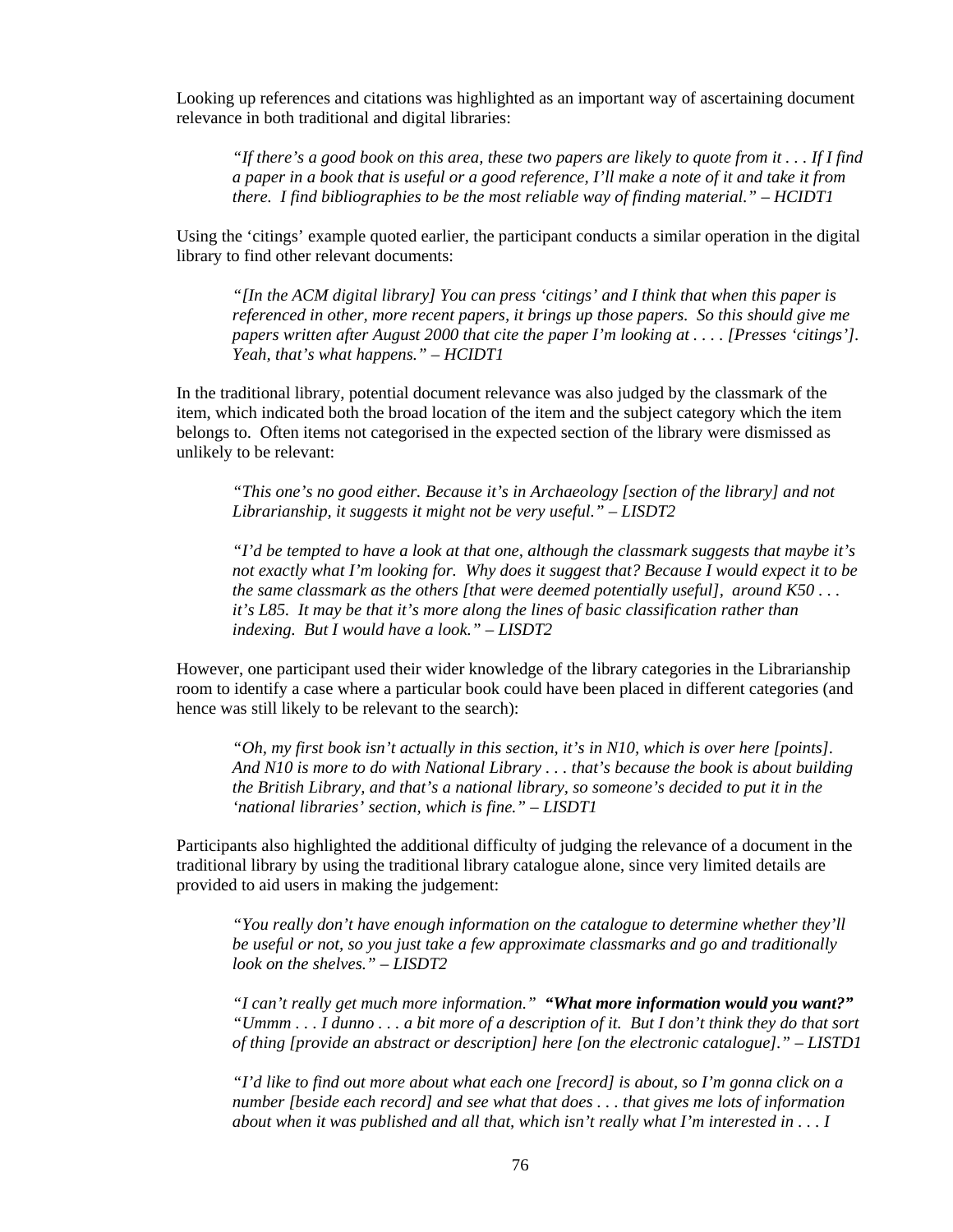*thought it might give me a brief like of what the book was about, the main topics in the book." – HCIDT2* 

This can lead users to dismiss a particular item as irrelevant purely due to the lack of meta-data provided about the item in the traditional library catalogue:

*"Ones like this without a year showing I don't tend to bother with because they're either*  not catalogued properly or so ephemeral that they don't even have a year." – LISDT2

These findings suggest that access issues can create errors and potential inconsistencies in user's mental models of traditional libraries. However, these errors and inconsistencies are likely only to lead to a delay in the information-seeking process by suggesting to users the necessity of visiting other sections of the library or other library sites in order to find items of interest. They do not hinder the process completely. However, space restrictions on a library card might persuade patrons to attempt to assess the relevance of documents onsite and perhaps more hastily than they would have done off site, therefore this suggests that restrictions such as these might have an impact on the quality as well as the duration of the information search.

#### **Key mental models findings based on assessing the contents and relevance of documents and libraries**

Deriving some of the potential relevance of an item in a traditional library from physical attributes such as 'wornness' can be regarded as an inference based on physical experience (Norman, 1983). Because users tend to ascertain relevance of traditional and digital items in different ways, this suggests that users are aware of the appropriateness of the methods and actions that they employ (Borgman 1986, Halasz and Moran 1983, Miyake 1984, Norman 1983, 1988, Stagg et al. 1993) when assessing document relevance in both types of library. For example, 'flicking' and 'scanning' paper documents is currently far easier than with electronic documents and is hence better suited to assessments of document relevance in a traditional library, whilst the abundance of abstracts in digital libraries make scanning an abstract a feasible alternative to attempting to scan the document by scrolling through it.

Difficulties based around which digital libraries contain information about certain subjects might be explained by confusion arising from non-firm boundaries (Norman 1983, Miksa et al. 1994) between users' mental models of individual digital libraries. Or more precisely, they can potentially be explained by difficulties surrounding predicting which goals can be accomplished at individual libraries and how these goals can be achieved (Norman, 1988). This explanation of our findings extends beyond knowing what sort of information is available in each digital library, to the access issues surrounding which providers provide which journals. Our findings highlight the need to assist users to form 'bridges' between their mental models of separate digital libraries. Recommendations for doing so, based on creating a central repository of such meta-data about the digital libraries themselves and working towards integrating several publishers' libraries under a single searchable front-end are discussed later.

#### **4.26 The use of analogies**

Interestingly, none of the participants made specific analogies between components of the traditional and digital libraries and only compared the similarities and differences between the two types of library when asked to. However, participants made interesting comparisons between digital libraries and other digital entities, such as Internet search engines, e-commerce sites and electronic library catalogues. These comparisons will be discussed below. In addition, we will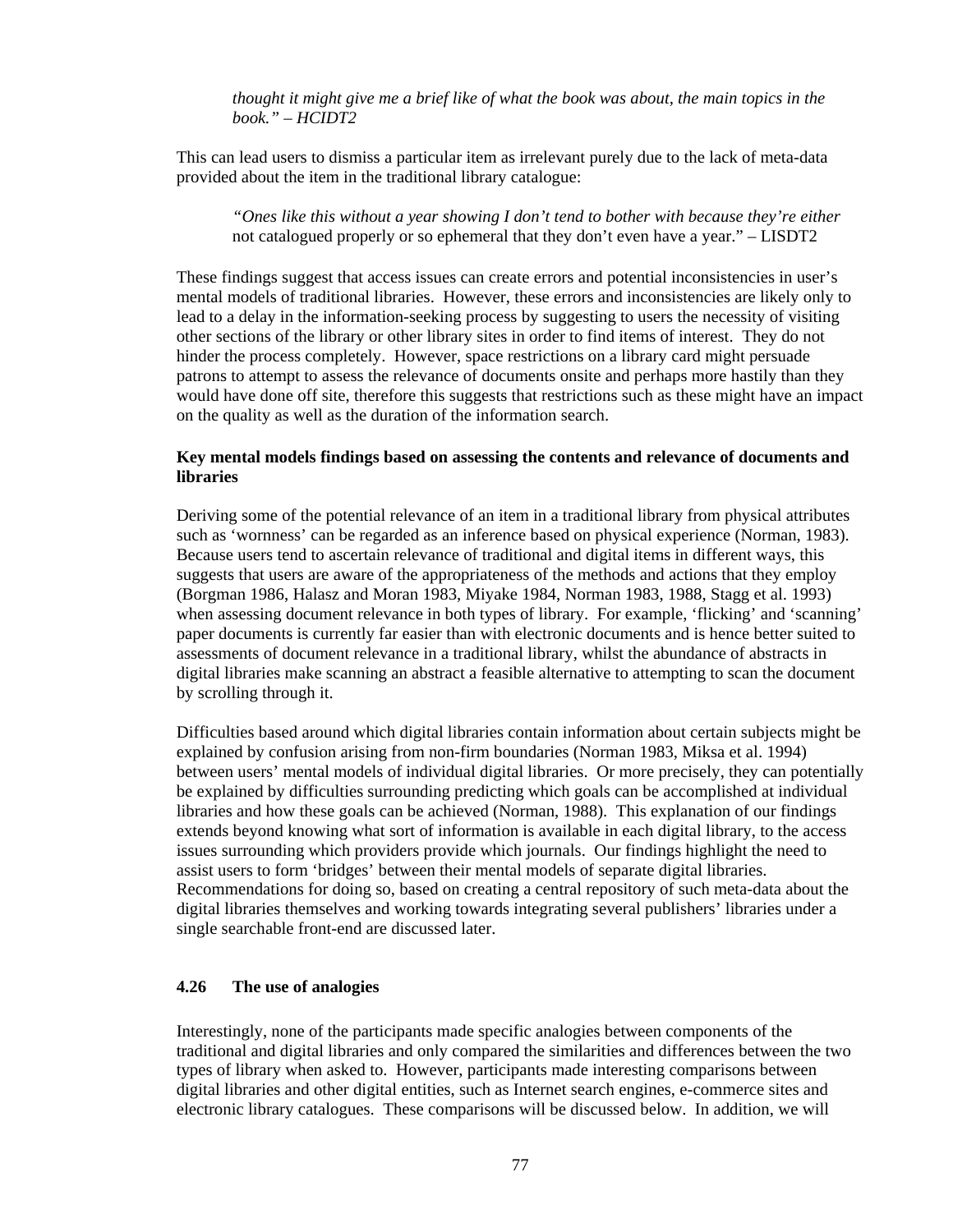discuss insights gained from comments made by ACM digital library users about the 'binder' feature of the library.

#### **Comparisons between search engine components and digital library search components**

Some participants assumed that the search engine components of Internet search engines, ecommerce sites and digital libraries work (in terms of the processes that they perform) in a similar manner, even if surface differences exist at the interface level or based on what format search terms should be entered:

*"I think the fundamental technology [behind search engines, digital libraries and ecommerce sites] is similar but there are specific differences at the interface level in terms of options you can select . . . different radio buttons . . . and the different ways in which they classify the things in the database . . . I mean Google's just a free-for-all . . . it's very nonspecific. Whereas if you go to the ACM or to Amazon you'd have to tell it that it's a book or a bit of music that you're looking for. So at the surface level they're different but behind the scenes I'd imagine they run on similar logic although the technology may be different . . . I mean whether it does a Boolean search automatically or whether you have to type in things for it [Boolean operators]." - HCITD1* 

This led the participant above to 'adopt similar searching strategies,' or at the very least begin their search by entering the same search terms, in both an Internet search engine and a digital library:

*"Why do you use the same strategy in both Google and the ACM Digital Library?" "Umm . . . because I think they both perform a similar operation in that you type in different words and it's trying to bring you relevant results. I think the process of bringing you relevant results is a similar thought of process in looking for words in the higher categories and then working down . . . if it just brought you back random stuff, then it wouldn't be any good!" – HCIDT1* 

Although some users intended to mirror their search terms exactly amongst the different digital libraries they used, or between the Google search engine and the digital library, this was rarely achieved in practice:

*"Why did you type in 'pattern languages'?" "Umm . . . Well I probably should have typed in 'language patterns' so it's exactly like before [with Google], but I forgot." - HCIDT1* 

*"When you searched on the HCI Bibliography you searched for 'focus groups' and didn't use inverted commas like you did on the ACM . . ." "Oh, I didn't do that consciously. I guess sometimes I use inverted commas, sometimes not. I probably used inverted commas originally because I was searching for focus groups and evaluation . . . I wanted to separate those two out . . . but searching just for 'focus groups' doesn't really need them." – HCIDT2* 

*"I would do the same 6 or 7 searches that I've done here. I experimented a bit when choosing my topic using LISA and that's probably how I came to my keywords of 'indexing' and 'museum' that I've used with this library [DoIS]." – LISDT2* 

When mirroring was achieved, the results were not always as useful as expected. The following participant, held the assumption that the previous use of digital libraries could provide 'how-itworks' knowledge when searching an unfamiliar digital library: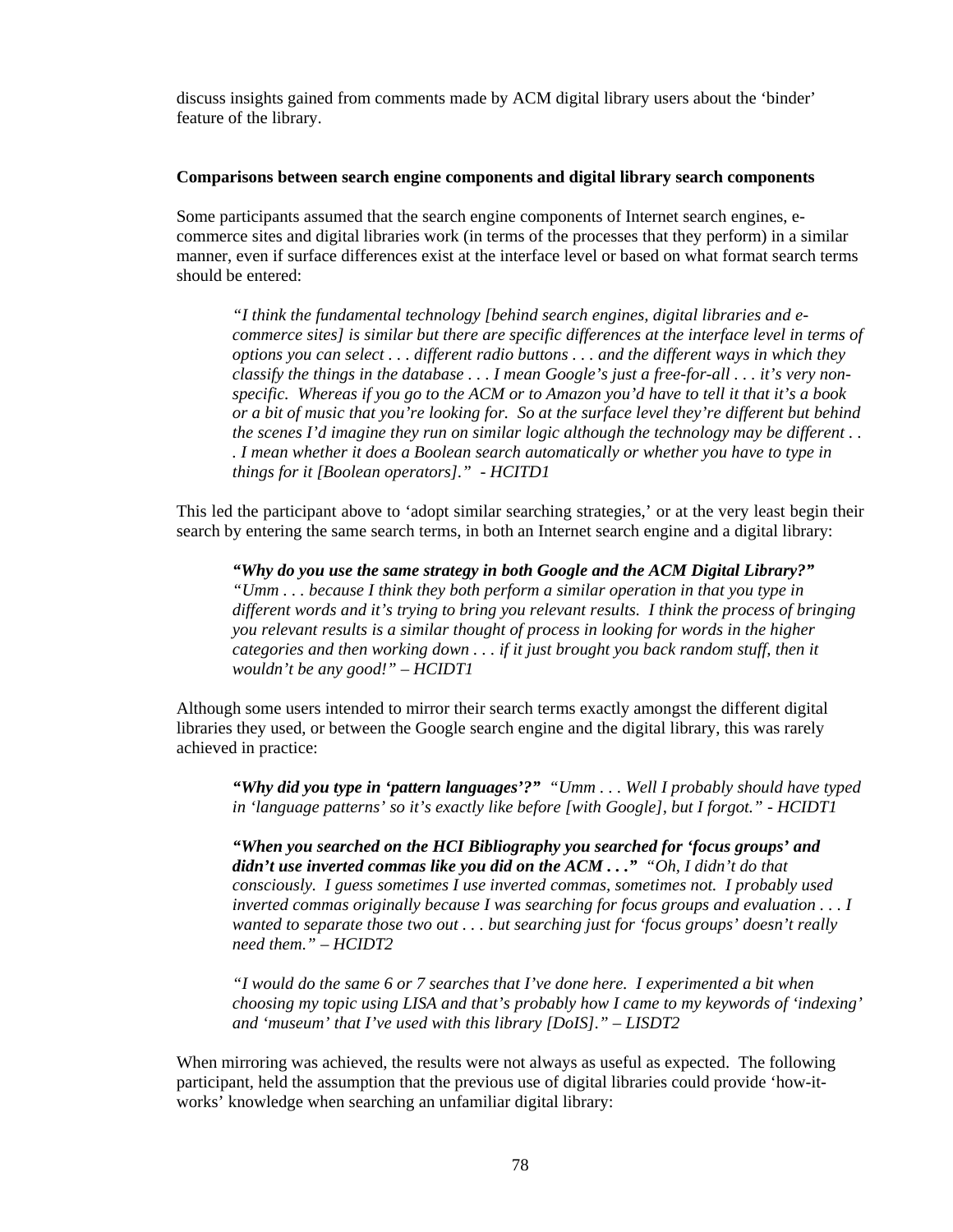Interestingly, one participant highlights that the previous use of digital libraries provides some 'how-it-works' knowledge when using DoIS, an unfamiliar digital library:

*"I've used similar [digital libraries] and that's helped because otherwise I would've not been able to work out what it was doing and why it [the computer system] was doing it." – LISDT2* 

Unexpectedly, the above participant found that using knowledge gained from using other digital libraries did not yield any results. Instead of attributing this to differences in the document content held by the two libraries, or differences in the way in which the libraries bring back relevant search results, the participant assumed that the search terms had been entered incorrectly:

*"I've found them [the search terms] to be useful when searching LISA [Library and Information Science Abstracts database] in the past for my dissertation. Oh, nothing's found! Why do you think that was? I don't know, I'm looking to see if I've typed my terms properly . . ." – LISDT2* 

Some participants also used the same search terms that they used to search the digital library or libraries of their choice to search the traditional library catalogue:

*"So I'm gonna type in the same as I did before [in the electronic library catalogue] and see what I get. So I'll start of with 'dialogue' and 'analysis' and press search." – HCITD2* 

Others used the search components in different ways, although confusion was rife surrounding just how similar the searching processes of digital libraries and Internet search engines are. Some of the confusion surrounding how the search components of digital libraries and Internet search engines work in relation to each other might arise from the blurred distinction between them (akin to the broadest view on Harter's (1997) continuum) which is itself symptomatic of the disagreement in the definition of the term 'digital library' as identified in the literature:

*"I wouldn't know what constitutes a digital library in this case." – LISTD2* 

In the case below, the participant suggests that using digital libraries is similar to using a database of document abstracts and indexes. A contradiction arises when the participant suggests that such abstracting services are, in fact, digital libraries too. Interestingly, the participant also recognises that the definition of a digital library can be somewhat broad and implicitly attributes the inconsistency to this factor:

*"Did you find using the digital library similar to anything else that you've used in the past?" "It's similar to LISA . . . " "Do you consider LISA to be a digital library?" "Yeah, I guess so, although it's hard to decide where a database ends and a digital library begins. It's like trying to distinguish between a librarian and an information professional, there's a very blurred distinction." – LISDT2* 

Other participants also highlights the blurred distinction by suggesting that Internet search engines themselves might be regarded as large, less organised digital libraries and vice versa, digital libraries could be regarded as search engines because they contain a search engine component and facilitate electronic information seeking:

*"It comes back to the issue of 'what is a digital library?' because some people argue that Google isn't a digital library, it's just a search engine. But if you look at a digital library like the ACM, well that's just a search engine! So if you don't include Google as a digital library then I would say search engines are similar to a digital library, but I would class*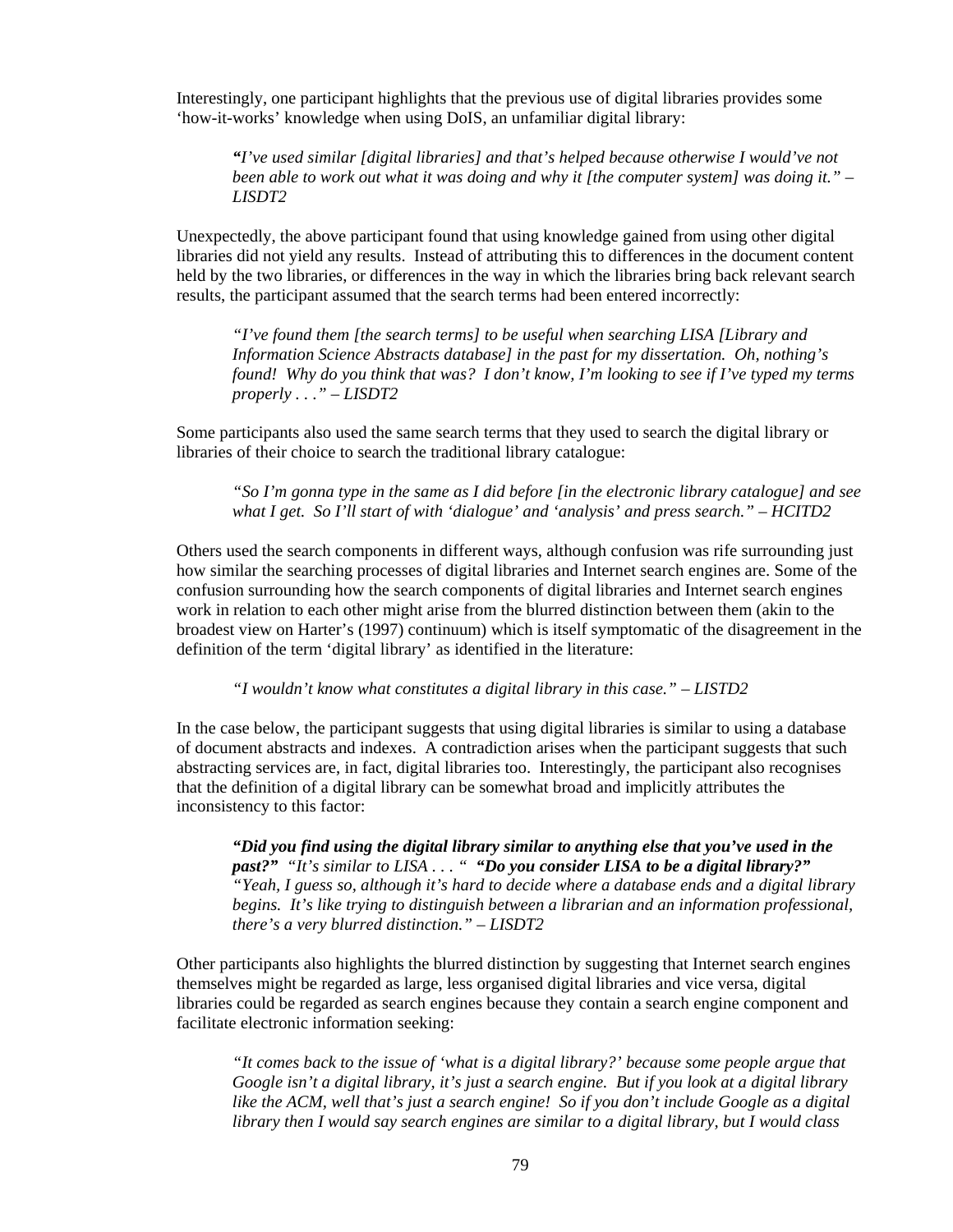*them as the same category because all you're doing is typing in words, trying to narrow down a topic which you're interested in, whether it be a paper, book or website, and finding it." – HCIDT1* 

*"In a sense, I see most digital libraries as a search engine. And Google could almost be viewed as a digital library . . . putting in a title of an article brings you back results that might help you to find it. I tend to use a digital library as a search engine . . . not as I would a traditional library so much . . . and not as a digital library [in its own right]. That's perhaps why I won't use binders and other stuff so much, because I don't really look at that sort of stuff. What does using a digital library as if it were a search engine entail? Umm . . . really I guess in terms of what I expect to get back and the look and feel [of the interface]. And in constructing queries. The way I used the quotation marks to separate 'focus groups' and 'evaluation' . . . that was because of experience in using search engines like Google, where I usually use quotation marks to do that. Also in terms of the way things are presented in order of relevance and being able to go back and bookmark stuff. Are there any instances in which you wouldn't treat a digital library is if it were a search engine? Umm . . . sometimes you'll get stuff back and you can't actually look at it just like you get broken links in a search engine. I guess with a digital library, it's not so much that the link is broken, but you don't have permission to view this . . . I guess in that case it's a little bit odd using it as if it were a search engine." – HCIDT2* 

*"ACM results come up in Google as well, so it's kinda like searching a digital library anyway. I don't really think about the digital library side of finding articles, I just think of it as searching. If I'm searching of the web, chances are it has a field and a go button and it will allow me to select a few parameters and that's the end of it . . . I don't really differentiate between a library search versus a search engine search or a search in Amazon or anywhere else . . . or looking for electronics or software or anything." – HCITD1* 

The similarities between search components of digital libraries and e-commerce sites such as Amazon seemed to create less confusion amongst those participants who identified similarity between them. This is because fewer surface similarities exist between the search engine component of the Amazon site and the search engine components of digital libraries:

*"You can look through things on Amazon using search terms, but it's a lot more simple though. If you did search on Amazon, would you search in a similar way? You'd search for titles really, wouldn't you. With Amazon, you sort of know . . . 'I'm looking for a video of Harry Potter' or whatever . . . you have an idea in your mind. I suppose you could do a general search on 'Michael Jackson's music' or whatever, but on here [the digital library] I don't know the names of any of the books . . . or any of the articles. With Amazon, you could do a subject search, but usually you know the title of what you're looking for. So there are vague similarities, but not really." – LISTD1* 

However, because there are more surface similarities between digital library and electronic catalogue search engine components, the confusion surrounding digital libraries and Internet search engines also extends in a similar fashion and to a similar degree to the traditional library catalogue:

*"I dunno if you can do this [wildcard searching] on this [electronic catalogue] actually. Usually if you put a star [asterix character on the keyboard, referring to 'child\*'] it just covers everything like childs, children on the end there. I'll put that star on it just to see . . . [Types in 'child\* library\* and presses search button]. No . . 'no exact match.' I know you can do that [wildcard searching] on the Internet search engines, but whether you can do that on here, I'm not sure." – LISTD1*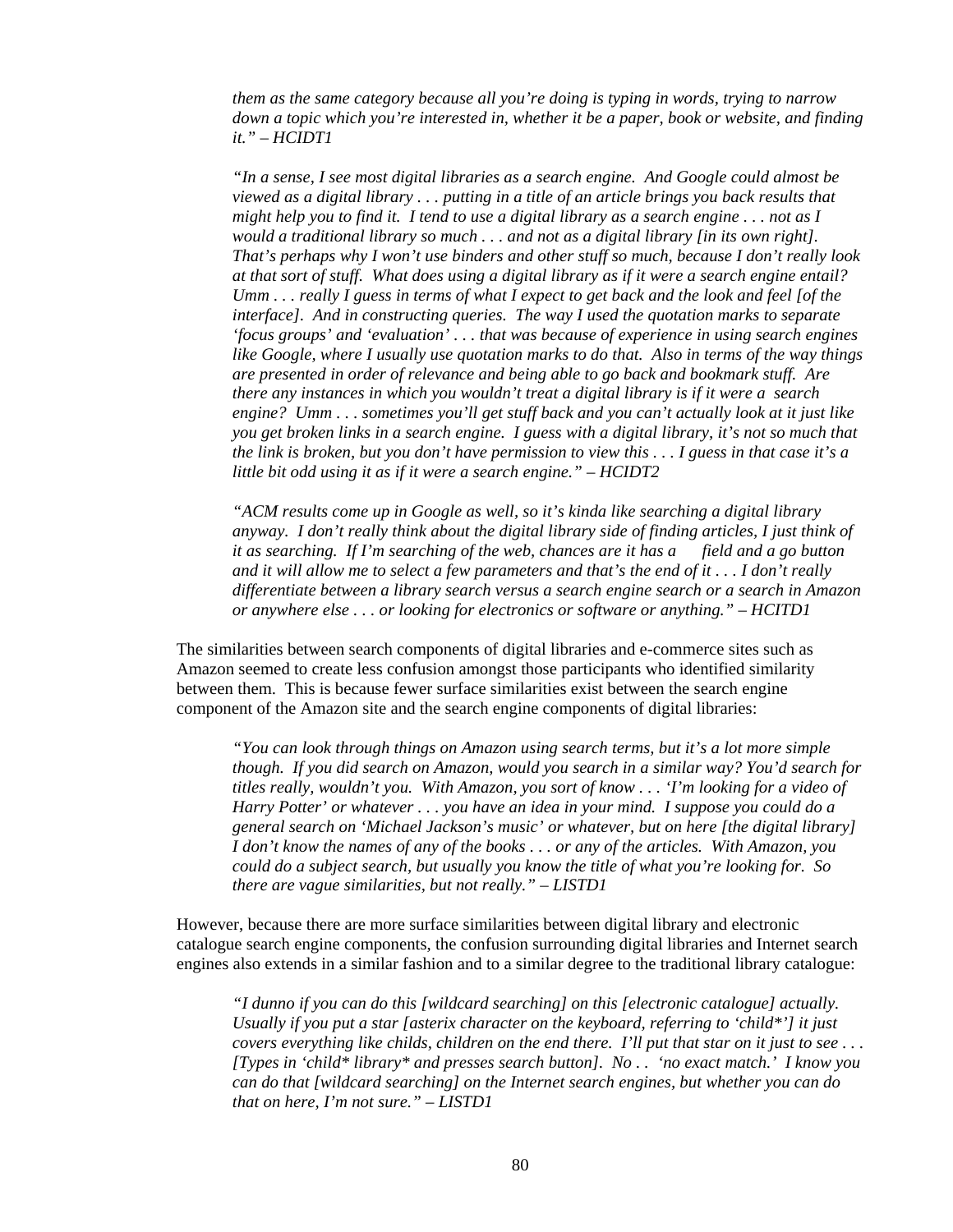*"I noticed that when you were searching the library catalogue and when you were searching the digital libraries, at one point you typed in 'library and building' . . . and in the library catalogue you typed 'library building' without the word 'and' in between. Was there any particular reason for that?" "I don't know if . . . I generally think that the library catalogue doesn't always . . . I suppose it does do Boolean searching, but I wasn't thinking that it did . . . I don't know, I think with the library catalogue, I've found in the past that you're searching doesn't need to be really specific and also you're not going to return a lot of results, so I suppose I'm a bit more careless . . . and also I only ever do basic searching . . . I only ever use AND and OR or NOT [Boolean operators] and sort of like inverted commas, speech marks for a phrase . . . and I never use brackets and other things. But I always find on a library catalogue that I don't think about my search so much." – LISDT1* 

One participant, when using the digital library, found a review of a book that had been found earlier in the traditional library search. This serendipitous discovery across multiple mediums suggested the book's relevance to the search. Interestingly, the participant attributes finding the book in both the traditional library catalogue and the review of the same book in the digital library to using similar search terms in both types of library:

*"Yeah. It had a record of the same book that is here in the library, which I initially found using the same search terms . . . Well not exactly, because I had to restrict my search terms for the library catalogue. But there was* :*a record of it on the digital library as well. That would indicate to me that it's a fairly relevant book then!" – LISTD2* 

Another participant asserted that the traditional library catalogue could be regarded as a 'bad search engine,' suggesting that the underlying search technology of the library catalogue does not work in an identical way to that of an Internet search engine:

*"Because I've only searched on the digital library system [electronic library catalogue], in a crude way you might want to identify the traditional library system as a very bad search engine! But at the end of the day, you're performing the same actions and trying to achieve the same goal. "In what crude way would you say that a traditional library is like a bad search engine?" Well the Google system is a lot more flexible and powerful when it recognises mistakes. It's more intelligent. It suggests what you might have meant. It's searching a huge huge database so has to be more powerful to sort out the wheat from the chaff. It has to be better because it's got so much more to sort through. But the traditional library is not as good." – HCIDT1* 

The same participant also displayed an understanding that it could be the underlying search technology, and not just the superficial differences in required search syntax, which might have an impact on the results obtained from an Internet search engine, digital library and traditional library catalogue:

*"A lot of better search engines will generate much more reliable results, so my expectations are that if I use one [a search engine] that uses a particular [searching] technique, I'd assume that others, even in a digital library might work using the same technique . . . and this one doesn't. Which techniques would work in a search engine that wouldn't work in the UCL catalogue? Just typing it in and the most likely result coming up! I don't actually know the technology behind it, but if I type in 'voice human factors' in Google, I can be pretty sure that it will bring back things that are relevant . . . I don't understand how it gets it, but it does actually return useful results." – HCITD1*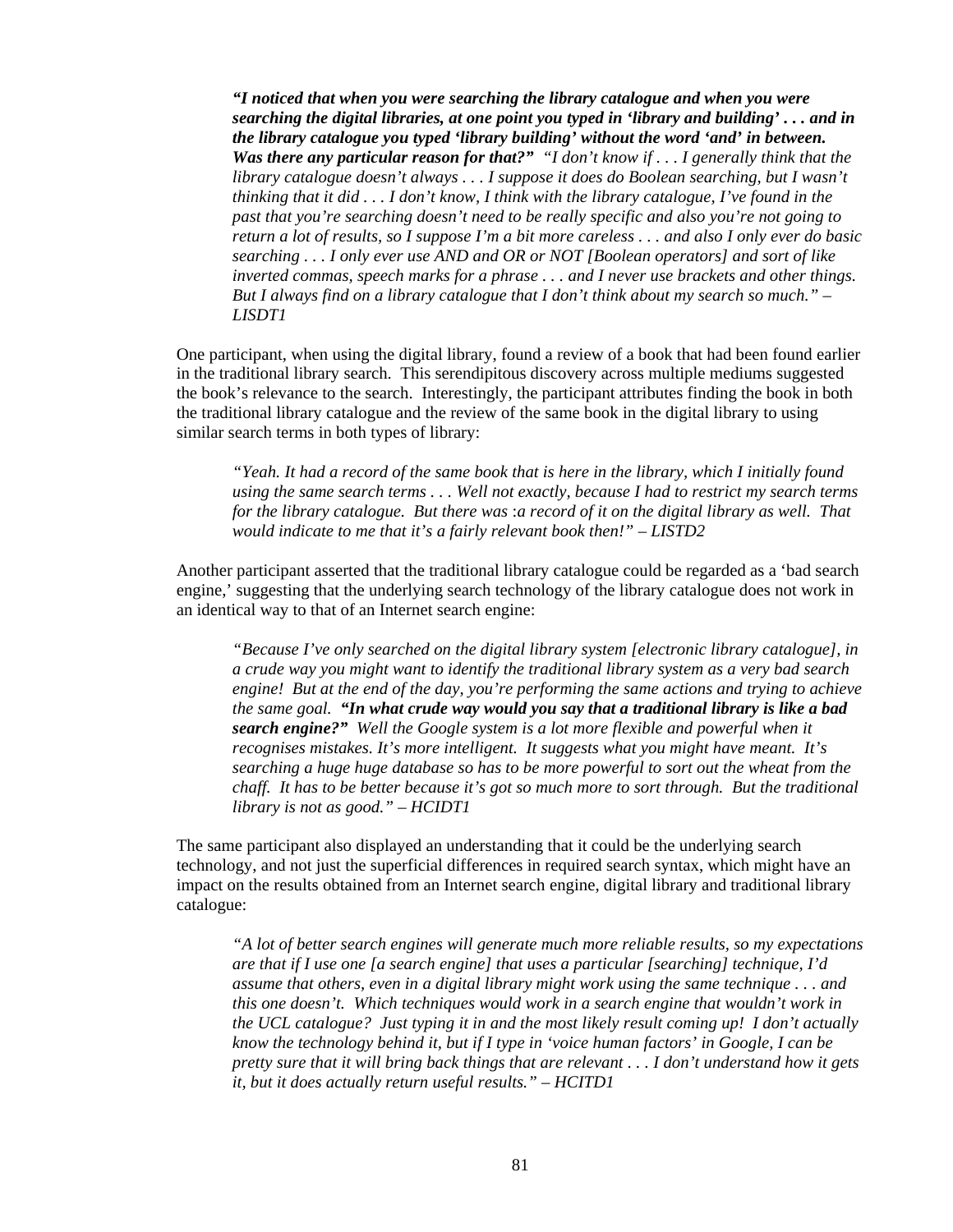This distinction based on underlying technology is best observed when the participant was asked to explain how CrossRef, a pilot initiative between Google and the ACM might work. This service provided a Google-style front-end to several full-text digital libraries. The participant suggested that an identical search using the CrossRef service, which indexes the entire ACM digital library, and using the ACM would be likely to yield different results due to the different underlying search technology employed. Other participants did not possess such a sophisticated level of understanding:

*"It's possible that the [CrossRef] results will be slightly different if it's based on different search technology than the current ACM digital library. I don't know if it is, but if it isn't, I would imagine that if I typed in 'voice user interface' or whatever search terms I used before in the ACM, I would get exactly the same results, plus a few others. If they're any different, then I'd assume that they're using different search technologies underneath . . .I don't see the point in doing it if it's not!" – HCITD1* 

#### **The ACM binder analogy**

When asked about how the 'save results to binder' feature of the ACM digital library might work, ACM users were able to 'run through' their mental models, based on the analogy of a paper binder, to varying degrees of success. All users saw the binder as a repository of searches that had been conducted. For example, one participant explains the potential time and effort-saving benefit of such a feature:

*"Because if you're doing lots of searches. . . and you don't wanna be typing in lots of combinations and variations of searches you've done before, then it'll save your actual search, or the search results to your personal binder and I suppose you could log in and see your binder and go straight to the searches rather than having to type in the searches again." – HCIDT1* 

However, ACM users were often unclear about how exactly the binder would work, particularly with regard to how it would store several hundred search results:

*"I imagine that . . . I don't know . . . either you select particular results to stick in it, or it saves the whole search. I presume that it's customisable and offers you to either save all the results that you've found or save some of them. And I presume that you have to be registered in order for it to remember that they're you're searches. So perhaps . . . I mean I've just got 7893 results from a search . . . I would imagine if I clicked 'save results to binder,' it'll save all these results to the binder. And I would imagine that maybe it would give me the option of filtering it slightly. Maybe it would ask whether I just want to save 500 [results] instead of over seven thousand. But I don't know for sure." – HCITD1* 

The mental model of another participant appeared to become clearer as they ran it through, realising that storing vast numbers of search results might be achieved by storing the results dynamically rather than storing a static list:

*"I presume what it does is it makes a little folder of your searches, but I'm not really confident in using it, so I've never really tried it . . . Maybe, since there's quite a lot of results here . . . this is 200 . . . I presume it would save all those . . . but that's quite a lot to save in a folder, especially if you do more searches . . . so maybe it saves the ones you've selected and asks you to choose which ones you want to save to a folder. I'm not actually sure. I guess it would have to be categorised in some way with what I put as the search terms, so I'd imagine underneath that as a heading, it would have a list . . . actually, maybe it wouldn't . . . maybe you could click on that [the search terms] and it would bring back*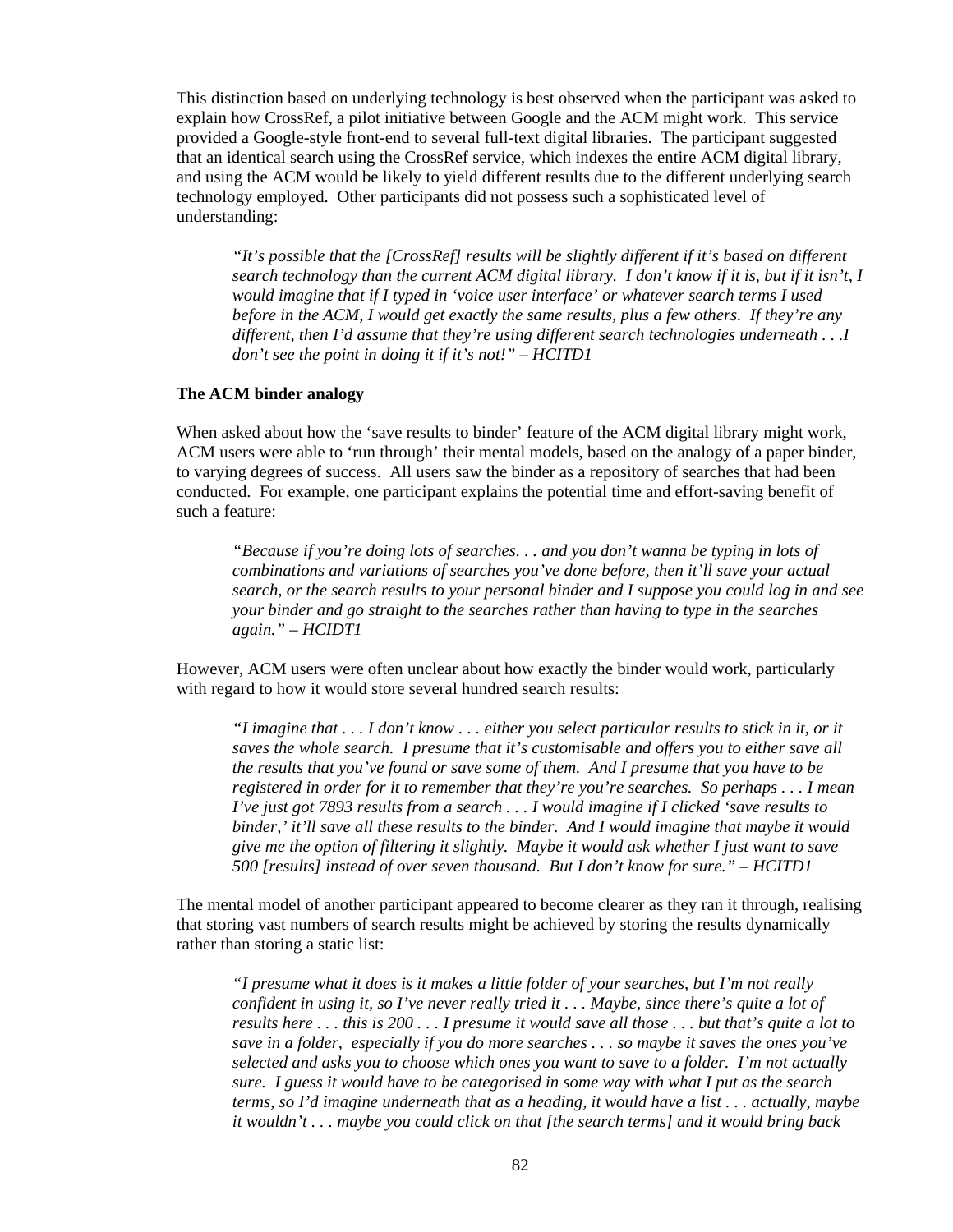*the results it's found already for you . . . so maybe the folder would just be a list of these search terms." – HCITD2* 

Another participant introduced a second analogy, the concept of a 'bookmark' from an Internet web browser to help reason about how the binder feature might work:

*"I'm guessing it means you can save some sort of link . . . you can maintain a link of interested articles and stuff like that . . . I usually find I just download any articles I find interesting, so in that sense I maintain my own binder really. How do you think a 'binder' option like that might work? Umm . . . probably a bit like bookmarks. You can go back to stuff you've highlighted before. So instead of downloading an article, you could add it to the binder and then go back to it." – HCIDT2* 

#### **Key mental models findings based on analogies**

Some participants held the assumption that the search engine components of Internet search engines, e-commerce sites and digital libraries work in a similar manner, even if surface differences exist at the interface level or search syntax. The resulting adoption of similar search strategies between digital entities is likely to be due to an underlying assumption (Duncker 2002, Stagg et al. 1993) in users' mental models of search engine components. This assumption might be that all search components work in broadly similar ways as they are all used for similar search-based information-seeking tasks. Such an assumption would suggest an incomplete model of search engine components and hence a negative impact on understanding the functionality of the overall digital library system (Allen 1997, Johnson-Laird 1989, Miyake 1984, Norman 1983, Norman and Draper 1986, Payne 1991, Sasse 1997, Staggers and Norcio 1993). A similar explanation, although coming from a slightly different angle, is that digital library users may not have formed a deep enough level of understanding (Norman 1983, Miyake 1984, Schumacher and Czerwinski 1992) of the function of a search component in relation to overall digital library usage, i.e. maintained a lower level of understanding in relation to Miyake's (1984) framework adapted to explain the complex levels of understanding surrounding digital libraries.

Another assumption might be that although there may be subtle differences in how search engine components work across digital media, this does not affect how these components should be operated in terms of search syntax. Once again, such an assumption can be attributed to lack of deep understanding. Alternatively, it can be regarded, as with the previous possible assumption, as false confidence from the creation of firm boundaries (Norman 1983, Miksa et al. 1994) that do not necessarily hold firm under pressure or as a type of inconsistency between component models of users' mental models of a digital library (Kieras 1982, Kieras and Polson 1985, Collins and Gentner 1987). Whilst such assumptions could also be attributed to a degree of 'conceptual baggage' (Sasse, 1997) provided by making analogies between search components across digital entities, such a claim is difficult to substantiate because the 'baggage' with regard to search components may be 'invisible' and hence difficult to identify and educate users about. This suggests that although there is scope for providing clarity to users with regard to how search engine components belonging to different search entities should be used, this may not be as simple as informing users that search components across digital entities do not necessarily work in, nor should be used in, the same ways. Recommendations on how this can be achieved are discussed later in this report.

Further interesting mental model-related findings arose from questioning ACM digital library users about what the thought the 'save results to binder' feature of the library might do. Aside from uncovering interesting findings about perceived access restrictions, it provided evidence that suitable use of analogies in the design of digital libraries could be beneficial to users. Users were able to make inferences based on a paper binder analogy through 'mental simulation' (Collins and Gentner 1984, Kieras and Bovair 1984, Payne 1991, Rutherford and Wilson 1992) and one user was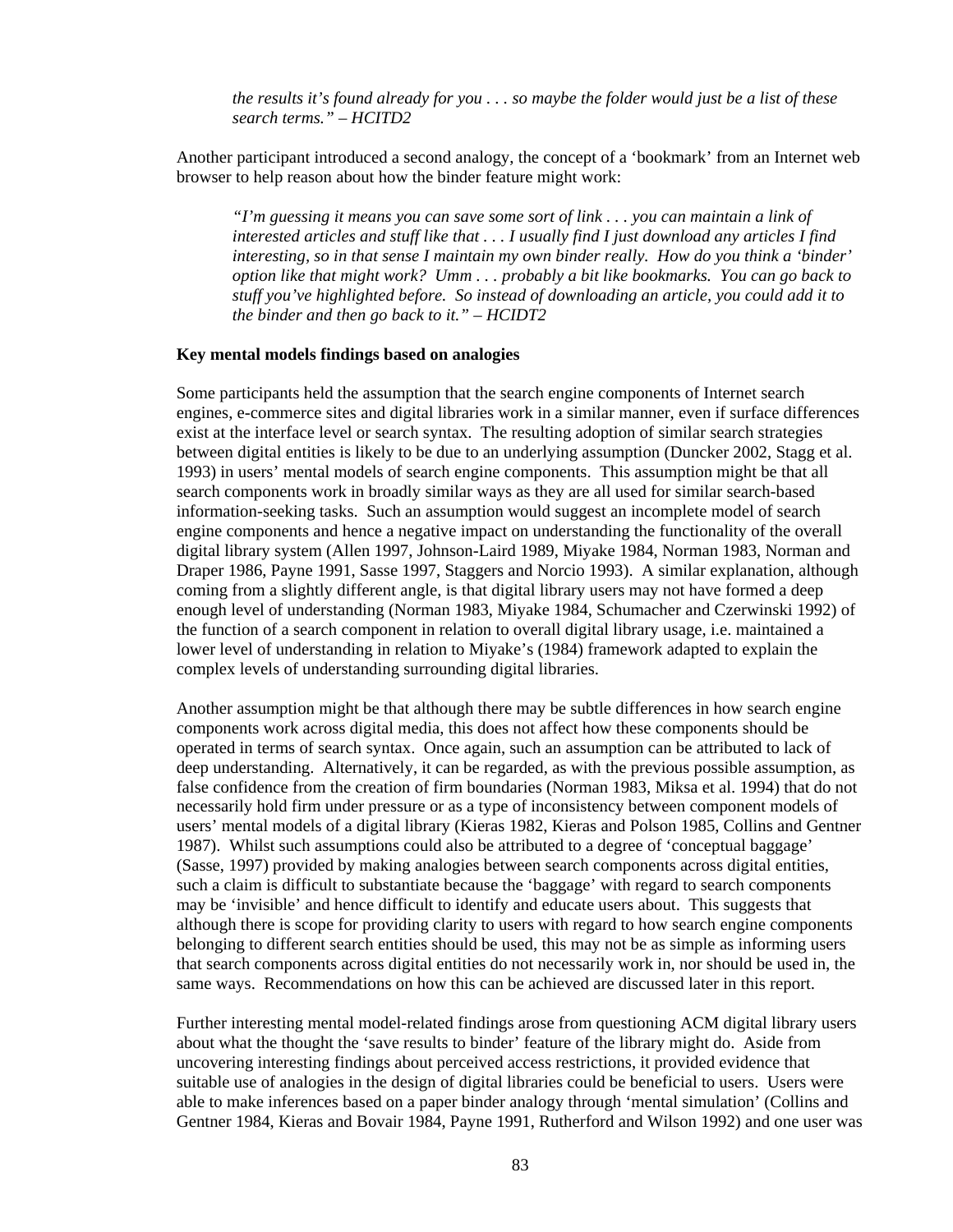able to use this as a means of questioning their own assumptions. Hence although further research is required into the successful use of analogies in digital libraries, this suggests that carefully introducing analogies into digital library interfaces can create benefits by allowing users to reason through inconsistencies in their mental models in order to ascertain how the feature might work, even where the function of the digital entity (in this case the digital binder) may differ from that of the source of the analogy (in this case the physical binder).

In addition, these findings suggest that should appropriate (Carroll and Olson 1988, Collins and Gentner 1987, Craik 1943, Gentner 1983, Halasz and Moran 1982, Johnson-Laird 1983, Kieras and Bovair 1984, Newman and Lamming 1995, Norman 1983, Nürnberg et al. 1995, Payne 1991, Young, 1983) and/or complementary (Craik 1943, Holyoak and Thagard 1995) analogies be introduced into digital libraries, this may lead to more effective learning of the system and creation of a rich, and less error-prone mental model for users. This is also likely to lead to greater connection and consistency between component parts of the digital library based on different analogies. (Kieras 1982, Kieras and Polson 1985, Collins and Gentner 1987).

Of course, as asserted by Halasz and Moran (1992, analogies should be introduced with caution, since they have the potential of creating added confusion as well as helping to reduce it. As highlighted earlier in the literature, care must be taken to minimise the level of 'conceptual baggage' (Sasse, 1997) carried by the analogy and to ensure appropriateness, complementariness, connection and consistency between analogies used.

#### **4.27 Troubleshooting in the traditional and digital library**

Participants often had troubleshooting strategies in a traditional library should they not be able to find the information that they were looking for. This often involves checking the surrounding area of the shelves where the item was supposed to be, checking the returns trolley and/or checking whether the item is out on loan before either asking a librarian for help or requesting the book is held if and when it is returned:

*"I'd ask a librarian to help me find it. Although these libraries are quite big and there's not many librarians around. . . so if I went to the desk and said it's not on the shelf, they'd expect me to find it. I shouldn't have any problem locating where it should be on the shelf. And if it wasn't there, it should be out [on loan], otherwise it's lost and I'd probably report that if that's the case . . . but I'd also look on the desks around that area because it might be that someone's pulled if off the shelf and not put it back . . . and then look at this [the electronic catalogue] because it'll tell you if they think it's out [on loan] or not. If it [the catalogue] says it's in [the book is in stock] then it should be either on the shelf, travelling back to the shelves, or lost. Here it's happened where I've returned to get a book a number of times and it [the electronic catalogue] says that it [the book] is here, but it's not. So I reported it as lost by filling out a form." "How would you know if a book is 'travelling back to the shelves'?" "You never actually know that for sure. You need to guess. You could ask the librarians and perhaps they would know on their system, but you'd probably assume it's on its way back to the shelves because it's more likely than being lost. Then return a few days later and if it's not there, assume it's lost and report it." – HCIDT1* 

*"Usually it means the book's gone walkabout somewhere. In that case I'd just give it a few days and see if it's back, or possibly request the book so that I'm notified if it is returned . . . But I suppose it's just lost in the system. It's probably . . . well I get the impression, certainly at UCL, that library space and things like that are a problem so sometimes books don't get returned in the right place or the system gets out of sync . . . considering that*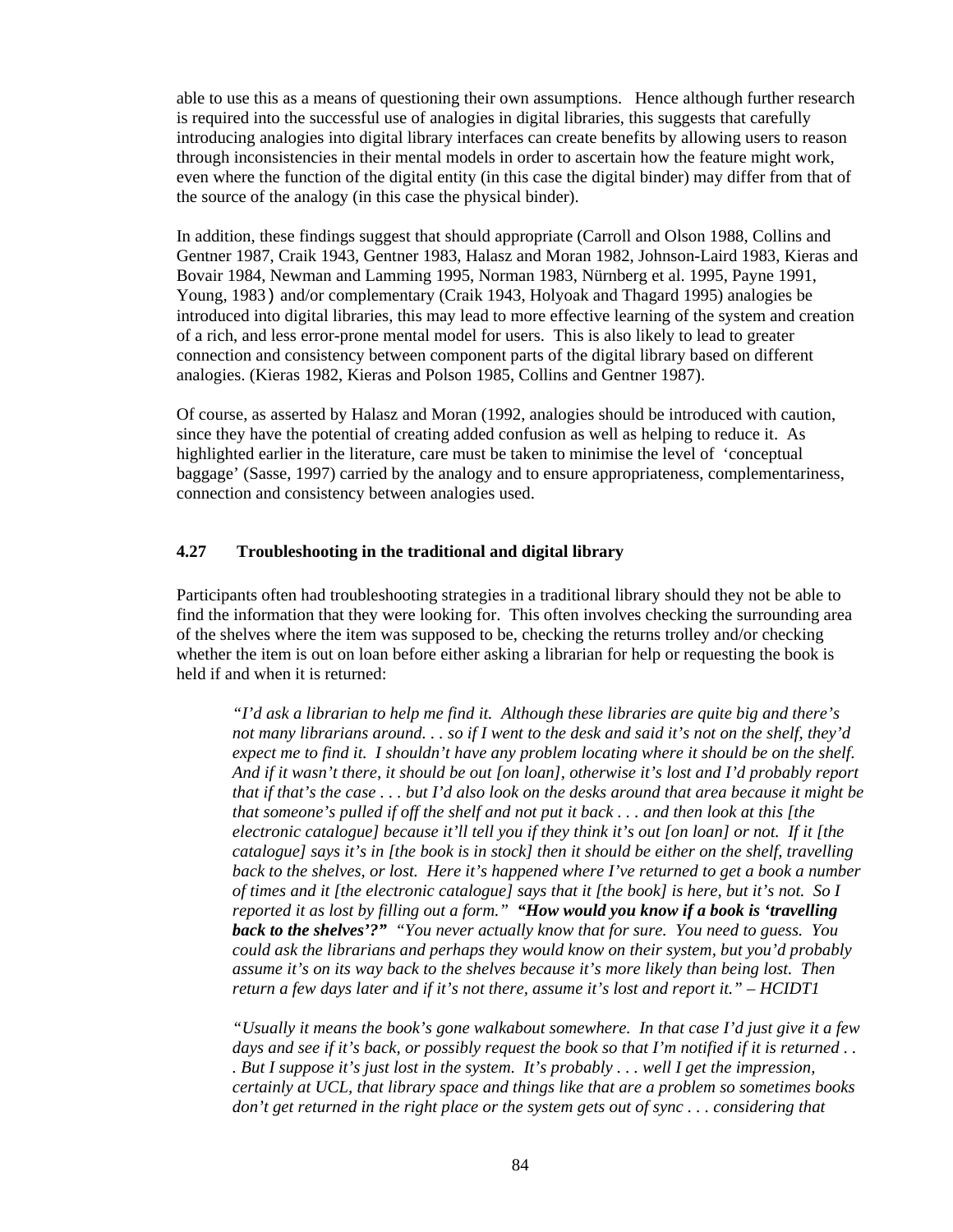*you've got hundreds of thousands of books, there's probably a few where what it says on the system is not actually where the book should be." – HCIDT2* 

*"What would you do if you couldn't find one of the things in your list, if you were looking for it specifically?" "That happened to me yesterday, and I found that they had moved the journals I was looking at last week to the stores, which was very annoying . . . but I didn't know that at first, so I looked to find it on the catalogue first, because you need to be sure first that it's not out or whatever . . . then I looked in the re-shelving areas and that's about it. I generally don't seem to bother telling anybody, because nothing seems to happen. But I would always check quite thoroughly first and if something was out on loan, or in stores, I'd put a request in using my lending card." – LISDT1* 

*"Sometimes I look specifically for stuff, but half the time here things are not on the shelf when they're meant to be. And adding to that [problem] there isn't enough books for students on the course. I can't be bothered to look on the trolleys to see if it's being reshelved or not. If that book wasn't at the classmark that it was supposed to be, I would have a look at the other books in that classmark to see if there are other useful things there." – LISTD2* 

When more detailed searching assistance is required, the role of the librarian in aiding the search was also highlighted. This participant identified that the librarian, apart from providing 'how-touse-it' knowledge about the traditional library can also provide users with searching knowledge (almost meta 'how-to-use-it-knowledge):

*"I'd probably ask the librarian I suppose . . . if I really couldn't find what I wanted and I'd tried on the catalogue and the databases and stuff . . . yeah, I'd say 'I'm looking for information on this topic and I can't seem to find anything.' Maybe actually I'd go home first . . . take some books out and have a look properly, then I'd probably ask the librarian on the second attempt, 'cause when you don't know anything about the topic, it's a bit vague for you to say 'oh, I can't seem to find anything on the design of children's libraries.' I'd want to tell them, 'I've got these books out, I've found these references too . . . can you help me to follow them up? Or what do you think would be the best way of taking this further?'" – LISTD1* 

One participant also highlighted that librarians could prove to be a useful resource if the electronic catalogue was broken, since they might keep a paper record of how items are organised in the traditional library:

*"I would imagine [librarians] have paper records, so they could tell me where to find relevant books if the system goes gown without me having to go from shelf to shelf." – LISTD2* 

Participants regarded troubleshooting information-seeking problems in a digital library to be nowhere near as straightforward as with a traditional library:

*"Perhaps that's where a traditional library has a slight edge, because they can at least tell you where to go if you can't find where you are." "What would you do if you couldn't find what you were looking for in a digital library?" ". . . If it was a subject area and I was doing subject searches, then I guess I would give up . . . unless it was really important. But I can't envisage not finding anything useful at all. But I think I would give up if I had lots of trouble, just out of sheer exhaustion." – HCITD1*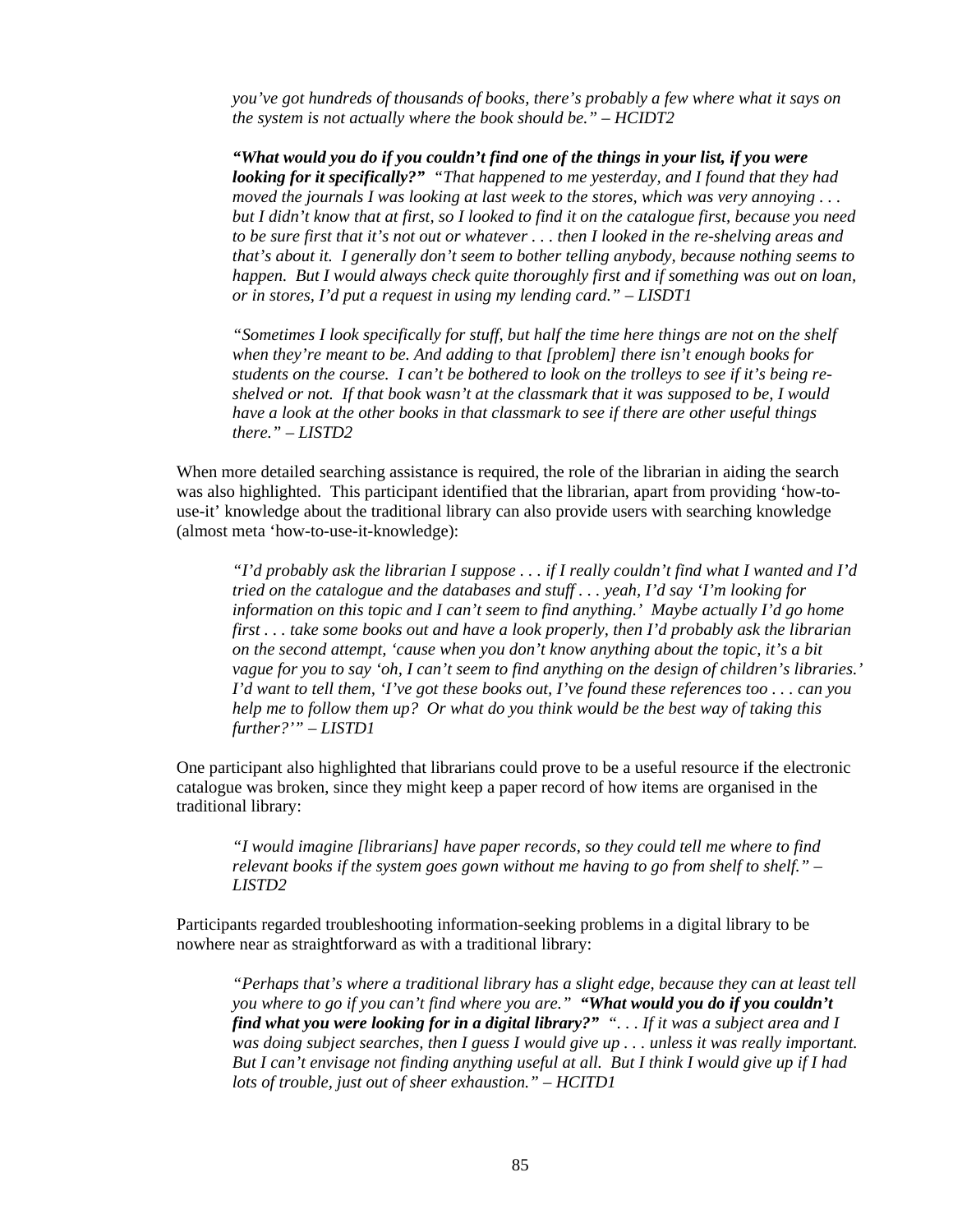*"There wouldn't really be much I could do, I would imagine. I have never sent an e-mail to anybody to say . . . I dunno! But there is not much you could do! You might know people that search better . . . and they you would maybe speak to them . . . but in this setting, I wouldn't go to a librarian or whatever to see if they could help." – LISDT2* 

*"Usually I just give up, it's very frustrating! That happened to me yesterday as well! I was looking for some publication that the British library did and it was on their website, and admittedly it was in 1998, but I thought it might still be there or perhaps in the British Library . . . but I've been to the British Library and looked on the catalogue and it's not there and it's very frustrating. So I've e-mailed them about it and they haven't got back to me! It is frustrating, it's awful, because you've got nowhere to go [for help]. At least in the [traditional] library, there might be something next to it that might still be relevant. You can get round it more I think with traditional things . . . but when it's a digital library, I just feel hopeless!"* 

Participants do, however, suggest potential avenues for exploration if an item cannot be found in a particular digital library, either by turning to another digital library altogether or to a general Internet search engine:

*"Something might be published in a newsletter and then the author's made the content available to another journal and they've gone and published it, so that's one way of trying to find something, by looking at alternative places that it's been published. But some things you know you're just never going to find!" – LISDT1* 

*"I'd probably try the Internet and that is a huge . . . it's not catalogued or classified, so it's not technically a library but . . . you might find something on the Internet." – LISTD1* 

#### **Key mental models findings based on troubleshooting**

Traditional library users held detailed knowledge of library procedures, in effect 'how inputs become outputs' (Kieras 1982) in the library. This allowed them to form well-reasoned behaviour patterns (Norman, 1983) when they could not find a particular item where it was supposed to be on the shelves, or encountered another problem in the library where troubleshooting was required. In effect, this provided users with procedures for troubleshooting and maintenance (Allen 1997, Kieras 1982, Norman and Draper 1986, Payne 1992, Staggers and Norcio 1993).

Users recognise that some of this troubleshooting knowledge can be provided by librarians, along with other 'how-to-use-it' and 'how-it-works' knowledge about the library and about informationseeking strategies in general. The lack of such knowledge in order to aid troubleshooting in a digital library does not arise from errors or inconsistencies in user' mental models of digital library troubleshooting (or at least no such evidence was articulated in our study). Hence we can conclude that users' mental models lack troubleshooting knowledge because many digital libraries simply do not facilitate troubleshooting, particularly with regard to searching behaviour. This highlights the need for digital libraries to facilitate troubleshooting in order to avoid users from taking other forms of potentially unnecessary or inappropriate remedial action when things go wrong, such as turning to another digital library altogether or to a general Internet search engine. Recommendations on how best to facilitate troubleshooting are discussed later.

### **4.3 Summary of findings**

Users believed that traditional and digital libraries could fulfil different but overlapping information-seeking goals, for example, assessing relevance of documents with a digital library was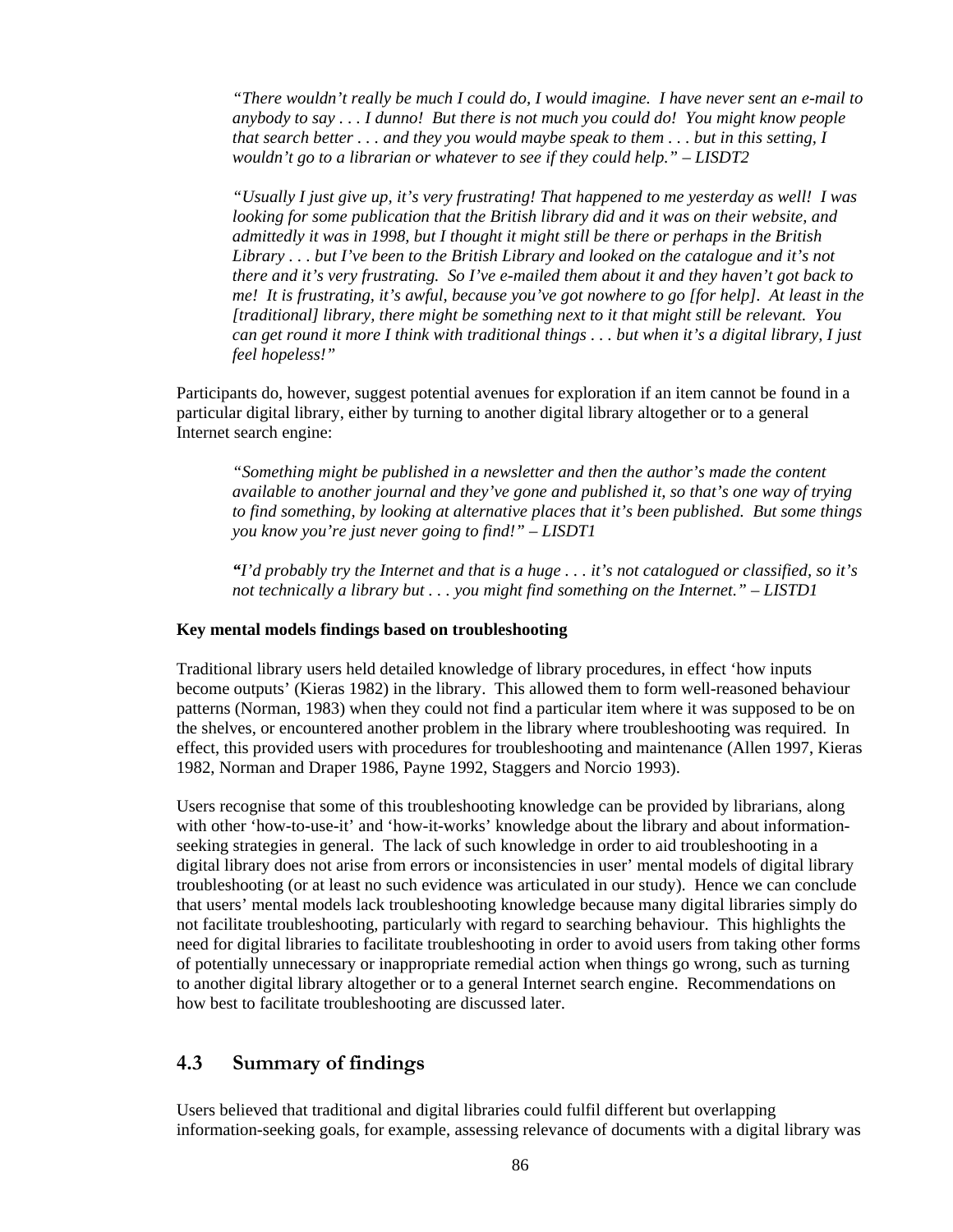highlighted to be quicker and easier than if using a traditional library, whilst many users regarded traditional libraries as better at bringing back relevant results. Because users tend to ascertain relevance of traditional and digital items in different ways, this suggests that users are aware of the appropriateness of the methods and actions that they employ when assessing document relevance in both types of library.

Users had a good idea of the layout and procedures in the traditional library and therefore were far more able to articulate procedures for troubleshooting in the traditional library than the digital library. The lack of such depth of knowledge with regard to digital libraries suggests the need for digital cues as well as suggesting the potential role of the librarian, whether conventional or in the form of digital assistance, to aid troubleshooting. Our findings also highlight the need for digital libraries to facilitate troubleshooting in order to avoid users from taking other forms of potentially unnecessary or inappropriate remedial action when things go wrong, such as turning to another digital library altogether or to a general Internet search engine. Troubleshooting assistance might also help address the misconception highlighted in our findings that browsing is only possible in a traditional and not a digital library.

The lack of detailed knowledge of 'how inputs become outputs' in a digital library might help explain why digital library users are often prepared to conduct searches which they know from the outset are unlikely to yield valuable results. Our findings suggest that this lack of knowledge might be caused by lack of relevant feedback from the system and highlights the important role that system feedback can play in ensuring as complete a mental model as possible is formed by the user in order to maximise users' understanding of the system and a challenge for digital library developers is to design systems that promote the creation of mental model assumptions that are likely to take users towards their goals rather than further away from them. This is particularly pertinent with regard to access restrictions, which were also highlighted to be an important part of users' mental models of digital libraries and were shown to have a potentially negative impact on user behaviour.

Users' varied knowledge of how search terms are turned into search results (how inputs become outputs) also might also be related to the fact that many users believed that the search components of digital entities such as digital libraries, Internet search engines, electronic library catalogues and e-commerce sites work in a similar manner, even if surface differences exist at the interface level or search syntax. An interesting symptom of this varying level of understanding is the distrust that MSc HCIE-E students felt for the ACM relevance bar, resulting in the formation of heuristics based on personal opinions of relevance that may or may not be appropriate for finding the most relevant information in the digital library, especially in all information-seeking contexts.

Our findings suggest that one potential way of reducing some of the confusion surrounding how inputs become outputs (and surrounding how digital libraries work in general) is by carefully introducing analogies into the digital library interface if and where appropriate. This can create benefits by allowing users to reason through inconsistencies in their mental models in order to ascertain how the feature might work, even where the function of the digital entity may differ from that of the source of the analogy.

The section which follows discusses the themes, similarities and differences from our findings in relation to the literature.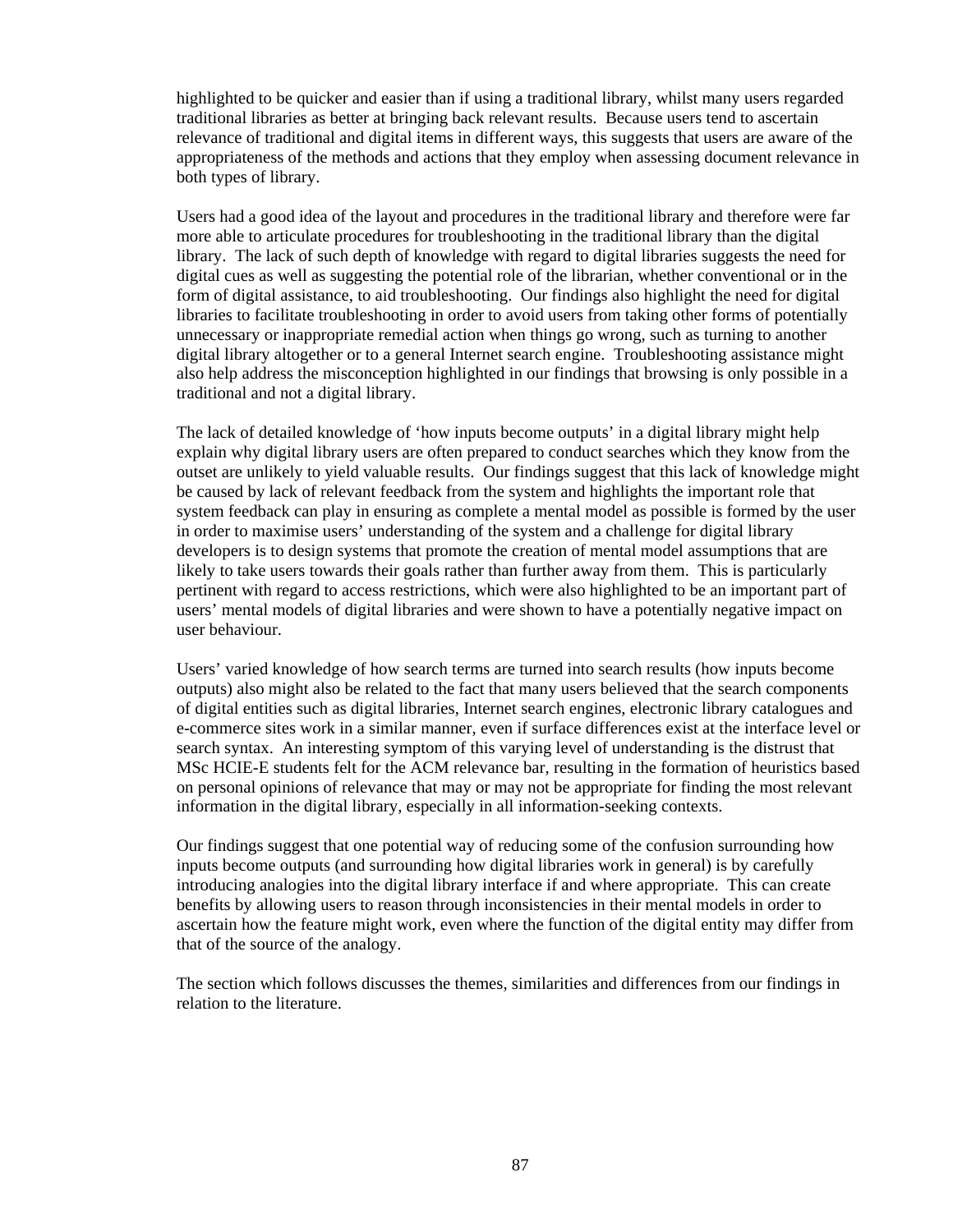# **5. Recommendations and discussion**

## **5.1 Overview of recommendations**

This section discusses potential improvements to digital library usability by relating our findings to the literature in the early sections of the report. In doing so, and as highlighted in the previous section, we suggest the need to:

- Improve the scope for troubleshooting in digital libraries.
- Educate users about and improve the scope for browsing digital libraries.
- Improve support for the assessment of document relevance in digital libraries.
- Improve system feedback to encourage the development of rich mental models and to avoid errors and inconsistencies in such models.
- Ensure that users make correct and appropriate comparisons or analogies, especially between the search engine components present in digital libraries and other places where such components can be found, such as Internet search engines, e-commerce sites and electronic library catalogues.

The above list will be discussed in detail in this section of the report. We also discuss our findings in relation to Bates' (2002) cascade model of digital library interactions and Miyake's (1984) framework for understanding complex device knowledge.

## **5.2 Discussion of recommendations**

### **Improve the scope for troubleshooting in digital libraries**

In a similar vein to Stelmaszewska and Blandford (2004), we argue for the potential of 'digital librarian assistance' not only to provide context-dependent and dynamic help, but also to provide help with authentication issues. At one extreme, such assistance can be fairly limited and passive. For example, a simple expert system could be developed to provide users with searching and browsing tips and strategies or information about how best to precede when they cannot find what they are looking for in the digital library. At the other extreme, according to Marchionini (1995), a self-evaluating and self-modifying digital librarian could be developed along the like of Stephenson's (1992) work of science fiction – 'Snowcrash.' Further research is required into useroriented approaches to provide troubleshooting in digital libraries, particularly with regard to how passive or active such support should be. A very passive system which is seldom noticed or used is likely to be just as unhelpful as a librarian equivalent of the Microsoft Office Paperclip which might be regarded by users as constraining and possibly intrusive. However, we suggest that providing dynamic feedback based on how users appear to be using the system can be used to create, enforce or re-enforce the formation of correct and richer mental models and to make users aware of any incorrect or inconsistent assumptions that they hold.

There is also potential to extend the notion of providing dynamic feedback in other ways; users who appear to be trawling through several hundred search results, such as LISDT1, might benefit from being told other suggested (and narrower) search terms that might have brought back many of the same records. Conversely, users who obtained no results because of heavily restricted (i.e. narrow) search terms might benefit from suggestions such as 'try searching without using inverted commas' or 'try searching the full-text of the articles and not just the titles.' Such a system could offer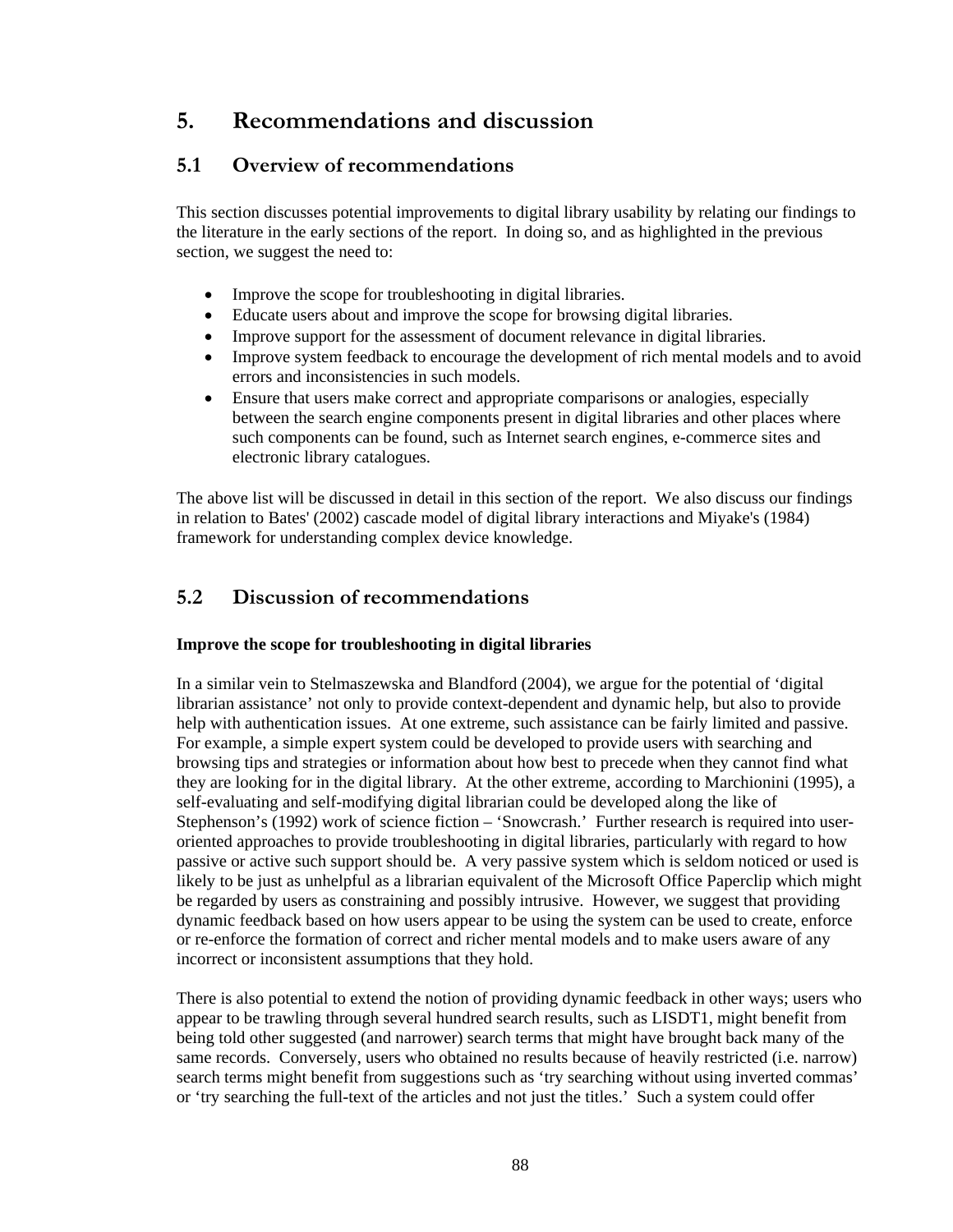'intelligent' correction when words are spelt incorrectly or the digital library software finds that a similarly spelt search term yields more results and hence a mis-spelling might have been made

A similar approach to improving digital library usability was taken by Stelmaszewska et al. (forthcoming), who found that users supported by adaptive 'tips' were more likely to reformulate queries and hence develop more effective search strategies. The system developed checked each search query against a set of criteria, such as how many results were returned, how many documents contain each search term and whether the search includes the 'and' or 'or' Boolean operators etc. Stelmaszewska et al. (forthcoming) explain that "combining these criteria results in about thirty conditions, of which about ten emerge as distinct situations for which tailored tips were devised." These 'tips' do not "engage users in a protracted dialogue at the beginning of the information seeking process, but [offer] them advice when results are returned and users need to make a decision about what to do next."

Stelmaszewska and Blandford (2004) suggest that the above approach of providing contextdependent help is likely to reduce the feeling of 'lostness' in the digital realm. We have found that much of this 'lostness' arises not from errors or inconsistencies in user' mental models of digital library troubleshooting, but because many digital libraries simply do not facilitate troubleshooting, particularly with regard to searching behaviour. Hence our findings based on the troubleshooting elements of users' mental models of digital libraries also suggest the need for search assistance as highlighted by Stelmaszewska and Blandford (2004) and implemented by Stelmaszewska et al. (forthcoming). Interestingly, whilst Stelmaszewska et al. (forthcoming) arrived at these recommendations from conducting a study on information-seeking behaviour, we arrive at similar recommendations through taking a mental model approach. This is probably due to the fact that users' mental models can drive their information-seeking behaviour, yet the closest we can get to internal processes such as mental models is to observe and question users' knowledge and behaviour. Hence researchers such as us, who aim to improve users' mental models, are automatically and simultaneously working towards improving digital library usability.

To extend the notion of context-dependent help, we also suggest that it may be possible to monitor the patterns of search terms entered by a particular user and make suggestions based on peer searching performance, for example 'people who searched for 'digital library evaluation' also found it useful to search for 'digital library usability' or 'people who read this article also read the following related articles.' Of course, sophisticated artificial intelligence would be required to ascertain whether search terms were, in fact, related to one another. This is likely to aid parsimony and mental planning by prompting users to think ahead regarding their information seeking strategy. However, this might introduce unnecessary side-effects associated with users over-rationalising behaviour when being observed by a researcher.

We also suggest that troubleshooting assistance could be provided to users by giving an indication of how the system judges the relevance of records based on the search terms provided. This should not involve a detailed explanation of how searching works with regard to the particular digital library or make any reference to the algorithms employed in searching or the underlying technology used. Instead, basic information such as 'x amount of results obtained by searching for all/any of the separate words/the entire phase in the title and/or abstract and/or full-text of documents.' This syntax could be extended to encompass other Boolean conventions, such as 'excluding the following separate words/the entire phrase.' This suggestion can work hand-in-hand with the nonadaptive 'tips for beginners' functionality implemented by Stelmaszewska et al. (forthcoming), which offered users a set of detailed instructions and examples on how to search the digital library. Overall, these recommendations are likely to reduce the chance of incorrect assumptions being made by users about how the system searches and might aid users in constructing an appropriate searching strategy suited the particular digital library being used.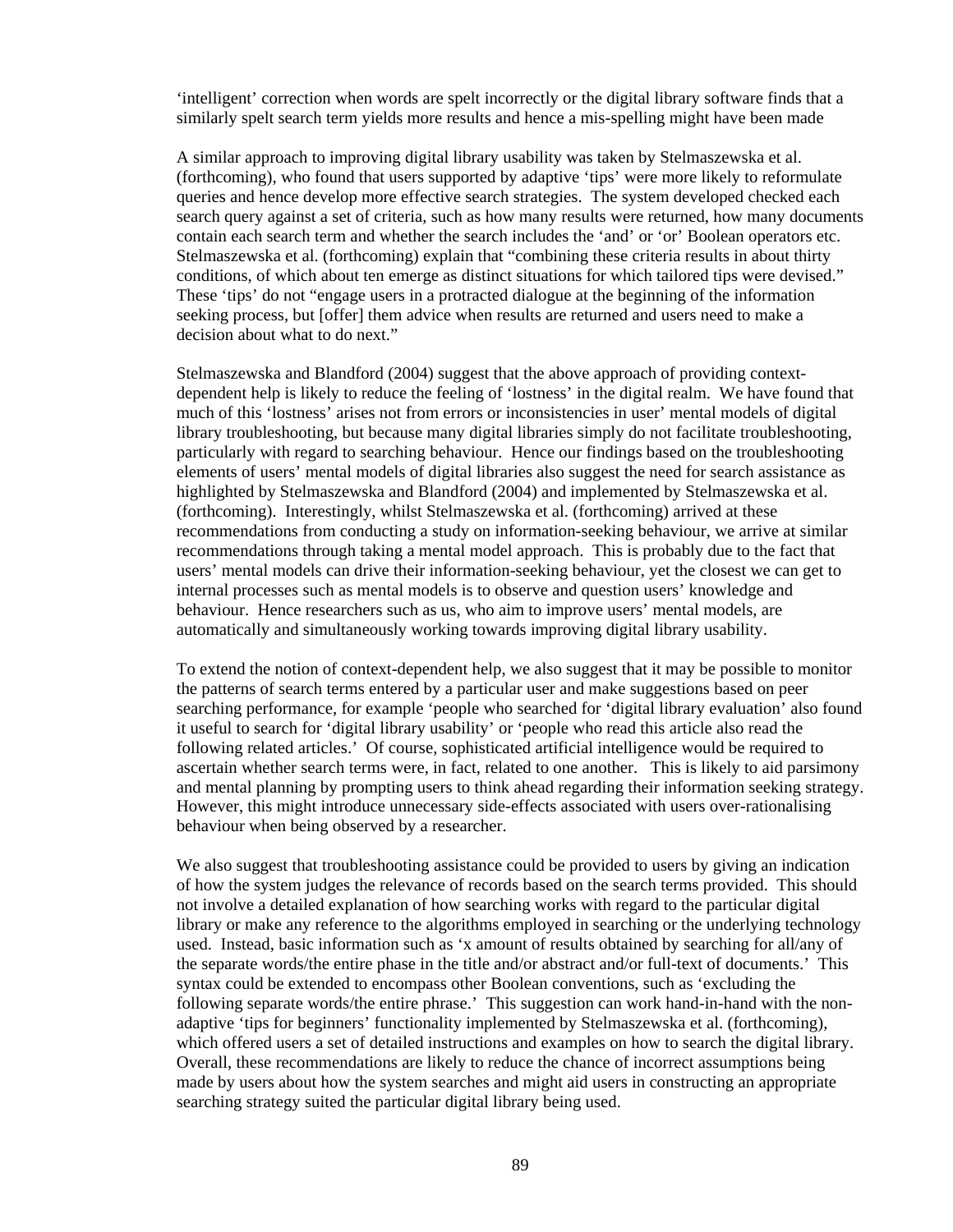A potentially useful alternative to automated troubleshooting is to recognise the role of real librarians as intermediaries, as discussed by Adams and Blandford (forthcoming). One option is to provide semi-structured 'help' forms for users to submit by e-mail to an expert in using the digital library. It is also possible to allow digital library users to converse in real-time with experts using an Internet chat medium in order to solve problems and improve their understanding of how the digital library works and how to use it. An even more radical measure, although potentially more expensive, is to provide direct support to users through their browser, showing them by example how to get the most out of the library in relation to their particular goals. The technology to achieve this is already available and supplied automatically with many desktop computers. This could be offered as an option should all other troubleshooting options fail.

#### **Educate users about and improve the scope for browsing digital libraries**

Browsing is a type of search behaviour featured in many of the users' mental models of traditional libraries in our study, yet interestingly none of the users articulated that a similar behaviour would be possible in the digital realm. This is surprising, since browsing may lead to serendipity and Blandford et al. (2001) found that serendipitous discoveries were the main source of really positive user experiences when working with digital libraries.

The popularity of browsing in a traditional library might be partly attributed to the fact that users were aware of a strong hierarchical organisation of items in the traditional library. This suggests that the misconception that browsing is not possible in traditional libraries might be addressed by making digital library users aware of the hierarchies present in the digital library that facilitate browsing, as a substitute for the familiarity of the traditional library environment provided by physical cues (Stelmaszewska and Blandford, 2004). This might solve the problem of transferring classification knowledge from the traditional to the digital environment, as highlighted by Greenberg et al. (1992). This might be accomplished by providing hyperlinks to allow users to browse journals on similar subject areas, browse articles belonging to a particular issue of an electronic journal or browse issues of a particular journal title. Whilst this functionality is present in many digital libraries, a challenge for digital library developers is to make this functionality prominent and more obvious to users. It may also be possible to provide browsing functionality according to subject area (in a similar fashion to Internet search directories) as well as according to the journal or conference proceedings etc. in which the article is featured. This might be achieved through the provision of digital troubleshooting as discussed earlier.

#### **Improve support for the assessment of document and digital library relevance**

Stelmaszewska and Blandford (2004) highlight quality assurance differences between physical and digital libraries, where users often find difficulties in making the distinction between general web quality and that of documents in a digital library. This supports the argument for an inter-publisher initiative that brings digital library content from several publishers together in one place. By bringing content from several well-known publishers together, this is likely to reduce the need for using Internet search engines as a medium for aiding digital library searches and hence reduce the ambiguity surrounding the potential quality of the documents retrieved.

Increased support for the assessment of document relevance in digital libraries can also be provided by implementing a formal system for reference recommendations, as highlighted by Stelmaszewska and Blandford (2004). A potential implementation of reference recommendations, aimed at increasing the perceived 'quality' of electronic documents in digital libraries in line with those in traditional libraries, might include a peer ratings system similar to Amazon.com. Digital library users could make quantitative assessments of various aspects of an article in order to aid future users' to judge its potential quality or relevance.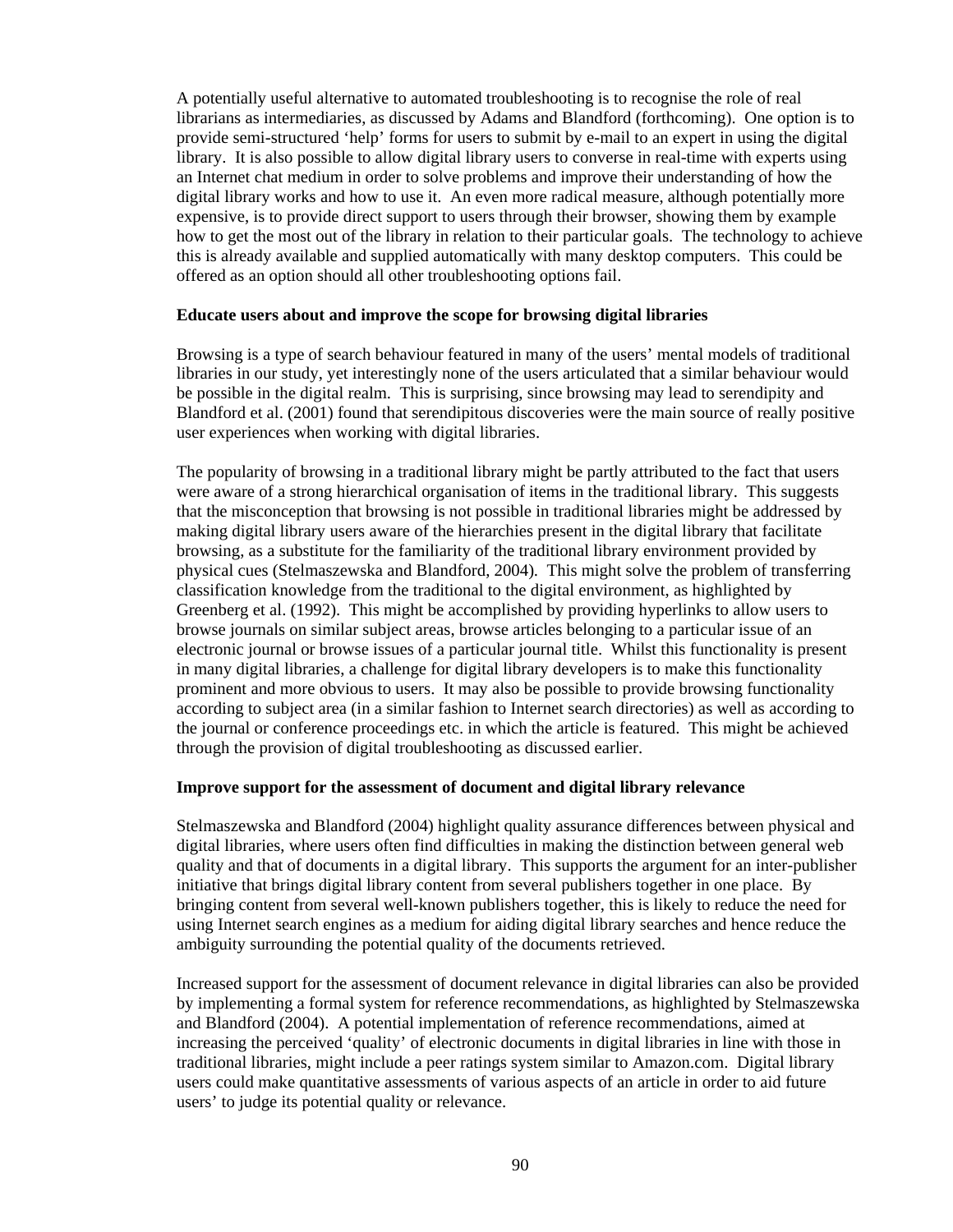With regard to the potential of translating some of the more physical aspects of relevance from the traditional to the digital realm, we note that is not possible to emulate physical properties of traditional library items in a digital library, such as 'wornness.' Also with digital libraries, there are always multiple copies of all documents available due to the very fact that an electronic medium does not propose physical restrictions of space. Similarly, electronic documents do not have 'covers' from which users can judge the relevance of the item. However, for those digital libraries which do not provide a short abstract along with the title of articles on the search results page, an abstract could play a similar role to the cover of a paper book or journal. The abstract could be automatically presented when the user hovers over a particular title in the list of search results for a set period of time. Some other indications of relevance might also transfer well into the digital domain. For example, digital libraries could include a 'popularity rating' for each document based on how many times it has been downloaded relative to other documents in the library. Hence we agree with the assertion made by Nichols et al. (1997) that usage in a digital library can be recorded in great detail.

Similarly, 'flicking' or 'skimming' could be facilitated by enhancing document reader software or browser plug-ins, for example by allowing the user to cycle between the main headings within the document by turning the mouse wheel or by clicking the right mouse button. 'Reference hopping' could also be enhanced by introducing hyperlinks in the reference section of PDF documents, where appropriate. This would allow the user to click-through hyperlinked references in documents and be taken to the relevant electronic information resource which carries the potential article, if applicable, even if the article is held by another publisher. This is an extension of the 'citings' feature of the ACM digital library, which was used by one participant. Whilst this is already possible in some digital libraries such as the ACM, ideally such a system should also provide links between documents held by different publishers.

To assess the relevance of entire library collections to the information-seeking task at hand, our findings suggest that another challenge for digital library developers is to make it more obvious which information-seeking goals can be fulfilled by a particular library or collection of libraries. This information might include whether the full-text of a document is downloadable from this particular digital library and whether any access authentication, such as entering Athens login details, is required in order to do so. It might also include a list of which journals are held or which topic areas are covered by the digital library. Whilst such a list is already provided by most digital libraries, it is often not immediately accessible to users who may be disoriented or unsure of the relevance of the library to their information search at the outset.

Overall, these findings suggest that improvements can be made to digital libraries in order to facilitate easier judgement on how relevant the library content might be. The use of recommendations from peers adds weight to the earlier argument for a peer-rating system of digital library documents. Similarly the difficulty of determining which digital libraries contain what information suggests the need for a concerted effort of co-operation between digital library providers similar to the potential initiative discussed earlier.

#### **Improve system feedback to encourage the development of rich mental models and to avoid errors and inconsistencies in such models**

System feedback was found to play a role in helping users to clarify assumptions in their mental models of digital libraries, although sometimes this did not yield greater richness or clarity as intended, but instead unknowingly directed the user away from their goal. Norman's (1986) action cycle provides a useful basis for proposing usability improvements for digital libraries which are focused on bringing users toward rather than away from their information-seeking goals; we can begin to bridge the gulf of execution when using digital libraries through the provision of dynamic or context-dependent help, especially with regard to searching. Emphasis could also be placed on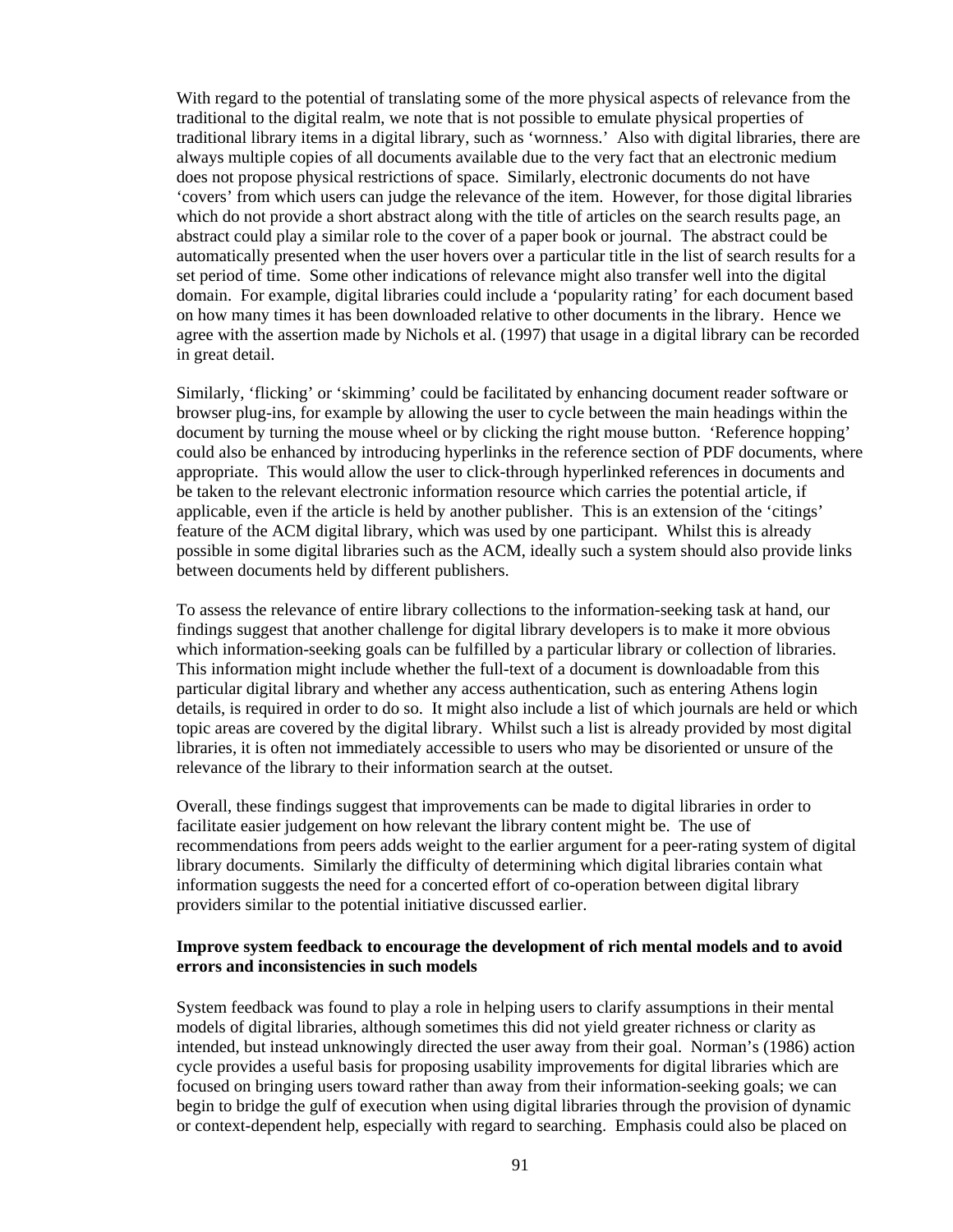educating users on how to devise a personal method of efficient and effective searching that is dependent on the context and requirements of their search. For example, users could be informed of synonymous search terms. These terms could be used to either broaden searches that only bring back few results or narrow searches that return too many results, by providing more specific (and hopefully more relevant) key words. Other proposals discussed in the previous section, such as informing users of the level of access restrictions in force in a particular digital library and providing information on the broad subjects, journal titles and years/issues of journals held in the digital library may also help to bridge the gulf. In a similar fashion, we can begin to bridge the gulf of evaluation by informing users exactly what search terms have been searched for and where in the article occurrences of words had been sought (as discussed earlier). This provides greater transparency to allow the user to ascertain with some certainty whether the desired effect had been achieved, by allowing an assessment to be made about whether the search terms or strategy needs to be modified in order to return more or more reliable search results, or whether the required content simply is not available in the current library.

The above recommendations are in line with Katzeff's (1999) assertion that if sufficient clues are provided by the system designer to suggest adequate mental models of system behaviour, the system will be comprehended. We argue that there is an overall need for greater 'how-it-works' transparency in digital libraries; a simple, yet currently unsatisfied need to inform users of 'what the digital library system is doing' and 'how it is doing it.' We are not suggesting the need for detailed technical descriptions of how the underlying search technology retrieves its results or the mathematical algorithms involved in doing so. Instead, we suggest that users are provided with enough 'how-it-works' knowledge to allow them to use the library efficiently and effectively. Designers should not provide too little of such knowledge, as is currently the case with most digital libraries, nor should they provide too much and risk 'blinding the users with science.'

#### **Ensure that users make correct and appropriate comparisons and analogies**

Whilst the use of analogies was not widespread amongst participants, interesting comparisons were noted between the search engine components present in digital libraries and other places where such components can be found, such as Internet search engines, e-commerce sites and electronic library catalogues. This suggests that users' mental models of traditional library catalogues may be partly based on expectations or assumptions from their models of other similar domains, such as digital libraries. Much of the literature on analogies also applies to such comparisons. For example, Halasz and Moran (1982) argue that the user drawing upon an already familiar analogy when learning to use a new system is potentially dangerous. They argue that although analogies may help a user to learn and understand a new system, they may hinder novices from developing a good understanding of the system. The same can be said when making comparisons between domains, whether based on analogies or not.

Our findings suggest that although users might be aware that the search engine components of Internet search engines, digital libraries, e-commerce sites and electronic library catalogues might not bring back search results in exactly the same way as each other, lack of knowledge about how the search engine components bring back search results hinders users from ascertaining exactly what effect entering or not entering particular search terms or operands might have on the quantity and relevance of the search results returned. This cements the need for more transparency in how results are organised and obtained.

Returning to the broader issue of analogies, our study supports the view that improving digital library usability might not be as straightforward as designing or teaching digital libraries by analogy or by comparison with traditional libraries or other digital entities such as Internet search engines. This is because, as noted in our study, such comparisons rarely yield direct parallels between concepts, whether between traditional and digital libraries or between digital libraries and other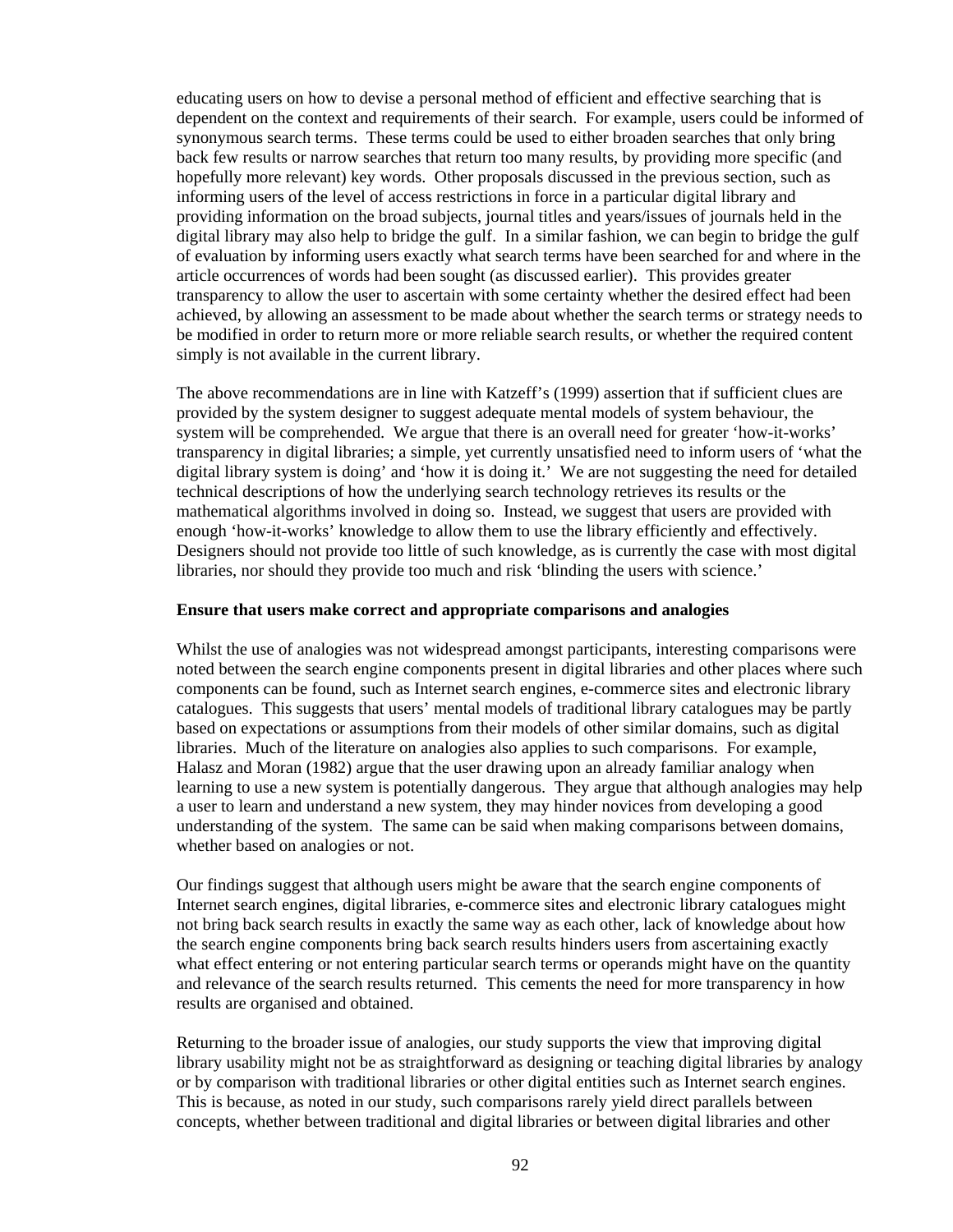digital entities. Put another way, similarities lie within the differences that users' found and differences within the similarities. This in effect acts as a type of 'meta-conceptual baggage,' making teaching and learning by such comparisons difficult and potentially problematic. Hence improving digital library usability will never be as easy as teaching 'how-it-works' and 'how-touse-it' knowledge by referring solely to the similarities and differences between digital libraries and other entities.

A potential solution to ensure correct comparisons are made is to follow Halasz and Moran's (1982) recommendation of aiming to provide an abstract conceptual model that steers clear of making comparisons between entities and hence avoid conceptual baggage, whether meta or actual. However we argue that this approach simply sweeps any potential confusion arising from users making comparisons between domains under the carpet. A more useful approach is to tackle such confusion head-on. Although difficult, this can be achieved by the skilful use of inter-domain comparisons to teach users when concepts hold, do not hold or only partially hold when transferred between domains. One way of achieving this is to teach users to observe the similarities within the differences and vice versa when using domains that may be similar, or have a similar search engine component. This is similar to the 'analogical encoding' technique proposed by Gentner et al. (2003), where learners compare two examples and by doing so come to understand the underlying structure common to both. We agree that a bi-directional approach to map knowledge between domains can be useful. However our approach does not assume that "focusing on precisely those aspects that generalise across cases," (Gentner et al., 2003) or using concrete cases such as 'x is similar to y' is enough to ensure richer, more consistent and less error-prone mental models. Instead, differences within the similarities and similarities within the differences should be explored in order to gain a deeper understanding that goes beyond merely generalising about how digital libraries, or other systems work.

Consider an example of learning using our approach; users might be taught to observe how entering words in inverted commas treats the words as a phrase in Google and hence can be used to narrow search results when too many are returned. However, using inverted commas when searching the ACM Digital library seems to have little effect in narrowing down search results and other digital libraries, such as the HCI Bibliography, use a different search syntax entirely to search for phrases. Similarly, users might be taught to observe that browsing a certain classmark area in a traditional library will find other related items, since classmarks refer to subjects or categories and that at the lowest level, books by the same author in the same category are often placed together. Browsing a digital library is very similar, since browsing a particular journal title is likely to show a list of issues of that particular journal. However, at the lowest level journal articles are arranged by issue number. Therefore finding articles on a particular subject, written in the same journal by the same author may require a different approach. Some digital libraries may facilitate browsing by author, where all articles that are held in the library written by a particular author can be listed. Other digital libraries may offer the same functionality, but only by changing the nature of the information-seeking task from browsing to searching for a particular author name. These 'differences within a similarity' are subtle, but need to be appreciated by users nonetheless in order to ensure that their mental models are as accurate and consistent as possible.

Interestingly, however, participants did not make many direct comparisons or analogies between specific entities of traditional and digital libraries, even when asked whether they noticed any similarities or differences when using both types of library. This is surprising, since Duncker (2002) found that although many features of traditional libraries do not transfer well to the digital context, background knowledge of library material organisation is required for the use of digital libraries. Hence we argue that comparing some less-known features of a digital library with a similar feature or idea in the traditional realm might prove to be a useful tool in helping users to create richer, more consistent and less error-prone mental models. Care must, however, be taken to emphasise that traditional and digital library concepts often do not have direct parallels and hence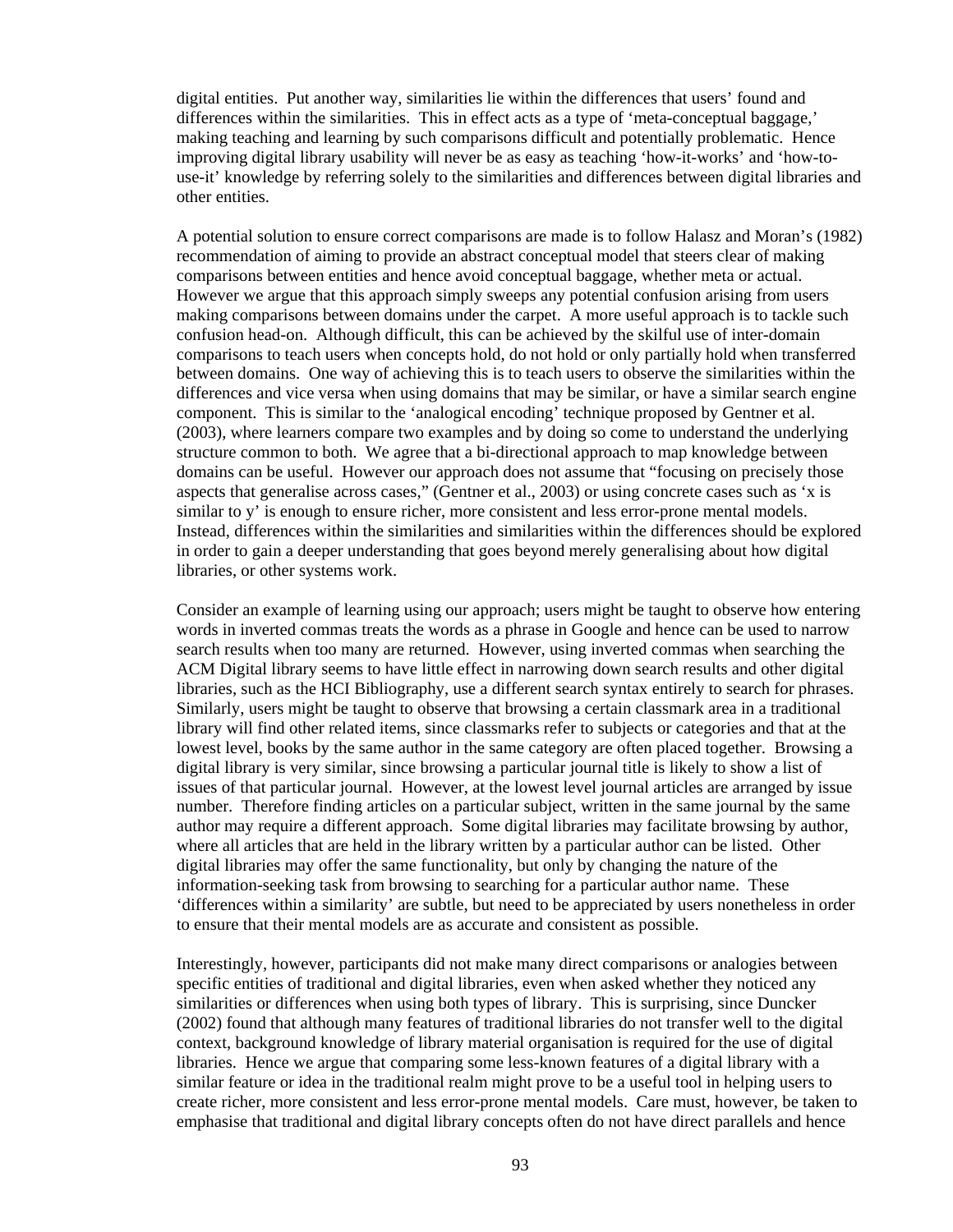users should not regard them as simple surface similarities, but instead question the similarities and differences within the parallels in order to gain a deeper understanding of the digital library.

In practice it may be impractical to teach every user the required level of detail provided by such comparisons. These comparisons may be difficult to articulate or encapsulate in instructional materials for digital libraries, and users may simply not wish to invest the time and effort to learn the intricate rules and exceptions for using a particular digital library. One solution is devising practical inter-domain tasks to illustrate differences within similarities and similarities within differences between several domains at a time, with a view that mental models of each domain will be enriched. However, particular systems in different domains provide their own exceptions to rules that make doing so a minefield. Therefore we argue that there are only two practical options, one suitable for the short-term and one for the long-term:

- 1. Use practical inter-domain tasks to educate users on the ethos of creating a richer mental model for themselves and for uncovering errors, limitations and inconsistencies in their own models.
- 2. Follow a long-term goal of attempting to make digital library 'how-it-works' and 'how-touse-it' knowledge more uniform across digital libraries in order to ease confusion and warrant the investment of time to learn this type of knowledge in detail. This is a similar approach to that of the CrossRef inter-publisher search front-end, which uses Google organisation and searching conventions, yet restricts results to the full-text of several digital libraries.

The pertinent issues surrounding these two approaches will now be discussed in detail, starting with the short-term option of educating users on the ethos of improving their own mental models. This approach is short-term because it actually treats the symptoms and not the cause of the problem and still requires users to invest significant time and effort in learning how digital libraries (or any other types of system) work and how to use them. Even though the participants in our study were all regular users of at least one digital library, this was time that they do not appear to have seen fit to invest already. Therefore we must question whether by following the first option, we may be attempting to educate those who do not wish to be educated, or at least do not wish to invest significant time being educated.

A potential workaround is to suggest that users invest time as and when it is felt that the payoff of such an investment will yield more benefits (i.e. improved usability, more or better quality search results) than the effort required to produce the benefits. Although this is difficult to predict and is likely to vary on a case-by-case basis, usually a rough time or difficulty estimate can be made by users. That estimate can be refined on the basis of actual time expended on a previous occasion when the user is considering investing further time in learning how to use a particular digital library.

Working with the above 'ad-hoc' method of learning, users can actively seek to enrich their understanding of the system and hence develop their mental models. The mental models concepts identified from the literature might provide a basis for questioning one's own mental model of digital libraries, although an indirect mapping still exists between the mental models concepts and questions to ask oneself or tasks to undertake in order to learn more about how the system works or how to use it. A simpler approach is to ask oneself for each significant aspect of the system; 'how does it work?' (to uncover how-it-works knowledge), 'what actions do I need to perform to make it work that way?' (to uncover how-to-use-it knowledge), and 'how do I use my knowledge of the system appropriately and effectively?' (to uncover how-to-use-the-how-it-works knowledge). The answers to these questions, just like mental models themselves, will be constantly edited and refined. This can be achieved by asking similar probing 'what,' 'how,' 'why' and 'what if?' questions as used in this study, for example 'why did the system just do x when I was expecting it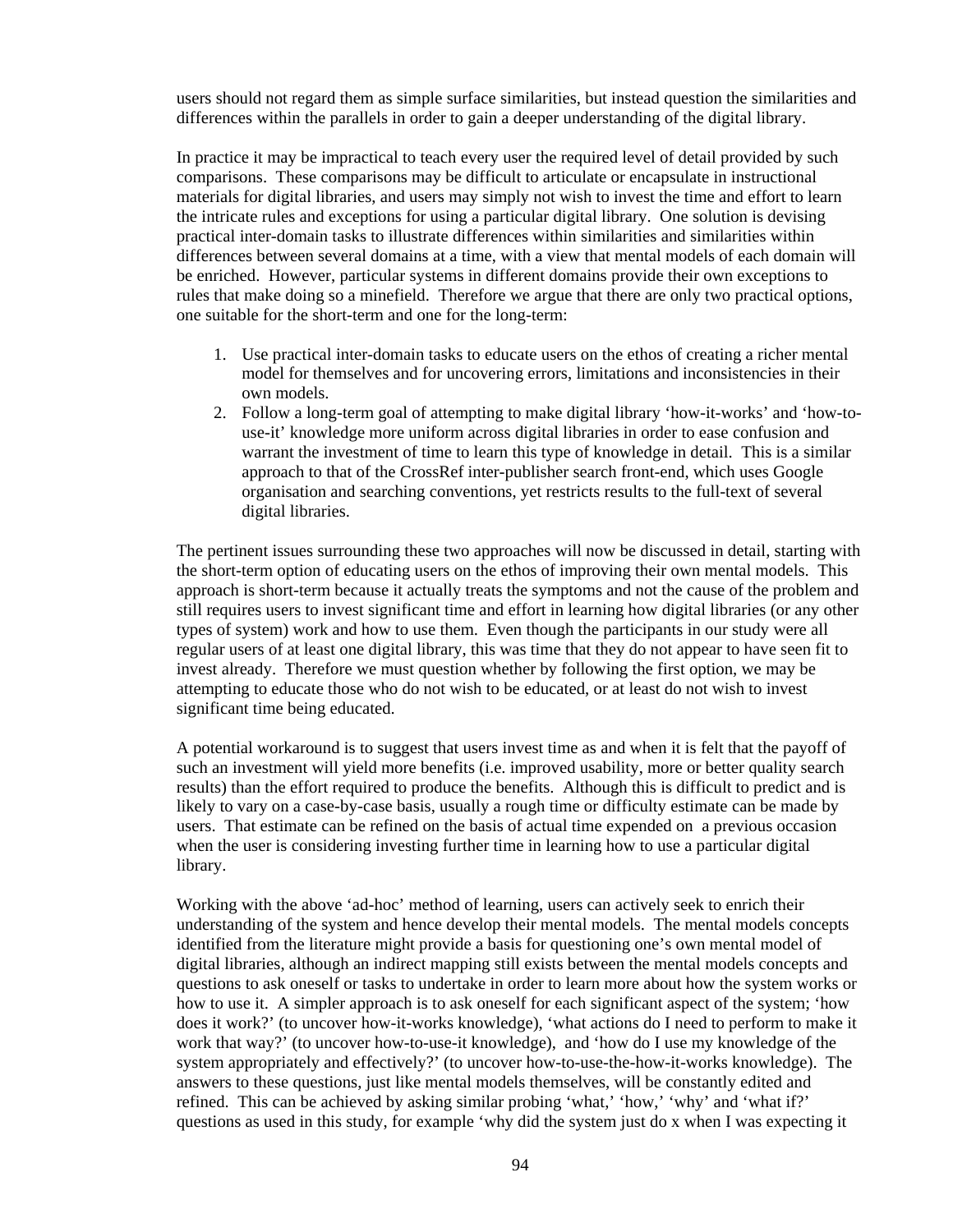to do y?' 'What if I changed approach x to approach y, or I used setting y instead or setting  $x$ ?' These probing questions can extend to inter-domain comparisons once the user feels comfortable in doing so; 'How does searching this particular digital library differ from the Internet search engine that I use the most?' 'What about the electronic catalogue in the traditional library that I use the most?' In effect we are advocating system curiosity, but with the benefit of enriching and informing users' mental models. These recommendations address not only the above findings, but also begin to address the 'lost in hyperspace' problem raised by Theng et al. (2000) and go further to reduce the feeling of 'lostness' in the digital realm as asserted by Stelmaszewska and Blandford (2004). They also present a practical approach to addressing the wider implications of the study by Slone (2002), who found that users' expectations of electronic catalogue interaction were sometimes based on their understanding of the Internet.

Finally, it is interesting to examine the above suggestion in light of the 'blurred boundaries' of digital libraries as suggested by Van House et al. (2003). Part of the reason for the blur might be that the definition of a digital library can vary in scope and can be defined across a continuum of possibilities, (Harter, 1997) as discussed earlier. It can be argued that if digital library designers' standpoints on what constitutes a digital library vary across a continuum, so too are the digital libraries which are designed. Hence one contemporary digital library might work differently to another (and hence require different how-it-works and how-to-use-it knowledge from its users) purely due to the standpoint of the designer. This short-term solution does not propose to make these boundaries less blurred, however if users are made aware that digital libraries can mean different things to different people, they are more likely to be more cautious when making assumptions about libraries or generalisations, or even when making inter and intra-domain comparisons.

Now we turn to the second and longer-term goal of attempting to make digital library 'how-itworks' and 'how-to-use-it' knowledge more uniform across digital libraries. This option clearly has commercial implications that are beyond the scope of this study and includes what might prove to be an incorrect underlying assumption that uniformity will suit and benefit all types of digital libraries, in effect shifting all digital library implementations to towards a particular point in Harter's (1997) continuum.

Such an initiative would allow users to search a variety of digital library sources for relevant documents. The 'CrossRef' pilot shown to those participants in the study who used the ACM digital library begins to serve this purpose by allowing users to search for articles across several digital libraries. However, our findings suggest that traditional Internet search engines still have a role to play in both traditional and digital library searches. Perhaps a service such as CrossRef could be merged with an Internet search engine to search the entire Internet should the required article not be available in the digital libraries participating in the initiative. This is based on the notion of providing the user with information on where they are likely to find a particular electronic journal or article if it is unavailable in the current digital library. In a similar way, such a service could support traditional library searches by linking to the Amazon or an equivalent database of all books currently in print. The notion of an 'electronic library card' could also be incorporated into such an initiative, by making access issues associated with obtaining a particular document transparent from the outset (i.e. from the list of search results provided). This suggestion is expanded upon later in this section.

In the case of the CrossRef inter-publisher search front-end described above, Google organisation and searching conventions for digital library searches shift participating digital libraries towards the broader side of Harter's (1997) continuum. This may create further usability problems, by taking a potentially flawed 'one size fits all' approach. More detailed research is required to determine the potential impact of such an option.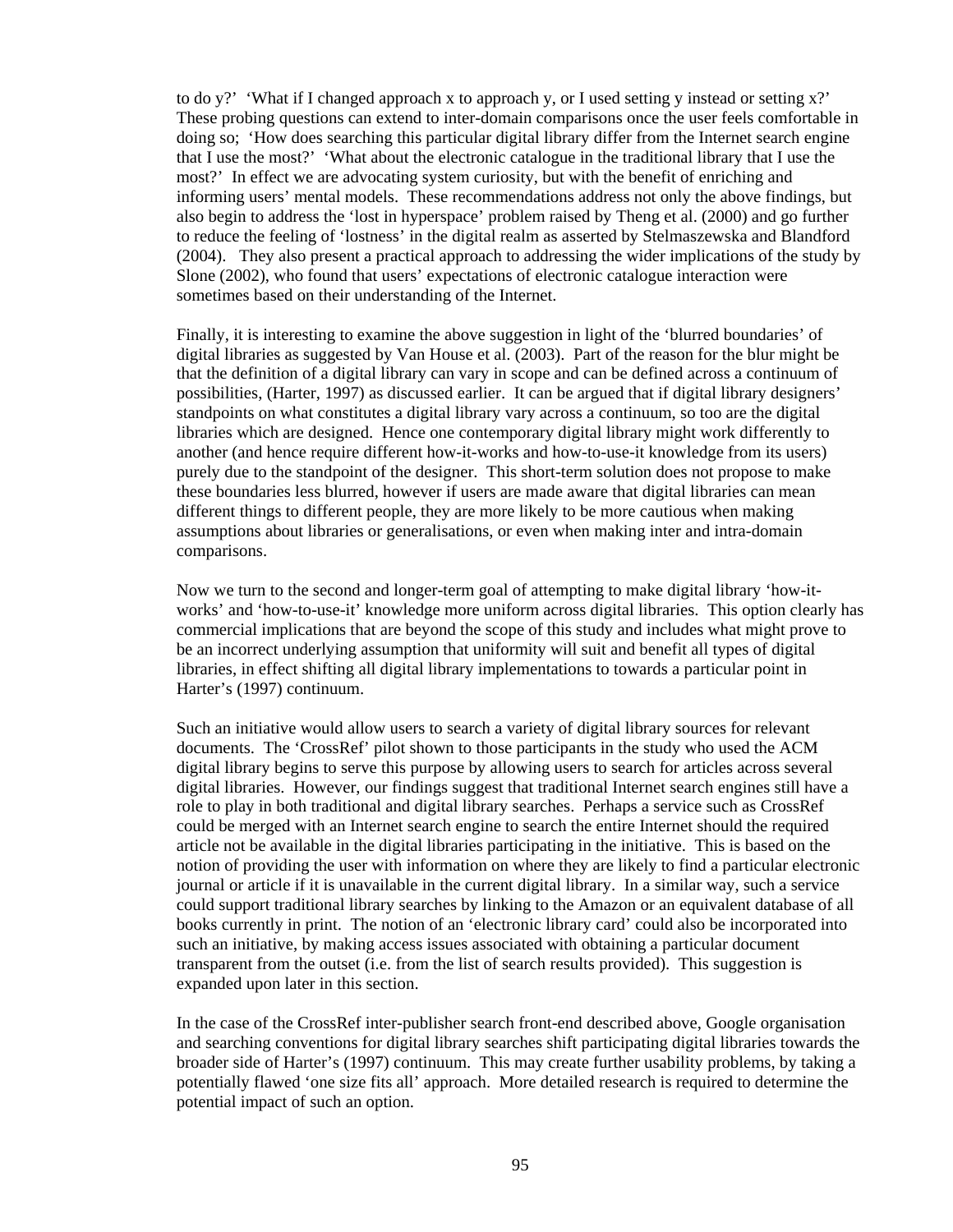However in the meantime, there are also clear benefits of this long-term approach which, we argue, are likely to outweigh the drawbacks. Uniformity will allow greater ease of learning and searching across publishers, overcoming traditional inter-publisher access restrictions and the surrounding confusion. A common and consistent approach to troubleshooting can be provided, perhaps including elements of 'intelligent' dynamic and context-dependent help or a 'digital librarian' as discussed earlier. All of which will help encourage the development and refinement of richer, more consistent and more error-free user mental models and help create a more appealing effort-reward trade-off for investing time learning the way the digital library works. Whilst this is not the forum to argue for or against commercial brands such as Google taking a role in this initiative, it can be argued that should the front-end for several digital libraries also use identical organisation and searching conventions as a popular Internet search engine, digital library usability is likely to improve (providing of course that such a system is perceived as easy to use). There is also likely to be a mutual benefit when building mental models of digital libraries based upon a search engine front-end, since the 'blurred boundaries' of digital libraries are likely to become more concrete.

#### **Discussion of findings in relation to Bates' (2002) cascade model of digital library interactions and Miyake's (1984) framework for understanding complex device knowledge**

Earlier we asserted that the cascading nature of Bates' (2002) model suggests that incorrect mental models of certain aspects of a digital library might also block the formation of richer mental models of earlier layers of the model. Our findings suggest that this is not as large a problem for digital library usability, since users were willing to persevere and able to obtain documents from digital libraries that they had not used for some time, or had never used previously. However, those participants who struggled with the interface layers of the library are potentially more likely to abandon using the current digital library for their information task and may have refrained from doing so purely because they were being observed. Interface-level problems can, however, be regarded as 'low hanging fruit' that are ready to be picked and hence can be solved relatively easily compared to problems associated with deeper layers of the model.

Our findings suggest that users are unwilling to invest time in delving into the deeper layers of Bates' model and hence gaining deeper 'how-it-works' and 'how-to-use-it' knowledge about the system. This is why we argue for greater uniformity with regard to digital library design. Uniformity is likely to yield greater user understanding of the early layers of the cascade of interactions and hence allow users' to focus on understanding the deeper layers of digital library interaction, such as 'how searching works' or how items are organised in the library.

Earlier we also suggested that since the ordering of the layers in Bates' (2002) model may differ depending on the specific digital library system being analysed, forming a rich mental model of digital libraries may be challenging because with every reshuffling of layers in the cascade model for different digital library systems there is the potential of further incorrect assumptions being formed in a user's mental model. An inter-publisher initiative such as the one described earlier also addresses this issue, since the uniformity that the initiative may bring will make many of the layers static, removing the need for users to need to re-shuffle their knowledge when searching multiple publishers. Therefore we argue that such an initiative has potential for reducing the level of errors in user's mental models, increasing consistency and reducing ambiguity by reducing false confidence in the transferability of the model between digital library systems and between digital libraries and other digital entities.

A similar argument for using uniformity to aid deeper understanding of digital libraries can be made in relation to Miyake's (1984) framework of understanding complex devices, which we applied earlier to digital libraries. A consistent interface, search component and document organisation system is likely to allow users that have slowly developed a mental model of the system to progress even deeper to more detailed levels of understanding. For example, users are likely to quickly grasp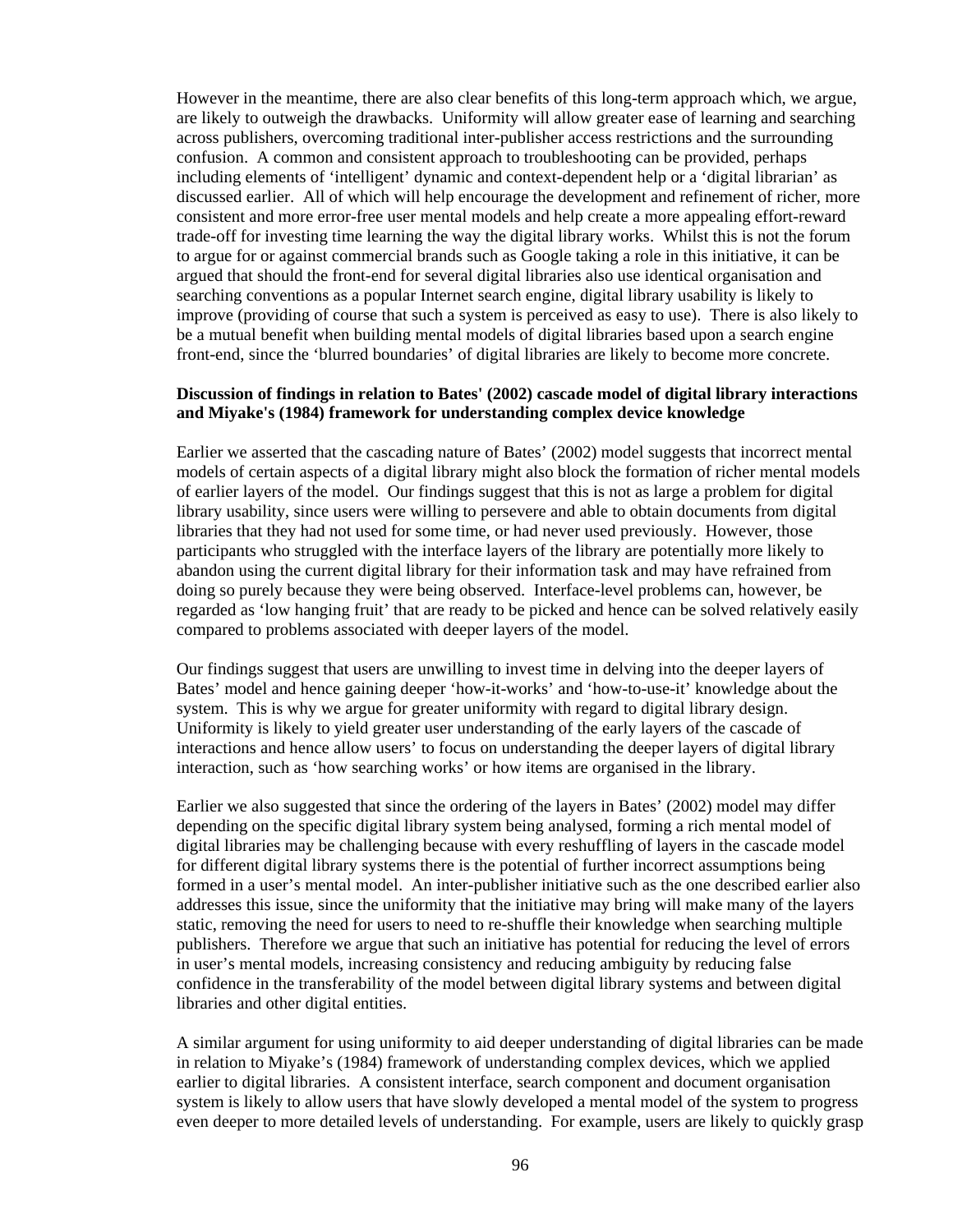how to use the 'objects' at the interface level that will be involved in facilitating the informationseeking (level 1). They are also likely to soon ascertain how the library is organised (level 2). Similarly, if the search engine works in a similar way to an Internet search engine that users are familiar with, not only will the user soon progress to level 3 (understanding the search engine component as serving the overall goal of bringing back search results and documents), but also to level 4 where effects of particular search terms or operands can be observed on document or result relevance. In effect, this is the most complex level of model that a digital library user will need to form, since a deeper understanding to the level of rules and algorithms involved in searching (level 5) is unnecessary. This suggests, therefore, that uniformity is likely to provide usability rewards for users. It also highlights that users are likely to be able to take a gradual, cumulative approach towards learning how a digital library works and how to use it. Users may feel happier investing time in such an approach if they can sense that progress is being made. They may also feel happier investing their time if they know that they are making a series of one-off investments that will allow them to get the maximum possible personal usability benefit for using the digital library in future.

Another argument for uniformity can be made if we apply the notion of access restrictions in the context of Miyake's (1984) model. Access restrictions would not feature in a user's understanding of the system unless such restrictions were preventing access to the fundamental goal of facilitating information seeking, by hindering browsing or searching for example. In many digital libraries, access restrictions are only made apparent to the user once they have sought and requested to download a document, not at the outset. This is concerning when applied to Miyake's model, since it would be possible for users to form a rich mental model of a digital library, perhaps even up to the top levels of the model, without necessarily coming across the notion of access restrictions. Uniformity should make such restrictions clearer and more consistent across information providers, however the potential usability impact of the 'late discovery' of access restrictions suggests that this should be coupled with requesting any required authentication at the outset if possible, or at least informing users at the outset of what level of authentication will be required later.

These findings cement the earlier recommendation for providing digital library users with simple information at the outset, such as which electronic journals are available in a particular digital library and the range of years covered by the library. In a similar fashion, simple information about access restrictions associated with a particular digital library can be provided, detailing to the user what actions they are permitted or restricted from performing during the current login session and how that situation might change if the user provided additional authentication, for example by logging in using the 'Athens' authentication service. There is also potential for creating a central repository of such meta-data about the digital libraries themselves, perhaps storing information about the electronic access and access restrictions for individual journals on the traditional library catalogue. This would allow users to determine at a glance whether their required journal article is available either on-line, off-line or both, whether the user will be able to access the title, abstract, and/or the full-text of documents held in the library, and what access requirements are required (e.g. logging on from the university campus itself, providing authentication using Athens etc.). These recommendations are likely to help users avoid frustration.

The well-understood analogy of the library card from the realm of traditional libraries could be explored in respect to the above recommendations. Whilst an electronic library card would not provide restrictions on how many items are downloaded as with a traditional library card, the analog of restricting access to the library holds quite firm. The 'electronic library card' could detail the level of access permissible at each digital library and the prerequisites for each level of access. This serves to allow users to foresee potential access-related errors that might occur, along with incorrect assumptions, errors or inconsistencies in their mental models.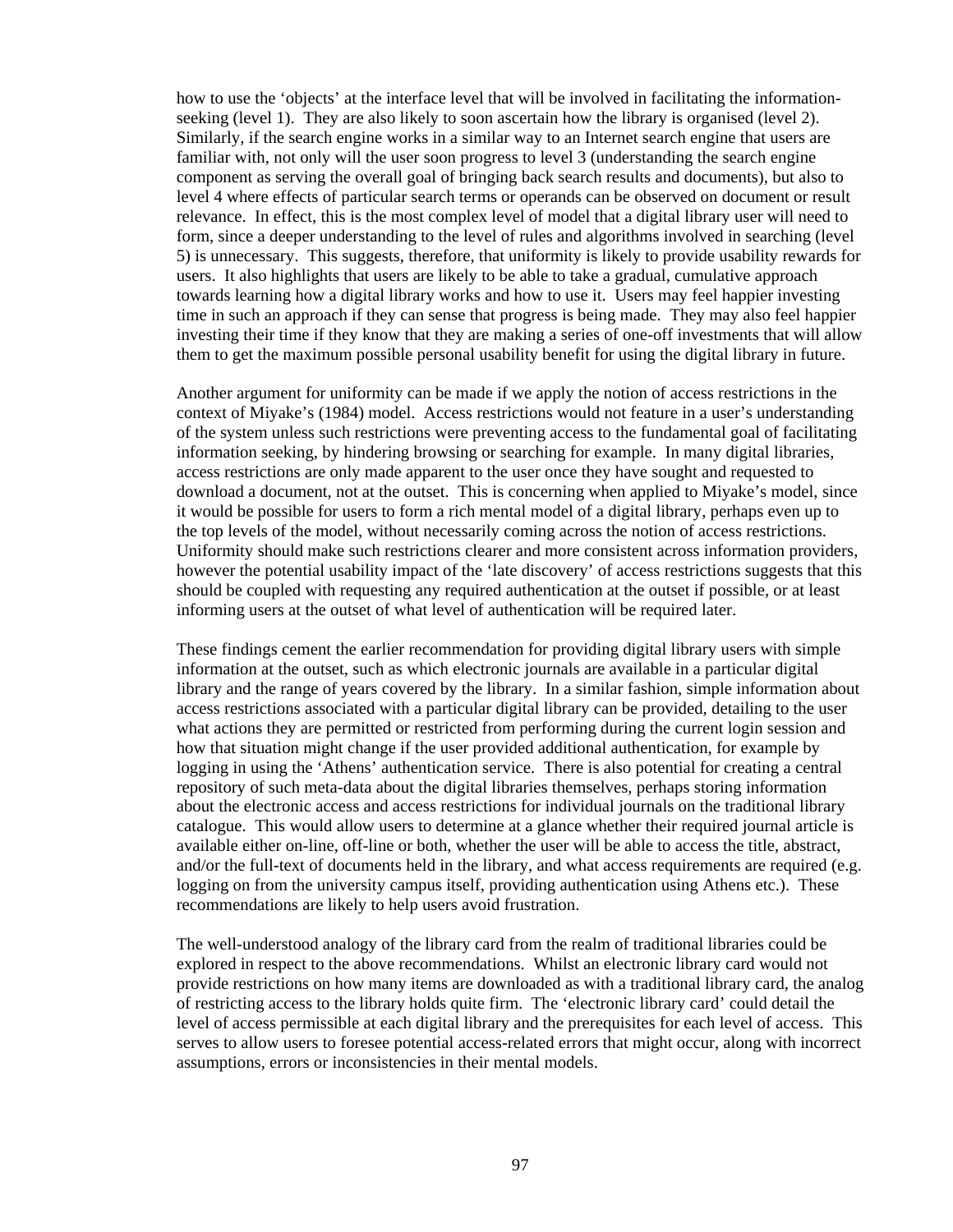## **5.2 Potential for future work arising from this study**

Although this study can be viewed as a step forward for digital library usability, there is also plenty of scope for future study in related areas. Such areas include making digital libraries searchable under a single font-end, comparing traditional and digital libraries further, and gaining a deeper understanding into the relationships between digital libraries, traditional libraries and other digital entities through both computational models of analogies and by using other techniques such as metaphor elicitation techniques. These research areas will now be discussed in more detail.

#### **Potential for study into making multiple digital libraries searchable under a single front-end**

There is potential scope for examining the impact of making multiple digital libraries searchable under a single front-end. We have seen recently, with the pilot of the CrossRef service run by the ACM and other digital libraries in conjunction with Internet search engine Google, that such an idea may be technologically feasible and commercially viable. However the usability benefit of such an approach, although hypothesised in this study, remains to be seen.

A future study could take a traditional usability-centred approach towards examining user experiences with a system such as CrossRef compared with their use of some of the separate constituent libraries such as the ACM. Do users obtain more relevant results using the unified system than with the separate libraries? Do users feel more confident using the unified system? Does the unified system actually make the notion of access restrictions easier to deal with? Are there any situations where using the separate libraries have advantages over using the unified library and, if so, how can these be used to improve the design of such unified libraries?

It is also possible to take a more mental-model-oriented approach to such a study to investigate the hypotheses made in our study. Does a unified system actually reduce the level of errors in user's mental models, increase consistency and/or reduce ambiguity? Are there any ways in which it creates additional issues or problems surrounding the formation and development of mental models? Does basing the search component of such a unified system on an Internet search engine familiar to many users actually help the users form clearer mental models, with fewer errors? Or are there ways in which such an approach adds confusion rather than taking it away? These are all pertinent questions that a future study might choose to tackle.

#### **Potential for further research comparing traditional and digital libraries**

Although our study has compared some aspects of traditional and digital libraries, there is scope for more targeted comparison. Our study was based around a broad information-seeking task designed to promote naturalistic behaviour amongst participants. However, by providing a great deal of task freedom, it was inevitable that participants would highlight different parts of their mental models. Therefore there would not be as much of an overlap in the concepts, attributes and relationships identified between participants. This makes inter-subject comparisons in this study less than useful and potentially misleading, which is why we have not attempted to compare users' mental models, but instead to report on recurring themes that were observed.

A future study might take a different approach by being predominantly interview-based, utilising specific and targeted questions. Or such a study might be based on heavily directed tasks focused at observing specific mental models concepts or examining some of the themes, identified and discussed earlier in this report, in further detail. These types of approaches will allow direct comparisons between users' concepts (i.e. entities and attributes) and relationships (both causal and structural) (Johnson and Henderson, 2002). There is also scope for direct comparison of other mental model components of online library catalogues as suggested by Johnson and Henderson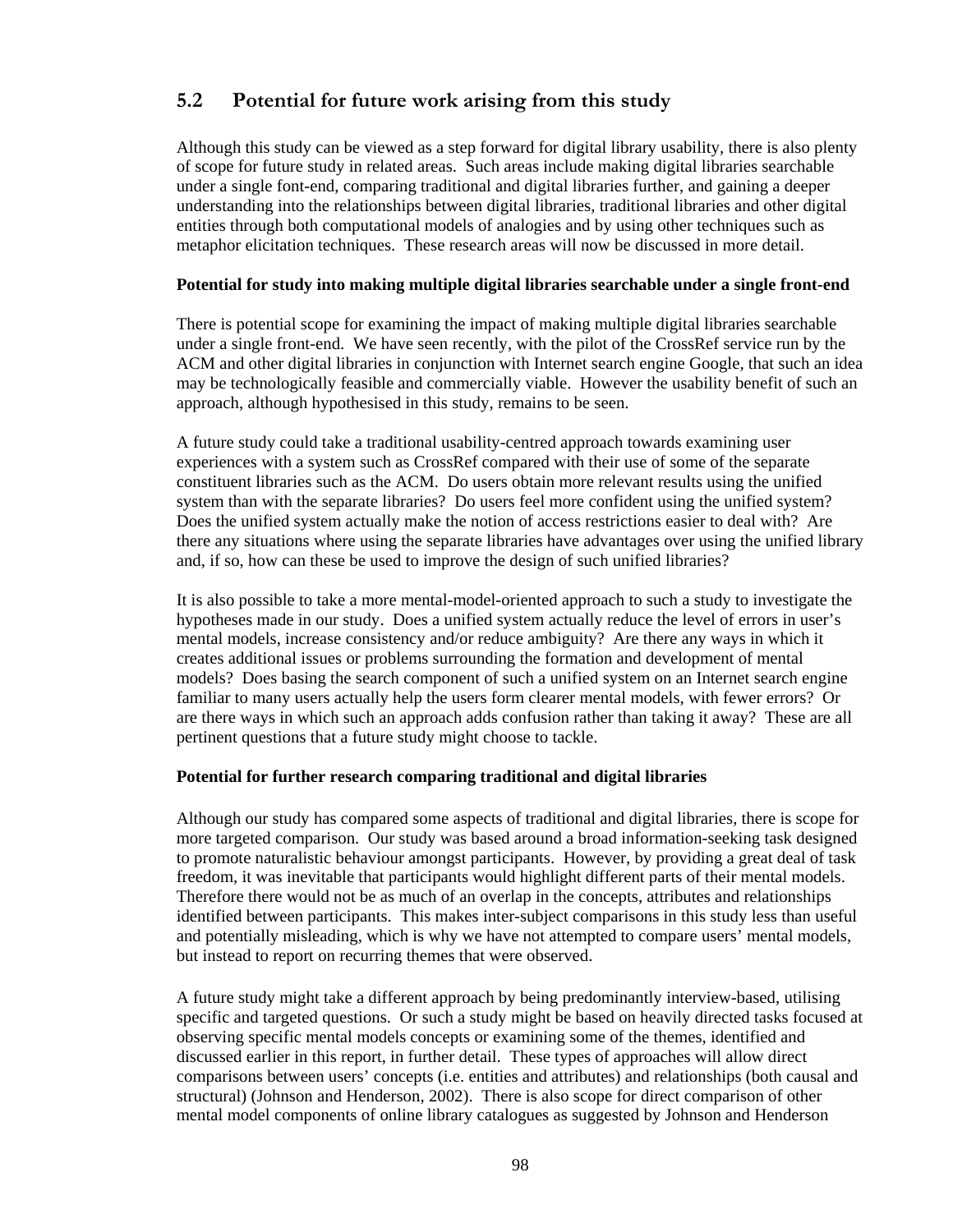(2002), such as metaphors and analogies and mappings. The distinct lack of the use of metaphors, analogies and mappings in our study does suggest, however, that Johnson and Henderson's framework should be validated as far as possible before the existence of all his proposed components of online library catalogues are assumed.

There is also the potential of examining the usefulness of computer software aimed at analysing users' mental models, such as the software developed by Kuipers and Kassirer (1984) which aims to develop a qualitative causal (mental) model based, although not exclusively, on the objects and relations identified from subjects' protocols. (Rutherford and Wilson, 1992). This approach is inline with the direct comparison approach described above, as is preliminary work by Blandford et al. in applying the usability evaluation method CASSM (Concept-based analysis of Surface and Structural misfits), aimed at uncovering surface and structural misfits between the user and the system, to digital libraries (Blandford et al. 2004).

#### **Potential for examining the evolution of digital libraries**

An alternative to examining and comparing the concepts and relationships of digital libraries is to follow the approach suggested by Levy (2003), who argues that "we will fail to see the current transformation [of libraries] correctly unless we also see the ways in which current developments are deeply continuous with the past." A study examining the evolution of libraries in general might also encompass the work of Nürnberg et al. (1995), who translate several traditional library entities into the digital realm. Their translation of traditional data, metadata and process-related entities into the digital realm provide a starting point and potential broad framework for examining the development of digital libraries over time, with the view of learning from the mistakes of the past, but also understanding the many possible paths towards the future of digital libraries. Insights gained from such an understanding might yield interesting potential usability benefits and perhaps ways to help users improve their mental models of digital libraries further.

#### **Potential to gain a deeper understanding into the relationships between digital libraries, traditional libraries and other digital entities:**

#### **By using computational models of analogies**

Although we did not find widespread use of analogies in our studies, similarities and differences were identified between digital libraries, traditional libraries and other digital entities such as ecommerce sites, Internet search engines and electronic library catalogues. There is potential for the inter-related relationships between these systems to be explored using computational models of analogies. Two such models will be discussed here, although it is important to note that both models are not solely aimed at retrieving purely analogous matches. In fact, as Law et al. (1994) highlights, "the process should typically retrieve literally similar matches, often receive surfacesimilar matches and occasionally retrieve purely analogous matches."

The first model called ARCS (Analog Retrieval by Constraint Satisfaction) was devised by Holyoak and Thagard (1995) to explore excitatory and inhibitory links among objects and predicate pairs. As described by Law et al. (1994), ARCS uses a localist connectionist network to apply semantic, structural and pragmatic constraints to selecting items from memory. The initial stage uses semantic similarity to select a subset of memory over which to build a matching network. Next an ordering is placed on nodes representing retrieval hypotheses based on their activation.

The second model MAC/FAC (many are called but few are chosen), described by Gentner (1990), attempts to capture three psychological phenomena; People are extremely good at judging similarity and analogy when given items to compare; Superficial remindings are much more frequent than structural remindings; and people sometimes experience and use purely structural analogical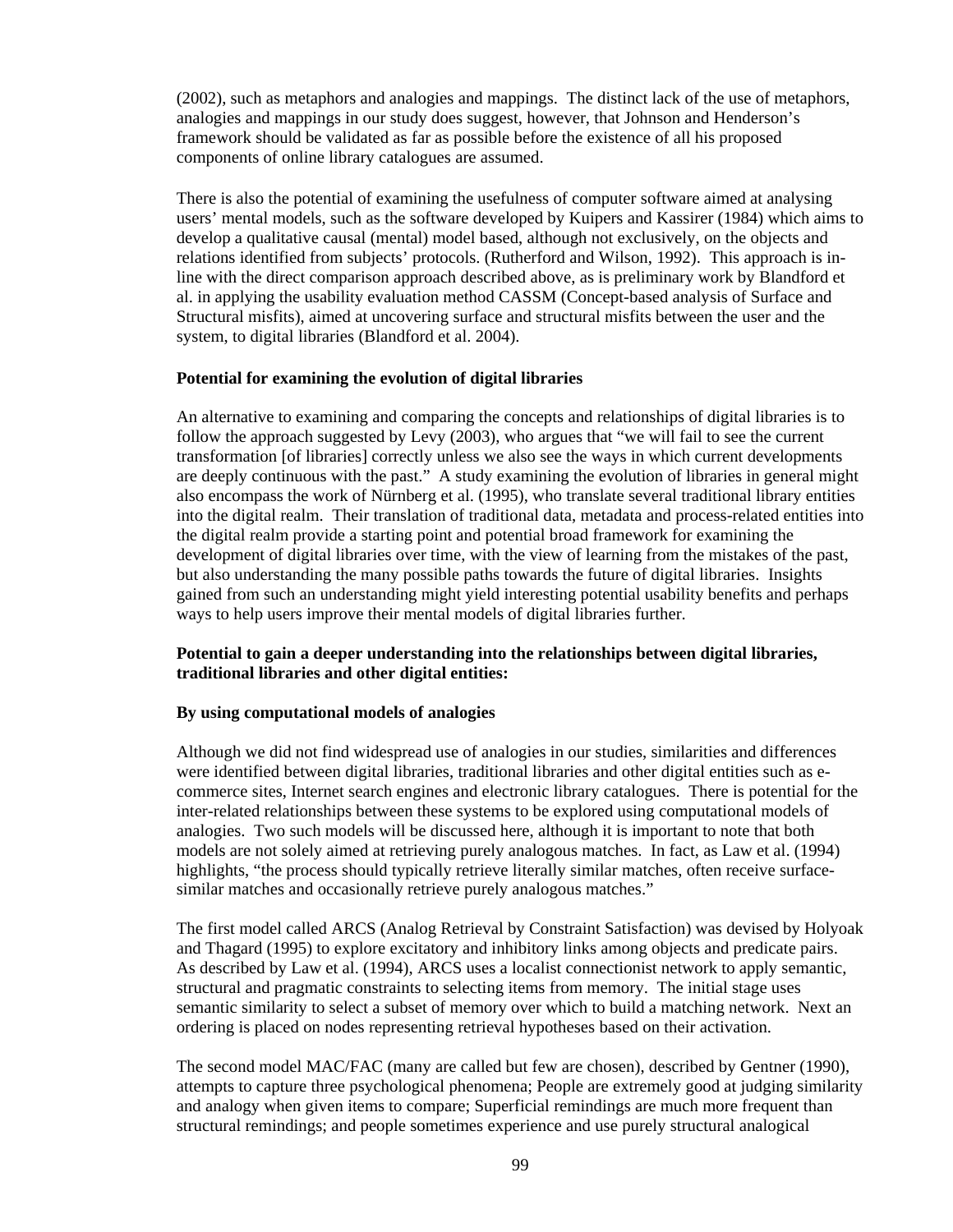remindings. MAC/FAC begins by pairing down the vast set of memory items into a smaller set of candidates. The second stage applies structural constraints to select one (or a few) best matches (Law et al., 1994).

Both models have the potential for highlighting the surface similarities between digital libraries, traditional libraries and other traditional and/or digital entities. These similarities can then be used to decide on ways to use (or refrain from using) analogies or comparisons between domains in the future. There is, however, no cast-iron guarantee that this research will actually lead to a deeper understanding into the relationships between digital libraries, traditional libraries and other digital entities. In addition, both software models may require a significant investment of effort to learn and as far as we can tell only ARCS has been made publicly available. Even so, this area of research has the potential of yielding some interesting insights into digital library research and despite the challenges discussed should be considered as a possible area for future research.

#### **By using a metaphor elicitation technique**

A novel approach to gaining a deeper understanding into the relationships between digital libraries, traditional libraries and other digital entities and to gaining a new insight into users' mental models of digital libraries in general involves metaphor elicitation. One such technique which might have scope for application in the HCI domain is called ZMET (Zaltman Metaphor Elicitation Technique). This process does not solely aim to uncover the existence of, for example, the library metaphor in digital libraries. ZMET can also be used to uncover "the meaning of the concepts and ideas in the mental model . . . by fleshing out the concepts and structure identified through laddering probes" (Christiansen and Olson, 2002). Christiansen and Olson (2002) suggest that by using metaphors, more unconscious tacit content of mental models can be elicited than using traditional mental model elicitation techniques.

ZMET asks respondents to select several pictures that express their thoughts and feelings. These visual images become a projective medium to help informants identify and communicate the content and connections within their mental models. (Christiansen and Olson, 2002). Once the informant's meaning is well understood, the interviewer uses laddering probes to see how the ideas expressed are linked to other self-relevant consequences and concepts. Then these superordinate ideas are explored to assure understanding. This process continues until the most superordinate value or goal states are identified and detailed for that picture. This probing and questioning process is repeated until all the respondents' pictures are explored. . (Christiansen and Olson, 2002). In this way, according to Christiansen and Olson, the ZMET interview 'fleshes out' and details the meaning of important components in the mental model in the voice of the respondent.

The imaged-based focus of ZMET has potential for examining users' mental models of digital libraries in an interesting light and would make an interesting study to compare our findings with. However, the methodology might have to be altered slightly to allow users to take actual photographs that express their thoughts and feelings of traditional libraries and electronic screenshots of particular digital library systems or other digital entities that express their thoughts and feelings of digital libraries. Overall, this is certainly a viable future research option.

### **5.3 Conclusion**

Let us now revisit the fable about the six learned blind men and an elephant. This study has illustrated that usability problems with digital libraries extend far beyond the difficulty of ascertaining the 'nature of the beast.' Even if the blind men are told that what they are feeling is an elephant, they might become confused by the different breeds (the 'blurred boundaries of the term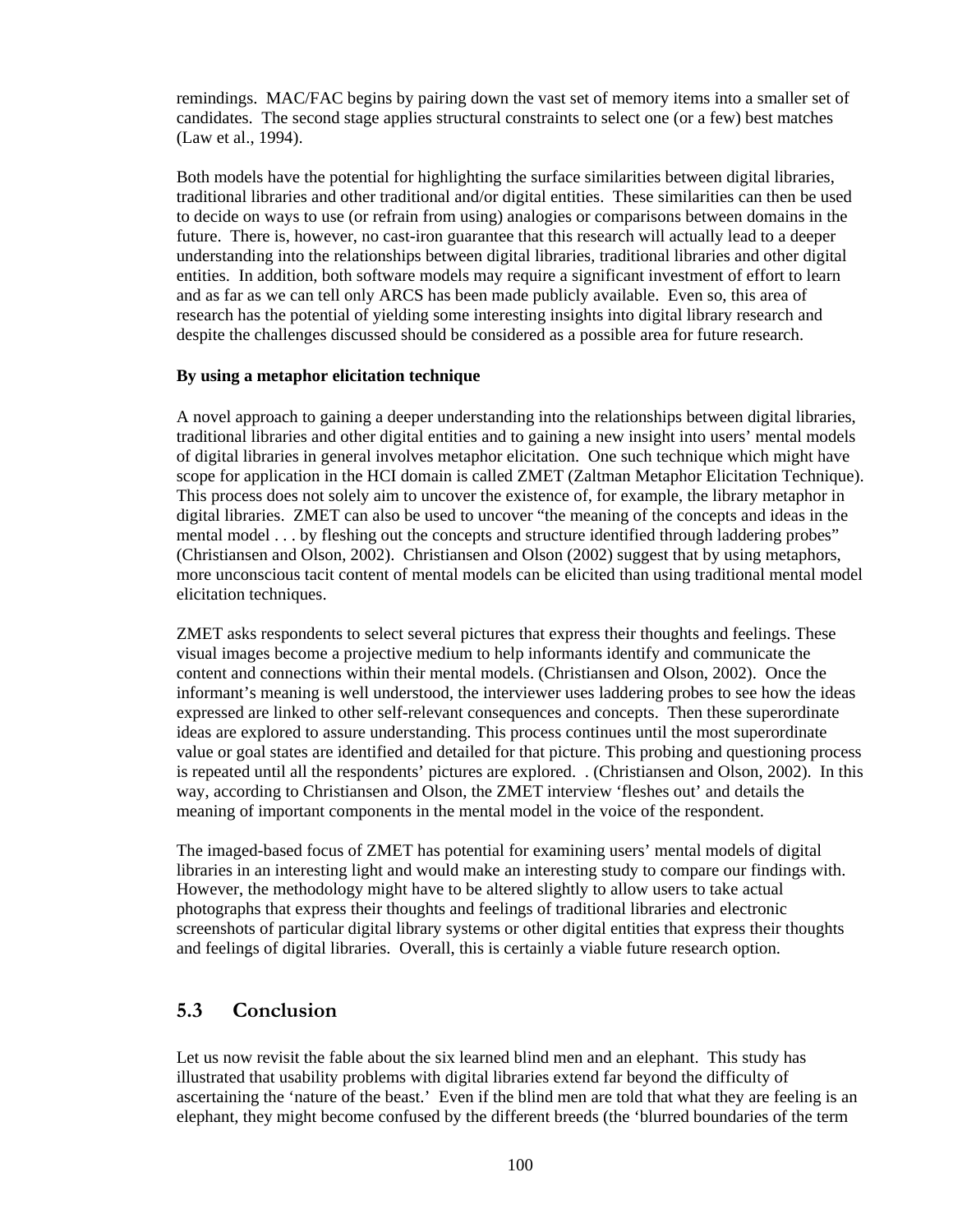'digital library'). Some of the men might hold the view that the elephant they are feeling is likely to be a traditional African breed, others a rarer and more exotic breed which resembles the traditional breed of elephants far less. But the difficulty does not stop there. Imagine if there were different ways to mount and ride these breeds of elephants (i.e. access, browse and search digital libraries), and if it was not always easy to climb up and ride an elephant even if it seemed as though it would be possible without any special techniques or equipment (just as access restrictions in a digital library are not always obvious at the outset). Now imagine an elephant keeper who provides varying levels of assistance to the blind men depending on the breed of elephant that they are feeling (analogous to varying levels of online help in digital libraries). There is little wonder that these issues might cause confusion amongst the six learned blind men (or digital library users).

We have argued for creating a pure breed of elephant (i.e. making multiple digital libraries searchable under a single front-end) to reduce such confusion, a breed that the men can mount and ride (access, browse and search) in the same way. The men could turn to the elephant keeper (digital library assistant or dynamic context-based help system) in case of difficulty and be informed if they are lacking in any of the special techniques or equipment to mount or ride the elephant before they try to climb onto its back (i.e. be informed of access restrictions at the outset). This, we argue is likely to remove much of the confusion.

Our study has therefore yielded some interesting insights into users' mental models of traditional and digital libraries. These insights have enabled us to make some practical suggestions for improving long-term digital library usability. Many of these suggestions overlap or work hand-inhand with those made by Stelmaszewska and Blandford (2004) and implemented by Stelmaszewska et al. (forthcoming), despite the fact that we approached our research with a mental model focus as opposed to a traditional information-seeking focus.

We realise that continuing research into digital library usability is warranted, but regard our study as a step forwards for digital library usability. We suggest the need for future research into users' mental models of digital libraries, particularly regarding their use of analogies and comparisons between digital libraries and other traditional and digital entities. We argue that research of this kind also has potential for taking the field of digital library usability further forwards.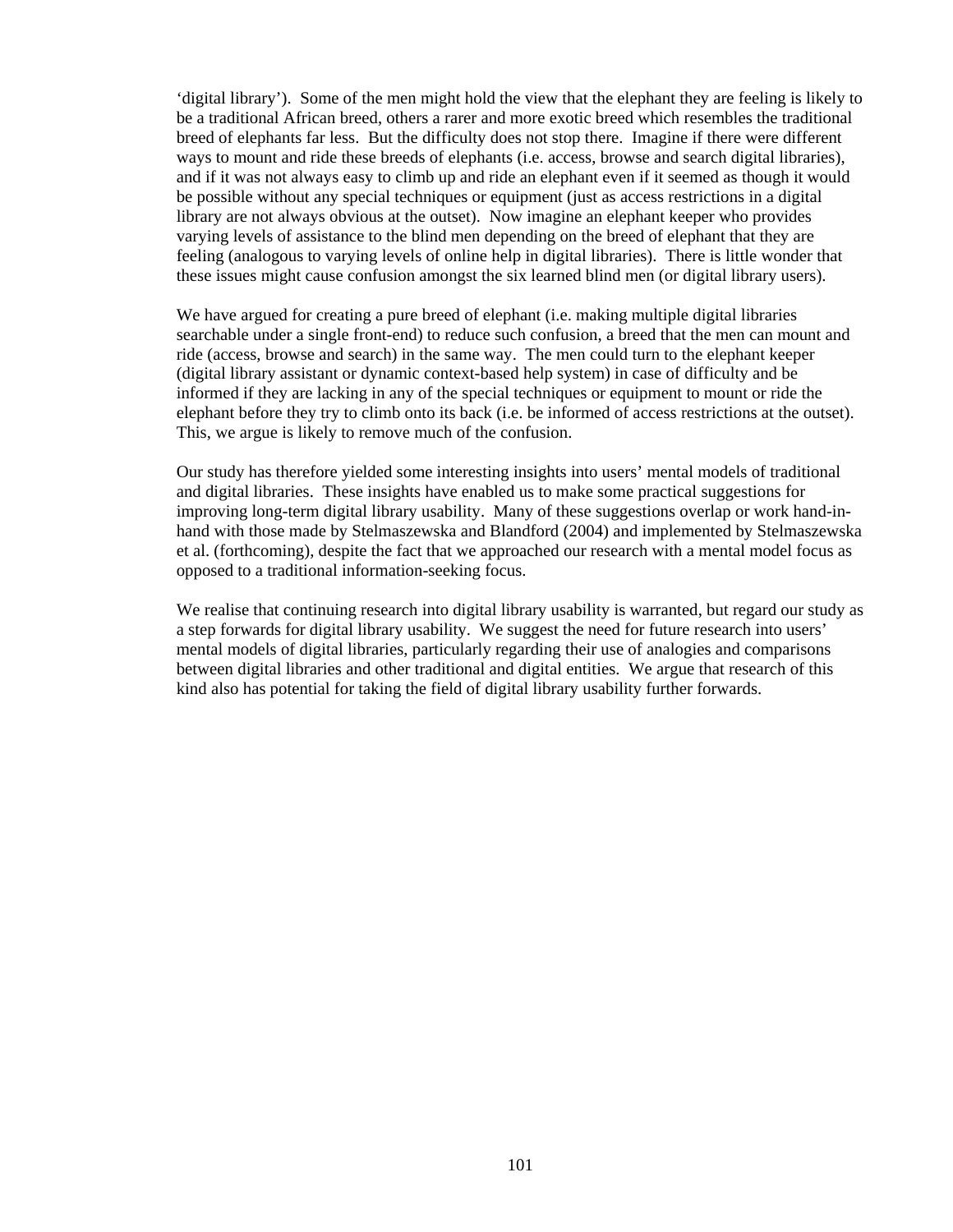# **Bibliography**

A. Adams and A. Blandford (forthcoming). The developing roles of digital library intermediaries. Submitted to ACM/IEEE Joint Conference on Digital Libraries 2004 (JCDL04).

R. Allen (1997). Mental models and user models in M. Helander, T. Laudauer et al. (Eds.) Handbook of Human-Computer Interaction, 2nd Ed., Elsevier Science, NL.

L. Bainbridge and P. Sanderson (1995). Verbal protocol analysis. In J.Wilson and N. Corlett, Evaluation of Human Work. Erlbaum Associates, London.

M. Bates (2002). The cascade of interactions in the digital library interface. Information Processing and Management 38, 381-400.

H. Beyer and K. Holtzblatt (1998). Contextual design: Defining customer-centred systems. Morgan Kauffman. San Francisco, USA.

A. Blandford and G. Buchanan (2003). Usability of digital libraries: A source of creative tensions with technical developments. IEEE Technical Committee on Digital Libraries Bulletin, 1(1), 2003.

A. Blandford, S. Keith et al. (2004). Analytical usability evaluation for digital libraries: A case study. In proceedings of ACM/IEEE Joint Conference on Digital Libraries. 27-36.

A. Blandford, H. Stelmaszewska (2001). Shooting the information rapids. In Vanderdonckt, Blandford et al. (Eds.) IHM-HCI2001, Vol. II, 51-54.

A. Blandford, H. Stelmaszewska et al. (2001). Use of multiple digital libraries: A case study. In Proceedings of the ACM-IEEE Joint Conference on Digital Libraries 2001. New York, NY. ACM Press. 179- 188.

M. Boren and J. Ramey (2000). Thinking aloud: Reconciling theory and practice. IEEE Transactions on Professional Communication 43(3). 261-278.

C. Borgman (1985). The user's mental model of an information retrieval system: An experiment on a prototype online catalog. International Journal of Human-computer studies (1999) 51, 435- 452.

C. Borgman (1996). Why are online catalogs still hard to use? Journal of the American Society for Information Science, 47(7). 493-503.

C. Borgman (2003). Designing digital libraries for usability. In A. Bishop, N Van House et al. (Eds.), Digital library use, MIT Press, Cambridge 2003.

A. Bostrom, C. Atman et al. (1994). Evaluating risk communications: Completing and correcting mental models of hazardous processes, part II. Risk Analysis, 14(5). 789-798.

P. Briggs (1988). What we know and what we need to know: The user model versus the user's model in human-computer interaction. Behaviour and Information Technology, 7(4). 431-442.

B. Buttenfield (1999). Usability evaluation of digital libraries. Science and Technology Libraries 17(3-4). 39-55.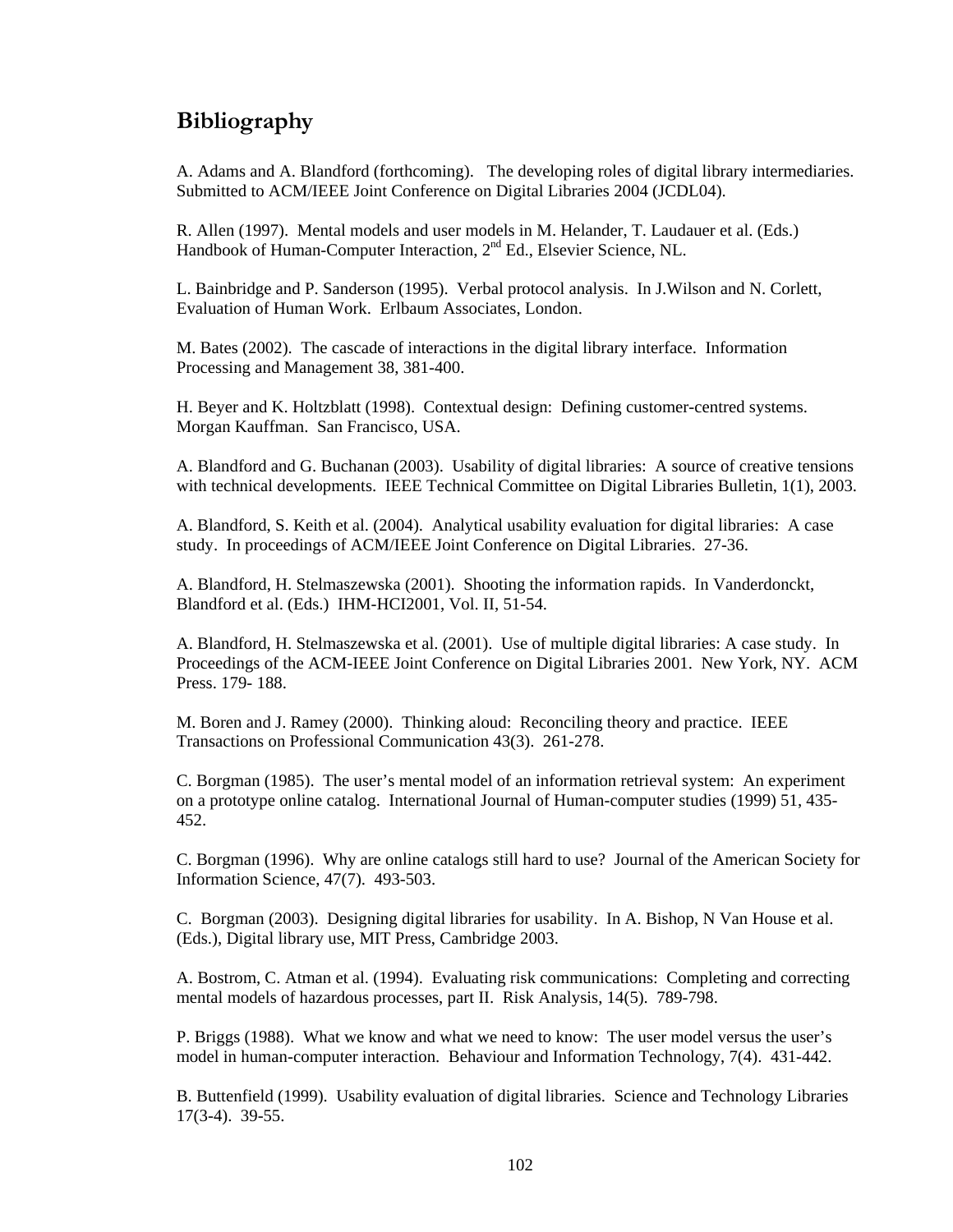M. Burstein (1988). Combining analogies in mental models. In D. Helman (Ed.), Analogical reasoning. Dordrecht, Netherlands. Kluwer Academic Publishers.

S. Card and T. Moran (1986). User technology: from pointing to pondering. In R. Baecker, J. Grudin, et al. (Eds.), Readings in human-computer interaction: toward the year  $2000$  ( $2<sup>nd</sup>$  Ed., pp. 587-602). San Francisco, California. Morgan Kaufmann Publishers.

J. Carroll and J. Olson (1988). Mental models in human-computer interaction. In M. Helander (Ed.) Handbook of human-computer interaction. Elsevier Science Publishers, B.V. (North-Holland).

G. Christensen and J. Olson (2002). Mapping consumers' mental models with ZMET. Psychology and Marketing 19(6), 477-502.

J. Clement (1983). Observed methods for generating analogies in scientific problem solving. Cognitive Science 12. 563-586.

M. Cohen, B. Thompson et al. (1995). Rapid capturing of battlefield mental models. Technical Report 95-3, United States Army Research Institute, Kansas, USA.

A. Collins and D. Gentner (1987). How people construct mental models. In D. Holland, Cultural models of language and thought, Hillsdale NJ, Lawrence Erlbaum Associates.

N. Cooke and A. Rowe (1994). Evaluating metal model elicitation methods. In Proceedings of the Human Factors and Ergonomics Society 38<sup>th</sup> Annual Meeting, Nashville TN. 261-265

W. Craik (1943, Reprinted in 1952). Nature of explanation. Cambridge University Press, Cambridge.

G. D'Elia, C. Jörgensen et al. (2002). The impact of the Internet on public library use: An analysis of the current consumer market for library and Internet services. Journal of the American Society for Information Science and Technology, 53(10). 802-820.

P. Doomen and K. Leuven (1995). Internet browsing behaviour: How the Web is crossed . Leuven, Belgium: Katholieke Universiteit Leuven, Faculteit Psychologie en Pedagogische Wetenschappen.

E. Duncker (2002). Cross-cultural usability of the library metaphor. In Proceedings of the ACM-IEEE Joint Conference on Digital Libraries 2002. New York, NY. ACM Press. 223-230.

J. Dumas and J. Redish (1999). A practical guide to usability testing. Intellect Books. Exeter, UK.

K. Ericsson and H. Simon (1984). Protocol analysis: Verbal reports as data. Cambridge, MA. AP Professional.

D. Gentner (1998). Analogy. In W. Bechtel and G. Graham (Eds.), A companion to cognitive science. Oxford, Blackwell Publishers.

D. Gentner, B. Bowdle et al. (2001). Metaphor is like analogy. In D. Gentner, K. Holyoak et al. (Eds.), The analogical mind: Perspectives from cognitive science. Cambridge, MA. MIT Press.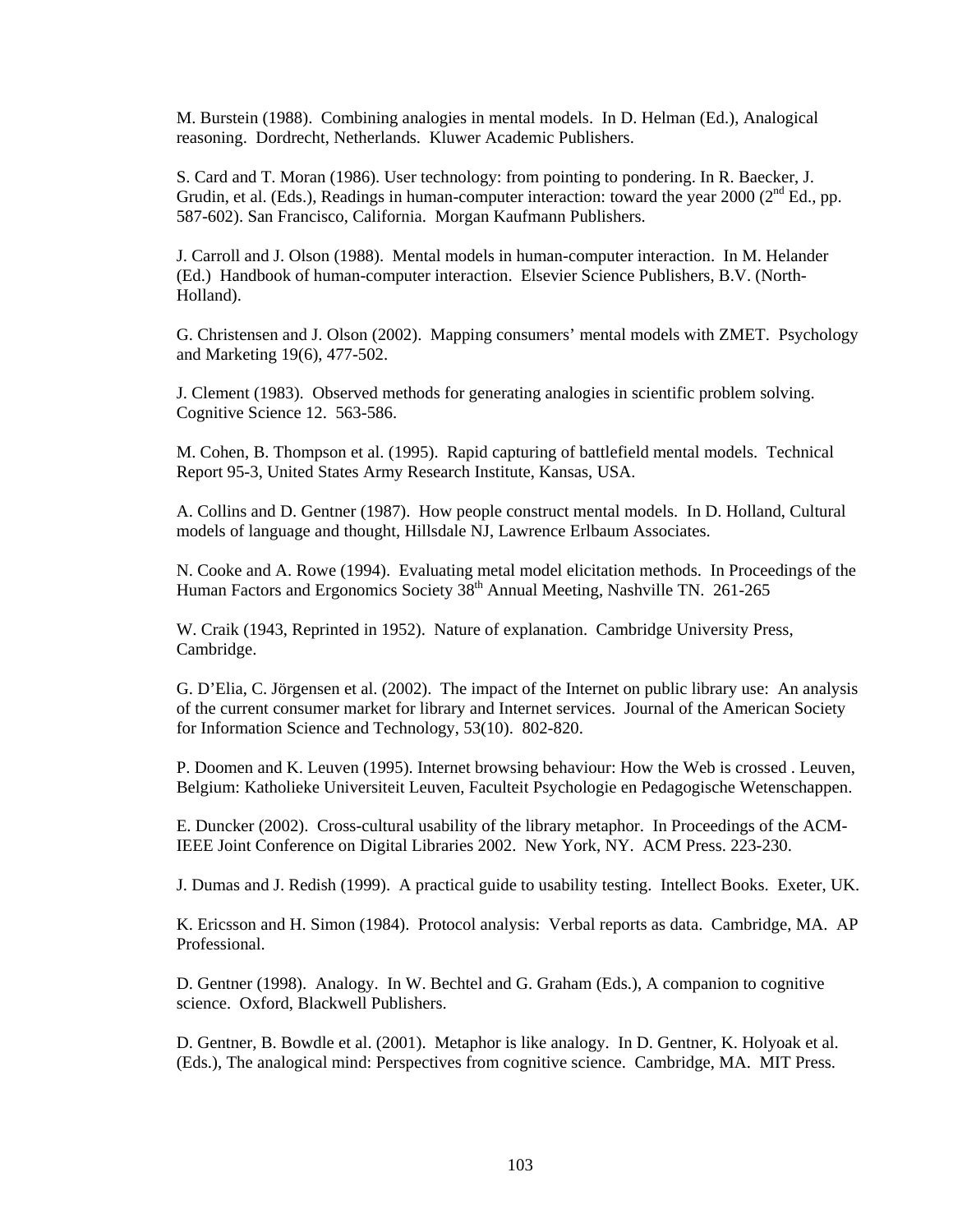D. Gentner and S. Brem (1999). Is snow really like a shovel? Distinguishing similarity from thematic relatedness. In M. Hahn and S. Stoness (Eds.), Proceedings of the Twenty-first Annual Meeting of the Cognitive Science Society, 179-184. Mahwah, NJ. Lawrence Erlbaum Associates.

D. Gentner and K. Forbus (1990). MAC/FAC: A model of similarity-based retrieval. Cognitive Science 19(2), 141-205.

D. Gentner, J. Loewenstein et al. (2003). Learning and transfer: A general role for analogical encoding. Journal of Educational Psychology 95(2). 393-408.

D. Gentner and A. Markman (1994). Structural alignment in comparison: No difference without similarity. Psychological Science 5(3). 152-158.

D. Gentner and A.Stevens (Eds.) (1983). Mental models. Lawrence Erlbaum Associates.

J. Greenberg, K. Bullard et al. (2002). Student comprehension of classification applications in a science education digital library. In Proceedings of the European Conference of Digital Libraries 2002, LNCS 2458, Springer. 560-567.

F. Halasz and T. Moran (1982). Analogy considered harmful. In Proceedings of the Conference on Human Factors in Computer Systems, Gaithersburg, Maryland, USA.

S. Harter (1997) Scholarly communication and the digital library: Problems and issues. Journal of Digital Information (1)1. Article No. 3.

J. Holland, K. Holyoak et al. (1986). Induction: Processes of Inference, Learning and Discovery. Cambridge, USA. MIT Press.

K. Holyoak and P. Thagard (1995). Mental leaps: Analogy in creative thought. Cambridge, MA. MIT Press.

J. Johnson and A. Henderson (2002). Design: Conceptual models: begin by designing what to design. Interactions 9(1). 25-32.

P. Johnson-Laird (1983). Mental Models. Cambridge, UK. Cambridge University Press.

P. Johnson-Laird (1989). Mental Models. In M. Posner (Ed.) Foundations of Cognitive Science. Cambridge, USA. MIT Press.

D. Jonassen (1995). Operationalizing mental models: Strategies for assessing mental models to support meaningful learning and design supportive learning environments. In J. Schnase and E. Cunnius (Eds.), Proceedings of the Computer Supported Collaborative Learning Conference, Bloomington, IN, October 1995.

C. Katzeff (1990). System demands on mental models for a fulltext database. International Journal of Man-Machine Studies 32. 483-590.

D. Kieras (1982). What people know about electronic devices: A descriptive study (Technical Report No. 12), Ann Arbor, MI. University of Michigan.

D. Kieras (1988). What mental model should be taught: Choosing instructional content for complex engineered systems. In J. Psotka, L. Dan Massey et al, Intelligent tutoring systems. Hillsdale, NJ. Lawrence Erlbaum Associates.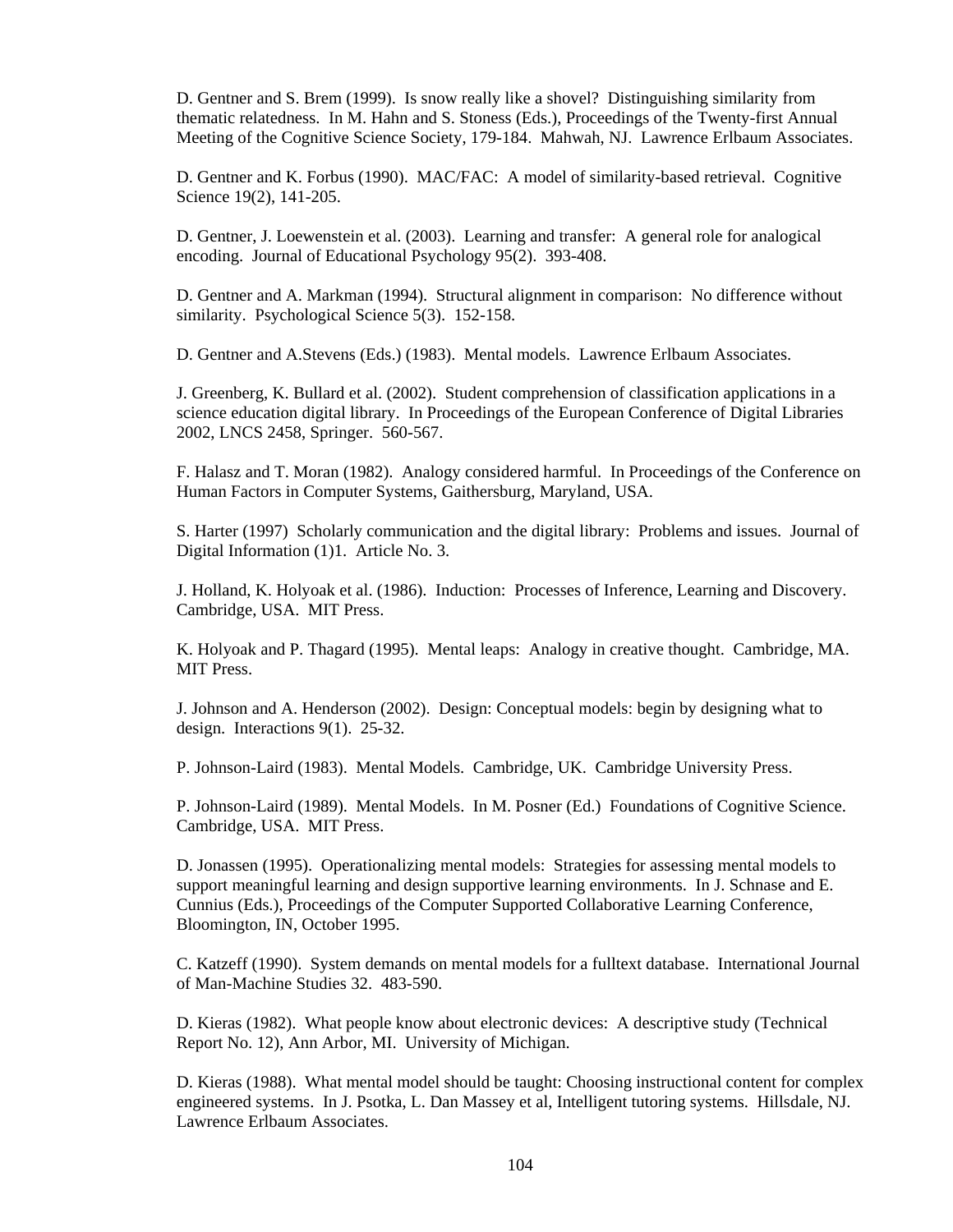D. Kieras and S. Bovair (1984). The role of a mental model in learning to operate a device. Cognitive Science 8. 255-273.

K Kurtz, C. Mao et al. (2001). Learning by analogical bootstrapping. The Journal of the Learning Sciences 10(4). 417-446.

S. Kvale (1996). Interviews: An introduction to qualitative research interviewing. Thousand Oaks, CA. Sage Publications.

K. Law, K Forbus et al. (1994). Simulating similarity-based retrieval: A comparison of ARCS and MAC/FAC. In Proceedings of the Sixteenth Annual Conference of the Cognitive Science Society, 543-548. Hillsdale, NJ. Lawrence Erlbaum Associates.

D. Leary (1990). Metaphors in the history of psychology. Cambridge, UK. Cambridge University Press.

B. Leiser (1992). The presence phenomenon and other problems of applying mental models to user interface design and evaluation. In Y. Rodgers, A. Rutherford et al. 1992. Models in the mind - Theory, perspective, and application. London, Academic Press.

D. Levy (2003). Documents and libraries: A sociotechnical perspective. In A. Bishop, N Van House et al. (Eds.), Digital library use, MIT Press, Cambridge 2003.

D. Levy and C. Marshall (1994). Going digital: a look at assumptions underlying digital libraries. Communications of the ACM 38(4).

W. Loucas and H. Topi (2002). Form and function: the impact of query term and operator usage on web search results. Journal of the American Society for Information Science and technology 53(2), 95-108.

G. Marchionini (1995) Information seeking in electronic environments. Cambridge University Press, Cambridge.

W. Newman and M. Lamming (1995). Interactive System Design. Wokingham, UK. Addison-Wesley.

F. Miksa and P. Doty (1994). Intellectual realities and the digital libraries. In Proceedings of the Digital Libraries'94 Conference, (College Station, TX, June 19-21), 1-5.

N. Miyake (1986). Constructive interaction and the iterative process of understanding. Cognitive Science 10(2). 151-177.

D. Nichols, M. Twidale et al. (1997). Recommendation and usage in the digital library. Technical Report CSEG/2/97. Lancaster University, UK.

D. Norman (1983). Some observations on mental models. In D. Gentner and A. Stevens (Eds.), Mental models, LEA, 1983.

D. Norman and S. Draper (1986). User centred system design: New perspectives on humancomputer interaction. Hillsdale, NJ. Lawrence Erlbaum Publishers.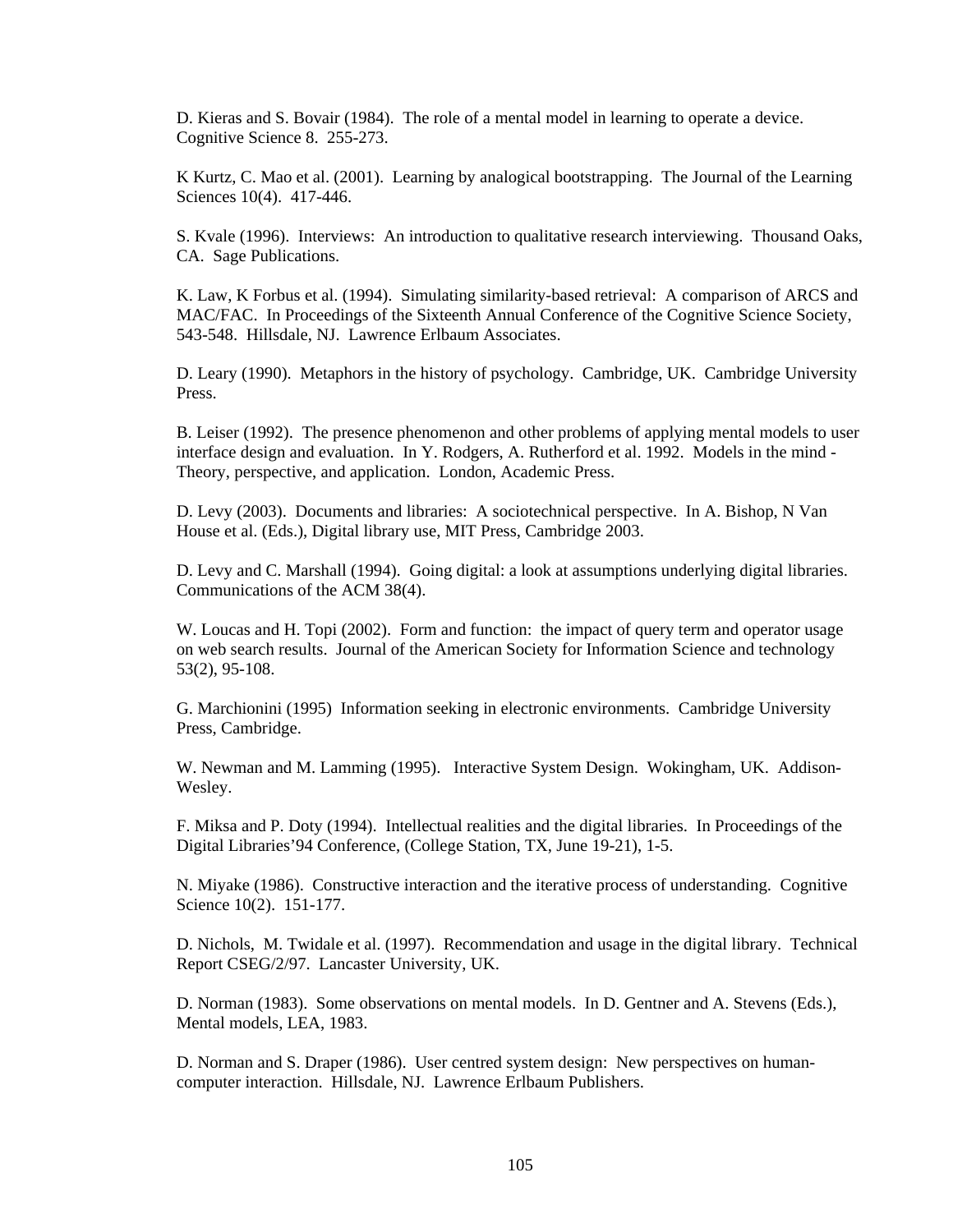P. Nürnberg, R. Furuta et al. (1995). Digital libraries: issues and architectures. In Proceedings of Second Symposium on Digital Libraries (DL '95) (Austin, TX, Jun).

C. O'Mallley and S. Draper (1992). Representation and interaction: Are mental models all in the mind? In Y. Rodgers, A. Rutherford et al. 1992. Models in the mind - Theory, perspective, and application. London, Academic Press.

S. Payne (1991). A descriptive study of mental models. Behaviour and Information Technology, 10(1). 3-21.

S. Payne (2003). Users' mental models: The very ideas. In J. M. Carroll (Ed.), HCI models, theories and frameworks: Toward a multidisciplinary science. San Francisco: Morgan Kaufman.

M. Posner (Ed.) (1989). Foundations of cognitive science. MIT Press, Cambridge MA.

J. Preece, Y. Rodgers et al. (1994). Human-computer interaction. Wokingham, UK. Addison-Wesley.

A. Rutherford and J. Wilson (1992). Searching for mental models in human-machine systems. In Y. Rodgers, A. Rutherford et al. 1992. Models in the mind - Theory, perspective, and application. London, Academic Press.

A. Sasse (1992). User's models of computer systems. In Y. Rodgers, A. Rutherford et al. 1992. Models in the mind - Theory, perspective, and application. London UK. Academic Press.

A. Sasse (1997). Eliciting and Describing Users' Models of Computer Systems. Ph.D. Thesis, Computer Science, University of Birmingham, UK.

R. Schumacher and M. Czerwinski (1992). Mental models and the acquisition of expert knowledge. In The psychology of expertise: Cognitive research and empirical A.I. Ed. R. Hoffman (1992). Springer-Verlag, New York, NY.

C. Seale (1998). Researching society and culture. London, UK. SAGE Publications.

N. Shadbolt and M. Burton (1995). Knowledge elicitation: A systematic approach. In J.Wilson and N. Corlett, Evaluation of Human Work. Erlbaum Associates, London.

D. Slone (2002). The influence of mental models and goals on search patters during web interaction. Journal of the American Society for Information Science and Technology, 53(13). 1152-1169.

N. Staggers and A. Norcio (1993). Mental models: concepts for human-computer interaction research. International Journal of Man-machine Studies (38). 587-605.

H. Stelmaszewska and A. Blandford (2004). From physical to digital: a case study of computer scientists' behaviour in traditional libraries. To appear in Journal of Digital Libraries.

H. Stelmaszewska, A. Blandford et al. (forthcoming). Designing to change users' information seeking behaviour: A case study. In S. Chen and G. Magoulas (Eds.) Adaptable and adaptive hypermedia systems. London, UK. Information Science Publishing.

M. Tauber (1988). On mental models and the user interface. In Working with computers: Theory versus outcome. G. Van der Veer, T. Green et al. (Eds.). Academic Press, London.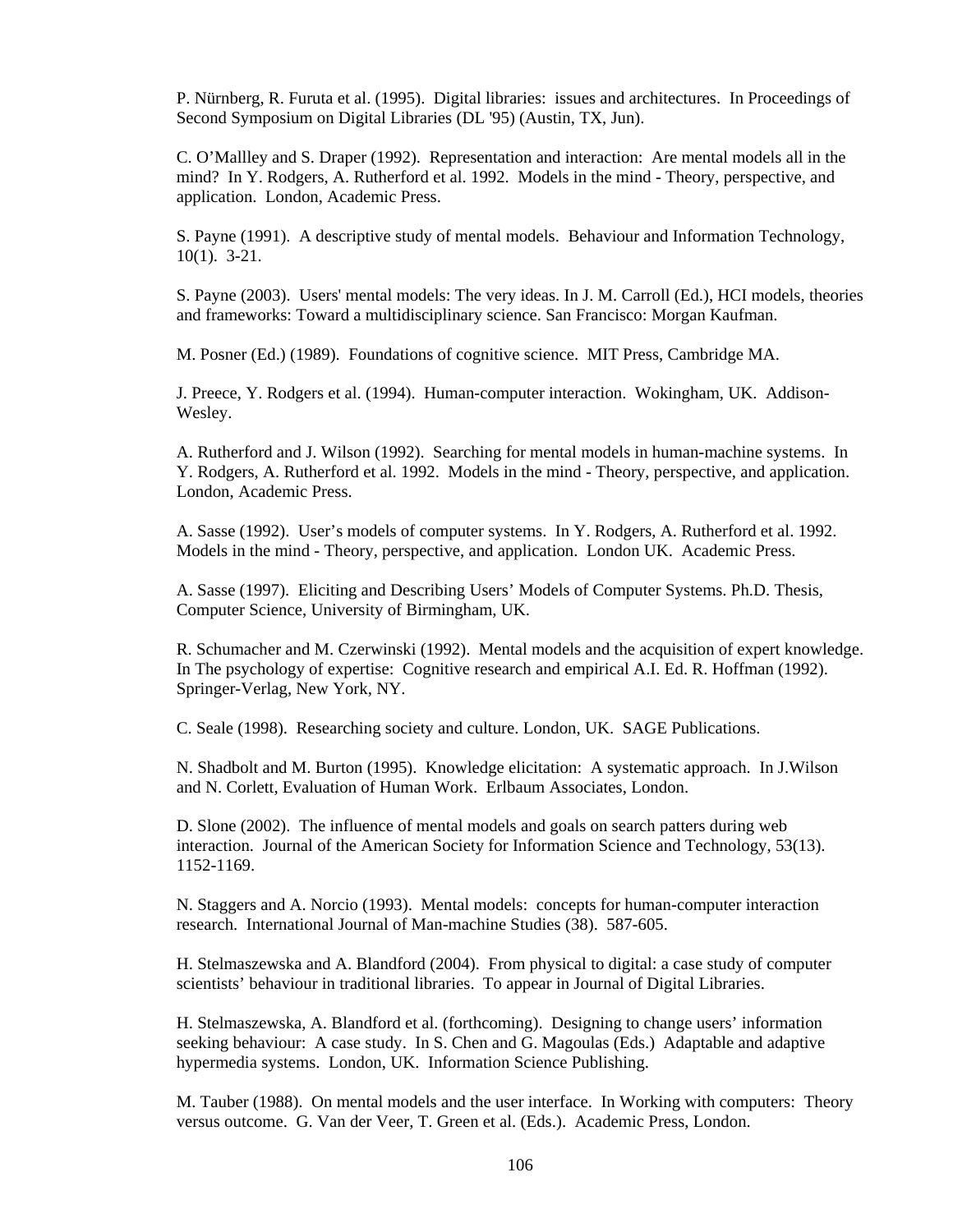Y. Theng, N. Mohd-Nasir et al. (2000). Purpose and usability of digital libraries. In Proceedings of the ACM of the Fifth ACM Conference on Digital Libraries, San Antoniou, Texas, USA.

N. Van House, A. Bishop et al. (2003). Digital libraries as sociotechnical systems. In A. Bishop, N Van House et al. (Eds.), Digital library use, MIT Press, Cambridge 2003.

M. Van Someren, Y. Barnard et al. (1994). The think aloud method: A practical guide to modelling cognitive process. Academic Press, Cornwall.

S. Vosniadou and A. Ortony (Eds.) (1989). Similarity and analogical reasoning. London, UK. Cambridge University Press.

T. Winograd (1995). Digital vs. libraries: Bridging the Two Cultures. Talk presented at the  $18<sup>th</sup>$ Annual International ACM SIGIR Conference on Research and Development Information retrieval, July 9-13 1995, Seattle WA.

R. Young (1983). Surrogates and mappings: Two kinds of conceptual models for interactive systems. In D. Gentner and A. Stevens (Eds). Mental Models. Hilsdale, NJ. Erlbaum Associates.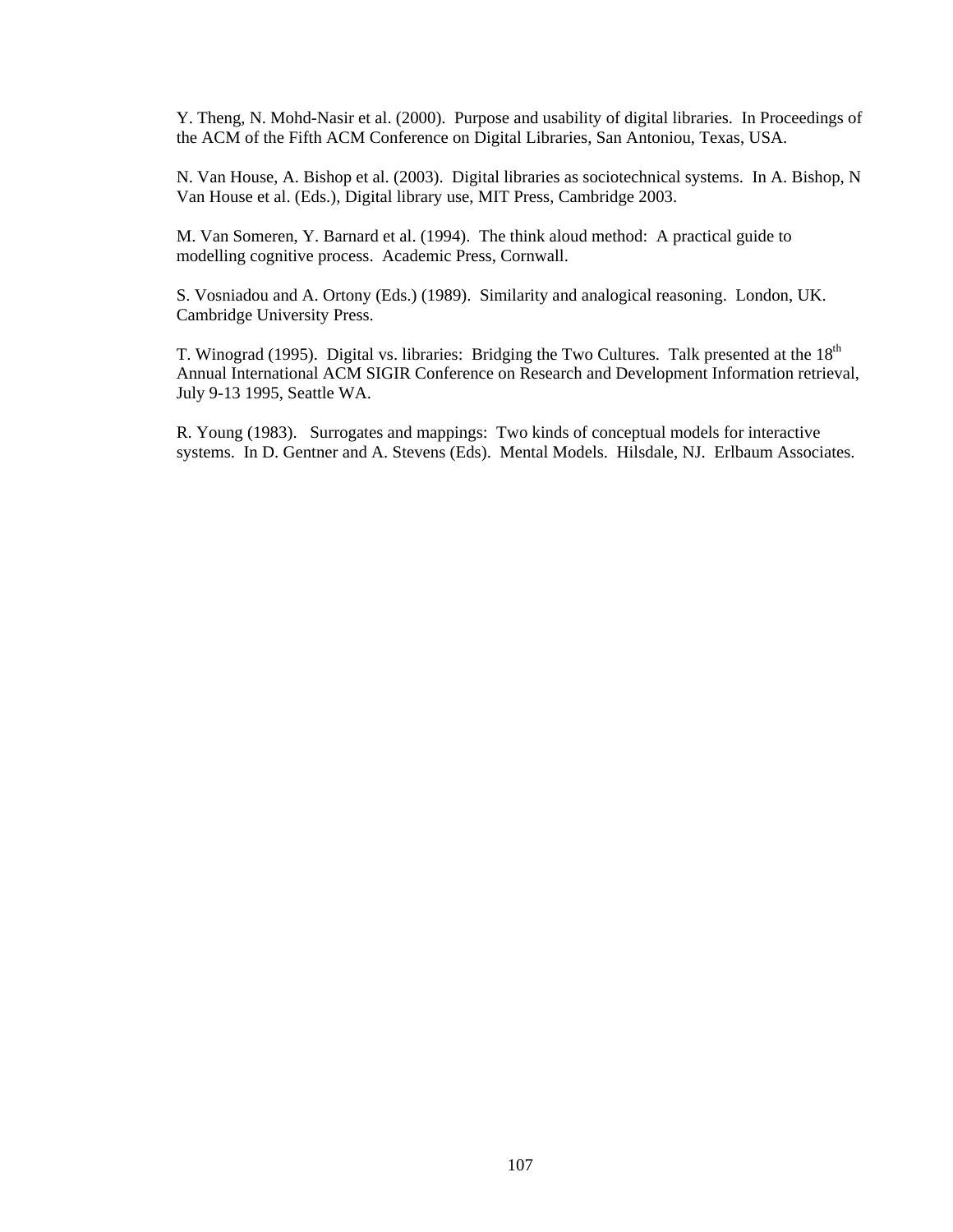# **Appendix 1: Participant instructions and consent form**

This consent form, along with instructions, was read to each participant and an opportunity was provided for them to ask questions.

#### **Instructions**

This study aims to examine your conceptions of traditional and digital libraries. You will be asked to use first the [digital] then the [traditional] library or libraries of your choice.

Your task is to find a document on the same topic of interest in both the traditional and digital libraries. The topic should be narrow and related to your studies but one that you have not used either type of library to find information about before. This may be a topic related to your Masters thesis. You should not aim to find the same document in both the traditional and digital libraries.

You will be asked to 'think aloud' while you complete the task. Try to say everything that goes through your mind. You are free to navigate and use the library (whether traditional or digital) as you see fit in order to complete your task.

The task will included some brief questions, both during the task and at the end. These questions and observations will be audio recorded and you may withdraw from the study at any time. It is important to emphasise that this is not a test of your ability to use either type of library, nor are there 'right' and 'wrong' ways to perform the task during the observation or answers to give to questions.

Please sign below to indicate that you agree to participate in this study, which will be audio recorded, and that you are aware that you may withdraw from the study at any time.

Name:

Signature:

Date: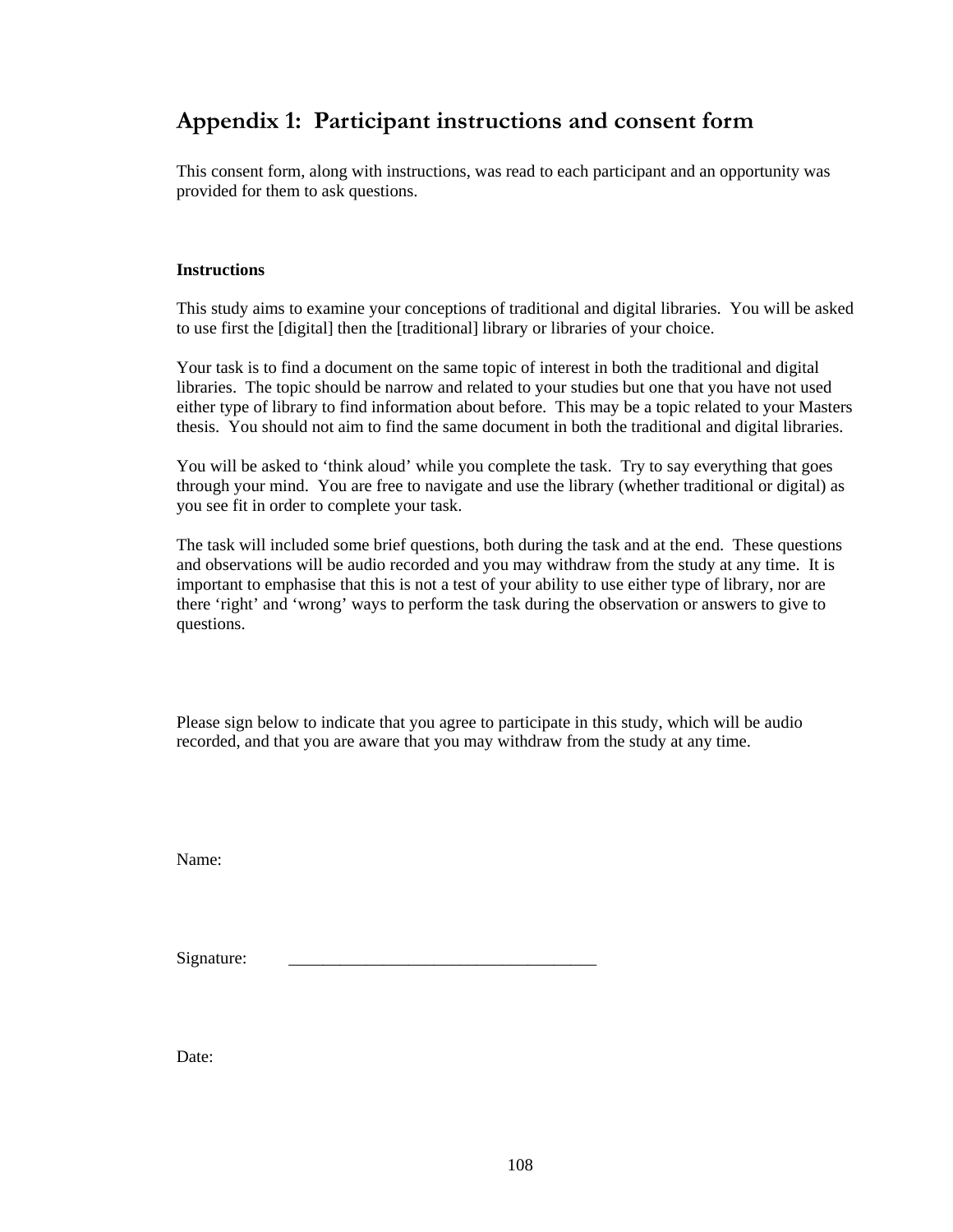# **Appendix 2: Final protocol used in study**

Note that as already highlighted in this report, the success of the observation and interviewing process depends greatly on the craft skill of the researcher (to decide when and how to probe users for information) and far less on the precise protocol employed. However, in line with our argument for research transparency, we present our protocol here to promote clarity rather than to suggest that a rigorous protocol such as this is essential in mental model elicitation studies.

The final protocol consists of eight parts:

- 1. Thank the participant and ensure he or she is at ease and comfortable in the library surroundings as suggested by van Someren et al., 1994). Ask some ice-breaking questions about the participant's current studies and their last use of either traditional or digital libraries (where appropriate).
- 2. Read the instructions in appendix 1 to the participant and give the participant the opportunity to ask questions. Note that some of the wording of the instructions is also based on recommendations from the literature; "Try to say everything that goes through your mind" is the phrase recommended to explain the think-aloud procedure in simple terms (van Someren et al., 1994) "It is important to emphasise that this is not a test of your ability" [in this case to use either type of library] is suggested by Boren and Ramey (2000 amongst others.

If the question arises, explain that the amount of help that the researcher is permitted to give during the task is limited, however when in doubt they should try to do what they would normally do when searching for information in a library. If the question arises as to whether the user should choose a narrow topic area with the knowledge that items pertaining to this area are located in the current library, re-emphasise that the user must not have previously searched for the topic chosen in either the traditional or digital library, but other than this condition, they are free to do what they would normally do when looking for information in a library.

- 3. Invite the participant to think of a narrow topic related to their studies and allow them to take their time doing so. If they express doubts about finding any relevant documents because they perceived that their chosen topic was too narrow, inform the participant that they can broaden the focus of the topic if such a case arises explain that they will then be asked to state their new choice of (broader) topic. If they express doubts about finding relevant topics because they perceive that their chosen topic is too broad, inform the participant that they should choose a narrower topic if possible and broaden it as described above if necessary.
- 4. Half the participants studying MA Library and Information Studies should begin by performing the task using the traditional library and the other half should begin using the digital library. A similar crossover should be performed with the MSc Human-computer Interaction students. This will have been pre-decided for each participant and alters the order of the instructions given in appendix 1.
- 5. Ask the participant to start the task and thinking aloud when they are ready. When considering asking an intervening question, follow the questioning guidelines given earlier in this section.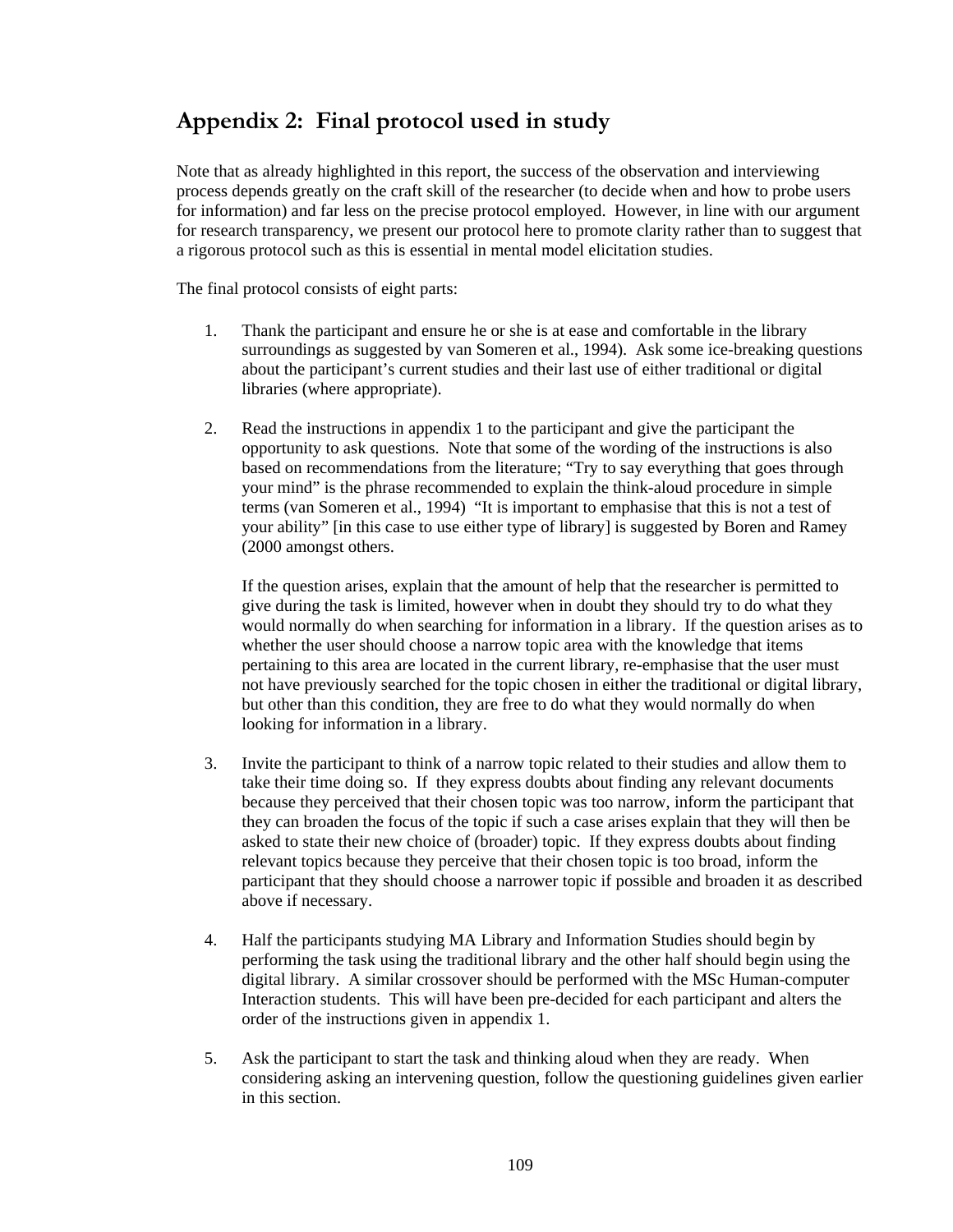- 6. Other researcher intervention should be discouraged other than for the following explicit reasons:
	- The participant is failing to think aloud or provide sufficient verbal detail of their task performance. In which case, the participant should be briefed with an example as to the relevant level of detail required of them. (van Someren et al., 1994) An example of a practice task that may be suited to this study is to ask participants to take a familiar walk through an imaginary building, such as the UCL building they most frequently attend lectures at, describing what they see. (Adapted from Posner, 1989).
	- The participant exceeds the expected task time of 30-40 minutes for each type of library. In which case, the participant should be informed that they have provided enough information and asked to move onto the next part of the task. (Dumas and Redish, 1999).
	- The participant becomes frustrated. In which case the researcher should prompt the participant with a question, but if their frustration persists, the participant should be informed that they have provided enough information and asked to move onto the next part of the task. (Dumas and Redish, 1999).
	- The participant does not indicate when they have finished a task. In which case, they should be prompted with the question 'can you tell me when you've finished a task?' (Dumas and Redish, 1999).
	- The participant asks a question. In which case, if the researcher chooses to respond, the response will also be a question (Dumas and Redish, 1999).
	- The participant verbalises a problem. In which case, the researcher will inquire deeper into the nature of the problem, where necessary and where it is unlikely to cause the participant to become flustered.
	- The participant asks a question already answered in the instructions in appendix 1. Boren and Ramey 2000 highlight that this is faulty role-playing and not faulty task performance and hence the researcher should re-read the relevant material from the instruction sheet and clarify if necessary (Boren and Ramey 2000).
	- The participant is unusually chatty and drifts off-topic. The researcher should turn the diversion back on track without being rude, for example by asking the participant to restate their current goal: 'Ok, so now you're working on…?'
	- The participant makes an unclear comment. In which case, the researcher should use their judgement to decide whether a request for clarification is warranted and, if deemed necessary they should be as short and non-directive as possible (Boren and Ramey 2000).
	- The participant asks to withdraw from the study. In which case, the researcher should thank the participant for their assistance provided.
- 7. Should the traditional library or digital library task finish with at least five minutes to spare, invite the participant to think aloud whilst performing an additional task. The participant will be asked "how might you go about finding other related information/documents?" and will be permitted to use the relevant traditional or digital library as a prop. Time permitting, this question should be followed by "are there any other ways that you might go about finding related information?" Again, the library may be used as a prop.
- 8. Ask the remaining four post-observation questions highlighted in the previous section (types 2 and 3). Thank the participant for their assistance and give them a final opportunity to ask questions about the study.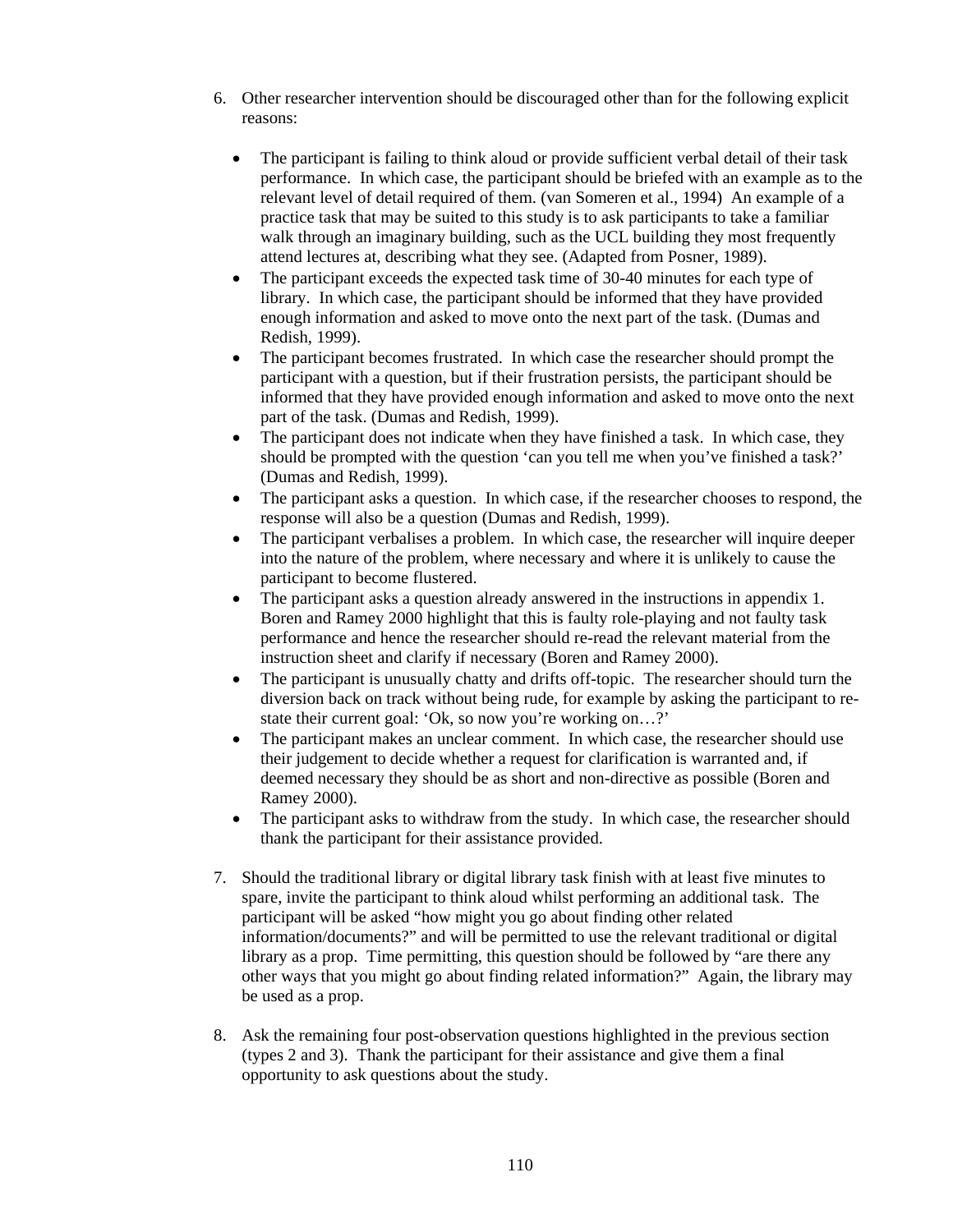## **Appendix 3: Transcripts**

The eight transcripts are named with the following convention: The name begins with either HCI or LIS to indicate whether the participant was an MSc Human-computer Interaction or MA Library and Information Studies student. This is followed by either 'DT' (to signify that the participant first used the digital then the traditional libraries of their choice) or 'TD' (to signify traditional followed by digital). Hence the nine transcripts are named PILOT, HCIDT1, HCIDT2, HCITD1, HCITD2, LISDT1, LISDT2, LISTD1 and LISTD2.

Researcher questions and statements are in **bold.** Actions performed by the participant and comments implied by the researcher are in [square brackets].

#### **HCTDT1**

**Have you decided on a topic?** I was looking at something on 'language patterns' yesterday on Google, so I'd like to have a look a bit more on that. It [the topic] was originally thought up by Christopher Alexander, who is usually in design and architecture but I think there might have been studies applying the work to HCI [the domain of interest]. I don't know if there's anything on it though, but there might be . . .

Because this is an unspecified topic, I'm going to Google first of all because that's the 'biggest and best' search engine in the world ever! [Laughs]. I'm going to type in 'language patterns' first of all to see if that comes up with anything. [conducts search]. These results seem a bit too broad, but I know that Christoper Alexander is the guy that has been attributed to coming up with the idea in the paper I read, so I'm going to type in his name as well [as the additional text in the search term box. Does so and conducts search]. This should narrow it down a bit more. **How did you go about finding the initial article by Alexander?** Umm . . . I was actually browsing for another book in the HCI section of this Science Library and I was reading along the titles and came across it by accident in a book by Heath and Luff. I'd heard of their names before [Heath and Luff], so I decided to look deeper in the book at the collections of papers. So I got that out and flicked through a couple of papers and they were useful in the end. It's good that books are arranged in the same section, it let me find something else quite relevant. [Glances back at search results]. There's a couple of links that look quite relevant, but I think I should search for things on an electronic journal. Usually I use my background knowledge to try and think of which electronic journals I am familiar with and which digital library it's likely to be in. So if I was looking for an article that applies to HCI like this one, I'd go straight to the ACM. If it was more philosophical or psychologically oriented, I'd go to my Athens account and look in Ingenta, I think it is . . . but in the Athens there's lots of individual electronic libraries and some of them have got certain stuff in and some of them have got other stuff in. I find it fairly hit and miss. You normally have to go in [to each digital library] and type in the name of the author over and over again until it might crop up.

So now I'd go the ACM because it's an HCI topic and I think anything I find on there on my topic will be more highly related on there than if I used anything else. So I'll type in 'pattern languages' again . . . [Loads ACM Digital Library homepage and conducts search]. **Why did you type in 'pattern languages'?** Umm . . . Well I probably should have typed in 'language patterns' so it's exactly like before [with Google], but I forgot. I know the topic I want is either 'language patterns' or 'pattern languages' and I can't remember what I searched on Google [which search terms were used]. So I'll just type it into Google again to see if I've got the terms round the right way. Yeah, it is 'pattern languages' . . . [Begins reading article titles out loud]. I'm reading the titles to see if there's anything. [Pauses for a second]. So this is the guy [author] that wrote the article I read yesterday, so that's interesting. [Reads abstract out loud (at speed)]. And perhaps this one? Yeah, I'll probably have a look at these two. **How did you decide that those two might be interesting?** Reading the titles, just to get a quick overview. For example this title that I read just seemed too technical. The second one, 'a debate on language and tool support for design patterns' . . . that didn't seem that relevant either because I don't think it's about pattern languages, whereas this one talks about pattern languages specifically in the title. To delve a bit deeper though, I read the abstracts then print off the whole document. So I'm quite happy with that [search]. And if I've read those [two documents deemed interesting], I might find they contain some useful references to follow up. And because I'm not too sure of a route [research direction] to go down yet, reading them might give me a better idea. **How would you go about finding**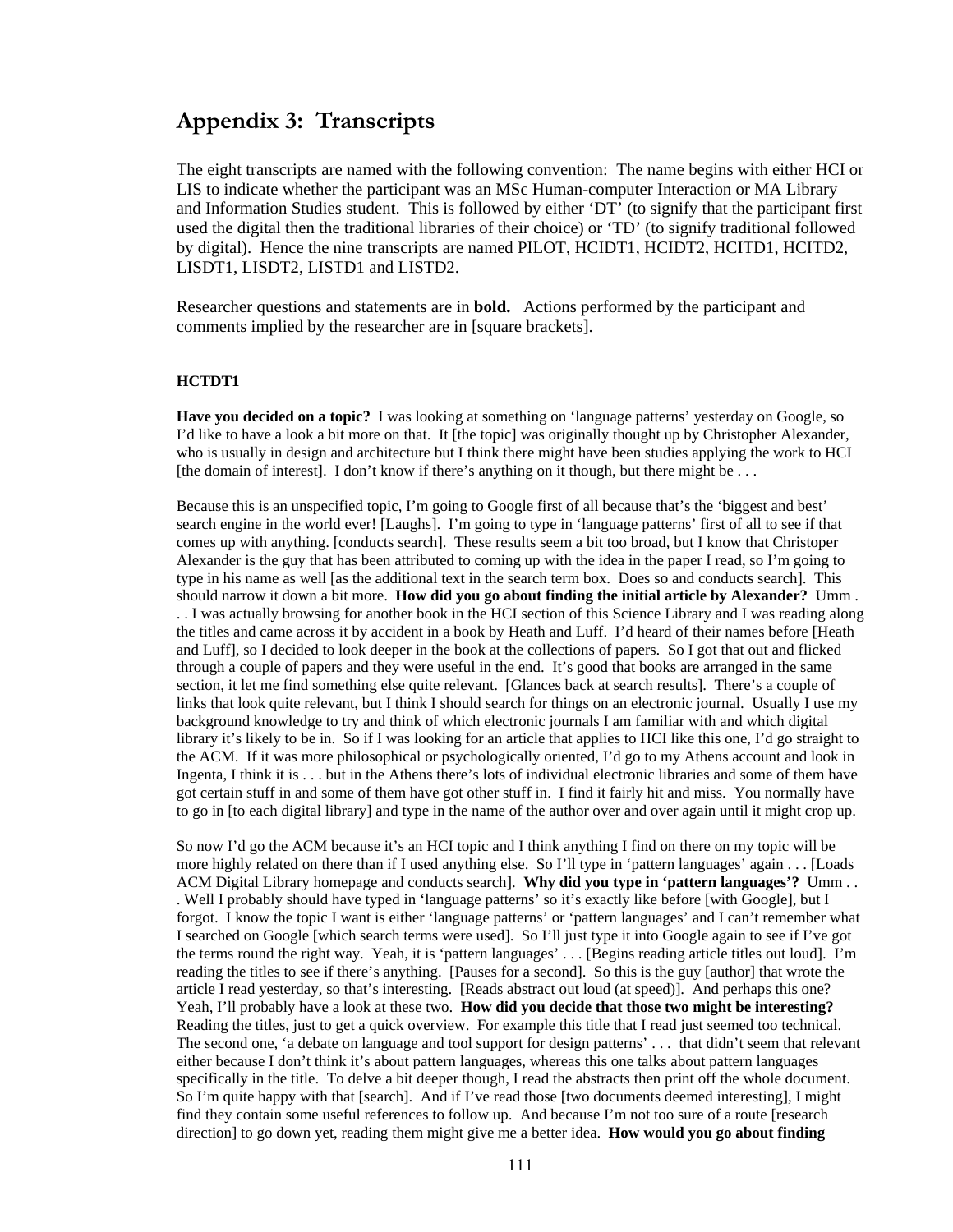**similar articles?** Well if there's a good book on this area, these two papers are likely to quote from it. That's also reminded me . . . you can do citings on here. You can press 'citings' and I think that when this paper is referenced in other, more recent papers, it brings up those papers. So this should give me papers written after August 2000 that cite the paper I'm looking at . . . . [Presses 'citings']. Yeah, that's what happens. So now I can read through these and see if any of these are useful as well.

**How do you think it decided the order in which to show you the results that you found on the previous screen?** Umm . . . I think from using this system before it goes by 'relevance' and it's got this thing on the right-hand side. It looks like a pint of Guinness [laughs]. The more full it is, then the more relevant it should be to your search. I largely ignore that and just cycle through the first, sort of, couple of pages. I sort of take [the relevance scale] as a sort of implied rather than a hard thing to go by. When I've used this system before, not unless I'm searching for something very specific are they at the top. I mean they could be anywhere in the first 2 pages . . . **How do you think it's deciding which are 'at the top'?** Umm . . . I would've thought first of all . . . well I've only typed in two words, so to sort them out into priorities I'd first think that the two words would have to be . . . first of all in the title, perhaps . . . and then in the . . . article? So the words I've typed in are not the author's name or anything like that. So I'd then assume that it's an 'intelligent' type of system and that the order of the words matters to decide on a priority. Perhaps the ones very low down [the list] would only have one of the words in the title.

**I've noticed on that screen that there's a link there saying 'save results to a binder' . . . what do you think that might do?** I think I actually tried it before. Because if you're doing lots of searches and a relevance search . . . and it coughs up lots of relevant results and you don't have time to go through them all . . . and you don't wanna be typing in lots of combinations and variations of searches you've done before, then it'll save your actual search, or the search results to your personal binder and I suppose you could log in and see your binder and go straight to the searches rather than having to type in the searches again. I think the reason I was put off that was because you have to have your own personal ACM account and we've got our account as a group account through the university, so there's complications in doing that . . . **What are the complications?** Well I think you have to be a member of CHI [special interest group] to have access and I don't have a membership number and can't be bothered to go through the whole process of trying to get one . . . or pay for it. **You said that the binder might stop you from having to type in lots of combinations and variations of searches. What did you mean by that?** It wouldn't prevent you from doing it, but it would be a short cut. So you've taken a journey from A to B . . . say you're trying to find a paper or papers on a particular topic and have a number of words in mind . . . you might not always get what you're looking for with the first combination of words, so you might take a word out or substitute a similar word for another word and do different combinations and it could be quite a lengthy process. **How would you decide on the combinations that you would use?** Umm . . . I suppose there's different strategies. It's not just random. You do have to vary it a bit though. So the term that I'm looking for here, 'pattern languages' ... that's fairly specific . . . but if you're looking for . . . I can't think of an example. But sometimes there might be a similar area when people have slightly different terms for the same thing. So you might type in some of those terms and it'll come up with articles with those terms in but you'd also have to try the other. Let's say 'pattern languages' did not return any relevant results. **What would be the next thing that you would type in?** I'd type in the author's name, Christopher Alexander. Or if typing in 'pattern languages' was too broad on the ACM, I might type in 'Christopher Alexander' as well [in addition to the other search terms, as done with Google earlier] in order to narrow it down. And if that didn't come up with anything relevant at all, then I might type in 'Christopher Alexander' and hope it brings back all the work done by him. So there's a strategy of narrowing and focusing**. Would you use the same strategy of narrowing and focusing when searching**  Google? Yeah. I would. Google's really good because sometimes if there is a paper on the ACM, which is a web site, Google might even find it for you without you having to search the ACM directly. **Why do you use the same strategy in both Google and the ACM Digital Library?** Umm . . . because I think they both perform a similar operation in that you type in different words and it's trying to bring you relevant results. I think the process of bringing you relevant results is a similar thought of process in looking for words in the higher categories and then working down . . . if it just brought you back random stuff, then it wouldn't be any good!

**I noticed that on the front page of the ACM, there was a new pilot service called CrossRef. It says it's a pilot project to implement full-text inter-publisher searchability and this is the interface for it. What would you imagine that it would do?** [Reads full page of CrossRef description]. I think the key words there are 'full-text' and 'inter-publisher' . . . so it searches not just the title or the abstract, but the whole text and it would include other publishers than the ACM . . . Taylor and Francis perhaps. **In what other ways**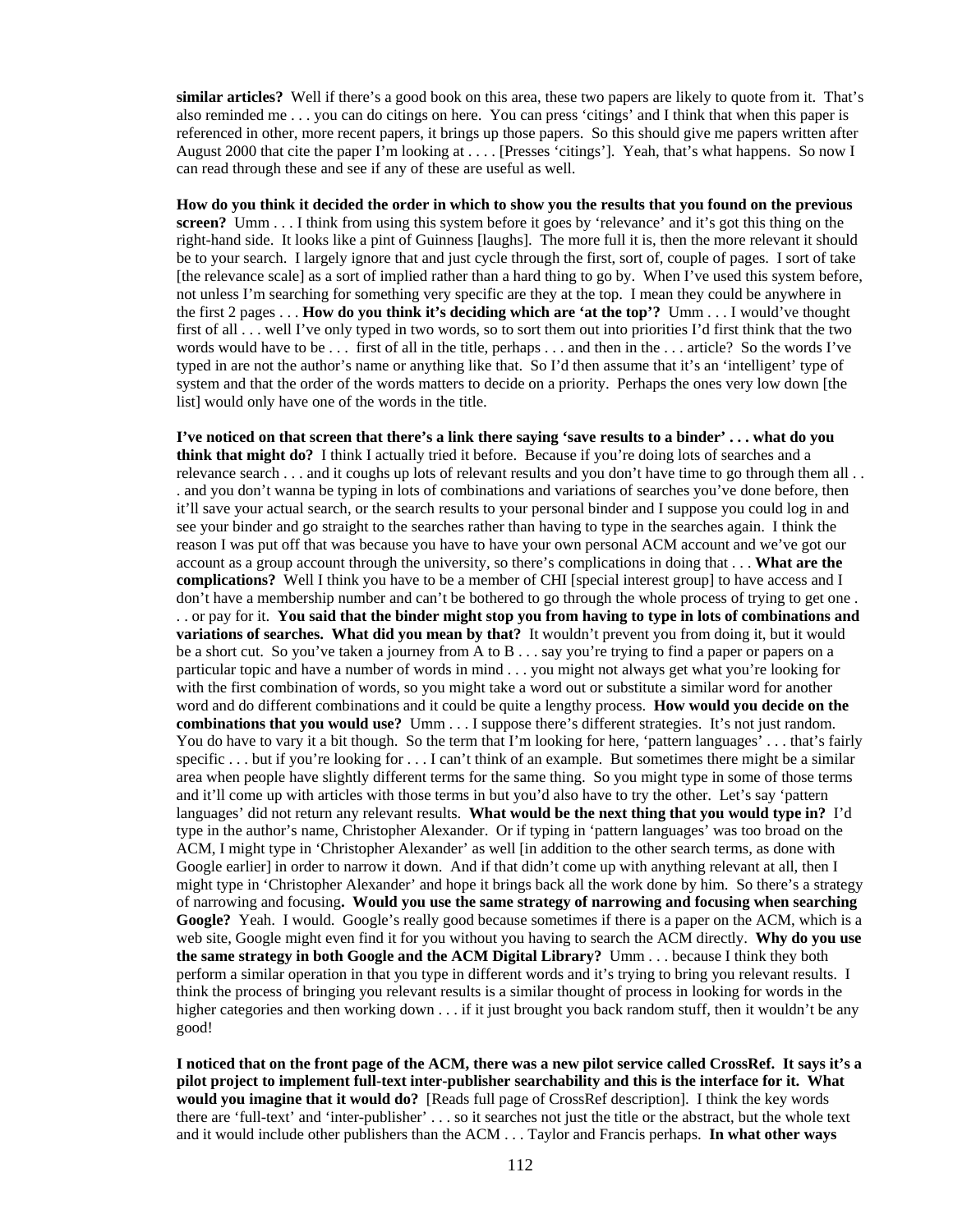**might this service differ from the ACM process that you have been using?** I would've thought the ACM one actually searched the full-text as well. So perhaps it doesn't! Perhaps it searches only the title and abstracts. So that's one difference.

I'll do a search here [on the electronic catalogue] but I'm not as hopeful of getting anything particularly relevant because this is not a well-established subject. Although I think Christopher Alexander has written a book on the subject and I would be happy finding that. Sometimes finding a book on a [specialist] subject in a traditional library indicates that the subject is more established. So I'm typing in 'pattern languages,' but I know this is a real long shot. Aaah . . . 'the pattern languages of program design.' So I'm just looking through the 8 different things [search results] that it's brought back . . . syntactic . . . right, so this 'pattern languages of program design' . . . I wouldn't bother looking at that because I'm not interested in program design. That's too off the path that I want to go down. So I'll start the search again and type in 'Christopher Alexander' which is the author's name [but continues to search in 'all fields' rather than in the author field]. It's found 33 results. . . 'a city is not a tree' . . . I didn't know that was a book! **How do you think that it has ordered the list of 33 results?** I don't know really. It's looking for results containing 'Christopher' and 'Alexander' but I don't think it's recognised the author . . . I mean it's come out with articles with 'Christopher' and 'Alexander' in them, but I would have expected articles by Christopher Alexander at the top of the screen . . . but in the things [records] that it's found, both those terms are separated. I think it might be showing me variations of those two types of words rather than the actual phrase that I typed in [which was not technically a phrase]. [Continues to look through results]. That one doesn't look that good**. How can you tell if something looks good or not?** By looking at the title. Well, it lists title and author. I'm gonna click on that one [a record of a book by Christopher Alexander] because I know that's the guy [author that wrote the earlier article that had spurred participant to conduct a further search]. I'm gonna expand it [clicks to expand. Displays full catalogue record. No, that's not what I want. I wanted something that would show me everything that author has written. But it doesn't look like I can do that . . . I'm going to the next page and I'll look for a book by Alexander and hope it's got 'pattern languages' in the title . . . [Presses 'next page' button]. Aahh . . . here we are. 'Pattern language . . . I just had a look at the other titles though, but they don't look relevant. [Notices that the book deemed relevant is in another library]. I must say though, it puts me off when a book is elsewhere because it's not like I want to get the book straight away or make so much effort, I would have preferred it if there was a way to order them so that I could view them [requested items] at my own leisure. **So how would you go about getting this book?** Well I'd note the location and the number of it and have to find out where the Bartlett site was and go there and have a look at it.

**How would noting down the location and number help you?** Umm . . . well when you're searching for a book in a library it's normally got a certain code because it's in a certain section. This one's in the 'Architecture' section. Then it's arranged alphabetically and in numerical order by code. The code here is BA 4LE. So it'd be organised first in As then Bs and the Bs might be divided down into BA, BB, BC. It's normally the author's initials or be a few something after that, but you don't usually use those because once you've gone down that far, they'll probably only books and you can just spot the one you want. It's kinda like a hierarchy going all the way down.

**What would you do if you went to the Bartlett library and couldn't find this book?** 'Do my nut' because I walked over there and couldn't find it! No, that's just a joke! I'd ask a librarian to help me find it. Although these libraries are quite big and there's not many librarians around. . . so if I went to the desk and said it's not on the shelf, they'd expect me to find it. I shouldn't have any problem locating where it should be on the shelf. And if it wasn't there, it should be out [on loan], otherwise it's lost and I'd probably report that if that's the case . . . but I'd also look on the desks around that area because it might be that someone's pulled if off the shelf and not put it back . . . and then look at this [the electronic catalogue] because it'll tell you if they think it's out [on loan] or not. If it [the catalogue] says it's in [the book is in stock] then it should be either on the shelf, travelling back to the shelves, or lost. Here it's happened where I've returned to get a book a number of times and it [the electronic catalogue] says that it [the book] is here, but it's not. So I reported it as lost by filling out a form. **How would you know if a book is 'travelling back to the shelves'?** You never actually know that for sure. You need to guess. You could ask the librarians and perhaps they would know on their system, but you'd probably assume it's on its way back to the shelves because it's more likely than being lost. Then return a few days later and if it's not there, assume it's lost and report it. [Pauses for several seconds]. **Have you finished your task?** Yeah, I reckon this is the only relevant book that I'll be able to get on the subject. I don't think there are any variations of this topic [written] by other people, so I've come to the end of the road.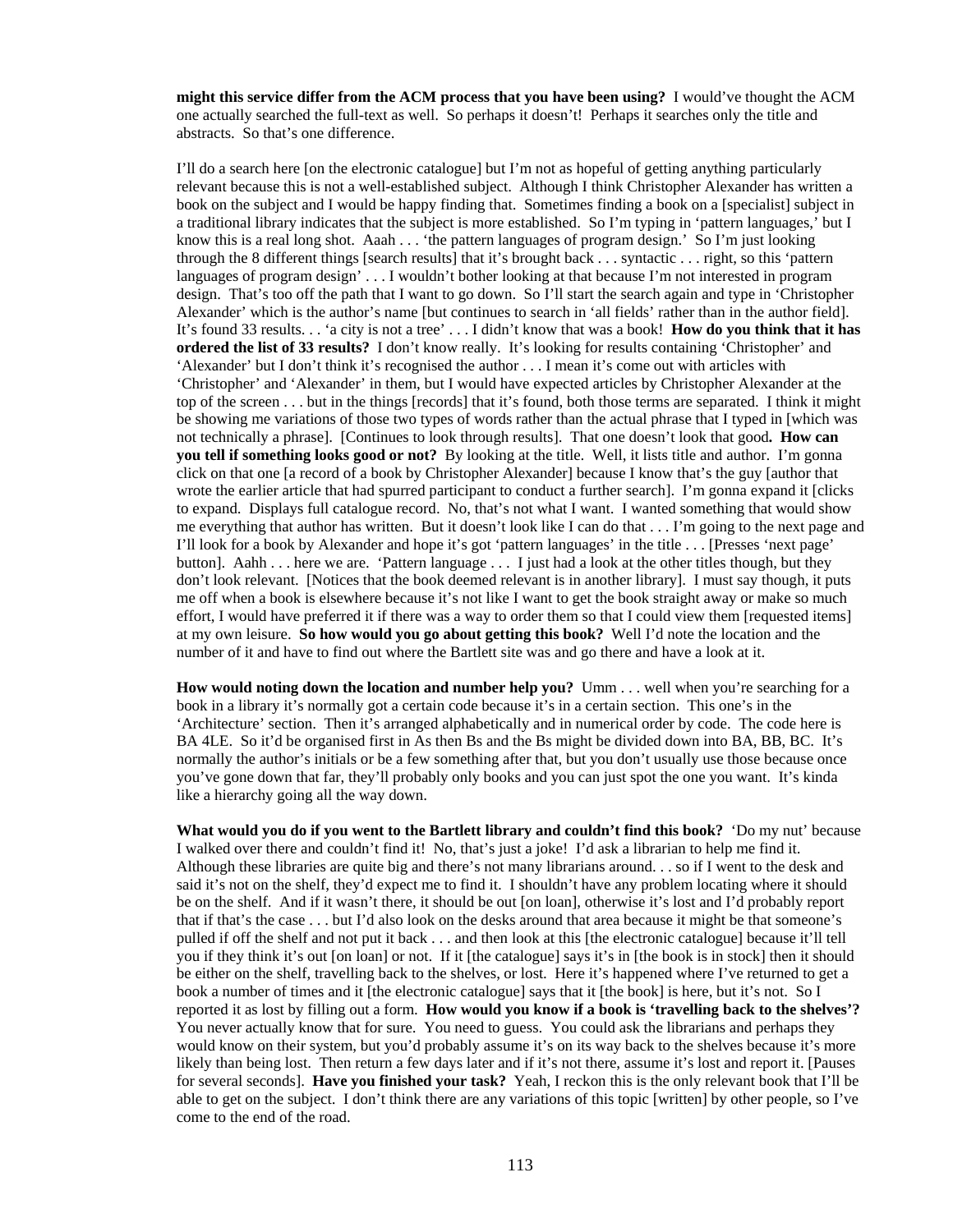**Did you notice any similarities between using a traditional and digital library?** I used the computer for both. I suppose it's quite funny because my search in the traditional library did not involve searching a physical space at all. It was all done through the computer, I was typing in key words to narrow down a topic I was interested in to relevant articles. And I suppose the way the system searches. I would say they are very very similar. I would say that Google and the ACM though, because that's their main sort of area of searching [they are dedicated to searching] their searches are much more effective than when using the traditional library catalogue. I've been on traditional library ones [catalogues] before and sometimes you'll type in one letter incorrect and Google will come up with a suggestion [of what the word you intended was], but the traditional libraries [electronic catalogue] might just say 'no results found' . . . which is annoying because you might not be paying attention and just think that there were no results. **Why do you think Google and the ACM are better at dealing with what you type in?** Umm . . . because that's their main bread and butter. If you're searching a traditional library then the computer, although not so much nowadays, are a secondary service and that's how you search for the articles . . . and there's only a limited amount of 'customers' using them [traditional libraries] if you like. Google is a worldwide thing and has the best minds working on how to make it successful and how to make it work better.

**Did you notice any differences between using a traditional and digital library?** One of the important differences would be the subject matter of what I'm looking for. In a traditional library, I'm looking for books so probably looking for searches under the title and the author because there's not a lot else that they would have entered into the library system. Whereas when I'm looking on Google, it can search through the text . . . and ACM . . . the abstract as well as the title . . . the full text of the papers . . . and there's a lot more of them [available documents] because they're all electronic. Another good thing is if you type in something similar to a book title, Google will cough up the Amazon link to it, and Amazon has almost every book on it [in the database] anyway. So even that [Amazon] is better than the traditional library systems, which are rather limited.

**Did you find using the digital library similar to anything you have used in the past?** Umm . . . like . . . I suppose . . . just like . . . dunno really . . . it comes back to the issue of 'what is a digital library?' because some people argue that Google isn't a digital library, it's just a search engine. But if you look at a digital library like the ACM, well that's just a search engine! So if you don't include Google as a digital library then I would say search engines are similar to a digital library, but I would class them as the same category because all you're doing is typing in words, trying to narrow down a topic which you're interested in, whether it be a paper, book or website, and finding it.

**Did you find using the traditional library similar to anything you have used in the past?** Because I've only searched on the digital library system [electronic library catalogue], in a crude way you might want to identify the traditional library system as a very bad search engine! But at the end of the day, you're performing the same actions and trying to achieve the same goal. **In what crude way would you say that a traditional library is like a bad search engine?** Well the Google system is a lot more flexible and powerful when it recognises mistakes. It's more intelligent. It suggests what you might have meant. It's searching a huge huge database so has to be more powerful to sort out the wheat from the chaff. It has to be better because it's got so much more to sort through. But the traditional library is not as good because . . . like we were down there [at the electronic catalogue terminals] when I typed in 'Christopher Alexander' . . . I would have thought it would have put those to words the same, in that order, together towards the top of the results . . . but it wasn't. That doesn't seem that sensible to me. Perhaps they're [records] are not ordered down there [on the electronic catalogue], or ordered in a way that is not useful, whereas Google and probably the ACM as well are good at those things [traditional search engine functions]. **Thanks very much for your time.**

### **HCIDT2**

**Have you decided on a topic?** I was thinking of looking for how focus groups are used in HCI in terms of evaluating initial designs and stuff like that. **When did you last use a traditional library?** Last week to get books on scenarios . . . I looked at usability engineering . . . Rosson and Carroll [mentions author of one of the books he found]. **How did you go about finding those books?** I think I checked online just to see if the book was in because I've looked at the book before and knew it was relevant to the topic . . . then I popped in to take the book out . . . I checked beforehand from home on the UCL library catalogue to see if the library system said it was in [stock] . . . not that it always means it'll actually be in! I've had instances where it says the book is going to be on the shelf and it isn't. **What do you do in those cases?** Well usually, if you ever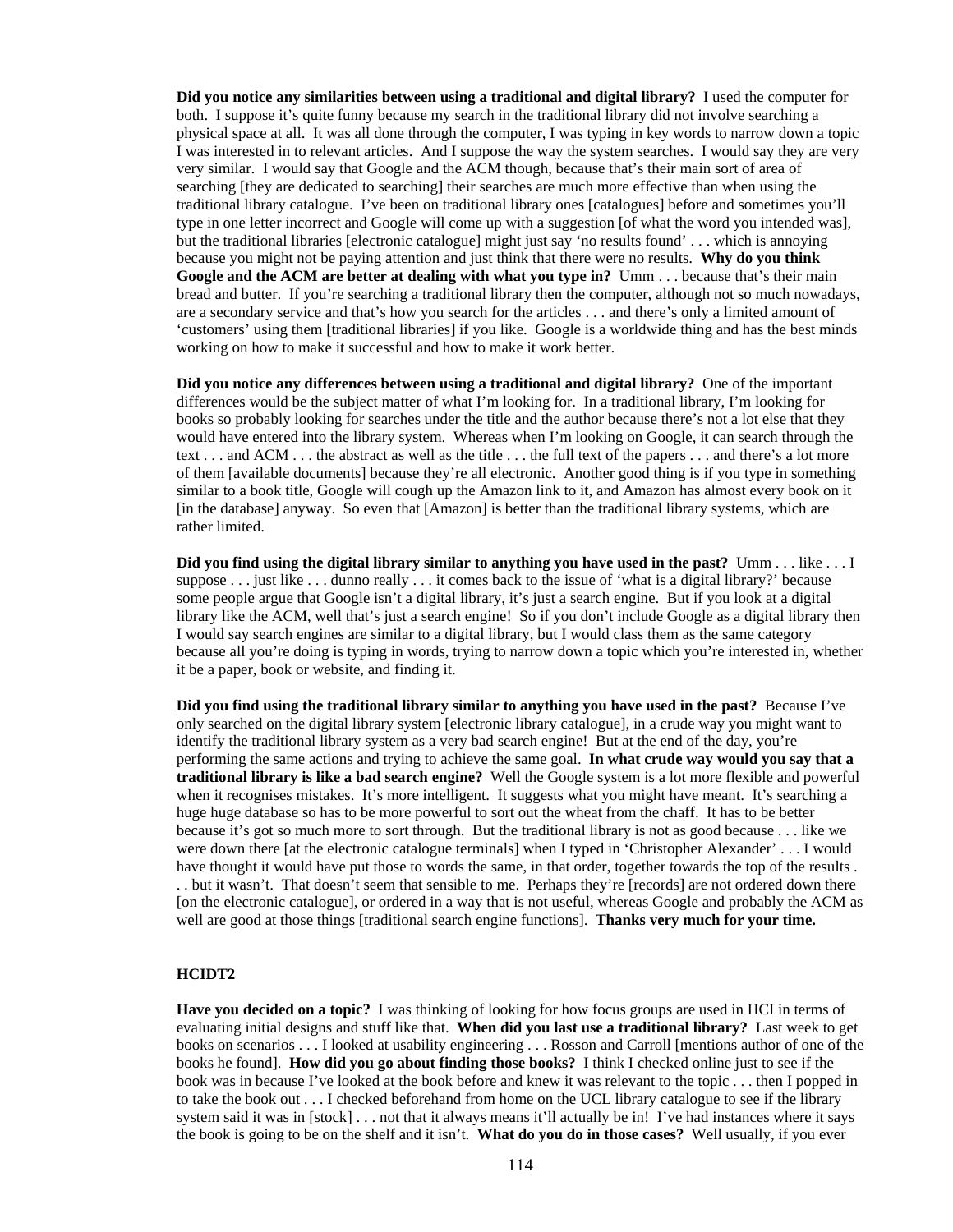ask any of the librarians, they'll just say that it should be on the shelves and ask you to look around because sometimes they're not put back in exactly the right places. But other than that, there's not much you can do really . . . see if it's in the recent returns . . . but usually it means the book's gone walkabout somewhere. In that case I'd just give it a few days and see if it's back, or possibly request the book so that I'm notified if it is returned . . . [Stumbles over words for a few seconds]. But I suppose it's just lost in the system. It's probably . . . well I get the impression, certainly at UCL, that library space and things like that are a problem so sometimes books don't get returned in the right place or the system gets out of sync . . . considering that you've got hundreds of thousands of books, there's probably a few where what it says on the system is not actually where the book should be. **How would you go about requesting a book?** I'd just log on to the system [library catalogue] and if you search for the book then you can make a request and I think it asks you the date . . . there's a date which I'm guessing you're interested in getting the book up until this date. So you just put in some date in the future and wait for the system to automatically e-mail you. Or you can ask them [librarians] the status, whether it's been returned or still on loan or whatever. **What did you last use a digital library for?** Early last week I was looking at some papers for my thesis on designing interfaces for televisions. **And how did you go about finding what you were looking for?** In that instance, I was using the HCI Bibliography, so I just put in 'television' as a key word and just went through all the papers, reading the abstract or just having a look briefly at the paper to see if it looked interesting.

The first thing I'd look at is probably the ACM Digital library 'cause I know there's a lot of papers on there that . . . I find that with a lot of papers . . . let's say you're looking for a certain paper and you find it . . . you might need to be registered with a certain site or you need to get them to send it [the article] back to you or something like that. Most of the time I'm not that concerned in registering unless I really really need to get a certain paper. I know with the ACM, I know you can download it all and view it all [have unrestricted access] . . . certainly on the university network anyway. I'd put in "focus groups" using quotes so that . . . well I'm guessing that it deals with it as one word and . . . I'm not sure . . . I'll put a plus . . . I'm never quite sure how the search . . . I wouldn't say random, but you seem to get funny stuff back from the ACM in terms of results. I'm not sure how exactly . . . whether it checks the keywords of papers or the titles or exactly how it brings back stuff that it thinks is relevant. Usually it's the case of putting in a few things and seeing what it comes back with. **What sort of 'funny things' does it show?** Just, I guess, unexpected results. Stuff that doesn't seem that relevant . . . I can't think of a precise example . . . but papers that you're not quite sure how it actually retrieved them from those search terms**. How do you think it might be retrieving them from the search terms you provide?** Umm . . . looking at key words of articles, searching those articles and seeing how many times those phrases come up and returning those ones where the phrases come up most higher up in the relevance list.

You'll often get a lot of stuff [search results] back and you'll have to go through, quite laboriously, looking at the titles and sometimes the abstracts to see which ones are relevant. Sometimes you don't get an abstract [in the search results] or sometimes it's a bit ambiguous, so then I'd just click on it and open the file. [Types in ' "focus groups + Evaluation' in the search box]. **What sorts of results do you expect the ACM to retrieve from those search terms?** I'm hoping it will bring back some articles where focus groups have been used to evaluate interfaces and prototypes. I'm hoping that by saying focus groups and eval . . . well actually, I'm not sure if the plus will be an 'or' [boolean operator] or an 'and.' I'll see what comes out. [Presses search button]. Here we've got 200 papers returned . . . [reads first article title]. Initially I'd just go through some of this stuff and see what I find interesting . . . year 2000 focus groups . . . I'm thinking that's about the year 2000 bug, so it won't be that relevant. [Finds an article deemed to be interesting]. This one looks interesting. So I'll click on that [article title] and hopefully get the abstract [no abstract is displayed]. No! Ok, so there's no abstract there . . . so I'd click on it [the file] to have a look at it. **Why do you think it didn't have an abstract?** Some of the stuff doesn't have abstracts. Maybe it's just the way it's been put on the system . . . I'm guessing because it's 1991 it's before they started computerising them . . . it's probably been put on [the article put on to the ACM library] at a later date. [Clicks on title and PDF file loads. The paper has no abstract and begins with an introduction]. I'm just reading the introduction. "The paper reports on what strengths and weaknesses these methods yielded." This is the sort of thing that I might be interested in. [Presses save button on Adobe Acrobat reader]. I know this icon means save and I'll give it a name similar to the title of the paper.

[Looks back at search results]. You have what looks like a pint of Guinness here [points to relevance bar next to each search result] which is meant to show the relevance scale, but I don't use that at all because it's not useful. Again, I can't see why . . . [reads title] 'automatic usability evaluation of user interfaces' . . . why I got that back using focus groups and evaluation as my search terms. I find it all a bit arbitrary. So usually,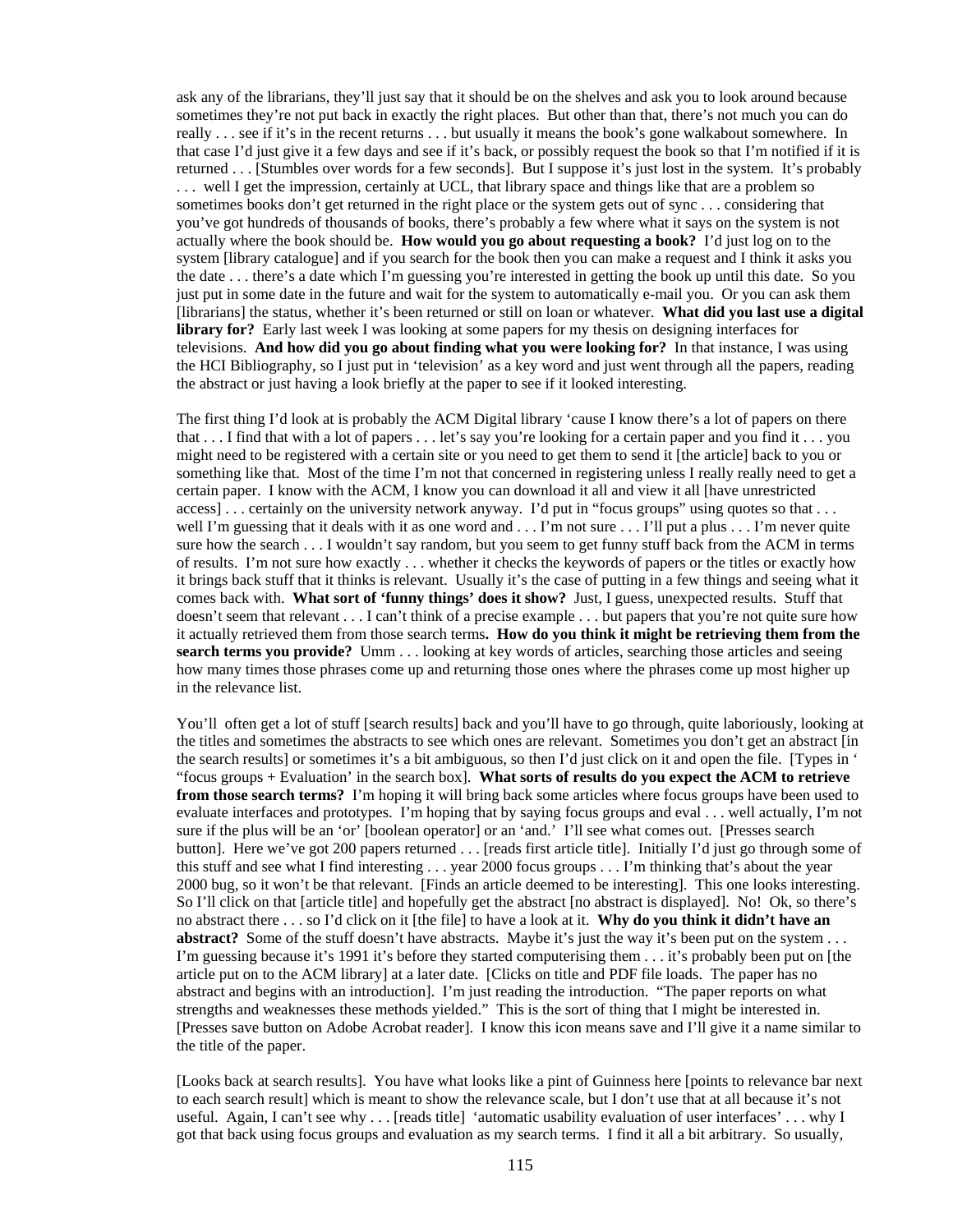I'll get something back [which I would deem relevant] and follow up the references. I'll just use Google, put in the title of that paper and it'll probably come back with the paper . . . even if the ACM has got it anyway. [Continues to read titles and short abstracts]. There seems to be nothing . . . very little of interest there . . . so possibly 'evaluation' is screwing up the results because it's coming up a lot in the results. So if I just use 'focus groups' . . . hopefully that will direct it even more narrowly . . . although you might get focus groups that are unrelated to evaluation. [Searches using ' "focus groups" ' as a search term]. [Looks at the top search result and laughs]. Still get that year 2000 bug article! [Begins to look through list of titles]. This time it's returned 44 results . . . [continues to read titles]. I'm slightly confused with this one because the title's in French [and abstract is in English]. It looks like it could be interesting, but let's see if it's in English. I think it'll be in English though . . . [Clicks on title]. No it's not . . . oh, some of it is. That's bizarre! I've never had that before! Not being able to speak French, I'll close that! Although it might be interesting looking at the references . . . 'Use of focus groups for idea generation' . . . these two [references] look interesting. I'll open a new window and using google, wack in that title [pastes in title within inverted commas, then clicks on the Amazon link in the search results]. I know that Amazon will tell me what the book's about . . . [reads Amazon summary of the book's content]. That looks interesting. I'll just check to see if it's available in the library. [Loads UCL electronic catalogue bookmark and clicks on library services]. I'm just putting in the title as my search terms. [Types in book title into search box and selects 'search within title' from the drop-down box and 'adjacent words']. It didn't work though [did not return any results]. **Why do you think it didn't work?** It seems to be that it comes back with weird stuff. . . it doesn't seem to actually search in the title . . . just words in the title. [Clicks back button]. Maybe I shouldn't have selected 'adjacent words' [changes radio button to 'words anywhere' and presses search]. So, the book's actually in the library. [Looks at the text 'Science (3/1)' We've got three items, one out. If I click on that [the text 'Science (3/1)'] I can see that one book is available in the Anthropology area, though I have no idea where Anthropology is [does not notice the other book that is available in the 'Psychology' area]. I would make a note of this code, A9 MOR and then I think you can get a map of where the libraries are at each university and just go to that library and find the book. **How did you know that there was one available in Anthropology?** Umm . . . you see on the due date . . .oh, it says in Psychology there's also one . . . but this one isn't a one week loan like the one in Psychology, so you could take it out and wouldn't have to renew it every week. But if it was going to be a real pain finding the Anthropology library, I might just get the one from Psychology. I can't imagine Anthropology's a huge library, so I should be able to find it fairly easy. Anyway, going back to the results stuff . . . [returns to ACM results] . . . I'm just looking through some of the papers [resumes looking at list of titles and short abstracts]. There doesn't seem to be a huge amount [of relevant articles] coming back. In which case, I'll use the advanced search to limit it a bit more [clicks on 'advanced search button]. 'Must have' 'focus groups' . . . 'only search in' . . . [selects 'title' from 'only search in' combo box]. Actually, I'd expect to be able to search in keywords as well. But I can't. Hopefully this'll bring something more specific. [Searches and receives no results]. Let's try abstract. [Changes 'only search in' combo to 'abstract' and also gets no results. Finally changes it to 'all information' and searches]. It's returned some similar things . . . but the second result is about HCI and focus groups, which is good . . . so let's have a look [clicks to load document]. I thought it was some sort of paper but actually it's just a panel at some conference. I don't think it'll have anything useful on there.

Well I know that the HCI Biblography [searches for 'HCI bibliography' in Google and follows the appropriate link] . . . will search through articles and papers and I tend to find that it's a bit more sensible than ACM. It seems to be more relevant . . . you don't seem to get so much stuff that is bizarre and arbitrary. **Why is it more sensible?** It's probably due to the way it searches stuff. It's just like with Google, you'll often get better results with that than with other search engines. It usually comes down to the way that they search for articles. **How do you think the HCI Bibliography searches for articles?** Umm . . . I think it's pretty similar to the ACM. So again, keywords and words in the abstract and title and things like that. It seems to be more the way you get stuff back . . . the way it's ordered as well seems to be slightly better . . . you don't have to go through so much to find articles to find what is actually relevant. **How is the way that it's ordered better?** Just in terms of more relevant stuff is higher ordered. I dunno if it's just that it's searching slightly less stuff, so you don't get that much back anyway. Maybe that's part of the problem with the ACM, it's just got lots and lots of stuff [the ACM digital libraries]. So again, I might just chuck in 'focus groups' [types in 'focus groups without inverted commas and presses search]. Straight away we've got something that looks quite interesting.

[Seems to stumble over actions and pauses]. **What were you trying to do?** I was trying to view the article. I'm not sure whether it'll actually let me view it. [Holds cursor over a small icon at the beginning of each record, which displays the text 'Link go view bookmark or article.' then clicks on the icon]. No, I don't think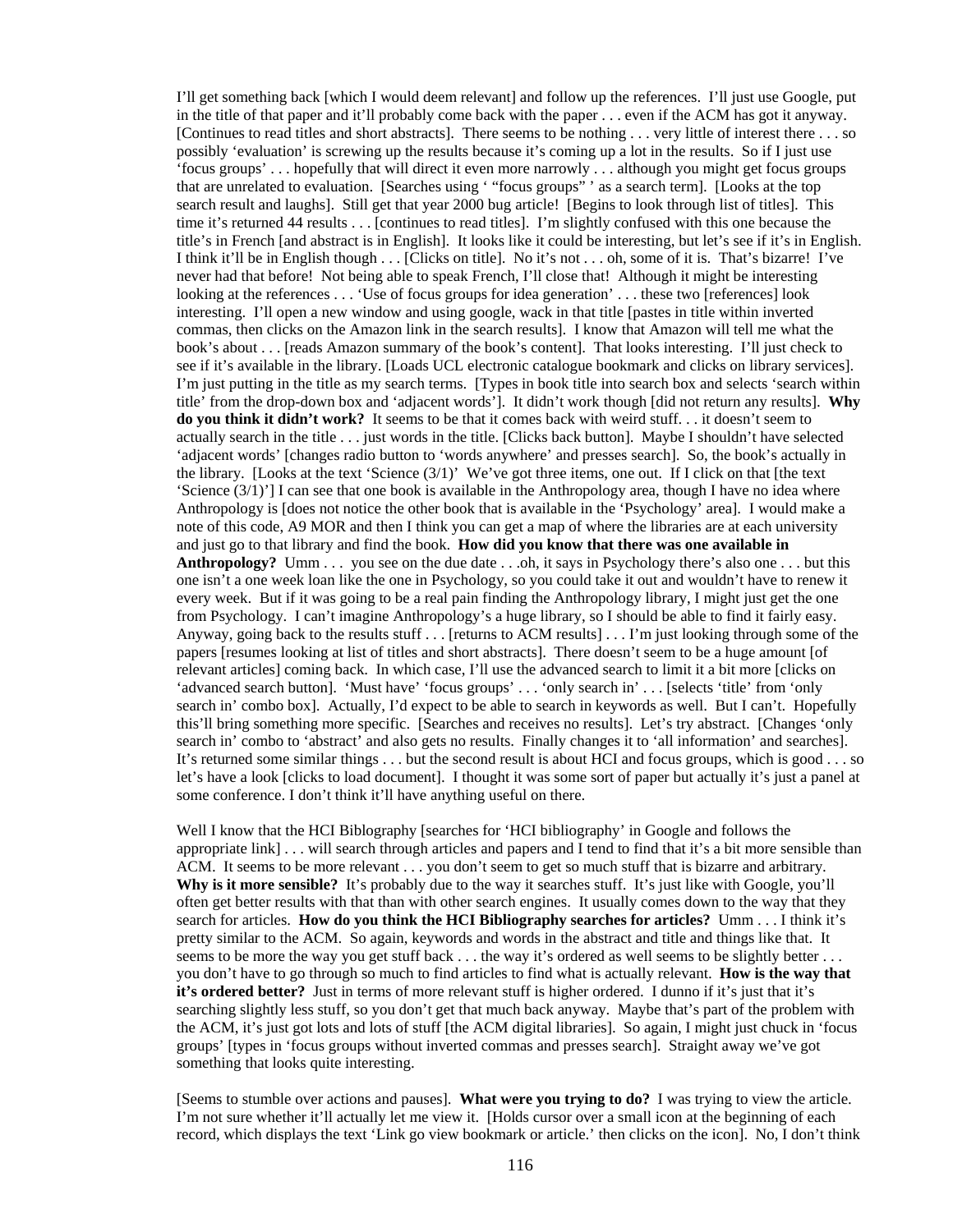it will let me. I'll just copy the title and search for it again using Google [pastes title into Google and uses the advanced search feature to restrict the results to PDF files]. When you searched on the HCI Bibliography you searched for 'focus groups' and didn't use inverted commas like you did on the ACM . . . Oh, I didn't do that consciously. I guess sometimes I use inverted commas, sometimes not. I probably used inverted commas originally because I was searching for focus groups and evaluation . . . I wanted to separate those two out . . . but searching just for 'focus groups' doesn't really need them.

**On the ACM site at the top of the screen, there was an option that said 'save to binder.' Have you used that before?** No. I'm guessing it means you can save some sort of link . . . you can maintain a link of interested articles and stuff like that . . . I usually find I just download any articles I find interesting, so in that sense I maintain my own binder really . . . my own list of articles. How do you think a 'binder' option like that might work? Umm . . . probably a bit like bookmarks. You can go back to stuff you've highlighted before. So instead of downloading an article, you could add it to the binder and then go back to it.

**On the front of the ACM site there's a pilot service that they're running called 'CrossRef.' Have you used that before?** No, let's have a look . . . [goes to appropriate page and reads out description of the service]. "CrossRef takes the full text of ACM journal articles along with several other participating publishers . . ." There's a Google icon there too. **What do you think searching with this service will do?** I guess much in the same way that Google works to search things . . . but I thought it was a full text search we were doing with the ACM anyway . . . maybe not . . . yeah, in the same way that Google searches the text of documents, it'll do the same thing with this. It won't just bring things back if the words were found in the keywords of the article. Also I guess that it will show things the way Google does and make articles that are highly referenced [cited] by other authors higher in the list. **Do you think there might be any similarities between what this service offers and the ACM search you've been using?** Umm, I guess so . . . apart from it's searching outside the ACM as well and getting back other library details as well. [Types in an example search 'focus groups' to see how it will work]. Because this isn't just ACM computer results, there's a lot on different journals that is irrelevant, like 'focus groups in Latino populations.'

The first thing I might do is do a quick search on the library catalogue. I'm guessing that there won't be books on that specific topic. There's probably gonna be more general stuff on 'HCI evaluation' . . . so I might just put in 'HCI evaluation' and select 'title' from 'fields to search' and not 'words adjacent' otherwise it won't come back with much. [Conducts search]. "Automated website evaluation" . . . no, that's not what I wanted. Umm . . . in which case . . . I know that there are HCI books in the library because I've taken stuff out from here before ... they're around the Computer Science books on the  $3^{rd}$  floor ... Shall we pop up and have a look? [Walks to stairs]. **How did you find out initially that the HCI books were on the 3<sup>rd</sup> floor?** We had an induction to the library. But some of the books in this library seem to be spaced around a little bit. There's a clump of HCI books by Computer Science, but some of the other HCI-related books are dotted around the other libraries. **Why do you think that is?** I don't know really. Bizarrely, one of the books, 'Usability Engineering' is actually in the architecture library! I think it's just the way . . . although all the libraries are controlled by UCL, maybe they're autonomous to some degree and the Science library will often hold the same books as other libraries. It's probably a space issue as well. **How did you first find out that things were dotted around various UCL libraries?** The catalogue tells you a code to show which library an item is at. You have to sort of decipher the code and find out which library. I'm more used to being in one big centralised library where it's easier to find stuff.

I know from experience that a lot of the stuff in this area is to do with HCI usability stuff . . . it's a case of looking in terms of the titles of books, and books that I recognise and just . . . so 'Handbook of Humancomputer Interaction' has various chapters on stuff, including things on evaluation. [Picks up book]. So I'll look for focus groups in the index. Focus on users? No . . . nothing on focus groups. Maybe if I look in the contents . . . there might be something about evaluation techniques [reads out chapter titles from contents page]. No, nothing useful in here. [Puts book back on shelf]. Let's see what Preece have to say . . . [picks up book]. I've used this book before and if it's got stuff on focus groups, it may have references that will let me find other stuff [looks through index then contents]. There are a few things in here . . . but there's only just a few points . . . I might just jot down a few points. It's hard to know where such a specific topic will be covered. Usually I just refer to books that I've heard of or seen before . . . but I think I'd be better off looking for papers in the digital library really.

**If you were looking for a specific book, how would you go about that?** I'd use the online catalogue and initially put in the title. If that didn't work, then maybe try the author. But I know that the search brings back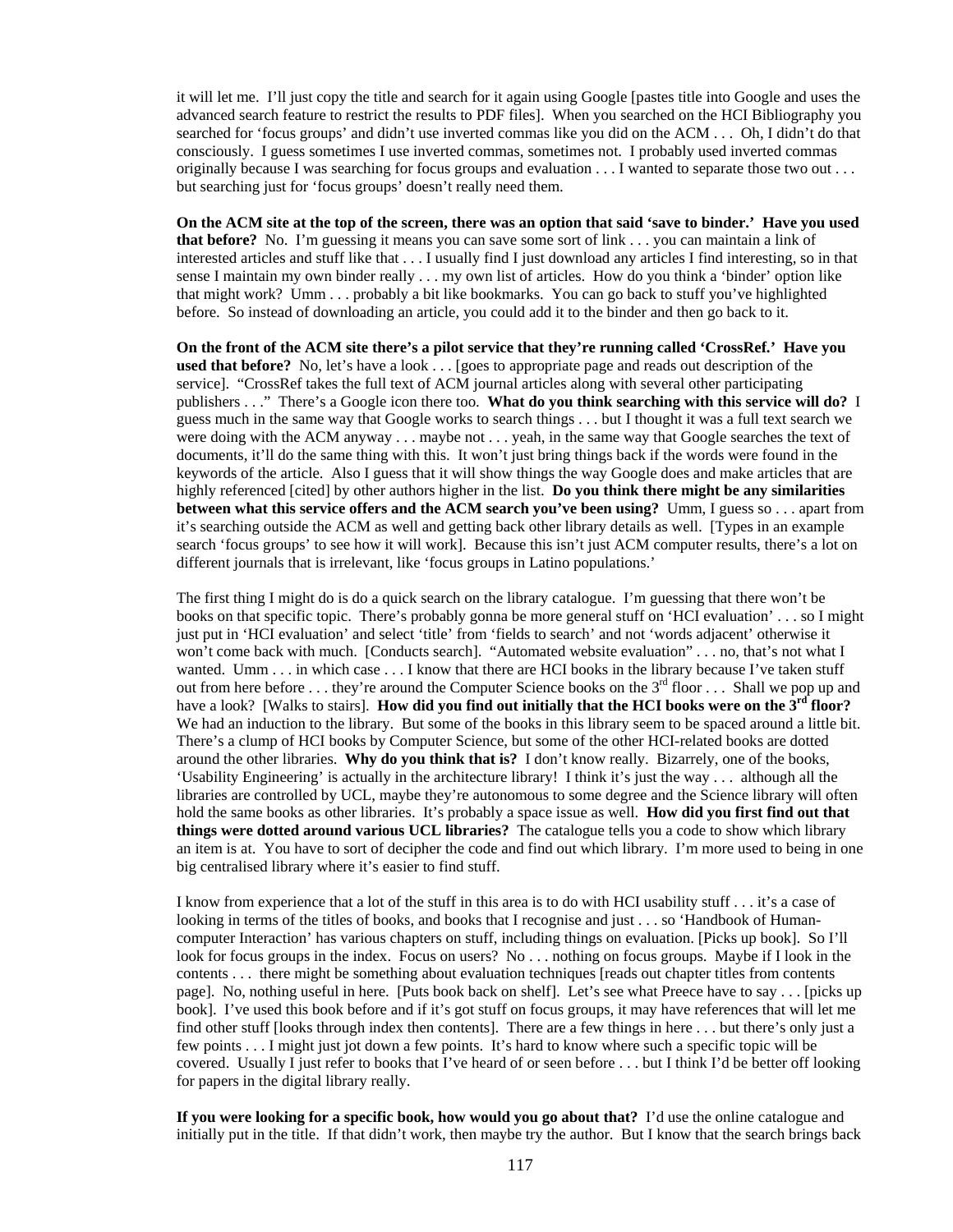a little code for the book, like these . . . [points at the spine of a book on the shelves]. I can't remember what you call them now. But you can use these codes to tell where the book is . . although it's not always where it should be. **How can you tell where the book is from the code?** It's usually alphabetical. So the Computer Science ones probably start with CS and the last bit stands for the author and is also arranged alphabetically. Finding things with the location code usually works alright, but finding the relevant cluster of books is often the hardest thing. Not so much here, but definitely in Senate House [UCL library] where there's lots of corridors and it's difficult to find where that first bit of code is. **How do you normally find where it is?** The computer record will usually say which floor [the book is on], so usually it's just a case of going there and following the signs. You're just walking up and down looking at the signs for the relevant book cases and probably doing that a few times and realising that you've actually walked past it. Once you've found it, you can find your way back. It's just the initial time that's a problem.

**Did you notice any similarities when finding information in traditional and digital libraries?** Umm . . . I guess you might have been searching for similar things in both types of library . . . books and articles and in terms of cross-referencing and stuff like that . . . I think the main difference I find is that you get an awful lot of rubbish back when you're searching on a digital library. They're good when you've got something specific to look for though . . . a very specific example for example. Ploughing through lots of search results can be a pain. Whereas with a traditional library, you can generally find the area of the books you are interested in pretty quickly and then it's usually quick to flick through books and see what content might be interesting. So in some cases it can be a lot quicker using a digital library and in some cases quicker in a traditional library. **In what cases would it be quicker to use a digital library**? When you're after a specific article or when you can be very specific in what you want to look for, for example how focus groups might be used to evaluate mobile phones . . . you'd find that a lot quicker in a digital library than in a physical one. **In what cases would it be quicker to use a traditional library?** When you're not really sure where to find stuff or want something that's not so specific, such as finding out about focus groups in general. You might even want to look through books and learn more about the subjects to base future searches on . . . get a feel for the subject area . . . and you don't have to wait for stuff to download!

**Did you find using the traditional library similar to anything you have used in the past?** What in terms of other libraries or in terms of . . . **Feel free to interpret the question as you wish.** Ummn . . . it is in terms of using other libraries, most libraries operate in a similar ways. **Did you find using the digital library similar to anything you have used in the past?** Umm . . . a bit like a search engine. In fact . . . well yeah . . . in a sense, I see most digital libraries as a search engine. And Google could almost be viewed as a digital library . . . putting in a title of an article brings you back results that might help you to find it. I tend to use a digital library as a search engine . . . not as I would a traditional library so much . . . and not as a digital library [in its own right]. That's perhaps why I won't use binders and other stuff so much, because I don't really look at that sort of stuff. **What does using a digital library as if it were a search engine entail?** Umm . . . really I guess in terms of what I expect to get back and the look and feel [of the interface]. And in constructing queries. The way I used the quotation marks to separate 'focus groups' and 'evaluation' . . . that was because of experience in using search engines like Google, where I usually use quotation marks to do that. Also in terms of the way things are presented in order of relevance and being able to go back and bookmark stuff. **Are there any instances in which you wouldn't treat a digital library as if it were a search engine?** Umm . . . sometimes you'll get stuff back and you can't actually look at it just like you get broken links in a search engine. I guess with a digital library, it's not so much that the link is broken, but you don't have permission to view this . . . I guess in that case it's a little bit odd using it as if it were a search engine. **Thanks for your time.**

#### **HCITD1**

**Have you decided on a topic?** Usually when I use the traditional library, it's directed by something . . . either I know the book I'm looking for, or I know the journal that I'm looking for. I don't just do random subject searches much, because I use the Internet to do a subject search and then either find the journal online or go to a library that I know will have the journal. And in the case that it's a book, then it'll be on a reading list and I'd go and look at the library to see if the book is available. **What do you do to find information on something that you have not previously researched?** I would then do a subject search. So if I'm asked to choose a topic, I'll choose 'voice interfaces' . . . . anything related to voice interfaces.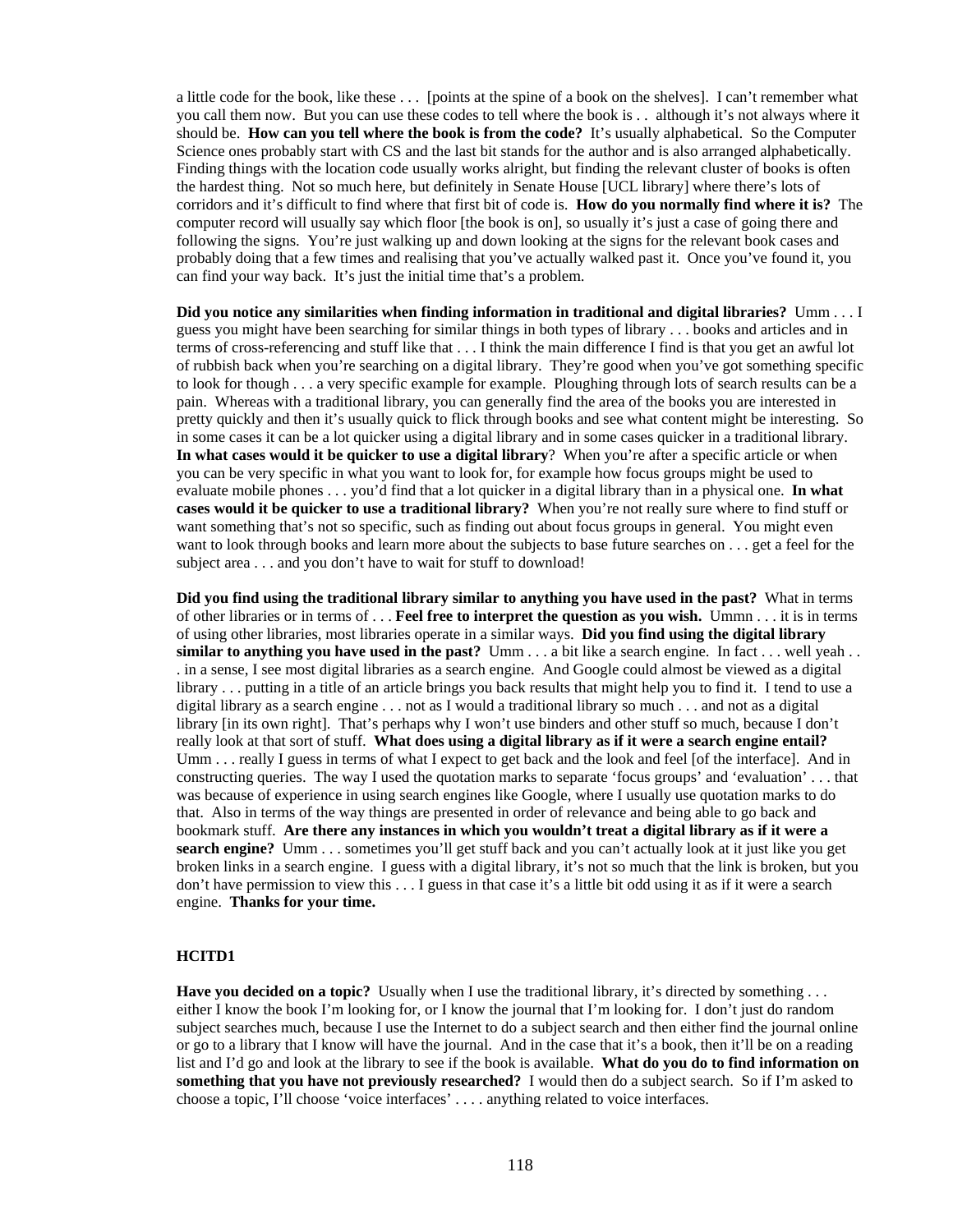I'm just going to search the catalogue . . . I'll type in 'voice user interface' because those seem to be the key words for the subject . . . [Conducts search]. But it seems to have found an awful lot of hits. [Clicks back button on browser]. Oh, I thought I was doing a subject search, but I wasn't [chooses 'subject' from dropdown list and re-searches]. Oh, nothing's been found! Ok, let's select the findings where it returned 'voice' only, since there are some of those . . . [Clicks on 'voice' link and looks at search results for a few seconds]. No, I'm not getting anywhere. I'd better go back and search again. [Returns to search page of catalogue]. Try 'voice human factors,' again something to do with voice and HCI . . . could be 'voice' . . . could be 'speech' . . . could be 'audio.' I'm not quite sure . . . 'Words adjacent?' . . . no . . . **What does 'words adjacent' do?** I don't know. I assume it means it's looking for words to be together in the search, but I don't know how it works. I was hoping that it would have just searched subjects for what I was looking at. I'd assume that 'subject' is a data field in each record and that selecting 'subject' searches that . . . but again, I don't know. **What would be in the 'subject' data field?** A brief synopsis of the book. A summary of what it's all about, I'd imagine. Something like that. I find the search [in the catalogue] very difficult and extremely bad . . . umm . . . that's why I rarely use it. Is there an advanced search? It seems to have Booleans . . . [Reads instructions onscreen under search box]. 'AND and OR' . . . I can use those . . . I'll try 'voice AND human AND factors' . . . [Conducts search]. Ok, great . . . I found a book! Not on loan . . . here we go . . . 'human facors in voice systems' . . . and it's in Engineering GM 30 GAR . . . so looks interesting . . . I think I was very lucky to find it. **Why do you think you were lucky?** Because it gave thousands of results originally because it was treating each of my words individually and it was expecting me to use Boolean terms to actually be more clear about what I wanted and it didn't make it really easy. If you didn't know how to do that, you'd certainly have difficulty in finding things in the library. A lot of better search engines will generate much more reliable results, so my expectations are that if I use one [a search engine] that uses a particular [searching] technique, I'd assume that others, even in a digital library might work using the same technique . . . and this one doesn't. **Which techniques would work in a search engine that wouldn't work in the UCL catalogue?** Just typing it in and the most likely result coming up! I don't actually know the technology behind it, but if I type in 'voice human factors' in Google, I can be pretty sure that it will bring back things that are relevant . . . I don't understand how it gets it, but it does actually return useful results. The catalogue returns all the results with 'voice,' all the results with 'human' and all the results with 'factors' . . . it's almost like it's assuming I want to search for three separate things when I only wanted to search for one thing. That's how it appears to be working.

So I've made a note of the location . . . and I know how this works from before . . . I go up to the Engineering floor and I know the book's there and available because it tells me here [points]. So I'd just go and get it. **So how would you now go about finding it?** Engineering is on . . . one of the floors . . . but there's a little map outside. Then in Engineering I'd just browse the Engineering shelves until I find GM 30 GAR. I forget the exact [classification] system [and the way it works], but it's pretty clear once you get up there how it works. I mean it's all arranged alphabetically. I'd probably find 'G' then 'GM' then '30' . . . [Takes lift to Engineering floor].

C . . . D. . . . G . . . It must be here somewhere, because there's signs on the shelves. Here we go, here's the book. [Pulls out book]. I would normally take this downstairs and take it out, but I can't because I haven't got my library card with me today. But yeah, I am unlikely to sit here and read it. **How would you judge if it was relevant or not?** I'd give it a flick. In this case I might look for authors or I might look for subject matter. In fact, I've got this book out once before for something else ... and I actually found it by chance. I found it in a bibliography and I did a search, flicked through it, realised there was an author that contributed to it which I'd heard of, so I looked at that particular section quickly and then took it out . . . I just read the titles of the papers to get a feel for what they were talking about and then I took it out**. Supposing you wanted to find other relevant books, how would you go about it?** If I find a paper in a book that is useful or a good reference, I'll make a note of it and take it from there. I find bibliographies to be the most reliable way of finding material.

I always go straight to Google because I actually find much more using Google than using Athens, so Athens is my second stop. [Searches for 'voice user interface' using Google]. For some reason, lots of these links are dead. I think I need to use something a bit more direct. I'm just coming up with lots of general things. I think in this case I probably would try Athens actually . . . so I'll open a new browser window and I'd go to the UCL electronic catalogue and get to Athens through there . . . I never remember the address for Athens . . . so I selected the link to Athens resources from the library services. It's annoying that they don't have a link just going to Athens, but a link going to all the different journals [journal providers]. Science Direct? **What are you trying to do?** I just want to see a list of all journals so that I can decide on ones that might be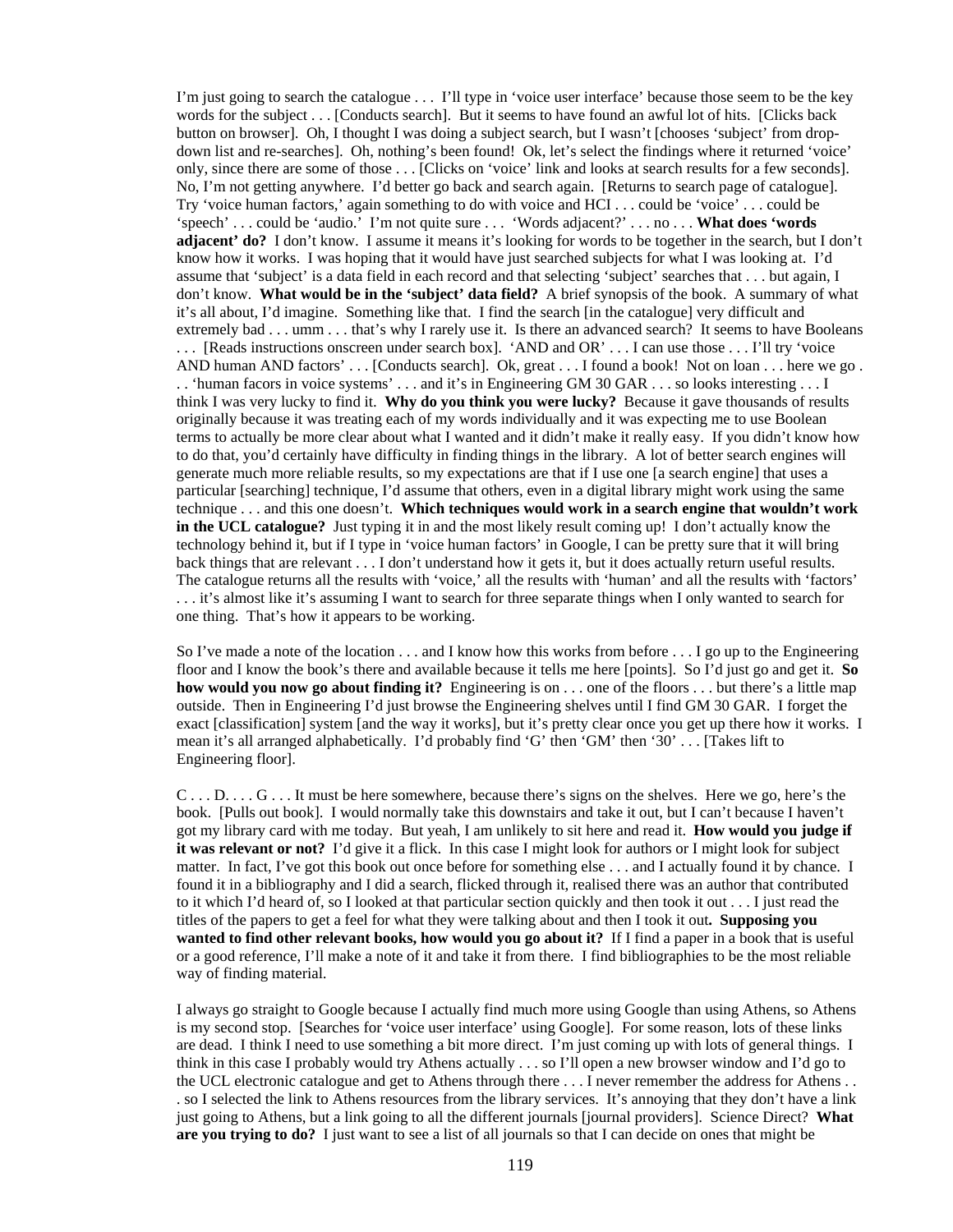relevant. But I think I'll have to look for 'Web of Science' [digital library], but I've no idea how to get to it from this area of the website. [Scrolls down list of journal providers]. 'Web of Knowledge' . . . here we go . . . [Clicks on Link]. I've used this before and it seems to be pretty popular. It's quite often recommended by people for our subject area . . .my supervisor recommends it. But I find it pretty hit and miss to be honest. **In what way?** You don't always find anything useful. I have never really found anything where I'm like 'wow, this is just what I'm looking for' . . . I'm much more likely to find that in a bibliography than I am just doing a random search. I forget where I am as well. [Logs into Athens and is re-directed back to the Web of Knowledge]. It's going very slowly though, so I might try the ACM [digital library].

[Types in ACM URL and searches for 'voice user interface']. I'd expect to get something back from that because the ACM definitely has papers on my field. I wouldn't expect to get random, irrelevant stuff . . . I'd expect to get a list of journals that have 'voice user interface' in them . . . in the subject . . . **What do you mean by 'in the subject'**? Well, in the subject matter of the article. I know the subject matter doesn't always relate to the key words that you put in but I'd hope that the first page would have something useful on it. I think it's all down to the way that it does the searching, it's all down to probabilities. The top things on the list [of search results] mean that, for example, they are 90% likely that they've got it right [the content will be relevant to the key words typed in] and that percentage would reduce as you go down the list. I don't know why they do that though, because I've got no incentive to look at something where I'm only 10% sure that they've got it right.

Ok, so here are the results. [Begins to read titles and abstracts aloud] . . . 'using non-verbal' . . . interactive control . . . no . . . I'm specifically interested in designing interactive voice systems, so I wouldn't be interested in a lot of these titles . . . 'user interface design . . . dialogue design tool' . . . that would interest me, something about a design tool for a voice user interface. It's not exactly what I was after, but I'd probably get a copy of it. [Right-clicks and saves PDF]. And probably this one . . . this looks quite interesting too . . . [Saves another article after briefly reading the abstract].

I think I need to be more specific now [with search terms]. **Why do you say that?** Because I've used really general search terms so far . . . I mean all of these papers are relevant, but let's say I'm looking for something a bit more specific . . . like 'IVR design' . . . hopefully this will bring back papers that look at design issues surrounding voice response systems.

**You mentioned earlier that it was presenting articles in order of relevance.** Yeah, this relevance scale thing [points]. **How do you think that works?** Gawd knows! I have no idea! I don't find it particularly reliable to be honest, especially with the ACM library, which usually gives me stuff I don't want [irrelevant articles]. I don't rate its search engine that much! Things that it thinks are relevant aren't relevant, for me. Maybe it's just the way I'm searching, or maybe it's the search tool. But usually I'm more successful searching on the web. Why do you think that is? Because Google performs quite well. Even if it doesn't find you the journal you're looking for, it'll find you the citation, or at least something to do with it . . . and it'll usually be ranked quite high . . . and I've used the the advanced search enough now to know that if I'm targeting something quite specific, I can tell it to look for exact words and find relevant results pretty quickly. Also ACM results come up in Google as well, so it's kinda like searching a digital library anyway. I don't really think about the digital library side of finding articles, I just think of it as searching. If I'm searching of the web, chances are it has a text field and a go button and it will allow me to select a few parameters and that's the end of it . . . I don't really differentiate between a library search versus a search engine search or a search in Amazon or anywhere else . . . or looking for electronics or software or anything. **Are there differences in how search engines, digital libraries or e-commerce sites might handle your search?** I think the fundamental technology is similar but there are specific differences at the interface level in terms of options you can select . . . different radio buttons . . . and the different ways in which they classify the things in the database . . . I mean Google's just a free-for-all . . . it's very non-specific. Whereas if you go to the ACM or to Amazon you'd have to tell it that it's a book or a bit of music that you're looking for. So at the surface level they're different but behind the scenes I'd imagine they run on similar logic although the technology may be different . . . I mean whether it does a Boolean search automatically or whether you have to type in things for it [Boolean operators].

I'm just reading the titles to see if there's anything specifically of interest . . . nothing immediately pops out as helpful . . . I do actually read those little summaries. **You know we talked earlier about subject searches?** I'd imagine a subject search searches these summaries [abstracts] and the titles of the articles. Umm . . . this wasn't a useful search actually . . . it just hasn't seemed to pick up my term 'IVR' in any of the papers . . .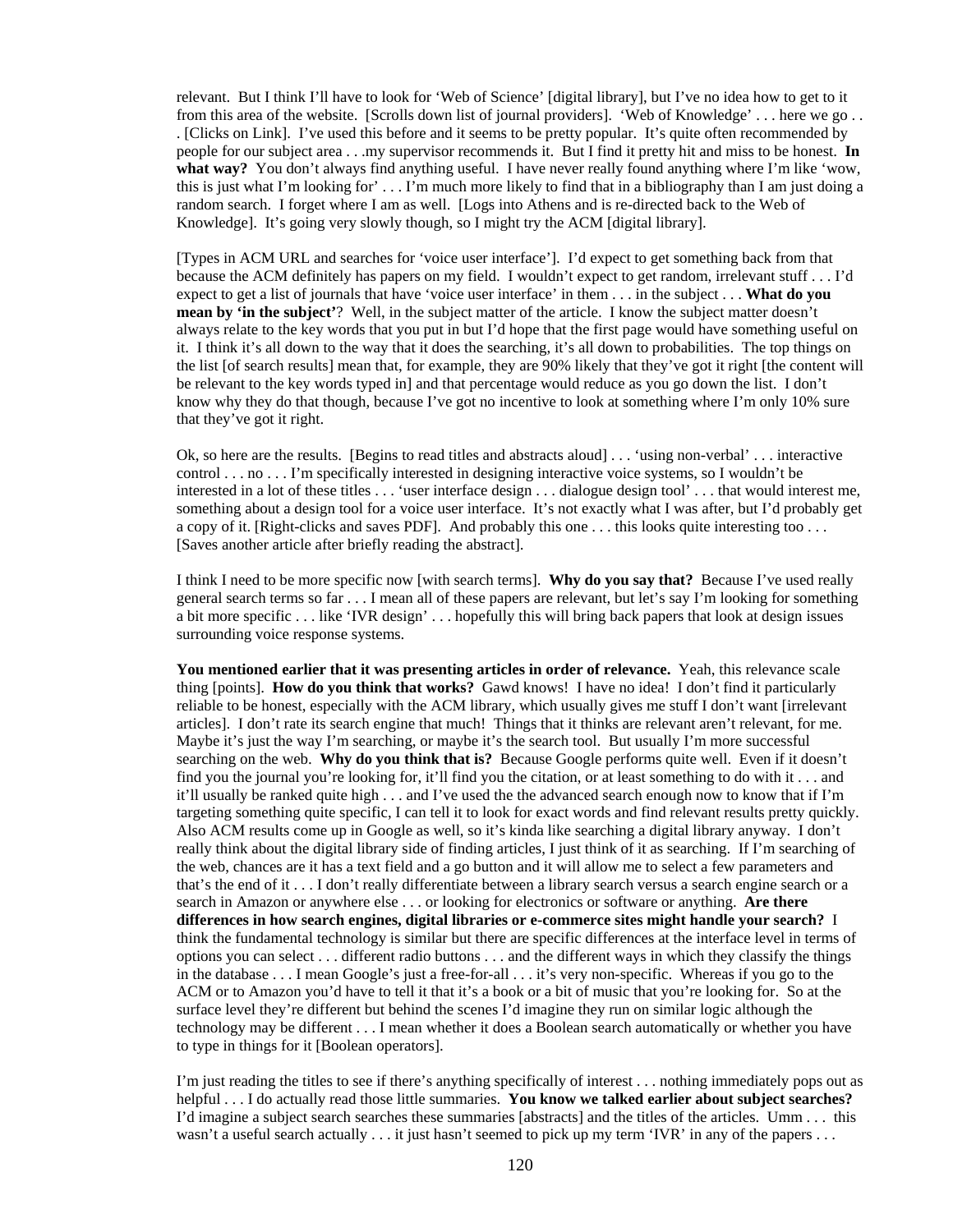**Why do you think that is?** Because none of the results seem to be related to IVR . . . so either there aren't any papers on IVR, or I've done something wrong . . . or it's [the ACM] has done something strange! Maybe they called it 'voice response' or something. [Alters search to 'voice response design' and presses search button]. In fact, tell you what I'll do, I'll change it [the search terms] to 'voice response usability' because 'usability' is fairly specific compared to 'design,' which could be technology, or architecture . . . it could be in a different domain. And ACM's big, it's got all the different disciplines within it, so I'm just trying to focus in on usability related stuff. **How did you find out initially that ACM consisted of lots of disciplines?** I can't remember, I've known for quite a while. I just know that it's got special interest groups and there's billions of them, so I presume that all those groups write papers and contribute to the library.

The next thing I'd do if the Internet wasn't running so slowly is keep looking through the list of relevant papers and when I've found one, look through it . . . read the abstract and skim through the contents to find the relevant parts of interest . . . and I'd especially look in the bibliography, and if any of those references looked useful, I'd paste it into Google to try and find the article and the searching process will continue.

**At the top of the screen of the ACM page, I noticed that it says 'save results to binder' . . . Never used it. How do you think it might work?** I imagine that . . . I don't know . . . either you select particular results to stick in it, or it saves the whole search. I presume that it's customisable and offers you to either save all the results that you've found or save some of them. I presume. And I presume that you have to be registered in order for it to remember that they're you're searches. So perhaps . . . I mean I've just got 7893 results from a search . . . I would imagine if I clicked 'save results to binder,' it'll save all these results to the binder. And I would imagine that maybe it would give me the option of filtering it slightly. Maybe it would ask whether I just want to save 500 [results] instead of over seven thousand. But I don't know for sure.

**Did you notice any similarities in going about finding things in a traditional and digital library?** Yeah, the premise is the same, which is that you're looking using terms that make sense to you and allow a certain amount of flexibility . . . either I go for 'exact match' 'full title' shebang . . . or I'll go for just part of a subject search . . . and both allow you to do that. Also if you don't know what you're looking for, I find them both as equally difficult to use as each other . . . but I still think Google is most effective. **Why are both traditional and digital libraries difficult to use if you don't know what you're looking for?** Umm . . . the traditional libraries in effect, because they've got really poor search software . . . I mean for me it's badly done [the software] and I just haven't bothered to figure out how to use it . . . I haven't invested much effort in this library because I know that it has very few books that are of interest anyway. The digital library is frustrating because when you're doing a subject search and you don't know what you're looking for, you know . . . you tend to look by subject and it's a hit or miss thing . . . you don't know if you'll find what you're looking for. **When you say 'look by subject', how would you do that?** First type in your key words into the field and see what happens. The alternative is that you can go speak to someone if you really need help, although I don't bother . . . but perhaps that's where a traditional library has a slight edge, because they can at least tell you where to go if you can't find where you are**. What would you do if you couldn't find what you were looking for in a digital library?** Umm . . . well . . . I don't know . . . if it was a subject area and I was doing subject searches, then I guess I would give up . . . unless it was really important. But I can't envisage not finding anything useful at all. But I think I would give up if I had lots of trouble, just out of sheer exhaustion.

**Did you notice any differences in going about finding things in a traditional and digital library?** No in essence, no. In results, yes. I found more use from the ACM results than when searching the library [electronic catalogue]. They present themselves as similar ideas, concepts [the electronic catalogue and a digital library]. So in that sense they're the same. Going and looking for the book itself is a different experience as you're physically going to a floor and taking books off the shelf and I have to take it out for a set period of time and return it, whereas with a digital library I can just save an article to my hard disk. That's all different.

**This is the ACM front page and there's a pilot project on here that they're running called CrossRef. It says on here that their aim is to create full-text inter-publisher searchability and here is the screen to use it. What do you think this would do?** [Reads text on the screen]. I would imagine it just searches the ACM plus other participating libraries and just gives you results and it's possible that the results will be slightly different if it's based on different search technology than the current ACM digital library. I don't know if it is, but if it isn't, I would imagine that if I typed in 'voice user interface' or whatever search terms I used before in the ACM, I would get exactly the same results, plus a few others. If they're any different, then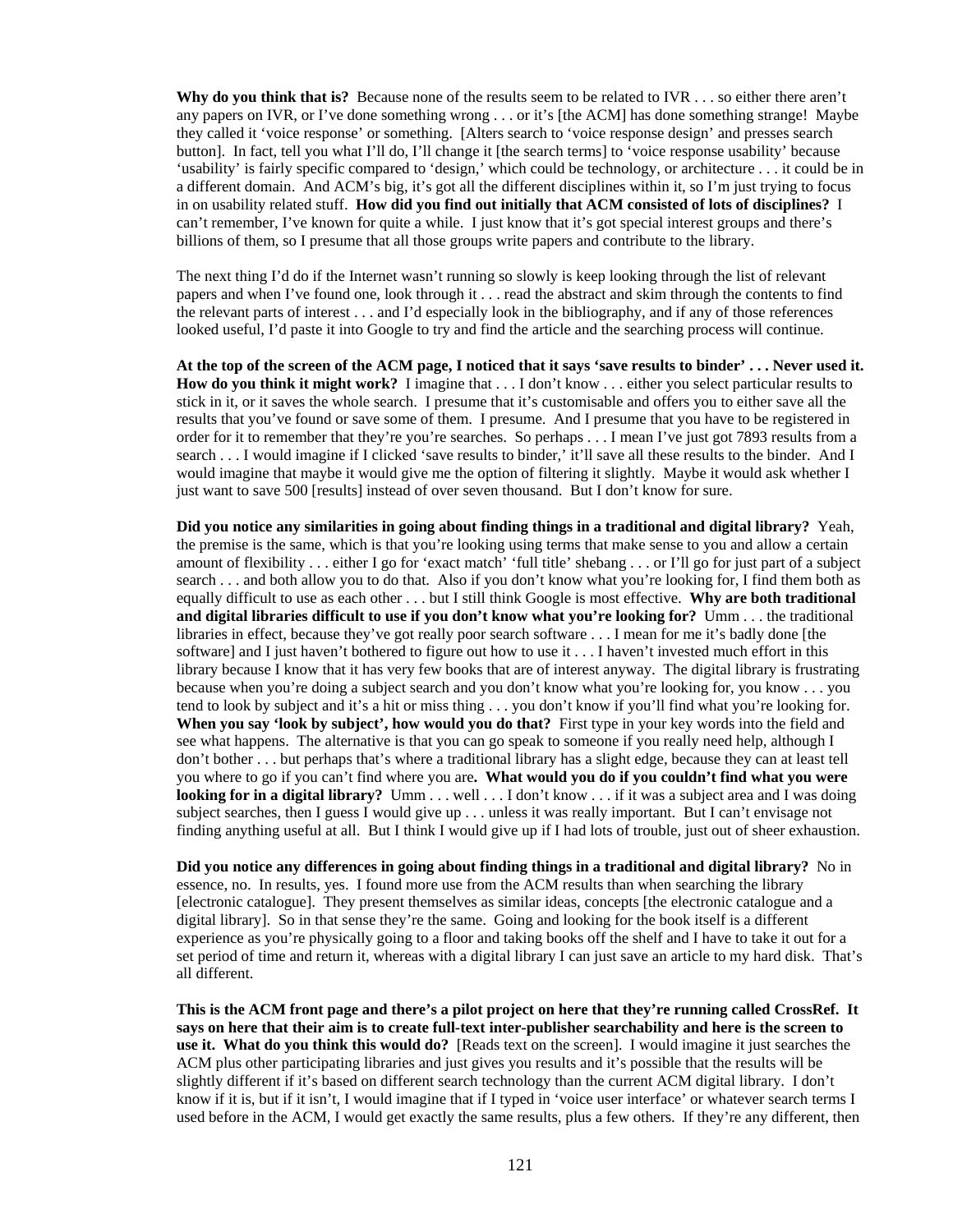I'd assume that they're using different search technologies underneath. **Would you expect it to be different?** I don't see the point in doing it if it's not!

**When using a digital library, did you find it similar to anything that you have used in the past?** Like? I mean they're just like search engines, whether it be on a shopping website or whatever, just like I was saying before. **And did you find the traditional library similar to anything that you have used in the past?** The search experience is the same . . . the electronic search . . . and the physical aspect of it . . . umm . . . not off the top of my head, no . .. it's like other libraries . . . there probably is something . . . like in a record shop or book shop or something . . . that whole physical part of just looking for a book . . . but it's a whole different thing in a shop. It's a very different thing. **Thanks for your time.**

#### **HCITD2**

**Have you decided on a topic?** I'm going to look for something on qualitative data analysis as a broad thing and see if I can get something to do with dialogue analysis or something to do with conversation. I'm gonna click on search on the online catalogue and put in two search terms, 'dialogue' and 'analysis' to see what that comes up with, because I see those as the two most important words. [Conducts search]. I'd like to find out more about what each one [record] is about, so I'm gonna click on a number [beside each record] and see what that does . . . that gives me lots of information about when it was published and all that, which isn't really what I'm interested in. **What did you think it would do?** I thought it might give me a brief like of what the book was about, the main topics in the book. [Glances back at list of book titles]. But that one does really look interesting. But it's not in the library at the minute, so I might actually put a request on that. **How did you know that book wasn't in the library?** It's got 'site' at the end and it says 'items' [as the field heading on the results page] and it says 1 and 1 out, so there's one of them and one's out. So now I'll type in my library code and request it. [Does so, using the default cancellation date]. I'm going to go back to the main menu to find something that will be useful in this library. **So what did putting a request in for the book do?** I would imagine it sends a message to the computer or the database saying that somebody wants to look at it [borrow the item] so then it'll either send somebody a letter [the computer system] and ask them to bring it back if they've got it . . . and maybe they'll bring it back quicker, maybe they won't. And when it comes back to the library, there should be a message telling them to put it away [put the item on hold] rather than putting it back on the shelf.

Right, I've requested it and I'm going to go back to the search . . . I'm gonna look for things that are in the Science Library since I'm here [in the library], so I'm gonna reject anything not in this library. **How are you going to do that?** I'm going to look down this list here [points to screen] until I see something that's in this library and available. There's this one, 'the language of environment,' but I don't think that'll be relevant from the title, so I'm gonna keep looking . . . I'm reading through the titles . . . there doesn't seem to be anything [relevant] . . . oh, I'll have a look at that one . . . [Clicks on location hyperlink for item]. I don't know why I did that, because I clicked on this before and it didn't give me any extra useful information [in fact, she had previously viewed the full catalogue record of the item and not the location information]. **What information were you looking for?** Umm . . . maybe a little bit more about the book . . . it doesn't really give you much information about the context of the subject . . . I'm gonna go back a page to see if I missed anything on the previous page . . . actually, I'm gonna do another search and this time put in 'conversation analysis' and see if that helps . . . [Conducts search]. Ok, let's look through this list . . . most of them aren't in this library though . . . ok, there's one in here that looks ok, but that's already out . . . it says 1 item here and 1 already out . . . ok none of these look particularly relevant. Ok, I'm going to search for something else because it doesn't seem that many of these things are in this library, so I'll broaden it [the search] to 'qualitative data analysis' and see if it will help me. [Conducts search]. That didn't find a match, so I'll go back again and take 'analysis' off and I'm hoping that will have some more matches [refines search]. No, still no matches! I'm gonna now put another term and narrow the search this time by putting 'children conversation' . . . [conducts search]. Most of them again don't seem to be in this library . . . but this one called 'knowing children' could be quite relevant, so I'm gonna click on the site next to it . . . and it does appear to be in the library . . . so I'm going to write down the location . . . so it's in the Psychology search and it's got a shelf number of whatever . . . I'll just abbreviate 'psychology' as I know it's referring to the psychology section that I've been to already . . .

**How will you know where to find it within the Psychology section?** Things are shelved in alphabetical order and 'K' is somewhere in the middle of the books, so I'll use that as a guide. [Begins to walk to stairs].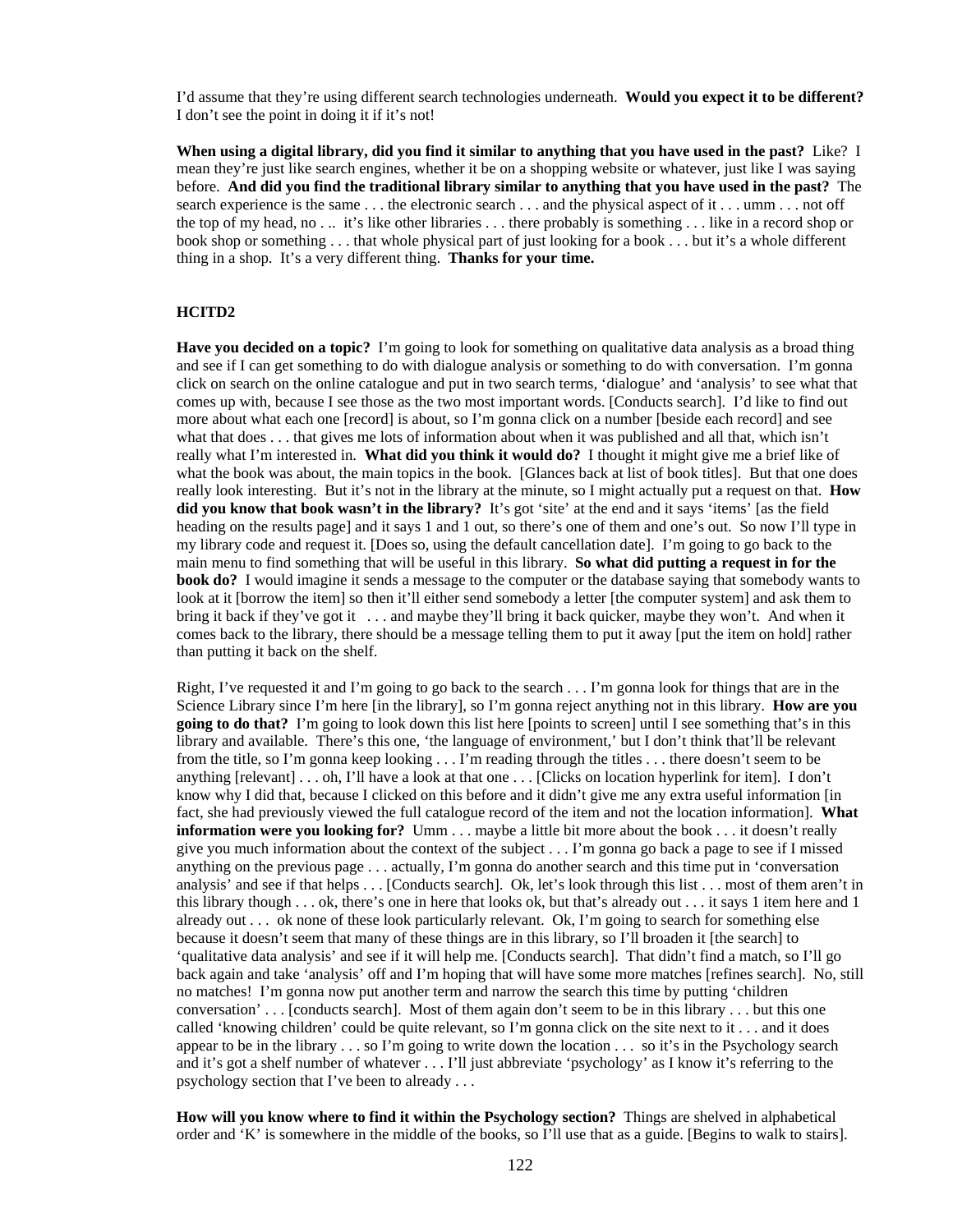**How did you know how to find the psychology section the first time you used the library?** There's a board at the bottom of the stairs and it tells you what floor all the different sections are on. **When you get to the Psychology section, how will you know where to look?** I'll probably just start by looking where I looked last time, and so I'll just have a guess alphabetically where the Ks are . . . so that section [points] should be just about the middle. I need  $K42...$  so here's  $K30...K30...K32...$  it continues over there [points], but I only know that from past experience. Ok, K42 books start here and I'm looking for SIE, which is to do with the author, so I'll look lower down  $\dots$  I can't actually find it  $\dots$  oh  $\dots$  [picks up book]. I've actually spotted it along the way, but it wasn't in the right place, and there's no thing on there [sticker with shelf mark on the spine of the book (the sticker was unusually on the front of the book, but remained unnoticed)]. Now I'll look at the contents page and see if there's any relevant chapters that I might be interested in. There doesn't seem to be a lot on the analysis of conversation . . . there seems to be a lot of developmental stuff, but not exactly what I'm looking for, so I'm not gonna take this book. **How would you go about finding similar books to the one you put back?** Umm . . . sometimes I'll use the online catalogue and just write a list of all the locations and the possibilities, sometimes I'll browse the section of the library that I've found an interesting book because I presume they're grouped by topic as well.

**When did you last use a traditional library?** Last week for researching my dissertation**. How did you go about finding what you were looking for?** This time I had titles of books to look for, because I had the references, so I could type in the titles into the catalogue and look for them that way. Some of them I had to request and the one's that weren't here, I typed in the author's name to see if they'd written anything similar that was available in the library. And that brought up an earlier edition of one of them, so I managed to get it.

Ok, to find something similar on a digital library I'd use the ACM because I'm familiar with it. Usually I just put a few terms in and just press search. So I'm gonna type in the same as I did before [in the electronic library catalogue] and see what I get. So I'll start of with 'dialogue' and 'analysis' and press search. [Conducts search]. I'm just going to read through the article titles and if any of them seem interesting, I'll read the little description underneath . . . this one looks interesting, but I can't tell whether it's relevant just from reading the title [no description was available] so I'm actually gonna click on the paper and read the abstract from the paper. [Clicks on PDF link and waits for paper to load in Acrobat Reader]. I still don't know if I'm reading the abstract [the paper did not have an abstract and instead jumped to an introduction]. Let's see if there's a conclusion at least . . . ok, even with what I've read it doesn't seem too relevant, so I'm going to go back to the list . . . [Continues to read titles and skim descriptions]. I'll click on this one to see if it's any good . . . no . . . ok, that one's more to do with computer systems that rely on voice recognition . . . this one says something about dialogue structure and coding schemes and although it's not really to do with my topic, it might be useful as I'm currently coding my data, so I'll click on that and see if that's relevant ... the abstract looks quite promising, so I'm actually gonna read a bit more and see if it's relevant . . . and it does look relevant, so now I'll look at the method and see if it's something that I could use as a method . . . I'll print this off I think [sends paper to printer and retrieves it]. **How would you go about finding other relevant articles?** I'm going to go back to my original search list and put in 'dialogue' and 'coding' because I hadn't thought about looking for that term, but even some of the article I found a minute ago [on data coding] had stuff in it about dialogue structure . . . and I hadn't thought about using that term before! Maybe it'll be more relevant. So I'll do a new search and see if it brings up anything useful. [Conducts search]. Ok, it's brought back the one that I just looked at, at the top [of the results list], which is encouraging. Ok, I'm just looking to see if any of these other ones are relevant . . . There doesn't seem to be anything yet . . . **Why do you think that is?** Erm . . . I don't actually know! I think most of what I'm looking at is more about how dialogue has been coded and not a method to help dialogue coding. I'll keep looking for a bit longer and maybe I'll include 'methods' in my search terms and see if that will help . . . [does not type in 'methods'].

In fact, I'm going to keep looking until that relevance bar . . . if it's really full [as it is now], it means the results are really relevant, so I'm gonna keep going until it [the relevance bar] drops below the level it's at;at the moment. Usually, from when I've done it before, if it drops below half way, you're not very likely to find what you're looking for. **How do you think that the ACM decides what is relevant?** Erm . . . my guess is it must have inclusion of those terms that I entered . . . I don't know, maybe in the abstract or in the citations or the references . . . and maybe how many times it's [the search terms are] mentioned decides how far up the list to put them. [Continues to read titles and skim abstracts].

Ok, I'll look at this one because it's got 'method' in the title and I was already thinking that 'method' was going to help me in the next search . . . so I'll have a look at this, because it appears to give you a setting in which the method has been used, which could be quite helpful, so I'm gonna click on that . . . [Clicks on PDF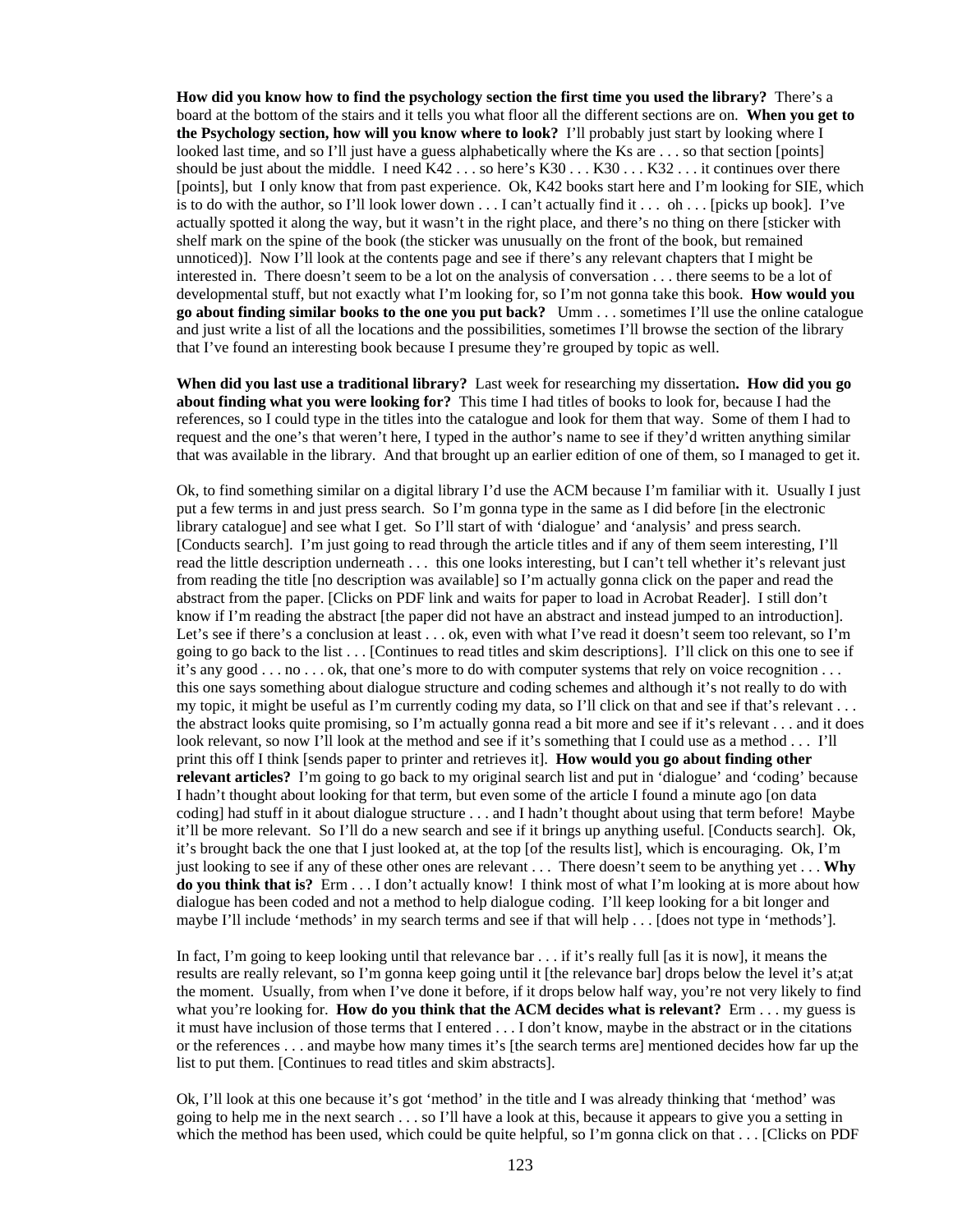link]. Again, I'll start by reading the abstract . . . yes, it looks about how to define a coding scheme and looks good, so I'll print this . . . [Sends paper to printer].

**At the top of the ACM screen there was a link that says 'save results to binder.' What do you think that might do?** I've looked at this before and I actually don't understand it! I presume what it does is it makes a little folder of your searches, but I'm not really confident in using it, so I've never really tried it . . . Maybe, since there's quite a lot of results here  $\dots$  this is 200  $\dots$  I presume it would save all those  $\dots$  but that's quite a lot to save in a folder, especially if you do more searches . . . so maybe it saves the ones you've selected and asks you to choose which ones you want to save to a folder. I'm not actually sure. I guess it would have to be categorised in some way with what I put as the search terms, so I'd imagine underneath that as a heading, it would have a list . . . actually, maybe it wouldn't . . . maybe you could click on that [the search terms] and it would bring back the results it's found already for you . . . so maybe the folder would just be a list of these search terms. [Clicks on 'save results to binder' hyperlink]. Oh no! You've got to log in! That's probably why I haven't used it before, because I couldn't be bothered to set up a personal ACM account. And I think you now have to register or subscribe or something, and I never know whether you have to pay or whether you don't have to pay . . . No, I think I'll leave this here.

**There's a link here on the ACM home page to a pilot scheme called CrossRef. It says that the project is to implement full-text inter-publisher searchability and you can see the screen to use it here. What do you think that might do?** Err . . . [Reads text on screen]. Let's see if this text will give me a clue. [The only relevant text to how it might work was already read out to participant]. What I think it might do is if you put in an article, it might tell you all other articles that have referenced that article . . . but in terms of a search, I don't know what you'd type in . . . **What would be the first thing you would type in to discover exactly what it did?** Erm . . . I could put in a general search term about an area, or I'd be tempted to put in an author's name that I knew of to see if it brought up similar articles. Actually, let's try it . . . I'll type in 'Drew' because she does lots of things on usability [conducts search]. This is showing me all the articles that the author's written I think . . . because this person is always included in the author's list [in the CrossRef search description]. So maybe it does do what I thought it would! Now I'd expect anything I click on to bring me the full-text of the article . . .

**Did you notice any similarities between looking for things in a traditional and digital library?** I think I tend to do the same thing in both . . . I'll think of a set of search terms to use first . . . but if I was using a traditional library that didn't have an online catalogue I'd be tempted to go straight to the shelves because I don't like using index cards. . . . I quite like browsing to be honest . . . you tend to find things by accident a lot more when you're browsing than when you're searching for something specific. Also I presume that a digital library is organised in a similar way in that it splits things up into articles and books and things like that and I suppose a traditional library splits things up into sections such as journals and books, so they're kinda organised in a similar way.

**Did you notice any differences between looking for things in a traditional and digital library?** I think with a digital library it's harder to find things that are similar because you have to actively search for similar things and try different search terms, but in a traditional library, you can browse . . . and you know that all those things have been put together because they are similar, so it's easy to find a few and quickly decide whether they are relevant or not. In a digital library, it's also more difficult to find if things are relevant because there's no contents really . . . but maybe that's an issue more to do with books, because a journal article won't usually have a contents, so maybe it's not that significant a difference.

**Did you find using the digital library similar to anything you have used in the past?** I guess it's a bit like using a search engine like Google whereas in Google though, you don't know where to stop . . . when your results stop being relevant . . . so it's good that digital libraries have some indication of relevance. Did you find using the traditional library similar to anything you have used in the past? I can't think of anything . . . maybe other libraries . . . **That's all. Thanks for your time.** 

#### **LISDT1**

**Have you decided on a topic?** I'm going to look at architecture of libraries over the recent past and possibly new library building. Well I might just look generally first on a digital library that I've always found to be quite up-to-date and UK based . . . and it does often get more relevant results, so I'll just do a very basic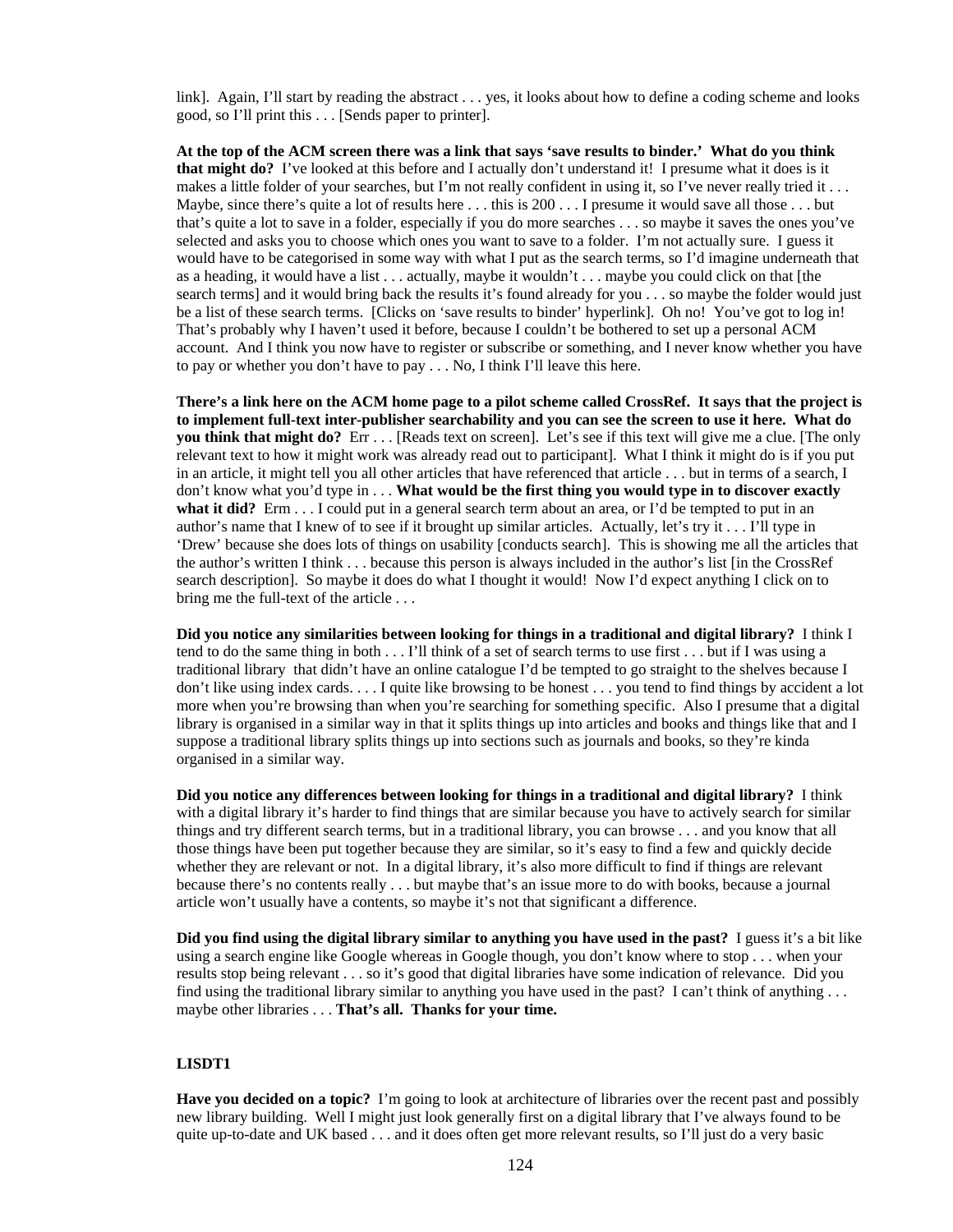'library and buildings' search and see what happens. [Types in URL for Ariadne Digital Library and conducts search]. **What do you think will happen?** I think I'm gonna get a lot . . . well, not a lot of rubbish, because this site is quite specific to do with libraries, but I'm not sure it'll be ideal because I think this site tends to address quite recent issues which tend to be about digital libraries and electronic libraries and things, but you never know! These [search results] aren't looking very good, but I'll have a look anyway . . . [Clicks on one of the first titles and begins to read information in HTML-based article]. Ok, it's something about the University of Dundee's library. Ok . . . fine . . . ooops! **What happened there?** It doesn't like me using the back button, so I have to refresh the page all the time. [Continues to look down the list and click on any article that has a small chance of being relevant]. Ok, this is a similar article that might be useful . . . it's a good starting place. I'm just going to have a look at a few more [articles]. This looks like a very similar article about another university, so I won't have a look at that. **How did you know that?** Because I looked at the URL and saw that it has 'John Moore's' in there [in the URL itself]. [Continues to select from list of titles]. I'm not sure why this has come up [in the search results] . . . obviously there's something to do with 'building' in it . . . maybe not actual building [in terms of library building] but that's just useless! **Why do you think it might have come up?** I've only used two really basic terms, and 'library' is gonna come up all the time in these sort of articles and 'building' is the sort of word that can be used in lots of different ways. I'm just gonna look at this one [article] as well before I try something else [another search strategy]. Ok, this is more about building digital rather than a traditional library, which wasn't what I was looking for, but is still relevant in a lot of ways . . . it looks quite practical! I might just do a search for architecture as well . . . and see if the results differ much. This isn't a very specific search . . . but it's usually how I start off . . . [Conducts search].

Right, I don't think 'architecture' is a good term to use in relation to technical things, because obviously it's got its own meaning and I don't think any of these [results] are anything to do with actual, traditional library buildings. So I'm gonna leave this [search] now here. I might just now look on a journal indexing library, because I've used that in the past and it was useful. The other place I might look is the Library Association website, but I won't do that because it's gonna be more 'newsey' and I'm looking for published work rather than just news articles. So I'll use an indexing service like LISA [Library and Information Science Abstracts] now . . . although I have to think of how to go there! I'll try just via the UCL library services page . . . so I've selected the list journals for library studies, which I know are within the 'arts and humanities' heading. Although I didn't know about this [journal listing] service for ages . . . I don't think it's that obvious how to get into LISA. I knew they have got the physical print volumes of it, which I have used before, but they're not very easy to use . . . so our lecturers told us that we could access it electronically . . . but even so, we're [the MA LIS Students] are still a bit clueless . . . I think there was a leaflet that the library service produce actually that helps you with accessing LISA . . .

Ok, here's a list of different indexing services, I think. [Scrolls down and ticks 'LISA' checkbox and presses 'open' button]. This [LISA] is the one I want . . . but I don't think this is particularly easy to use. Once you've selected it, you then have to open it . . . but once you're in it's not too bad [to use]. Ok, I'm just gonna start really basic again and just do . . . I'm not actually going to use 'library' this time, because everything in LISA is to do with libraries anyway, so I'm just doing to do 'building and new' and limit it to 'English' because it's a massive database, so I'll just start with that . . . [Conducts search]. Ok! I've got 1,840 results! They all seem pretty . . . not bad! There's a few actual projects and a few others . . . generally with this [LISA], you have to be quite general and just trawl through them all [search results] to find what's relevant . . . or I do anyway. There's also a feature on this which I have used, but it does take a lot of time . . . called the index, which I might have a look at now actually. Although there do seem to be relevant things just coming from that search [continues to look at list of titles]. Actually, like before I'm going to do an 'architecture' search . . . but I'm not sure that word's very useful, but I'm going to do it anyway What's good about this [LISA] is that it saves a list of your previous searches, which helps you form a systematic search strategy. [Types in 'architecture' into search box]. Ok, I'm just trying to think of something to narrow it down [an extra search term to type in] . . . in fact, let's just try it [just the 'architecture' search] , but I think it'll bring back hundreds. [Conducts search]. Yeah, 3000 results . . . so that's not very good! Ok . . . I'm going to use the index now. **What does the index do?** That's got an index of all the search terms that they [the LISA database] use] . . . it's basically the list of cataloguing terms that they file each abstract under . . . **How do you think they do organise the articles?** I think they . . . I don't know actually. I think they might have some sort of human person . . . well actually, they might do it electronically . . . they might get something to scan the abstracts and pick out relevant words, maybe the most common words . . . and then assign it to a category. I guess that's what they do actually . . . but they do [the index] seem to be very reliable, so perhaps humans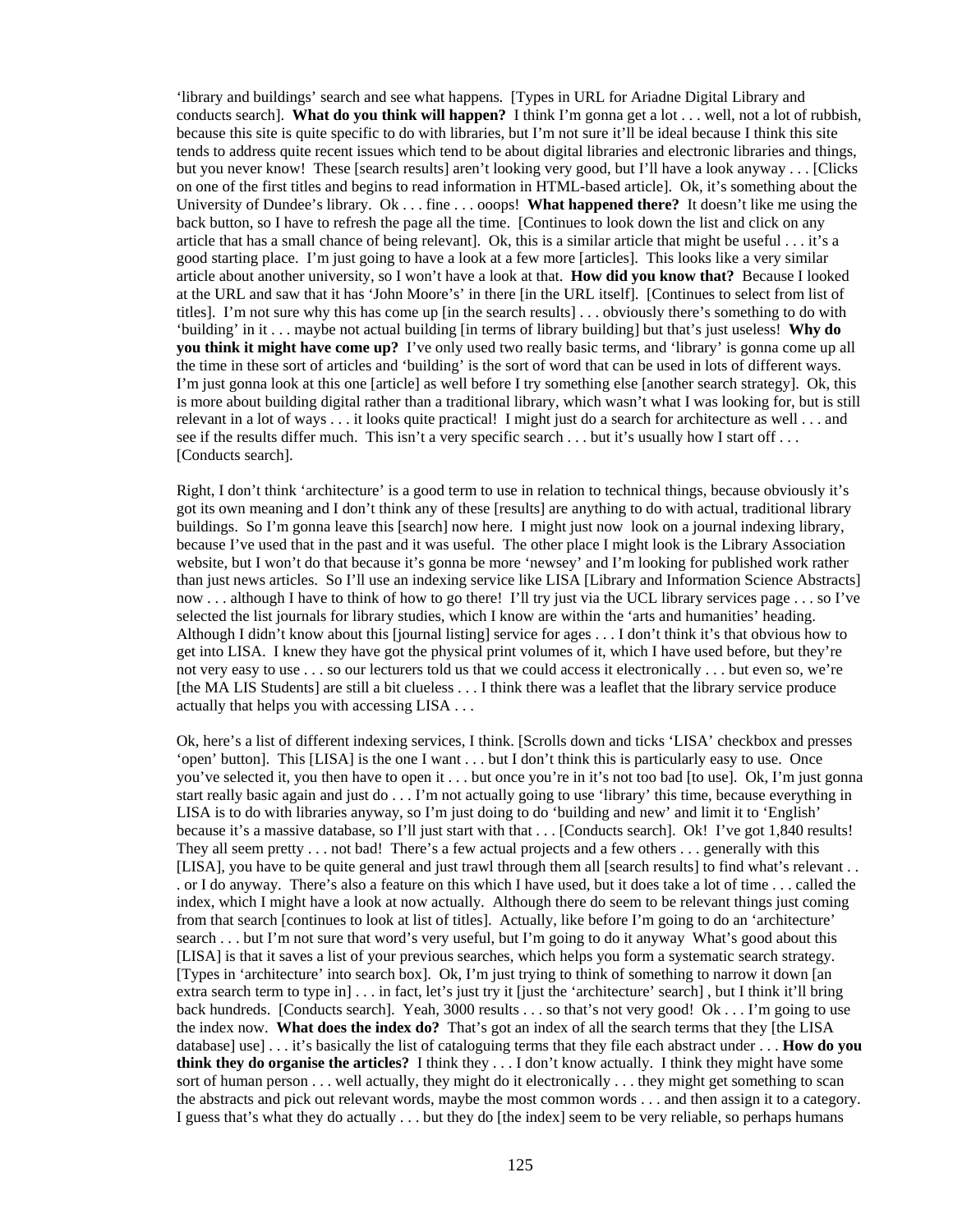might play some part in allocating things to them . . . but actually, LISA is so massive that I'm not sure that that's possible.

I'm going to look at 'architecture' [in the index list] first and just see . . . because usually there's loads of combinations [classification headings based on more than one word]. So it shows an alphabetical list of the terms that they have allocated to these articles, which you can select and go and have a look in . . . Ok, usually it's the case that the most relevant articles are in the headings in which there's the biggest number of results, so then you have to think a bit . . . which I'm not very good at, because I always think I'm missing something . . . so I'd rather trawl through a few hundred results than keep getting them narrower and narrower and risk missing something. **Why do you think that the most relevant articles are usually classified under the more general headings?** I just think . . . I don't know . . . I just think that when they [the headings] get really specific, I don't know how they managed to classify them [the articles] there. So I just think you've got to make sure you're not missing anything. And whilst it's not so useful for the user to look through lots of results, I don't know how you can get round that really. I mean 'architecture-libraries' [the category] . . . there's only 5 results and obviously I'm gonna have a look at that, but I don't think it's gonna take me very far. [Clicks on the category heading and views individual abstracts]. No, none of those were relevant, so I'm just gonna go back and look at 'building' [conducts a new search]. I seem to be stuck using the same few terms! This time it's given me 8000 results, so that's not really very good! [Looks through results]. It becomes a bit annoying that all you can see is abstracts on an indexing service though. [Conducts another search]. On 'building' I had 8000 [results], on 'buildings' I had 4000! I guess sometimes the index can be good because it can help you find terms that you are struggling to find. But often you've thought of the relevant things anyway and these are just weird things! I think now I'd just start looking at physical things using the bibliographies. I might also look at online journals themselves, but I think that is often time consuming because you're searching in such a narrow . . . I mean perhaps you're searching in just one issue of a journal at a time. Often there's a journal which is specifically about a subject I'll be interested in, but I think for this one there might not be because it's quite a specialist area. I might find out though. **How would you find out?** I don't know! [Laughs]. I might just Google it. Umm . . . I suppose otherwise, just going through the UCL catalogue or looking through good, solid books that were relevant and looking in the references for any journal titles. [Searches alphabetical UCL journal listings for LIS]. It's not a comprehensive list, because a lot of printed journals, it's not possible to access them electronically. But it's a start . . . so let's just have a quick look through . . . No, although something possible to look at is this IFLA journal, which is the International Federation of Library Associations or whatever . . . because there has been a lot of library building . . . but I don't think it's a very good journal because it's freely available, and usually being freely available means they compromise on quality in the articles. There's nothing jumping out that's particularly relevant, so there probably isn't a specific journal. That's fine, at least I know! So the next thing I'd do is look on the library catalogue now. **Before we do, when you went first of all to Ariadne and LISA and you were searching for things, how do you think either or both of those was deciding on the order of which to show you results?** Yeah, umm . . . I guess it's . . . I don't know how they do their abstracting or whether it comes directly from the journal publishers or what, but they're probably doing it on number of occurrences of words. That's the only way I would think, but I don't really know much about how they do it. They do usually seem to be quite accurate though. **So where do you think it might look for occurrences of words?** I think only in the abstract because I think reproducing the abstracts is a lot less work, especially for an abstracting service like LISA . . . I'm not sure whether external publishers would even allow them [abstracting services] to have access to the full-text of all the articles anyway, so I think probably just from the abstract . . .which I suppose, people who write good abstracts will include the relevant terms in it.

I'm now going to have a look at the UCL electronic catalogue. I always just do a basic search. I'm not very good at advanced searching, I just think it takes too much time, so . . . I'll search for 'library architecture' and I think these results might be better because actual humans have catalogued them and they are qualified to do that . . . but my searching isn't obviously that good. [Conducts search]. So I got 277 results, which is quite a lot. But already, record 3 is about building disability friendly libraries . . . and there's a lot about actual architecture too . . . I'll just try to see why this title on 'Greek and Romans' has come up, because it seems out of place . . . so I'll just select the record by clicking on the link that shows where it's held . . . sometimes that's confusing actually, especially at first, because you've got another link [the number link to the left of the title] which just gives you more information about the book or item [full catalogue record]. So anyway, it looks like this Greek and Roman thing has come up because it is in a series of library initiatives, but I still don't really know why it came up . . . [Returns and looks through list of titles]. Record 20 is looking quite good . . . 'The Architecture of the British Library' . . . yeah, I mean it is quite general. I mean, you get over 20 results on a page, so I would look through all 277 results and I'd just select the records that I thought were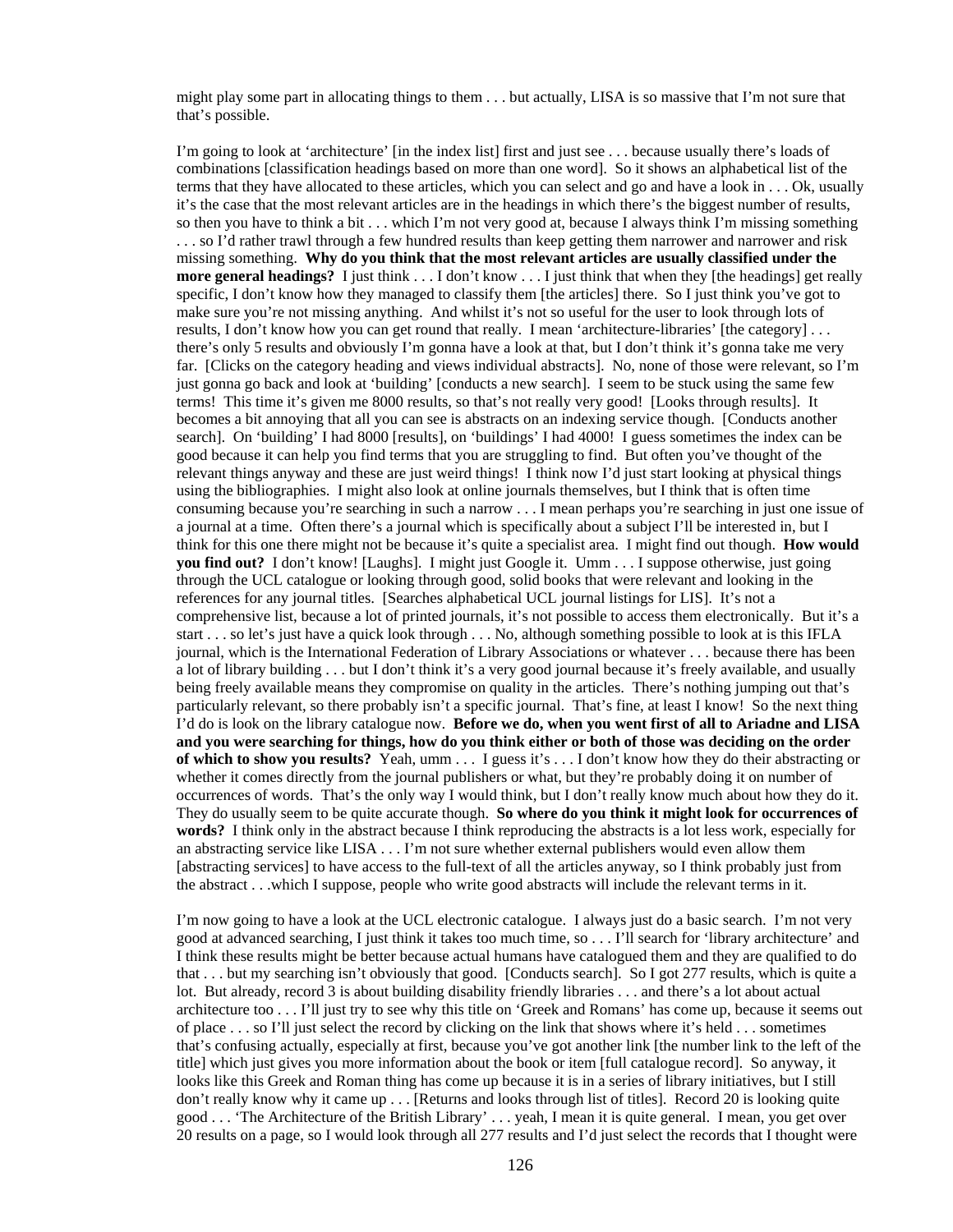relevant rather than having to write them down . . . anything vaguely relevant, I'd just select them all and view the ones I'd selected at the end . . . then either print them off or write the locations down . . . and then start with other search terms and repeat the process. I'm not disappointed at the moment with these results, to be honest . . .

I'm just going to try 'library building' [Conducts search]. I've got 82 and there's a lot about general architecture . . . . but I've now found some German resource in a library . . . oh, I've forgotten to select the ones I found interesting on the last page! [Goes back to select checkboxes]. Right, now I'll look through all of those 82 results from the previous search . . . **How do you think it's deciding on an order to show you these?** Hmmm . . . I'm not sure. I don't know if it might be to do with how near together the words that I've searched for are in the title . . . and other information . . . I know that it searches the whole record, because one of the first records that came up on my other search wasn't relevant at all and the word 'library' was really separated from the word 'architecture' . . .so perhaps it's not that [how near together words are]. I mean I'm only searching for two words, so I suppose . . . I don't know actually! But generally I do find records a long way down in the list that are relevant.

I think I'm finding a lot of fairly relevant things here which will be a good start . . . if I find just 5-10 records to go and start with, then that's good for me . . . [Continues searching results]. I've selected some. I now want to view the marked ones, so I'm selecting 'view selected' from those options. They're not in a very good format though, because it doesn't actually show me them all, it shows me a record at a time . . . although I think I've managed it before, but I can't remember how to do it! So I'll just write down each location . . . a lot of the records are getting the same class marks coming up, so that's good because I can just browse the relevant area when we go to the shelves . . . I'm just writing down an author and a class mark for each of the books that I thought was interesting . . . I'm not that worried about finding exact books though at this point, because this is just the start point [of the research process]. I know that I probably won't miss anything because they're all vaguely in the same place . . . [Writes down each location one at a time]. Oh! I've got absolutely no idea where the location of this book is [in stores], but I'll write it down anyway . . . actually, I won't . . . because I'm lazy . . . I don't know what 'NEL' stands for . . . and obviously I could find out by asking a librarian, but actually I've just realised that it's in Stores . . . and I think NEL is something to do with . . . somewhere in UCL anyway, but I don't think it'll be easy to find out where it is. **What do the other things that you've written down tell you about where the books are?** They all say 'Librarianship' and I know where that is. So I'd just go to that section and just browse. But I might do another search actually ... no, I won't! **If you did do another search, what would you type in?** Well I can't remember what I typed in last time [laughs]. I think I did 'building' or did I do 'architecture' . . . oh, I think I've done two searches . . . I've done 'building' and 'architecture' so the only thing I'd do, if I was being more specific, is I'd type in the name of a new library that I know has been built, such as the Bibliotheque Nationale in France, because they might have books written about them.

**How did what you've written down going to help you find the books?** Because I know the area that we're going to [the Librarianship area], I'm just gonna go there . . .I'm not gonna probably even look at my list now  $\dots$  well, I might  $\dots$  I'm just gonna go and find the area, which is arranged alphabetically within the area  $\dots$ it's quite a small room, so it's obvious where to find things and easy to find your way around . . . and within the room, it's a classification that I don't really know much about called the Garside system and there's an explanation of it on the wall . . . I think it's a system made up here at UCL. [Walks into Librarianship room and looks at chart on the wall]. Oh, I've just noticed on the chart that there's a section on Library Architecture, and that's section L35 which is the section I found most of my books [deemed relevant] were in. So it looks like the sections arrange the books by subject on different aspects of librarianship, but I couldn't tell you any more to be honest.

So let's go to the architecture section . . . I know where each letter is and I know that L is where we are now . . . [Begins looking through titles and takes out list]. Oh, my first book isn't actually in this section, it's in N10, which is over here [points]. And N10 is more to do with National Library . . . that's because the book is about building the British Library, and that's a national library, so someone's decided to put it in the 'national libraries' section, which is fine. [Picks up book and returns to L35 section and starts methodically finding books on the list]. One of them's this old looking thing . . . often the books go out of date quickly in Librarianship . . . I mean this one's talking about libraries in the 70s, so unless you're having a historical perspective, it's not really relevant . . . you can sort of tell [the age and relevance of the book] from the last time it was borrowed. This is another book [picks up book] and without opening it, it already looks horrific.. . looks a bit dated! I'd want something more recent . . . this is a '75 publication as well . . . I mean sometimes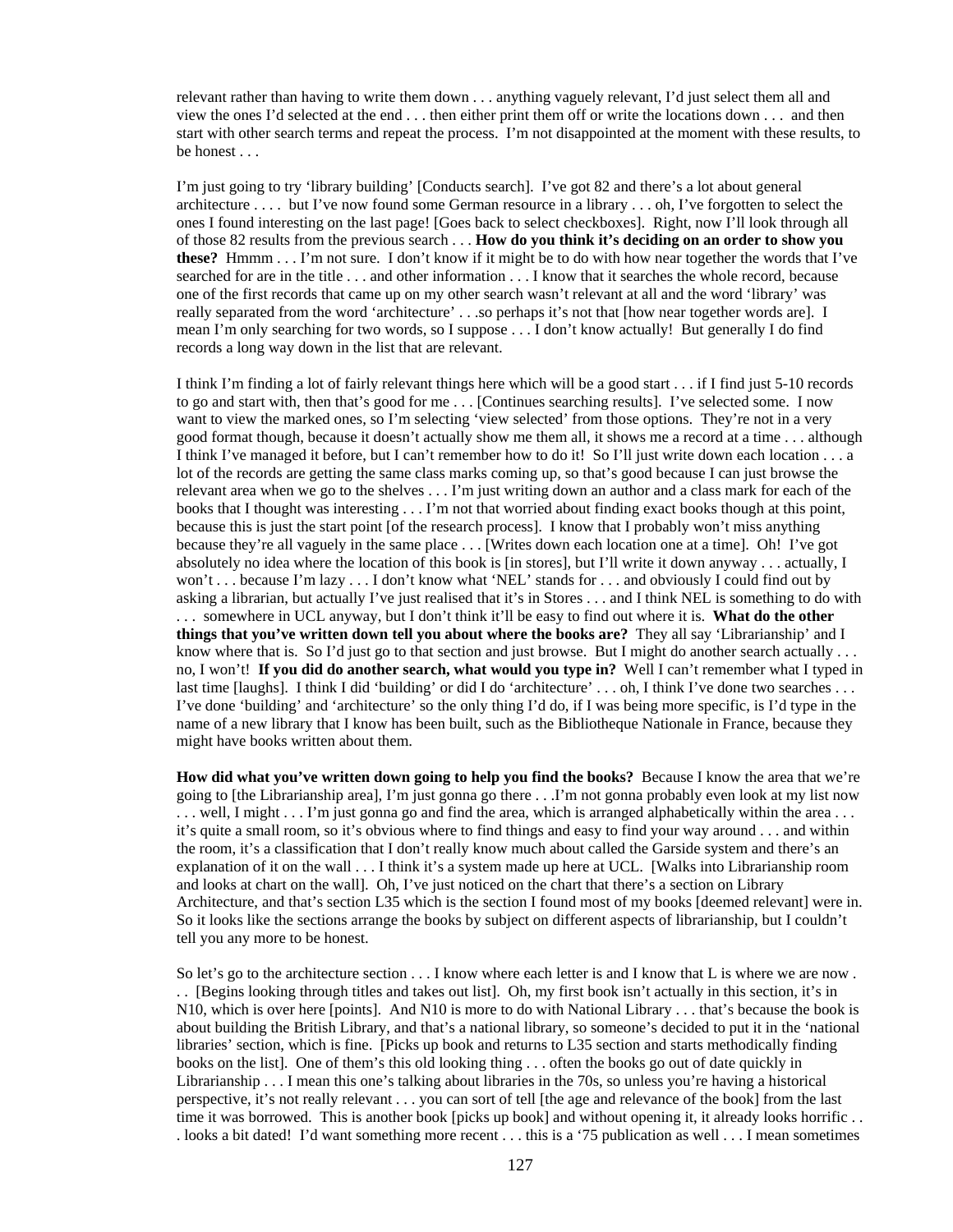on the catalogue I do restrict my search to 'published since 1999 or whatever' . . . or if I don't, I just don't look at records that are published before then. But I'm sure I'll find something here to help me start . . . [Picks up another book, not on list]. Oh dear! This book looks very American because of all the glossy photos on the front. . . but it's a bit newer, so hopefully it's references will be far more up to date and lead to things relevant to the British library scene. That's why you're lucky if you find a book on this topic, you're probably more likely to find more in journal articles. But this is quite a good set of references in the bibliography and is a place to start . . . this section of books in general doesn't look particularly new, so I don't think I'd spend much time here . . . at all . . . [Walks downstairs].

What would you do if you couldn't find one of the things in your list, if you were looking for it **specifically?** That happened to me yesterday, and I found that they had moved the journals I was looking at last week to the stores, which was very annoying . . . but I didn't know that at first, so I looked to find it on the catalogue first, because you need to be sure first that it's not out or whatever . . . then I looked in the reshelving areas and that's about it. I generally don't seem to bother telling anybody, because nothing seems to happen. But I would always check quite thoroughly first and if something was out on loan, or in stores, I'd put a request in using my lending card. **What would you do if you couldn't find something in a digital library?** Usually I just give up, it's very frustrating! That happened to me yesterday as well! I was looking for some publication that the British library did and it was on their website, and admittedly it was in 1998, but I thought it might still be there or perhaps in the British Library . . . but I've been to the British Library and looked on the catalogue and it's not there and it's very frustrating. So I've e-mailed them about it and they haven't got back to me! It is frustrating, it's awful, because you've got nowhere to go [for help]. At least in the [traditional] library, there might be something next to it that might still be relevant. You can get round it more I think with physical things . . . but when it's a digital library, I just feel hopeless! I have found sometimes, though, that things might be published somewhere else . . . so something might be published in a newsletter and then the author's made the content available to another journal and they've gone and published it, so that's one way of trying to find something, by looking at alternative places that it's been published. But some things you know you're just never going to find!

**Did you notice any similarities when finding things in a traditional and digital library?** Well I probably used the same search terms to start with. I think sometimes a digital library gives you more scope because then you can immediately click through and scan something quickly and see if it's relevant and if it is, then you feel happy pretty soon that you've made a good start . . . and also it can reveal abstracts, although sometimes they're a bit misleading, you can often identify other search terms from the abstracts and on LISA, it's got all those lists . . . it's got the index . . . but I don't think that's particularly helpful to narrow your search down, but it's something if you're really stuck. In a traditional library, you're not knowing if what you're finding on the catalogue is going to be relevant, but then there are still some really good quality resources that you are going to find in a traditional library and not in a digital library.

 I noticed that when you were searching the library catalogue and when you were searching the digital libraries, at one point you typed in 'library and building' . . . and in the library catalogue you typed 'library building' without the word 'and' in between. **Was there any particular reason for that?** I don't know if . . . I generally think that the library catalogue doesn't always . . . I suppose it does do Boolean searching, but I wasn't thinking that it did . . . I don't know, I think with the library catalogue, I've found in the past that you're searching doesn't need to be really specific and also you're not going to return a lot of results, so I suppose I'm a bit more careless . . . and also I only ever do basic searching . . . I only ever use AND and OR or NOT [Boolean operators] and sort of like inverted commas, speech marks for a phrase . . . and I never use brackets and other things. But I always find on a library catalogue that I don't think about my search so much.

**Did you notice any differences when finding things in a traditional and digital library?** Umm . . . I always find on the library catalogue that there's fewer resources compared to all the individual documents held on a digital library, so your results are generally more accurate to what you're looking for . . . in a digital library, I think it's often hard to distinguish between words meaning something different [synonymous search terms] . . . I know you can say 'NOT' . . . but it's very hard to do that, so I often find you get a lot of double meaning in your results and perhaps they're not so relevant. But sometimes you get something really, really good . . . but I dunno, in a traditional library I tend to get more specific results . . . probably also because you get into the way of thinking of how people catalogue things . . . and we study cataloguing and I know . . . I know the general terms that cataloguing systems use, because you have to use the set standards, which are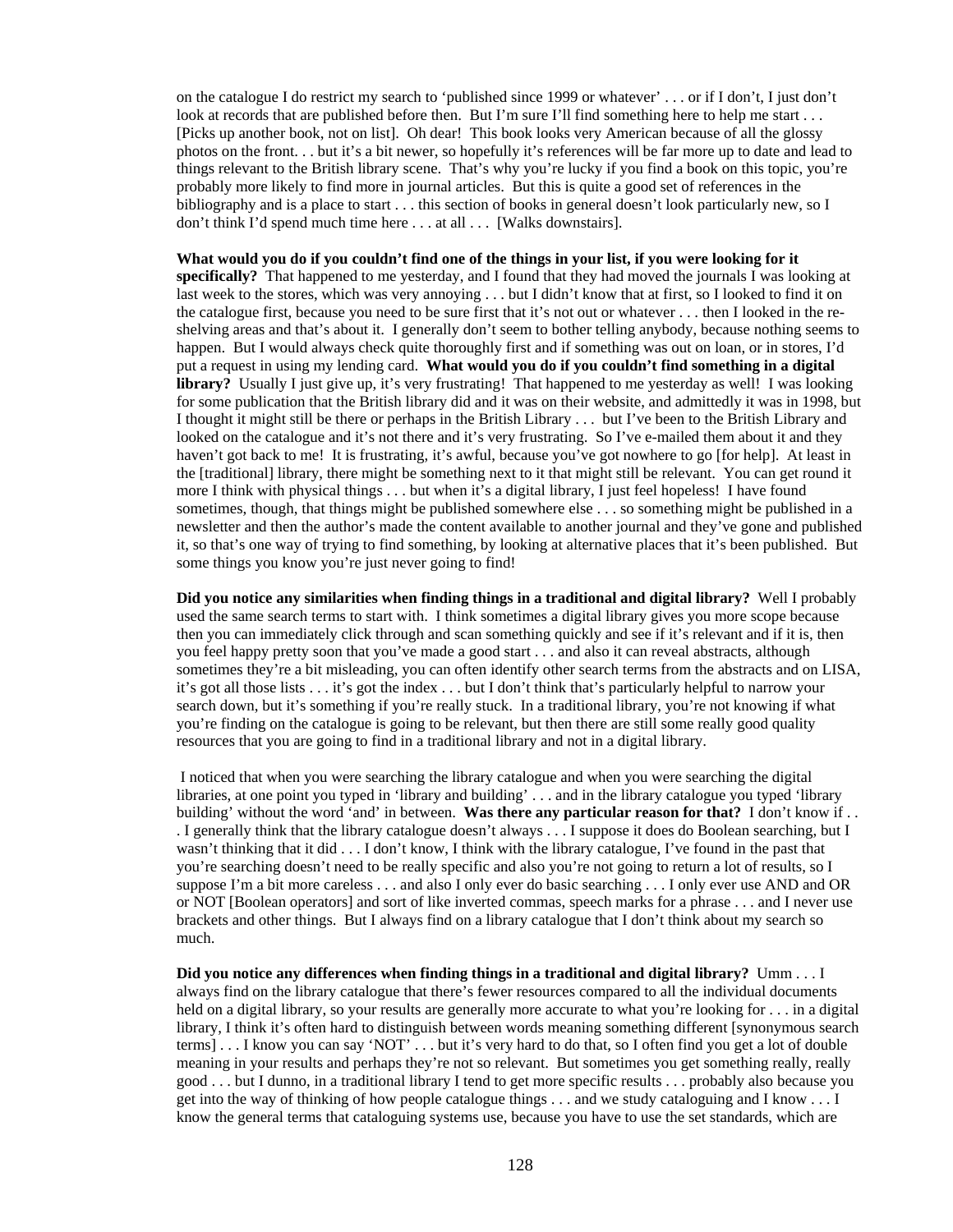generally the Library of Congress headings, so yeah . . . perhaps I'm more in tune with how they're cataloguing.

**Did you find using the digital library similar to anything that you have used in the past?** Umm . . . similar just to using search engine things . . . but then [digital libraries] are more specific, you know you're not going to spend hours just looking through rubbish things and also you know that you're going to be finding fairly good quality articles . . . and you know who they're by . . . and they'll reference things properly. **Did you find using the traditional library similar to anything that you have used in the past?** Using the catalogue or the shelves? **Either or both.** Umm . . . well I obviously used my old university library, but not in such a good way. Now it's much more web-facing. So that makes it much easier to find what you're looking for. I think browsing for things in this library is also quite a lot easier than with a public library, because they've often got such large sections that it's quite difficult to find anything . . . so I'd say the traditional library, I feel more used to . . . because I find you can be 'a bit more free' with it all, you can just look around and browse . . . but I always feel when I'm looking around browsing through books that I'm not searching in the best way and that it's quite imprecise. I always know that there's this whole wealth of [printed] journals just sitting there, and I always know that there's a lot of information in there . . . and I think journal literature searching is one of the hardest things to do, the physical journals more so for librarianship because there's very few of them which are online . . . there's a lot, but they [digital libraries] mainly only show the last two years anyway, and often you'll want to go back further than that and the access can be really slow and confusing when using different journal providers, so I'd rather use indexing services like LISA and the physical journals themselves . . . I just find that a lot better. **Thanks for your time.**

#### **LISDT2**

**Have you decided on a topic?** I'm gonna look for 'indexing museum pieces' . . . either indexing or cataloguing them. So I'll start by going to library services and then electronic resources and then databases, because it's the only place that I know where to look really [selects 'Librarianship' from 'Arts and Humanities' subjects] There's also other things here [library electronic services]. . . e-books . . . e-journals. E-books I'm not interested in . . . web resources clicks on hyperlink and looks down list of sites]. These looks pretty boring. I assume they're just meant to be useful sites. [Reads list]. BUBL [some sort of information provision service] is useless. This might be good . . . 'Documents in Information Science' . . . [Clicks on link to DoIS digital library]. Let's try searching for 'indexing museum' . . . I've found them [the search terms] to be useful when searching LISA [Library and Information Science Abstracts database] in the past for my dissertation. Oh, nothing's found! **Why do you think that was?** I don't know, I'm looking to see if I've typed my terms properly . . . let's just try 'indexing' by itself. It might be that 'indexing museum' is too specific to bring back conference proceedings, which I assume these are, although I've never used this library [DoIS] before. [Presses search button]. It's annoying,, because it's found 183 [results]. Whatever I choose to search for will either return nothing, or far too much! Umm . . . ok, because that's too many too look through I'm gonna try searching for 'indexing and 'museum [types 'indexing museum into search box and presses search]. That's a bit more manageable. [Begins to read titles and notes an article of potential interest]. Possibly . . . I'm gonna have a look at this one . . . [clicks on article title hyperlink and looks surprised that an index of article titles from a particular journal is displayed].

Aaah, I expected it to take me to the document but it's taken me to another index . . . [begins to scan list of articles for the article deemed potentially relevant in the search]. I can't even find the one I wanted now, I don't think! I don't even think the one I was there . . . it was 41 volume 8 . . . [continues to scan down list for a few seconds]. Ok, well that's a right load of rubbish! That's completely put me off! But I might have a look at one of these [articles from the Journal of the American Society of Information Sciences]. I'm assuming that clicking on one of them will actually take me to the document this time. But actually maybe it won't. [Clicks on title]. So maybe what it's done is it's taken me to all the documents they've got [DoIS] stores] from the American Society of Information Sciences. But why isn't it bringing up the one that I asked for? Maybe it's only got older ones [articles]. I got the impression that the articles were here [in full text] and not that it only lets you take a citation. [Continues to look down list]. That might be useful . . . 'Evaluating three museum installations of a hypertext system . . . [reads abstract].

That might be useful, although probably too based on end-users and whether it would be a system they'd wanna use. I'd have to take the journal reference and see if they've got it here . . . then find the actual article and photocopy it. [Returns to search page]. It says [above the search box] that there are this many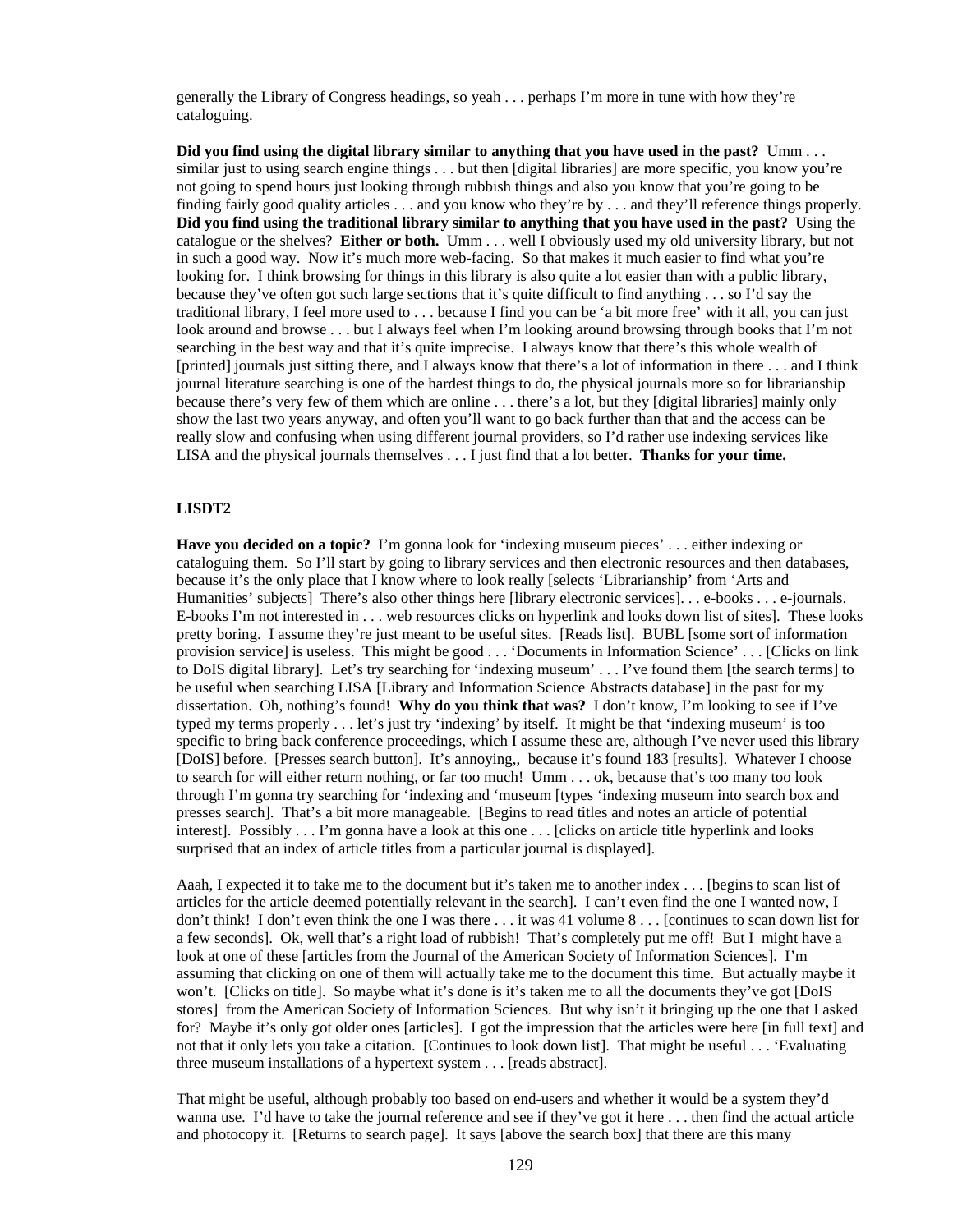[thousands] of them [articles] that are downloadable. So I must be picking the wrong ones! I'm gonna search another way. I'm gonna type 'museum objects' . . . in fact, I might actually try 'museum' [conducts search]. This will look at it from another perspective. **So how would you know if a document is 'downloadable' from here or not?** I don't know. **How do you think it's arranged this list?** It thinks it's done them in order of relevance. I would imagine that's probably just the number of times that 'museum' comes up in the title, because I think that's the only thing that I asked it to search for [i.e. assumes a title search has been performed]. I'm not finding this anywhere near as easy to negotiate as I would with books and because I haven't found what I wanted straight away, I'm more inclined to call it a day with this one [digital library]. I'm gonna try 'museum' and 'objects' and that'll be the last search that I do. [Conducts search]. This one looks as if it might be ok . . . [Clicks on title and scrolls right to the bottom of the page. Notices a download link and clicks on the 'pdf' hyperlink, missing the command button to download the article initially]. I thought this would load the article, but it seems to just give me information about PDF. [Presses back button on browser and notices command button and clicks on it]. Ok, now I've asked it to download the paper. [Emerald digital library, the provider of JASIS loads in a top-hand frame on the screen and the PDF article begins to load in the bottom frame]. **What do you think it's doing?** It's just loading the article. [Pauses slightly at contents page and skims through the full text of the article]. It's probably too . . . because it's looking at how school students interact with objects in a museum . . . but maybe they'll be some useful references at the end. No, I've not found anything from those articles. I've found specific articles on my subject, so now I'd just abandon this library. I've used LISA and found other material that way and have tried a few other digital libraries through the UCL catalogue and have been unsuccessful. So I tend to just use LISA now. **How would you go about using LISA to find information on your dissertation?** In the same way as I did with this . . . I started with 'indexing' and 'museum' and 'objects' and that was too many [search terms]. But because I was finding things that were more applicable, and because it was easier to use . . . when I clicked on a link that I thought would take me straight to the document, it did take me to the document. It's more difficult to access, but the end-product is easier to use and more intuitive and I would do the same 6 or 7 searches that I've done here. I experimented a bit when choosing my topic using LISA and that's probably how I came to my keywords of 'indexing' and 'museum' that I've used with this library [DoIS].

**When was the last time you used a library for your studies?** Realistically, at least 2 months ago. I was using it to find . . . umm I tend to browse more than use a catalogue to search . . . we've got a staff library [ where the participant works] and I tend to use that more than here, because I can just take books rather than checking them out. Also they're a lot newer than what's here as well. I don't actually remember last time I went looking for stuff though . . . I suppose it was when we did a 'classification' essay. I looked for things for that. **How did you go about finding what you were looking for?** Umm . . . I tend to search the catalogue – keyword search using 'all words'. . . and then generally I just use the classmarks that it gives me to browse . . .

Sometimes I look specifically for stuff, but half the time here things are not on the shelf when they're meant to be. And adding to that [problem] there isn't enough books for students on the course. I can't be bothered to look on the trolleys to see if it's being re-shelved or not. **So you use the classmarks to help you?** Yeah, so 'classification' [the topic of interest] will be under a range of classmarks. When go and look for those classmarks, I also usually have a look at other books on the shelf in the same area.

I tend to go straight to the terms that I want rather than look for general terms first. [Goes to UCL library catalogue and types in 'indexing museum.'] Through some of the research that I've already read for my dissertation [on the chosen topic] it has become clear that those [search terms] are the two sort of things that I'm looking for. I know that there are other terms I could use though . . . something like 'museum objects' or 'museum pieces' or something like that. I chose 'indexing' though because I know that museums are not at the stage of being classified or catalogued . . . information organisation is still in its infancy. [Looks though list of returned search results]. That's interesting actually, because there was nothing in Librarianship and I expected there to be. **How did you know that?** Points to the location field on the catalogue. Because I says here. Although that possibly might be it, 'Science' [Librarianship might be part of the Science Library collection]. [Clicks on 'Science'] It's in the archives . . . mmm [reads extended title]. 1979, it's probably a bit too old, and it's manuscripts rather than museum pieces. So that I'm probably not interested in . . . [Begins to look through remaining titles].

This one's no good either. Because it's in Archaeology [section of the library] and not Librarianship, it suggests it might not be very useful. To be honest with you, I can't see why it brought up 'indexing and museum' [why it brought up the record based on the search terms given, since the search terms were nowhere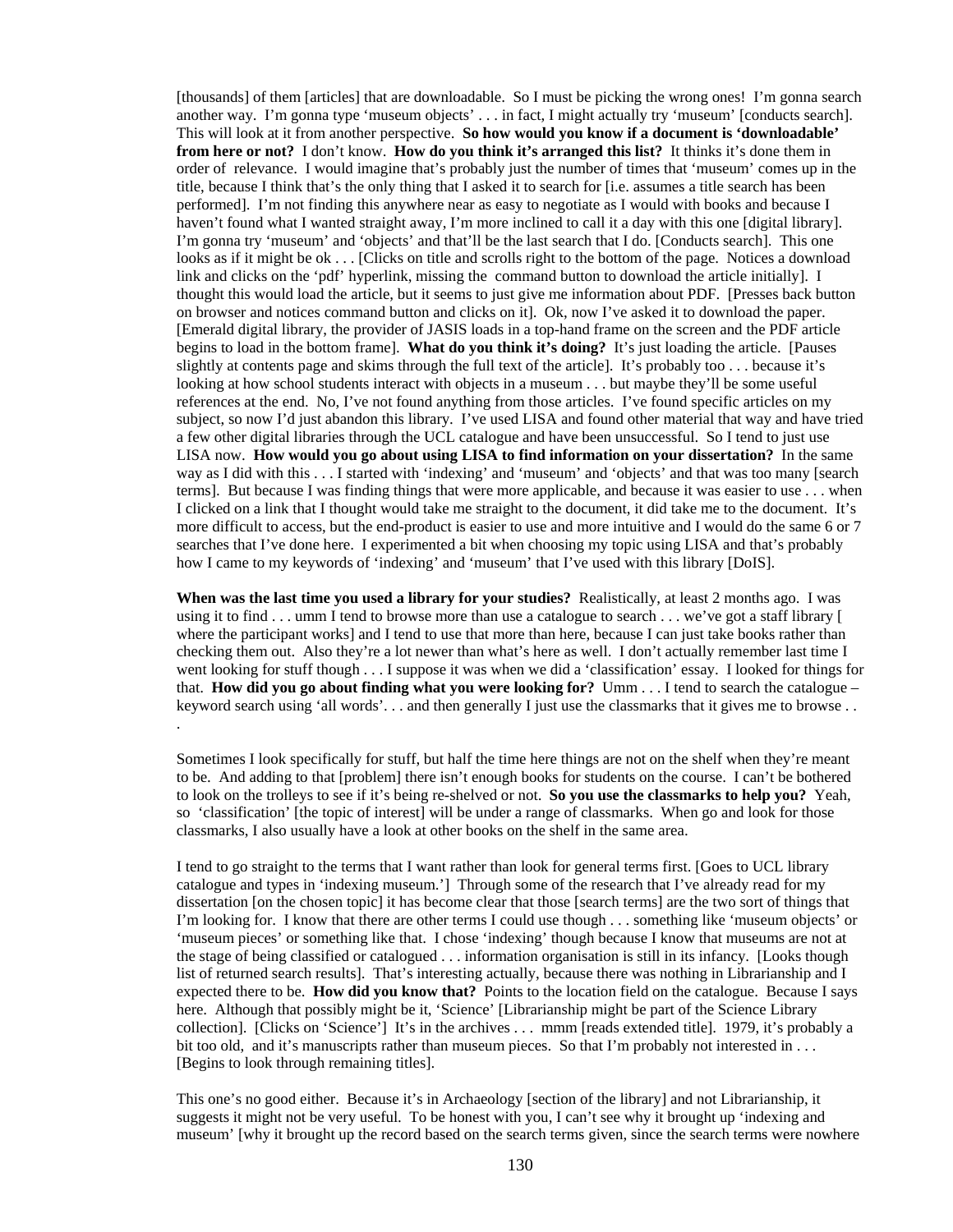in the title]. [Clicks on hyperlink before the title of the book in question, which displays the full library record]. Oh, here it is in the subject field . . . [notices 'indexing' as one of the listed subjects of the books and begins to read other subject categories]. Oh, that's interesting . . . museum registration methods [another subject category that the book is listed under]. I get a lot more information from the catalogue record . .. 'cause I kinda expected 'indexing' and 'museum' to come up in the actual title rather than in the subject field. But that one [book] might be worth having a look at actually. It does look old, but might be ok. **Why do you think that 'indexing' and 'museum' came up in the subject fields and not the title?** Because I asked it to do an 'all-fields' search, so it's not just searching the title fields . . . it's searching the subject fields as well. It's annoying that I can't get the classmark from this page! I have to go away from the full catalogue record and go here [points to 'location' field and clicks on 'Science']. [Takes out pen and paper and writes down relevant classmark]. I've got a location here and I would imagine that somehow that's a classmark. And if that book wasn't at the classmark that it was supposed to be, I would have a look at the other books in that classmark to see if there are other useful things there. I mean, possibly not though [there might not be useful things there] . . . that might be a random odd book [and not contextualised by the other books surrounding it]. I tend to use the classmarks as a guide for material that I would expect to be together. [Returns to list and mutters titles of other books]. Now this one I'm quite interested in because it's got here [in the extended title of the book] 'Museum Documentation Association,' which is one of the organisations that have been involved in attempting to catalogue and classify museum pieces, so that might possibly be quite interesting. [Looks at full record of this book]. It might be a bit . . . you see it's got subject headings 'industry,' 'social history' . . . so it might be a bit too abstract. But that's worth having a look at as well. **How would you know how to find the books you've said you're interested in?** Umm . . . I'm not entirely sure I do! I'm assuming that's Institute of Architecture [Referring to the first part of the book's classmark]. I'd go and ask at the desk. I'd ask what they're for [how to interpret the classmarks].

I don't think I'm gonna look any more . . . I can't think of any terms to search for that would be broader and still be useful. As far as I'm concerned, these [search terms] have got at the root of where I wanna search. **What terms might you use that would be broader but not so useful?** Umm . . . I could maybe try 'indexing' on its own. Maybe 'cataloguing,' 'classification.' . . . but I would imagine they would bring back far too many results . . . [Searches for 'indexing' and selects 'title' from the drop-down box]. I'm searching only in the titles to limit the search so that I don't get the ones that have just got 'indexing' in the subject field . . . it's brought back 94 [results]. It would be useful to limit these somehow. [Clicks on 'filter' hyperlink and selects items only in the Science Library]. Right, I've put the filter on to see if there's an easy way that I can reduce them from 94 . . . now I've got 69 . . . by telling it to look just in the Science Library, where I know that 'Librarianship' is.

I would imagine a lot of these [filtered results] are going to start bringing up the same classmarks and a lot of them will be in librarianship. [Clicks on an interested title]. So that's K50 [the final part of the classmark after the initial 'Librarianship']. I'd take the classmark and look at the books on the shelves. You really don't have enough information on the catalogue to determine whether they'll be useful or not, so you just take a few approximate classmarks and go and physically look on the shelves. I find browsing is much more useful than searching for specific things on a title. **What's making you choose which records to base your approximate classmarks on?** I chose the first one [record] because it's 'Abstracting and Indexing' . . . it's a general text, so that's more theory . . . which is probably the basis of indexing, which is what I'm looking for. I picked this one, 'Beyond Book Indexing' because a lot of indexing will be about books, not museums. I'm really not interested in that, I want to look at some of the complications when using materials other than books. [Still makes a note of the location of the item despite deeming it unrepresentative of the kinds of results expected from the search]. You see, museum pieces are still mostly indexed by their name, which you can't do if you want to enter details about them accurately into a library catalogue and mount it on the Internet. [Continues to look through titles]. This one I'll probably have a look at . . . it's called 'Indexing in Theory and Practice' . . . it's another theory one and it's very recent as well . . . yeah, K50 again you see! [Continues reading down list of titles]. Ones like this without a year showing I don't tend to bother with because they're either not catalogued properly or so ephemeral that they don't even have a year. [Continues reading titles]. Aaah, that might be useful . . . 'Object Recognition' . . . it's old, but still . . . oh that's interesting, it's in 'ENGINEERING' . . . so maybe although the title of the book looks highly related to what I want, the title might be completely misleading. But it's worth having a look at. [Clicks on location details]. 'Transit store' . . . I don't exactly know what that means . . . maybe it's being taken either to or from the store . . . but I don't know where the store is. I'd ask.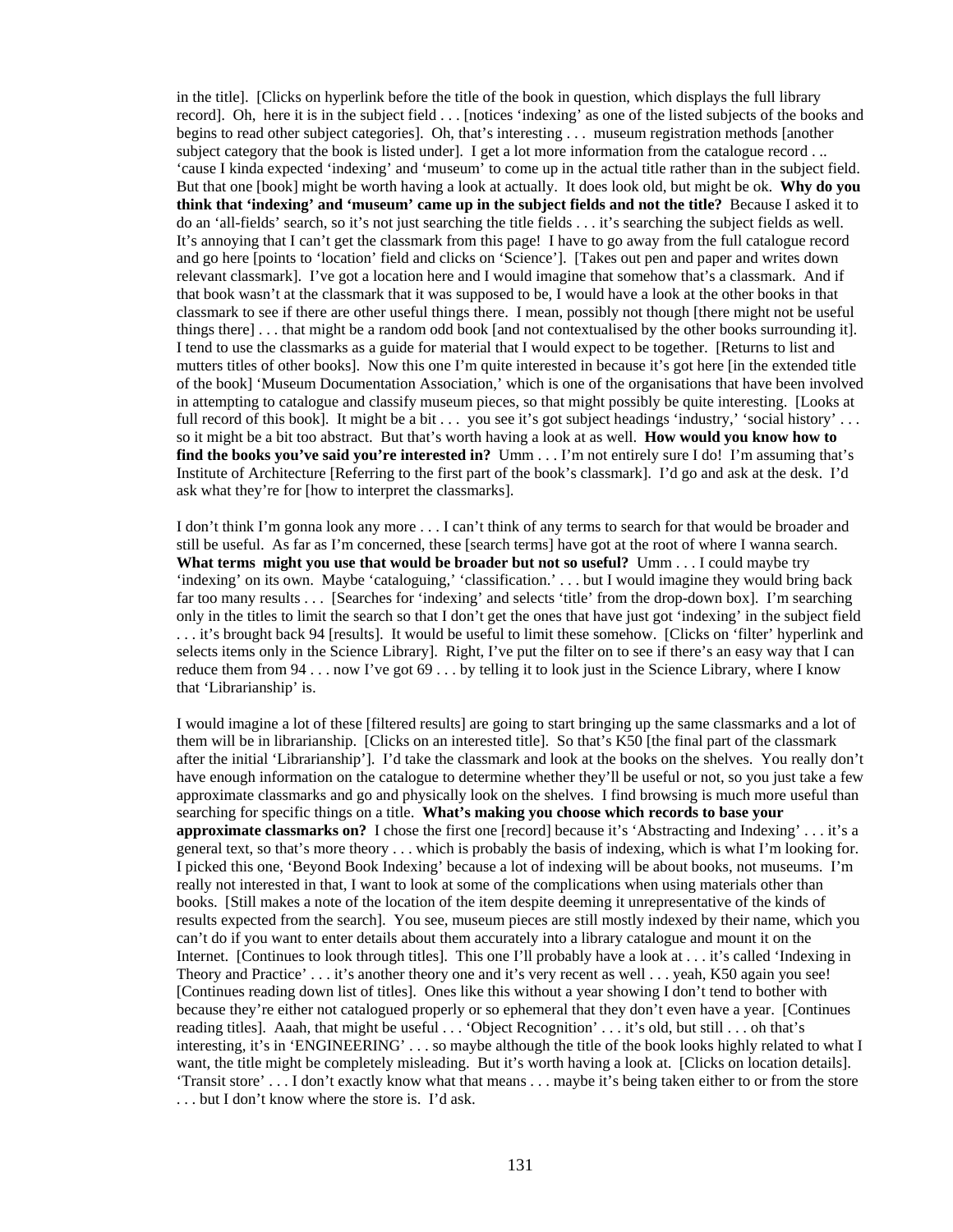This one looks useful because it's conference proceedings and you tend to get different perspectives and it tends to be what librarians and information professionals are actually doing in practice. I'd be tempted to have a look at that one, although the classmark suggests that maybe it's not exactly what I'm looking for. **Why does it suggest that?** Because I would expect it to be the same classmark as the others [that were deemed potentially useful], around K50 . . . it's L85. It may be that it's more along the lines of basic classification rather than indexing. But I would have a look. Now I'll go and have a look, particular in the K50 area. And if I find things in those books really useful., I'll use the bibliography to find more things.

[Walks immediately to Librarianship room]. **How did you know where the Librarianship room was?** I've been here before. **How did you find it the first time?** I think I just followed the sings that said it was downstairs . . . or it was just the induction we had at the start of the course. This is where I think the useful stuff will be [quickly finds the K50 shelf area and picks one of the books found earlier on the electronic catalogue]. I'm just scanning through the book to see if there is anything useful in it . . . I usually start at the contents and then if something looks good, I'll just jump in and look it up. This one looks a bit too basic actually. It's looking at the need for indexes, which is slightly outside my scope. [Picks up a book not found earlier on the catalogue]. This is more related to what I'm looking for . . . 'vocabulary control' . . . with indexing museum pieces there is no set standards for indexing, which is what that means. Like when I put in the two terms 'indexing' and 'museum' [into the electronic catalogue], it brought back things from the subject fields as well as from the title fields. This is one of the things that is still being established in museum indexing. So this might be useful. [Puts book to one side and looks through other books from the same section in a similar manner and discards most of them as not specific to the topic or too basic for Masters level]. I'm just going to look for that other book that I found in L85 . . [Soon finds L85 section on the shelf]. I think this was it. [Skims book in a similar way to others, beginning with the contents page]. This reference looks interesting . . . If we took the journal article here, then I would bother to find it . . . if it's easily available. Otherwise I wouldn't follow it up at this introductory stage [of research into the chosen topic].

**How did find the K50 area?** It's alphabetical. When we came into the room, we were close to the 'Ls' and obviously it's before that. **You mentioned before about 'vocabularies' . . . does a traditional library a vocabulary?** Up to a point, yeah. Whereas with museums, the Science Museum and a Museum of Popular Culture might not have any cross-overs in the way things are indexed . . . with books, there is far more crossover than with museum pieces where you're trying to describe what something is as well as what it's about. I'm not surprised that there's not very much on this in book form, because it's a new subject area. I think I'm better off going back to LISA [Library and Information Science Abstracts database] and looking for more journals. I'm done here. [Begins to walk downstairs]. **When you typed your search terms on the electronic catalogue downstairs, how do you think it was deciding what results to bring back?** It was following the search terms that I put in. I told it to search for 'indexing' in the title. I don't know how it was actually managing it. I typed some search terms in and it brought me some search results back. I don't think about it any further than that.

**Why did you choose to use the same starting search terms when searching both the electronic catalogue and the digital library?** Umm . . . because I think they're the best ones to use for what I'm looking for and they seemed to be the most applicable from when I was experimenting with keywords when using LISA in the past. They brought back the most hits, but most importantly the most relevant hits. **Did you notice any similarities when going about finding things in a traditional library and in a digital library?** What, in terms of approach? **Feel free to interpret the question as you wish.** The way I use a traditional library is I tend to find a general physical area and then browse, and you can't do that with a digital library. That's why I prefer using material in book form. Because another thing that's happened is that the standard of cataloguing and classification of books is much higher than in digital libraries, which is why even with something specific like a specific digital library for Librarianship, you'll find kinds of thins that you'll think 'this really isn't applicable to me' and when you try and narrow your search . . . ummm . . . I was getting nothing that would be directly applicable. **Why do you think there is a difference in standards of cataloguing and classification between traditional and digital libraries?** Umm . . . because I think digital libraries are still new. People have been arguing about how to go about classifying books for a hundred years . . . and you can be a lot more approximate with a traditional library . . . you can physically place things together that are useful, whereas with a digital library you can't. It just doesn't work in the same way. I think you have to be a lot more specific when you're looking on digital libraries because you can't see 'oh, it's roughly over there . . . I'll go and have a look.' Umm . . . and because of that, you have to spend a lot more time [searching digital libraries] and most of the articles didn't have the option to allow me to scan read them straight away, whereas something I do in a traditional library is that I pick up a book when I think it might be useful and scan read it.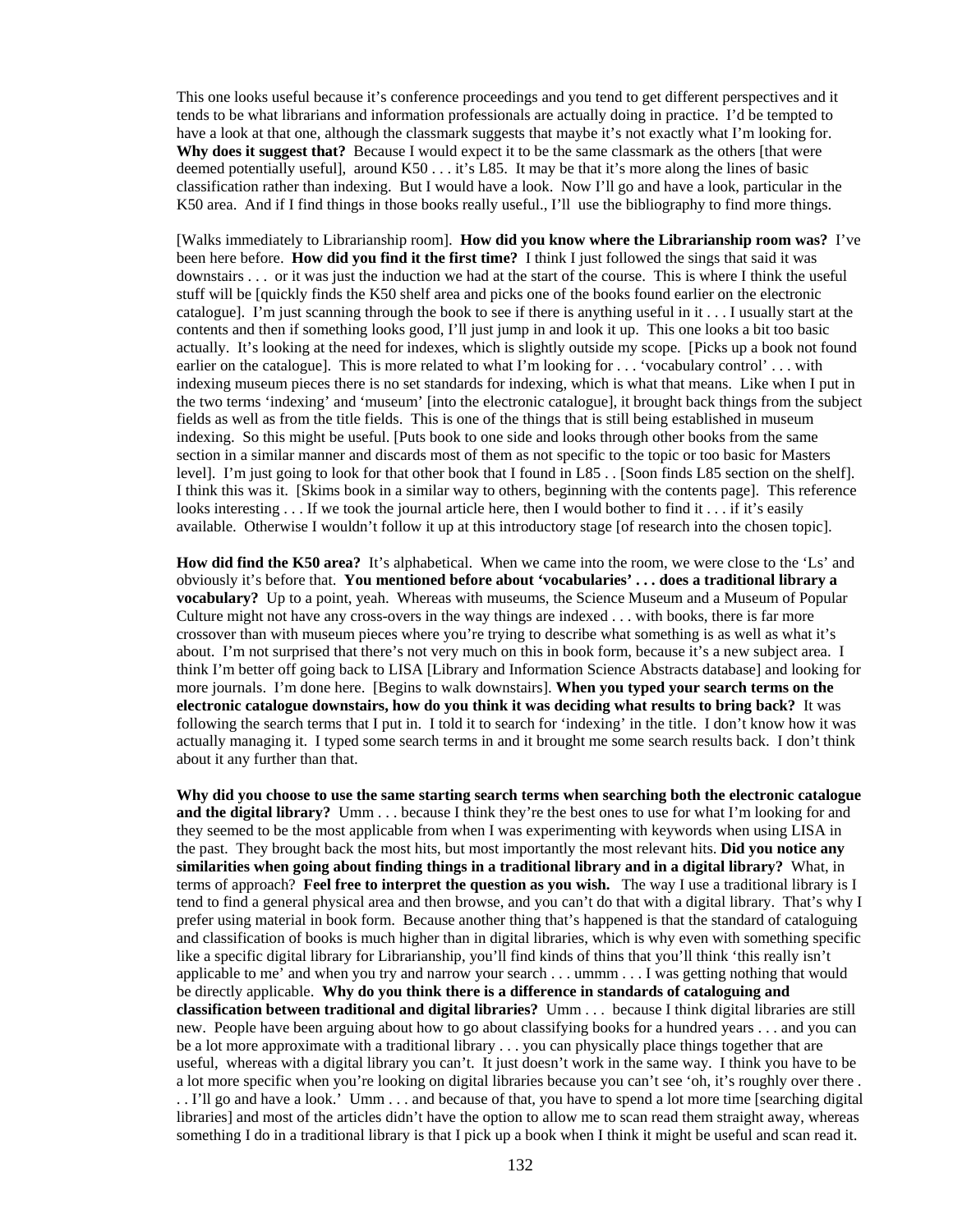You haven't got the option on a digital library and that makes me a lot more choosy about what I think might be relevant in a digital library. For example, in that article I just found [on DoIS], I might take down some of those citations, but I would take down a lot less in a digital library than I would from a book that I thought was relevant]. **Did you notice any differences?** I tend to be a lot more reluctant to widen my search . . . I mean I did end up widening my search [when using DoIS] but I knew I'd end up getting junk results. That's why I tend to start my searches in digital libraries, and in the library catalogue, but starting specifically and then broaden things out.

I think a lot of what happens online is that it's almost 'free-text searching' I don't know where . . . the two search terms that I asked it [DoIS] for . . . I would imagine it's only searching in the title for those. Whereas on the library catalogue it could search the subject field. Now it may well be that all these articles are indexed by subject field as well, but I doubt it, because there's just so many of them. It may well be that digital libraries don't really index things at all . . . maybe when you ask it to search, it's just doing a free-text search every time . . . it's just looking for those words in the text of the document. Effectively it's doing it's own dynamic classification, which makes it [digital libraries] so much harder to use. But because things in a digital library are not physical, you can't put them in the same . . .can't apply the same methods or standards that you can with books on a shelf.

**Did you find using the digital library similar to anything else that you've used in the past?** It's similar to LISA . . . and I've also ended up using other similar things, because I've worked out that when I clicked on the link [in DoIS] and it didn't actually go to the journal article that I wanted, but it went into a more general index of articles under that journal title . . . so yeah, I've used similar things [digital libraries] and that's helped because otherwise I would've not been able to work out what it was doing and why it [the computer system] was doing it. **Is using a traditional library similar to anything you have used in the past?** Umm . . . I guess so. I've been through 5 or 6 years of universities and have used different libraries, but I usually approach it in the same broad way . . . I find the classmark and browse the area. I find there's very little point in only getting one specific classmark for a book that I want, because you might go and look at it and then it's not as applicable as you would like, or it's just not on the shelf. **Do you consider LISA to be a digital library?** Yeah, I guess so, although it's hard to decide where a database ends and a digital library begins. It's like trying to distinguish between a librarian and an information professional, there's a very blurred distinction. **Thanks for your time.**

#### **LISTD1**

**Have you decided on a topic?** I'm going to look for something on 'designing children's' libraries.' I'm going to go to the UCL library services website. Probably the first thing I'll do is click on the library catalogue and do a basic search . . . and then probably go for 'design of childrens libraries.' [Types into search box and presses search]. It's not found anything, so I'll try something a bit broader. I'll try 'Childrens libraries' . . . I've just got rid of the 'design' from it to narrow it down a bit. And yeah, there's quite a lot here . . . there's 44 records. But at least I can sort of find the general area where the children's stuff is I suppose.

I'm just looking at this . . . children's [begins to read titles and clicks on a title within a second or so]. **What has that brought up?** I just had a look at this book about children's libraries. It's not in the library, because it says 'long overdue' but I could take down the name of the shelfmark so I know the general area where the children's books are. If I knew that this book was definitely relevant, I'd probably print out the record. But as it's long overdue then I'll just make a note of the location [takes out paper and pen]. I'm just gonna look quickly through these records [returns to list of search results and briefly scans them]. That's no good . . . library services . . . there seems to be quite a lot of books that are generally about library services for children. Some of them might have chapters on about the design or sections . . . but you can't really tell from this [electronic catalogue]. I'm just looking through all the records again . . . it's being really slow [pauses for about a second, then presses reset button and returns to enter new search terms]. Let me try something a bit more . . . ummm . . . I can't think of anything to go in there [in the search term box]. **How do you decide what to type in?** I'm thinking of key words really that will describe the subject. But I don't think this 'design' [search term] is going to come up with anything. [Types in 'childrens libraries design' and presses search button, notices there are no results and presses back button on browser]. That was 'childrens libraries design.' I suppose you could do 'layout.' Umm . . . let's try 'layout' [again notices no results and goes back]. No . . . I think with the books it's gonna be a case of going to the section and looking at the books really. 'Cause you can't find individual chapters doing this [searching in an electronic library catalogue]. I'll just try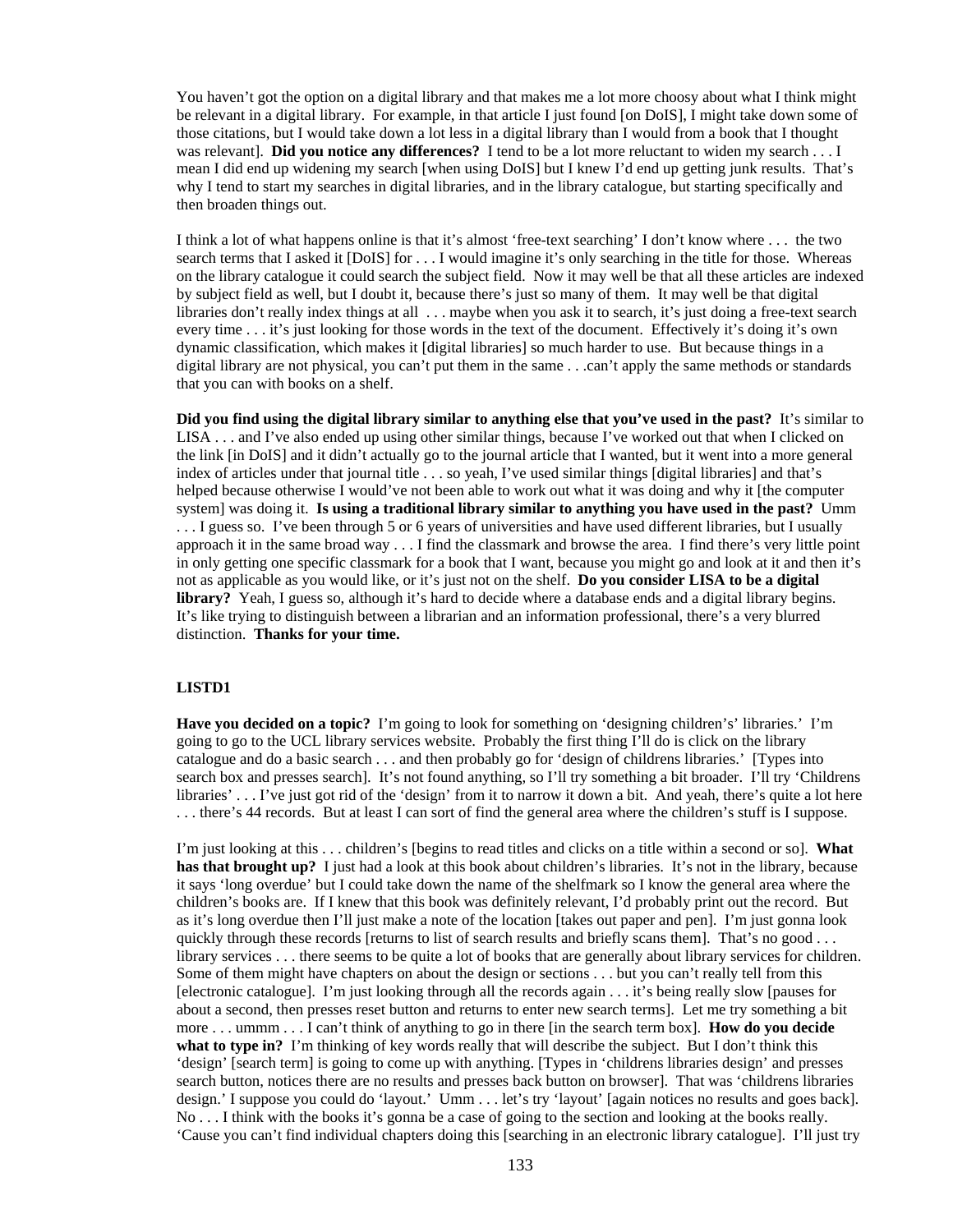'childrens libraries' again . . . Let's go onto the next page . . . that one looks quite good. 'Managing library services for children and young people.' [Clicks on title]. Yeah, none of those [multiple copies of the book] are on loan, so that looks like quite a good one.

[Picks up pen and paper again]. Now I'm writing down the location of this book. It might have something about the design of the children's library in it. Because it says in the title it's a practical handbook . . . so it probably covers all the different bases. Umm . . . it looks as though all the books are in the same sort of area [looking at similar broad topics perhaps]. I suppose I could try something a bit more general like 'library interior design' . . . let's try that.

[Types into search box and clicks search]. Oh . . . 'interior design for libraries' . . . that looks quite good. But they're not in this library. I'll have a look at this one [clicks on title]. I'd probably print that out and at another time go to the Bartlett library . . . I don't know where that library is, so I'd have to find out where it was. That does look quite good, and it's a standard loan, which is good . . . Ummm . . . I can't really get much more information. **What more information would you want?** Ummm . . . I dunno . . . a bit more of a description of it. But I don't think they do that sort of thing [provide an abstract or description] here [on the electronic catalogue]. That does look quite a good one . . . and this one as well. 'Library interior layout and design' and that's in the Royal Free library, so again I'd have to print this out and find out where it was and sort of see. If it's too far away, I'd get them to bring it here. **How would you get them to do that?** I'd ask at the desk, but I'm sure they must do books between the different sites. I dunno. I haven't actually done . . . I've done inter-library loans, but not actually had a loan from another library on the UCL site. If it's within walking distance, then I'll go there, because it's quite interesting to see what different libraries have to offer anyway.

I'm just gonna try a different search, 'library layout' to think around the topic. I think it's brought back the same sort of things though really . . . that one's the same . . . that one's a different one . . . that one looks quite interesting. It's in the stores though, so it's really old. There's one here, 'circulation in library design' ... that looks quite interesting. It's a bit old though. If I was wanting to write about the design of contemporary children's libraries, then something from 1971 isn't going to be that useful. It's also just a general library design book, so it might not have stuff about children in it anyway. But it looks quite interesting. I'd probably go upstairs and have a look now and see what I could find, and if I didn't have any luck, then I'd come back down and just carry on on this [electronic catalogue].

**How would you know where to go upstairs?** It gives you the location, it's the 'librarianship' room and I know where that is because I've used that before and I've got the shelf mark, so I'll just go and have a look for those two [shelf marks] on the shelf and see what other books are there too [in the same shelf mark area]. And then have a flick through the chapters and stuff and if I don't have any luck then I'll have to come back down here.

**What did you last use a library for?** I used it this morning because I was trying to find stuff for my dissertation. Articles and things. **How did you go about finding what you were looking for?** I used the Internet to start with. It's [the dissertation is] about the image of the librarian in the media, so the Internet is a good place to start. Then you look down the references and find the books. I also use LISA, which is an electronic database of librarianship abstracts.

[Walks immediately to the librarianship room]. This is the librarianship room. So I'll just have a look round . . . [Goes immediately to relevant area]. SK5 . . . SK5 . . . [part of the book's locator]. Here we go. I was looking at the class marks on the books so I could find where SK5 is and I found it . . . which was quite quick! [Looks at broad area on shelf]. So this looks like it's all the children's libraries stuff . . . and yeah, let's have a look . . . [quickly scans book titles and picks out a couple of books]. These look quite good . . . I mean, this is the one I found, isn't it? [earlier on the library catalogue] and noted down the location. [Note the participant did not look for the book specifically]. SK5 BLA [checks that it was the book she had written down]. So I'm just gonna have a flick through the contents . . . yeah I mean this has got about display and promotion and stock related issues, so I think that chapter looks quite relevant. That one's ok. [Picks up second book and looks through content]. **Why did you choose this book?** They've got multiple copies of these, so obviously they're good books on children's libraries and they look like general . . . and they're quite thick. [Picks up a far thinner book to contrast with]. I mean thin things like this are gonna be far more specific, aren't they? [Puts thin book back on the shelf]. So I'd probably start off with the bigger ones and then just sort of look around. **So what does it tell you if there's multiple copies of a book?** It's probably on the reading list or is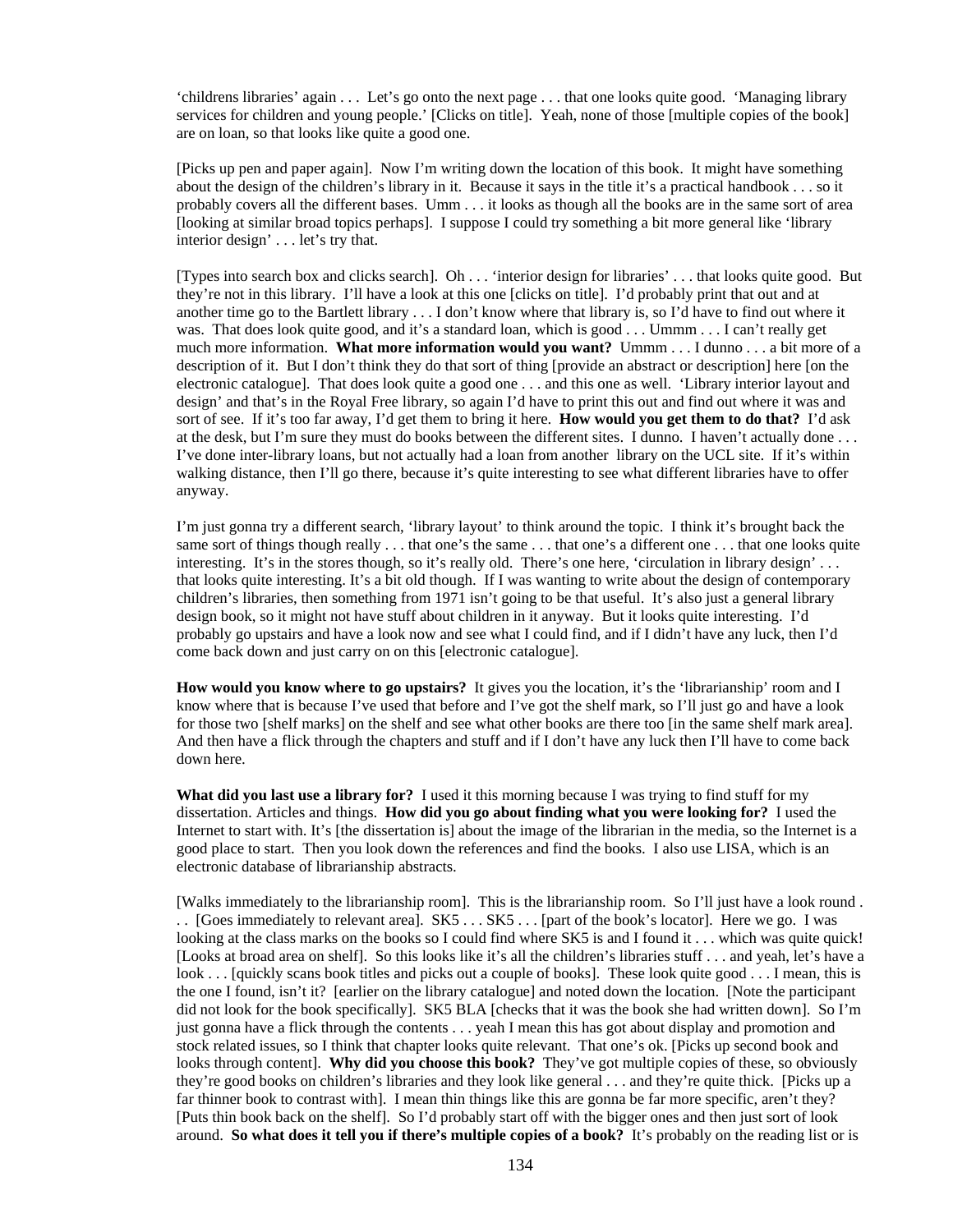a core text . . . and it's in high demand, if they've got so many copies of it . . . so it's probably a good place to start. It covers quite a few bases and stuff. The ones that don't have loads of copies are more specific so they might not cover the design. There's also a lot of reports here, but they're very specific. That book would be a good place to start really [a book with multiple copies on the shelves on children's libraries]. [Looks at contents pages of two other books with multiple copies]. It depends how much space I have on my library card. If I had space I might just get a few out . . . you can look through the references and things like that and find other relevant articles and books and stuff. But if I only have space for three books, then I'd just sit and look at them and make sure that they had stuff that I was sure was relevant to what I'm looking at. When you're just starting off [researching a particular topic] you're not really sure [of what is relevant], are you? [Looks back at shelves]. It doesn't look as though there's a huge amount of literature on this topic. [Begins to mutter book titles]. I'd start off with the books, but then I'll probably look at the journal articles too. But you'd need to use the databases for stuff like that really.

[Picks out another book from the shelf and looks at contents page]. This has got sections on all the different things like schools' libraries and mobile libraries. At first glance, there doesn't look like there's anything specifically on the design. But it's got huge amount of references, so it might be a good one. It all depends if my essay was on children's libraries within public libraries. If it is, then books like this [pulls out books from shelf] would be relevant.

If it was more about schools' libraries, then this one [pulls out another book] would be more relevant. Ok, it's [the search for information on this topic] has not been very successful so far! But I probably would take a few of these general ones home because I find reading at home a bit easier and more relaxed really. And hopefully I'll get the references in these and follow up the references. I suppose you could scan the titles of the [printed] journals and see if there was anything relevant, but I think using the computer will give me better results, since this is such a specific topic.

So now I'm going to the 'electronic journals' section of the UCL library catalogue. I click on 'journal title' and I'll just do a keyword search because I don't know any specific titles of journals that will help me with my topic. I'm gonna put 'child' . . . I dunno if you can do this [wildcard searching] on this [electronic catalogue] actually. Usually if you put a star [asterisk character on the keyboard, referring to 'child\*'] it just covers everything like child's, children on the end there. I'll put that star on it just to see . . . [Types in 'child\* library\* and presses search button]. No . . 'no exact match.' I know you can do that [wildcard searching] on the Internet search engines, but whether you can do that on here, I'm not sure. I might just try 'childrens libraries.' [Types 'childrens libraries' into search results and presses search button]. No, no results. It's too much of a specific thing [topic of interest] really. Umm . . . 'children and libraries?' No. I don't think there's gonna be a journal that's so specific. So I think I'll try the e-journals. [Navigates through UCL catalogue to 'e-journals section]. I'd probably go for the subject . . . libraries is in 'arts and humanities I think' [Clicks link and verifies that the category is correct]. Yeah. There's a separate section for library archive and information studies. I'll just have a quick look down to see if there's anything specific to my topic. [Scrolls down the list of librarianship journal titles]. There's nothing specific. [Notices a journal with the word 'young' in the title]. I suppose 'young' is another word for children. Maybe I could have searched using that. Right, I think I'm going to use a database then. [Closes the browser].

I'm gonna use the LISA database . . . it's got abstracts in library information, so you can look up articles and it'll give you an abstract. It doesn't give you the full text, but it'll tell you the specific journals to go to. I'm just gonna log on that. [Speedily loads UCL electronic catalogue, navigates to the list of arts and humanities databases as used above and clicks to log in to the LISA database]. I'm going to put a tick by that one [ticks 'LISA' tick box from a selection of several possible abstract collections to choose] because it's for my subject. It's provided through another server and I find that a bit confusing really, because sometimes I just click on that [the documentation for the ERL server that provides the abstract service] by accident. But anyway, that list was all the databases that were available through this access.

There's lots of different ways of searching. I'll probably just do a really general one to start off with, so the words 'childrens libraries' [types into search box and presses search]. Oh my God! There's loads on here! It's found one thousand and . . . there's just loads! I'll need to be more specific. And they're all in different . . . [Presses back button on browser and laughs]. And I forgot to specify 'English' [instead of searching with the default of 'all languages']. Ok . . . I've searched for 'design of childrens libraries' and I've told it to find them 'anywhere' within the 'abstract.' [Pauses for a split-second to read title] And it's come up with one [result] which looks quite interesting. It gives you the author and the source and the abstract . . . the ISSN . . .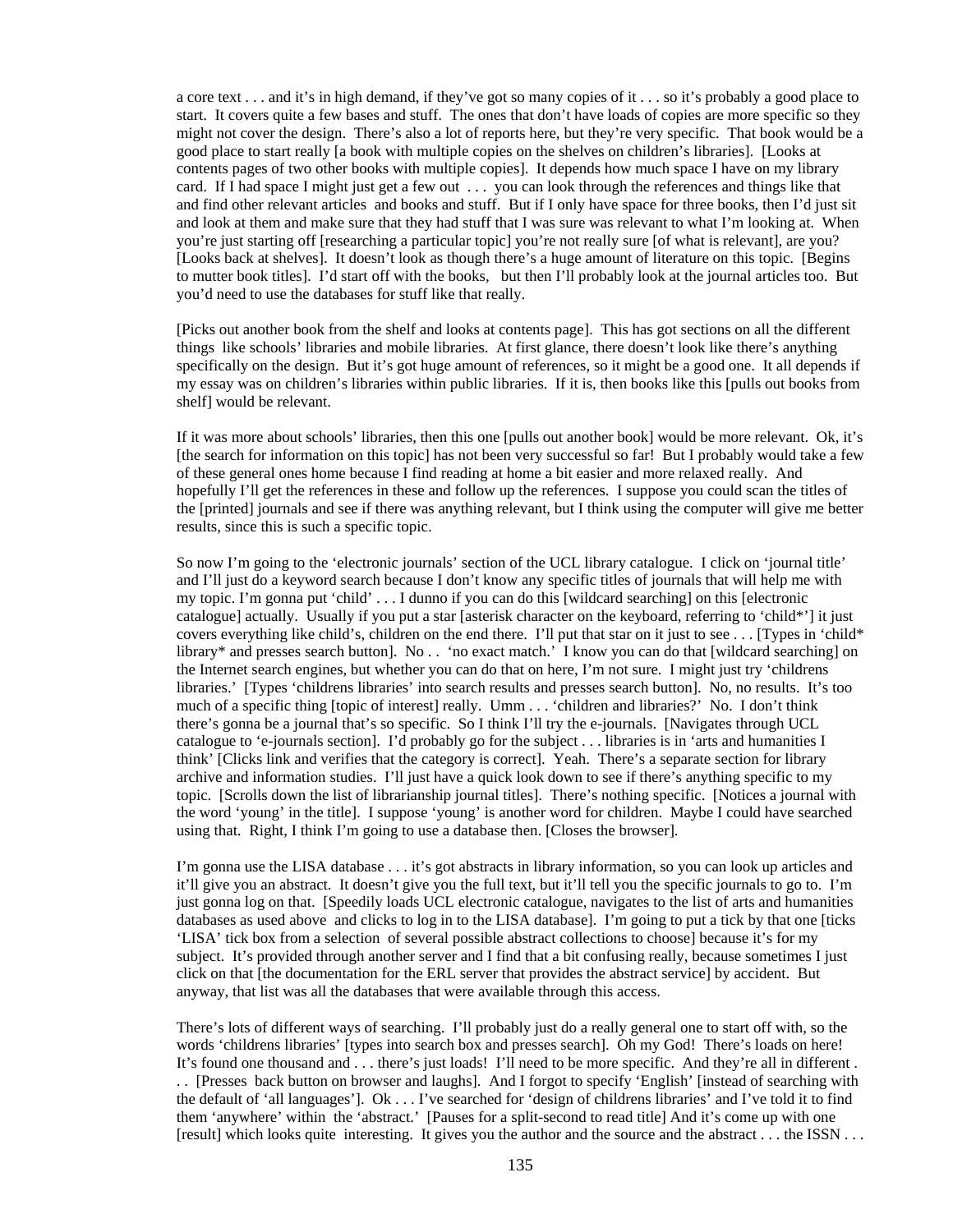so I'd e-mail that to myself or print it out and check to see where I can get this source from. So I'll minimise that and open up the library catalogue again and look for 'library management,' which is the journal title that the article is in. [Returns to e-journals section of the UCL library catalogue as done previously and types in 'library management' in the search box and presses the search button]. No, they haven't got it.

I'd probably try COPAC, which is about seven libraries . . . including the British Library . . . and is a catalogue of all the academic libraries. That will help me find out where I can find 'Library Management.' This [COPAC] takes ages though, so I'll get rid of that [minimise the window] for a minute . . . I think it will be an interesting article though. **How do you know what it might be interesting?** If you just read through the abstract, it mentions the North American Children's Library design and [begins to read section of abstract] "the library's appearance is now recognised as marketing services to children." So it seems to be exactly about the appearance of the children's libraries. [Presses back button to go back to full list of search results and looks at the search terms LISA has based the search on, which are shown in bold at the top of the list of search results]. Oh, I've just noticed they've put a thingy there [points at the apostrophe that LISA automatically placed in the term 'childrens']. **What have they put?** [Fumbles over words, but continues pointing at apostrophe]. **An apostrophe?** Yeah. I dunno if that's gonna make a difference to the way I was searching. I might try searching with an apostrophe to see if that makes any difference. [Returns to search page and types in 'children's libraries' in the search box]. **Do you think it will make a difference?** Umm . . . if it reads it exactly as I've written it then . . . yeah, I think it might make a difference! Well, I'll have a go. [Presses search button]. Yeah, that has narrowed it down a bit actually. There's 502 [search results] where there was like 1,044 or something before. But these are just general children's libraries articles. It's [the LISA database is] quite good because all your searches are listed below, so you can go back and just click on that [points to earlier search for 'designing childrens libraries' which only yielded one result and types in new search term 'designing children's libraries' and presses the search button]. The apostrophe didn't make any difference this time [because the same one result was returned]. **Why do you think that is?** Well this one it only found one result didn't it. And this one [the search for 'designing children's libraries] is very specific to designing children's libraries. My English isn't that great. Maybe you'd cover more without the apostrophe. It depends on the English of the person who's written the article as well.

You might just need to get some general articles on children's libraries and see whether there are any sections in them on the design of the library. I'd just sit here and browse through the . . . I mean I wouldn't go through them all [all the 504 suggested titles that LISA had displayed earlier]. I'd imagine the ones towards the top are most relevant. So I'd browse through the first 30 or so. But that other one [the article in 'Library Management'] I'd definitely try to get hold of, because that looked quite interesting. **How do you think LISA determines the relevance of your results?** Well it'll look to see how often what I've searched for appears in the . . . I suppose it just looks in the abstract. [Looks back at search results]. It's also got here 'young adult' . . . I don't know . . . you start off looking for 'children's libraries' and then you start to think that there might be something about 'young adult libraries.' So you could try . . . [Types in 'young adult libraries' into the search box and presses the search button]. There's 8 [results] here . . . [begins to read titles]. Most of them tend to be about information that's in the library rather than about the physical layout of the library. Let's try just a general 'physical layout of libraries' . . . [Looks at first title in result list]. Yeah, that looks quite interesting, but it's not just children's it's about the whole of the library. You get records and you look at them and it gives you other ideas of search terms to use, so I'd probably keep doing that until . . . but then again, there doesn't seem to be much on this topic!

**What would you do if you couldn't find anything that you were looking for in a digital library?** I'd probably try the Internet and that is a huge . . . it's not catalogued or classified, so it's not technically a library but . . . you might find something on the Internet. There are other library [pauses mid-conversation and returns to list of librarianship e-journals used earlier and this time browses the list alphabetically instead of entering keywords to search for]. **What are you looking for?** It's called 'Ariadne.' It's got . . . I don't know if it's an electronic journal. It's got librarian articles and stuff. But I haven't looked at it for ages. There it is! Yeah. It's like a magazine and it has got quite a lot about libraries on it. [Looks at search box]. What shall I go for? . . . 'design of children's libraries.' I suppose I'd start with the most specific ones and if I'm not having any luck, then I'd broaden it out. **What makes a search term specific or broad?** Well this is just specifying 'design' and 'children's libraries.' Something a bit broader would be 'layout of libraries' or 'interior design of libraries.' I'm just specifying the children's bit of it [the search result]. [Looks at results]. Yeah, this is quite good actually [Ariadne]. This has got full text articles. Ariadne is like an online magazine thing. The other one [LISA] was a database. This is like an online journal, I suppose. [Selects the full-text of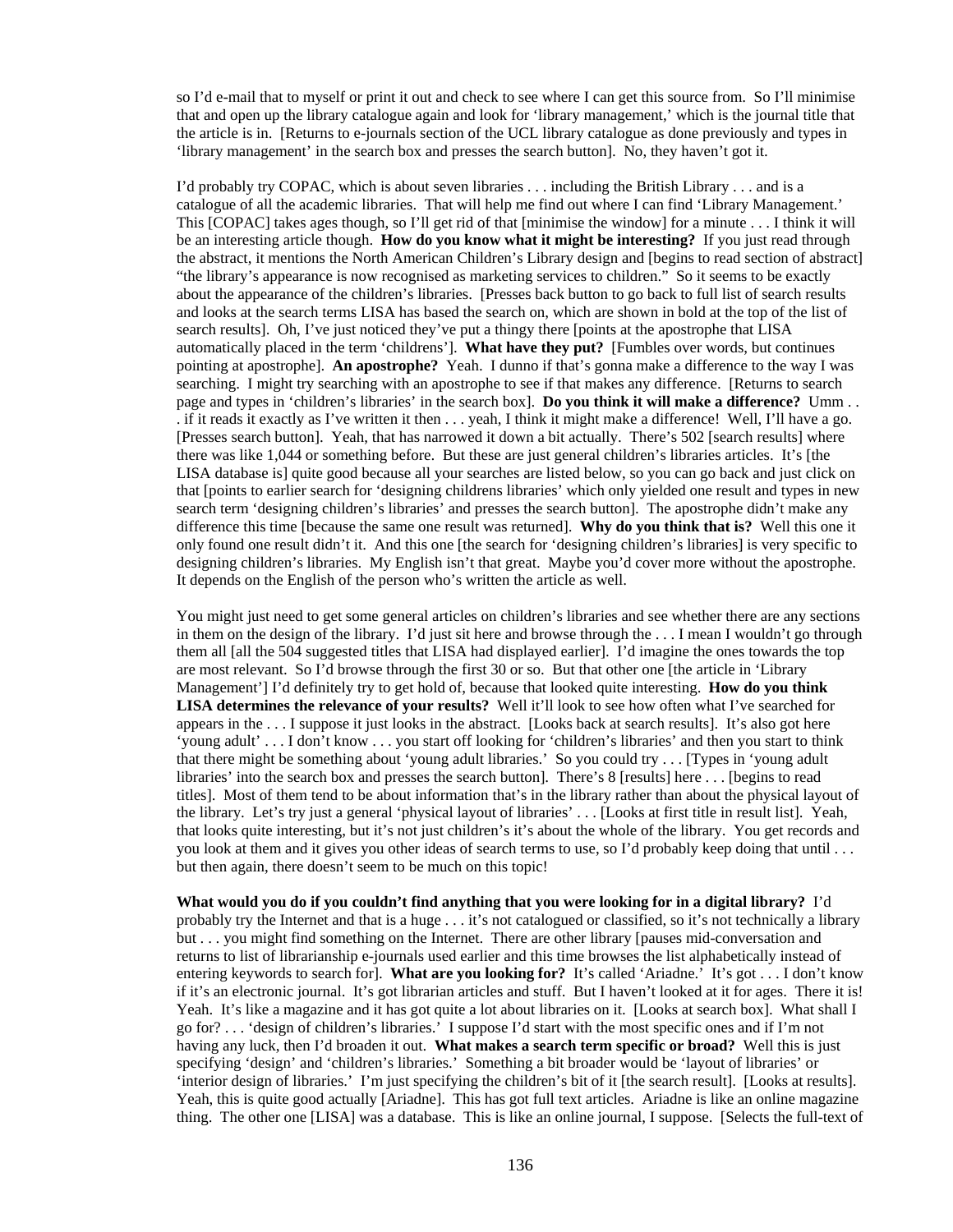one of the articles to demonstrate the full-text feature of the database, then begins to read the abstract]. It's got some bits that look useful! [Seems surprised]. But it's not spectacular.

**What would you do if you couldn't find what you were looking for in a traditional library?** I'd probably ask the librarian I suppose . . . if I really couldn't find what I wanted and I'd tried on the catalogue and the databases and stuff . . . yeah, I'd say 'I'm looking for information on this topic and I can't seem to find anything.' Maybe actually I'd go home first . . . take some books out and have a look properly, then I'd probably ask the librarian on the second attempt, 'cause when you don't know anything about the topic, it's a bit vague for you to say 'oh, I can't seem to find anything on the design of children's libraries.' I'd want to tell them, 'I've got these books out, I've found these references too . . . can you help me to follow them up? Or what do you think would be the best way of taking this further?'

I think now I might look at some other journals. [Goes back to alphabetical list of e-journals used earlier]. I could try some of these . . . **How would you decide which ones were relevant?** Well from previous experience. Oh my God, there's loads! I haven't really used that many before . . . I mean some of these are just common sense . . . I mean archival science isn't going to have much on my topic. They should really give you a description though really. I suppose if you click on it [the journal title] it'll give you a description. [Clicks on a journal title]. It's not really giving me a description. **What would you expect it to give you in a description?** It would be quite good if they have like a general introduction . . . it's as though they expect you to know which sort of areas that journal covers. **How do you think you could find out which particular areas this journal covers?** You could just go to the Internet and have a look if there's a website for it . . . so I'd just go to Google [types in Google's URL in the browser and types in ' "Collection Management" in the search box]. I've put these [inverted commas] around the title because it'll find those two words together like that. [Presses search]. Here we go! So here we've got the catalogue . . . [Clicks on a URL that appears to refer to a digital library database, but gets a '404 Error Page not Found' message. Repeats a couple of times]. That's useful, isn't it! Joys of the Internet! I think this must be the people that publish 'Collection Management,' but their page isn't working**! What would you do if it was working?** I'd get at this homepage and just read through what sort of issues it covers. It is just a case of trail and error really, isn't it! [Quickly clicks on a URL further down the search results which leads to the SwetsWise digital library].

I don't think I've used this one [SwetsWise digital library] before. Maybe I have . . . no I haven't! I'd search for 'design of children's libraries,' but I don't think it's gonna have much, to be honest [perhaps because participant was referred here by searching for 'Collection Management' journal, which was also deemed unlikely to be of use]. Oh, no  $\dots$  it's found no difference. Now I'll just go for 'childrens libraries' actually, without the apostrophe. [Looks around at the interface]. I haven't used this library before, so I might be a bit of a thicko on this! I don't know if I'm using this right, actually. I've probably just left it [the search] really general [by searching for 'childrens libraries]. I have a feeling I'm doing something wrong because it's finding nothing at all, which is a bit unusual. Mind you, it's on 'Collection Management,' so I'm unlikely to find an article about collection management of children's . . . I think I'm barking up the wrong tree really. I seem like a really bad student, don't I! But I haven't really used many of these [digital libraries]. It just seems like there hasn't been very much written on this topic. Now I'd probably try Google again to see what I can find on there . . . I'll start with something very specific such as 'designing children's libraries' and see what happens. **Thank you, I think I've got a good idea now about how you go about finding things using both types of library.** I think I started out quite specifically [in the digital libraries] but I wasn't having much luck, so I broadened it out, but I was coming up with things that were too general . . . it wasn't really . . . it was general things about children's libraries. So then I narrowed it down again and realised that there isn't a huge amount of literature on this subject and, if there is, it's just sections of chapters within books or sections of journal articles. But to find complete pieces on this topic seems to be quite tricky to me. LISA is really comprehensive and that had only one article on the design on children's libraries, so it's probably a specialist area. But I should have been a bit more systematic really. Maybe when I narrowed it down again, I should've given it [the chosen search terms] a bit more thought really.

**What do you think would have happened if you went through exactly the same process of using search terms that you did in the electronic library catalogue when using one of the digital libraries?** Umm . . . I think I was using similar things, wasn't I? I think I would have had more of a comprehensive search pattern. I suppose I should have kept a note really about how I did it first time. Mind you, I did use similar terms really. I don't think it would have made a huge difference really. **Are there any ways that it might have made a difference, although not a huge difference?** Umm . . . maybe I'd feel happier. I feel that now I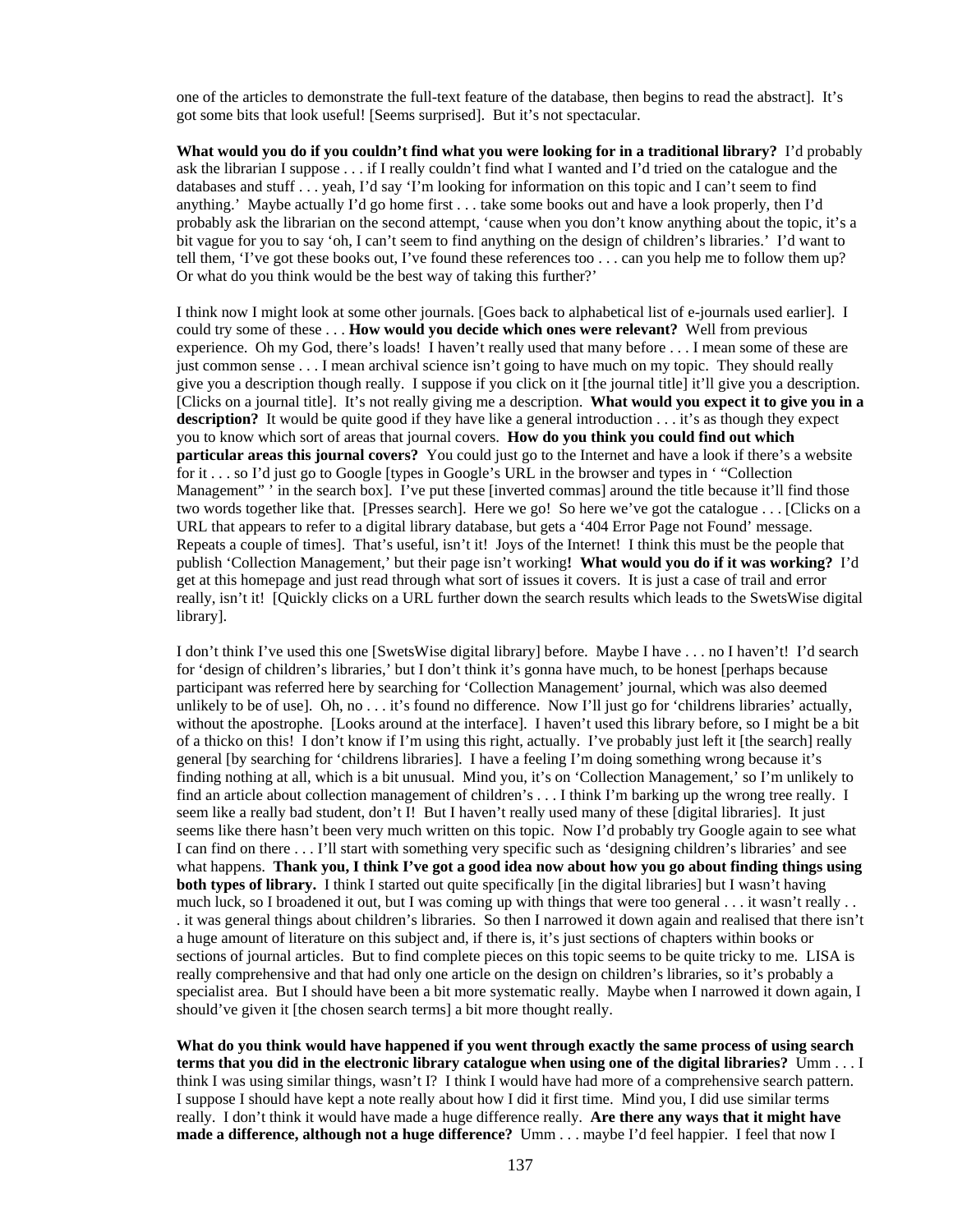should go back and check through again. I would have felt that I had done a more thorough search. For example, I don't know if I tried 'layout' on all of them. But I guess you don't do all your searching in one go . . . you go away, see what you've got . . . come back again. I'll take in what I feel I've missed out on this time and put those terms in next time.

**Did you notice any similarities when you were searching in the traditional library to when you were searching in the digital library?** Similar search terms, using 'design,' 'layout,' . . . umm . . . you're both typing search terms into a box and clicking 'go' . . . so they both start off similar. But using the traditional library then moves over and you're browsing through books and looking at indexes, contents pages . . . looking through chapters, whereas this one just sort of stays online . . . and you're just looking through lists of abstracts and things.

**Did you notice any differences between the traditional and the digital way of finding things?** Umm . . . you don't really look through contents and index with this [digital libraries]. Online, when you're looking through databases and stuff, your search terms have to be pretty spot on. I don't think I found any eBooks, but with eBooks I would think that would be very similar to looking through hardcopy books . . . you know, the pages and the sections and stuff. With this you move from the UCL and try different catalogues and then go to Google, whereas with books you're following up references. It's all finding information, but it's a slightly different process.

**Did you find the traditional or digital library similar to anything else that you have used in the past?**  What, like searching for things on Amazon? **Feel free to interpret the question however you like.** Umm . . . I suppose the digital . . . well it's not really very similar though is it? . . . no, I don't think it is similar really to Amazon . . . I mean you can look through things on Amazon using search terms, but it's a lot more simple though. **If you did search on Amazon, would you search in a similar way?** You'd search for titles really, wouldn't you. With Amazon, you sort of know . . . 'I'm looking for a video of Harry Potter' or whatever . . . you have an idea in your mind. I suppose you could do a general search on 'Michael Jackson's music' or whatever, but on here [the digital library] I don't know the names of any of the books . . . or any of the articles. With Amazon, you could do a subject search, but usually you know the title of what you're looking for. So there are vague similarities, but not really. **Thanks very much, that has been really useful.**

#### **LISTD2**

**When you last used a library, what did you use it for?** To look at things for an assignment I had to do in XML **How did you go about looking for those things?** Generally, I come in here [DMS Watson library] anyway, so when I want a book from the library, I come in here . . . look on the normal computers . . . put in my UCL details . . . 'cause I always want to check my e-mails as well. I log onto the library catalogue and try to find the book from there. Then I note down the shelf location, go and look at the shelf . . . and see if the book's there. **Is there ever cases that you have to find your information another way?** It hasn't happen so far. If the computers weren't available or the system were down, I would ask at the enquiry desk.

**Have you decided on a topic?** I'm going to look for documents on Children's book publishing and maybe the development of children's book publishing in the last 10 years or something . . . it has to be some developments with regards to electronic publishing for example. Ok. Shall we begin? The first thing I do is look on the library catalogue here on one of the computers, or I log onto the computer and look from there. So I go to my own information . . . my sign in. and put my barcode in [Clicks on 'log in' button and enters barcode on the back of library card]. I generally only do basic searches. Umm . . . in this case, I don't know the author, I only know the topic . . . so I search for 'subject' [Clicks on subject filter in UCL electronic catalogue] and put 'children book' [Writes in search box]. **What made you decide to put 'children book?'**  Umm . . . I didn't wanna put 'children's' because the 'apostrophe s' will probably give the database difficulty with the searches. I try to put simple terms. Because I'm looking for 'children's book publishing,' I'm still trying only two terms because I have searched on this catalogue before, and if you do more than two words, it will probably not find anything . . . [Presses search button] Ok, let's see . . . 'literature and the young child.' [Begins to read down the list of titles]. That was written in 1984. It's probably a bit old if I want to look at developments in the past 10 years. I'm just doing down the list of the 6 entries that it suggests to me . . . and I think I'll do another search and go back [presses back button on browser] and try searching on 'children book publishing.' . . . yeah, it doesn't really give me any results. So [laughs] I'll try 'children publishing' . . . ahhh [looks at titles] there we go. We have one book from 1998 called 'publishing in Britain since 1945.' It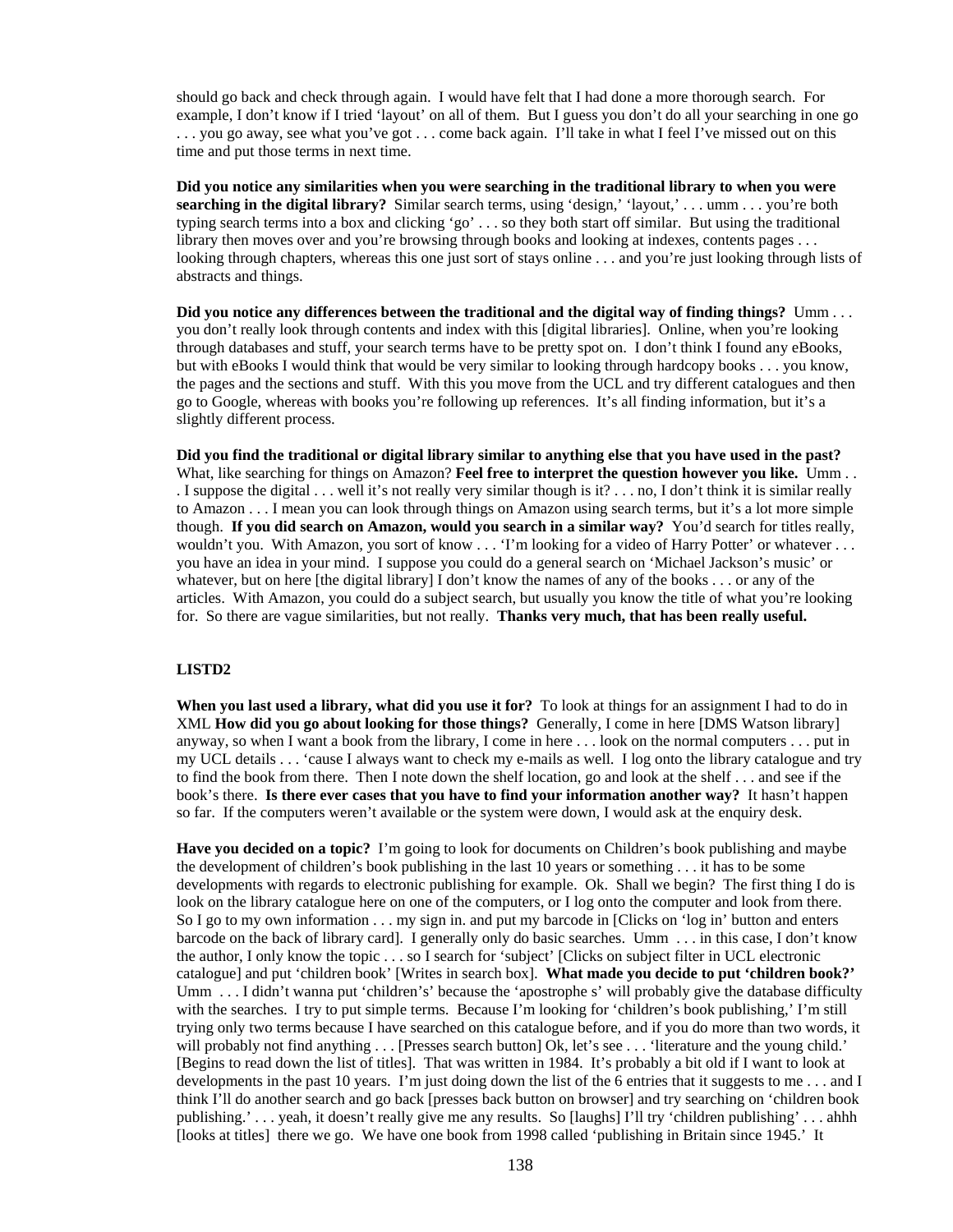seems pretty good. Let's see where it's located. [Clicks on location link] and take down the shelf location [takes out pen and paper and writes]. **How did you know which one was the shelf location?** From experience I guess. It says at location 'LIBRARIANSHIP,' which I know is at the  $1<sup>st</sup>$  floor, that's basically the room it's stored in . . . and D281 is the shelf location. REY is short for the author.

So [looking at location details of 'publishing in Britain since 1945'] that looks pretty good. [Looks at second and final suggested title, which is written in a foreign language and laughs]. There's also a foreign book listed, which is completely irrelevant it seems. But also, having found one which seems fairly relevant, there might be other books on the shelf at the same location. So I would be pretty happy with that [search] and go off to the shelf and have a look. [Clicks on book title]. It seems there's one . . . it's not on loan, so I'll now go and try and fetch the book.

[Walks immediately to librarianship library]. So I'm looking here in the librarianship library and looking at the shelf number  $D281 \ldots 2 \ldots 8 \ldots 1 \ldots$  which is here. Now I look for 'R'  $\ldots$  and here is the book that I identified from the database and I just want to have a look how far it goes in terms of . . . if I want to look at the development of publishing in the last 10 years, then I would have to know if there is anything that refers to that. [Looks through index followed by contents page]. There's something called 'children's books and the media' which might be something fairly recent. In general, I'd say this is a pretty good start . . . I would now take some time to read the preface . . . and just skimming through, I think there might be something useful in here. It's specific to Britain, so that's fair enough, which initially I thought in general [choice of topic to find], but since we're in Britain [laughs]. I'm just looking at the shelf in the same section if there's a similar book, or more general on book publishing which might have something about children's book publishing in it. There are plenty of book here. Umm . . . there's one further up . . . 'book publishing' . . . 'book business' . . . [Gets stool to reach shelves and takes down both books]. I'm just taking another book; 'inside book publishing.' Let's have a look how old this is . . . it's from 1994, so that would cover what I wanted. [Picks out a newer edition of the same book]. This is the  $3<sup>rd</sup>$  edition, which is newer that the one I just grabbed before and it's 2002 . . . so I'm just having a look at the index to see if it's got anything on children's books. . . . yeah, it has. 'Children's publishing . . . age bands . . . yes it has quite a few things that are relevant . . . so I'll take that book as well . . . I'm just looking for further books . . . this one looks quite old . . . yeah, from '81, so I think these two books is probably a good start. I would go through the initial one that I found and see if there's any recent developments there and generally get an impression on children's book publishing. And I'd look at the more general book 'inside book publishing' because it has a section on children's publishing. So I'd read these and then see if I could find something further if I need to.

Generally, if I use the Internet to find anything, I go first to Google and see if that gives me any links to any relevant sites. I can't offhand think of a digital library for children's books, or that would have any relevant information, so maybe that's a good idea to do a Google search . . . [Selects Google from bookmarks]. Right, I'm now in Google.co.uk and I will probably look for . . maybe we should look for digital libraries . . . [Begins to type 'digital' in the search box]. No actually, maybe if I look for 'children's book publishing' . . . no, that wouldn't make sense . . . yes I would look . . . I'm confused now! **What are you confused about?** I'm not actually looking for children's books. Mmm . . . 'cause I'm looking for children's book publishing . . . so . . . it raises the question, what is a digital library? But anyway . . . let's see . . . let's just put 'children book publishing' and see what it comes up with. [Types into search box and presses search button]. I wouldn't know what constitutes a digital library in this case . . . there are plenty of suggestions of links to Internet sites to Children's book publishing . . . children's book resources. That might be something. Let's say you wanted to find an article from a published journal on your topic. **How would you go about that?** Ummm . . . if I wanted to look at a journal . . . the 'Bookseller' or something [name of a journal] . . . but I know you need to subscribe to that unless you use it from UCL . . .so in that case I could use the UCL electronic journal database to see if I find something there. Let's go to UCL [Selects UCL library homepage from list of bookmarks]. Then 'library services' . . . then 'electronic journals.' I would probably . . . in this case I would probably look for the bookseller and see if that's in the journal section of the library . . . so I go for alphabetical order of all the titles that the UCL library has [links to] in electronic form . . . the 'Bookseller' is B . . . [Clicks on 'B' link and reads relevant part of list]. Book history . . . [Scans for required journal]. [Laughs] It doesn't seem to be here. But 'book history' [discovered because it was close to where 'Bookseller' would be in the alphabetical list] . . . let's have a look at that. [Clicks on journal title]. I'm now in an electronic journal database called SwetsWise and I guess I'll search 'articles' . . . it gives me the option to search articles. [Selects articles from drop-down list]. Why **would you have gone to the 'Bookseller' if it was on the list?** Because that's a journal that I'm familiar with and know that it probably covers all areas of book publishing, including children's book publishing . . . but it wasn't there . . . so . . . search for . . . umm . .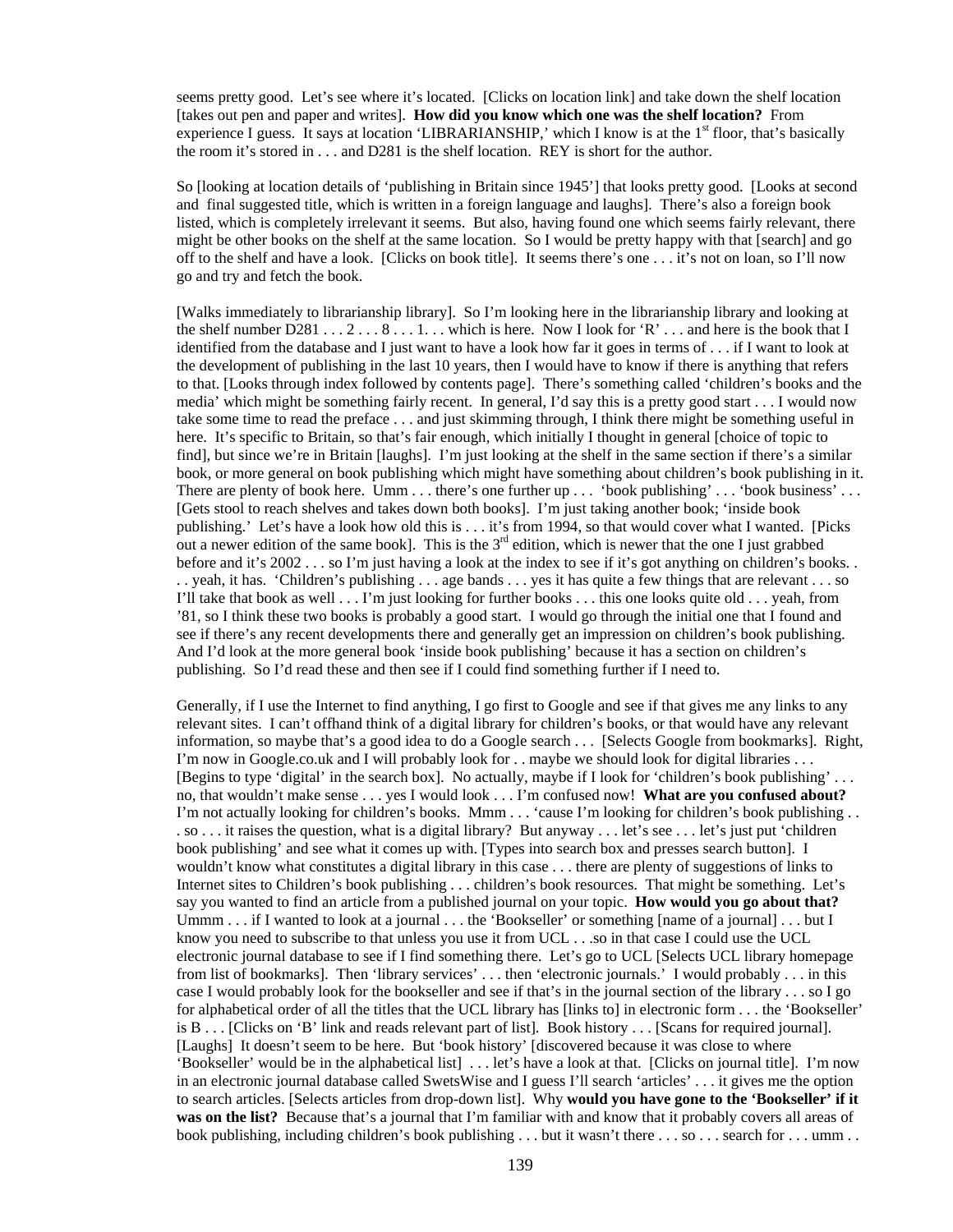. try 'children book publishing' within what fields? Abstract? Keywords? Let's try 'all fields.' [Selects 'all fields' from drop down-list]. And I'll select 'all subscriptions' and maybe restrict the year from 1995 to 2004 . . . although that's not exactly ten years, but never mind . . . and hit search and see what it comes up with. [Presses search].

There seem to be 8 search results. And it suggests actually the same book that we found in the library – 'Children's book publishing in Britain since 1945.' And umm . . . there's a table of contents . . . [Looks at brief abstract included with search results]. This must be an article about it [looking at the book review referring to the book found earlier in the traditional library]. I'm not entirely sure how this particular database works. [Clicks on 'Order article' link]. Looking at an electronic journal database, I would expect there to be an article about the book . . . maybe a short write-up or something . What I can see is a table of Contents . . . which I don't understand what it gives me . . . nothing related to children's books apparently! So I go back. [Presses back button on browser]. It gives me details about the book. Umm . . . the author . . . the publisher . . . I'm just clicking 'Publication' and that doesn't get me anywhere! Not very good! To be honest, I'm not what to do with this particular record . . . but since I have the book already, I'll have a look further at what else it [Swetwise] can offer me. 'Children's literature in education.' I'm just clicking on that link to see what that will give me . . . it's showing me who the publisher of this article is . . . [Clicks on Publisher's name] And it leads me to a different database [actually the publisher's own homepage] . . . at this point I would not look at this further. It doesn't seem to give me what I want. It doesn't actually link to any proper articles as far as I can see . . . [Presses back button and returns to Digital Library].

Hang on . . . some of these articles [but not all] have a link for 'full text' . . . I only just saw that! I've found something. The second suggestion is 'Thursday's Child: Readings in Children's literature and education' and it gives me a link to 'full text,' so I'll click on that and see what that brings. [Clicks on link]. And it opens a PDF file . . . Aha! And here we have it! We have 16 pages of PDF file. I would probably now read through the introduction or the conclusion, just to see if this has any relevance to what I'm looking for, which is children's book publishing in the last 10 years. I think it's just an excerpt of the actual book. Given time, I would read bits of it an see if it's relevant. Well that's good! Now I know how it [the Digital Library] works! I'll look further at those 8 search suggestions . . . [Begins to read titles in order]. I've seen the other two, so I'll look at the  $3<sup>rd</sup>$  suggestion, , 'Electronic books for children in UK public libraries.' Hmmm . . . could be relevant, not exactly. Let's see what the next one is . . . [Mutters titles]. 'Adult agendas in publishing African folk tales for children' . . . that wouldn't be specific to the UK, but might be worth having a look at. Again, clicking the full text opens a PDF file . . . and it is a short write-up. [Begins to read abstract]. But it seems to be very specific to South Africa at first glance, so I probably wouldn't pursue that. It doesn't really give me any developments in publishing rather than specific . . . I'm just checking out 'electronic books for children in UK public libraries,' which was the  $3<sup>rd</sup>$  suggestion. [Clicks on article title]. Ok, that leads me to a different digital library . . . Emerald . . . or maybe it's just a publisher of the book . . . **Why do you think it did that?** Ummm . . . they probably own the rights to this article or whatever it is . . . let's see . . . electronic books for children in UK public libraries . . . Umm [Glances at article information on screen] . . . the journal the article is coming from is 'The Electronic Library' . . . so Emerald is the electronic library for this particular journal. Let's see if I can actually read the article [scrolls to bottom of page]. 'Please choose a format' . . . so I have the choice to read this in HTML or PDF and I'm choosing 'PDF full document.' It says 'request document' . . . I'm not sure if that means I would have to pay for it. The initial record gives me information also about when this article was published – in 2001 and it's 19 pages . . . so I'm expecting 19 pages . . . I'll try to request this document, but I don't think it will give it to me! [Clicks on 'request' and pauses for about a second]. And it doesn't do anything! Oh no, patience! There you go! [in a surprised tone]. Electronic books for children in UK public libraries . . . which is not exactly what I was setting out to look at, but it might be a good start. And actually I'll have a quick look if there's a contents page. **And now?** [Looks for an automated contents page within Adobe Acrobat Reader software].

There isn't really a contents page, I'll have a look at the first page. That's probably best. There's keywords, there's an abstract . . . which I would read through quickly [begins to read abstract]. It looks like a very relevant article and I would definitely read all of this. I think it would be a good start for investigating this topic further. **What made you choose a PDF format over HTML?** Generally PDF you can navigate easier than HTML. I'm never so sure what it actually shows you when you choose HTML. **What do you expect it to show you?** Text, just not formatted . . . [Clicks on HTML and submit]. Oh, it is actually formatted! Ok, I was wrong! The HTML version is even better than the PDF version because you can also copy and paste from this . . . into a Word document perhaps. In this case, it's well formatted and much easier to use than the PDF version. In general I don't like PDF versions, but you're just so used to getting articles in PDF format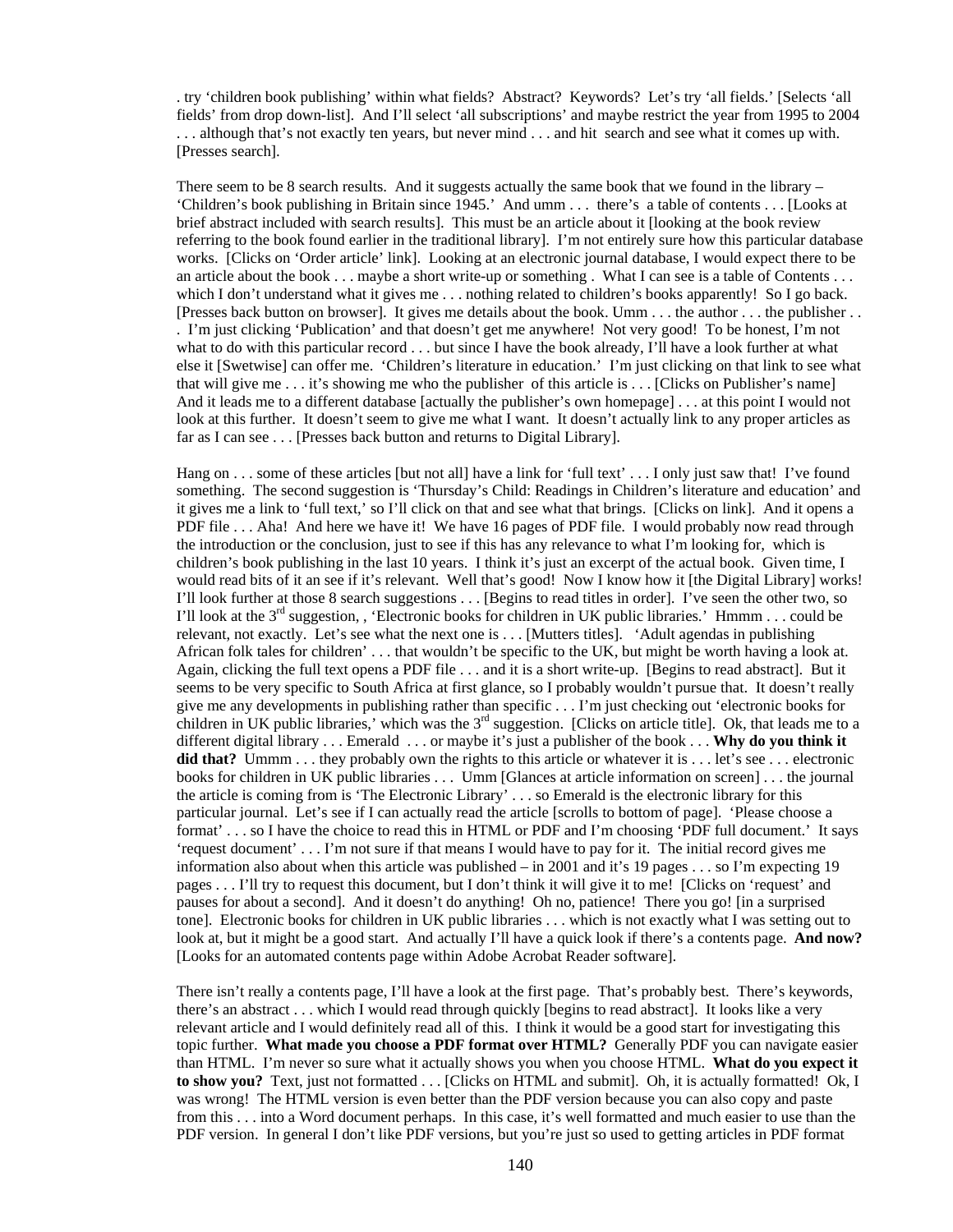and it's very difficult to copy and paste, if you're allowed at all, from PDFs. So this HTML version is actually really good! I probably would print this out rather than read it on screen . . . because then I can take it away and read through it and highlight things. Although the HTML version would give me the chance to read it onscreen and copy or print the relevant bits.

Now that I'm in Emerald, I might see if I could do another search in this particular digital library on . . . [Pauses] I could define it a bit more but . . . [Types 'recent developments' into the search box]. Recent developments? . . . that's stretching it a bit! [Changes search term to 'children book publishing']. **What made you choose those words?** I do want to look at recent developments in children's book publishing, so if I put in developments and children and publishing in the digital library that deals with book publishing, I would hope to find a result. Rather than having an entire sentence of 'recent developments in children's book publishing,' which probably wouldn't provide me with a good search result . . . Even this one though [searches for the phrase she has just mentioned] . . . it's brought back only three terms. It actually ignores 'recent' and gives me a result for 'developments' and 'children's' and 'publishing.' **Why do you think it did that?** There might not have been anything in key term or in the actual article that says 'recent.' I have one article that it suggests to me . . . [Begins to read abstract]. Exploring the legal and ethical dimensions of United States federal involvement in public school improvement . . . that doesn't seem relevant to me. I might have a quick look, just to see what kind of further information it gives me . . . [Continues to read abstract]. But it's more about schoolbook publishing I would say. Ok, so that wasn't very good! I could try another search . . . you can actually search for phrases [selects 'phrase' tick box]. Let's just try 'recent developments in children's book publishing.' That's now a phrase I'm searching for . . . yeah, as I expected . . . there's nothing found. Umm . . . I've changed it now to 'children's book publishing' to see if that gets me any further, bearing in mind that I have found already one article . . . Ummm . . . I've just come back to general search. [Presses back button and un-selects 'phrase' tick box]. **So why did you un-tick 'phrase'?** 'Cause that wasn't really a phrase. Maybe to widen the search. And it gives me 2 results, which are different to the ones I found first . . . the first is 'children's book prizes' . . . that might not be relevant at all . . . and 'who next? a guide to children's authors' . . . that might be of help so I'll have a quick look what that says further. [Clicks on article title and reads abstract]. It's just a review of the book, 'Who next' . . . so it won't be very extensive. But if the write-up was relevant, it would be worth getting hold of the book. What I could do is see if I could find this book in this book in the library . . . or maybe it's somewhere online . . . I doubt that though, because it's fairly recent. The price is £14 . . . it gives me all the details, so I would now go off to Amazon and look if maybe they have it.

**How do you think it was judging the relevance of the search results it was returning?** I think it probably has key terms linked to the article and these key terms might include 'children's books' or 'children's and book' and 'publishing' No, actually, looking at that [the abstract] I could also search with 'history of children's book' as a search term to get more relevant detail . . . [returns to the original question]. Children's book publishing is fairly general anyway. So anything that has to do with children's books could contain all these terms.

When you started doing your first set of search terms, and you did 'children book publishing,' you also did the same set of search terms when you used the electronic catalogue. **Did you notice any similarities or differences in the way that the electronic catalogue and the digital libraries dealt with those terms?** Well the electronic catalogue didn't find anything when I used three search terms and yes, I had to narrow it down to . . . I think I used 'children publishing.' I did realise that the library catalogue doesn't cope with 3 word terms very well. You have to be more specific in the catalogue. In the digital library, you can probably use many more search terms . . . and again it gave you the chance to even search by phrase, although that didn't get me any results. Umm . . so yeah, I mean the library catalogue is much more restrictive in terms of searching. You have to be more specific than when you look on a digital library. **Have you got any ideas as to why it might be more restrictive?** [Laughs]. Ummm . . . first of all there's probably less records and umm . . . it's a smaller . . . you have to be more restrictive because . . . you have less space . . . less . . . library staff have to go through so many books in restricted time . . . so there's restrictions on time as well as on space . . . and disk space as well . . . and it's probably a very defined set of terms that are being used for particular books to catalogue them. And again the [electronic catalogue] search engine is probably not as refined as it is on the Internet. That's probably the main reason actually [laughs] . . . the software is not as good and is probably not as up-to-date. Whereas on the Internet you can use the full-text of the whole article as a basis for the search . . . the electronic catalogue is probably only searching on key terms. [Laughs] I dunno, but that's my guess!